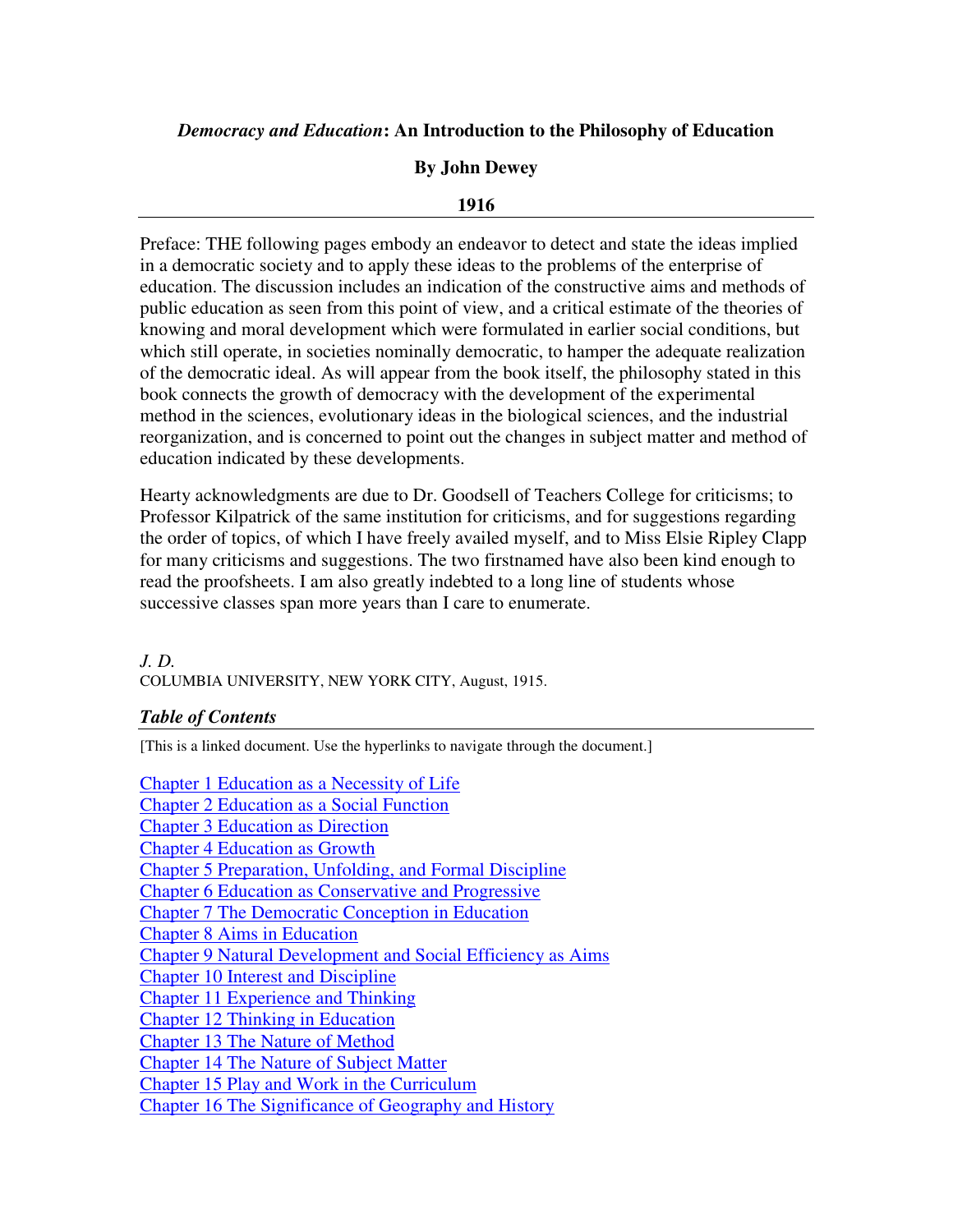Chapter 17 Science in the Course of Study

Chapter 18 Educational Values

Chapter 19 Labor and Leisure

Chapter 20 Intellectual and Practical Studies

Chapter 21 Physical and Social Studies: Naturalism and Humanism

Chapter 22 The Individual and the World

Chapter 23 Vocational Aspects of Education

Chapter 24 Philosophy of Education

Chapter 25 Theories of Knowledge

Chapter 26 Theories of Morals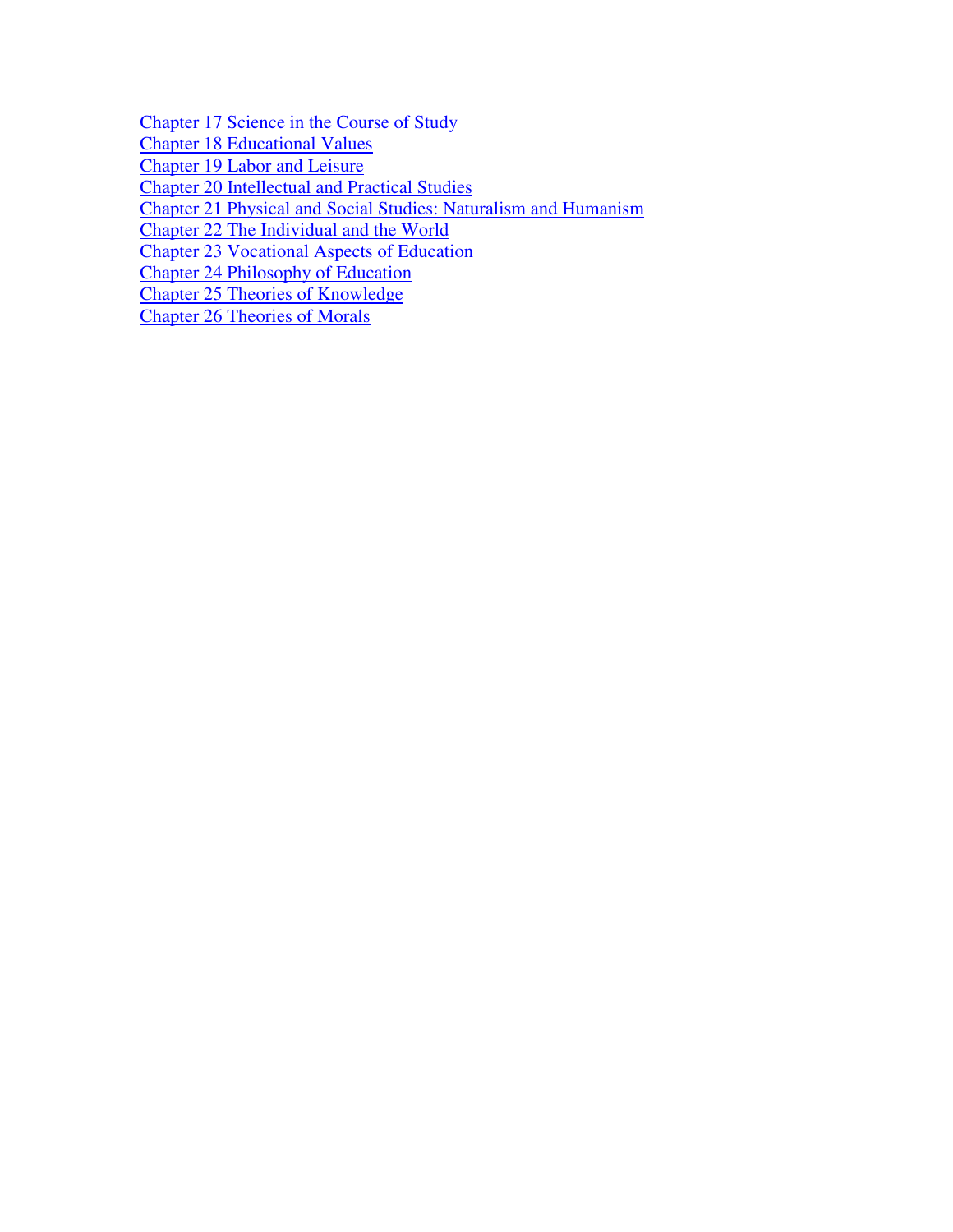### *Chapter One: Education as a Necessity of Life*

1. **Renewal of Life by Transmission.** The most notable distinction between living and inanimate things is that the former maintain themselves by renewal. A stone when struck resists. If its resistance is greater than the force of the blow struck, it remains outwardly unchanged. Otherwise, it is shattered into smaller bits. Never does the stone attempt to react in such a way that it may maintain itself against the blow, much less so as to render the blow a contributing factor to its own continued action. While the living thing may easily be crushed by superior force, it none the less tries to turn the energies which act upon it into means of its own further existence. If it cannot do so, it does not just split into smaller pieces (at least in the higher forms of life), but loses its identity as a living thing.

As long as it endures, it struggles to use surrounding energies in its own behalf. It uses light, air, moisture, and the material of soil. To say that it uses them is to say that it turns them into means of its own conservation. As long as it is growing, the energy it expends in thus turning the environment to account is more than compensated for by the return it gets: it grows. Understanding the word "control" in this sense, it may be said that a living being is one that subjugates and controls for its own continued activity the energies that would otherwise use it up. Life is a self-renewing process through action upon the environment.

In all the higher forms this process cannot be kept up indefinitely. After a while they succumb; they die. The creature is not equal to the task of indefinite self-renewal. But continuity of the life process is not dependent upon the prolongation of the existence of any one individual. Reproduction of other forms of life goes on in continuous sequence. And though, as the geological record shows, not merely individuals but also species die out, the life process continues in increasingly complex forms. As some species die out, forms better adapted to utilize the obstacles against which they struggled in vain come into being. Continuity of life means continual readaptation of the environment to the needs of living organisms.

We have been speaking of life in its lowest terms -- as a physical thing. But we use the word Life" to denote the whole range of experience, individual and racial. When we see a book called the Life of Lincoln we do not expect to find within its covers a treatise on physiology. We look for an account of social antecedents; a description of early surroundings, of the conditions and occupation of the family; of the chief episodes in the development of character; of signal struggles and achievements; of the individual's hopes, tastes, joys and sufferings. In precisely similar fashion we speak of the life of a savage tribe, of the Athenian people, of the American nation. "Life" covers customs, institutions, beliefs, victories and defeats, recreations and occupations.

We employ the word "experience" in the same pregnant sense. And to it, as well as to life in the bare physiological sense, the principle of continuity through renewal applies. With the renewal of physical existence goes, in the case of human beings, the recreation of beliefs, ideals, hopes, happiness, misery, and practices. The continuity of any experience,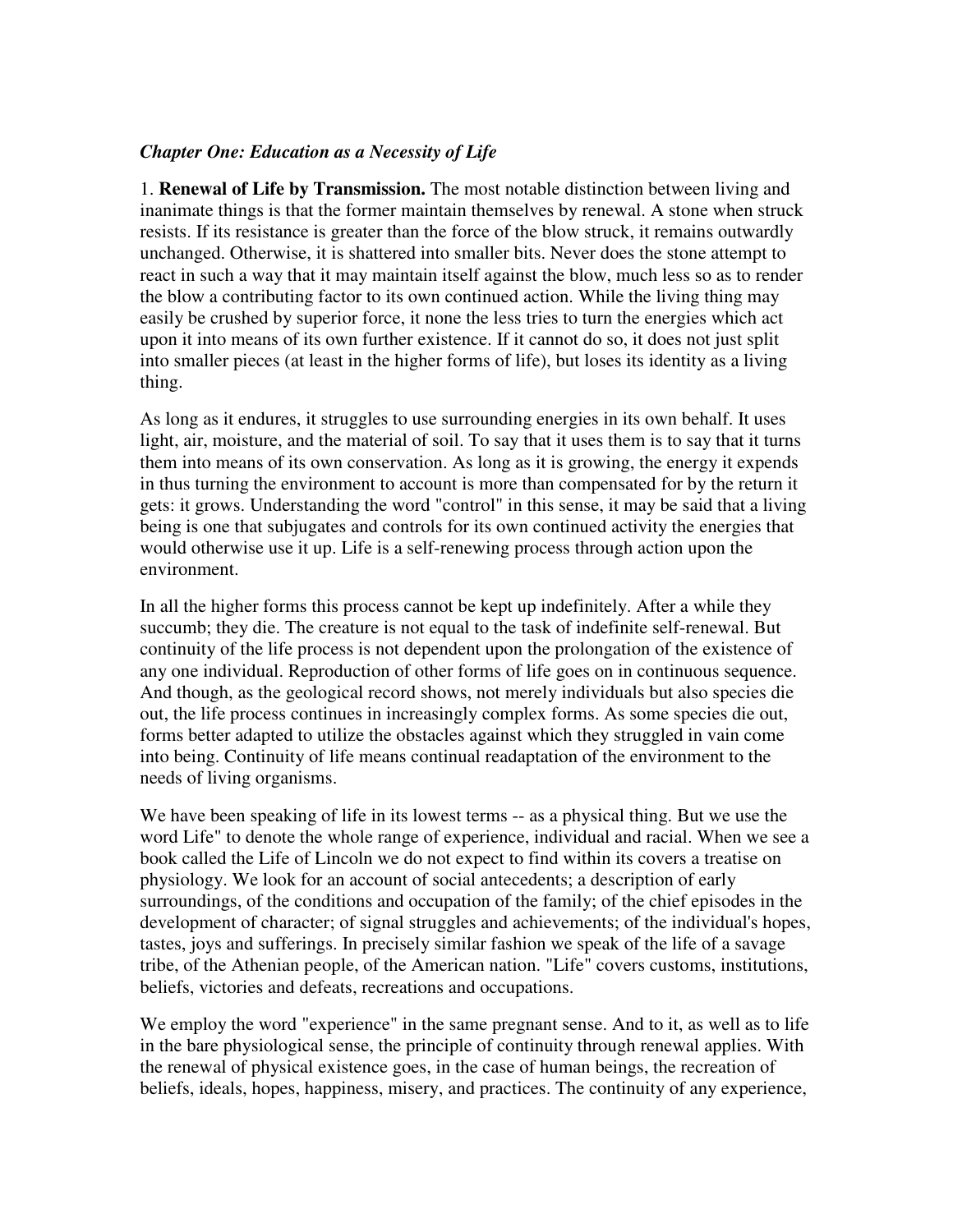through renewing of the social group, is a literal fact. Education, in its broadest sense, is the means of this social continuity of life. Every one of the constituent elements of a social group, in a modern city as in a savage tribe, is born immature, helpless, without language, beliefs, ideas, or social standards. Each individual, each unit who is the carrier of the life-experience of his group, in time passes away. Yet the life of the group goes on.

The primary ineluctable facts of the birth and death of each one of the constituent members in a social group determine the necessity of education. On one hand, there is the contrast between the immaturity of the new-born members of the group -- its future sole representatives -- and the maturity of the adult members who possess the knowledge and customs of the group. On the other hand, there is the necessity that these immature members be not merely physically preserved in adequate numbers, but that they be initiated into the interests, purposes, information, skill, and practices of the mature members: otherwise the group will cease its characteristic life. Even in a savage tribe, the achievements of adults are far beyond what the immature members would be capable of if left to themselves. With the growth of civilization, the gap between the original capacities of the immature and the standards and customs of the elders increases. Mere physical growing up, mere mastery of the bare necessities of subsistence will not suffice to reproduce the life of the group. Deliberate effort and the taking of thoughtful pains are required. Beings who are born not only unaware of, but quite indifferent to, the aims and habits of the social group have to be rendered cognizant of them and actively interested. Education, and education alone, spans the gap.

Society exists through a process of transmission quite as much as biological life. This transmission occurs by means of communication of habits of doing, thinking, and feeling from the older to the younger. Without this communication of ideals, hopes, expectations, standards, opinions, from those members of society who are passing out of the group life to those who are coming into it, social life could not survive. If the members who compose a society lived on continuously, they might educate the new-born members, but it would be a task directed by personal interest rather than social need. Now it is a work of necessity.

If a plague carried off the members of a society all at once, it is obvious that the group would be permanently done for. Yet the death of each of its constituent members is as certain as if an epidemic took them all at once. But the graded difference in age, the fact that some are born as some die, makes possible through transmission of ideas and practices the constant reweaving of the social fabric. Yet this renewal is not automatic. Unless pains are taken to see that genuine and thorough transmission takes place, the most civilized group will relapse into barbarism and then into savagery. In fact, the human young are so immature that if they were left to themselves without the guidance and succor of others, they could not acquire the rudimentary abilities necessary for physical existence. The young of human beings compare so poorly in original efficiency with the young of many of the lower animals, that even the powers needed for physical sustentation have to be acquired under tuition. How much more, then, is this the case with respect to all the technological, artistic, scientific, and moral achievements of humanity!

2. **Education and Communication.** So obvious, indeed, is the necessity of teaching and learning for the continued existence of a society that we may seem to be dwelling unduly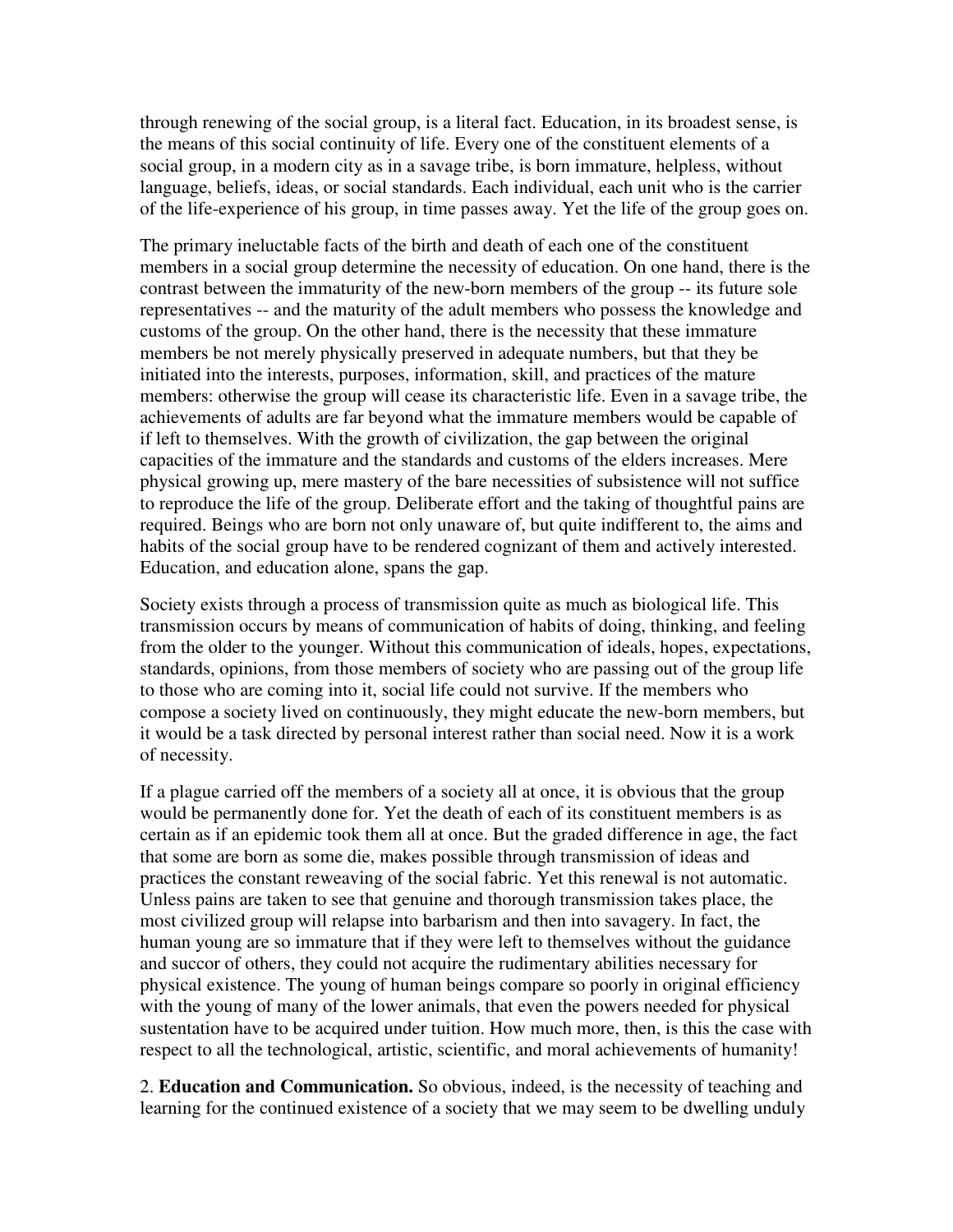on a truism. But justification is found in the fact that such emphasis is a means of getting us away from an unduly scholastic and formal notion of education. Schools are, indeed, one important method of the transmission which forms the dispositions of the immature; but it is only one means, and, compared with other agencies, a relatively superficial means. Only as we have grasped the necessity of more fundamental and persistent modes of tuition can we make sure of placing the scholastic methods in their true context.

Society not only continues to exist by transmission, by communication, but it may fairly be said to exist in transmission, in communication. There is more than a verbal tie between the words common, community, and communication. Men live in a community in virtue of the things which they have in common; and communication is the way in which they come to possess things in common. What they must have in common in order to form a community or society are aims, beliefs, aspirations, knowledge -- a common understanding -- like-mindedness as the sociologists say. Such things cannot be passed physically from one to another, like bricks; they cannot be shared as persons would share a pie by dividing it into physical pieces. The communication which insures participation in a common understanding is one which secures similar emotional and intellectual dispositions -- like ways of responding to expectations and requirements.

Persons do not become a society by living in physical proximity, any more than a man ceases to be socially influenced by being so many feet or miles removed from others. A book or a letter may institute a more intimate association between human beings separated thousands of miles from each other than exists between dwellers under the same roof. Individuals do not even compose a social group because they all work for a common end. The parts of a machine work with a maximum of cooperativeness for a common result, but they do not form a community. If, however, they were all cognizant of the common end and all interested in it so that they regulated their specific activity in view of it, then they would form a community. But this would involve communication. Each would have to know what the other was about and would have to have some way of keeping the other informed as to his own purpose and progress. Consensus demands communication.

We are thus compelled to recognize that within even the most social group there are many relations which are not as yet social. A large number of human relationships in any social group are still upon the machine-like plane. Individuals use one another so as to get desired results, without reference to the emotional and intellectual disposition and consent of those used. Such uses express physical superiority, or superiority of position, skill, technical ability, and command of tools, mechanical or fiscal. So far as the relations of parent and child, teacher and pupil, employer and employee, governor and governed, remain upon this level, they form no true social group, no matter how closely their respective activities touch one another. Giving and taking of orders modifies action and results, but does not of itself effect a sharing of purposes, a communication of interests.

Not only is social life identical with communication, but all communication (and hence all genuine social life) is educative. To be a recipient of a communication is to have an enlarged and changed experience. One shares in what another has thought and felt and in so far, meagerly or amply, has his own attitude modified. Nor is the one who communicates left unaffected. Try the experiment of communicating, with fullness and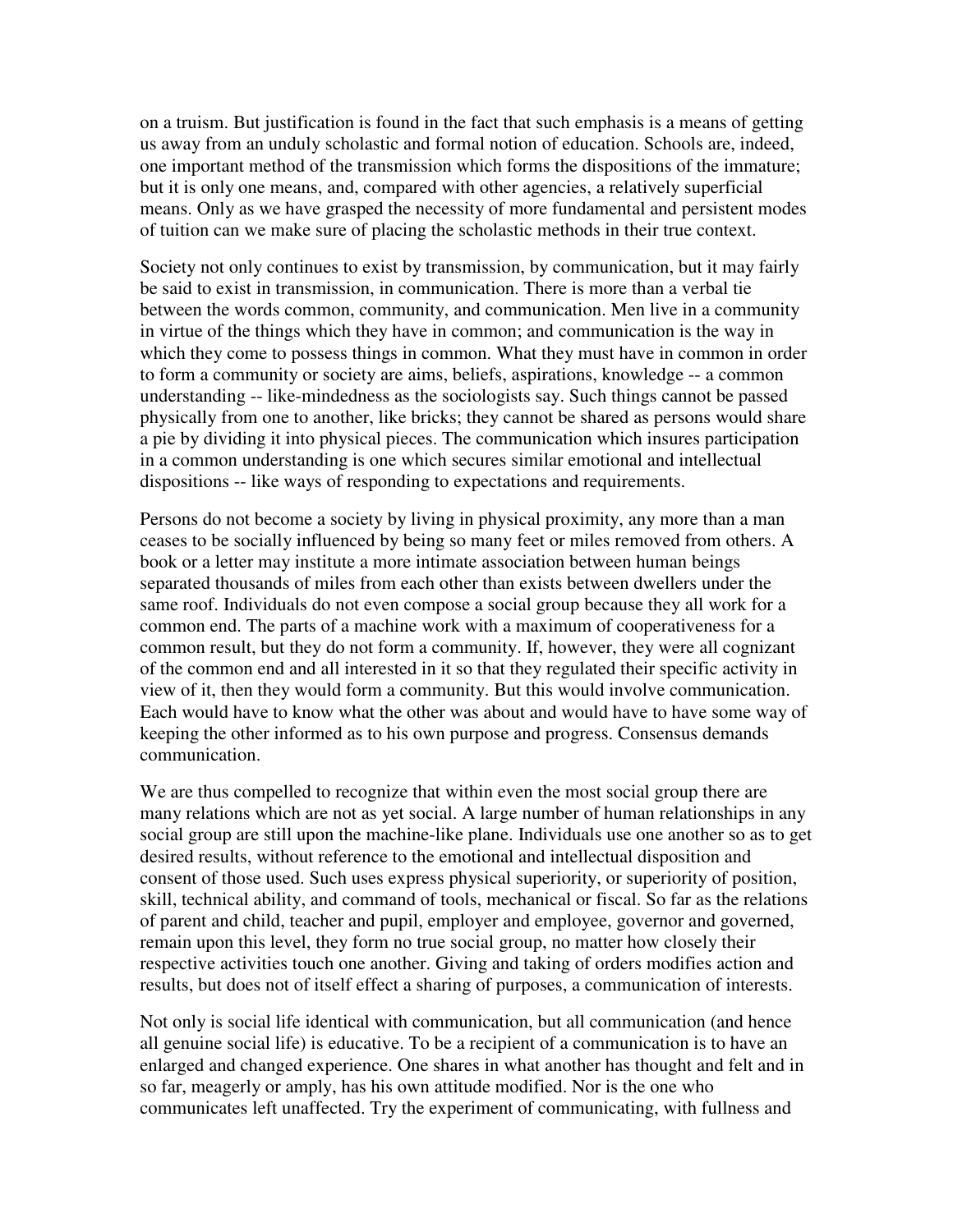accuracy, some experience to another, especially if it be somewhat complicated, and you will find your own attitude toward your experience changing; otherwise you resort to expletives and ejaculations. The experience has to be formulated in order to be communicated. To formulate requires getting outside of it, seeing it as another would see it, considering what points of contact it has with the life of another so that it may be got into such form that he can appreciate its meaning. Except in dealing with commonplaces and catch phrases one has to assimilate, imaginatively, something of another's experience in order to tell him intelligently of one's own experience. All communication is like art. It may fairly be said, therefore, that any social arrangement that remains vitally social, or vitally shared, is educative to those who participate in it. Only when it becomes cast in a mold and runs in a routine way does it lose its educative power.

In final account, then, not only does social life demand teaching and learning for its own permanence, but the very process of living together educates. It enlarges and enlightens experience; it stimulates and enriches imagination; it creates responsibility for accuracy and vividness of statement and thought. A man really living alone (alone mentally as well as physically) would have little or no occasion to reflect upon his past experience to extract its net meaning. The inequality of achievement between the mature and the immature not only necessitates teaching the young, but the necessity of this teaching gives an immense stimulus to reducing experience to that order and form which will render it most easily communicable and hence most usable.

3. **The Place of Formal Education.** There is, accordingly, a marked difference between the education which every one gets from living with others, as long as he really lives instead of just continuing to subsist, and the deliberate educating of the young. In the former case the education is incidental; it is natural and important, but it is not the express reason of the association. While it may be said, without exaggeration, that the measure of the worth of any social institution, economic, domestic, political, legal, religious, is its effect in enlarging and improving experience; yet this effect is not a part of its original motive, which is limited and more immediately practical. Religious associations began, for example, in the desire to secure the favor of overruling powers and to ward off evil influences; family life in the desire to gratify appetites and secure family perpetuity; systematic labor, for the most part, because of enslavement to others, etc. Only gradually was the by-product of the institution, its effect upon the quality and extent of conscious life, noted, and only more gradually still was this effect considered as a directive factor in the conduct of the institution. Even today, in our industrial life, apart from certain values of industriousness and thrift, the intellectual and emotional reaction of the forms of human association under which the world's work is carried on receives little attention as compared with physical output.

But in dealing with the young, the fact of association itself as an immediate human fact, gains in importance. While it is easy to ignore in our contact with them the effect of our acts upon their disposition, or to subordinate that educative effect to some external and tangible result, it is not so easy as in dealing with adults. The need of training is too evident; the pressure to accomplish a change in their attitude and habits is too urgent to leave these consequences wholly out of account. Since our chief business with them is to enable them to share in a common life we cannot help considering whether or no we are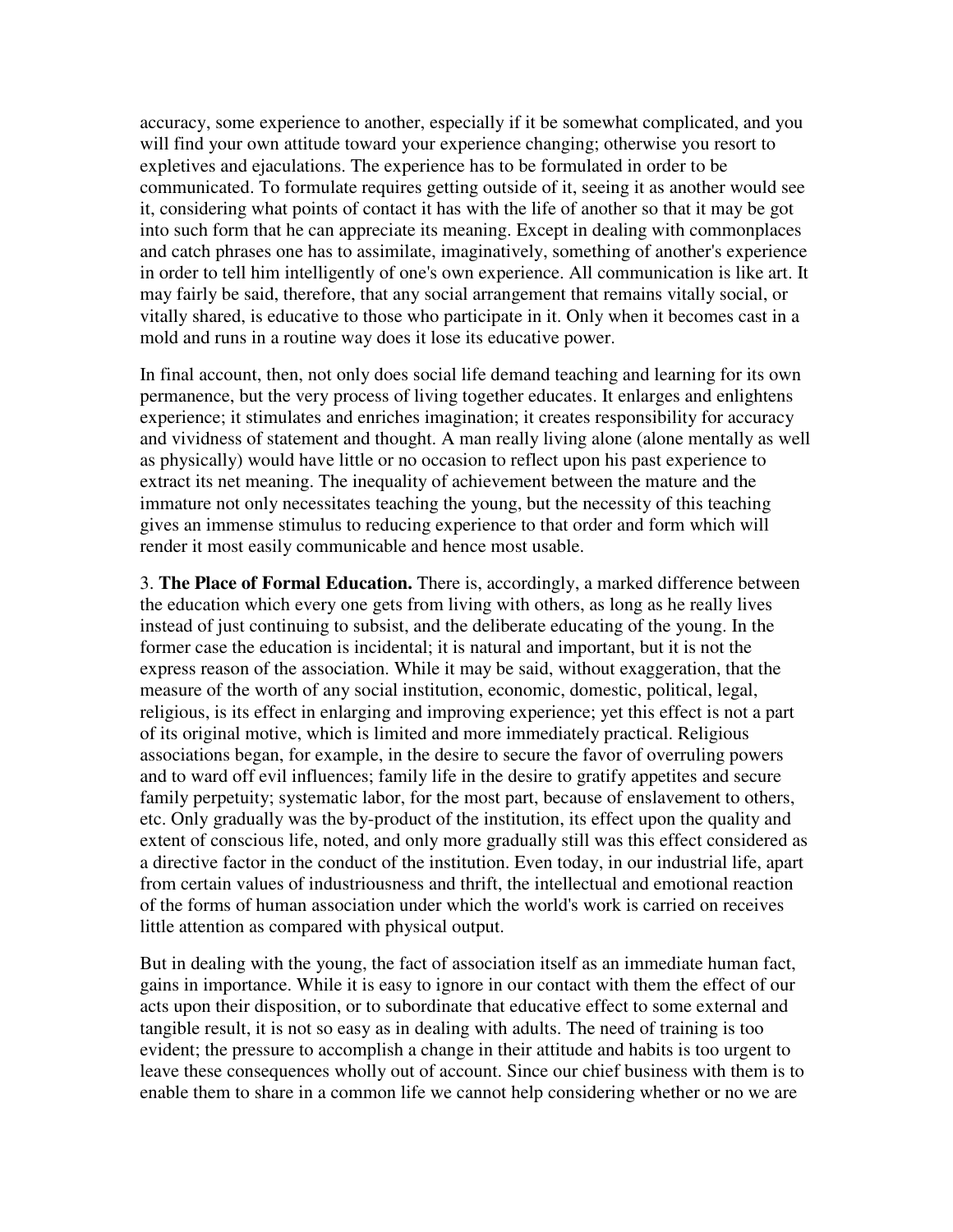forming the powers which will secure this ability. If humanity has made some headway in realizing that the ultimate value of every institution is its distinctively human effect - its effect upon conscious experience -- we may well believe that this lesson has been learned largely through dealings with the young.

We are thus led to distinguish, within the broad educational process which we have been so far considering, a more formal kind of education -- that of direct tuition or schooling. In undeveloped social groups, we find very little formal teaching and training. Savage groups mainly rely for instilling needed dispositions into the young upon the same sort of association which keeps adults loyal to their group. They have no special devices, material, or institutions for teaching save in connection with initiation ceremonies by which the youth are inducted into full social membership. For the most part, they depend upon children learning the customs of the adults, acquiring their emotional set and stock of ideas, by sharing in what the elders are doing. In part, this sharing is direct, taking part in the occupations of adults and thus serving an apprenticeship; in part, it is indirect, through the dramatic plays in which children reproduce the actions of grown-ups and thus learn to know what they are like. To savages it would seem preposterous to seek out a place where nothing but learning was going on in order that one might learn.

But as civilization advances, the gap between the capacities of the young and the concerns of adults widens. Learning by direct sharing in the pursuits of grown-ups becomes increasingly difficult except in the case of the less advanced occupations. Much of what adults do is so remote in space and in meaning that playful imitation is less and less adequate to reproduce its spirit. Ability to share effectively in adult activities thus depends upon a prior training given with this end in view. Intentional agencies -- schools -- and explicit material -- studies -- are devised. The task of teaching certain things is delegated to a special group of persons.

Without such formal education, it is not possible to transmit all the resources and achievements of a complex society. It also opens a way to a kind of experience which would not be accessible to the young, if they were left to pick up their training in informal association with others, since books and the symbols of knowledge are mastered.

But there are conspicuous dangers attendant upon the transition from indirect to formal education. Sharing in actual pursuit, whether directly or vicariously in play, is at least personal and vital. These qualities compensate, in some measure, for the narrowness of available opportunities. Formal instruction, on the contrary, easily becomes remote and dead -- abstract and bookish, to use the ordinary words of depreciation. What accumulated knowledge exists in low grade societies is at least put into practice; it is transmuted into character; it exists with the depth of meaning that attaches to its coming within urgent daily interests.

But in an advanced culture much which has to be learned is stored in symbols. It is far from translation into familiar acts and objects. Such material is relatively technical and superficial. Taking the ordinary standard of reality as a measure, it is artificial. For this measure is connection with practical concerns. Such material exists in a world by itself, unassimilated to ordinary customs of thought and expression. There is the standing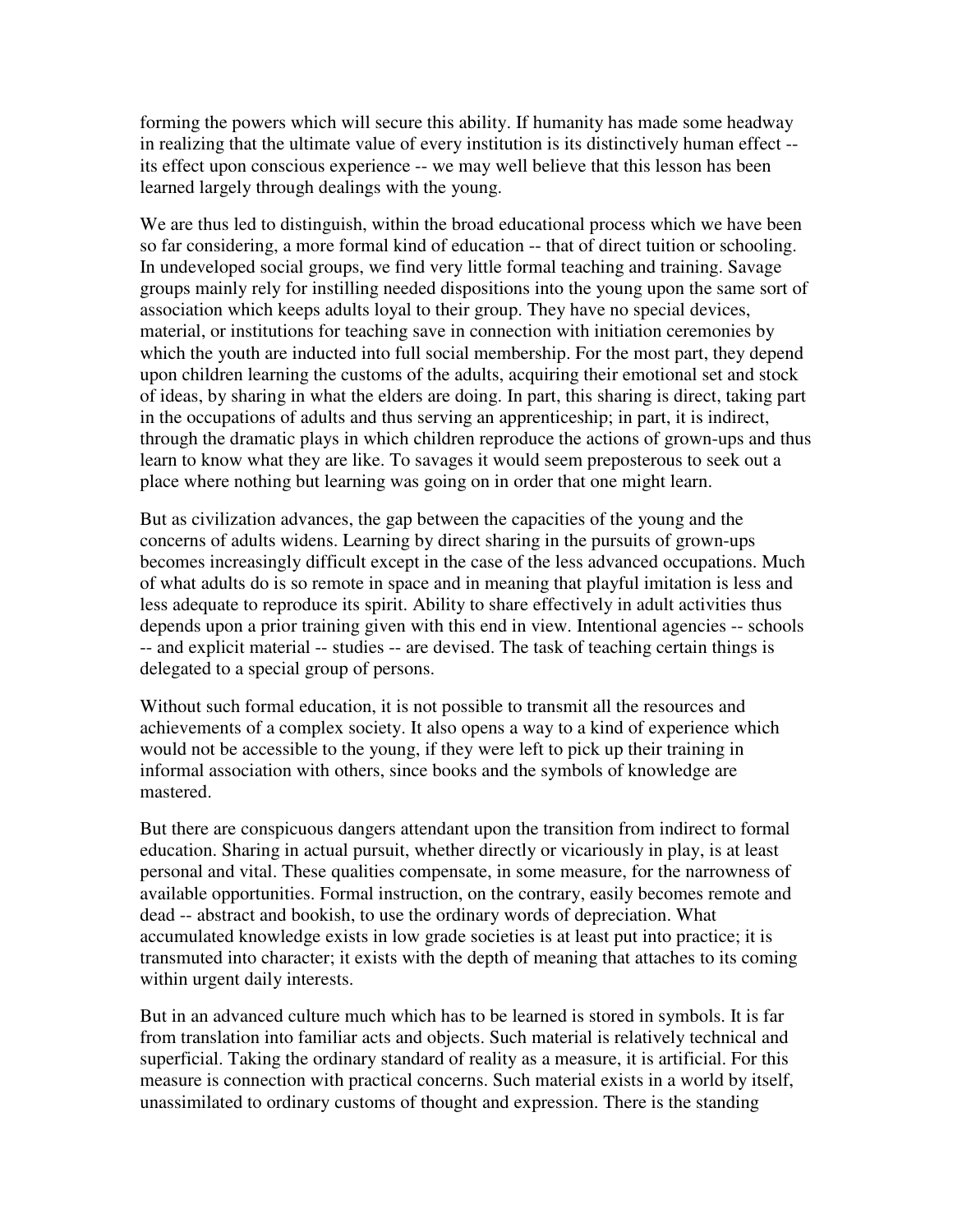danger that the material of formal instruction will be merely the subject matter of the schools, isolated from the subject matter of life-experience. The permanent social interests are likely to be lost from view. Those which have not been carried over into the structure of social life, but which remain largely matters of technical information expressed in symbols, are made conspicuous in schools. Thus we reach the ordinary notion of education: the notion which ignores its social necessity and its identity with all human association that affects conscious life, and which identifies it with imparting information about remote matters and the conveying of learning through verbal signs: the acquisition of literacy.

Hence one of the weightiest problems with which the philosophy of education has to cope is the method of keeping a proper balance between the informal and the formal, the incidental and the intentional, modes of education. When the acquiring of information and of technical intellectual skill do not influence the formation of a social disposition, ordinary vital experience fails to gain in meaning, while schooling, in so far, creates only "sharps" in learning -- that is, egoistic specialists. To avoid a split between what men consciously know because they are aware of having learned it by a specific job of learning, and what they unconsciously know because they have absorbed it in the formation of their characters by intercourse with others, becomes an increasingly delicate task with every development of special schooling.

**Summary.** It is the very nature of life to strive to continue in being. Since this continuance can be secured only by constant renewals, life is a self-renewing process. What nutrition and reproduction are to physiological life, education is to social life. This education consists primarily in transmission through communication. Communication is a process of sharing experience till it becomes a common possession. It modifies the disposition of both the parties who partake in it. That the ulterior significance of every mode of human association lies in the contribution which it makes to the improvement of the quality of experience is a fact most easily recognized in dealing with the immature. That is to say, while every social arrangement is educative in effect, the educative effect first becomes an important part of the purpose of the association in connection with the association of the older with the younger. As societies become more complex in structure and resources, the need of formal or intentional teaching and learning increases. As formal teaching and training grow in extent, there is the danger of creating an undesirable split between the experience gained in more direct associations and what is acquired in school. This danger was never greater than at the present time, on account of the rapid growth in the last few centuries of knowledge and technical modes of skill.

### *Chapter Two: Education as a Social Function*

1. **The Nature and Meaning of Environment.** We have seen that a community or social group sustains itself through continuous self-renewal, and that this renewal takes place by means of the educational growth of the immature members of the group. By various agencies, unintentional and designed, a society transforms uninitiated and seemingly alien beings into robust trustees of its own resources and ideals. Education is thus a fostering, a nurturing, a cultivating, process. All of these words mean that it implies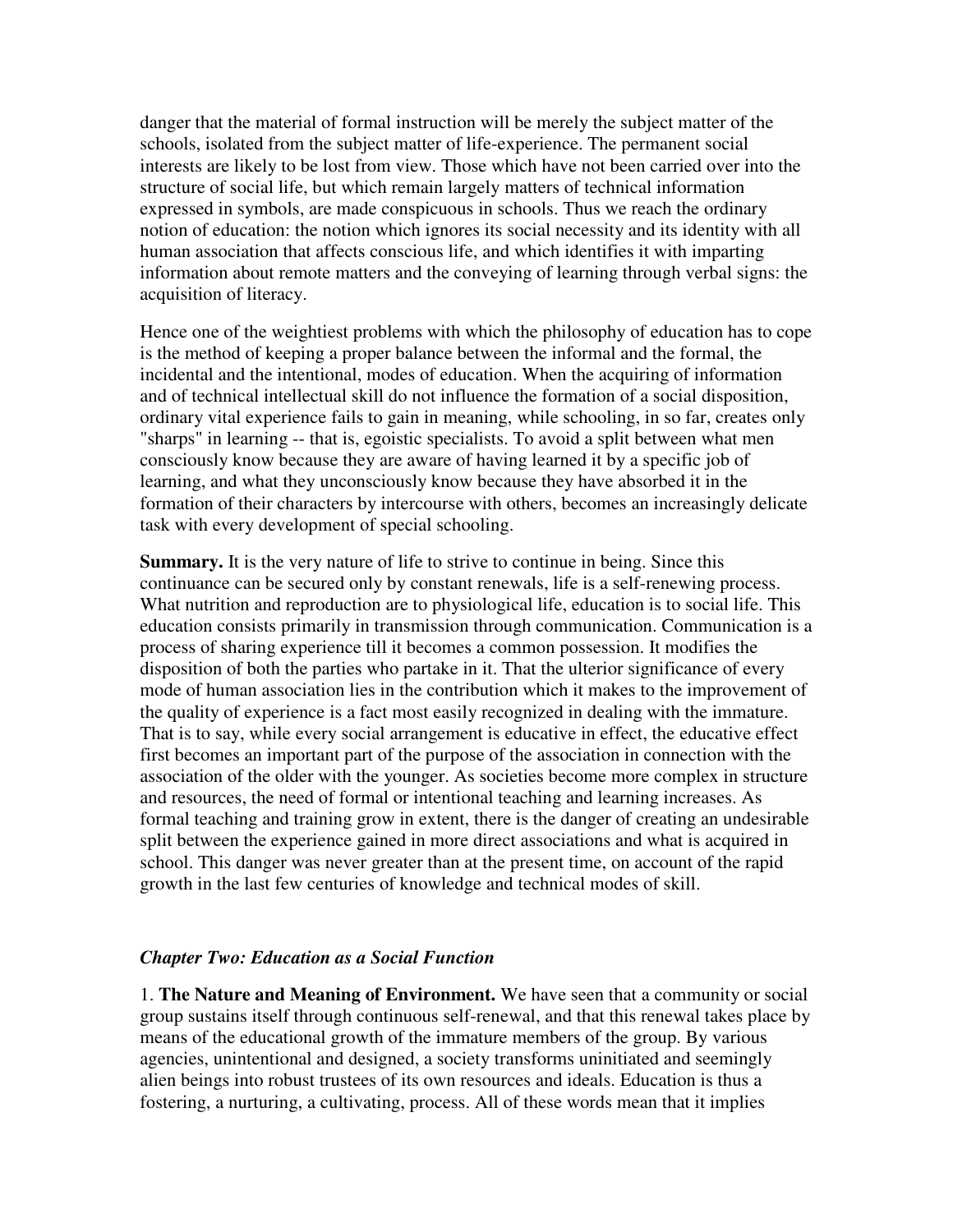attention to the conditions of growth. We also speak of rearing, raising, bringing up - words which express the difference of level which education aims to cover. Etymologically, the word education means just a process of leading or bringing up. When we have the outcome of the process in mind, we speak of education as shaping, forming, molding activity -- that is, a shaping into the standard form of social activity. In this chapter we are concerned with the general features of the way in which a social group brings up its immature members into its own social form.

Since what is required is a transformation of the quality of experience till it partakes in the interests, purposes, and ideas current in the social group, the problem is evidently not one of mere physical forming. Things can be physically transported in space; they may be bodily conveyed. Beliefs and aspirations cannot be physically extracted and inserted. How then are they communicated? Given the impossibility of direct contagion or literal inculcation, our problem is to discover the method by which the young assimilate the point of view of the old, or the older bring the young into like-mindedness with themselves.

The answer, in general formulation, is: By means of the action of the environment in calling out certain responses. The required beliefs cannot be hammered in; the needed attitudes cannot be plastered on. But the particular medium in which an individual exists leads him to see and feel one thing rather than another; it leads him to have certain plans in order that he may act successfully with others; it strengthens some beliefs and weakens others as a condition of winning the approval of others. Thus it gradually produces in him a certain system of behavior, a certain disposition of action. The words "environment," "medium" denote something more than surroundings which encompass an individual. They denote the specific continuity of the surroundings with his own active tendencies. An inanimate being is, of course, continuous with its surroundings; but the environing circumstances do not, save metaphorically, constitute an environment. For the inorganic being is not concerned in the influences which affect it. On the other hand, some things which are remote in space and time from a living creature, especially a human creature, may form his environment even more truly than some of the things close to him. The things with which a man varies are his genuine environment. Thus the activities of the astronomer vary with the stars at which he gazes or about which he calculates. Of his immediate surroundings, his telescope is most intimately his environment. The environment of an antiquarian, as an antiquarian, consists of the remote epoch of human life with which he is concerned, and the relics, inscriptions, etc., by which he establishes connections with that period.

In brief, the environment consists of those conditions that promote or hinder, stimulate or inhibit, the characteristic activities of a living being. Water is the environment of a fish because it is necessary to the fish's activities -- to its life. The north pole is a significant element in the environment of an arctic explorer, whether he succeeds in reaching it or not, because it defines his activities, makes them what they distinctively are. Just because life signifies not bare passive existence (supposing there is such a thing), but a way of acting, environment or medium signifies what enters into this activity as a sustaining or frustrating condition.

2. **The Social Environment.** A being whose activities are associated with others has a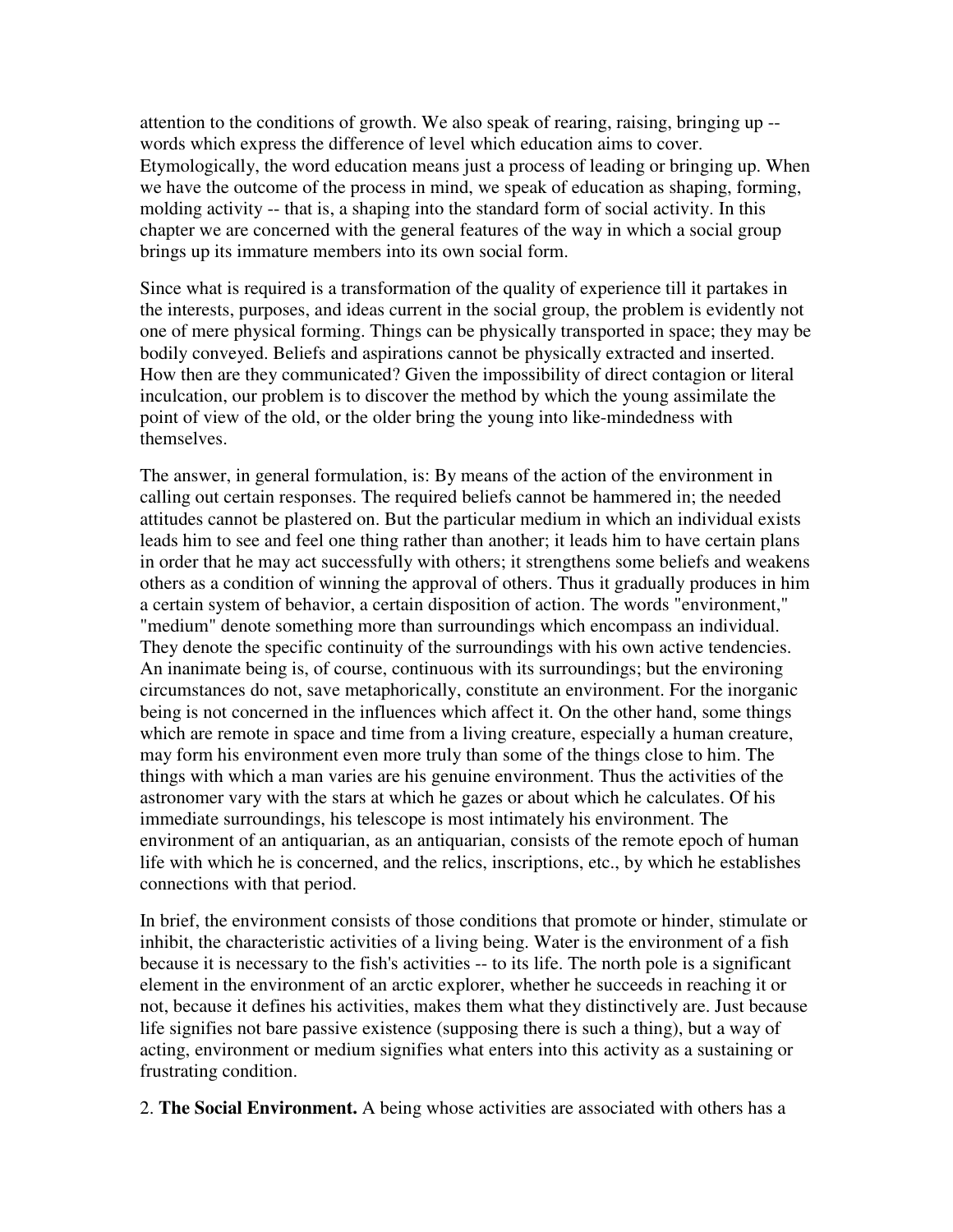social environment. What he does and what he can do depend upon the expectations, demands, approvals, and condemnations of others. A being connected with other beings cannot perform his own activities without taking the activities of others into account. For they are the indispensable conditions of the realization of his tendencies. When he moves he stirs them and reciprocally. We might as well try to imagine a business man doing business, buying and selling, all by himself, as to conceive it possible to define the activities of an individual in terms of his isolated actions. The manufacturer moreover is as truly socially guided in his activities when he is laying plans in the privacy of his own counting house as when he is buying his raw material or selling his finished goods. Thinking and feeling that have to do with action in association with others is as much a social mode of behavior as is the most overt cooperative or hostile act.

What we have more especially to indicate is how the social medium nurtures its immature members. There is no great difficulty in seeing how it shapes the external habits of action. Even dogs and horses have their actions modified by association with human beings; they form different habits because human beings are concerned with what they do. Human beings control animals by controlling the natural stimuli which influence them; by creating a certain environment in other words. Food, bits and bridles, noises, vehicles, are used to direct the ways in which the natural or instinctive responses of horses occur. By operating steadily to call out certain acts, habits are formed which function with the same uniformity as the original stimuli. If a rat is put in a maze and finds food only by making a given number of turns in a given sequence, his activity is gradually modified till he habitually takes that course rather than another when he is hungry.

Human actions are modified in a like fashion. A burnt child dreads the fire; if a parent arranged conditions so that every time a child touched a certain toy he got burned, the child would learn to avoid that toy as automatically as he avoids touching fire. So far, however, we are dealing with what may be called training in distinction from educative teaching. The changes considered are in outer action rather than in mental and emotional dispositions of behavior. The distinction is not, however, a sharp one. The child might conceivably generate in time a violent antipathy, not only to that particular toy, but to the class of toys resembling it. The aversion might even persist after he had forgotten about the original burns; later on he might even invent some reason to account for his seemingly irrational antipathy. In some cases, altering the external habit of action by changing the environment to affect the stimuli to action will also alter the mental disposition concerned in the action. Yet this does not always happen; a person trained to dodge a threatening blow, dodges automatically with no corresponding thought or emotion. We have to find, then, some differentia of training from education.

A clew may be found in the fact that the horse does not really share in the social use to which his action is put. Some one else uses the horse to secure a result which is advantageous by making it advantageous to the horse to perform the act -- he gets food, etc. But the horse, presumably, does not get any new interest. He remains interested in food, not in the service he is rendering. He is not a partner in a shared activity. Were he to become a copartner, he would, in engaging in the conjoint activity, have the same interest in its accomplishment which others have. He would share their ideas and emotions.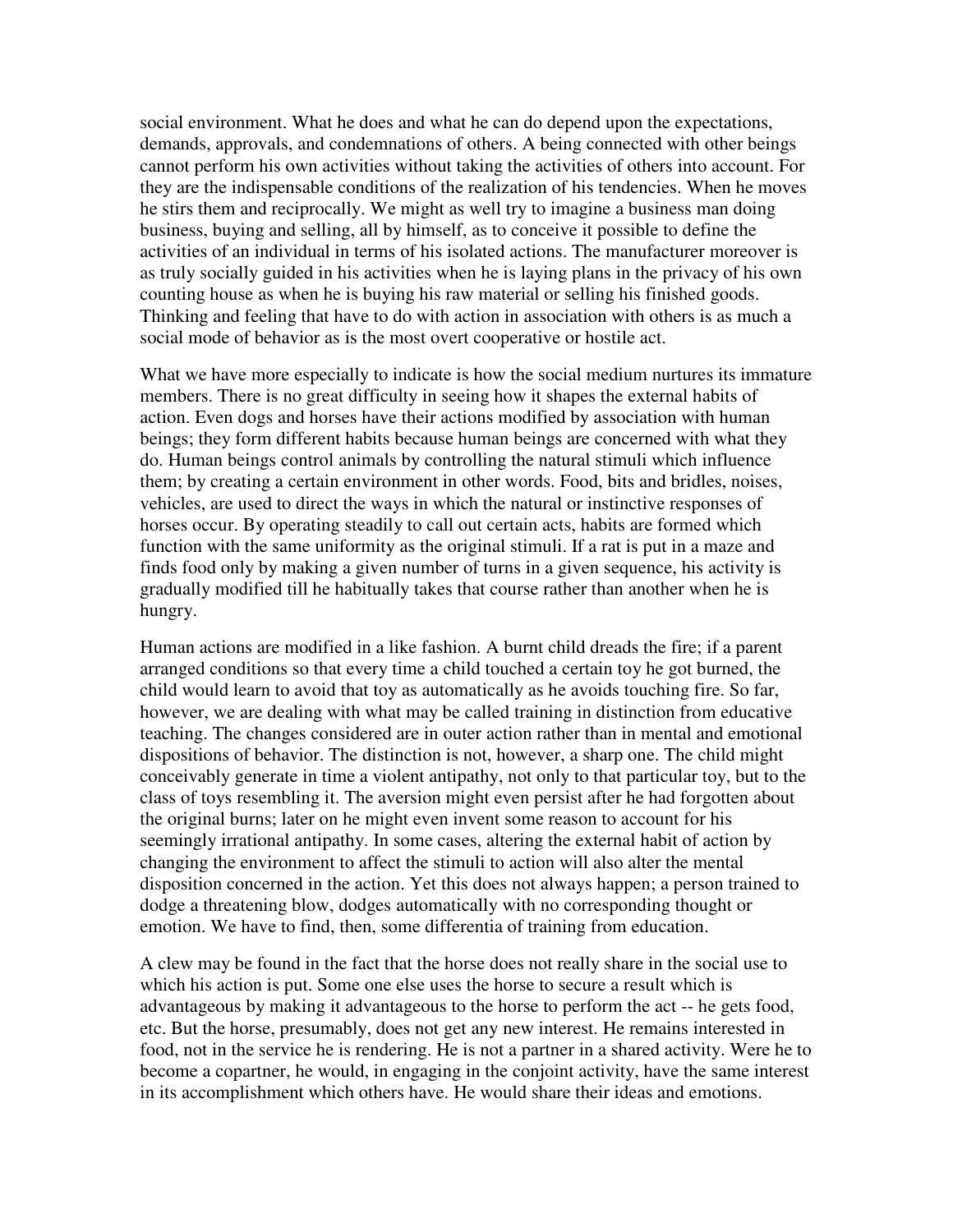Now in many cases -- too many cases -- the activity of the immature human being is simply played upon to secure habits which are useful. He is trained like an animal rather than educated like a human being. His instincts remain attached to their original objects of pain or pleasure. But to get happiness or to avoid the pain of failure he has to act in a way agreeable to others. In other cases, he really shares or participates in the common activity. In this case, his original impulse is modified. He not merely acts in a way agreeing with the actions of others, but, in so acting, the same ideas and emotions are aroused in him that animate the others. A tribe, let us say, is warlike. The successes for which it strives, the achievements upon which it sets store, are connected with fighting and victory. The presence of this medium incites bellicose exhibitions in a boy, first in games, then in fact when he is strong enough. As he fights he wins approval and advancement; as he refrains, he is disliked, ridiculed, shut out from favorable recognition. It is not surprising that his original belligerent tendencies and emotions are strengthened at the expense of others, and that his ideas turn to things connected with war. Only in this way can he become fully a recognized member of his group. Thus his mental habitudes are gradually assimilated to those of his group.

If we formulate the principle involved in this illustration, we shall perceive that the social medium neither implants certain desires and ideas directly, nor yet merely establishes certain purely muscular habits of action, like "instinctively" winking or dodging a blow. Setting up conditions which stimulate certain visible and tangible ways of acting is the first step. Making the individual a sharer or partner in the associated activity so that he feels its success as his success, its failure as his failure, is the completing step. As soon as he is possessed by the emotional attitude of the group, he will be alert to recognize the special ends at which it aims and the means employed to secure success. His beliefs and ideas, in other words, will take a form similar to those of others in the group. He will also achieve pretty much the same stock of knowledge since that knowledge is an ingredient of his habitual pursuits.

The importance of language in gaining knowledge is doubtless the chief cause of the common notion that knowledge may be passed directly from one to another. It almost seems as if all we have to do to convey an idea into the mind of another is to convey a sound into his ear. Thus imparting knowledge gets assimilated to a purely physical process. But learning from language will be found, when analyzed, to confirm the principle just laid down. It would probably be admitted with little hesitation that a child gets the idea of, say, a hat by using it as other persons do; by covering the head with it, giving it to others to wear, having it put on by others when going out, etc. But it may be asked how this principle of shared activity applies to getting through speech or reading the idea of, say, a Greek helmet, where no direct use of any kind enters in. What shared activity is there in learning from books about the discovery of America?

Since language tends to become the chief instrument of learning about many things, let us see how it works. The baby begins of course with mere sounds, noises, and tones having no meaning, expressing, that is, no idea. Sounds are just one kind of stimulus to direct response, some having a soothing effect, others tending to make one jump, and so on. The sound h-a-t would remain as meaningless as a sound in Choctaw, a seemingly inarticulate grunt, if it were not uttered in connection with an action which is participated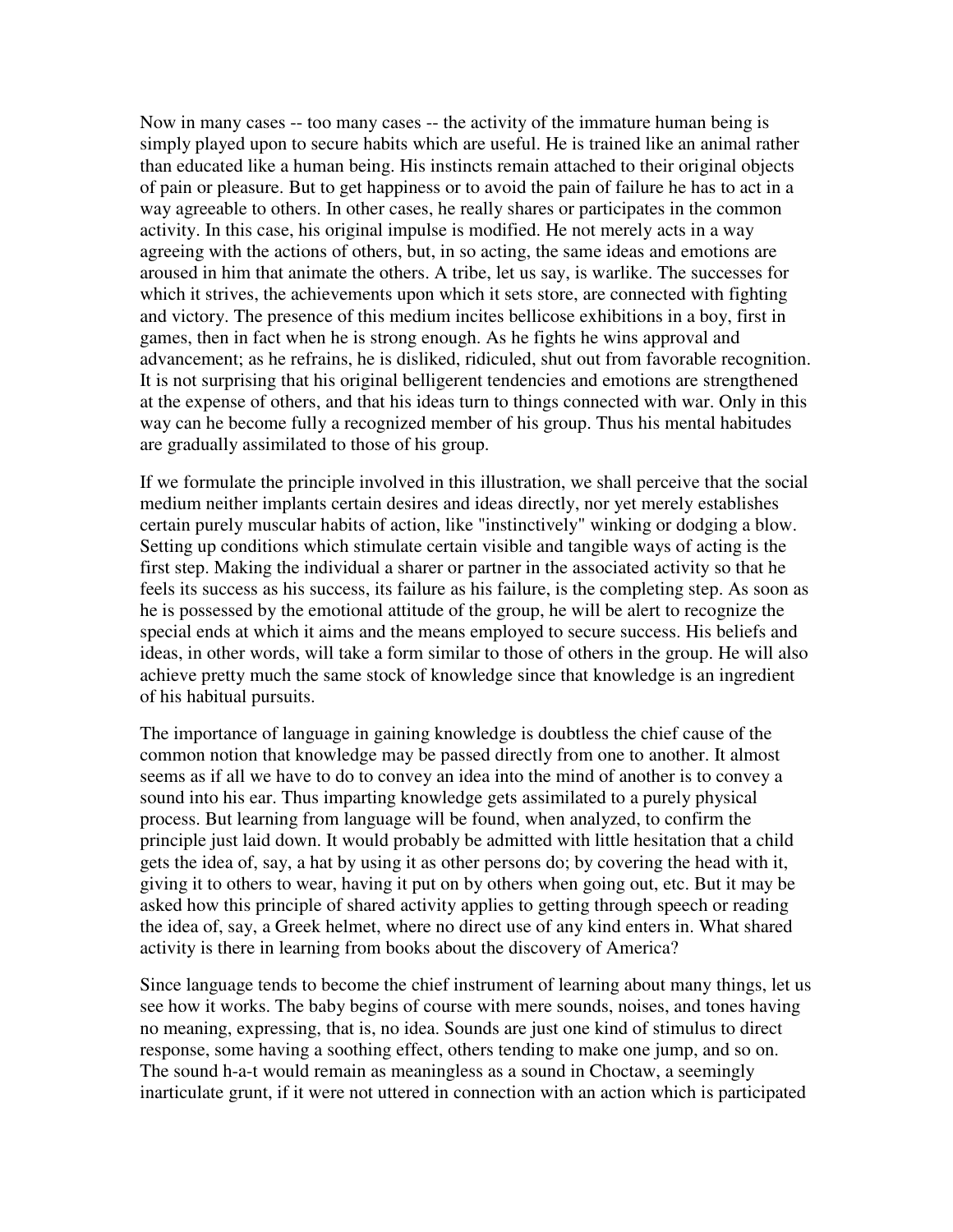in by a number of people. When the mother is taking the infant out of doors, she says "hat" as she puts something on the baby's head. Being taken out becomes an interest to the child; mother and child not only go out with each other physically, but both are concerned in the going out; they enjoy it in common. By conjunction with the other factors in activity the sound "hat" soon gets the same meaning for the child that it has for the parent; it becomes a sign of the activity into which it enters. The bare fact that language consists of sounds which are mutually intelligible is enough of itself to show that its meaning depends upon connection with a shared experience.

In short, the sound h-a-t gains meaning in precisely the same way that the thing "hat" gains it, by being used in a given way. And they acquire the same meaning with the child which they have with the adult because they are used in a common experience by both. The guarantee for the same manner of use is found in the fact that the thing and the sound are first employed in a joint activity, as a means of setting up an active connection between the child and a grownup. Similar ideas or meanings spring up because both persons are engaged as partners in an action where what each does depends upon and influences what the other does. If two savages were engaged in a joint hunt for game, and a certain signal meant "move to the right" to the one who uttered it, and "move to the left" to the one who heard it, they obviously could not successfully carry on their hunt together. Understanding one another means that objects, including sounds, have the same value for both with respect to carrying on a common pursuit.

After sounds have got meaning through connection with other things employed in a joint undertaking, they can be used in connection with other like sounds to develop new meanings, precisely as the things for which they stand are combined. Thus the words in which a child learns about, say, the Greek helmet originally got a meaning (or were understood) by use in an action having a common interest and end. They now arouse a new meaning by inciting the one who hears or reads to rehearse imaginatively the activities in which the helmet has its use. For the time being, the one who understands the words "Greek helmet" becomes mentally a partner with those who used the helmet. He engages, through his imagination, in a shared activity. It is not easy to get the full meaning of words. Most persons probably stop with the idea that "helmet" denotes a queer kind of headgear a people called the Greeks once wore. We conclude, accordingly, that the use of language to convey and acquire ideas is an extension and refinement of the principle that things gain meaning by being used in a shared experience or joint action; in no sense does it contravene that principle. When words do not enter as factors into a shared situation, either overtly or imaginatively, they operate as pure physical stimuli, not as having a meaning or intellectual value. They set activity running in a given groove, but there is no accompanying conscious purpose or meaning. Thus, for example, the plus sign may be a stimulus to perform the act of writing one number under another and adding the numbers, but the person performing the act will operate much as an automaton would unless he realizes the meaning of what he does.

3. **The Social Medium as Educative.** Our net result thus far is that social environment forms the mental and emotional disposition of behavior in individuals by engaging them in activities that arouse and strengthen certain impulses, that have certain purposes and entail certain consequences. A child growing up in a family of musicians will inevitably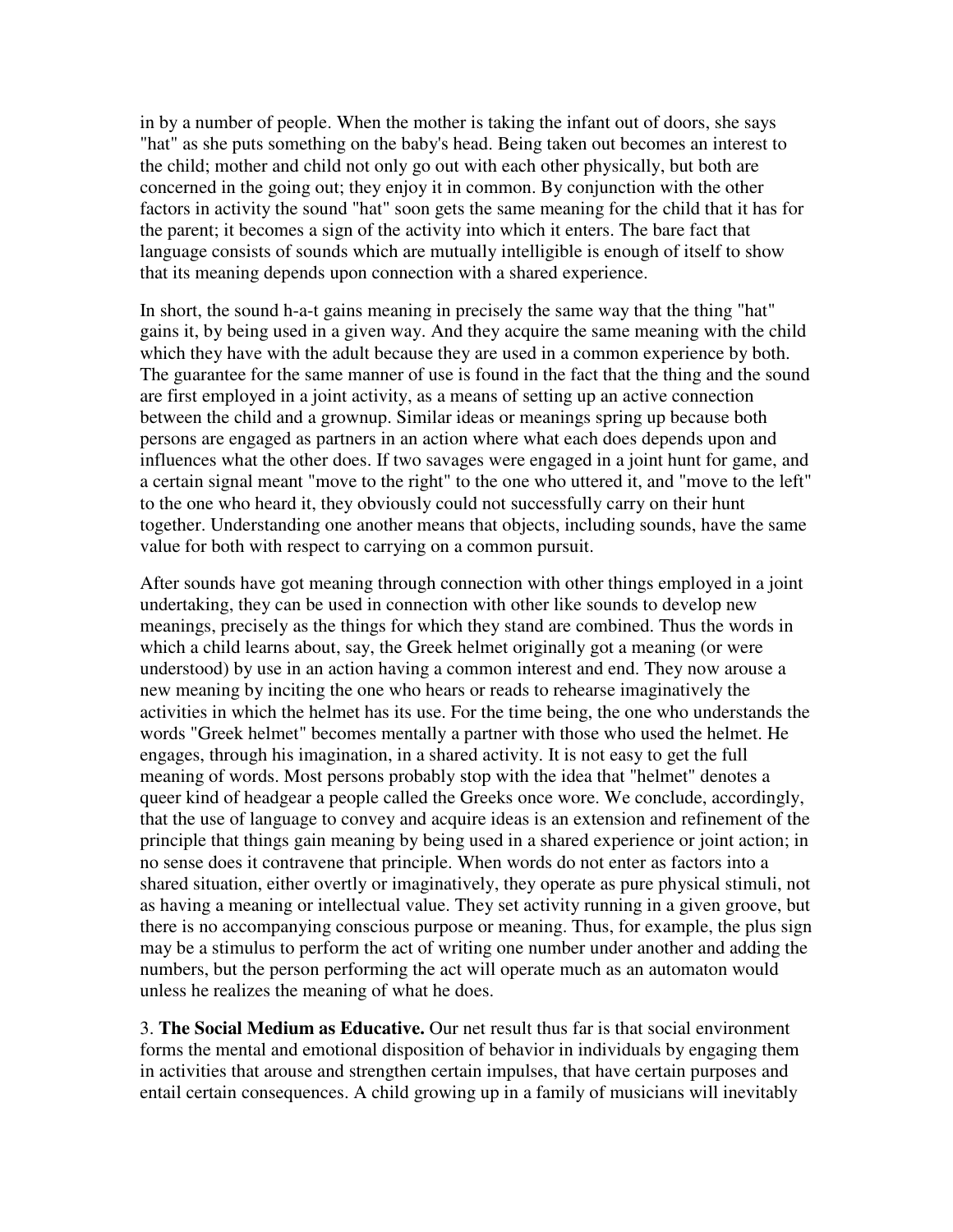have whatever capacities he has in music stimulated, and, relatively, stimulated more than other impulses which might have been awakened in another environment. Save as he takes an interest in music and gains a certain competency in it, he is "out of it"; he is unable to share in the life of the group to which he belongs. Some kinds of participation in the life of those with whom the individual is connected are inevitable; with respect to them, the social environment exercises an educative or formative influence unconsciously and apart from any set purpose.

In savage and barbarian communities, such direct participation ( constituting the indirect or incidental education of which we have spoken) furnishes almost the sole influence for rearing the young into the practices and beliefs of the group. Even in present-day societies, it furnishes the basic nurture of even the most insistently schooled youth. In accord with the interests and occupations of the group, certain things become objects of high esteem; others of aversion. Association does not create impulses or affection and dislike, but it furnishes the objects to which they attach themselves. The way our group or class does things tends to determine the proper objects of attention, and thus to prescribe the directions and limits of observation and memory. What is strange or foreign (that is to say outside the activities of the groups) tends to be morally forbidden and intellectually suspect. It seems almost incredible to us, for example, that things which we know very well could have escaped recognition in past ages. We incline to account for it by attributing congenital stupidity to our forerunners and by assuming superior native intelligence on our own part. But the explanation is that their modes of life did not call for attention to such facts, but held their minds riveted to other things. Just as the senses require sensible objects to stimulate them, so our powers of observation, recollection, and imagination do not work spontaneously, but are set in motion by the demands set up by current social occupations. The main texture of disposition is formed, independently of schooling, by such influences. What conscious, deliberate teaching can do is at most to free the capacities thus formed for fuller exercise, to purge them of some of their grossness, and to furnish objects which make their activity more productive of meaning.

While this "unconscious influence of the environment" is so subtle and pervasive that it affects every fiber of character and mind, it may be worth while to specify a few directions in which its effect is most marked. First, the habits of language. Fundamental modes of speech, the bulk of the vocabulary, are formed in the ordinary intercourse of life, carried on not as a set means of instruction but as a social necessity. The babe acquires, as we well say, the mother tongue. While speech habits thus contracted may be corrected or even displaced by conscious teaching, yet, in times of excitement, intentionally acquired modes of speech often fall away, and individuals relapse into their really native tongue. Secondly, manners. Example is notoriously more potent than precept. Good manners come, as we say, from good breeding or rather are good breeding; and breeding is acquired by habitual action, in response to habitual stimuli, not by conveying information. Despite the never ending play of conscious correction and instruction, the surrounding atmosphere and spirit is in the end the chief agent in forming manners. And manners are but minor morals. Moreover, in major morals, conscious instruction is likely to be efficacious only in the degree in which it falls in with the general "walk and conversation" of those who constitute the child's social environment. Thirdly, good taste and esthetic appreciation. If the eye is constantly greeted by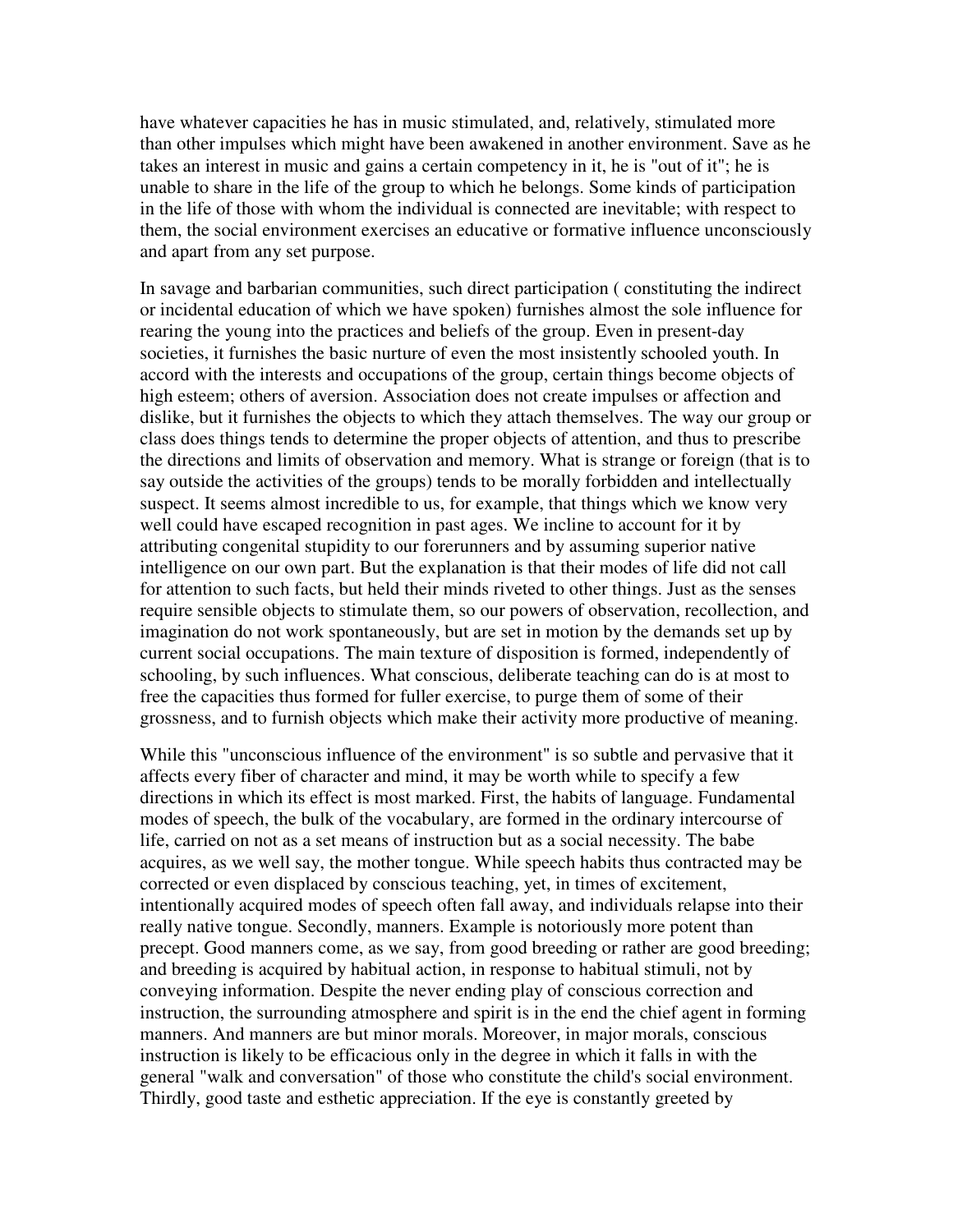harmonious objects, having elegance of form and color, a standard of taste naturally grows up. The effect of a tawdry, unarranged, and over-decorated environment works for the deterioration of taste, just as meager and barren surroundings starve out the desire for beauty. Against such odds, conscious teaching can hardly do more than convey secondhand information as to what others think. Such taste never becomes spontaneous and personally engrained, but remains a labored reminder of what those think to whom one has been taught to look up. To say that the deeper standards of judgments of value are framed by the situations into which a person habitually enters is not so much to mention a fourth point, as it is to point out a fusion of those already mentioned. We rarely recognize the extent in which our conscious estimates of what is worth while and what is not, are due to standards of which we are not conscious at all. But in general it may be said that the things which we take for granted without inquiry or reflection are just the things which determine our conscious thinking and decide our conclusions. And these habitudes which lie below the level of reflection are just those which have been formed in the constant give and take of relationship with others.

4. **The School as a Special Environment.** The chief importance of this foregoing statement of the educative process which goes on willy-nilly is to lead us to note that the only way in which adults consciously control the kind of education which the immature get is by controlling the environment in which they act, and hence think and feel. We never educate directly, but indirectly by means of the environment. Whether we permit chance environments to do the work, or whether we design environments for the purpose makes a great difference. And any environment is a chance environment so far as its educative influence is concerned unless it has been deliberately regulated with reference to its educative effect. An intelligent home differs from an unintelligent one chiefly in that the habits of life and intercourse which prevail are chosen, or at least colored, by the thought of their bearing upon the development of children. But schools remain, of course, the typical instance of environments framed with express reference to influencing the mental and moral disposition of their members.

Roughly speaking, they come into existence when social traditions are so complex that a considerable part of the social store is committed to writing and transmitted through written symbols. Written symbols are even more artificial or conventional than spoken; they cannot be picked up in accidental intercourse with others. In addition, the written form tends to select and record matters which are comparatively foreign to everyday life. The achievements accumulated from generation to generation are deposited in it even though some of them have fallen temporarily out of use. Consequently as soon as a community depends to any considerable extent upon what lies beyond its own territory and its own immediate generation, it must rely upon the set agency of schools to insure adequate transmission of all its resources. To take an obvious illustration: The life of the ancient Greeks and Romans has profoundly influenced our own, and yet the ways in which they affect us do not present themselves on the surface of our ordinary experiences. In similar fashion, peoples still existing, but remote in space, British, Germans, Italians, directly concern our own social affairs, but the nature of the interaction cannot be understood without explicit statement and attention. In precisely similar fashion, our daily associations cannot be trusted to make clear to the young the part played in our activities by remote physical energies, and by invisible structures.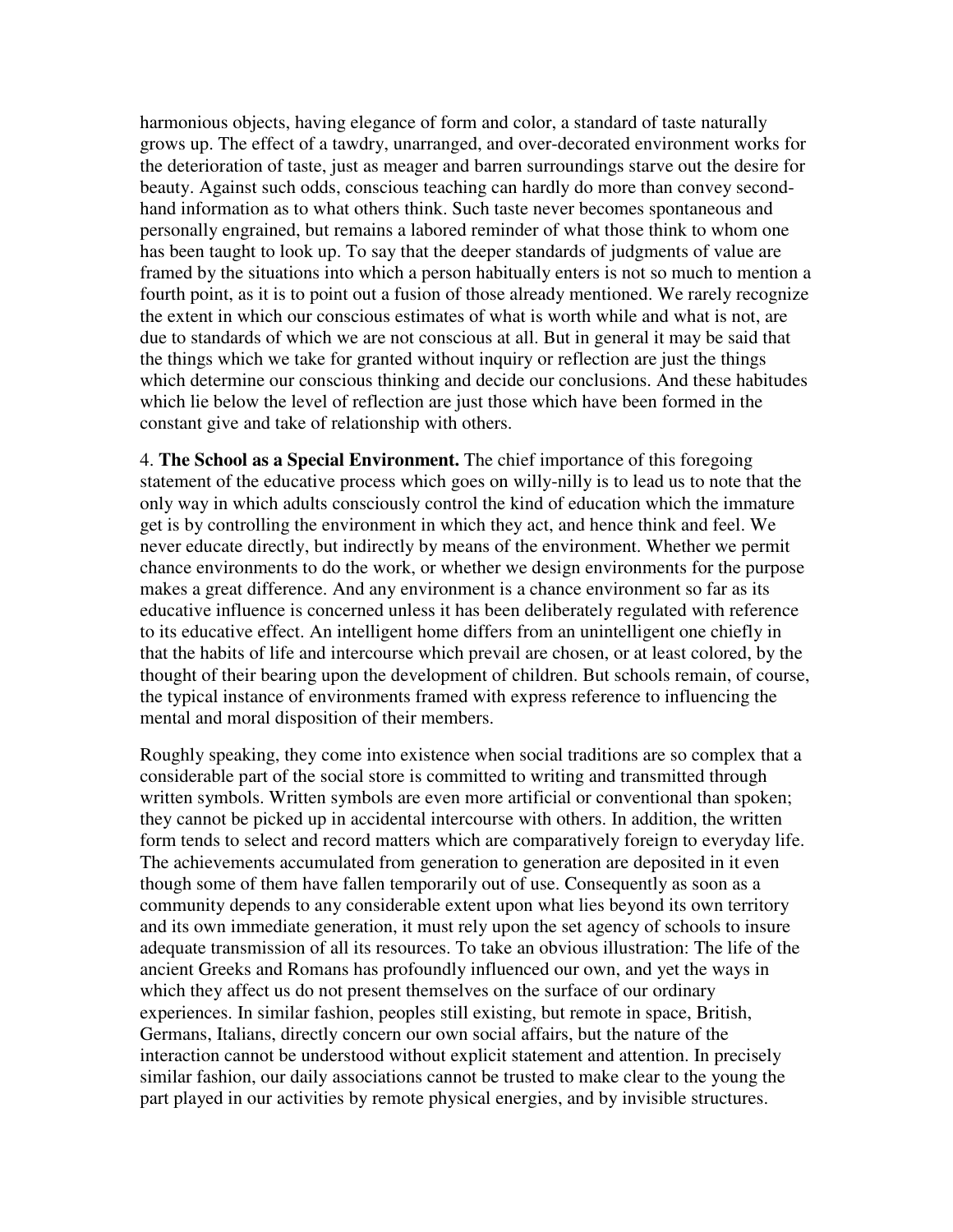Hence a special mode of social intercourse is instituted, the school, to care for such matters.

This mode of association has three functions sufficiently specific, as compared with ordinary associations of life, to be noted. First, a complex civilization is too complex to be assimilated in toto. It has to be broken up into portions, as it were, and assimilated piecemeal, in a gradual and graded way. The relationships of our present social life are so numerous and so interwoven that a child placed in the most favorable position could not readily share in many of the most important of them. Not sharing in them, their meaning would not be communicated to him, would not become a part of his own mental disposition. There would be no seeing the trees because of the forest. Business, politics, art, science, religion, would make all at once a clamor for attention; confusion would be the outcome. The first office of the social organ we call the school is to provide a simplified environment. It selects the features which are fairly fundamental and capable of being responded to by the young. Then it establishes a progressive order, using the factors first acquired as means of gaining insight into what is more complicated.

In the second place, it is the business of the school environment to eliminate, so far as possible, the unworthy features of the existing environment from influence upon mental habitudes. It establishes a purified medium of action. Selection aims not only at simplifying but at weeding out what is undesirable. Every society gets encumbered with what is trivial, with dead wood from the past, and with what is positively perverse. The school has the duty of omitting such things from the environment which it supplies, and thereby doing what it can to counteract their influence in the ordinary social environment. By selecting the best for its exclusive use, it strives to reinforce the power of this best. As a society becomes more enlightened, it realizes that it is responsible not to transmit and conserve the whole of its existing achievements, but only such as make for a better future society. The school is its chief agency for the accomplishment of this end.

In the third place, it is the office of the school environment to balance the various elements in the social environment, and to see to it that each individual gets an opportunity to escape from the limitations of the social group in which he was born, and to come into living contact with a broader environment. Such words as "society" and "community" are likely to be misleading, for they have a tendency to make us think there is a single thing corresponding to the single word. As a matter of fact, a modern society is many societies more or less loosely connected. Each household with its immediate extension of friends makes a society; the village or street group of playmates is a community; each business group, each club, is another. Passing beyond these more intimate groups, there is in a country like our own a variety of races, religious affiliations, economic divisions. Inside the modern city, in spite of its nominal political unity, there are probably more communities, more differing customs, traditions, aspirations, and forms of government or control, than existed in an entire continent at an earlier epoch.

Each such group exercises a formative influence on the active dispositions of its members. A clique, a club, a gang, a Fagin's household of thieves, the prisoners in a jail, provide educative environments for those who enter into their collective or conjoint activities, as truly as a church, a labor union, a business partnership, or a political party. Each of them is a mode of associated or community life, quite as much as is a family, a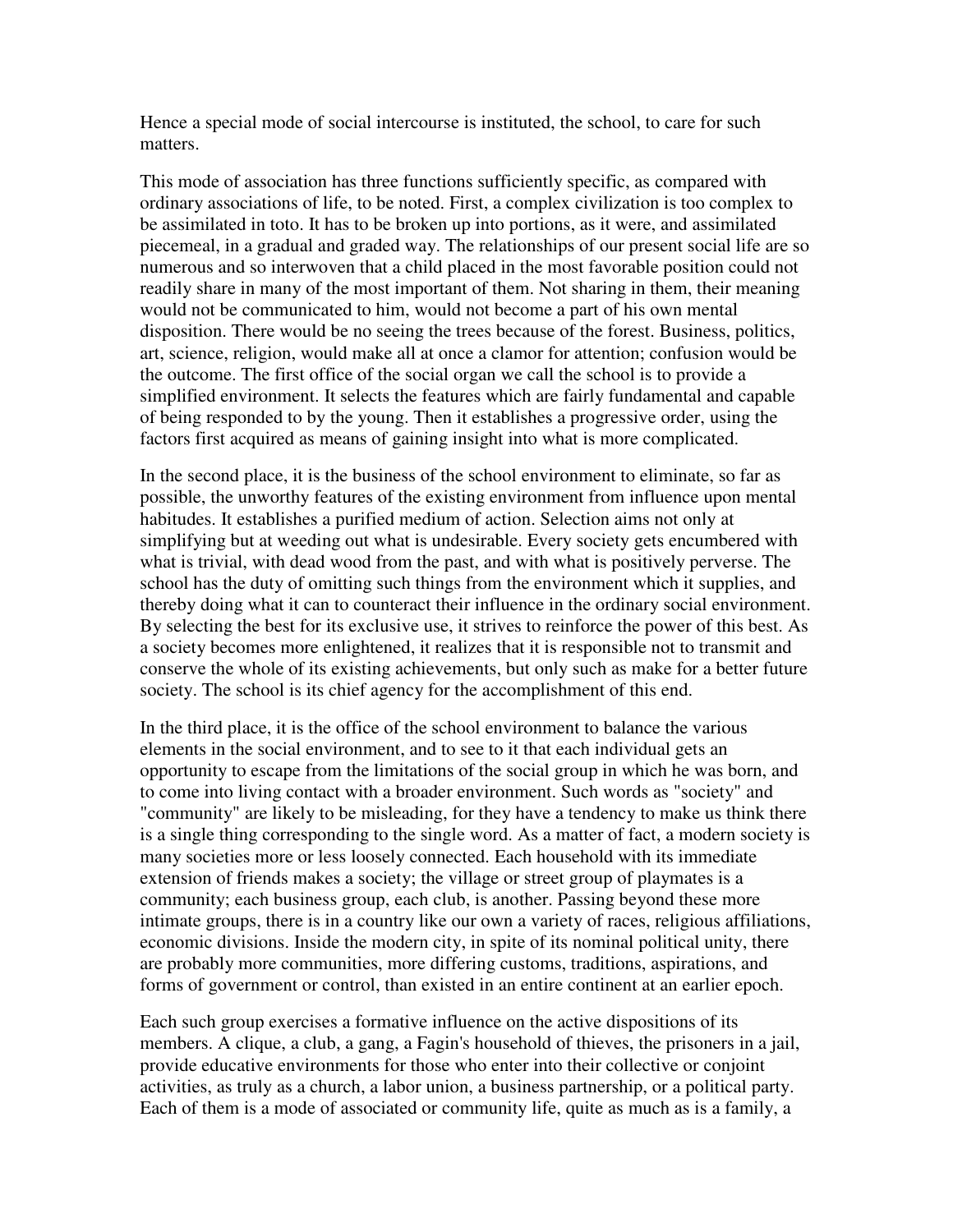town, or a state. There are also communities whose members have little or no direct contact with one another, like the guild of artists, the republic of letters, the members of the professional learned class scattered over the face of the earth. For they have aims in common, and the activity of each member is directly modified by knowledge of what others are doing.

In the olden times, the diversity of groups was largely a geographical matter. There were many societies, but each, within its own territory, was comparatively homogeneous. But with the development of commerce, transportation, intercommunication, and emigration, countries like the United States are composed of a combination of different groups with different traditional customs. It is this situation which has, perhaps more than any other one cause, forced the demand for an educational institution which shall provide something like a homogeneous and balanced environment for the young. Only in this way can the centrifugal forces set up by juxtaposition of different groups within one and the same political unit be counteracted. The intermingling in the school of youth of different races, differing religions, and unlike customs creates for all a new and broader environment. Common subject matter accustoms all to a unity of outlook upon a broader horizon than is visible to the members of any group while it is isolated. The assimilative force of the American public school is eloquent testimony to the efficacy of the common and balanced appeal.

The school has the function also of coordinating within the disposition of each individual the diverse influences of the various social environments into which he enters. One code prevails in the family; another, on the street; a third, in the workshop or store; a fourth, in the religious association. As a person passes from one of the environments to another, he is subjected to antagonistic pulls, and is in danger of being split into a being having different standards of judgment and emotion for different occasions. This danger imposes upon the school a steadying and integrating office.

**Summary.** The development within the young of the attitudes and dispositions necessary to the continuous and progressive life of a society cannot take place by direct conveyance of beliefs, emotions, and knowledge. It takes place through the intermediary of the environment. The environment consists of the sum total of conditions which are concerned in the execution of the activity characteristic of a living being. The social environment consists of all the activities of fellow beings that are bound up in the carrying on of the activities of any one of its members. It is truly educative in its effect in the degree in which an individual shares or participates in some conjoint activity. By doing his share in the associated activity, the individual appropriates the purpose which actuates it, becomes familiar with its methods and subject matters, acquires needed skill, and is saturated with its emotional spirit.

The deeper and more intimate educative formation of disposition comes, without conscious intent, as the young gradually partake of the activities of the various groups to which they may belong. As a society becomes more complex, however, it is found necessary to provide a special social environment which shall especially look after nurturing the capacities of the immature. Three of the more important functions of this special environment are: simplifying and ordering the factors of the disposition it is wished to develop; purifying and idealizing the existing social customs; creating a wider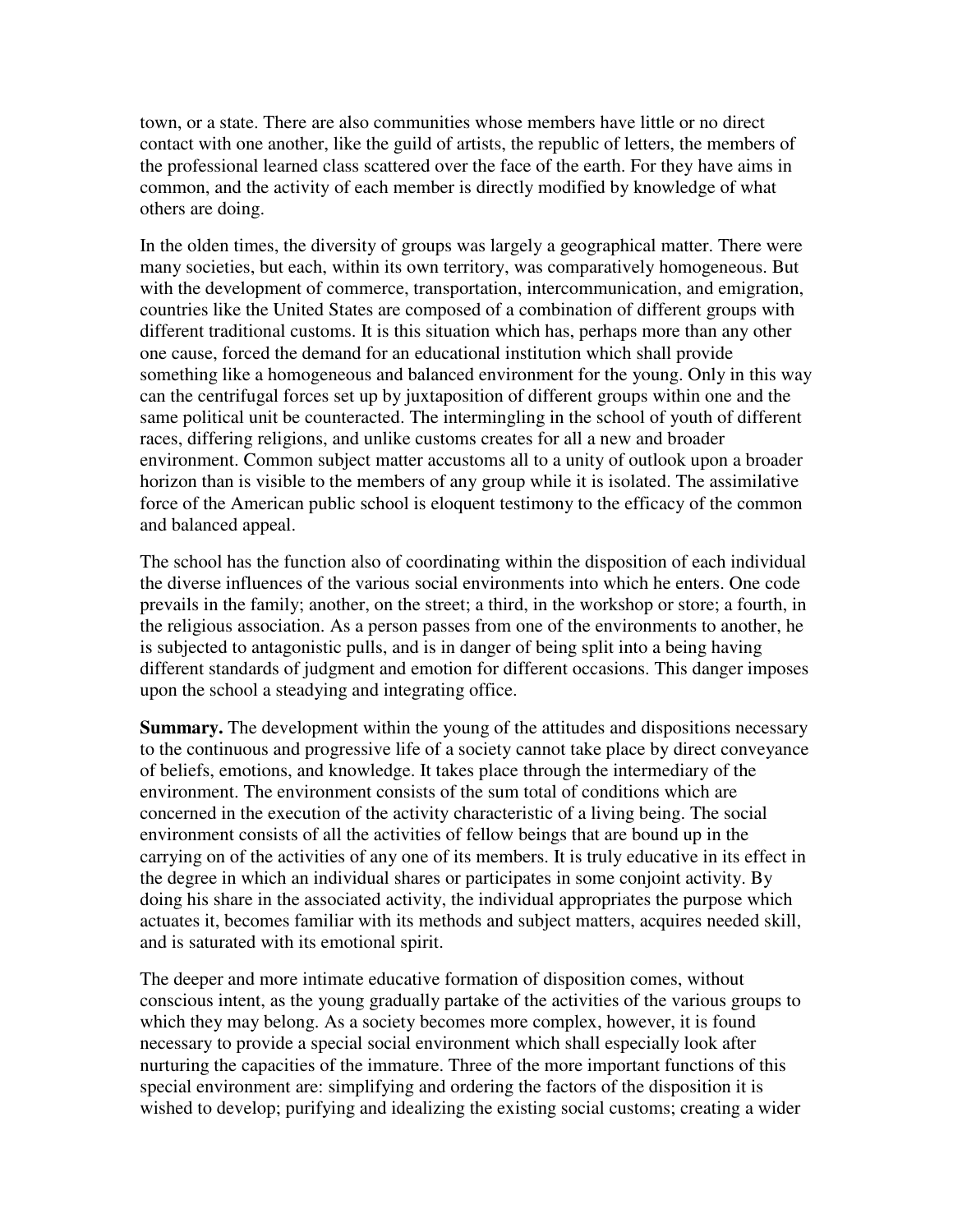and better balanced environment than that by which the young would be likely, if left to themselves, to be influenced.

## *Chapter Three: Education as Direction*

**1. The Environment as Directive.** We now pass to one of the special forms which the general function of education assumes: namely, that of direction, control, or guidance. Of these three words, direction, control, and guidance, the last best conveys the idea of assisting through cooperation the natural capacities of the individuals guided; control conveys rather the notion of an energy brought to bear from without and meeting some resistance from the one controlled; direction is a more neutral term and suggests the fact that the active tendencies of those directed are led in a certain continuous course, instead of dispersing aimlessly. Direction expresses the basic function, which tends at one extreme to become a guiding assistance and at another, a regulation or ruling. But in any case, we must carefully avoid a meaning sometimes read into the term "control." It is sometimes assumed, explicitly or unconsciously, that an individual's tendencies are naturally purely individualistic or egoistic, and thus antisocial. Control then denotes the process by which he is brought to subordinate his natural impulses to public or common ends. Since, by conception, his own nature is quite alien to this process and opposes it rather than helps it, control has in this view a flavor of coercion or compulsion about it. Systems of government and theories of the state have been built upon this notion, and it has seriously affected educational ideas and practices. But there is no ground for any such view. Individuals are certainly interested, at times, in having their own way, and their own way may go contrary to the ways of others. But they are also interested, and chiefly interested upon the whole, in entering into the activities of others and taking part in conjoint and cooperative doings. Otherwise, no such thing as a community would be possible. And there would not even be any one interested in furnishing the policeman to keep a semblance of harmony unless he thought that thereby he could gain some personal advantage. Control, in truth, means only an emphatic form of direction of powers, and covers the regulation gained by an individual through his own efforts quite as much as that brought about when others take the lead.

In general, every stimulus directs activity. It does not simply excite it or stir it up, but directs it toward an object. Put the other way around, a response is not just a re-action, a protest, as it were, against being disturbed; it is, as the word indicates, an answer. It meets the stimulus, and corresponds with it. There is an adaptation of the stimulus and response to each other. A light is the stimulus to the eye to see something, and the business of the eye is to see. If the eyes are open and there is light, seeing occurs; the stimulus is but a condition of the fulfillment of the proper function of the organ, not an outside interruption. To some extent, then, all direction or control is a guiding of activity to its own end; it is an assistance in doing fully what some organ is already tending to do.

This general statement needs, however, to be qualified in two respects. In the first place, except in the case of a small number of instincts, the stimuli to which an immature human being is subject are not sufficiently definite to call out, in the beginning, specific responses. There is always a great deal of superfluous energy aroused. This energy may be wasted, going aside from the point; it may also go against the successful performance of an act. It does harm by getting in the way. Compare the behavior of a beginner in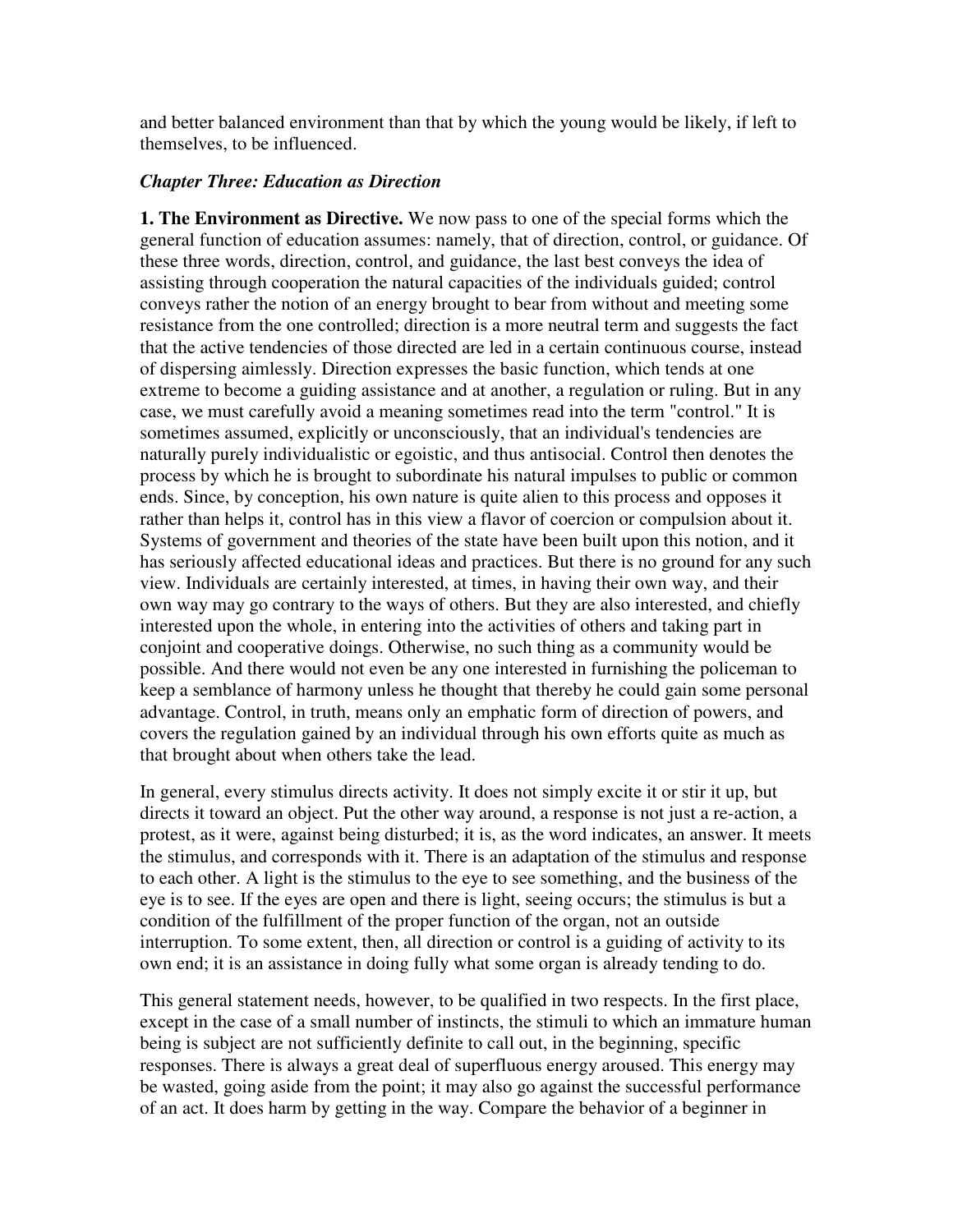riding a bicycle with that of the expert. There is little axis of direction in the energies put forth; they are largely dispersive and centrifugal. Direction involves a focusing and fixating of action in order that it may be truly a response, and this requires an elimination of unnecessary and confusing movements. In the second place, although no activity can be produced in which the person does not cooperate to some extent, yet a response may be of a kind which does not fit into the sequence and continuity of action. A person boxing may dodge a particular blow successfully, but in such a way as to expose himself the next instant to a still harder blow. Adequate control means that the successive acts are brought into a continuous order; each act not only meets its immediate stimulus but helps the acts which follow.

In short, direction is both simultaneous and successive. At a given time, it requires that, from all the tendencies that are partially called out, those be selected which center energy upon the point of need. Successively, it requires that each act be balanced with those which precede and come after, so that order of activity is achieved. Focusing and ordering are thus the two aspects of direction, one spatial, the other temporal. The first insures hitting the mark; the second keeps the balance required for further action. Obviously, it is not possible to separate them in practice as we have distinguished them in idea. Activity must be centered at a given time in such a way as to prepare for what comes next. The problem of the immediate response is complicated by one's having to be on the lookout for future occurrences.

Two conclusions emerge from these general statements. On the one hand, purely external direction is impossible. The environment can at most only supply stimuli to call out responses. These responses proceed from tendencies already possessed by the individual. Even when a person is frightened by threats into doing something, the threats work only because the person has an instinct of fear. If he has not, or if, though having it, it is under his own control, the threat has no more influence upon him than light has in causing a person to see who has no eyes. While the customs and rules of adults furnish stimuli which direct as well as evoke the activities of the young, the young, after all, participate in the direction which their actions finally take. In the strict sense, nothing can be forced upon them or into them. To overlook this fact means to distort and pervert human nature. To take into account the contribution made by the existing instincts and habits of those directed is to direct them economically and wisely. Speaking accurately, all direction is but re-direction; it shifts the activities already going on into another channel. Unless one is cognizant of the energies which are already in operation, one's attempts at direction will almost surely go amiss.

On the other hand, the control afforded by the customs and regulations of others may be short-sighted. It may accomplish its immediate effect, but at the expense of throwing the subsequent action of the person out of balance. A threat may, for example, prevent a person from doing something to which he is naturally inclined by arousing fear of disagreeable consequences if he persists. But he may be left in the position which exposes him later on to influences which will lead him to do even worse things. His instincts of cunning and slyness may be aroused, so that things henceforth appeal to him on the side of evasion and trickery more than would otherwise have been the case. Those engaged in directing the actions of others are always in danger of overlooking the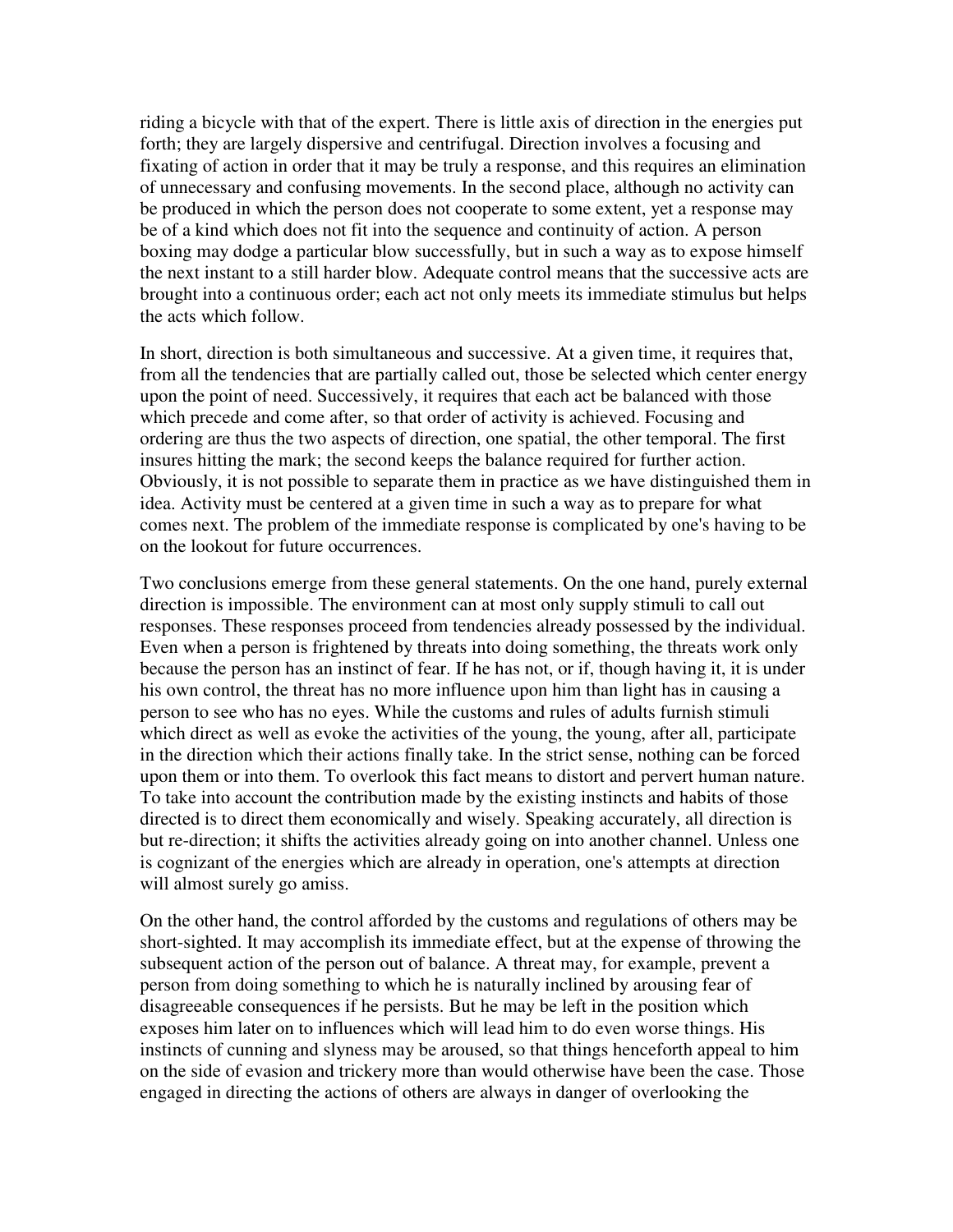importance of the sequential development of those they direct.

**2. Modes of Social Direction.** Adults are naturally most conscious of directing the conduct of others when they are immediately aiming so to do. As a rule, they have such an aim consciously when they find themselves resisted; when others are doing things they do not wish them to do. But the more permanent and influential modes of control are those which operate from moment to moment continuously without such deliberate intention on our part.

1. When others are not doing what we would like them to or are threatening disobedience, we are most conscious of the need of controlling them and of the influences by which they are controlled. In such cases, our control becomes most direct, and at this point we are most likely to make the mistakes just spoken of. We are even likely to take the influence of superior force for control, forgetting that while we may lead a horse to water we cannot make him drink; and that while we can shut a man up in a penitentiary we cannot make him penitent. In all such cases of immediate action upon others, we need to discriminate between physical results and moral results. A person may be in such a condition that forcible feeding or enforced confinement is necessary for his own good. A child may have to be snatched with roughness away from a fire so that he shall not be burnt. But no improvement of disposition, no educative effect, need follow. A harsh and commanding tone may be effectual in keeping a child away from the fire, and the same desirable physical effect will follow as if he had been snatched away. But there may be no more obedience of a moral sort in one case than in the other. A man can be prevented from breaking into other persons' houses by shutting him up, but shutting him up may not alter his disposition to commit burglary. When we confuse a physical with an educative result, we always lose the chance of enlisting the person's own participating disposition in getting the result desired, and thereby of developing within him an intrinsic and persisting direction in the right way.

In general, the occasion for the more conscious acts of control should be limited to acts which are so instinctive or impulsive that the one performing them has no means of foreseeing their outcome. If a person cannot foresee the consequences of his act, and is not capable of understanding what he is told about its outcome by those with more experience, it is impossible for him to guide his act intelligently. In such a state, every act is alike to him. Whatever moves him does move him, and that is all there is to it. In some cases, it is well to permit him to experiment, and to discover the consequences for himself in order that he may act intelligently next time under similar circumstances. But some courses of action are too discommoding and obnoxious to others to allow of this course being pursued. Direct disapproval is now resorted to. Shaming, ridicule, disfavor, rebuke, and punishment are used. Or contrary tendencies in the child are appealed to to divert him from his troublesome line of behavior. His sensitiveness to approbation, his hope of winning favor by an agreeable act, are made use of to induce action in another direction.

2. These methods of control are so obvious (because so intentionally employed) that it would hardly be worth while to mention them if it were not that notice may now be taken, by way of contrast, of the other more important and permanent mode of control. This other method resides in the ways in which persons, with whom the immature being is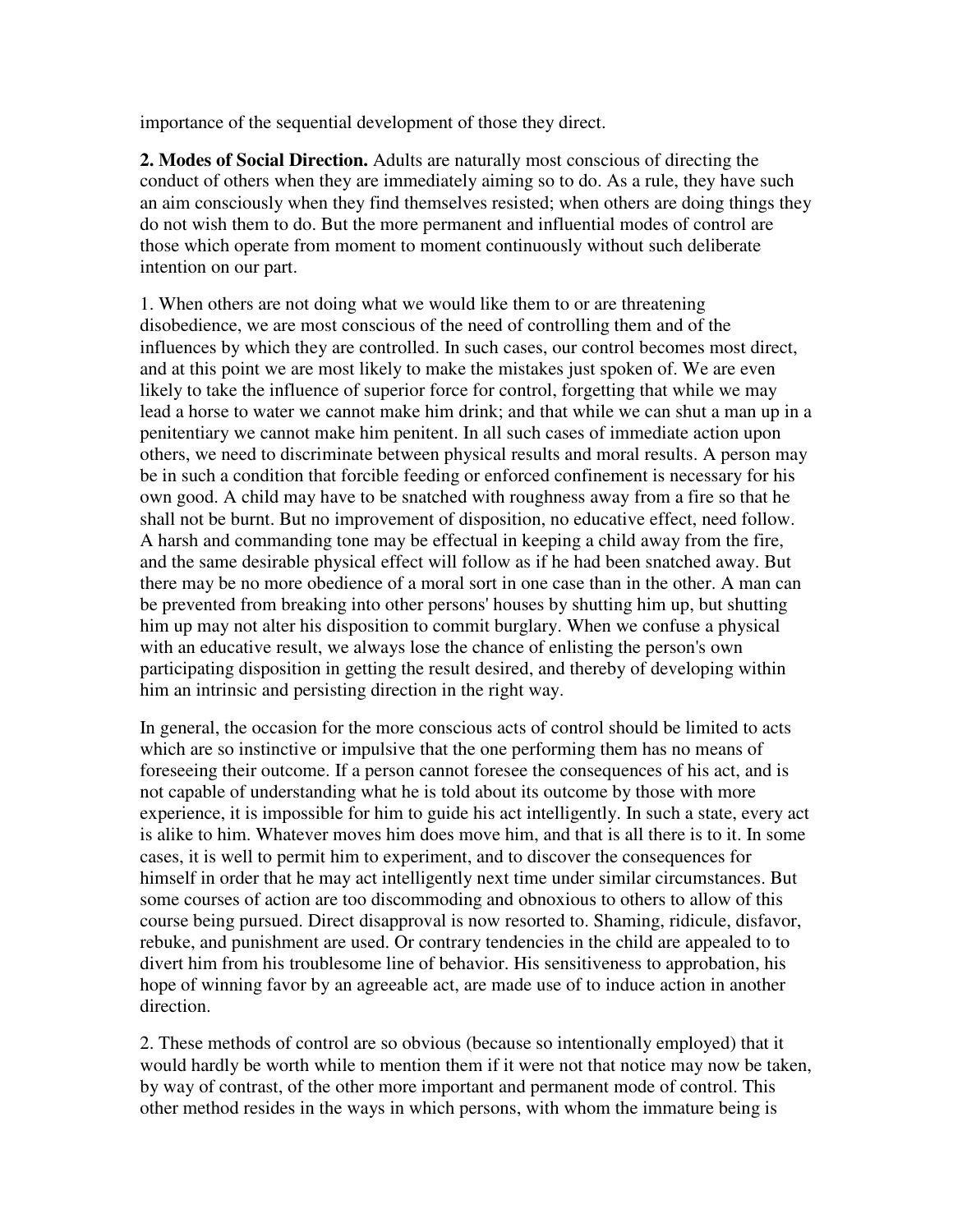associated, use things; the instrumentalities with which they accomplish their own ends. The very existence of the social medium in which an individual lives, moves, and has his being is the standing effective agency of directing his activity.

This fact makes it necessary for us to examine in greater detail what is meant by the social environment. We are given to separating from each other the physical and social environments in which we live. The separation is responsible on one hand for an exaggeration of the moral importance of the more direct or personal modes of control of which we have been speaking; and on the other hand for an exaggeration, in current psychology and philosophy, of the intellectual possibilities of contact with a purely physical environment. There is not, in fact, any such thing as the direct influence of one human being on another apart from use of the physical environment as an intermediary. A smile, a frown, a rebuke, a word of warning or encouragement, all involve some physical change. Otherwise, the attitude of one would not get over to alter the attitude of another. Comparatively speaking, such modes of influence may be regarded as personal. The physical medium is reduced to a mere means of personal contact. In contrast with such direct modes of mutual influence, stand associations in common pursuits involving the use of things as means and as measures of results. Even if the mother never told her daughter to help her, or never rebuked her for not helping, the child would be subjected to direction in her activities by the mere fact that she was engaged, along with the parent, in the household life. Imitation, emulation, the need of working together, enforce control.

If the mother hands the child something needed, the latter must reach the thing in order to get it. Where there is giving there must be taking. The way the child handles the thing after it is got, the use to which it is put, is surely influenced by the fact that the child has watched the mother. When the child sees the parent looking for something, it is as natural for it also to look for the object and to give it over when it finds it, as it was, under other circumstances, to receive it. Multiply such an instance by the thousand details of daily intercourse, and one has a picture of the most permanent and enduring method of giving direction to the activities of the young.

In saying this, we are only repeating what was said previously about participating in a joint activity as the chief way of forming disposition. We have explicitly added, however, the recognition of the part played in the joint activity by the use of things. The philosophy of learning has been unduly dominated by a false psychology. It is frequently stated that a person learns by merely having the qualities of things impressed upon his mind through the gateway of the senses. Having received a store of sensory impressions, association or some power of mental synthesis is supposed to combine them into ideas -- into things with a meaning. An object, stone, orange, tree, chair, is supposed to convey different impressions of color, shape, size, hardness, smell, taste, etc., which aggregated together constitute the characteristic meaning of each thing. But as matter of fact, it is the characteristic use to which the thing is put, because of its specific qualities, which supplies the meaning with which it is identified. A chair is a thing which is put to one use; a table, a thing which is employed for another purpose; an orange is a thing which costs so much, which is grown in warm climes, which is eaten, and when eaten has an agreeable odor and refreshing taste, etc.

The difference between an adjustment to a physical stimulus and a mental act is that the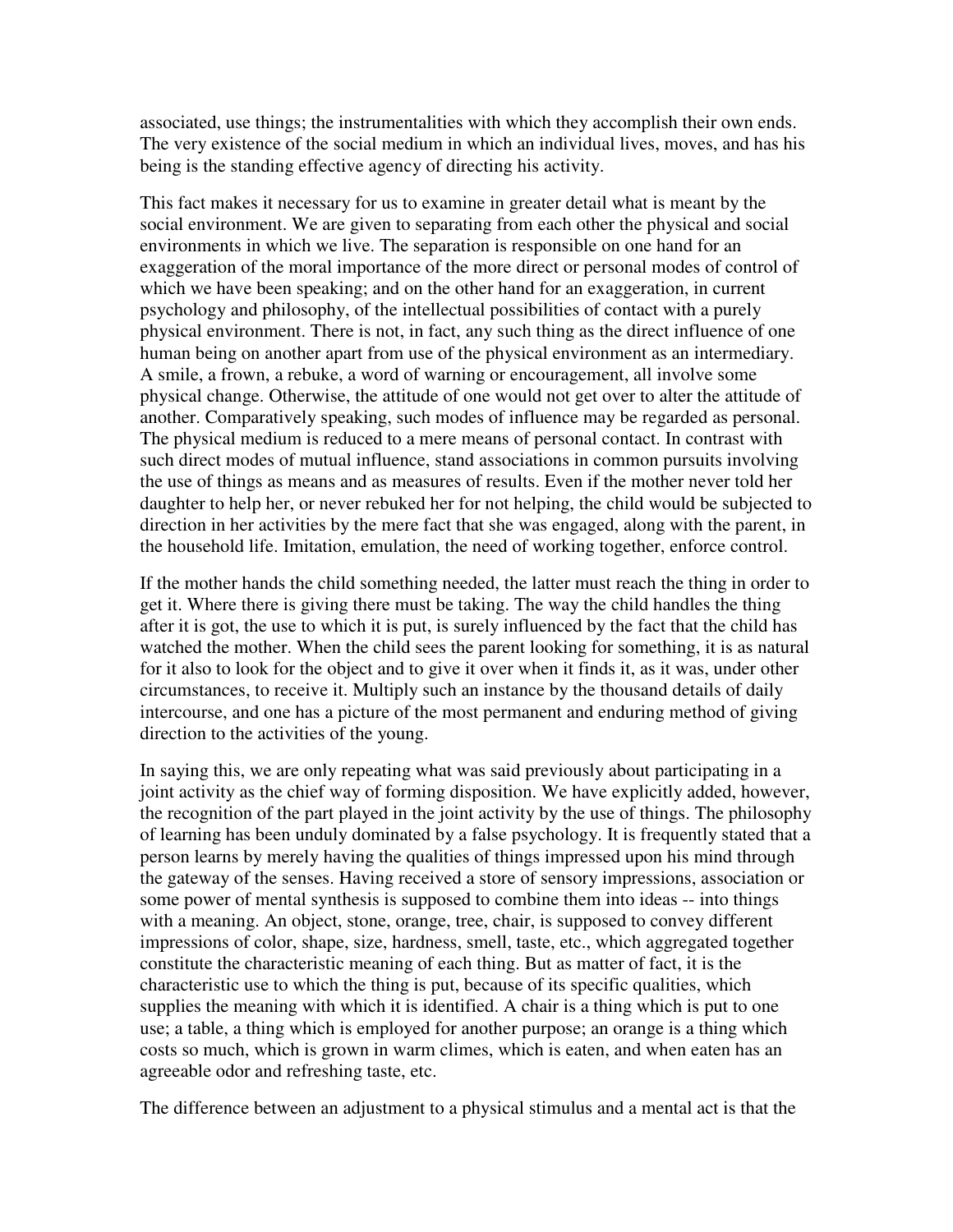latter involves response to a thing in its meaning; the former does not. A noise may make me jump without my mind being implicated. When I hear a noise and run and get water and put out a blaze, I respond intelligently; the sound meant fire, and fire meant need of being extinguished. I bump into a stone, and kick it to one side purely physically. I put it to one side for fear some one will stumble upon it, intelligently; I respond to a meaning which the thing has. I am startled by a thunderclap whether I recognize it or not -- more likely, if I do not recognize it. But if I say, either out loud or to myself, that is thunder, I respond to the disturbance as a meaning. My behavior has a mental quality. When things have a meaning for us, we mean (intend, propose) what we do: when they do not, we act blindly, unconsciously, unintelligently.

In both kinds of responsive adjustment, our activities are directed or controlled. But in the merely blind response, direction is also blind. There may be training, but there is no education. Repeated responses to recurrent stimuli may fix a habit of acting in a certain way. All of us have many habits of whose import we are quite unaware, since they were formed without our knowing what we were about. Consequently they possess us, rather than we them. They move us; they control us. Unless we become aware of what they accomplish, and pass judgment upon the worth of the result, we do not control them. A child might be made to bow every time he met a certain person by pressure on his neck muscles, and bowing would finally become automatic. It would not, however, be an act of recognition or deference on his part, till he did it with a certain end in view -- as having a certain meaning. And not till he knew what he was about and performed the act for the sake of its meaning could he be said to be "brought up" or educated to act in a certain way. To have an idea of a thing is thus not just to get certain sensations from it. It is to be able to respond to the thing in view of its place in an inclusive scheme of action; it is to foresee the drift and probable consequence of the action of the thing upon us and of our action upon it.

To have the same ideas about things which others have, to be like-minded with them, and thus to be really members of a social group, is therefore to attach the same meanings to things and to acts which others attach. Otherwise, there is no common understanding, and no community life. But in a shared activity, each person refers what he is doing to what the other is doing and vice-versa. That is, the activity of each is placed in the same inclusive situation. To pull at a rope at which others happen to be pulling is not a shared or conjoint activity, unless the pulling is done with knowledge that others are pulling and for the sake of either helping or hindering what they are doing. A pin may pass in the course of its manufacture through the hands of many persons. But each may do his part without knowledge of what others do or without any reference to what they do; each may operate simply for the sake of a separate result -- his own pay. There is, in this case, no common consequence to which the several acts are referred, and hence no genuine intercourse or association, in spite of juxtaposition, and in spite of the fact that their respective doings contribute to a single outcome. But if each views the consequences of his own acts as having a bearing upon what others are doing and takes into account the consequences of their behavior upon himself, then there is a common mind; a common intent in behavior. There is an understanding set up between the different contributors; and this common understanding controls the action of each.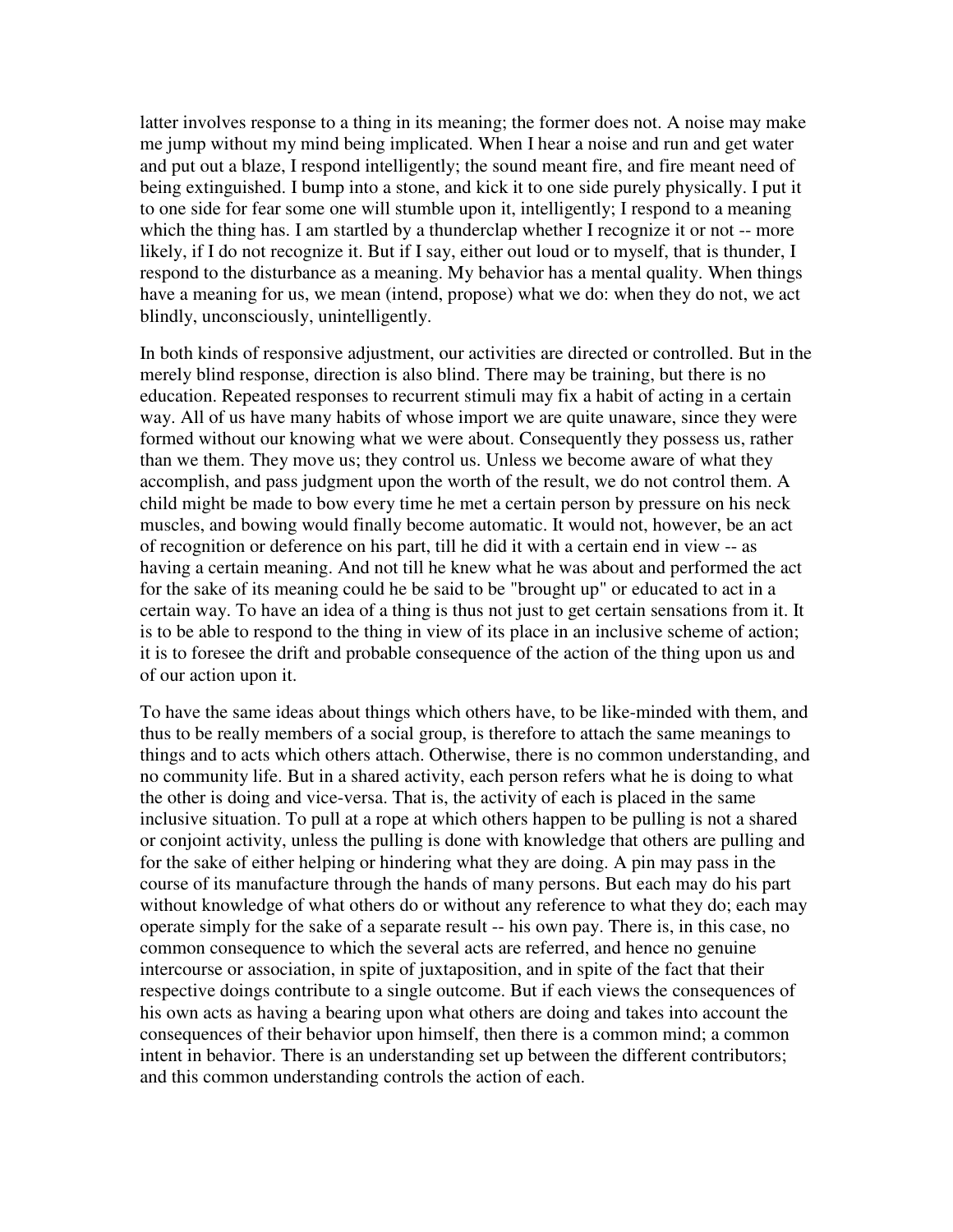Suppose that conditions were so arranged that one person automatically caught a ball and then threw it to another person who caught and automatically returned it; and that each so acted without knowing where the ball came from or went to. Clearly, such action would be without point or meaning. It might be physically controlled, but it would not be socially directed. But suppose that each becomes aware of what the other is doing, and becomes interested in the other's action and thereby interested in what he is doing himself as connected with the action of the other. The behavior of each would then be intelligent; and socially intelligent and guided. Take one more example of a less imaginary kind. An infant is hungry, and cries while food is prepared in his presence. If he does not connect his own state with what others are doing, nor what they are doing with his own satisfaction, he simply reacts with increasing impatience to his own increasing discomfort. He is physically controlled by his own organic state. But when he makes a back and forth reference, his whole attitude changes. He takes an interest, as we say; he takes note and watches what others are doing. He no longer reacts just to his own hunger, but behaves in the light of what others are doing for its prospective satisfaction. In that way, he also no longer just gives way to hunger without knowing it, but he notes, or recognizes, or identifies his own state. It becomes an object for him. His attitude toward it becomes in some degree intelligent. And in such noting of the meaning of the actions of others and of his own state, he is socially directed.

It will be recalled that our main proposition had two sides. One of them has now been dealt with: namely, that physical things do not influence mind (or form ideas and beliefs) except as they are implicated in action for prospective consequences. The other point is persons modify one another's dispositions only through the special use they make of physical conditions. Consider first the case of so-called expressive movements to which others are sensitive; blushing, smiling, frowning, clinching of fists, natural gestures of all kinds. In themselves, these are not expressive. They are organic parts of a person's attitude. One does not blush to show modesty or embarrassment to others, but because the capillary circulation alters in response to stimuli. But others use the blush, or a slightly perceptible tightening of the muscles of a person with whom they are associated, as a sign of the state in which that person finds himself, and as an indication of what course to pursue. The frown signifies an imminent rebuke for which one must prepare, or an uncertainty and hesitation which one must, if possible, remove by saying or doing something to restore confidence.

A man at some distance is waving his arms wildly. One has only to preserve an attitude of detached indifference, and the motions of the other person will be on the level of any remote physical change which we happen to note. If we have no concern or interest, the waving of the arms is as meaningless to us as the gyrations of the arms of a windmill. But if interest is aroused, we begin to participate. We refer his action to something we are doing ourselves or that we should do. We have to judge the meaning of his act in order to decide what to do. Is he beckoning for help? Is he warning us of an explosion to be set off, against which we should guard ourselves? In one case, his action means to run toward him; in the other case, to run away. In any case, it is the change he effects in the physical environment which is a sign to us of how we should conduct ourselves. Our action is socially controlled because we endeavor to refer what we are to do to the same situation in which he is acting.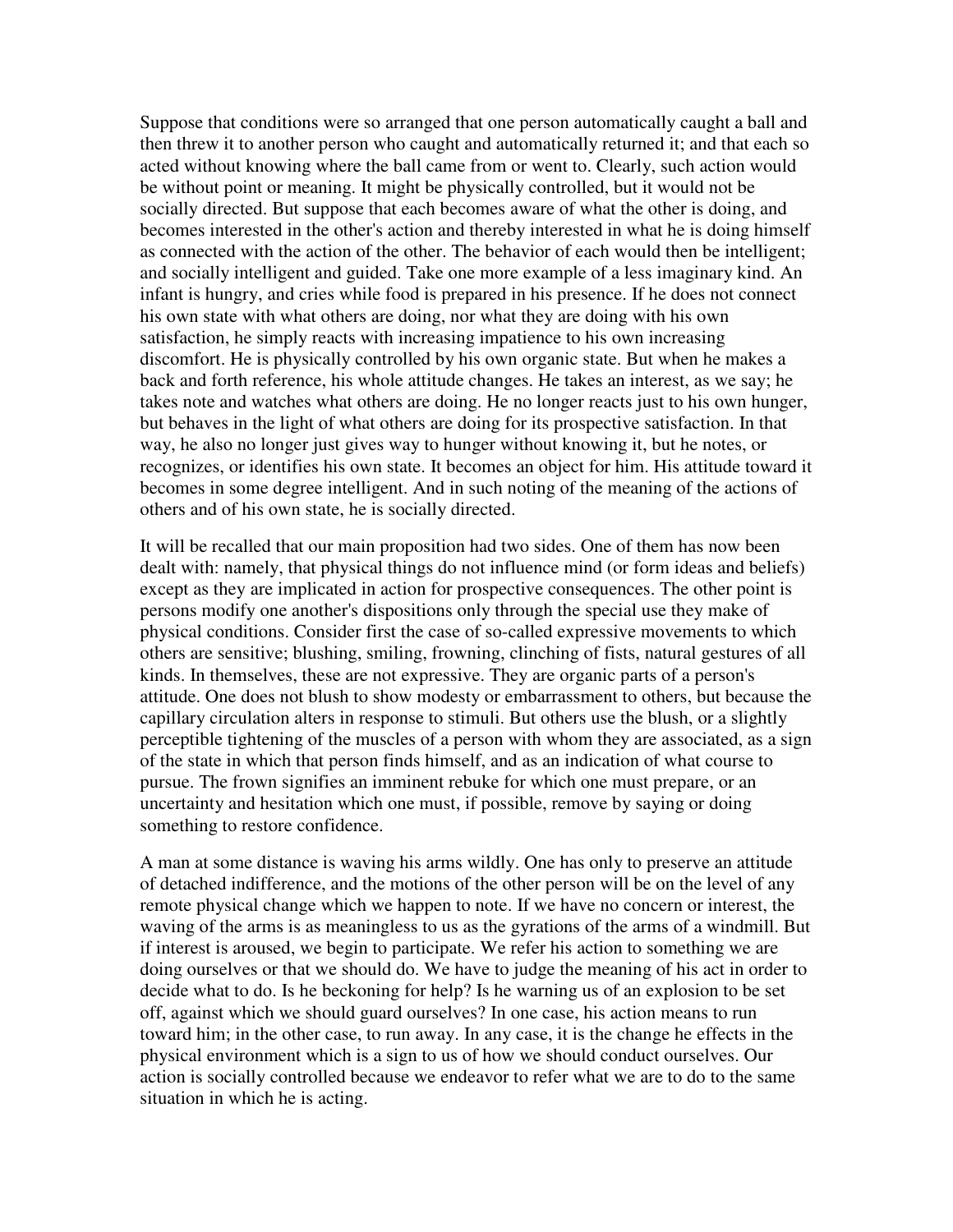Language is, as we have already seen (ante, p. 15) a case of this joint reference of our own action and that of another to a common situation. Hence its unrivaled significance as a means of social direction. But language would not be this efficacious instrument were it not that it takes place upon a background of coarser and more tangible use of physical means to accomplish results. A child sees persons with whom he lives using chairs, hats, tables, spades, saws, plows, horses, money in certain ways. If he has any share at all in what they are doing, he is led thereby to use things in the same way, or to use other things in a way which will fit in. If a chair is drawn up to a table, it is a sign that he is to sit in it; if a person extends his right hand, he is to extend his; and so on in a never ending stream of detail. The prevailing habits of using the products of human art and the raw materials of nature constitute by all odds the deepest and most pervasive mode of social control. When children go to school, they already have "minds" -- they have knowledge and dispositions of judgment which may be appealed to through the use of language. But these "minds" are the organized habits of intelligent response which they have previously required by putting things to use in connection with the way other persons use things. The control is inescapable; it saturates disposition.

The net outcome of the discussion is that the fundamental means of control is not personal but intellectual. It is not "moral" in the sense that a person is moved by direct personal appeal from others, important as is this method at critical junctures. It consists in the habits of understanding, which are set up in using objects in correspondence with others, whether by way of cooperation and assistance or rivalry and competition. Mind as a concrete thing is precisely the power to understand things in terms of the use made of them; a socialized mind is the power to understand them in terms of the use to which they are turned in joint or shared situations. And mind in this sense is the method of social control.

**3. Imitation and Social Psychology.** We have already noted the defects of a psychology of learning which places the individual mind naked, as it were, in contact with physical objects, and which believes that knowledge, ideas, and beliefs accrue from their interaction. Only comparatively recently has the predominating influence of association with fellow beings in the formation of mental and moral disposition been perceived. Even now it is usually treated as a kind of adjunct to an alleged method of learning by direct contact with things, and as merely supplementing knowledge of the physical world with knowledge of persons. The purport of our discussion is that such a view makes an absurd and impossible separation between persons and things. Interaction with things may form habits of external adjustment. But it leads to activity having a meaning and conscious intent only when things are used to produce a result. And the only way one person can modify the mind of another is by using physical conditions, crude or artificial, so as to evoke some answering activity from him. Such are our two main conclusions. It is desirable to amplify and enforce them by placing them in contrast with the theory which uses a psychology of supposed direct relationships of human beings to one another as an adjunct to the psychology of the supposed direct relation of an individual to physical objects. In substance, this so-called social psychology has been built upon the notion of imitation. Consequently, we shall discuss the nature and role of imitation in the formation of mental disposition.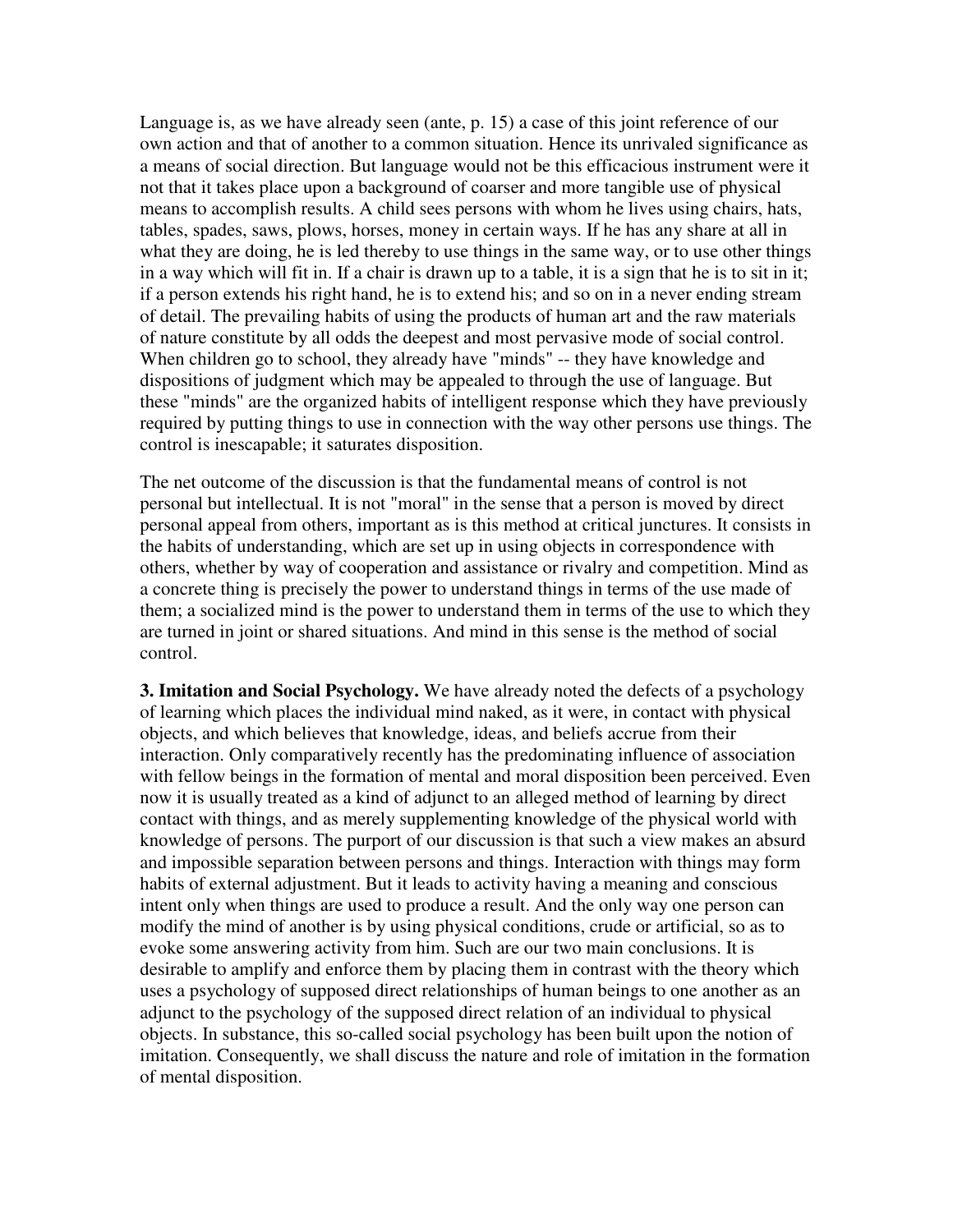According to this theory, social control of individuals rests upon the instinctive tendency of individuals to imitate or copy the actions of others. The latter serve as models. The imitative instinct is so strong that the young devote themselves to conforming to the patterns set by others and reproducing them in their own scheme of behavior. According to our theory, what is here called imitation is a misleading name for partaking with others in a use of things which leads to consequences of common interest.

The basic error in the current notion of imitation is that it puts the cart before the horse. It takes an effect for the cause of the effect. There can be no doubt that individuals in forming a social group are like-minded; they understand one another. They tend to act with the same controlling ideas, beliefs, and intentions, given similar circumstances. Looked at from without, they might be said to be engaged in "imitating" one another. In the sense that they are doing much the same sort of thing in much the same sort of way, this would be true enough. But "imitation" throws no light upon why they so act; it repeats the fact as an explanation of itself. It is an explanation of the same order as the famous saying that opium puts men to sleep because of its dormitive power.

Objective likeness of acts and the mental satisfaction found in being in conformity with others are baptized by the name imitation. This social fact is then taken for a psychological force, which produced the likeness. A considerable portion of what is called imitation is simply the fact that persons being alike in structure respond in the same way to like stimuli. Quite independently of imitation, men on being insulted get angry and attack the insulter. This statement may be met by citing the undoubted fact that response to an insult takes place in different ways in groups having different customs. In one group, it may be met by recourse to fisticuffs, in another by a challenge to a duel, in a third by an exhibition of contemptuous disregard. This happens, so it is said, because the model set for imitation is different. But there is no need to appeal to imitation. The mere fact that customs are different means that the actual stimuli to behavior are different. Conscious instruction plays a part; prior approvals and disapprovals have a large influence. Still more effective is the fact that unless an individual acts in the way current in his group, he is literally out of it. He can associate with others on intimate and equal terms only by behaving in the way in which they behave. The pressure that comes from the fact that one is let into the group action by acting in one way and shut out by acting in another way is unremitting. What is called the effect of imitation is mainly the product of conscious instruction and of the selective influence exercised by the unconscious confirmations and ratifications of those with whom one associates.

Suppose that some one rolls a ball to a child; he catches it and rolls it back, and the game goes on. Here the stimulus is not just the sight of the ball, or the sight of the other rolling it. It is the situation -- the game which is playing. The response is not merely rolling the ball back; it is rolling it back so that the other one may catch and return it, -- that the game may continue. The "pattern" or model is not the action of the other person. The whole situation requires that each should adapt his action in view of what the other person has done and is to do. Imitation may come in but its role is subordinate. The child has an interest on his own account; he wants to keep it going. He may then note how the other person catches and holds the ball in order to improve his own acts. He imitates the means of doing, not the end or thing to be done. And he imitates the means because he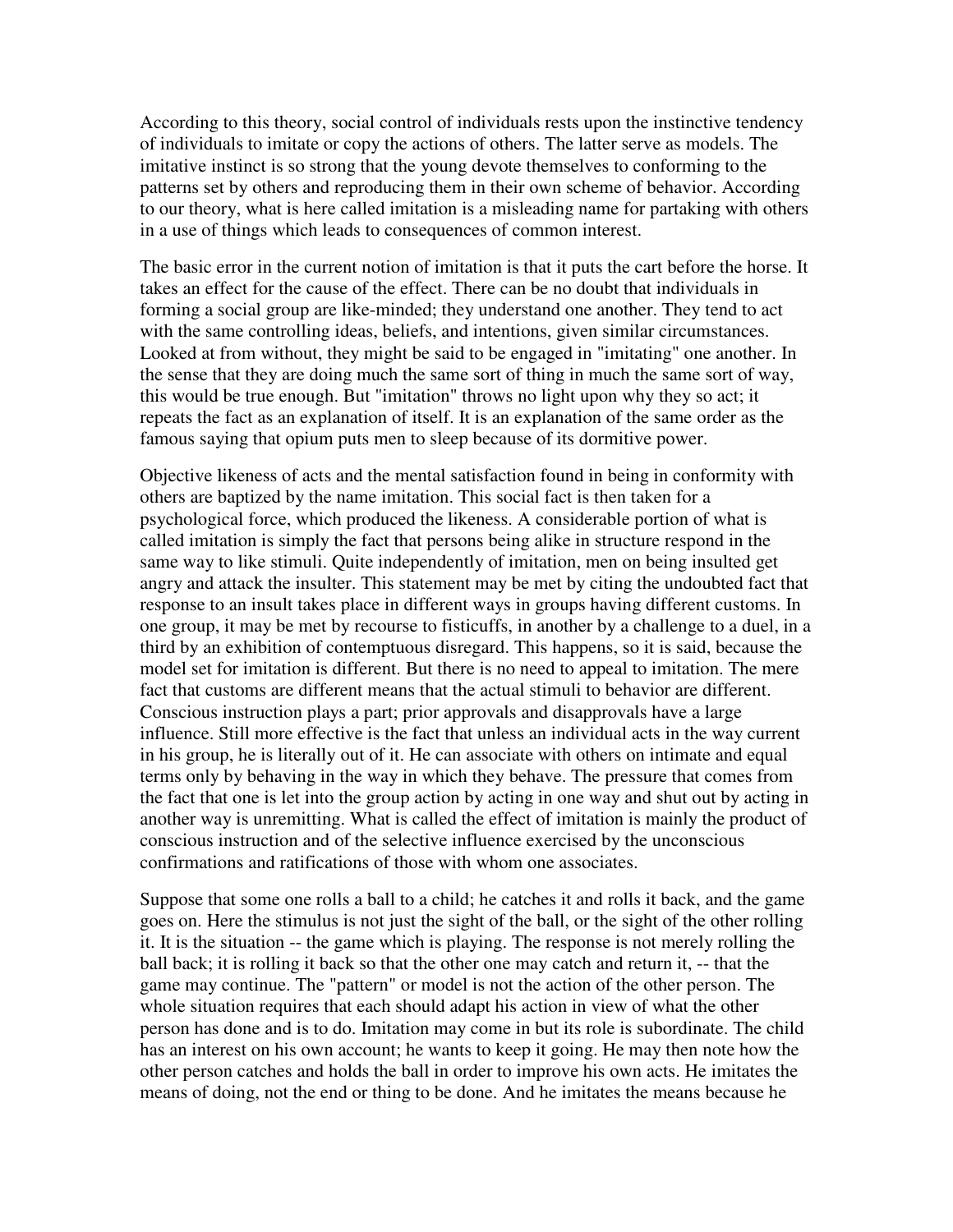wishes, on his own behalf, as part of his own initiative, to take an effective part in the game. One has only to consider how completely the child is dependent from his earliest days for successful execution of his purposes upon fitting his acts into those of others to see what a premium is put upon behaving as others behave, and of developing an understanding of them in order that he may so behave. The pressure for likemindedness in action from this source is so great that it is quite superfluous to appeal to imitation.

As matter of fact, imitation of ends, as distinct from imitation of means which help to reach ends, is a superficial and transitory affair which leaves little effect upon disposition. Idiots are especially apt at this kind of imitation; it affects outward acts but not the meaning of their performance. When we find children engaging in this sort of mimicry, instead of encouraging them (as we would do if it were an important means of social control) we are more likely to rebuke them as apes, monkeys, parrots, or copy cats. Imitation of means of accomplishment is, on the other hand, an intelligent act. It involves close observation, and judicious selection of what will enable one to do better something which he already is trying to do. Used for a purpose, the imitative instinct may, like any other instinct, become a factor in the development of effective action.

This excursus should, accordingly, have the effect of reinforcing the conclusion that genuine social control means the formation of a certain mental disposition; a way of understanding objects, events, and acts which enables one to participate effectively in associated activities. Only the friction engendered by meeting resistance from others leads to the view that it takes place by forcing a line of action contrary to natural inclinations. Only failure to take account of the situations in which persons are mutually concerned ( or interested in acting responsively to one another) leads to treating imitation as the chief agent in promoting social control.

**4. Some Applications to Education.** Why does a savage group perpetuate savagery, and a civilized group civilization? Doubtless the first answer to occur to mind is because savages are savages; being of low-grade intelligence and perhaps defective moral sense. But careful study has made it doubtful whether their native capacities are appreciably inferior to those of civilized man. It has made it certain that native differences are not sufficient to account for the difference in culture. In a sense the mind of savage peoples is an effect, rather than a cause, of their backward institutions. Their social activities are such as to restrict their objects of attention and interest, and hence to limit the stimuli to mental development. Even as regards the objects that come within the scope of attention, primitive social customs tend to arrest observation and imagination upon qualities which do not fructify in the mind. Lack of control of natural forces means that a scant number of natural objects enter into associated behavior. Only a small number of natural resources are utilized and they are not worked for what they are worth. The advance of civilization means that a larger number of natural forces and objects have been transformed into instrumentalities of action, into means for securing ends. We start not so much with superior capacities as with superior stimuli for evocation and direction of our capacities. The savage deals largely with crude stimuli; we have weighted stimuli.

Prior human efforts have made over natural conditions. As they originally existed they were indifferent to human endeavors. Every domesticated plant and animal, every tool, every utensil, every appliance, every manufactured article, every esthetic decoration,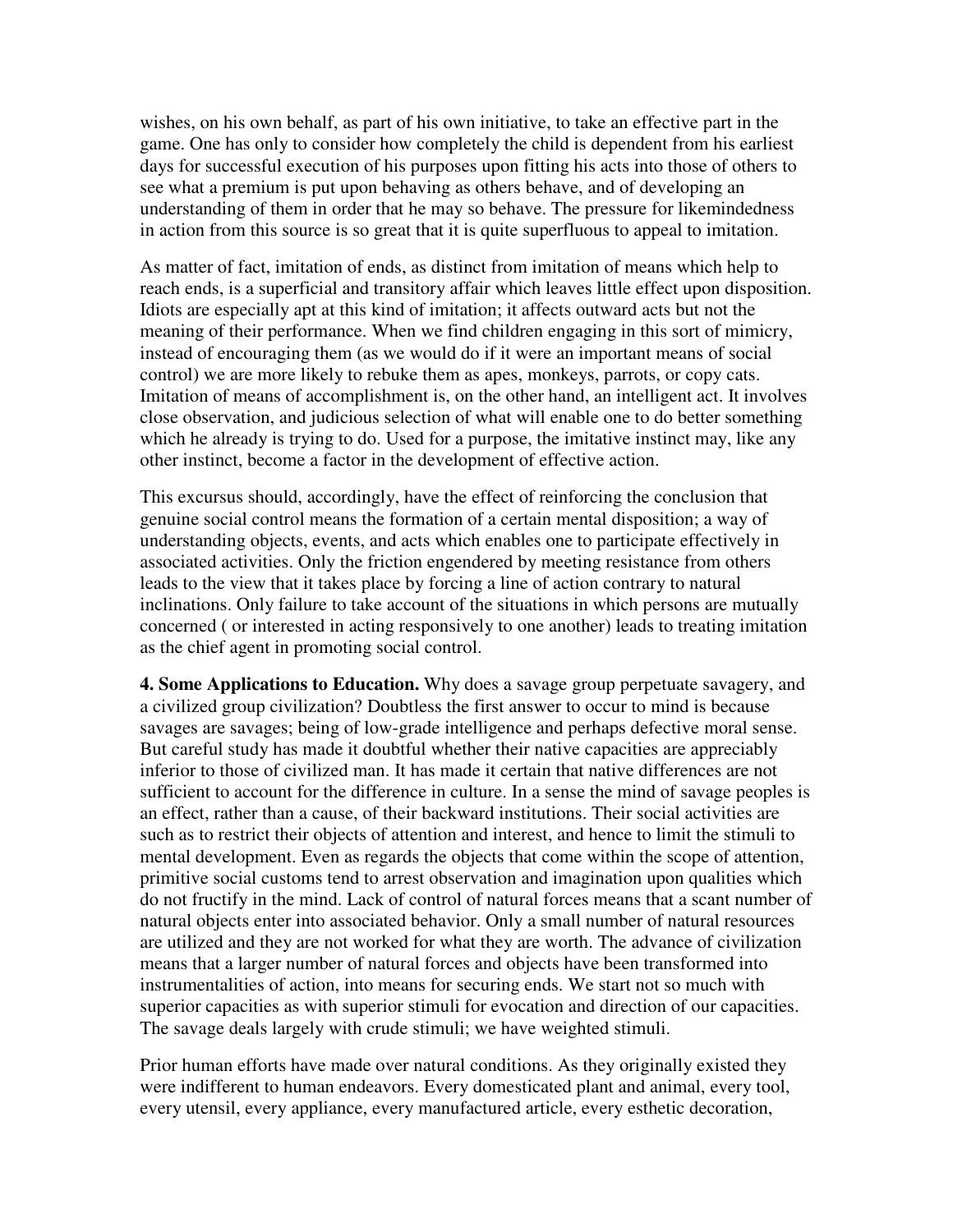every work of art means a transformation of conditions once hostile or indifferent to characteristic human activities into friendly and favoring conditions. Because the activities of children today are controlled by these selected and charged stimuli, children are able to traverse in a short lifetime what the race has needed slow, tortured ages to attain. The dice have been loaded by all the successes which have preceded.

Stimuli conducive to economical and effective response, such as our system of roads and means of transportation, our ready command of heat, light, and electricity, our readymade machines and apparatus for every purpose, do not, by themselves or in their aggregate, constitute a civilization. But the uses to which they are put are civilization, and without the things the uses would be impossible. Time otherwise necessarily devoted to wresting a livelihood from a grudging environment and securing a precarious protection against its inclemencies is freed. A body of knowledge is transmitted, the legitimacy of which is guaranteed by the fact that the physical equipment in which it is incarnated leads to results that square with the other facts of nature. Thus these appliances of art supply a protection, perhaps our chief protection, against a recrudescence of these superstitious beliefs, those fanciful myths and infertile imaginings about nature in which so much of the best intellectual power of the past has been spent. If we add one other factor, namely, that such appliances be not only used, but used in the interests of a truly shared or associated life, then the appliances become the positive resources of civilization. If Greece, with a scant tithe of our material resources, achieved a worthy and noble intellectual and artistic career, it is because Greece operated for social ends such resources as it had.

But whatever the situation, whether one of barbarism or civilization, whether one of stinted control of physical forces, or of partial enslavement to a mechanism not yet made tributary to a shared experience, things as they enter into action furnish the educative conditions of daily life and direct the formation of mental and moral disposition.

Intentional education signifies, as we have already seen, a specially selected environment, the selection being made on the basis of materials and method specifically promoting growth in the desired direction. Since language represents the physical conditions that have been subjected to the maximum transformation in the interests of social life - physical things which have lost their original quality in becoming social tools -- it is appropriate that language should play a large part compared with other appliances. By it we are led to share vicariously in past human experience, thus widening and enriching the experience of the present. We are enabled, symbolically and imaginatively, to anticipate situations. In countless ways, language condenses meanings that record social outcomes and presage social outlooks. So significant is it of a liberal share in what is worth while in life that unlettered and uneducated have become almost synonymous.

The emphasis in school upon this particular tool has, however, its dangers -- dangers which are not theoretical but exhibited in practice. Why is it, in spite of the fact that teaching by pouring in, learning by a passive absorption, are universally condemned, that they are still so entrenched in practice? That education is not an affair of "telling" and being told, but an active and constructive process, is a principle almost as generally violated in practice as conceded in theory. Is not this deplorable situation due to the fact that the doctrine is itself merely told? It is preached; it is lectured; it is written about. But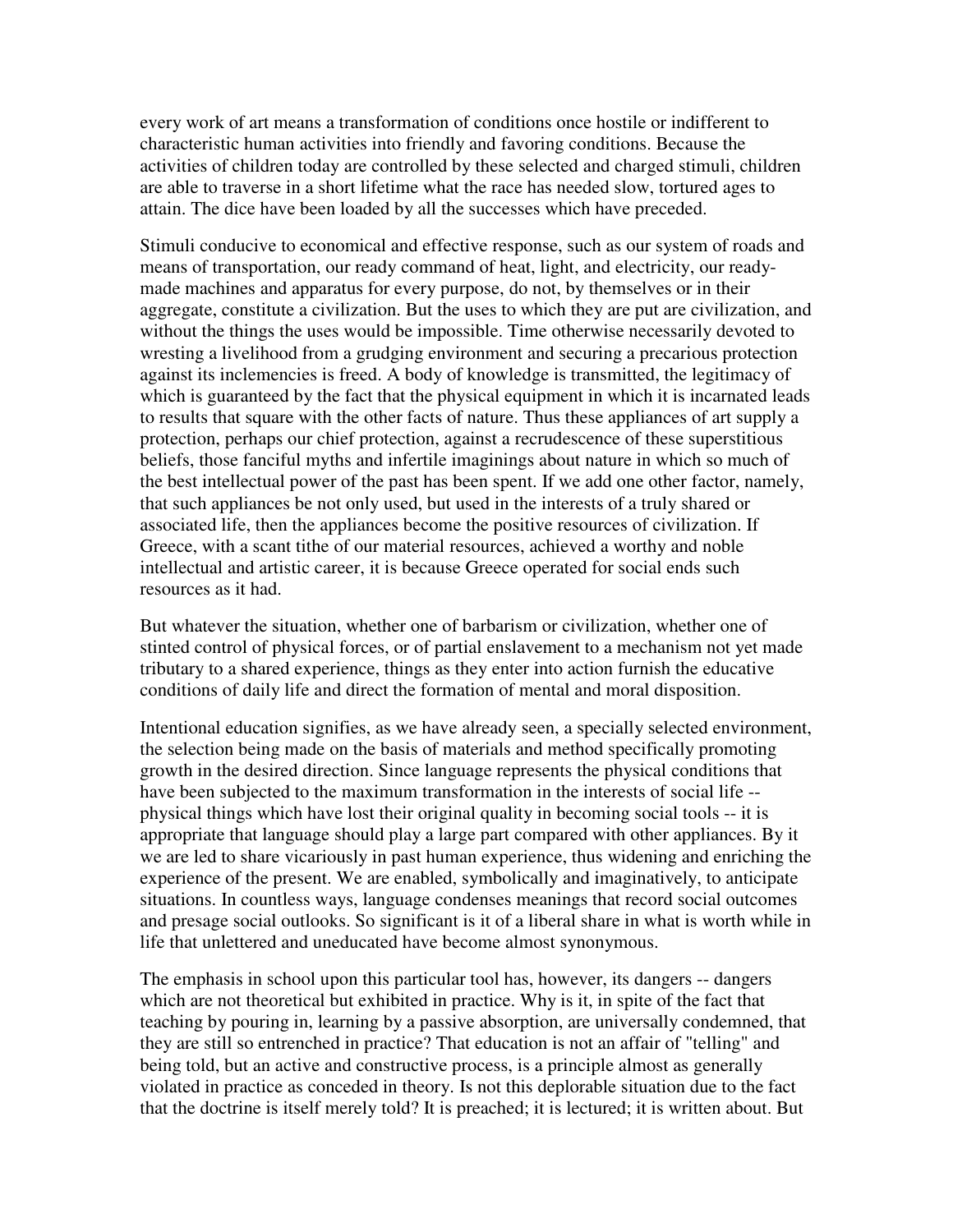its enactment into practice requires that the school environment be equipped with agencies for doing, with tools and physical materials, to an extent rarely attained. It requires that methods of instruction and administration be modified to allow and to secure direct and continuous occupations with things. Not that the use of language as an educational resource should lessen; but that its use should be more vital and fruitful by having its normal connection with shared activities. "These things ought ye to have done, and not to have left the others undone." And for the school "these things" mean equipment with the instrumentalities of cooperative or joint activity.

For when the schools depart from the educational conditions effective in the out-ofschool environment, they necessarily substitute a bookish, a pseudo-intellectual spirit for a social spirit. Children doubtless go to school to learn, but it has yet to be proved that learning occurs most adequately when it is made a separate conscious business. When treating it as a business of this sort tends to preclude the social sense which comes from sharing in an activity of common concern and value, the effort at isolated intellectual learning contradicts its own aim. We may secure motor activity and sensory excitation by keeping an individual by himself, but we cannot thereby get him to understand the meaning which things have in the life of which he is a part. We may secure technical specialized ability in algebra, Latin, or botany, but not the kind of intelligence which directs ability to useful ends. Only by engaging in a joint activity, where one person's use of material and tools is consciously referred to the use other persons are making of their capacities and appliances, is a social direction of disposition attained.

**Summary.** The natural or native impulses of the young do not agree with the lifecustoms of the group into which they are born. Consequently they have to be directed or guided. This control is not the same thing as physical compulsion; it consists in centering the impulses acting at any one time upon some specific end and in introducing an order of continuity into the sequence of acts. The action of others is always influenced by deciding what stimuli shall call out their actions. But in some cases as in commands, prohibitions, approvals, and disapprovals, the stimuli proceed from persons with a direct view to influencing action. Since in such cases we are most conscious of controlling the action of others, we are likely to exaggerate the importance of this sort of control at the expense of a more permanent and effective method. The basic control resides in the nature of the situations in which the young take part. In social situations the young have to refer their way of acting to what others are doing and make it fit in. This directs their action to a common result, and gives an understanding common to the participants. For all mean the same thing, even when performing different acts. This common understanding of the means and ends of action is the essence of social control. It is indirect, or emotional and intellectual, not direct or personal. Moreover it is intrinsic to the disposition of the person, not external and coercive. To achieve this internal control through identity of interest and understanding is the business of education. While books and conversation can do much, these agencies are usually relied upon too exclusively. Schools require for their full efficiency more opportunity for conjoint activities in which those instructed take part, so that they may acquire a social sense of their own powers and of the materials and appliances used.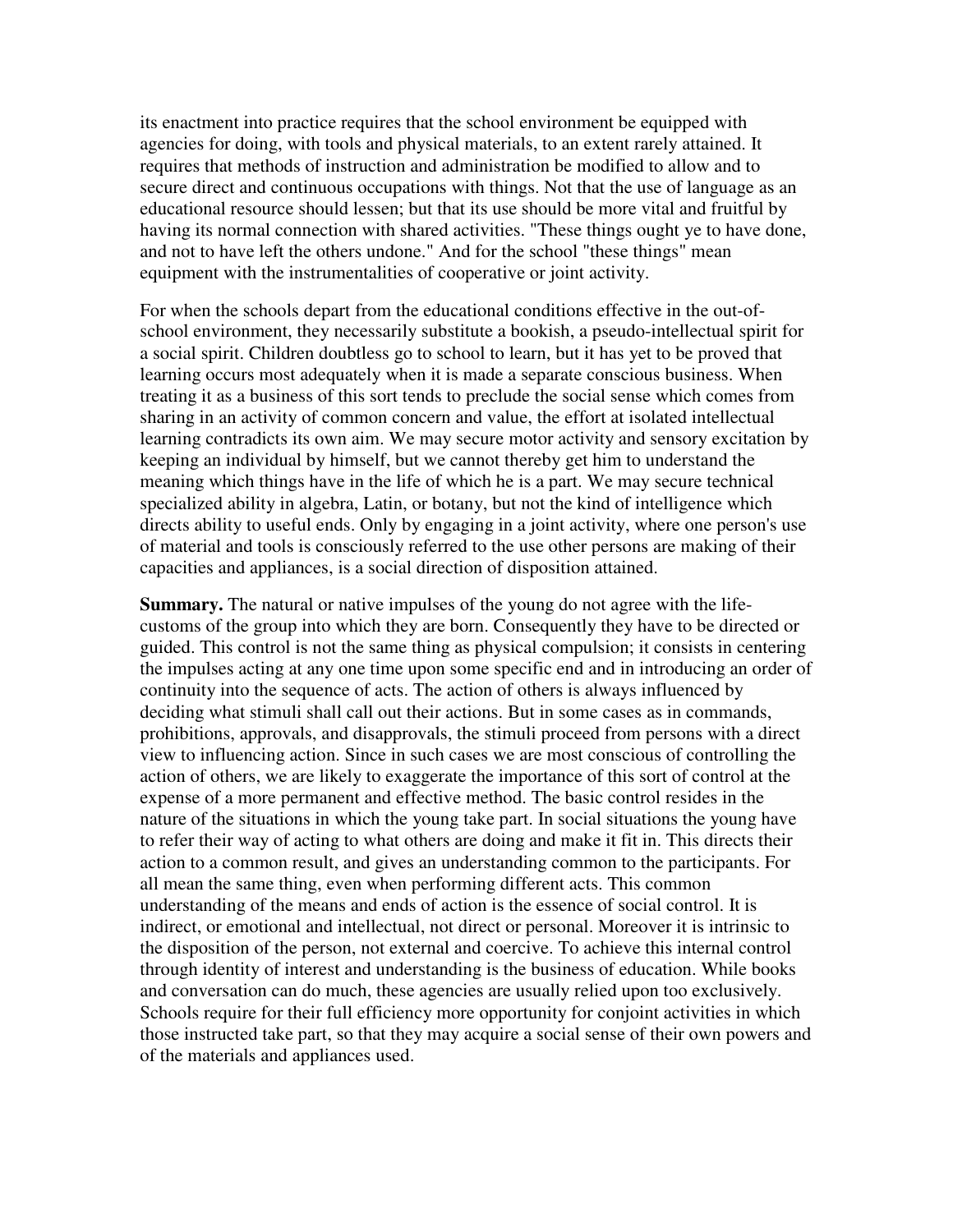# *Chapter Four: Education as Growth*

**1. The Conditions of Growth.** In directing the activities of the young, society determines its own future in determining that of the young. Since the young at a given time will at some later date compose the society of that period, the latter's nature will largely turn upon the direction children's activities were given at an earlier period. This cumulative movement of action toward a later result is what is meant by growth.

The primary condition of growth is immaturity. This may seem to be a mere truism - saying that a being can develop only in some point in which he is undeveloped. But the prefix "im" of the word immaturity means something positive, not a mere void or lack. It is noteworthy that the terms "capacity" and "potentiality" have a double meaning, one sense being negative, the other positive. Capacity may denote mere receptivity, like the capacity of a quart measure. We may mean by potentiality a merely dormant or quiescent state -- a capacity to become something different under external influences. But we also mean by capacity an ability, a power; and by potentiality potency, force. Now when we say that immaturity means the possibility of growth, we are not referring to absence of powers which may exist at a later time; we express a force positively present -- the ability to develop.

Our tendency to take immaturity as mere lack, and growth as something which fills up the gap between the immature and the mature is due to regarding childhood comparatively, instead of intrinsically. We treat it simply as a privation because we are measuring it by adulthood as a fixed standard. This fixes attention upon what the child has not, and will not have till he becomes a man. This comparative standpoint is legitimate enough for some purposes, but if we make it final, the question arises whether we are not guilty of an overweening presumption. Children, if they could express themselves articulately and sincerely, would tell a different tale; and there is excellent adult authority for the conviction that for certain moral and intellectual purposes adults must become as little children.

The seriousness of the assumption of the negative quality of the possibilities of immaturity is apparent when we reflect that it sets up as an ideal and standard a static end. The fulfillment of growing is taken to mean an accomplished growth: that is to say, an Ungrowth, something which is no longer growing. The futility of the assumption is seen in the fact that every adult resents the imputation of having no further possibilities of growth; and so far as he finds that they are closed to him mourns the fact as evidence of loss, instead of falling back on the achieved as adequate manifestation of power. Why an unequal measure for child and man?

Taken absolutely, instead of comparatively, immaturity designates a positive force or ability, -- the pouter to grow. We do not have to draw out or educe positive activities from a child, as some educational doctrines would have it. Where there is life, there are already eager and impassioned activities. Growth is not something done to them; it is something they do. The positive and constructive aspect of possibility gives the key to understanding the two chief traits of immaturity, dependence and plasticity. ( 1 ) It sounds absurd to hear dependence spoken of as something positive, still more absurd as a power. Yet if helplessness were all there were in dependence, no development could ever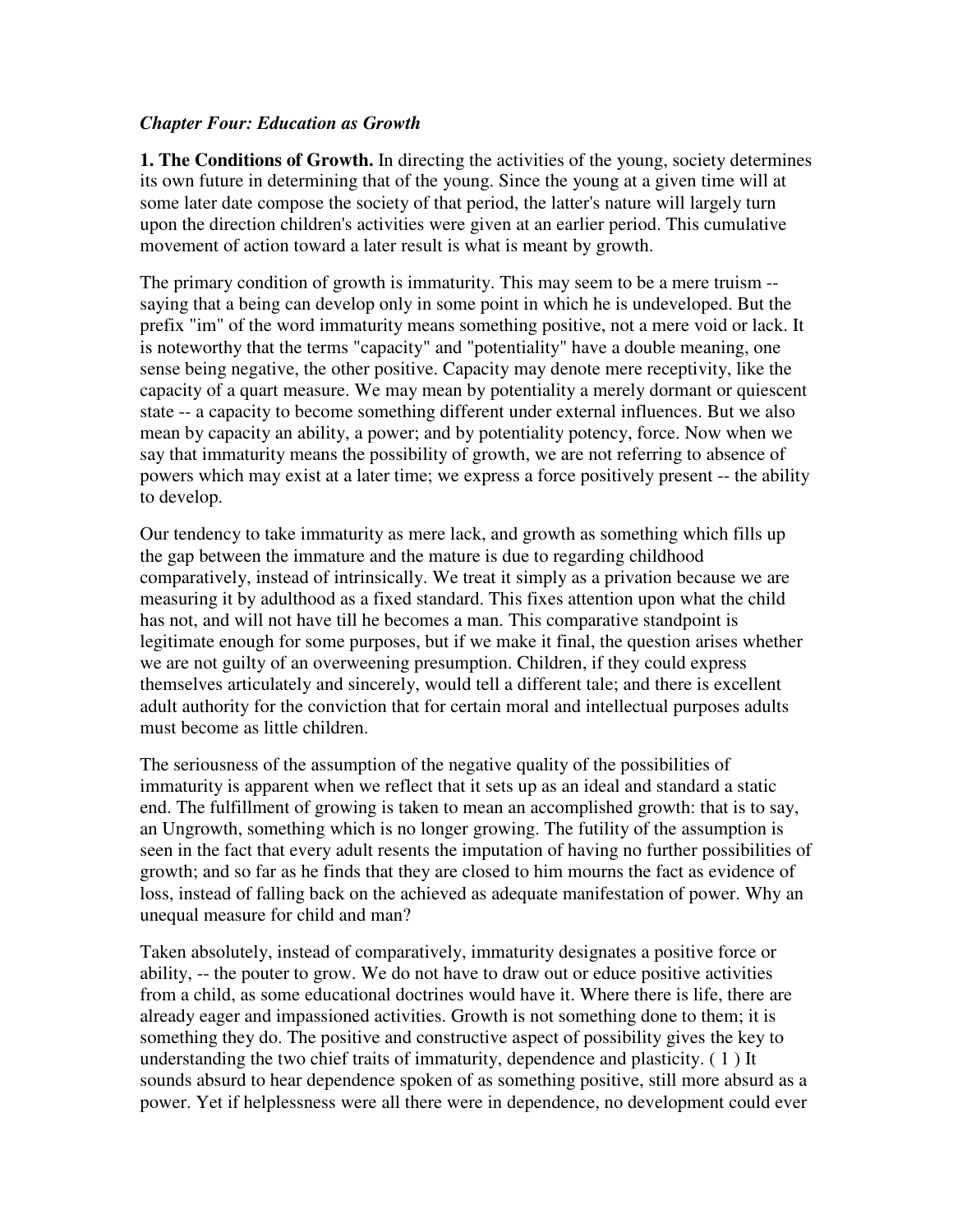take place. A merely impotent being has to be carried, forever, by others. The fact that dependence is accompanied by growth in ability, not by an ever increasing lapse into parasitism, suggests that it is already something constructive. Being merely sheltered by others would not promote growth. For (2) it would only build a wall around impotence. With reference to the physical world, the child is helpless. He lacks at birth and for a long time thereafter power to make his way physically, to make his own living. If he had to do that by himself, he would hardly survive an hour. On this side his helplessness is almost complete. The young of the brutes are immeasurably his superiors. He is physically weak and not able to turn the strength which he possesses to coping with the physical environment.

1. The thoroughgoing character of this helplessness suggests, however, some compensating power. The relative ability of the young of brute animals to adapt themselves fairly well to physical conditions from an early period suggests the fact that their life is not intimately bound up with the life of those about them. They are compelled, so to speak, to have physical gifts because they are lacking in social gifts. Human infants, on the other hand, can get along with physical incapacity just because of their social capacity. We sometimes talk and think as if they simply happened to be physically in a social environment; as if social forces exclusively existed in the adults who take care of them, they being passive recipients. If it were said that children are themselves marvelously endowed with power to enlist the cooperative attention of others, this would be thought to be a backhanded way of saying that others are marvelously attentive to the needs of children. But observation shows that children are gifted with an equipment of the first order for social intercourse. Few grown-up persons retain all of the flexible and sensitive ability of children to vibrate sympathetically with the attitudes and doings of those about them. Inattention to physical things ( going with incapacity to control them) is accompanied by a corresponding intensification of interest and attention as to the doings of people. The native mechanism of the child and his impulses all tend to facile social responsiveness. The statement that children, before adolescence, are egotistically self-centered, even if it were true, would not contradict the truth of this statement. It would simply indicate that their social responsiveness is employed on their own behalf, not that it does not exist. But the statement is not true as matter of fact. The facts which are cited in support of the alleged pure egoism of children really show the intensity and directness with which they go to their mark. If the ends which form the mark seem narrow and selfish to adults, it is only because adults (by means of a similar engrossment in their day) have mastered these ends, which have consequently ceased to interest them. Most of the remainder of children's alleged native egoism is simply an egoism which runs counter to an adult's egoism. To a grown-up person who is too absorbed in his own affairs to take an interest in children's affairs, children doubtless seem unreasonably engrossed in their own affairs.

From a social standpoint, dependence denotes a power rather than a weakness; it involves interdependence. There is always a danger that increased personal independence will decrease the social capacity of an individual. In making him more self-reliant, it may make him more self-sufficient; it may lead to aloofness and indifference. It often makes an individual so insensitive in his relations to others as to develop an illusion of being really able to stand and act alone -- an unnamed form of insanity which is responsible for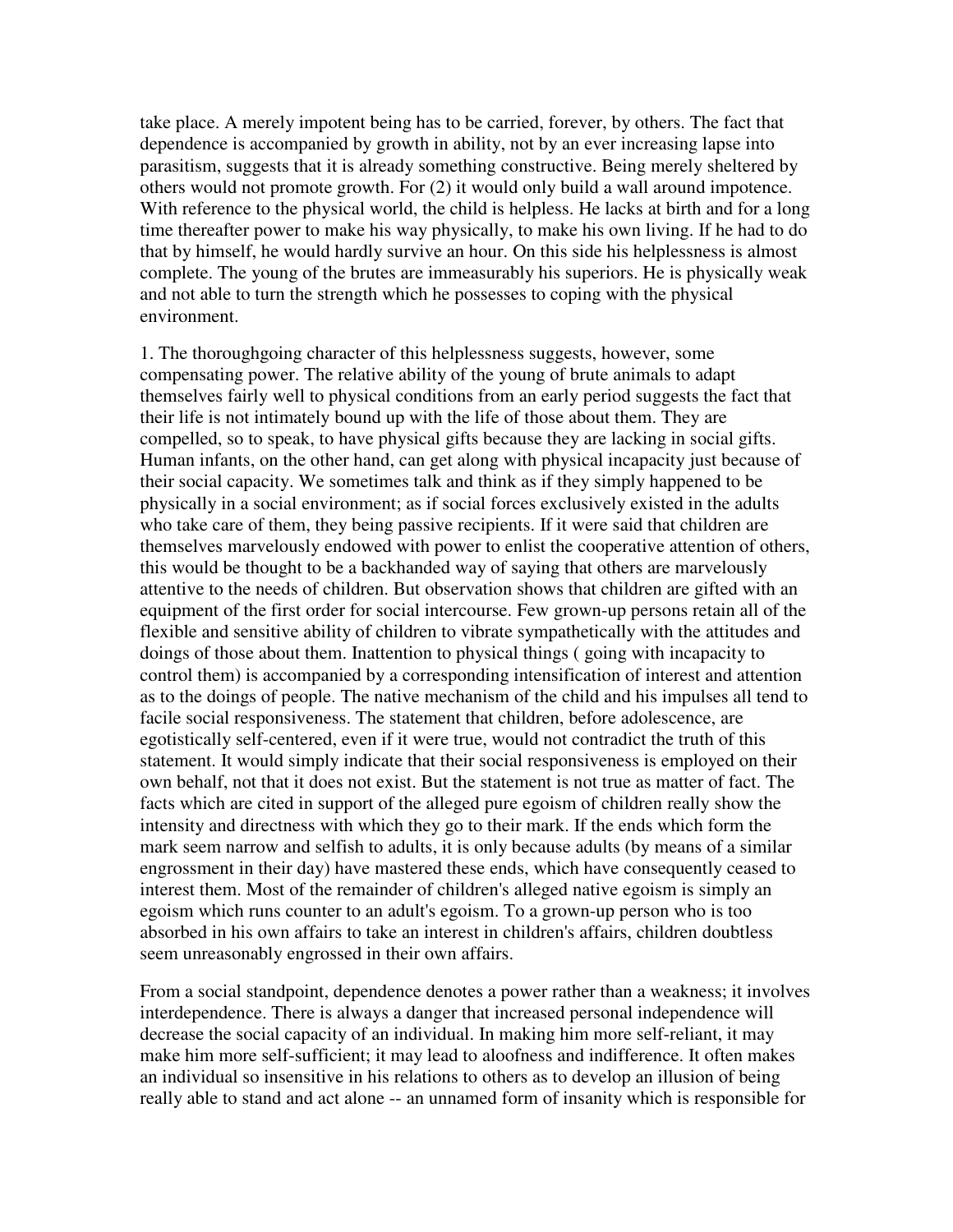a large part of the remediable suffering of the world.

2. The specific adaptability of an immature creature for growth constitutes his plasticity. This is something quite different from the plasticity of putty or wax. It is not a capacity to take on change of form in accord with external pressure. It lies near the pliable elasticity by which some persons take on the color of their surroundings while retaining their own bent. But it is something deeper than this. It is essentially the ability to learn from experience; the power to retain from one experience something which is of avail in coping with the difficulties of a later situation. This means power to modify actions on the basis of the results of prior experiences, the power to develop dispositions. Without it, the acquisition of habits is impossible.

It is a familiar fact that the young of the higher animals, and especially the human young, have to learn to utilize their instinctive reactions. The human being is born with a greater number of instinctive tendencies than other animals. But the instincts of the lower animals perfect themselves for appropriate action at an early period after birth, while most of those of the human infant are of little account just as they stand. An original specialized power of adjustment secures immediate efficiency, but, like a railway ticket, it is good for one route only. A being who, in order to use his eyes, ears, hands, and legs, has to experiment in making varied combinations of their reactions, achieves a control that is flexible and varied. A chick, for example, pecks accurately at a bit of food in a few hours after hatching. This means that definite coordinations of activities of the eyes in seeing and of the body and head in striking are perfected in a few trials. An infant requires about six months to be able to gauge with approximate accuracy the action in reaching which will coordinate with his visual activities; to be able, that is, to tell whether he can reach a seen object and just how to execute the reaching. As a result, the chick is limited by the relative perfection of its original endowment. The infant has the advantage of the multitude of instinctive tentative reactions and of the experiences that accompany them, even though he is at a temporary disadvantage because they cross one another. In learning an action, instead of having it given ready-made, one of necessity learns to vary its factors, to make varied combinations of them, according to change of circumstances. A possibility of continuing progress is opened up by the fact that in learning one act, methods are developed good for use in other situations. Still more important is the fact that the human being acquires a habit of learning. He learns to learn.

The importance for human life of the two facts of dependence and variable control has been summed up in the doctrine of the significance of prolonged infancy. 1 This prolongation is significant from the standpoint of the adult members of the group as well as from that of the young. The presence of dependent and learning beings is a stimulus to nurture and affection. The need for constant continued care was probably a chief means in transforming temporary cohabitations into permanent unions. It certainly was a chief influence in forming habits of affectionate and sympathetic watchfulness; that constructive interest in the well-being of others which is essential to associated life. Intellectually, this moral development meant the introduction of many new objects of attention; it stimulated foresight and planning for the future. Thus there is a reciprocal influence. Increasing complexity of social life requires a longer period of infancy in which to acquire the needed powers; this prolongation of dependence means prolongation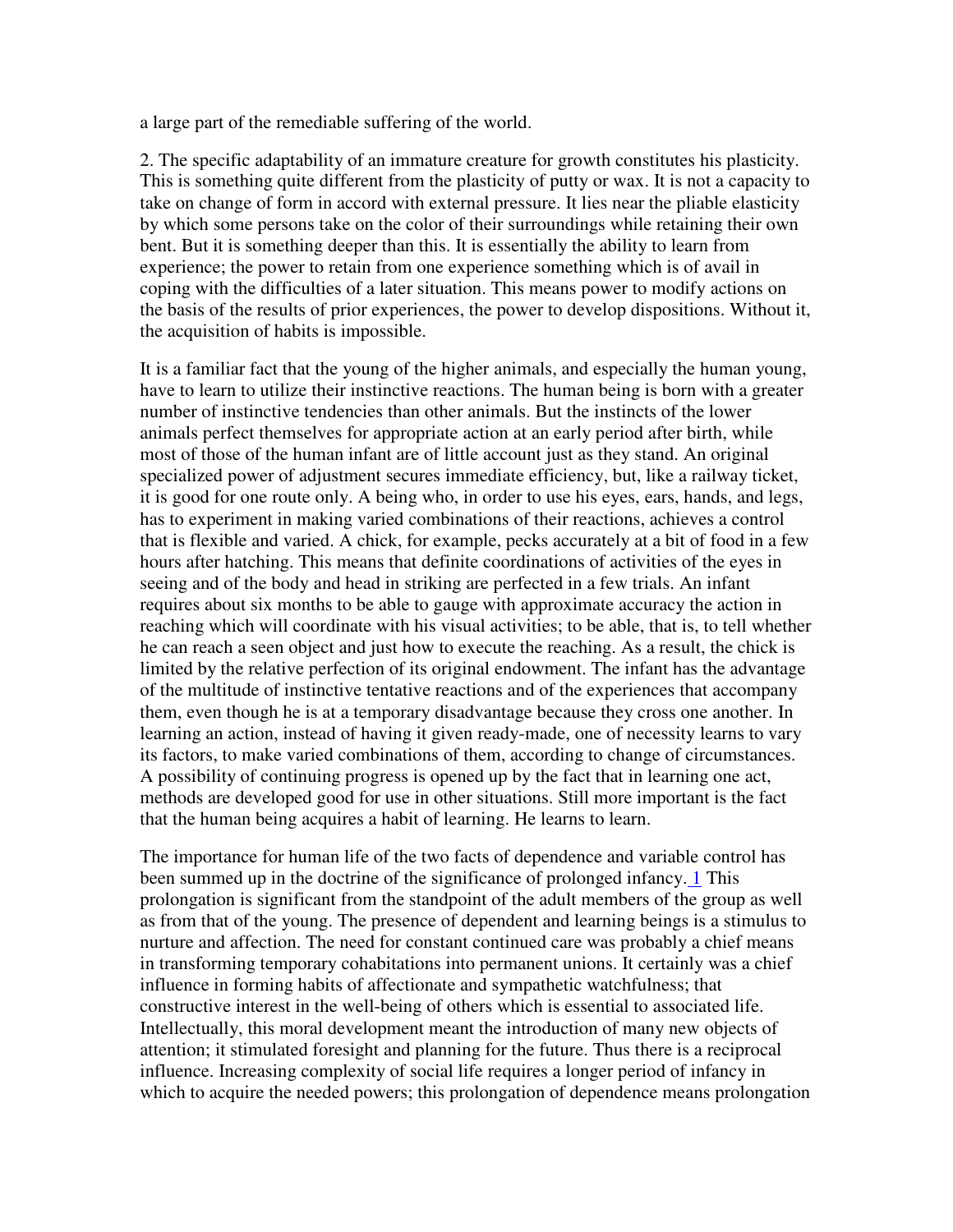of plasticity, or power of acquiring variable and novel modes of control. Hence it provides a further push to social progress.

**2. Habits as Expressions of Growth.** We have already noted that plasticity is the capacity to retain and carry over from prior experience factors which modify subsequent activities. This signifies the capacity to acquire habits, or develop definite dispositions. We have now to consider the salient features of habits. In the first place, a habit is a form of executive skill, of efficiency in doing. A habit means an ability to use natural conditions as means to ends. It is an active control of the environment through control of the organs of action. We are perhaps apt to emphasize the control of the body at the expense of control of the environment. We think of walking, talking, playing the piano, the specialized skills characteristic of the etcher, the surgeon, the bridge-builder, as if they were simply ease, deftness, and accuracy on the part of the organism. They are that, of course; but the measure of the value of these qualities lies in the economical and effective control of the environment which they secure. To be able to walk is to have certain properties of nature at our disposal -- and so with all other habits.

Education is not infrequently defined as consisting in the acquisition of those habits that effect an adjustment of an individual and his environment. The definition expresses an essential phase of growth. But it is essential that adjustment be understood in its active sense of control of means for achieving ends. If we think of a habit simply as a change wrought in the organism, ignoring the fact that this change consists in ability to effect subsequent changes in the environment, we shall be led to think of "adjustment" as a conformity to environment as wax conforms to the seal which impresses it. The environment is thought of as something fixed, providing in its fixity the end and standard of changes taking place in the organism; adjustment is just fitting ourselves to this fixity of external conditions. 2. Habit as habituation is indeed something relatively passive; we get used to our surroundings -- to our clothing, our shoes, and gloves; to the atmosphere as long as it is fairly equable; to our daily associates, etc. Conformity to the environment, a change wrought in the organism without reference to ability to modify surroundings, is a marked trait of such habituations. Aside from the fact that we are not entitled to carry over the traits of such adjustments (which might well be called accommodations, to mark them off from active adjustments) into habits of active use of our surroundings, two features of habituations are worth notice. In the first place, we get used to things by first using them.

Consider getting used to a strange city. At first, there is excessive stimulation and excessive and ill-adapted response. Gradually certain stimuli are selected because of their relevancy, and others are degraded. We can say either that we do not respond to them any longer, or more truly that we have effected a persistent response to them -- an equilibrium of adjustment. This means, in the second place, that this enduring adjustment supplies the background upon which are made specific adjustments, as occasion arises. We are never interested in changing the whole environment; there is much that we take for granted and accept just as it already is. Upon this background our activities focus at certain points in an endeavor to introduce needed changes. Habituation is thus our adjustment to an environment which at the time we are not concerned with modifying, and which supplies a leverage to our active habits.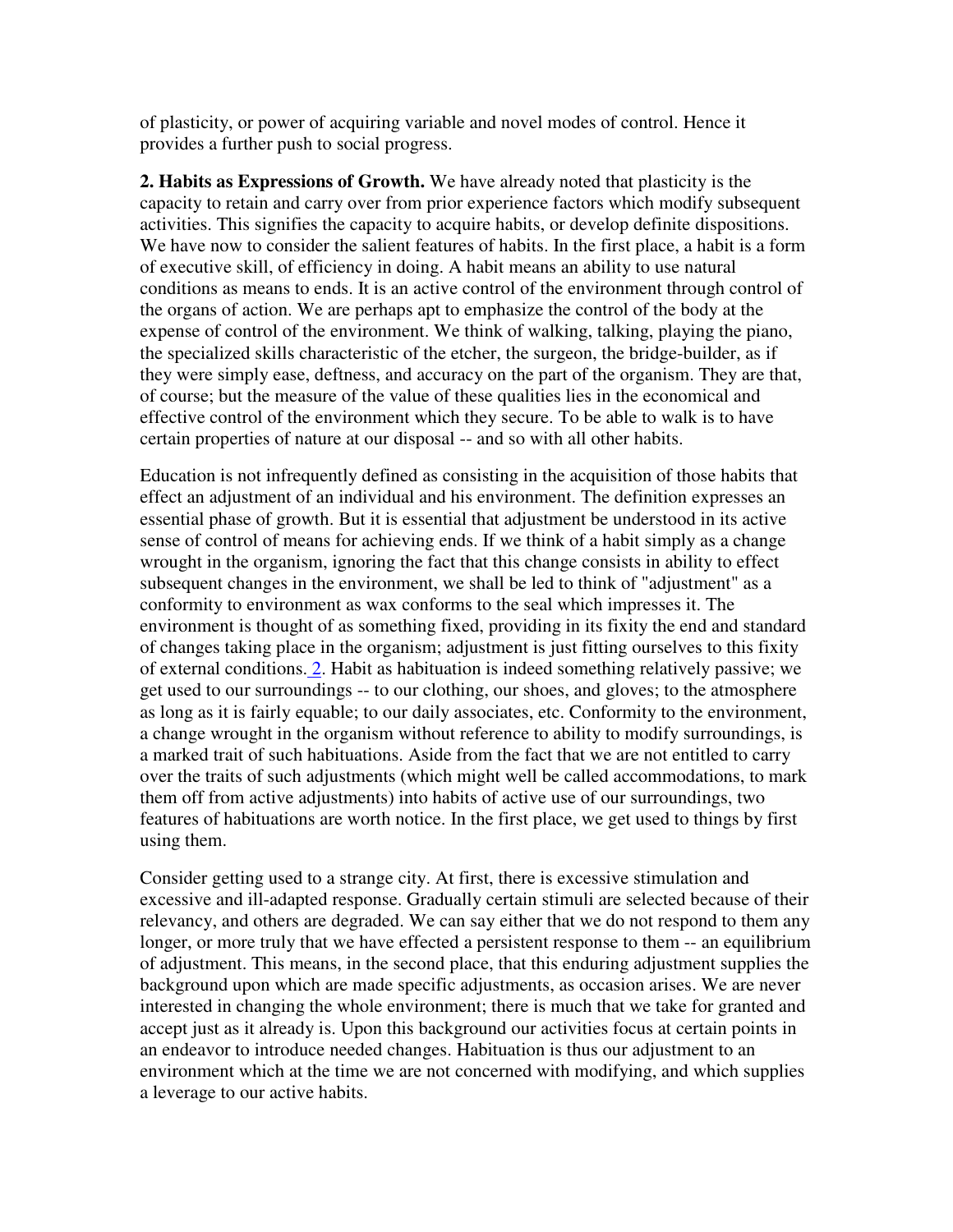Adaptation, in fine, is quite as much adaptation of the environment to our own activities as of our activities to the environment. A savage tribe manages to live on a desert plain. It adapts itself. But its adaptation involves a maximum of accepting, tolerating, putting up with things as they are, a maximum of passive acquiescence, and a minimum of active control, of subjection to use. A civilized people enters upon the scene. It also adapts itself. It introduces irrigation; it searches the world for plants and animals that will flourish under such conditions; it improves, by careful selection, those which are growing there. As a consequence, the wilderness blossoms as a rose. The savage is merely habituated; the civilized man has habits which transform the environment.

The significance of habit is not exhausted, however, in its executive and motor phase. It means formation of intellectual and emotional disposition as well as an increase in ease, economy, and efficiency of action. Any habit marks an inclination -- an active preference and choice for the conditions involved in its exercise. A habit does not wait, Micawberlike, for a stimulus to turn up so that it may get busy; it actively seeks for occasions to pass into full operation. If its expression is unduly blocked, inclination shows itself in uneasiness and intense craving. A habit also marks an intellectual disposition. Where there is a habit, there is acquaintance with the materials and equipment to which action is applied. There is a definite way of understanding the situations in which the habit operates. Modes of thought, of observation and reflection, enter as forms of skill and of desire into the habits that make a man an engineer, an architect, a physician, or a merchant. In unskilled forms of labor, the intellectual factors are at minimum precisely because the habits involved are not of a high grade. But there are habits of judging and reasoning as truly as of handling a tool, painting a picture, or conducting an experiment.

Such statements are, however, understatements. The habits of mind involved in habits of the eye and hand supply the latter with their significance. Above all, the intellectual element in a habit fixes the relation of the habit to varied and elastic use, and hence to continued growth. We speak of fixed habits. Well, the phrase may mean powers so well established that their possessor always has them as resources when needed. But the phrase is also used to mean ruts, routine ways, with loss of freshness, open-mindedness, and originality. Fixity of habit may mean that something has a fixed hold upon us, instead of our having a free hold upon things. This fact explains two points in a common notion about habits: their identification with mechanical and external modes of action to the neglect of mental and moral attitudes, and the tendency to give them a bad meaning, an identification with "bad habits." Many a person would feel surprised to have his aptitude in his chosen profession called a habit, and would naturally think of his use of tobacco, liquor, or profane language as typical of the meaning of habit. A habit is to him something which has a hold on him, something not easily thrown off even though judgment condemn it.

Habits reduce themselves to routine ways of acting, or degenerate into ways of action to which we are enslaved just in the degree in which intelligence is disconnected from them. Routine habits are unthinking habits: "bad" habits are habits so severed from reason that they are opposed to the conclusions of conscious deliberation and decision. As we have seen, the acquiring of habits is due to an original plasticity of our natures: to our ability to vary responses till we find an appropriate and efficient way of acting. Routine habits, and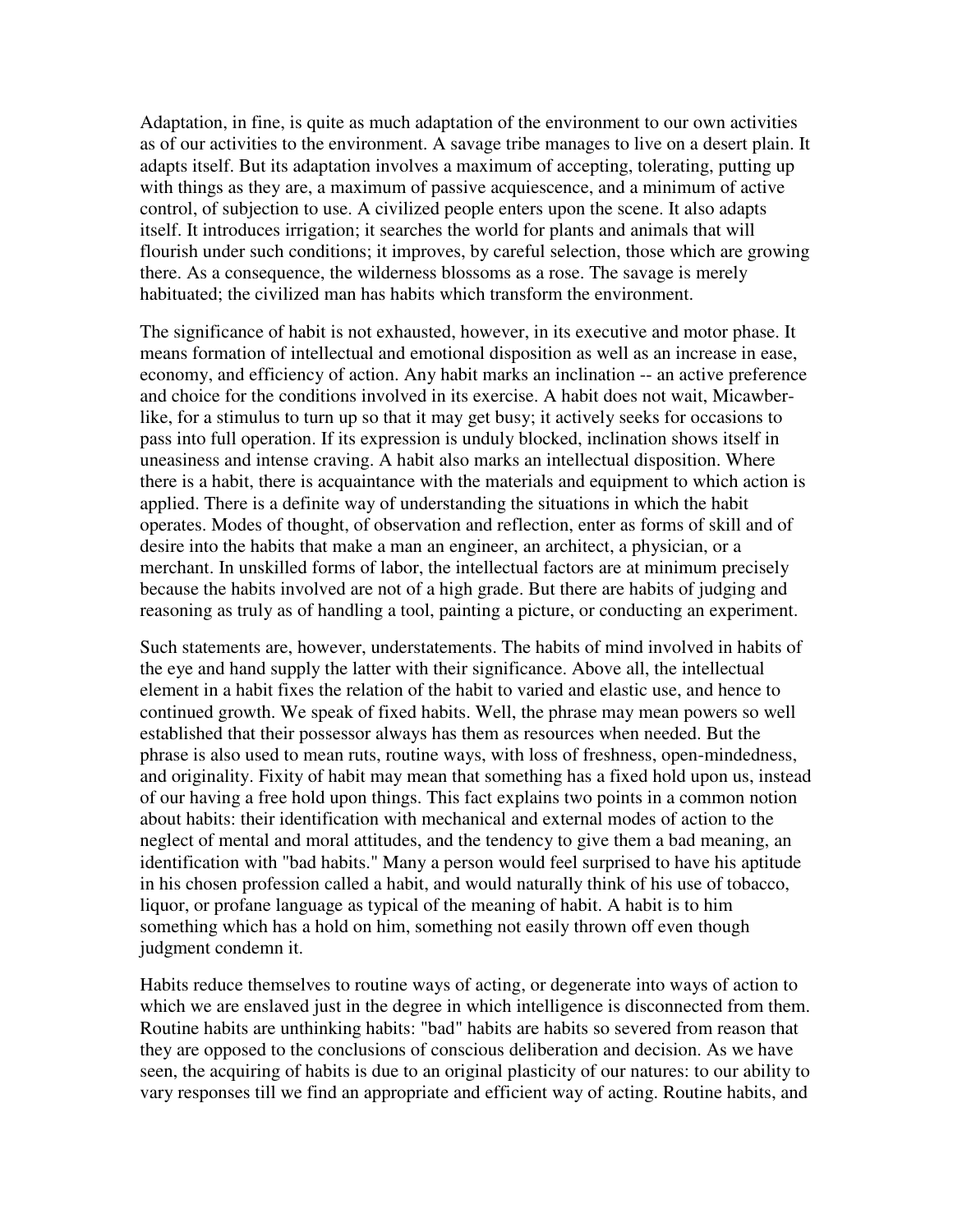habits that possess us instead of our possessing them, are habits which put an end to plasticity. They mark the close of power to vary. There can be no doubt of the tendency of organic plasticity, of the physiological basis, to lessen with growing years. The instinctively mobile and eagerly varying action of childhood, the love of new stimuli and new developments, too easily passes into a "settling down," which means aversion to change and a resting on past achievements. Only an environment which secures the full use of intelligence in the process of forming habits can counteract this tendency. Of course, the same hardening of the organic conditions affects the physiological structures which are involved in thinking. But this fact only indicates the need of persistent care to see to it that the function of intelligence is invoked to its maximum possibility. The shortsighted method which falls back on mechanical routine and repetition to secure external efficiency of habit, motor skill without accompanying thought, marks a deliberate closing in of surroundings upon growth.

**3. The Educational Bearings of the Conception of Development.** We have had so far but little to say in this chapter about education. We have been occupied with the conditions and implications of growth. If our conclusions are justified, they carry with them, however, definite educational consequences. When it is said that education is development, everything depends upon how development is conceived. Our net conclusion is that life is development, and that developing, growing, is life. Translated into its educational equivalents, that means (i ) that the educational process has no end beyond itself; it is its own end; and that (ii) the educational process is one of continual reorganizing, reconstructing, transforming.

1. Development when it is interpreted in comparative terms, that is, with respect to the special traits of child and adult life, means the direction of power into special channels: the formation of habits involving executive skill, definiteness of interest, and specific objects of observation and thought. But the comparative view is not final. The child has specific powers; to ignore that fact is to stunt or distort the organs upon which his growth depends. The adult uses his powers to transform his environment, thereby occasioning new stimuli which redirect his powers and keep them developing. Ignoring this fact means arrested development, a passive accommodation. Normal child and normal adult alike, in other words, are engaged in growing. The difference between them is not the difference between growth and no growth, but between the modes of growth appropriate to different conditions. With respect to the development of powers devoted to coping with specific scientific and economic problems we may say the child should be growing in manhood. With respect to sympathetic curiosity, unbiased responsiveness, and openness of mind, we may say that the adult should be growing in childlikeness. One statement is as true as the other.

Three ideas which have been criticized, namely, the merely privative nature of immaturity, static adjustment to a fixed environment, and rigidity of habit, are all connected with a false idea of growth or development, -- that it is a movement toward a fixed goal. Growth is regarded as having an end, instead of being an end. The educational counterparts of the three fallacious ideas are first, failure to take account of the instinctive or native powers of the young; secondly, failure to develop initiative in coping with novel situations; thirdly, an undue emphasis upon drill and other devices which secure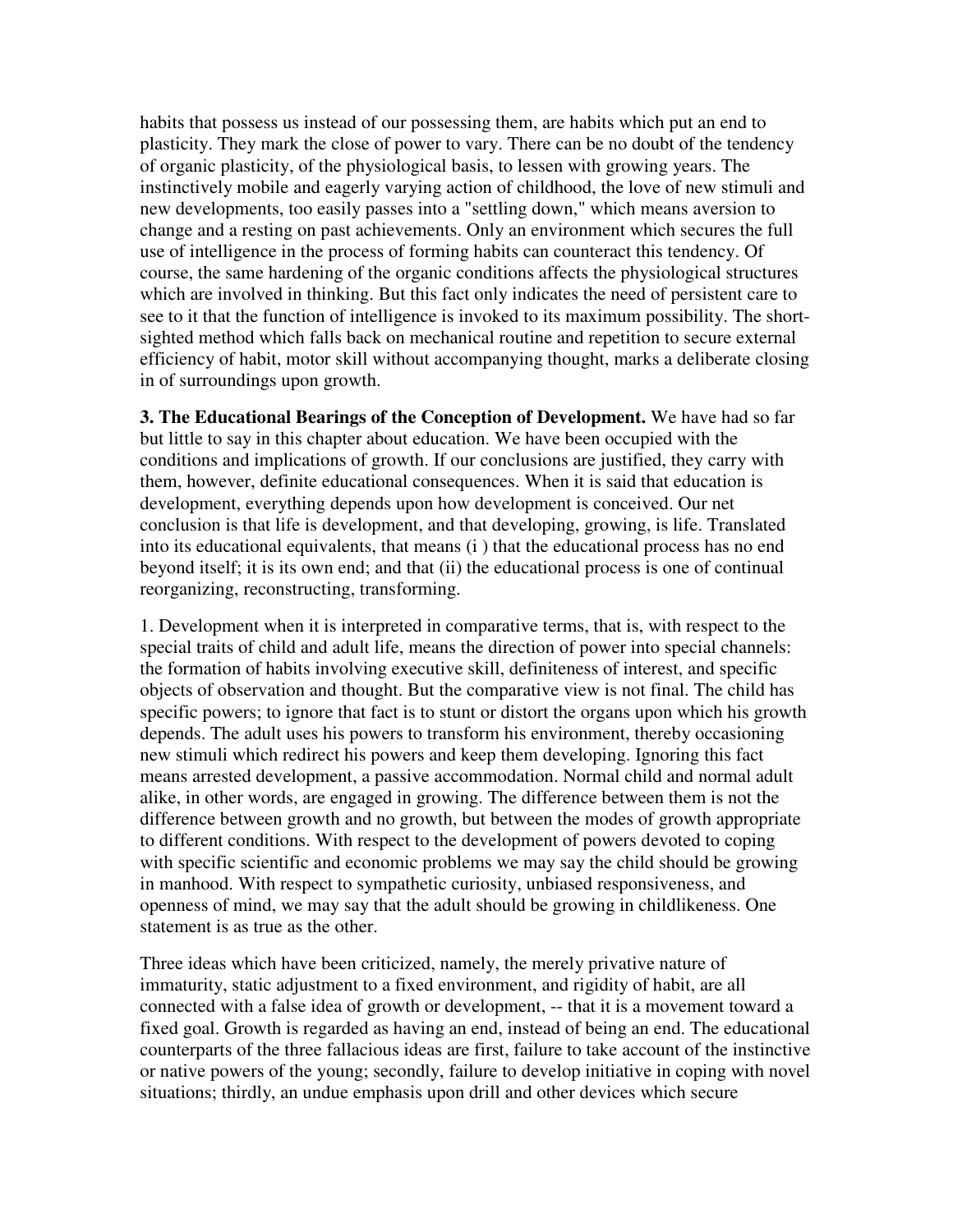automatic skill at the expense of personal perception. In all cases, the adult environment is accepted as a standard for the child. He is to be brought up to it.

Natural instincts are either disregarded or treated as nuisances -- as obnoxious traits to be suppressed, or at all events to be brought into conformity with external standards. Since conformity is the aim, what is distinctively individual in a young person is brushed aside, or regarded as a source of mischief or anarchy. Conformity is made equivalent to uniformity. Consequently, there are induced lack of interest in the novel, aversion to progress, and dread of the uncertain and the unknown. Since the end of growth is outside of and beyond the process of growing, external agents have to be resorted to to induce movement toward it. Whenever a method of education is stigmatized as mechanical, we may be sure that external pressure is brought to bear to reach an external end.

2. Since in reality there is nothing to which growth is relative save more growth, there is nothing to which education is subordinate save more education. It is a commonplace to say that education should not cease when one leaves school. The point of this commonplace is that the purpose of school education is to insure the continuance of education by organizing the powers that insure growth. The inclination to learn from life itself and to make the conditions of life such that all will learn in the process of living is the finest product of schooling.

When we abandon the attempt to define immaturity by means of fixed comparison with adult accomplishments, we are compelled to give up thinking of it as denoting lack of desired traits. Abandoning this notion, we are also forced to surrender our habit of thinking of instruction as a method of supplying this lack by pouring knowledge into a mental and moral hole which awaits filling. Since life means growth, a living creature lives as truly and positively at one stage as at another, with the same intrinsic fullness and the same absolute claims. Hence education means the enterprise of supplying the conditions which insure growth, or adequacy of life, irrespective of age. We first look with impatience upon immaturity, regarding it as something to be got over as rapidly as possible. Then the adult formed by such educative methods looks back with impatient regret upon childhood and youth as a scene of lost opportunities and wasted powers. This ironical situation will endure till it is recognized that living has its own intrinsic quality and that the business of education is with that quality.

Realization that life is growth protects us from that so-called idealizing of childhood which in effect is nothing but lazy indulgence. Life is not to be identified with every superficial act and interest. Even though it is not always easy to tell whether what appears to be mere surface fooling is a sign of some nascent as yet untrained power, we must remember that manifestations are not to be accepted as ends in themselves. They are signs of possible growth. They are to be turned into means of development, of carrying power forward, not indulged or cultivated for their own sake. Excessive attention to surface phenomena (even in the way of rebuke as well as of encouragement) may lead to their fixation and thus to arrested development. What impulses are moving toward, not what they have been, is the important thing for parent and teacher. The true principle of respect for immaturity cannot be better put than in the words of Emerson: "Respect the child. Be not too much his parent. Trespass not on his solitude. But I hear the outcry which replies to this suggestion: Would you verily throw up the reins of public and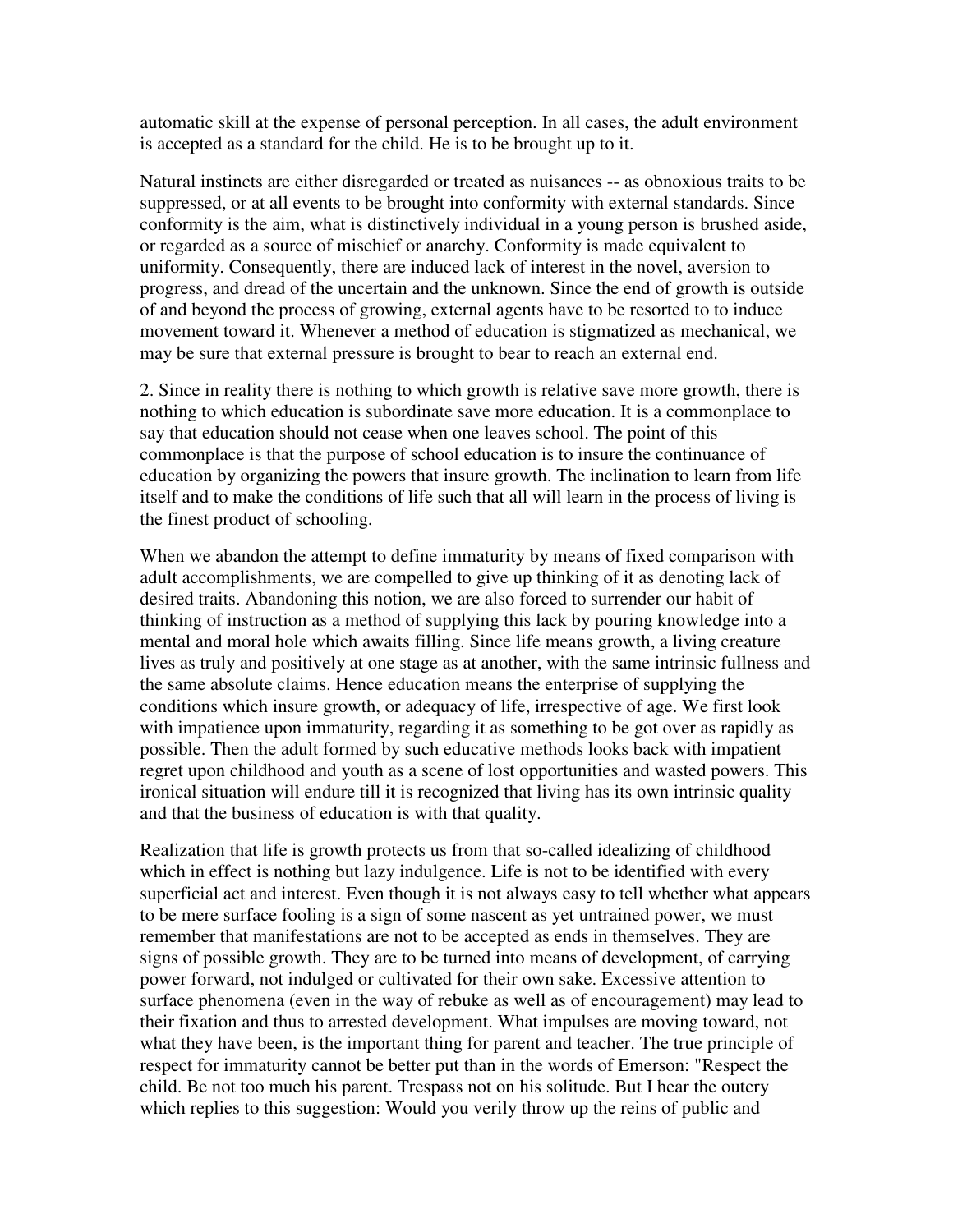private discipline; would you leave the young child to the mad career of his own passions and whimsies, and call this anarchy a respect for the child's nature? I answer, -- Respect the child, respect him to the end, but also respect yourself.... The two points in a boy's training are, to keep his naturel and train off all but that; to keep his naturel, but stop off his uproar, fooling, and horseplay; keep his nature and arm it with knowledge in the very direction in which it points." And as Emerson goes on to show this reverence for childhood and youth instead of opening up an easy and easy-going path to the instructors, "involves at once, immense claims on the time, the thought, on the life of the teacher. It requires time, use, insight, event, all the great lessons and assistances of God; and only to think of using it implies character and profoundness."

**Summary.** Power to grow depends upon need for others and plasticity. Both of these conditions are at their height in childhood and youth. Plasticity or the power to learn from experience means the formation of habits. Habits give control over the environment, power to utilize it for human purposes. Habits take the form both of habituation, or a general and persistent balance of organic activities with the surroundings, and of active capacities to readjust activity to meet new conditions. The former furnishes the background of growth; the latter constitute growing. Active habits involve thought, invention, and initiative in applying capacities to new aims. They are opposed to routine which marks an arrest of growth. Since growth is the characteristic of life, education is all one with growing; it has no end beyond itself. The criterion of the value of school education is the extent in which it creates a desire for continued growth and supplies means for making the desire effective in fact.

1. Intimations of its significance are found in a number of writers, but John Fiske, in his Excursions of an Evolutionist, is accredited with its first systematic exposition. Go back to text

2. This conception is, of course, a logical correlate of the conceptions of the external relation of stimulus and response, considered in the last chapter, and of the negative conceptions of immaturity and plasticity noted in this chapter. Go back to text

### *Chapter Five: Preparation, Unfolding, and Formal Discipline*

1. **Education as Preparation.** We have laid it down that the educative process is a continuous process of growth, having as its aim at every stage an added capacity of growth. This conception contrasts sharply with other ideas which have influenced practice. By making the contrast explicit, the meaning of the conception will be brought more clearly to light. The first contrast is with the idea that education is a process of preparation or getting ready. What is to be prepared for is, of course, the responsibilities and privileges of adult life. Children are not regarded as social members in full and regular standing. They are looked upon as candidates; they are placed on the waiting list. The conception is only carried a little farther when the life of adults is considered as not having meaning on its own account, but as a preparatory probation for "another life." The idea is but another form of the notion of the negative and privative character of growth already criticized; hence we shall not repeat the criticisms, but pass on to the evil consequences which flow from putting education on this basis.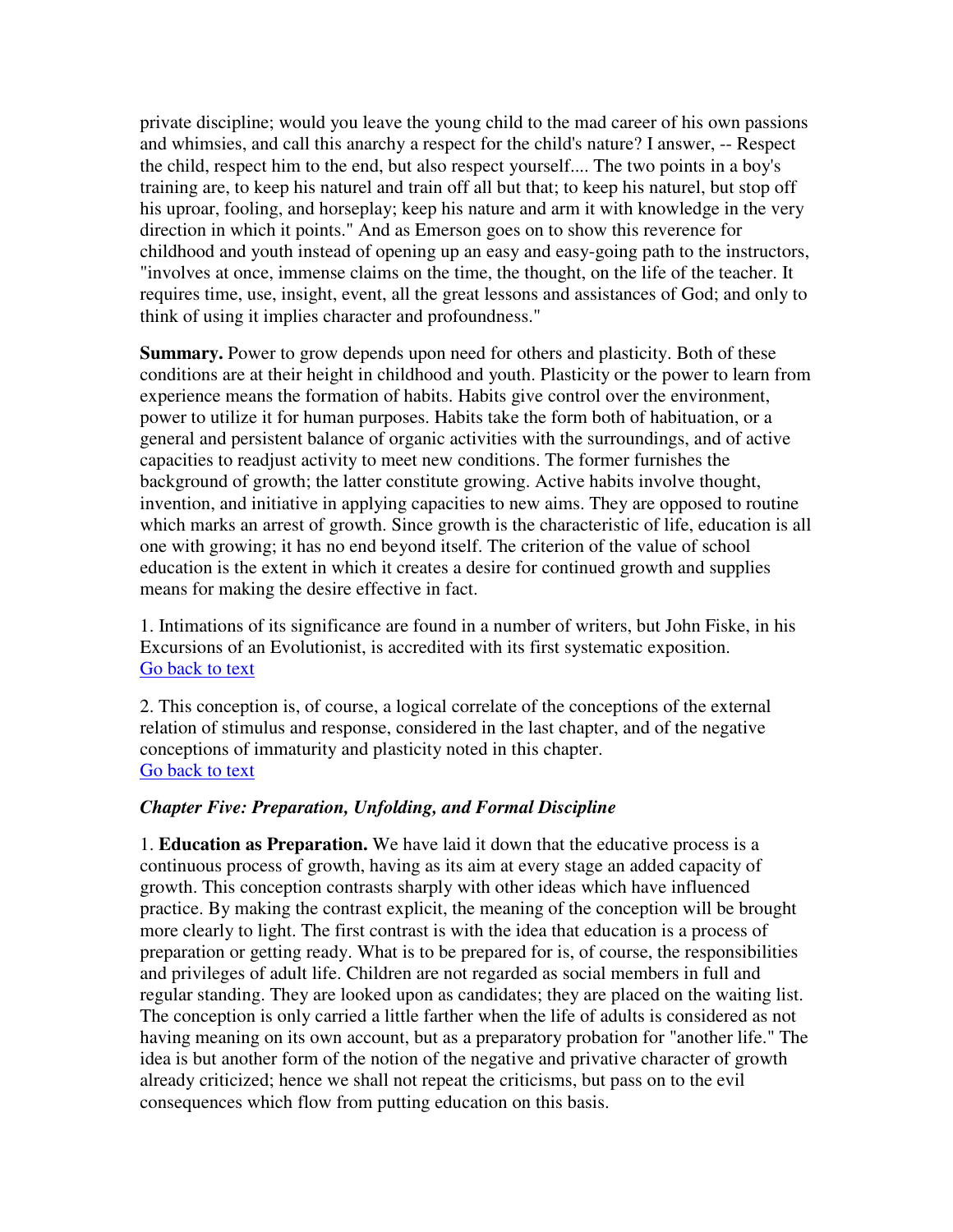In the first place, it involves loss of impetus. Motive power is not utilized. Children proverbially live in the present; that is not only a fact not to be evaded, but it is an excellence. The future just as future lacks urgency and body. To get ready for something, one knows not what nor why, is to throw away the leverage that exists, and to seek for motive power in a vague chance. Under such circumstances, there is, in the second place, a premium put on shilly-shallying and procrastination. The future prepared for is a long way off; plenty of time will intervene before it becomes a present. Why be in a hurry about getting ready for it? The temptation to postpone is much increased because the present offers so many wonderful opportunities and proffers such invitations to adventure. Naturally attention and energy go to them; education accrues naturally as an outcome, but a lesser education than if the full stress of effort had been put upon making conditions as educative as possible. A third undesirable result is the substitution of a conventional average standard of expectation and requirement for a standard which concerns the specific powers of the individual under instruction. For a severe and definite judgment based upon the strong and weak points of the individual is substituted a vague and wavering opinion concerning what youth may be expected, upon the average, to become in some more or less remote future; say, at the end of the year, when promotions are to take place, or by the time they are ready to go to college or to enter upon what, in contrast with the probationary stage, is regarded as the serious business of life. It is impossible to overestimate the loss which results from the deflection of attention from the strategic point to a comparatively unproductive point. It fails most just where it thinks it is succeeding -- in getting a preparation for the future.

Finally, the principle of preparation makes necessary recourse on a large scale to the use of adventitious motives of pleasure and pain. The future having no stimulating and directing power when severed from the possibilities of the present, something must be hitched on to it to make it work. Promises of reward and threats of pain are employed. Healthy work, done for present reasons and as a factor in living, is largely unconscious. The stimulus resides in the situation with which one is actually confronted. But when this situation is ignored, pupils have to be told that if they do not follow the prescribed course penalties will accrue; while if they do, they may expect, some time in the future, rewards for their present sacrifices. Everybody knows how largely systems of punishment have had to be resorted to by educational systems which neglect present possibilities in behalf of preparation for a future. Then, in disgust with the harshness and impotency of this method, the pendulum swings to the opposite extreme, and the dose of information required against some later day is sugar-coated, so that pupils may be fooled into taking something which they do not care for.

It is not of course a question whether education should prepare for the future. If education is growth, it must progressively realize present possibilities, and thus make individuals better fitted to cope with later requirements. Growing is not something which is completed in odd moments; it is a continuous leading into the future. If the environment, in school and out, supplies conditions which utilize adequately the present capacities of the immature, the future which grows out of the present is surely taken care of. The mistake is not in attaching importance to preparation for future need, but in making it the mainspring of present effort. Because the need of preparation for a continually developing life is great, it is imperative that every energy should be bent to making the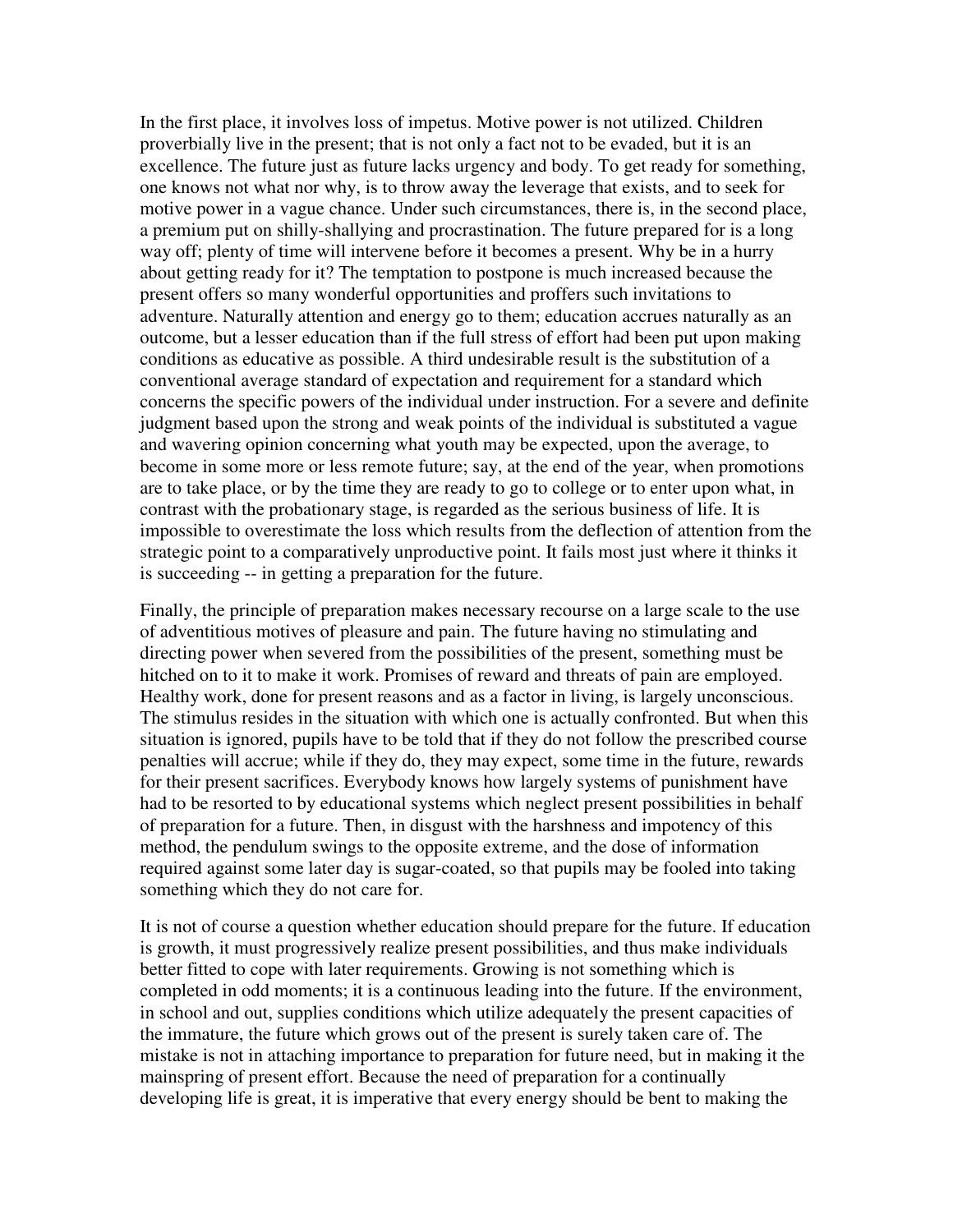present experience as rich and significant as possible. Then as the present merges insensibly into the future, the future is taken care of.

**2. Education as Unfolding.** There is a conception of education which professes to be based upon the idea of development. But it takes back with one hand what it proffers with the other. Development is conceived not as continuous growing, but as the unfolding of latent powers toward a definite goal. The goal is conceived of as completion,-perfection. Life at any stage short of attainment of this goal is merely an unfolding toward it. Logically the doctrine is only a variant of the preparation theory. Practically the two differ in that the adherents of the latter make much of the practical and professional duties for which one is preparing, while the developmental doctrine speaks of the ideal and spiritual qualities of the principle which is unfolding.

The conception that growth and progress are just approximations to a final unchanging goal is the last infirmity of the mind in its transition from a static to a dynamic understanding of life. It simulates the style of the latter. It pays the tribute of speaking much of development, process, progress. But all of these operations are conceived to be merely transitional; they lack meaning on their own account. They possess significance only as movements toward something away from what is now going on. Since growth is just a movement toward a completed being, the final ideal is immobile. An abstract and indefinite future is in control with all which that connotes in depreciation of present power and opportunity.

Since the goal of perfection, the standard of development, is very far away, it is so beyond us that, strictly speaking, it is unattainable. Consequently, in order to be available for present guidance it must be translated into something which stands for it. Otherwise we should be compelled to regard any and every manifestation of the child as an unfolding from within, and hence sacred. Unless we set up some definite criterion representing the ideal end by which to judge whether a given attitude or act is approximating or moving away, our sole alternative is to withdraw all influences of the environment lest they interfere with proper development. Since that is not practicable, a working substitute is set up. Usually, of course, this is some idea which an adult would like to have a child acquire. Consequently, by "suggestive questioning" or some other pedagogical device, the teacher proceeds to "draw out" from the pupil what is desired. If what is desired is obtained, that is evidence that the child is unfolding properly. But as the pupil generally has no initiative of his own in this direction, the result is a random groping after what is wanted, and the formation of habits of dependence upon the cues furnished by others. Just because such methods simulate a true principle and claim to have its sanction they may do more harm than would outright "telling," where, at least, it remains with the child how much will stick.

Within the sphere of philosophic thought there have been two typical attempts to provide a working representative of the absolute goal. Both start from the conception of a whole - - an absolute -- which is "immanent" in human life. The perfect or complete ideal is not a mere ideal; it is operative here and now. But it is present only implicitly, "potentially," or in an enfolded condition. What is termed development is the gradual making explicit and outward of what is thus wrapped up. Froebel and Hegel, the authors of the two philosophic schemes referred to, have different ideas of the path by which the progressive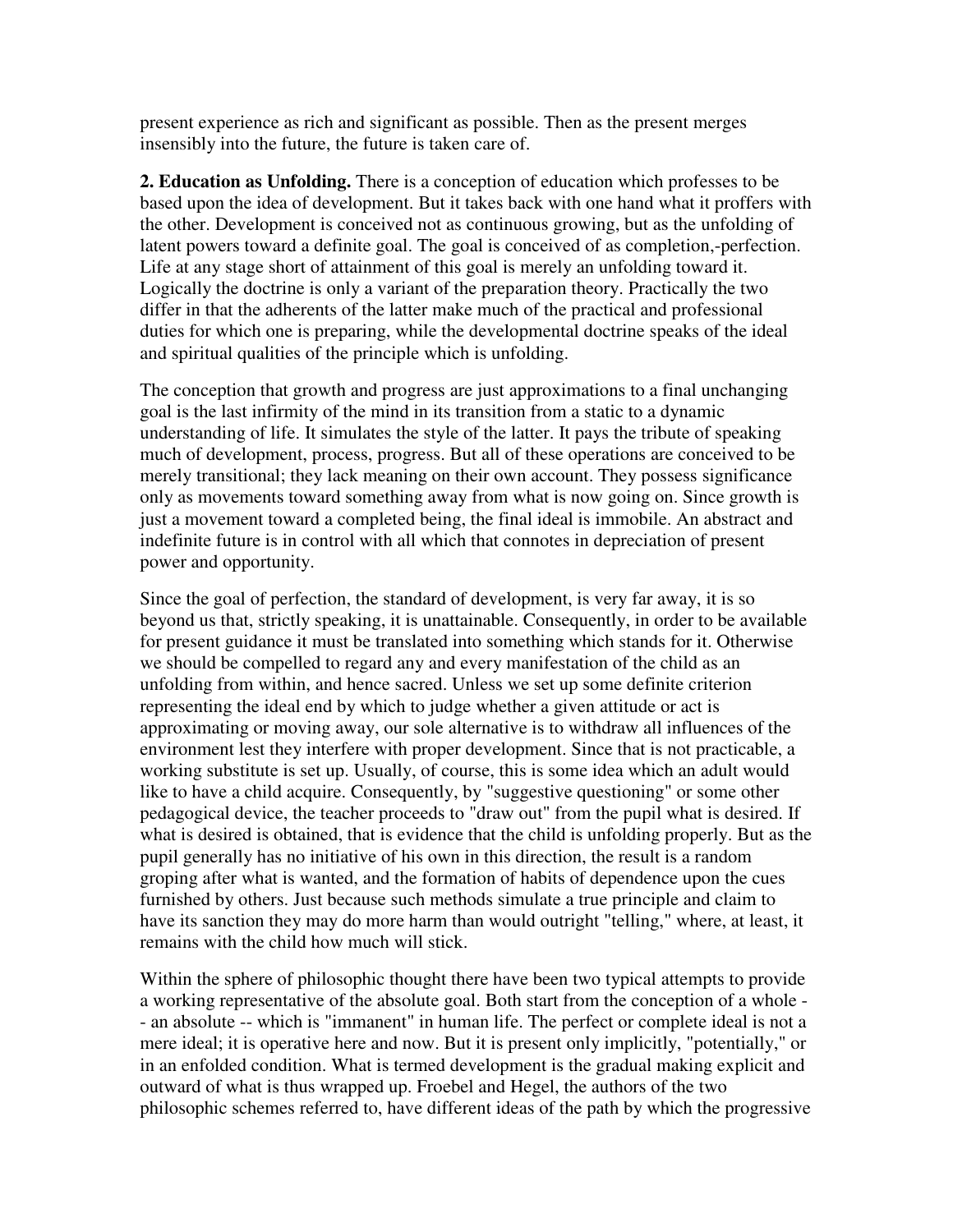realization of manifestation of the complete principle is effected. According to Hegel, it is worked out through a series of historical institutions which embody the different factors in the Absolute. According to Froebel, the actuating force is the presentation of symbols, largely mathematical, corresponding to the essential traits of the Absolute. When these are presented to the child, the Whole, or perfection, sleeping within him, is awakened. A single example may indicate the method. Every one familiar with the kindergarten is acquainted with the circle in which the children gather. It is not enough that the circle is a convenient way of grouping the children. It must be used "because it is a symbol of the collective life of mankind in general."

Froebel's recognition of the significance of the native capacities of children, his loving attention to them, and his influence in inducing others to study them, represent perhaps the most effective single force in modern educational theory in effecting widespread acknowledgment of the idea of growth. But his formulation of the notion of development and his organization of devices for promoting it were badly hampered by the fact that he conceived development to be the unfolding of a ready-made latent principle. He failed to see that growing is growth, developing is development, and consequently placed the emphasis upon the completed product. Thus he set up a goal which meant the arrest of growth, and a criterion which is not applicable to immediate guidance of powers, save through translation into abstract and symbolic formulae.

A remote goal of complete unfoldedness is, in technical philosophic language, transcendental. That is, it is something apart from direct experience and perception. So far as experience is concerned, it is empty; it represents a vague sentimental aspiration rather than anything which can be intelligently grasped and stated. This vagueness must be compensated for by some a priori formula. Froebel made the connection between the concrete facts of experience and the transcendental ideal of development by regarding the former as symbols of the latter. To regard known things as symbols, according to some arbitrary a priori formula -- and every a priori conception must be arbitrary -- is an invitation to romantic fancy to seize upon any analogies which appeal to it and treat them as laws. After the scheme of symbolism has been settled upon, some definite technique must be invented by which the inner meaning of the sensible symbols used may be brought home to children. Adults being the formulators of the symbolism are naturally the authors and controllers of the technique. The result was that Froebel's love of abstract symbolism often got the better of his sympathetic insight; and there was substituted for development as arbitrary and externally imposed a scheme of dictation as the history of instruction has ever seen.

With Hegel the necessity of finding some working concrete counterpart of the inaccessible Absolute took an institutional, rather than symbolic, form. His philosophy, like Froebel's, marks in one direction an indispensable contribution to a valid conception of the process of life. The weaknesses of an abstract individualistic philosophy were evident to him; he saw the impossibility of making a clean sweep of historical institutions, of treating them as despotisms begot in artifice and nurtured in fraud. In his philosophy of history and society culminated the efforts of a whole series of German writers -- Lessing, Herder, Kant, Schiller, Goethe -- to appreciate the nurturing influence of the great collective institutional products of humanity. For those who learned the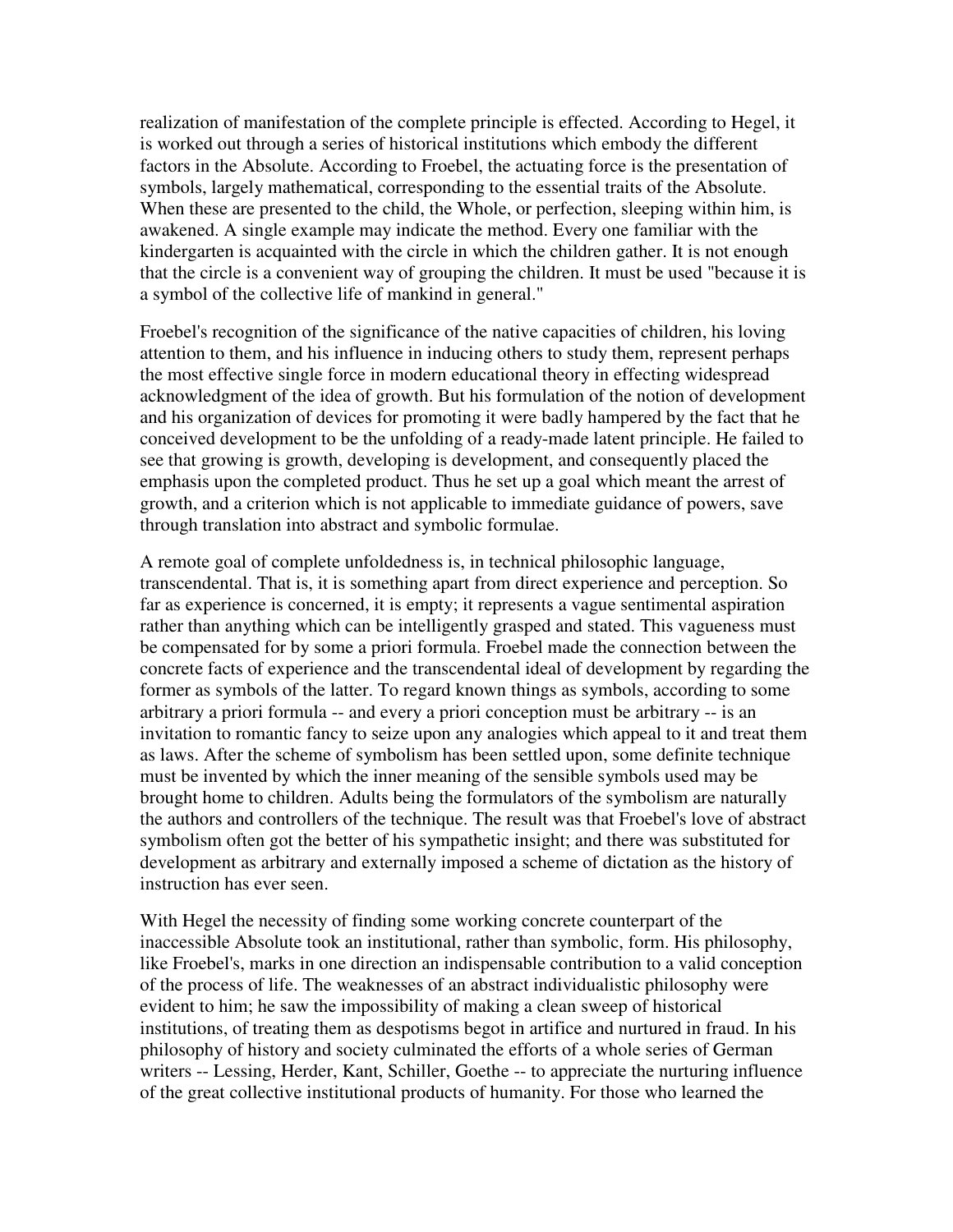lesson of this movement, it was henceforth impossible to conceive of institutions or of culture as artificial. It destroyed completely -- in idea, not in fact -- the psychology that regarded "mind" as a ready-made possession of a naked individual by showing the significance of "objective mind" -- language, government, art, religion -- in the formation of individual minds. But since Hegel was haunted by the conception of an absolute goal, he was obliged to arrange institutions as they concretely exist, on a stepladder of ascending approximations. Each in its time and place is absolutely necessary, because a stage in the self-realizing process of the absolute mind. Taken as such a step or stage, its existence is proof of its complete rationality, for it is an integral element in the total, which is Reason. Against institutions as they are, individuals have no spiritual rights; personal development, and nurture, consist in obedient assimilation of the spirit of existing institutions. Conformity, not transformation, is the essence of education. Institutions change as history shows; but their change, the rise and fall of states, is the work of the "world-spirit." Individuals, save the great "heroes" who are the chosen organs of the world-spirit, have no share or lot in it. In the later nineteenth century, this type of idealism was amalgamated with the doctrine of biological evolution. "Evolution" was a force working itself out to its own end. As against it, or as compared with it, the conscious ideas and preference of individuals are impotent. Or, rather, they are but the means by which it works itself out. Social progress is an "organic growth," not an experimental selection. Reason is all powerful, but only Absolute Reason has any power.

The recognition (or rediscovery, for the idea was familiar to the Greeks) that great historic institutions are active factors in the intellectual nurture of mind was a great contribution to educational philosophy. It indicated a genuine advance beyond Rousseau, who had marred his assertion that education must be a natural development and not something forced or grafted upon individuals from without, by the notion that social conditions are not natural. But in its notion of a complete and all-inclusive end of development, the Hegelian theory swallowed up concrete individualities, though magnifying The Individual in the abstract. Some of Hegel's followers sought to reconcile the claims of the Whole and of individuality by the conception of society as an organic whole, or organism. That social organization is presupposed in the adequate exercise of individual capacity is not to be doubted. But the social organism, interpreted after the relation of the organs of the body to each other and to the whole body, means that each individual has a certain limited place and function, requiring to be supplemented by the place and functions of the other organs. As one portion of the bodily tissue is differentiated so that it can be the hand and the hand only, another, the eye, and so on, all taken together making the organism, so one individual is supposed to be differentiated for the exercise of the mechanical operations of society, another for those of a statesman, another for those of a scholar, and so on. The notion of "organism" is thus used to give a philosophic sanction to class distinctions in social organization -- a notion which in its educational application again means external dictation instead of growth.

3. Education as Training of Faculties. A theory which has had great vogue and which came into existence before the notion of growth had much influence is known as the theory of "formal discipline." It has in view a correct ideal; one outcome of education should be the creation of specific powers of accomplishment. A trained person is one who can do the chief things which it is important for him to do better than he could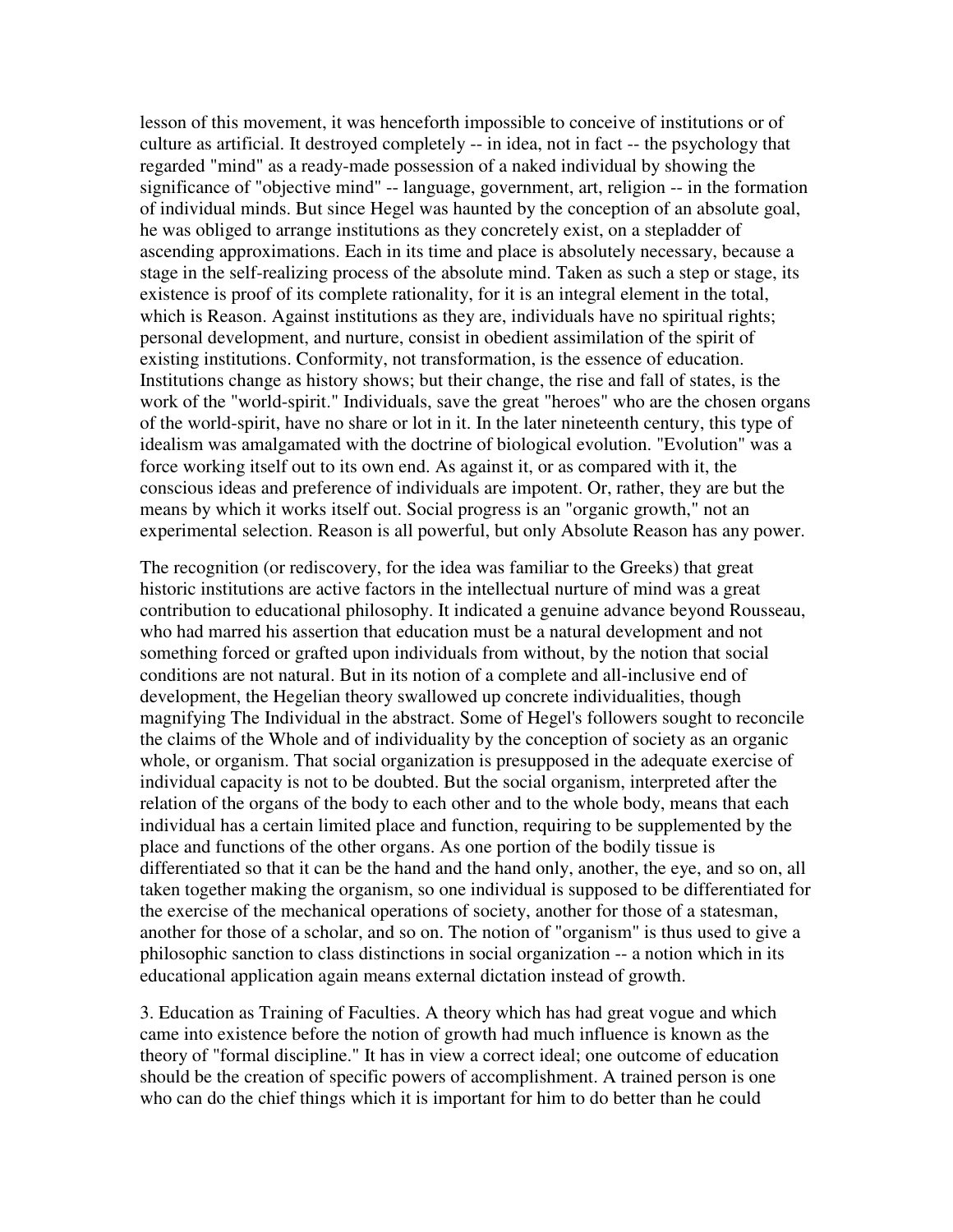without training: "better" signifying greater ease, efficiency, economy, promptness, etc. That this is an outcome of education was indicated in what was said about habits as the product of educative development. But the theory in question takes, as it were, a short cut; it regards some powers (to be presently named) as the direct and conscious aims of instruction, and not simply as the results of growth. There is a definite number of powers to be trained, as one might enumerate the kinds of strokes which a golfer has to master. Consequently education should get directly at the business of training them. But this implies that they are already there in some untrained form; otherwise their creation would have to be an indirect product of other activities and agencies. Being there already in some crude form, all that remains is to exercise them in constant and graded repetitions, and they will inevitably be refined and perfected. In the phrase "formal discipline" as applied to this conception, "discipline" refers both to the outcome of trained power and to the method of training through repeated exercise.

The forms of powers in question are such things as the faculties of perceiving, retaining, recalling, associating, attending, willing, feeling, imagining, thinking, etc., which are then shaped by exercise upon material presented. In its classic form, this theory was expressed by Locke. On the one hand, the outer world presents the material or content of knowledge through passively received sensations. On the other hand, the mind has certain ready powers, attention, observation, retention, comparison, abstraction, compounding, etc. Knowledge results if the mind discriminates and combines things as they are united and divided in nature itself. But the important thing for education is the exercise or practice of the faculties of the mind till they become thoroughly established habitudes. The analogy constantly employed is that of a billiard player or gymnast, who by repeated use of certain muscles in a uniform way at last secures automatic skill. Even the faculty of thinking was to be formed into a trained habit by repeated exercises in making and combining simple distinctions, for which, Locke thought, mathematics affords unrivaled opportunity.

Locke's statements fitted well into the dualism of his day. It seemed to do justice to both mind and matter, the individual and the world. One of the two supplied the matter of knowledge and the object upon which mind should work. The other supplied definite mental powers, which were few in number and which might be trained by specific exercises. The scheme appeared to give due weight to the subject matter of knowledge, and yet it insisted that the end of education is not the bare reception and storage of information, but the formation of personal powers of attention, memory, observation, abstraction, and generalization. It was realistic in its emphatic assertion that all material whatever is received from without; it was idealistic in that final stress fell upon the formation of intellectual powers. It was objective and impersonal in its assertion that the individual cannot possess or generate any true ideas on his own account; it was individualistic in placing the end of education in the perfecting of certain faculties possessed at the outset by the individual. This kind of distribution of values expressed with nicety the state of opinion in the generations following upon Locke. It became, without explicit reference to Locke, a common-place of educational theory and of psychology. Practically, it seemed to provide the educator with definite, instead of vague, tasks. It made the elaboration of a technique of instruction relatively easy. All that was necessary was to provide for sufficient practice of each of the powers. This practice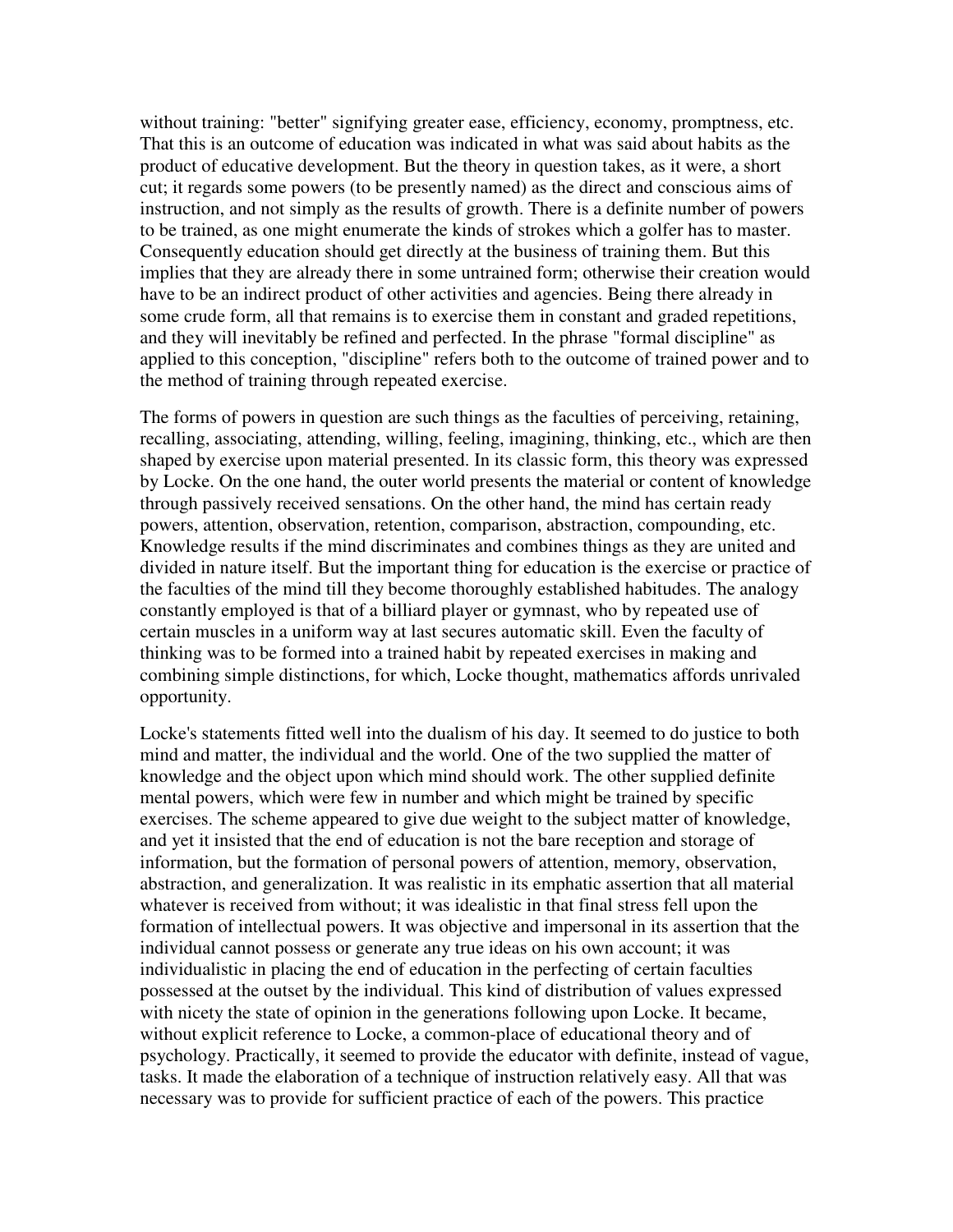consists in repeated acts of attending, observing, memorizing, etc. By grading the difficulty of the acts, making each set of repetitions somewhat more difficult than the set which preceded it, a complete scheme of instruction is evolved.

There are various ways, equally conclusive, of criticizing this conception, in both its alleged foundations and in its educational application. (1) Perhaps the most direct mode of attack consists in pointing out that the supposed original faculties of observation, recollection, willing, thinking, etc., are purely mythological. There are no such readymade powers waiting to be exercised and thereby trained. There are, indeed, a great number of original native tendencies, instinctive modes of action, based on the original connections of neurones in the central nervous system. There are impulsive tendencies of the eyes to follow and fixate light; of the neck muscles to turn toward light and sound; of the hands to reach and grasp; and turn and twist and thump; of the vocal apparatus to make sounds; of the mouth to spew out unpleasant substances; to gag and to curl the lip, and so on in almost indefinite number. But these tendencies (a) instead of being a small number sharply marked off from one another, are of an indefinite variety, interweaving with one another in all kinds of subtle ways. (b) Instead of being latent intellectual powers, requiring only exercise for their perfecting, they are tendencies to respond in certain ways to changes in the environment so as to bring about other changes. Something in the throat makes one cough; the tendency is to eject the obnoxious particle and thus modify the subsequent stimulus. The hand touches a hot thing; it is impulsively, wholly unintellectually, snatched away. But the withdrawal alters the stimuli operating, and tends to make them more consonant with the needs of the organism. It is by such specific changes of organic activities in response to specific changes in the medium that that control of the environment of which we have spoken (see ante, p. 24) is effected. Now all of our first seeings and hearings and touchings and smellings and tastings are of this kind. In any legitimate sense of the words mental or intellectual or cognitive, they are lacking in these qualities, and no amount of repetitious exercise could bestow any intellectual properties of observation, judgment, or intentional action (volition) upon them.

(2) Consequently the training of our original impulsive activities is not a refinement and perfecting achieved by "exercise" as one might strengthen a muscle by practice. It consists rather (a) in selecting from the diffused responses which are evoked at a given time those which are especially adapted to the utilization of the stimulus. That is to say, among the reactions of the body in general 1 and the hand in particular which instinctively occur upon stimulation of the eye by light, all except those which are specifically adapted to reaching, grasping, and manipulating the object effectively are gradually eliminated -- or else no training occurs. As we have already noted, the primary reactions, with a very few exceptions are too diffused and general to be practically of much use in the case of the human infant. Hence the identity of training with selective response. (Compare p. 25.) (b) Equally important is the specific coordination of different factors of response which takes place. There is not merely a selection of the hand reactions which effect grasping, but of the particular visual stimuli which call out just these reactions and no others, and an establishment of connection between the two. But the coordinating does not stop here. Characteristic temperature reactions may take place when the object is grasped. These will also be brought in; later, the temperature reaction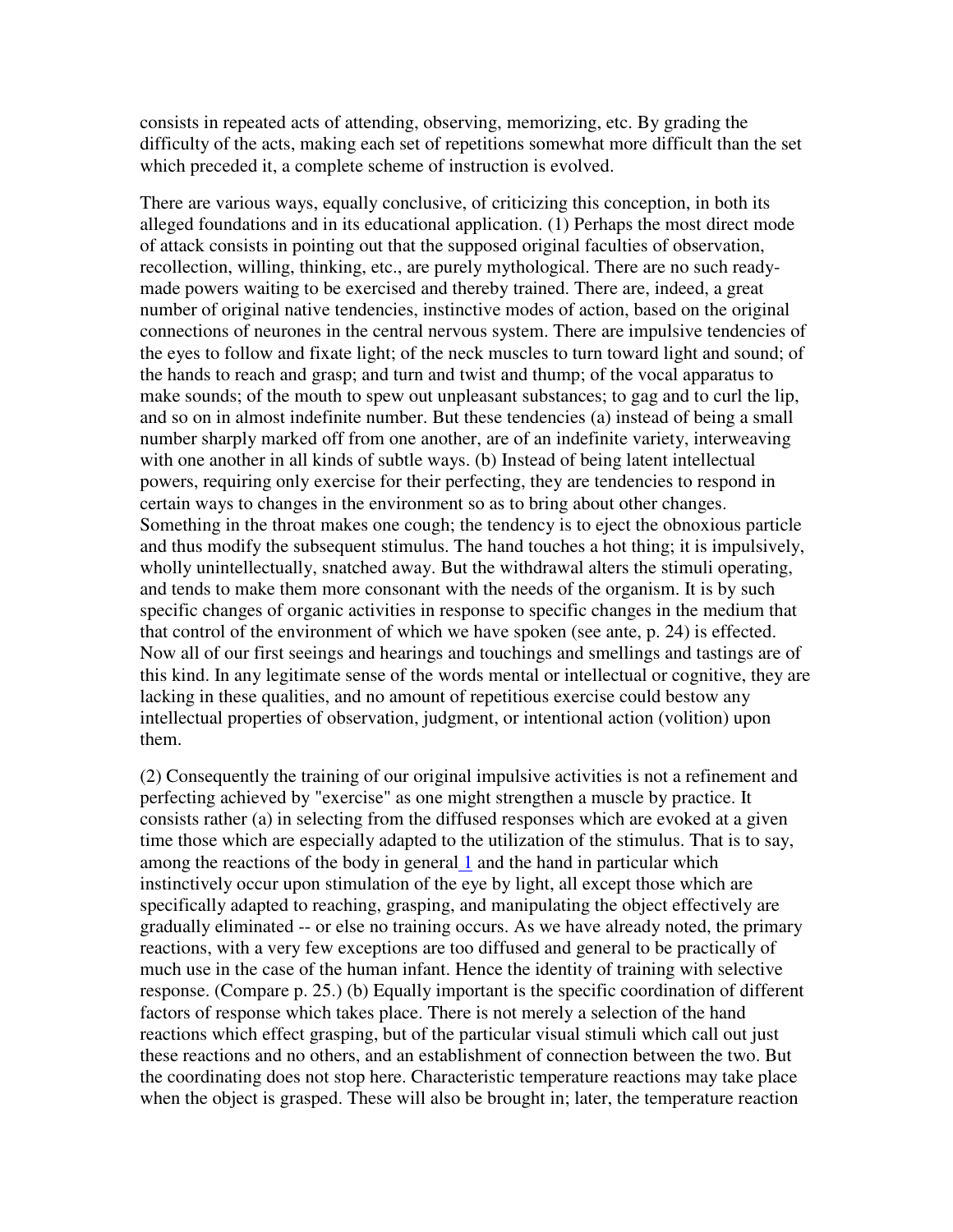may be connected directly with the optical stimulus, the hand reaction being suppressed - - as a bright flame, independent of close contact, may steer one away. Or the child in handling the object pounds with it, or crumples it, and a sound issues. The ear response is then brought into the system of response. If a certain sound (the conventional name) is made by others and accompanies the activity, response of both ear and the vocal apparatus connected with auditory stimulation will also become an associated factor in the complex response. 2

(3) The more specialized the adjustment of response and stimulus to each other ( for, taking the sequence of activities into account, the stimuli are adapted to reactions as well as reactions to stimuli) the more rigid and the less generally available is the training secured. In equivalent language, less intellectual or educative quality attaches to the training. The usual way of stating this fact is that the more specialized the reaction, the less is the skill acquired in practicing and perfecting it transferable to other modes of behavior. According to the orthodox theory of formal discipline, a pupil in studying his spelling lesson acquires, besides ability to spell those particular words, an increase of power of observation, attention, and recollection which may be employed whenever these powers are needed. As matter of fact, the more he confines himself to noticing and fixating the forms of words, irrespective of connection with other things (such as the meaning of the words, the context in which they are habitually used, the derivation and classification of the verbal form, etc.) the less likely is he to acquire an ability which can be used for anything except the mere noting of verbal visual forms. He may not even be increasing his ability to make accurate distinctions among geometrical forms, to say nothing of ability to observe in general. He is merely selecting the stimuli supplied by the forms of the letters and the motor reactions of oral or written reproduction. The scope of coordination (to use our prior terminology) is extremely limited. The connections which are employed in other observations and recollections (or reproductions ) are deliberately eliminated when the pupil is exercised merely upon forms of letters and words. Having been excluded, they cannot be restored when needed. The ability secured to observe and to recall verbal forms is not available for perceiving and recalling other things. In the ordinary phraseology, it is not transferable. But the wider the context -- that is to say, the more varied the stimuli and responses coordinated -- the more the ability acquired is available for the effective performance of other acts; not, strictly speaking, because there is any "transfer," but because the wide range of factors employed in the specific act is equivalent to a broad range of activity, to a flexible, instead of to a narrow and rigid, coordination.

(4) Going to the root of the matter, the fundamental fallacy of the theory is its dualism; that is to say, its separation of activities and capacities from subject matter. There is no such thing as an ability to see or hear or remember in general; there is only the ability to see or hear or remember something. To talk about training a power, mental or physical, in general, apart from the subject matter involved in its exercise, is nonsense. Exercise may react upon circulation, breathing, and nutrition so as to develop vigor or strength, but this reservoir is available for specific ends only by use in connection with the material means which accomplish them. Vigor will enable a man to play tennis or golf or to sail a boat better than he would if he were weak. But only by employing ball and racket, ball and club, sail and tiller, in definite ways does he become expert in any one of them; and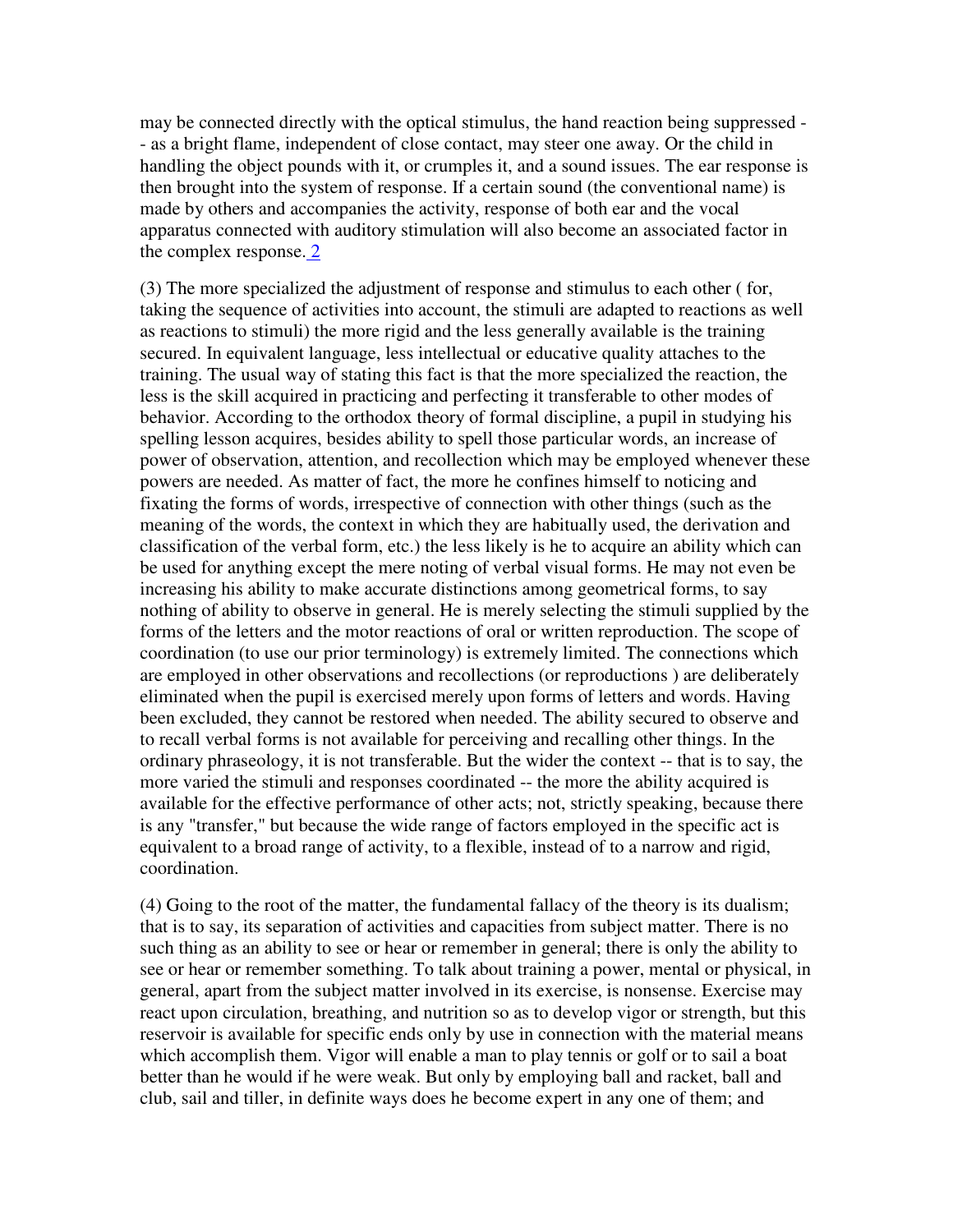expertness in one secures expertness in another only so far as it is either a sign of aptitude for fine muscular coordinations or as the same kind of coordination is involved in all of them. Moreover, the difference between the training of ability to spell which comes from taking visual forms in a narrow context and one which takes them in connection with the activities required to grasp meaning, such as context, affiliations of descent, etc., may be compared to the difference between exercises in the gymnasium with pulley weights to "develop" certain muscles, and a game or sport. The former is uniform and mechanical; it is rigidly specialized. The latter is varied from moment to moment; no two acts are quite alike; novel emergencies have to be met; the coordinations forming have to be kept flexible and elastic. Consequently, the training is much more "general"; that is to say, it covers a wider territory and includes more factors. Exactly the same thing holds of special and general education of the mind.

A monotonously uniform exercise may by practice give great skill in one special act; but the skill is limited to that act, be it bookkeeping or calculations in logarithms or experiments in hydrocarbons. One may be an authority in a particular field and yet of more than usually poor judgment in matters not closely allied, unless the training in the special field has been of a kind to ramify into the subject matter of the other fields.

(5) Consequently, such powers as observation, recollection, judgment, esthetic taste, represent organized results of the occupation of native active tendencies with certain subject matters. A man does not observe closely and fully by pressing a button for the observing faculty to get to work (in other words by "willing" to observe); but if he has something to do which can be accomplished successfully only through intensive and extensive use of eye and hand, he naturally observes. Observation is an outcome, a consequence, of the interaction of sense organ and subject matter. It will vary, accordingly, with the subject matter employed.

It is consequently futile to set up even the ulterior development of faculties of observation, memory, etc., unless we have first determined what sort of subject matter we wish the pupil to become expert in observing and recalling and for what purpose. And it is only repeating in another form what has already been said, to declare that the criterion here must be social. We want the person to note and recall and judge those things which make him an effective competent member of the group in which he is associated with others. Otherwise we might as well set the pupil to observing carefully cracks on the wall and set him to memorizing meaningless lists of words in an unknown tongue -- which is about what we do in fact when we give way to the doctrine of formal discipline. If the observing habits of a botanist or chemist or engineer are better habits than those which are thus formed, it is because they deal with subject matter which is more significant in life.

In concluding this portion of the discussion, we note that the distinction between special and general education has nothing to do with the transferability of function or power. In the literal sense, any transfer is miraculous and impossible. But some activities are broad; they involve a coordination of many factors. Their development demands continuous alternation and readjustment. As conditions change, certain factors are subordinated, and others which had been of minor importance come to the front. There is constant redistribution of the focus of the action, as is seen in the illustration of a game as over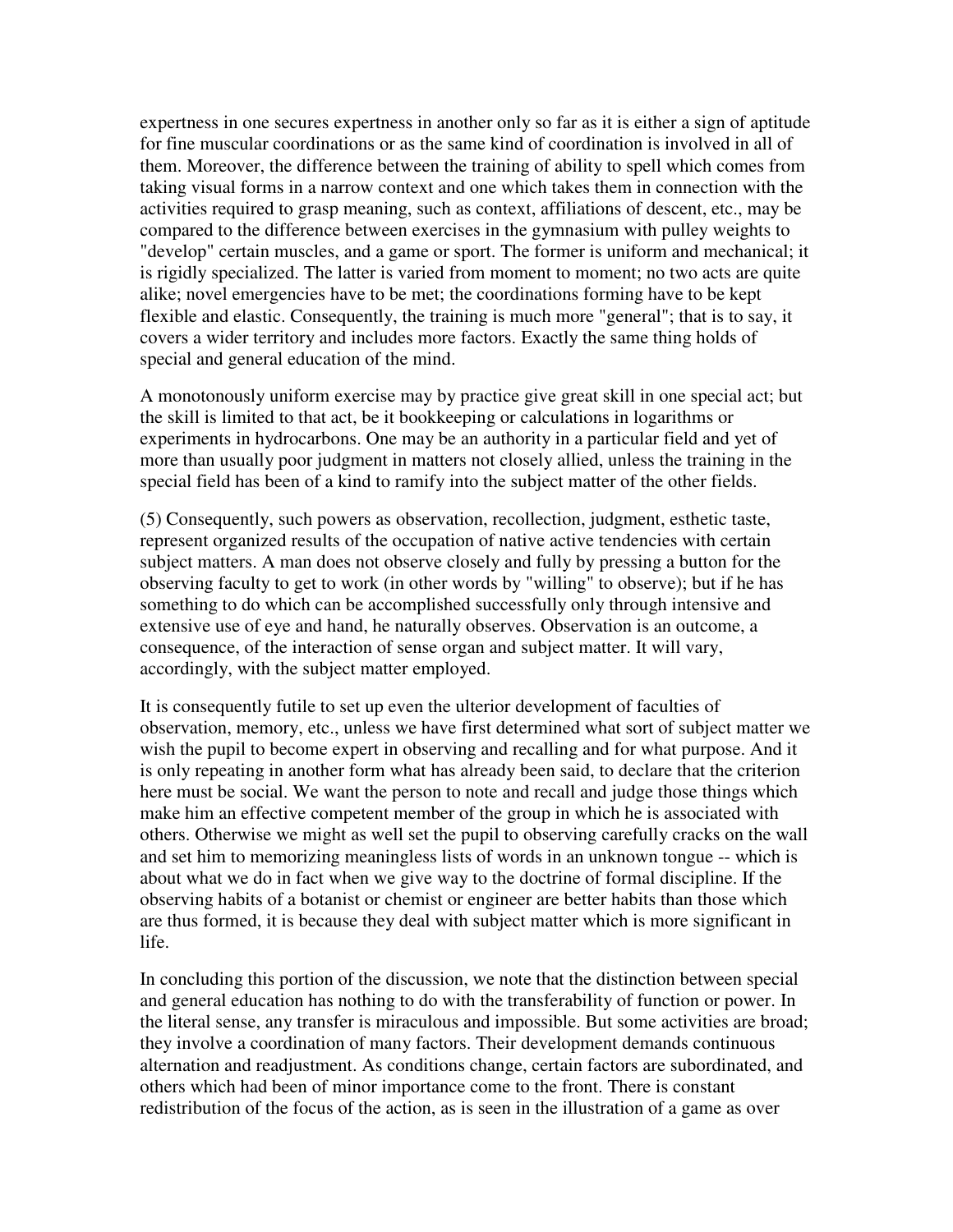against pulling a fixed weight by a series of uniform motions. Thus there is practice in prompt making of new combinations with the focus of activity shifted to meet change in subject matter. Wherever an activity is broad in scope (that is, involves the coordinating of a large variety of sub-activities), and is constantly and unexpectedly obliged to change direction in its progressive development, general education is bound to result. For this is what "general" means; broad and flexible. In practice, education meets these conditions, and hence is general, in the degree in which it takes account of social relationships. A person may become expert in technical philosophy, or philology, or mathematics or engineering or financiering, and be inept and ill-advised in his action and judgment outside of his specialty. If however his concern with these technical subject matters has been connected with human activities having social breadth, the range of active responses called into play and flexibly integrated is much wider. Isolation of subject matter from a social context is the chief obstruction in current practice to securing a general training of mind. Literature, art, religion, when thus dissociated, are just as narrowing as the technical things which the professional upholders of general education strenuously oppose.

**Summary.** The conception that the result of the educative process is capacity for further education stands in contrast with some other ideas which have profoundly influenced practice. The first contrasting conception considered is that of preparing or getting ready for some future duty or privilege. Specific evil effects were pointed out which result from the fact that this aim diverts attention of both teacher and taught from the only point to which it may be fruitfully directed -- namely, taking advantage of the needs and possibilities of the immediate present. Consequently it defeats its own professed purpose. The notion that education is an unfolding from within appears to have more likeness to the conception of growth which has been set forth. But as worked out in the theories of Froebel and Hegel, it involves ignoring the interaction of present organic tendencies with the present environment, just as much as the notion of preparation. Some implicit whole is regarded as given ready-made and the significance of growth is merely transitory; it is not an end in itself, but simply a means of making explicit what is already implicit. Since that which is not explicit cannot be made definite use of, something has to be found to represent it. According to Froebel, the mystic symbolic value of certain objects and acts (largely mathematical) stand for the Absolute Whole which is in process of unfolding. According to Hegel, existing institutions are its effective actual representatives. Emphasis upon symbols and institutions tends to divert perception from the direct growth of experience in richness of meaning. Another influential but defective theory is that which conceives that mind has, at birth, certain mental faculties or powers, such as perceiving, remembering, willing, judging, generalizing, attending, etc., and that education is the training of these faculties through repeated exercise. This theory treats subject matter as comparatively external and indifferent, its value residing simply in the fact that it may occasion exercise of the general powers. Criticism was directed upon this separation of the alleged powers from one another and from the material upon which they act. The outcome of the theory in practice was shown to be an undue emphasis upon the training of narrow specialized modes of skill at the expense of initiative, inventiveness, and readaptability -- qualities which depend upon the broad and consecutive interaction of specific activities with one another.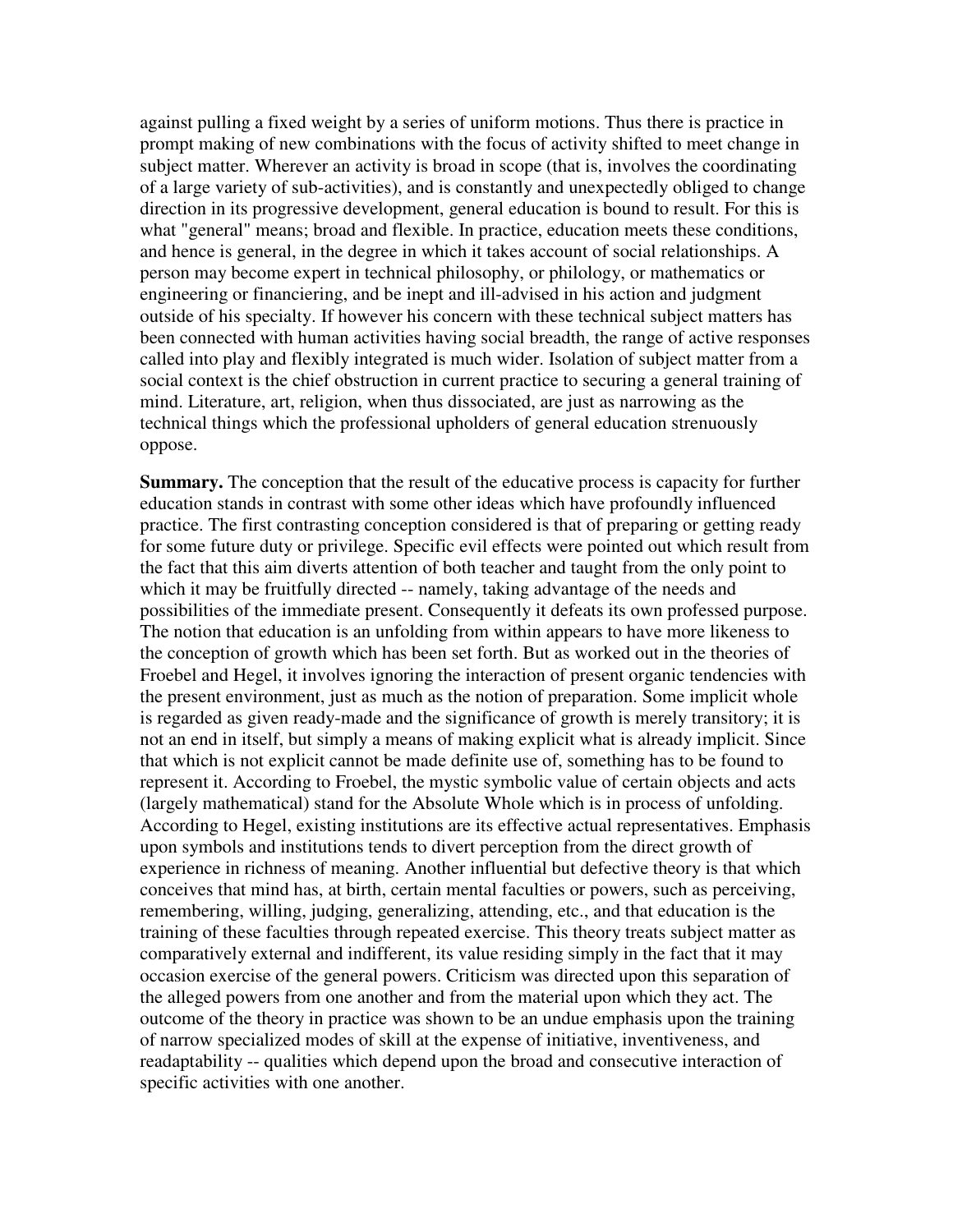1. As matter of fact, the interconnection is so great, there are so many paths of construction, that every stimulus brings about some change in all of the organs of response. We are accustomed however to ignore most of these modifications of the total organic activity, concentrating upon that one which is most specifically adapted to the most urgent stimulus of the moment. Go back to text

2. This statement should be compared with what was said earlier about the sequential ordering of responses (p. 25). It is merely a more explicit statement of the way in which that consecutive arrangement occurs. Go back to text

#### *Chapter Six: Education as Conservative and Progressive*

**1. Education as Formation.** We now come to a type of theory which denies the existence of faculties and emphasizes the unique role of subject matter in the development of mental and moral disposition. according to it, education is neither a process of unfolding from within nor is it a training of faculties resident in mind itself. It is rather the formation of mind by setting up certain associations or connections of content by means of a subject matter presented from without. Education proceeds by instruction taken in a strictly literal sense, a building into the mind from without. That education is formative of mind is not questioned; it is the conception already propounded. But formation here has a technical meaning dependent upon the idea of something operating from without.

Herbart is the best historical representative of this type of theory. He denies absolutely the existence of innate faculties. The mind is simply endowed with the power of producing various qualities in reaction to the various realities which act upon it. These qualitatively different reactions are called presentations (Vorstellungen). Every presentation once called into being persists; it may be driven below the "threshold" of consciousness by new and stronger presentations, produced by the reaction of the soul to new material, but its activity continues by its own inherent momentum, below the surface of consciousness. What are termed faculties -- attention, memory, thinking, perception, even the sentiments, are arrangements, associations, and complications, formed by the interaction of these submerged presentations with one another and with new presentations. Perception, for example, is the complication of presentations which result from the rise of old presentations to greet and combine with new ones; memory is the evoking of an old presentation above the threshold of consciousness by getting entangled with another presentation, etc. Pleasure is the result of reinforcement among the independent activities of presentations; pain of their pulling different ways, etc.

The concrete character of mind consists, then, wholly of the various arrangements formed by the various presentations in their different qualities. The "furniture" of the mind *is* the mind. Mind is wholly a matter of "contents." The educational implications of this doctrine are threefold. ( 1 ) This or that kind of mind is formed by the use of objects which evoke this or that kind of reaction and which produce this or that arrangement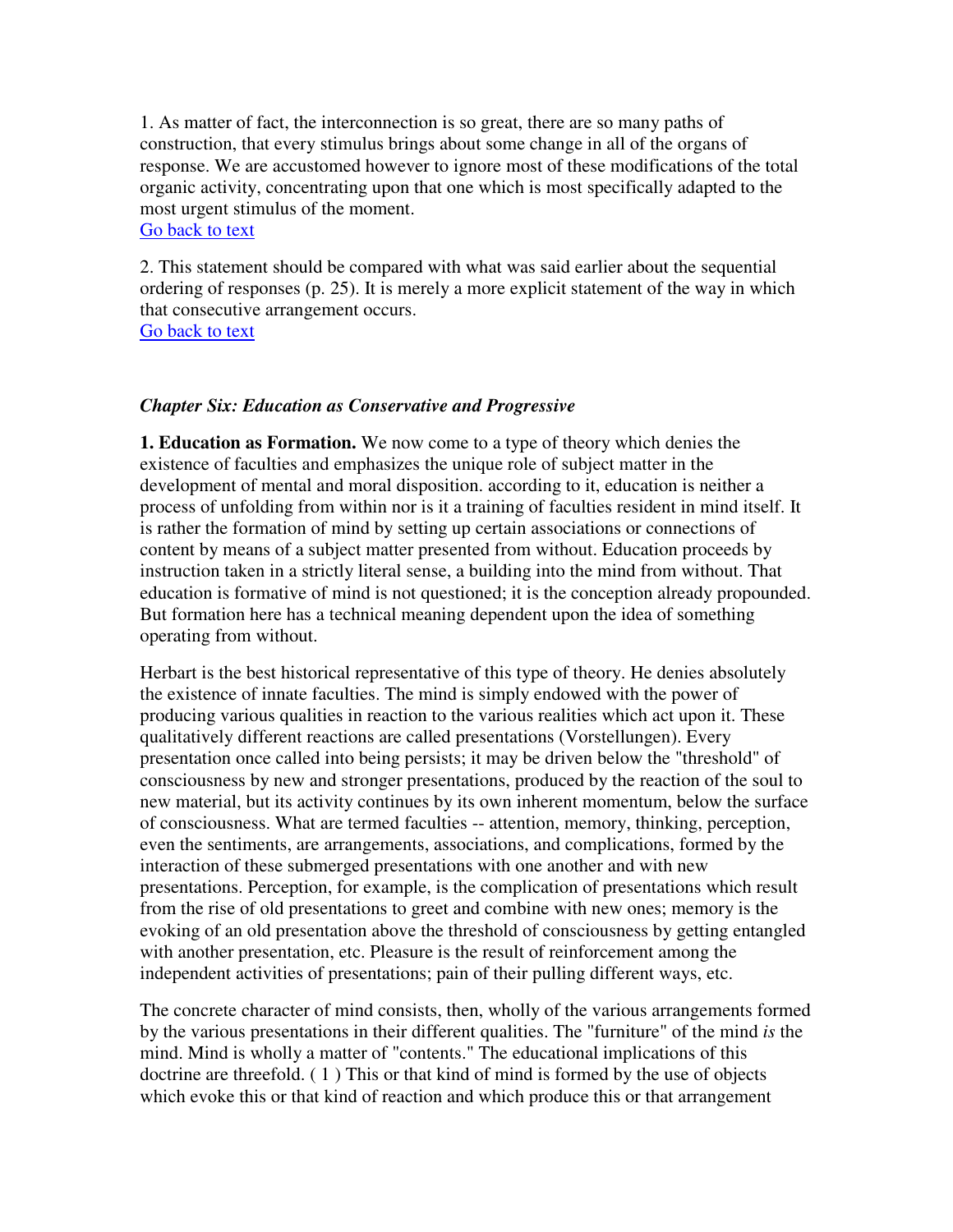among the reactions called out. The formation of mind is wholly a matter of the presentation of the proper educational materials. (2) Since the earlier presentations constitute the "apperceiving organs" which control the assimilation of new presentations, their character is all important. The effect of new presentations is to reinforce groupings previously formed. The business of the educator is, first, to select the proper material in order to fix the nature of the original reactions, and, secondly, to arrange the sequence of subsequent presentations on the basis of the store of ideas secured by prior transactions. The control is from behind, from the past, instead of, as in the unfolding conception, in the ultimate goal. (3) Certain formal steps of all method in teaching may be laid down. Presentation of new subject matter is obviously the central thing, but since knowing consists in the way in which this interacts with the contents already submerged below consciousness, the first thing is the step of "preparation," -- that is, calling into special activity and getting above the floor of consciousness those older presentations which are to assimilate the new one. Then after the presentation, follow the processes of interaction of new and old; then comes the application of the newly formed content to the performance of some task. Everything must go through this course; consequently there is a perfectly uniform method in instruction in all subjects for all pupils of all ages.

Herbart's great service lay in taking the work of teaching out of the region of routine and accident. He brought it into the sphere of conscious method; it became a conscious business with a definite aim and procedure, instead of being a compound of casual inspiration and subservience to tradition. Moreover, everything in teaching and discipline could be specified, instead of our having to be content with vague and more or less mystic generalities about ultimate ideals and speculative spiritual symbols. He abolished the notion of ready-made faculties, which might be trained by exercise upon any sort of material, and made attention to concrete subject matter, to the content, all-important. Herbart undoubtedly has had a greater influence in bringing to the front questions connected with the material of study than any other educational philosopher. He stated problems of method from the standpoint of their connection with subject matter: method having to do with the manner and sequence of presenting new subject matter to insure its proper interaction with old.

The fundamental theoretical defect of this view lies in ignoring the existence in a living being of active and specific functions which are developed in the redirection and combination which occur as they are occupied with their environment. The theory represents the Schoolmaster come to his own. This fact expresses at once its strength and its weakness. The conception that the mind consists of what has been taught, and that the importance of what has been taught consists in its availability for further teaching, reflects the pedagogue's view of life. The philosophy is eloquent about the duty of the teacher in instructing pupils; it is almost silent regarding his privilege of learning. It emphasizes the influence of intellectual environment upon the mind; it slurs over the fact that the environment involves a personal sharing in common experiences. It exaggerates beyond reason the possibilities of consciously formulated and used methods, and underestimates the role of vital, unconscious, attitudes. It insists upon the old, the past, and passes lightly over the operation of the genuinely novel and unforeseeable. It takes, in brief, everything educational into account save its essence, -- vital energy seeking opportunity for effective exercise. All education forms character, mental and moral, but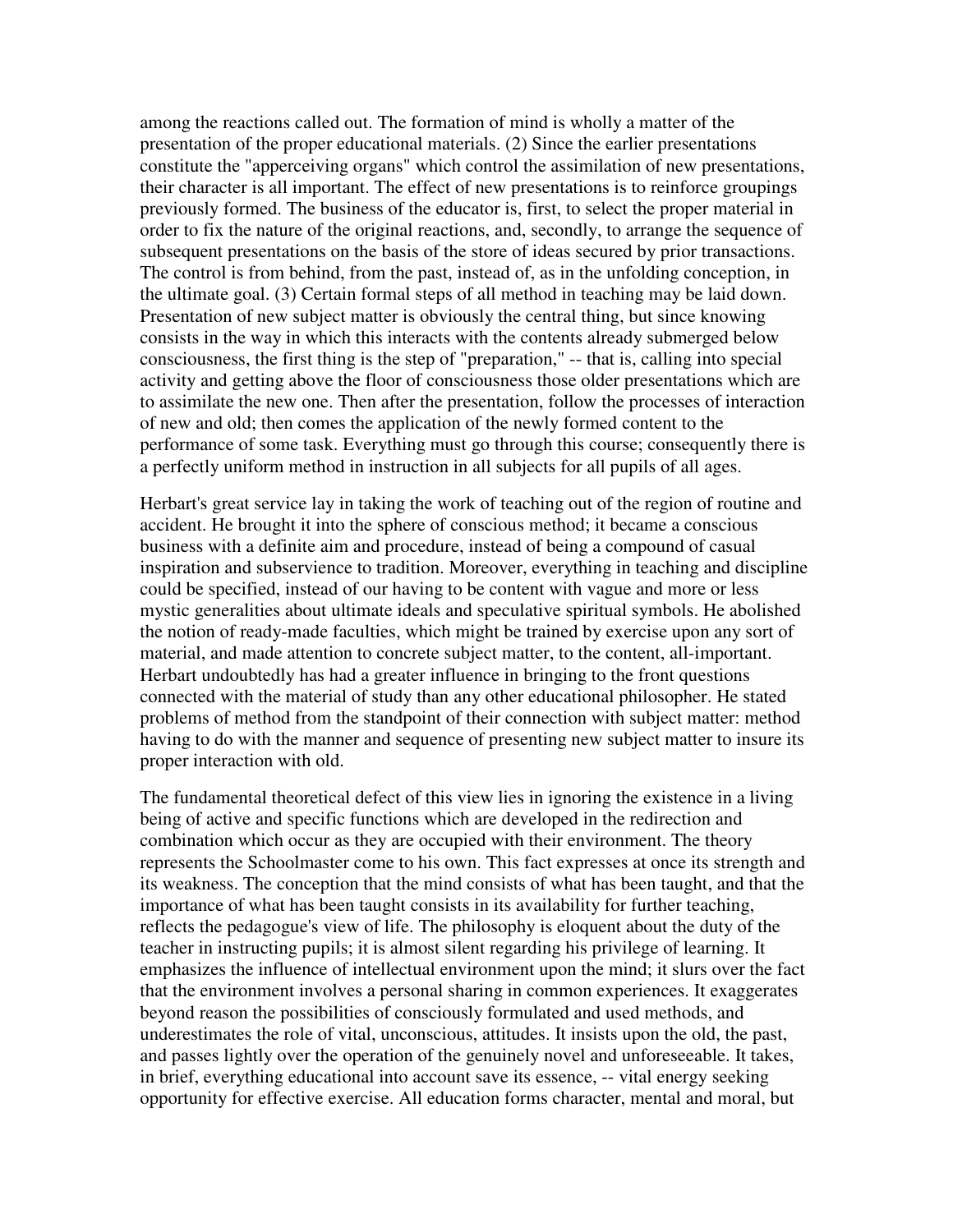formation consists in the selection and coordination of native activities so that they may utilize the subject matter of the social environment. Moreover, the formation is not only a formation of native activities, but it takes place through them. It is a process of reconstruction, reorganization.

**2. Education as Recapitulation and Retrospection.** A peculiar combination of the ideas of development and formation from without has given rise to the recapitulation theory of education, biological and cultural. The individual develops, but his proper development consists in repeating in orderly stages the past evolution of animal life and human history. The former recapitulation occurs physiologically; the latter should be made to occur by means of education. The alleged biological truth that the individual in his growth from the simple embryo to maturity repeats the history of the evolution of animal life in the progress of forms from the simplest to the most complex ( or expressed technically, that ontogenesis parallels phylogenesis ) does not concern us, save as it is supposed to afford scientific foundation for cultural recapitulation of the past. Cultural recapitulation says, first, that children at a certain age are in the mental and moral condition of savagery; their instincts are vagrant and predatory because their ancestors at one time lived such a life. Consequently (so it is concluded) the proper subject matter of their education at this time is the material -- especially the literary material of myths, folk-tale, and song -- produced by humanity in the analogous stage. Then the child passes on to something corresponding, say, to the pastoral stage, and so on till at the time when he is ready to take part in contemporary life, he arrives at the present epoch of culture.

In this detailed and consistent form, the theory, outside of a small school in Germany (followers of Herbart for the most part), has had little currency. But the idea which underlies it is that education is essentially retrospective; that it looks primarily to the past and especially to the literary products of the past, and that mind is adequately formed in the degree in which it is patterned upon the spiritual heritage of the past. This idea has had such immense influence upon higher instruction especially, that it is worth examination in its extreme formulation.

In the first place, its biological basis is fallacious. Embyronic growth of the human infant preserves, without doubt, some of the traits of lower forms of life. But in no respect is it a strict traversing of past stages. If there were any strict "law" of repetition, evolutionary development would clearly not have taken place. Each new generation would simply have repeated its predecessors' existence. Development, in short, has taken place by the entrance of shortcuts and alterations in the prior scheme of growth. And this suggests that the aim of education is to facilitate such short-circuited growth. The great advantage of immaturity, educationally speaking, is that it enables us to emancipate the young from the need of dwelling in an outgrown past. The business of education is rather to liberate the young from reviving and retraversing the past than to lead them to a recapitulation of it. The social environment of the young is constituted by the presence and action of the habits of thinking and feeling of civilized men. To ignore the directive influence of this present environment upon the young is simply to abdicate the educational function. A biologist has said: "The history of development in different animals . . . offers to us . . . a series of ingenious, determined, varied but more or less unsuccessful efforts to escape from the necessity of recapitulating, and to substitute for the ancestral method a more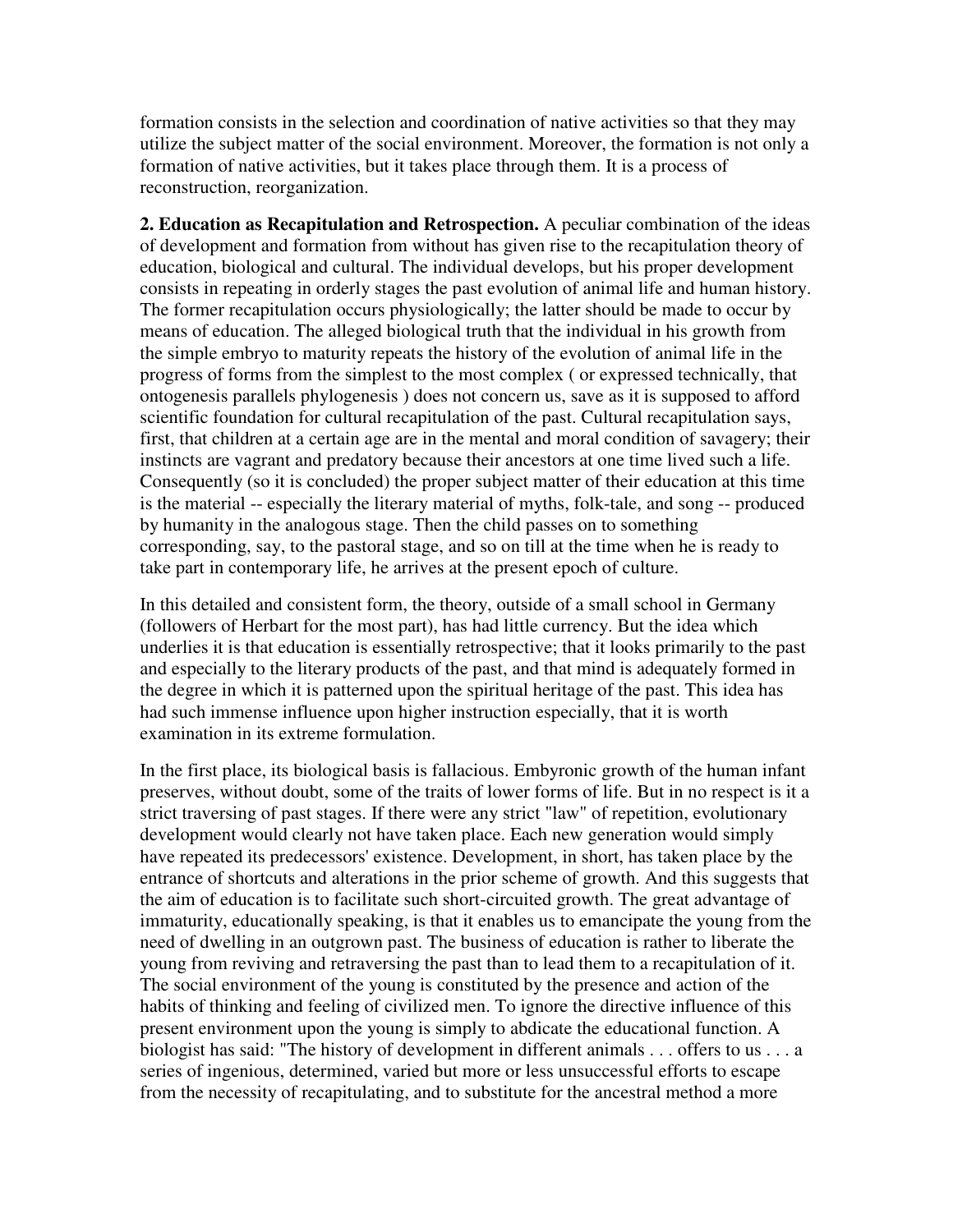direct method." Surely it would be foolish if education did not deliberately attempt to facilitate similar efforts in conscious experience so that they become increasingly successful.

The two factors of truth in the conception may easily be disentangled from association with the false context which perverts them. On the biological side we have simply the fact that any infant starts with precisely the assortment of impulsive activities with which he does start, they being blind, and many of them conflicting with one another, casual, sporadic, and unadapted to their immediate environment. The other point is that it is a part of wisdom to utilize the products of past history so far as they are of help for the future. Since they represent the results of prior experience, their value for future experience may, of course, be indefinitely great. Literatures produced in the past are, so far as men are now in possession and use of them, a part of the present environment of individuals; but there is an enormous difference between availing ourselves of them as present resources and taking them as standards and patterns in their retrospective character.

( 1 ) The distortion of the first point usually comes about through misuse of the idea of heredity. It is assumed that heredity means that past life has somehow predetermined the main traits of an individual, and that they are so fixed that little serious change can be introduced into them. Thus taken, the influence of heredity is opposed to that of the environment, and the efficacy of the latter belittled. But for educational purposes heredity means neither more nor less than the original endowment of an individual. Education must take the being as he is; that a particular individual has just such and such an equipment of native activities is a basic fact. That they were produced in such and such a way, or that they are derived from one's ancestry, is not especially important for the educator, however it may be with the biologist, as compared with the fact that they now exist. Suppose one had to advise or direct a person regarding his inheritance of property. The fallacy of assuming that the fact it is an inheritance, predetermines its future use, is obvious. The advisor is concerned with making the best use of what is there -- putting it at work under the most favorable conditions. Obviously he cannot utilize what is not there; neither can the educator. In this sense, heredity is a limit of education. Recognition of this fact prevents the waste of energy and the irritation that ensue from the too prevalent habit of trying to make by instruction something out of an individual which he is not naturally fitted to become. But the doctrine does not determine what use shall be made of the capacities which exist. And, except in the case of the imbecile, these original capacities are much more varied and potential, even in the case of the more stupid, than we as yet know properly how to utilize. Consequently, while a careful study of the native aptitudes and deficiencies of an individual is always a preliminary necessity, the subsequent and important step is to furnish an environment which will adequately function whatever activities are present.

The relation of heredity and environment is well expressed in the case of language. If a being had no vocal organs from which issue articulate sounds, if he had no auditory or other sense-receptors and no connections between the two sets of apparatus, it would be a sheer waste of time to try to teach him to converse. He is born short in that respect, and education must accept the limitation. But if he has this native equipment, its possession in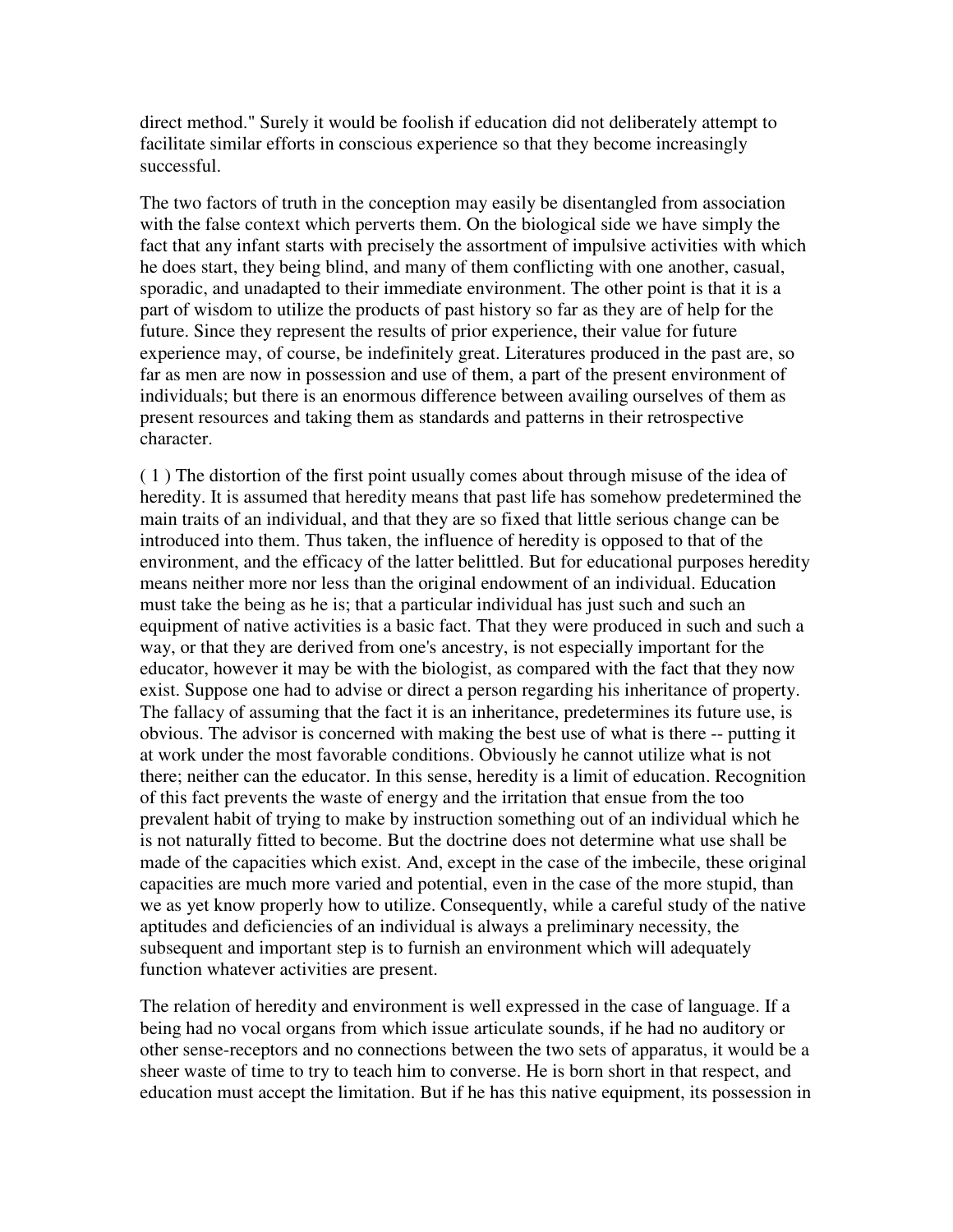no way guarantees that he will ever talk any language or what language he will talk. The environment in which his activities occur and by which they are carried into execution settles these things. If he lived in a dumb unsocial environment where men refused to talk to one another and used only that minimum of gestures without which they could not get along, vocal language would be as unachieved by him as if he had no vocal organs. If the sounds which he makes occur in a medium of persons speaking the Chinese language, the activities which make like sounds will be selected and coordinated. This illustration may be applied to the entire range of the educability of any individual. It places the heritage from the past in its right connection with the demands and opportunities of the present.

(2) The theory that the proper subject matter of instruction is found in the cultureproducts of past ages (either in general, or more specifically in the particular literatures which were produced in the culture epoch which is supposed to correspond with the stage of development of those taught) affords another instance of that divorce between the process and product of growth which has been criticized. To keep the process alive, to keep it alive in ways which make it easier to keep it alive in the future, is the function of educational subject matter. But an individual can live only in the present. The present is not just something which comes after the past; much less something produced by it. It is what life is in leaving the past behind it. The study of past products will not help us understand the present, because the present is not due to the products, but to the life of which they were the products. A knowledge of the past and its heritage is of great significance when it enters into the present, hut not otherwise. And the mistake of making the records and remains of the past the main material of education is that it cuts the vital connection of present and past, and tends to make the past a rival of the present and the present a more or less futile imitation of the past. Under such circumstances, culture becomes an ornament and solace; a refuge and an asylum. Men escape from the crudities of the present to live in its imagined refinements, instead of using what the past offers as an agency for ripening these crudities.

The present, in short, generates the problems which lead us to search the past for suggestion, and which supplies meaning to what we find when we search. The past is the past precisely because it does not include what is characteristic in the present. The moving present includes the past on condition that it uses the past to direct its own movement. The past is a great resource for the imagination; it adds a new dimension to life, but OD condition that it be seen as the past of the present, and not as another and disconnected world. The principle which makes little of the present act of living and operation of growing, the only thing always present, naturally looks to the past because the future goal which it sets up is remote and empty. But having turned its back upon the present, it has no way of returning to it laden with the spoils of the past. A mind that is adequately sensitive to the needs and occasions of the present actuality will have the liveliest of motives for interest in the background of the present, and will never have to hunt for a way back because it will never have lost connection.

**3. Education as Reconstruction.** In its contrast with the ideas both of unfolding of latent powers from within, and of the formation from without, whether by physical nature or by the cultural products of the past, the ideal of growth results in the conception that education is a constant reorganizing or reconstructing of experience. It has all the time an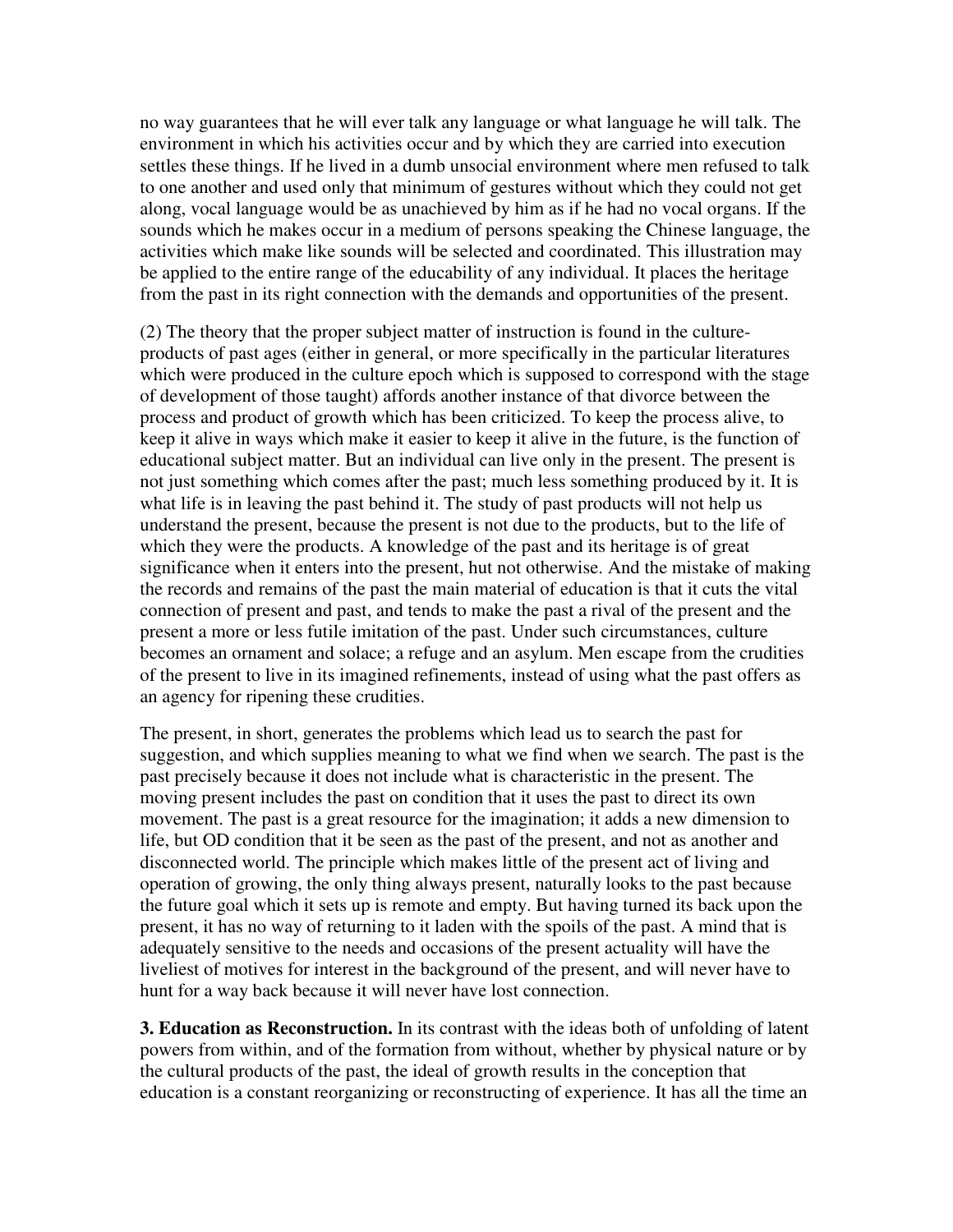immediate end, and so far as activity is educative, it reaches that end -- the direct transformation of the quality of experience. Infancy, youth, adult life, -- all stand on the same educative level in the sense that what is really learned at any and every stage of experience constitutes the value of that experience, and in the sense that it is the chief business of life at every point to make living thus contribute to an enrichment of its own perceptible meaning.

We thus reach a technical definition of education: It is that reconstruction or reorganization of experience which adds to the meaning of experience, and which increases ability to direct the course of subsequent experience. (1) The increment of meaning corresponds to the increased perception of the connections and continuities of the activities in which we are engaged. The activity begins in an impulsive form; that is, it is blind. It does not know what it is about; that is to say, what are its interactions with other activities. An activity which brings education or instruction with it makes one aware of some of the connections which had been imperceptible. To recur to our simple example, a child who reaches for a bright light gets burned. Henceforth he knows that a certain act of touching in connection with a certain act of vision (and vice-versa) means heat and pain; or, a certain light means a source of heat. The acts by which a scientific man in his laboratory learns more about flame differ no whit in principle. By doing certain things, he makes perceptible certain connections of heat with other things, which had been previously ignored. Thus his acts in relation to these things get more meaning; he knows better what he is doing or "is about" when he has to do with them; he can intend consequences instead of just letting them happen -- all synonymous ways of saying the same thing. At the same stroke, the flame has gained in meaning; all that is known about combustion, oxidation, about light and temperature, may become an intrinsic part of its intellectual content.

( 2 ) The other side of an educative experience is an added power of subsequent direction or control. To say that one knows what he is about, or can intend certain consequences, is to say, of course, that he can better anticipate what is going to happen; that he can, therefore, get ready or prepare in advance so as to secure beneficial consequences and avert undesirable ones. A genuinely educative experience, then, one in which instruction is conveyed and ability increased, is contradistinguished from a routine activity on one hand, and a capricious activity on the other. (a) In the latter one "does not care what happens"; one just lets himself go and avoids connecting the consequences of one's act (the evidences of its connections with other things) with the act. It is customary to frown upon such aimless random activity, treating it as willful mischief or carelessness or lawlessness. But there is a tendency to seek the cause of such aimless activities in the youth's own disposition, isolated from everything else. But in fact such activity is explosive, and due to maladjustment with surroundings. Individuals act capriciously whenever they act under external dictation, or from being told, without having a purpose of their own or perceiving the bearing of the deed upon other acts. One may learn by doing something which he does not understand; even in the most intelligent action, we do much which we do not mean, because the largest portion of the connections of the act we consciously intend are not perceived or anticipated. But we learn only because after the act is performed we note results which we had not noted before. But much work in school consists in setting up rules by which pupils are to act of such a sort that even after pupils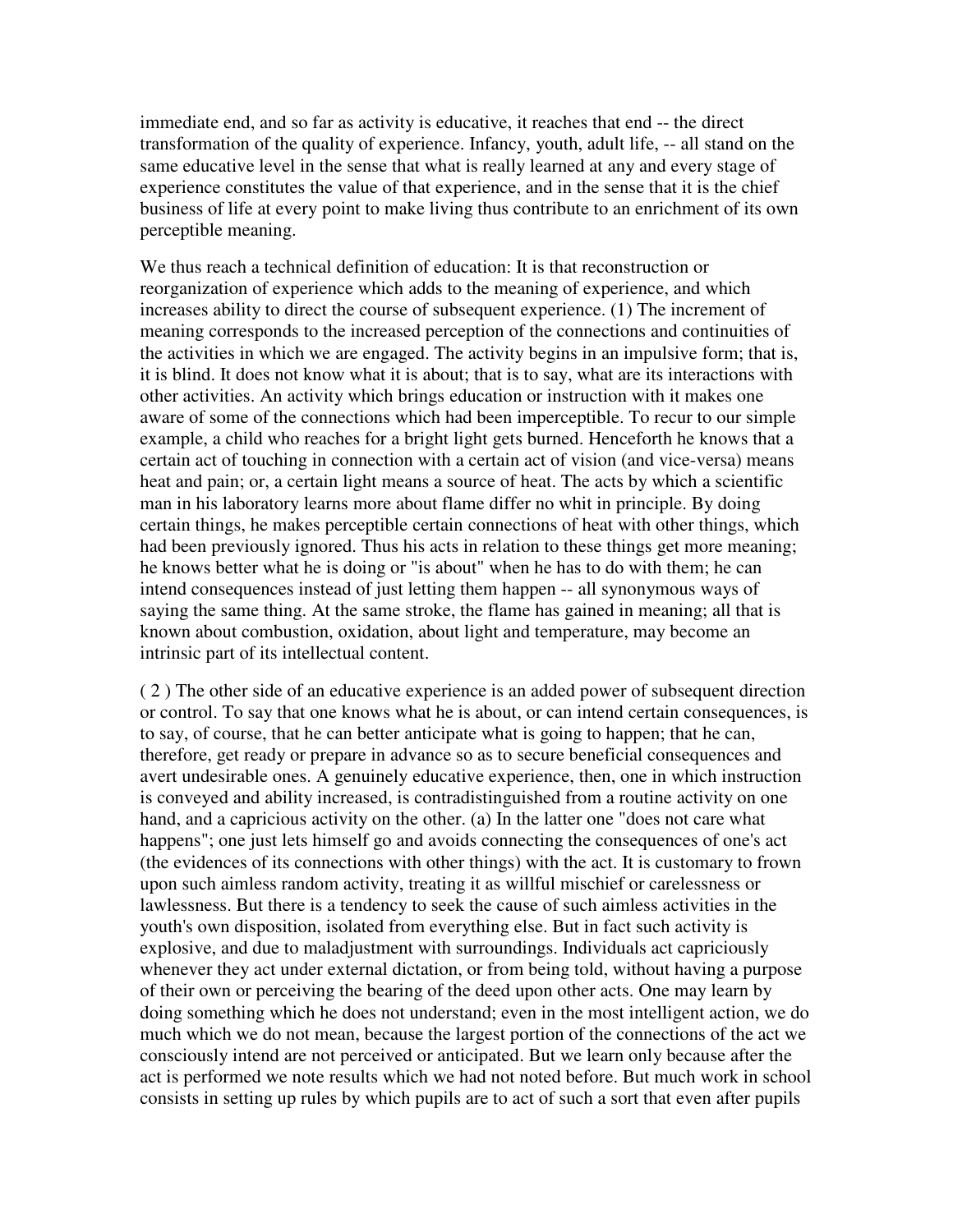have acted, they are not led to see the connection between the result -- say the answer - and the method pursued. So far as they are concerned, the whole thing is a trick and a kind of miracle. Such action is essentially capricious, and leads to capricious habits. (b) Routine action, action which is automatic, may increase skill to do a particular thing. In so far, it might be said to have an educative effect. But it does not lead to new perceptions of bearings and connections; it limits rather than widens the meaning-horizon. And since the environment changes and our way of acting has to be modified in order successfully to keep a balanced connection with things, an isolated uniform way of acting becomes disastrous at some critical moment. The vaunted "skill" turns out gross ineptitude.

The essential contrast of the idea of education as continuous reconstruction with the other one-sided conceptions which have been criticized in this and the previous chapter is that it identifies the end (the result) and the process. This is verbally self-contradictory, but only verbally. It means that experience as an active process occupies time and that its later period completes its earlier portion; it brings to light connections involved, but hitherto unperceived. The later outcome thus reveals the meaning of the earlier, while the experience as a whole establishes a bent or disposition toward the things possessing this meaning. Every such continuous experience or activity is educative, and all education resides in having such experiences.

It remains only to point out (what will receive more ample attention later) that the reconstruction of experience may be social as well as personal. For purposes of simplification we have spoken in the earlier chapters somewhat as if the education of the immature which fills them with the spirit of the social group to which they belong, were a sort of catching up of the child with the aptitudes and resources of the adult group. In static societies, societies which make the maintenance of established custom their measure of value, this conception applies in the main. But not in progressive communities. They endeavor to shape the experiences of the young so that instead of reproducing current habits, better habits shall be formed, and thus the future adult society be an improvement on their own. Men have long had some intimation of the extent to which education may be consciously used to eliminate obvious social evils through starting the young on paths which shall not produce these ills, and some idea of the extent in which education may be made an instrument of realizing the better hopes of men. But we are doubtless far from realizing the potential efficacy of education as a constructive agency of improving society, from realizing that it represents not only a development of children and youth but also of the future society of which they will be the constituents.

**Summary**. Education may be conceived either retrospectively or prospectively. That is to say, it may be treated as process of accommodating the future to the past, or as an utilization of the past for a resource in a developing future. The former finds its standards and patterns in what has gone before. The mind may be regarded as a group of contents resulting from having certain things presented. In this case, the earlier presentations constitute the material to which the later are to be assimilated. Emphasis upon the value of the early experiences of immature beings is most important, especially because of the tendency to regard them as of little account. But these experiences do not consist of externally presented material, but of interaction of native activities with the environment which progressively modifies both the activities and the environment. The defect of the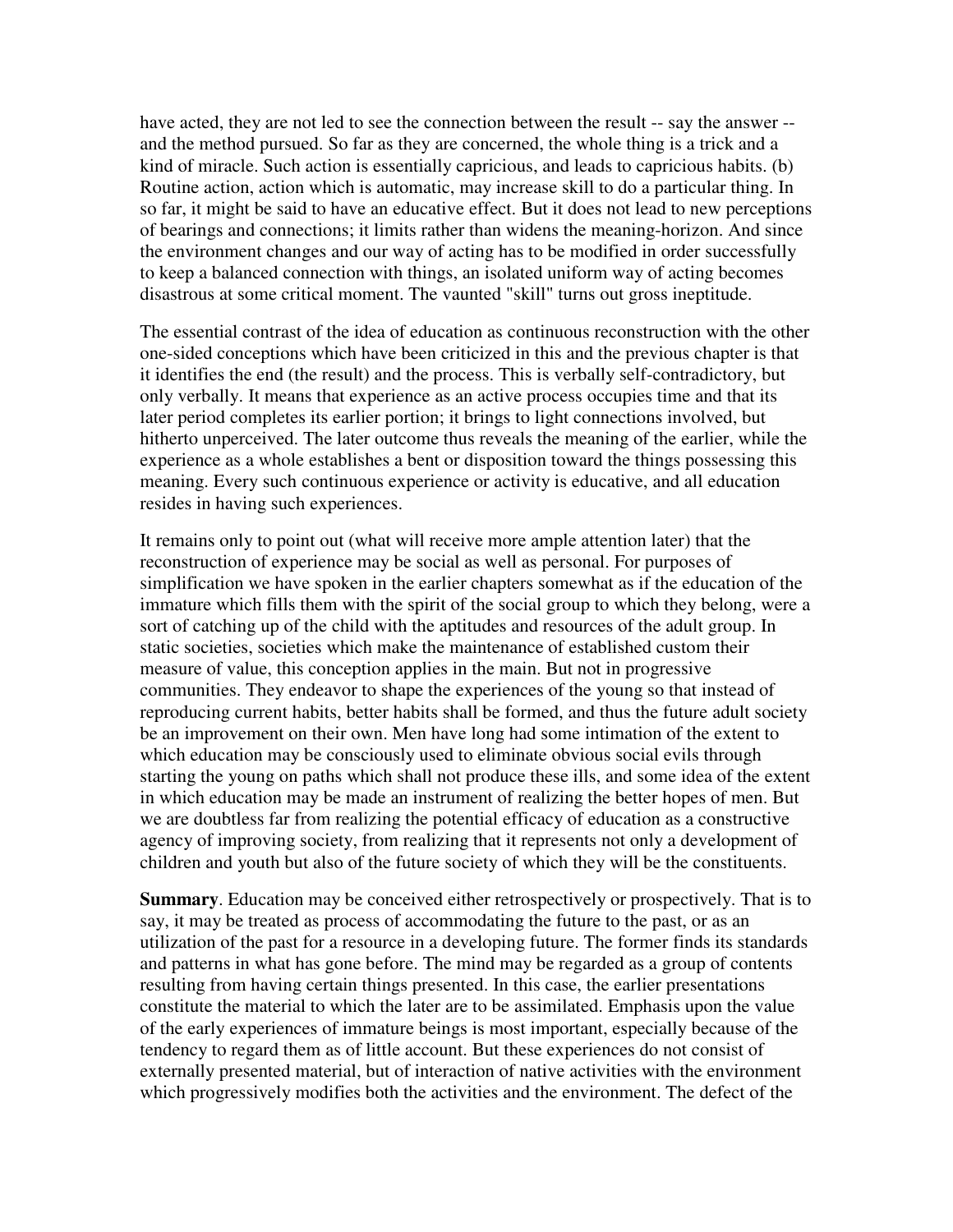Herbartian theory of formation through presentations consists in slighting this constant interaction and change.

The same principle of criticism applies to theories which find the primary subject matter of study in the cultural products -- especially the literary products -- of man's history. Isolated from their connection with the present environment in which individuals have to act, they become a kind of rival and distracting environment. Their value lies in their use to increase the meaning of the things with which we have actively to do at the present time. The idea of education advanced in these chapters is formally summed up in the idea of continuous reconstruction of experience, an idea which is marked off from education as preparation for a remote future, as unfolding, as external formation, and as recapitulation of the past.

# *Chapter Seven: The Democratic Conception in Education*

For the most part, save incidentally, we have hitherto been concerned with education as it may exist in any social group. We have now to make explicit the differences in the spirit, material, and method of education as it operates in different types of community life. To say that education is a social function, securing direction and development in the immature through their participation in the life of the group to which they belong, is to say in effect that education will vary with the quality of life which prevails in a group. Particularly is it true that a society which not only changes but-which has the ideal of such change as will improve it, will have different standards and methods of education from one which aims simply at the perpetuation of its own customs. To make the general ideas set forth applicable to our own educational practice, it is, therefore, necessary to come to closer quarters with the nature of present social life.

**1. The Implications of Human Association.** Society is one word, but many things. Men associate together in all kinds of ways and for all kinds of purposes. One man is concerned in a multitude of diverse groups, in which his associates may be quite different. It often seems as if they had nothing in common except that they are modes of associated life. Within every larger social organization there are numerous minor groups: not only political subdivisions, but industrial, scientific, religious, associations. There are political parties with differing aims, social sets, cliques, gangs, corporations, partnerships, groups bound closely together by ties of blood, and so on in endless variety. In many modern states and in some ancient, there is great diversity of populations, of varying languages, religions, moral codes, and traditions. From this standpoint, many a minor political unit, one of our large cities, for example, is a congeries of loosely associated societies, rather than an inclusive and permeating community of action and thought. (See ante, p. 20.)

The terms society, community, are thus ambiguous. They have both a eulogistic or normative sense, and a descriptive sense; a meaning de jure and a meaning de facto. In social philosophy, the former connotation is almost always uppermost. Society is conceived as one by its very nature. The qualities which accompany this unity, praiseworthy community of purpose and welfare, loyalty to public ends, mutuality of sympathy, are emphasized. But when we look at the facts which the term denotes instead of confining our attention to its intrinsic connotation, we find not unity, but a plurality of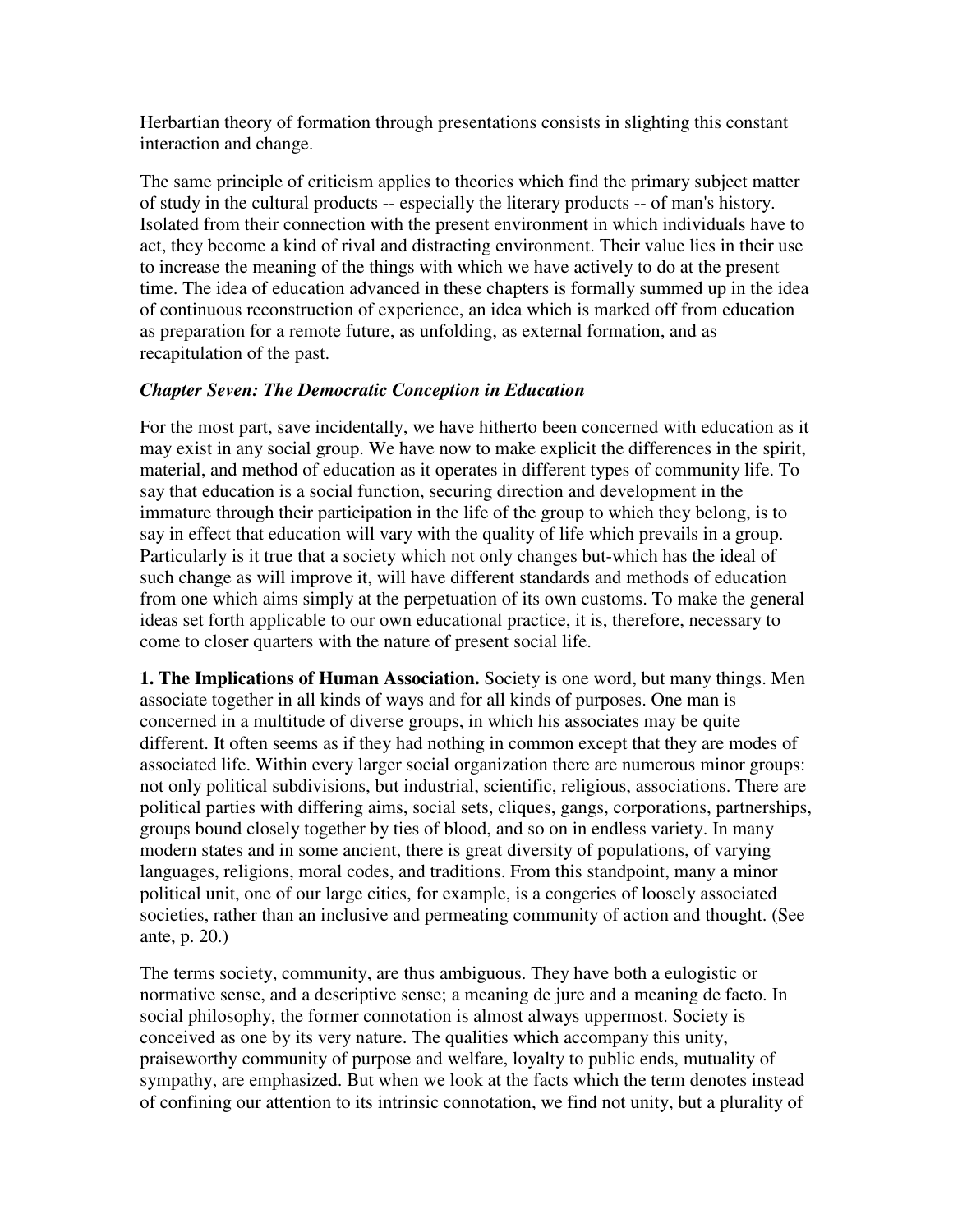societies, good and bad. Men banded together in a criminal conspiracy, business aggregations that prey upon the public while serving it, political machines held together by the interest of plunder, are included. If it is said that such organizations are not societies because they do not meet the ideal requirements of the notion of society, the answer, in part, is that the conception of society is then made so "ideal" as to be of no use, having no reference to facts; and in part, that each of these organizations, no matter how opposed to the interests of other groups, has something of the praiseworthy qualities of "Society" which hold it together. There is honor among thieves, and a band of robbers has a common interest as respects its members. Gangs are marked by fraternal feeling, and narrow cliques by intense loyalty to their own codes. Family life may be marked by exclusiveness, suspicion, and jealousy as to those without, and yet be a model of amity and mutual aid within. Any education given by a group tends to socialize its members, but the quality and value of the socialization depends upon the habits and aims of the group.

Hence, once more, the need of a measure for the worth of any given mode of social life. In seeking this measure, we have to avoid two extremes. We cannot set up, out of our heads, something we regard as an ideal society. We must base our conception upon societies which actually exist, in order to have any assurance that our ideal is a practicable one. But, as we have just seen, the ideal cannot simply repeat the traits which are actually found. The problem is to extract the desirable traits of forms of community life which actually exist, and employ them to criticize undesirable features and suggest improvement. Now in any social group whatever, even in a gang of thieves, we find some interest held in common, and we find a certain amount of interaction and cooperative intercourse with other groups. From these two traits we derive our standard. How numerous and varied are the interests which are consciously shared? How full and free is the interplay with other forms of association? If we apply these considerations to, say, a criminal band, we find that the ties which consciously hold the members together are few in number, reducible almost to a common interest in plunder; and that they are of such a nature as to isolate the group from other groups with respect to give and take of the values of life. Hence, the education such a society gives is partial and distorted. If we take, on the other hand, the kind of family life which illustrates the standard, we find that there are material, intellectual, aesthetic interests in which all participate and that the progress of one member has worth for the experience of other members -- it is readily communicable -- and that the family is not an isolated whole, but enters intimately into relationships with business groups, with schools, with all the agencies of culture, as well as with other similar groups, and that it plays a due part in the political organization and in return receives support from it. In short, there are many interests consciously communicated and shared; and there are varied and free points of contact with other modes of association.

I. Let us apply the first element in this criterion to a despotically governed state. It is not true there is no common interest in such an organization between governed and governors. The authorities in command must make some appeal to the native activities of the subjects, must call some of their powers into play. Talleyrand said that a government could do everything with bayonets except sit on them. This cynical declaration is at least a recognition that the bond of union is not merely one of coercive force. It may be said,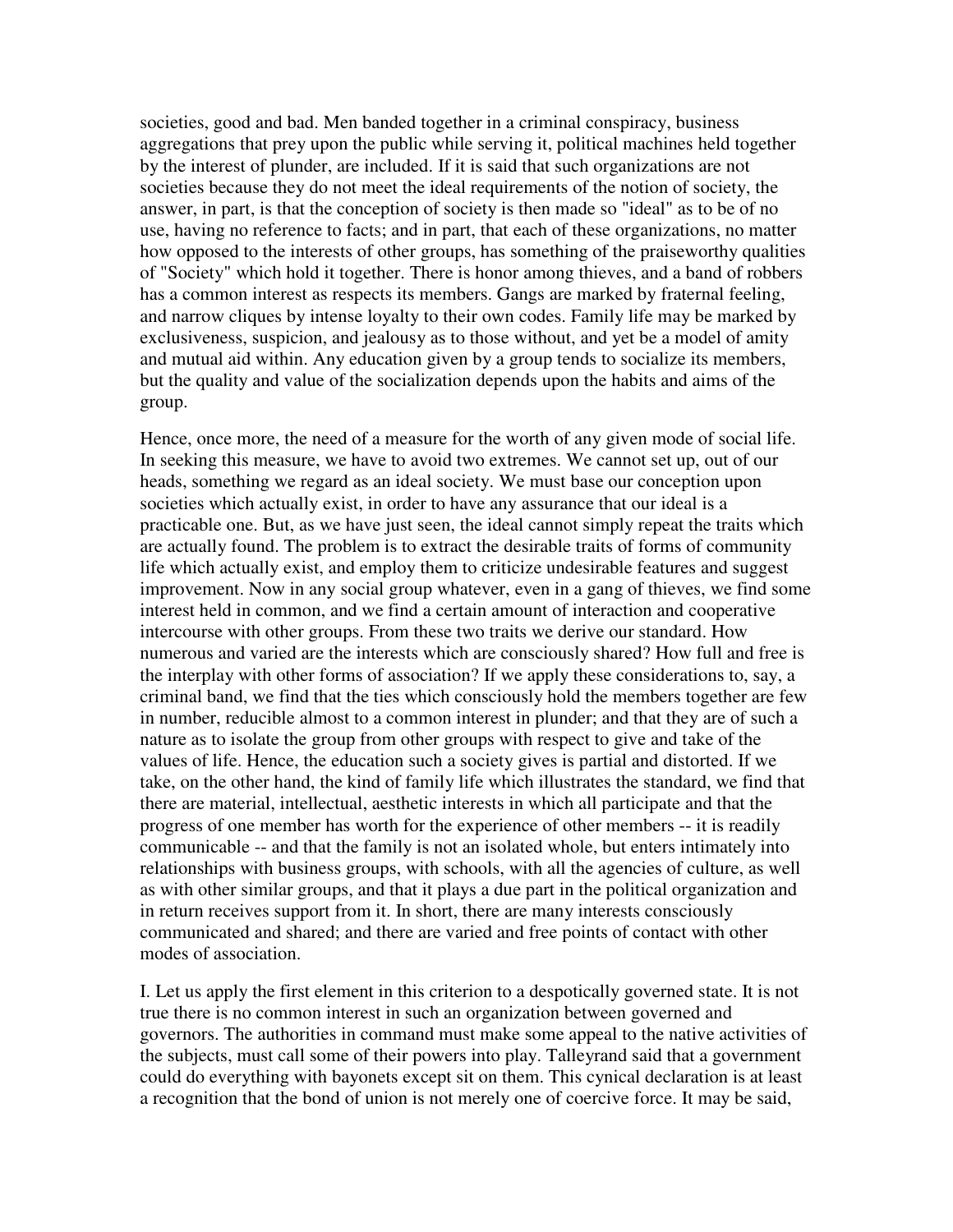however, that the activities appealed to are themselves unworthy and degrading -- that such a government calls into functioning activity simply capacity for fear. In a way, this statement is true. But it overlooks the fact that fear need not be an undesirable factor in experience. Caution, circumspection, prudence, desire to foresee future events so as to avert what is harmful, these desirable traits are as much a product of calling the impulse of fear into play as is cowardice and abject submission. The real difficulty is that the appeal to fear is isolated. In evoking dread and hope of specific tangible reward -- say comfort and ease -- many other capacities are left untouched. Or rather, they are affected, but in such a way as to pervert them. Instead of operating on their own account they are reduced to mere servants of attaining pleasure and avoiding pain.

This is equivalent to saying that there is no extensive number of common interests; there is no free play back and forth among the members of the social group. Stimulation and response are exceedingly one-sided. In order to have a large number of values in common, all the members of the group must have an equable opportunity to receive and to take from others. There must be a large variety of shared undertakings and experiences. Otherwise, the influences which educate some into masters, educate others into slaves. And the experience of each party loses in meaning, when the free interchange of varying modes of life-experience is arrested. A separation into a privileged and a subject-class prevents social endosmosis. The evils thereby affecting the superior class are less material and less perceptible, but equally real. Their culture tends to be sterile, to be turned back to feed on itself; their art becomes a showy display and artificial; their wealth luxurious; their knowledge overspecialized; their manners fastidious rather than humane.

Lack of the free and equitable intercourse which springs from a variety of shared interests makes intellectual stimulation unbalanced. Diversity of stimulation means novelty, and novelty means challenge to thought. The more activity is restricted to a few definite lines -- as it is when there are rigid class lines preventing adequate interplay of experiences - the more action tends to become routine on the part of the class at a disadvantage, and capricious, aimless, and explosive on the part of the class having the materially fortunate position. Plato defined a slave as one who accepts from another the purposes which control his conduct. This condition obtains even where there is no slavery in the legal sense. It is found wherever men are engaged in activity which is socially serviceable, but whose service they do not understand and have no personal interest in. Much is said about scientific management of work. It is a narrow view which restricts the science which secures efficiency of operation to movements of the muscles. The chief opportunity for science is the discovery of the relations of a man to his work -- including his relations to others who take part -- which will enlist his intelligent interest in what he is doing. Efficiency in production often demands division of labor. But it is reduced to a mechanical routine unless workers see the technical, intellectual, and social relationships involved in what they do, and engage in their work because of the motivation furnished by such perceptions. The tendency to reduce such things as efficiency of activity and scientific management to purely technical externals is evidence of the one-sided stimulation of thought given to those in control of industry -- those who supply its aims. Because of their lack of all-round and well-balanced social interest, there is not sufficient stimulus for attention to the human factors and relationships in industry. Intelligence is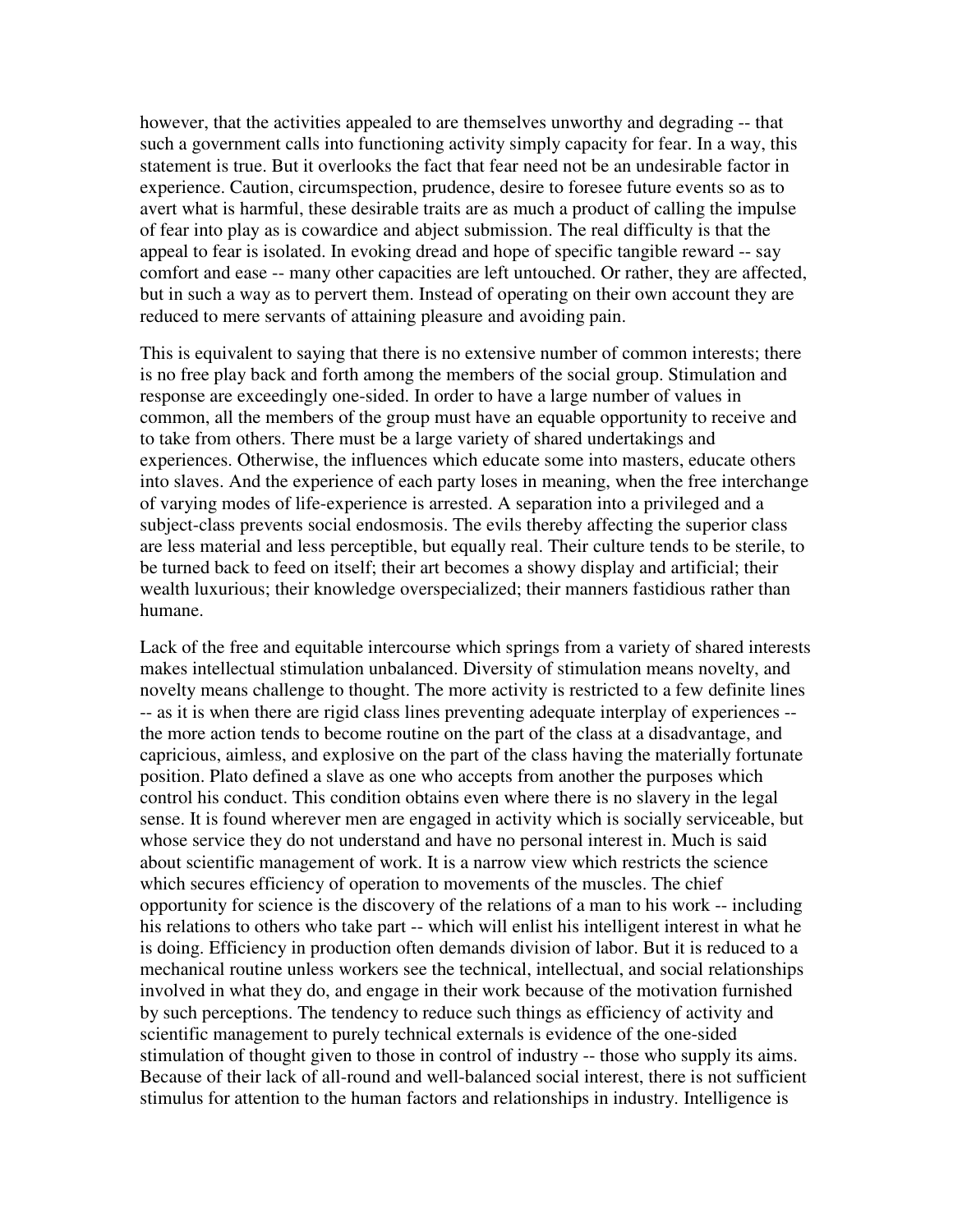narrowed to the factors concerned with technical production and marketing of goods. No doubt, a very acute and intense intelligence in these narrow lines can be developed, but the failure to take into account the significant social factors means none the less an absence of mind, and a corresponding distortion of emotional life.

II. This illustration (whose point is to be extended to all associations lacking reciprocity of interest) brings us to our second point. The isolation and exclusiveness of a gang or clique brings its antisocial spirit into relief. But this same spirit is found wherever one group has interests "of its own" which shut it out from full interaction with other groups, so that its prevailing purpose is the protection of what it has got, instead of reorganization and progress through wider relationships. It marks nations in their isolation from one another; families which seclude their domestic concerns as if they had no connection with a larger life; schools when separated from the interest of home and community; the divisions of rich and poor; learned and unlearned. The essential point is that isolation makes for rigidity and formal institutionalizing of life, for static and selfish ideals within the group. That savage tribes regard aliens and enemies as synonymous is not accidental. It springs from the fact that they have identified their experience with rigid adherence to their past customs. On such a basis it is wholly logical to fear intercourse with others, for such contact might dissolve custom. It would certainly occasion reconstruction. It is a commonplace that an alert and expanding mental life depends upon an enlarging range of contact with the physical environment. But the principle applies even more significantly to the field where we are apt to ignore it -- the sphere of social contacts.

Every expansive era in the history of mankind has coincided with the operation of factors which have tended to eliminate distance between peoples and classes previously hemmed off from one another. Even the alleged benefits of war, so far as more than alleged, spring from the fact that conflict of peoples at least enforces intercourse between them and thus accidentally enables them to learn from one another, and thereby to expand their horizons. Travel, economic and commercial tendencies, have at present gone far to break down external barriers; to bring peoples and classes into closer and more perceptible connection with one another. It remains for the most part to secure the intellectual and emotional significance of this physical annihilation of space.

**2. The Democratic Ideal.** The two elements in our criterion both point to democracy. The first signifies not only more numerous and more varied points of shared common interest, but greater reliance upon the recognition of mutual interests as a factor in social control. The second means not only freer interaction between social groups ( once isolated so far as intention could keep up a separation ) but change in social habit -- its continuous readjustment through meeting the new situations produced by varied intercourse. And these two traits are precisely what characterize the democratically constituted society.

Upon the educational side, we note first that the realization of a form of social life in which interests are mutually interpenetrating, and where progress, or readjustment, is an important consideration, makes a democratic community more interested than other communities have cause to be in deliberate and systematic education. The devotion of democracy to education is a familiar fact. The superficial explanation is that a government resting upon popular suffrage cannot be successful unless those who elect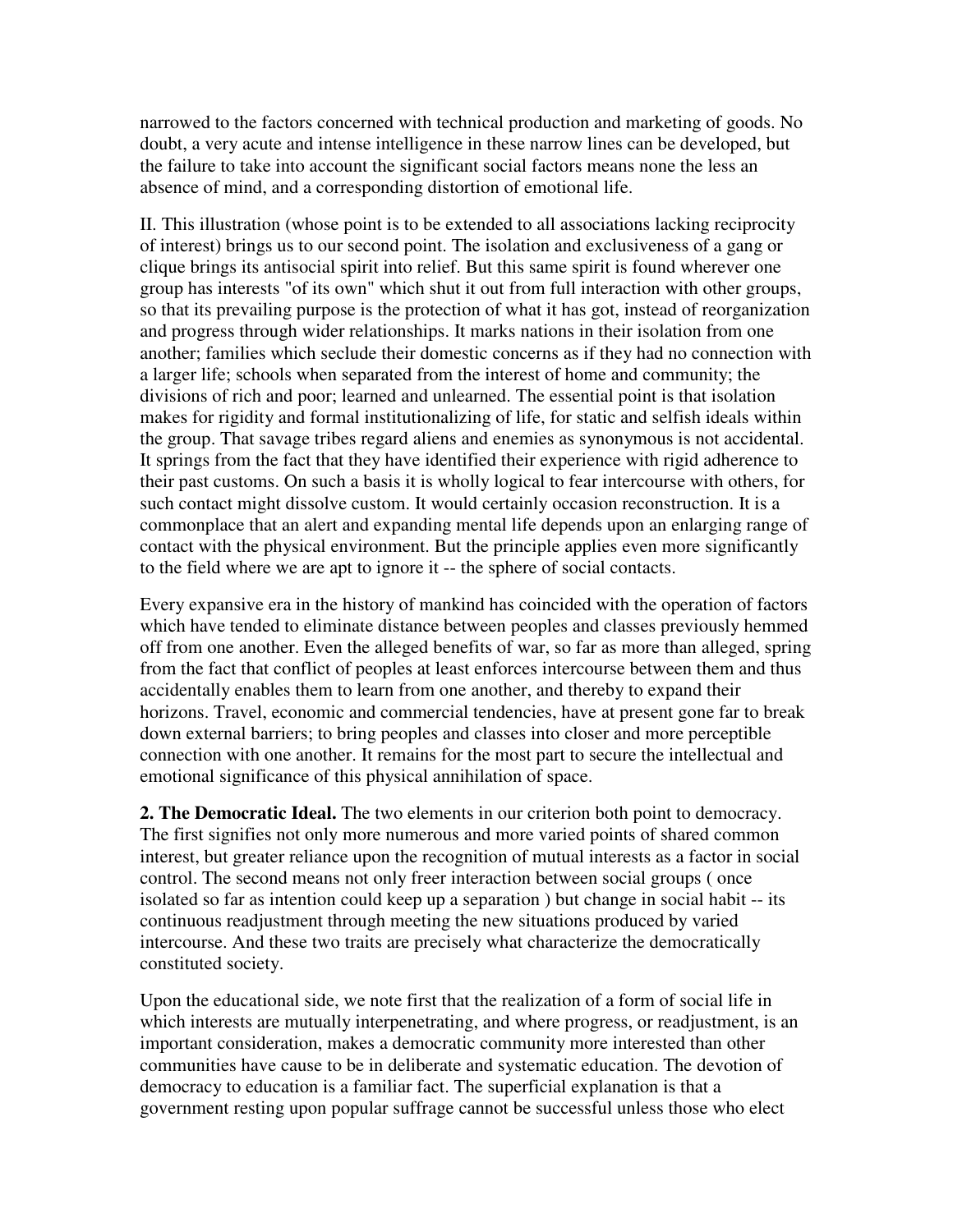and who obey their governors are educated. Since a democratic society repudiates the principle of external authority, it must find a substitute in voluntary disposition and interest; these can be created only by education. But there is a deeper explanation. A democracy is more than a form of government; it is primarily a mode of associated living, of conjoint communicated experience. The extension in space of the number of individuals who participate in an interest so that each has to refer his own action to that of others, and to consider the action of others to give point and direction to his own, is equivalent to the breaking down of those barriers of class, race, and national territory which kept men from perceiving the full import of their activity. These more numerous and more varied points of contact denote a greater diversity of stimuli to which an individual has to respond; they consequently put a premium on variation in his action. They secure a liberation of powers which remain suppressed as long as the incitations to action are partial, as they must be in a group which in its exclusiveness shuts out many interests.

The widening of the area of shared concerns, and the liberation of a greater diversity of personal capacities which characterize a democracy, are not of course the product of deliberation and conscious effort. On the contrary, they were caused by the development of modes of manufacture and commerce, travel, migration, and intercommunication which flowed from the command of science over natural energy. But after greater individualization on one hand, and a broader community of interest on the other have come into existence, it is a matter of deliberate effort to sustain and extend them. Obviously a society to which stratification into separate classes would be fatal, must see to it that intellectual opportunities are accessible to all on equable and easy terms. A society marked off into classes need he specially attentive only to the education of its ruling elements. A society which is mobile, which is full of channels for the distribution of a change occurring anywhere, must see to it that its members are educated to personal initiative and adaptability. Otherwise, they will be overwhelmed by the changes in which they are caught and whose significance or connections they do not perceive. The result will be a confusion in which a few will appropriate to themselves the results of the blind and externally directed activities of others.

**3. The Platonic Educational Philosophy.** Subsequent chapters will be devoted to making explicit the implications of the democratic ideas in education. In the remaining portions of this chapter, we shall consider the educational theories which have been evolved in three epochs when the social import of education was especially conspicuous. The first one to be considered is that of Plato. No one could better express than did he the fact that a society is stably organized when each individual is doing that for which he has aptitude by nature in such a way as to be useful to others (or to contribute to the whole to which he belongs ); and that it is the business of education to discover these aptitudes and progressively to train them for social use. Much which has been said so far is borrowed from what Plato first consciously taught the world. But conditions which he could not intellectually control led him to restrict these ideas in their application. He never got any conception of the indefinite plurality of activities which may characterize an individual and a social group, and consequently limited his view to a limited number of classes of capacities and of social arrangements.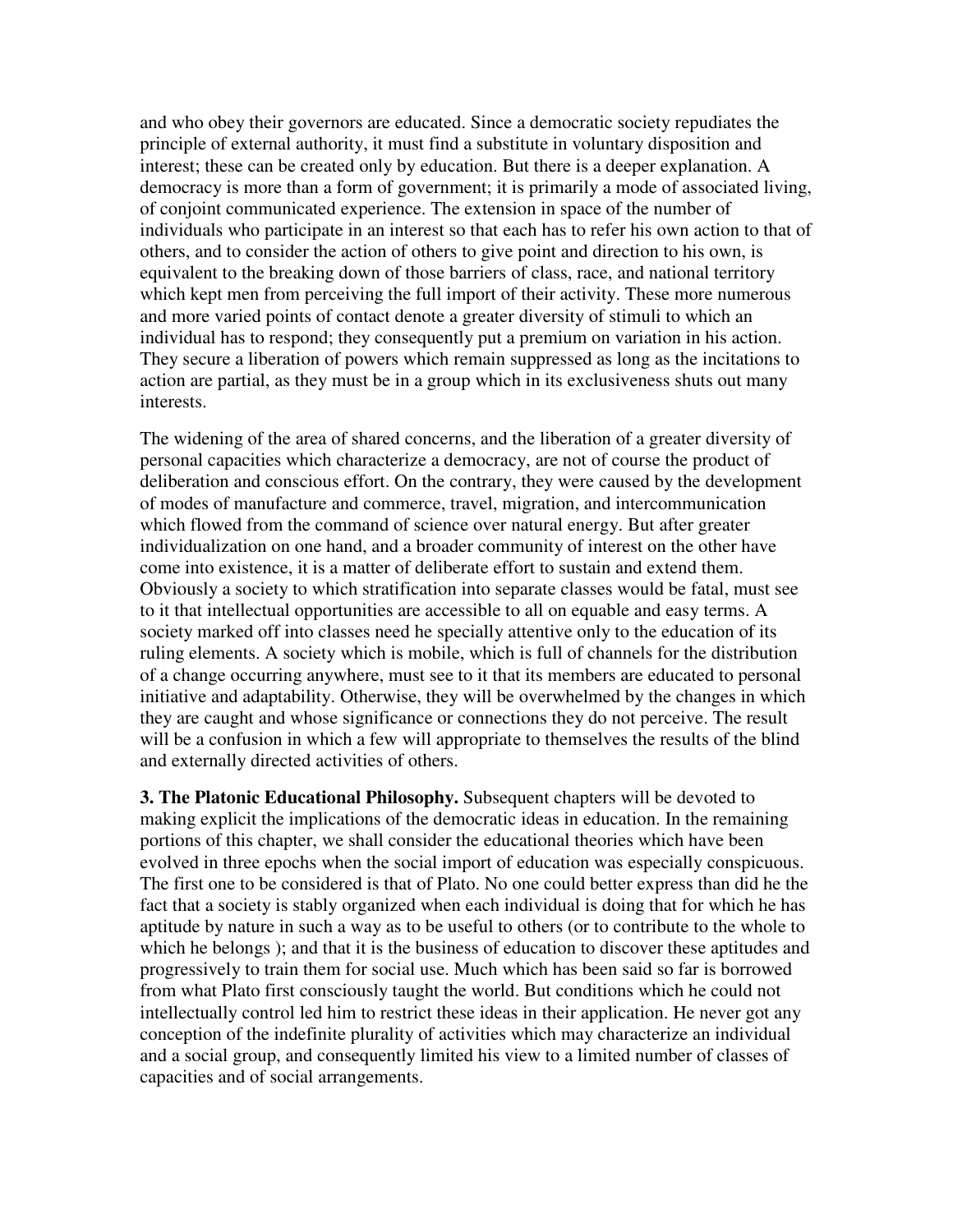Plato's starting point is that the organization of society depends ultimately upon knowledge of the end of existence. If we do not know its end, we shall be at the mercy of accident and caprice. Unless we know the end, the good, we shall have no criterion for rationally deciding what the possibilities are which should be promoted, nor how social arrangements are to be ordered. We shall have no conception of the proper limits and distribution of activities -- what he called justice -- as a trait of both individual and social organization. But how is the knowledge of the final and permanent good to be achieved? In dealing with this question we come upon the seemingly insuperable obstacle that such knowledge is not possible save in a just and harmonious social order. Everywhere else the mind is distracted and misled by false valuations and false perspectives. A disorganized and factional society sets up a number of different models and standards. Under such conditions it is impossible for the individual to attain consistency of mind. Only a complete whole is fully self-consistent. A society which rests upon the supremacy of some factor over another irrespective of its rational or proportionate claims, inevitably leads thought astray. It puts a premium on certain things and slurs over others, and creates a mind whose seeming unity is forced and distorted. Education proceeds ultimately from the patterns furnished by institutions, customs, and laws. Only in a just state will these be such as to give the right education; and only those who have rightly trained minds will be able to recognize the end, and ordering principle of things. We seem to be caught in a hopeless circle. However, Plato suggested a way out. A few men, philosophers or lovers of wisdom -- or truth -- may by study learn at least in outline the proper patterns of true existence. If a powerful ruler should form a state after these patterns, then its regulations could be preserved. An education could be given which would sift individuals, discovering what they were good for, and supplying a method of assigning each to the work in life for which his nature fits him. Each doing his own part, and never transgressing, the order and unity of the whole would be maintained.

It would be impossible to find in any scheme of philosophic thought a more adequate recognition on one hand of the educational significance of social arrangements and, on the other, of the dependence of those arrangements upon the means used to educate the young. It would be impossible to find a deeper sense of the function of education in discovering and developing personal capacities, and training them so that they would connect with the activities of others. Yet the society in which the theory was propounded was so undemocratic that Plato could not work out a solution for the problem whose terms he clearly saw.

While he affirmed with emphasis that the place of the individual in society should not be determined by birth or wealth or any conventional status, but by his own nature as discovered in the process of education, he had no perception of the uniqueness of individuals. For him they fall by nature into classes, and into a very small number of classes at that. Consequently the testing and sifting function of education only shows to which one of three classes an individual belongs. There being no recognition that each individual constitutes his own class, there could be no recognition of the infinite diversity of active tendencies and combinations of tendencies of which an individual is capable. There were only three types of faculties or powers in the individual's constitution. Hence education would soon reach a static limit in each class, for only diversity makes change and progress.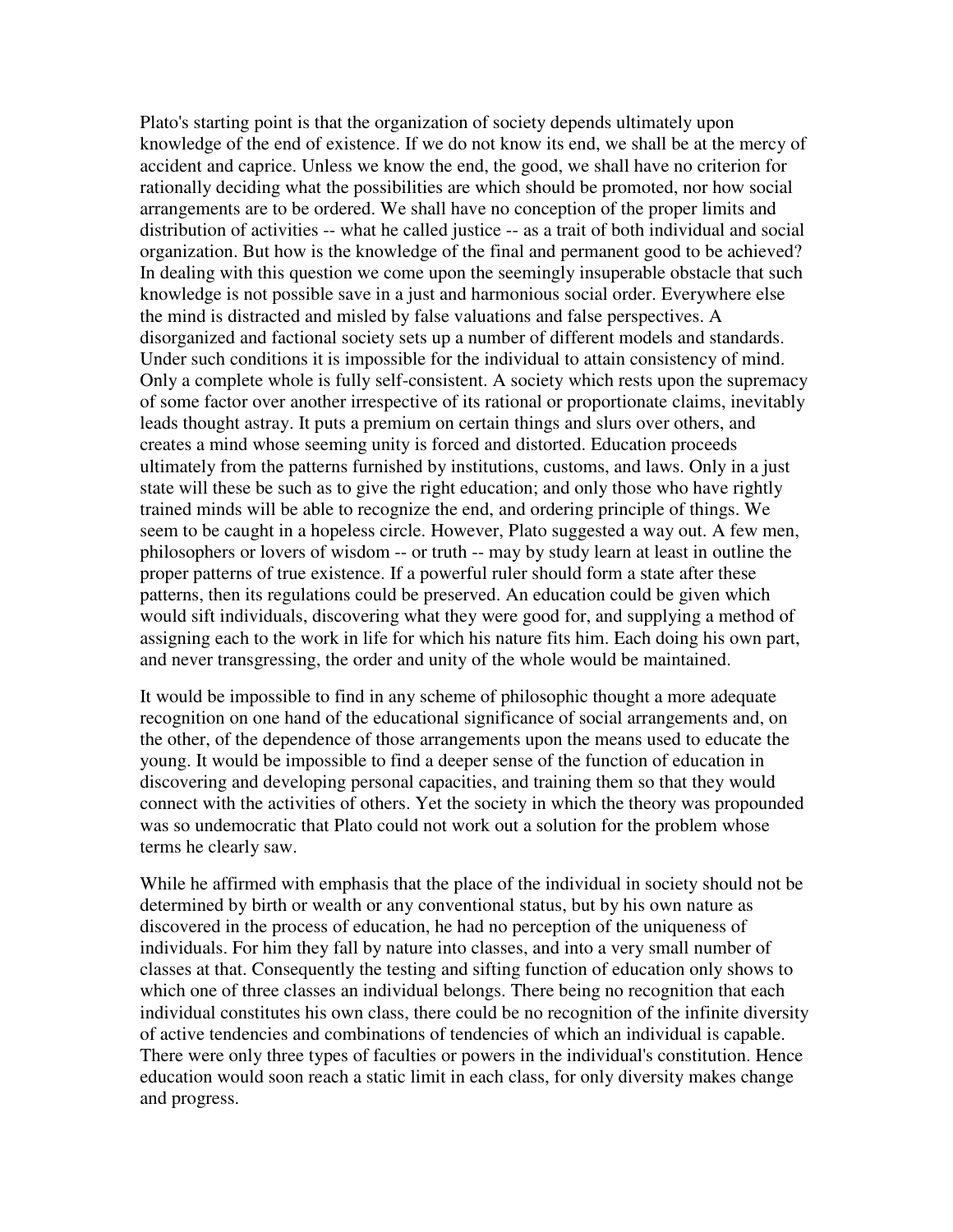In some individuals, appetites naturally dominate; they are assigned to the laboring and trading class, which expresses and supplies human wants. Others reveal, upon education, that over and above appetites, they have a generous, outgoing, assertively courageous disposition. They become the citizen-subjects of the state; its defenders in war; its internal guardians in peace. But their limit is fixed by their lack of reason, which is a capacity to grasp the universal. Those who possess this are capable of the highest kind of education, and become in time the legislators of the state -- for laws are the universals which control the particulars of experience. Thus it is not true that in intent, Plato subordinated the individual to the social whole. But it is true that lacking the perception of the uniqueness of every individual, his incommensurability with others, and consequently not recognizing that a society might change and yet be stable, his doctrine of limited powers and classes came in net effect to the idea of the subordination of individuality.

We cannot better Plato's conviction that an individual is happy and society well organized when each individual engages in those activities for which he has a natural equipment, nor his conviction that it is the primary office of education to discover this equipment to its possessor and train him for its effective use. But progress in knowledge has made us aware of the superficiality of Plato's lumping of individuals and their original powers into a few sharply marked-off classes; it has taught us that original capacities are indefinitely numerous and variable. It is but the other side of this fact to say that in the degree in which society has become democratic, social organization means utilization of the specific and variable qualities of individuals, not stratification by classes. Although his educational philosophy was revolutionary, it was none the less in bondage to static ideals. He thought that change or alteration was evidence of lawless flux; that true reality was unchangeable. Hence while he would radically change the existing state of society, his aim was to construct a state in which change would subsequently have no place. The final end of life is fixed; given a state framed with this end in view, not even minor details are to be altered. Though they might not be inherently important, yet if permitted they would inure the minds of men to the idea of change, and hence be dissolving and anarchic. The breakdown of his philosophy is made apparent in the fact that he could not trust to gradual improvements in education to bring about a better society which should then improve education, and so on indefinitely. Correct education could not come into existence until an ideal state existed, and after that education would be devoted simply to its conservation. For the existence of this state he was obliged to trust to some happy accident by which philosophic wisdom should happen to coincide with possession of ruling power in the state.

**4. The "Individualistic" Ideal of the Eighteenth Century.** In the eighteenth-century philosophy we find ourselves in a very different circle of ideas. "Nature" still means something antithetical to existing social organization; Plato exercised a great influence upon Rousseau. But the voice of nature now speaks for the diversity of individual talent and for the need of free development of individuality in all its variety. Education in accord with nature furnishes the goal and the method of instruction and discipline. Moreover, the native or original endowment was conceived, in extreme cases, as nonsocial or even as antisocial. Social arrangements were thought of as mere external expedients by which these nonsocial individuals might secure a greater amount of private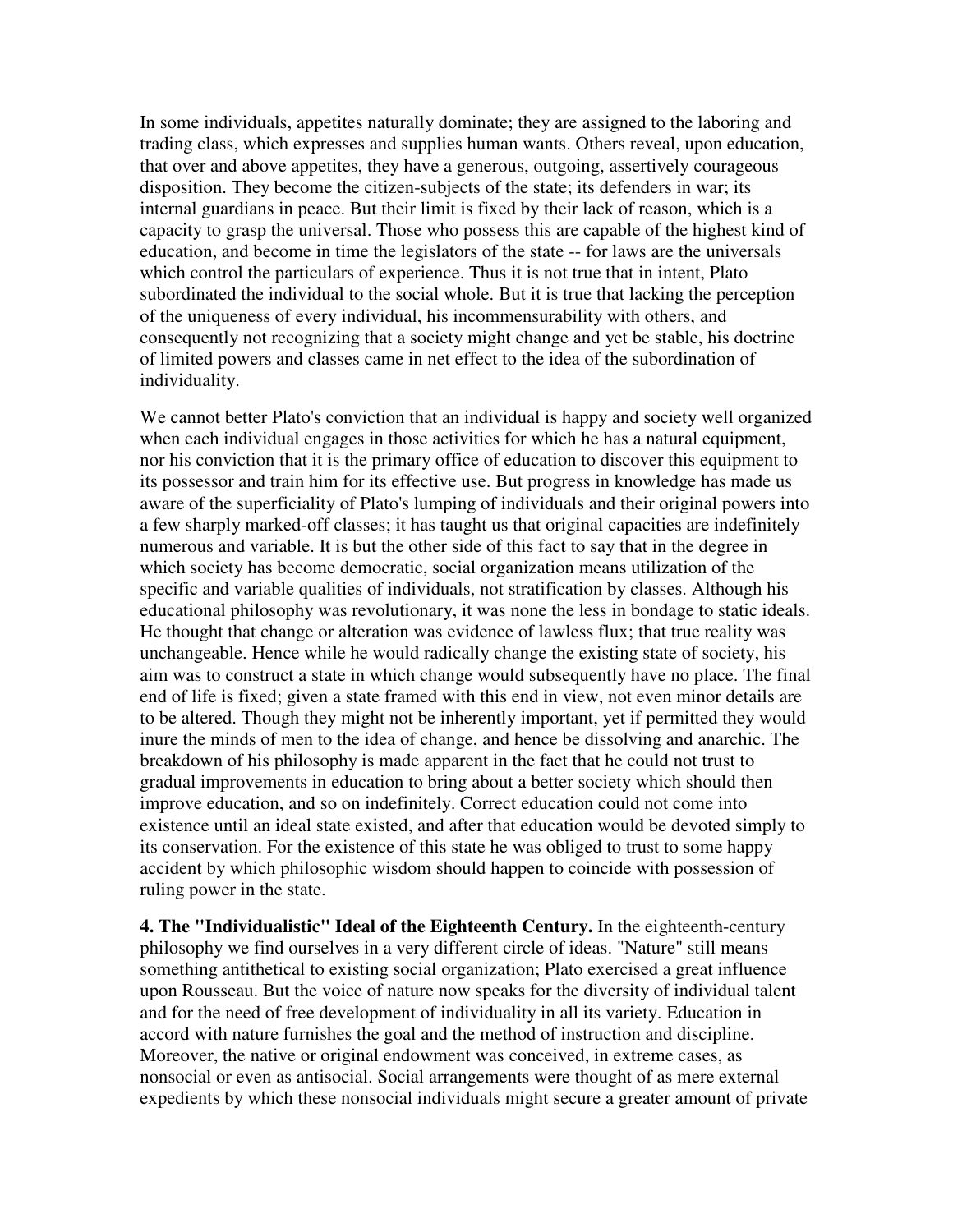#### happiness for themselves.

Nevertheless, these statements convey only an inadequate idea of the true significance of the movement. In reality its chief interest was in progress and in social progress. The seeming antisocial philosophy was a somewhat transparent mask for an impetus toward a wider and freer society -- toward cosmopolitanism. The positive ideal was humanity. In membership in humanity, as distinct from a state, man's capacities would be liberated; while in existing political organizations his powers were hampered and distorted to meet the requirements and selfish interests of the rulers of the state. The doctrine of extreme individualism was but the counterpart, the obverse, of ideals of the indefinite perfectibility of man and of a social organization having a scope as wide as humanity. The emancipated individual was to become the organ and agent of a comprehensive and progressive society.

The heralds of this gospel were acutely conscious of the evils of the social estate in which they found themselves. They attributed these evils to the limitations imposed upon the free powers of man. Such limitation was both distorting and corrupting. Their impassioned devotion to emancipation of life from external restrictions which operated to the exclusive advantage of the class to whom a past feudal system consigned power, found intellectual formulation in a worship of nature. To give "nature" full swing was to replace an artificial, corrupt, and inequitable social order by a new and better kingdom of humanity. Unrestrained faith in Nature as both a model and a working power was strengthened by the advances of natural science. Inquiry freed from prejudice and artificial restraints of church and state had revealed that the world is a scene of law. The Newtonian solar system, which expressed the reign of natural law, was a scene of wonderful harmony, where every force balanced with every other. Natural law would accomplish the same result in human relations, if men would only get rid of the artificial man-imposed coercive restrictions.

Education in accord with nature was thought to be the first step in insuring this more social society. It was plainly seen that economic and political limitations were ultimately dependent upon limitations of thought and feeling. The first step in freeing men from external chains was to emancipate them from the internal chains of false beliefs and ideals. What was called social life, existing institutions, were too false and corrupt to be intrusted with this work. How could it be expected to undertake it when the undertaking meant its own destruction? "Nature" must then be the power to which the enterprise was to be left. Even the extreme sensationalistic theory of knowledge which was current derived itself from this conception. To insist that mind is originally passive and empty was one way of glorifying the possibilities of education. If the mind was a wax tablet to be written upon by objects, there were no limits to the possibility of education by means of the natural environment. And since the natural world of objects is a scene of harmonious "truth," this education would infallibly produce minds filled with the truth.

**5. Education as National and as Social.** As soon as the first enthusiasm for freedom waned, the weakness of the theory upon the constructive side became obvious. Merely to leave everything to nature was, after all, but to negate the very idea of education; it was to trust to the accidents of circumstance. Not only was some method required but also some positive organ, some administrative agency for carrying on the process of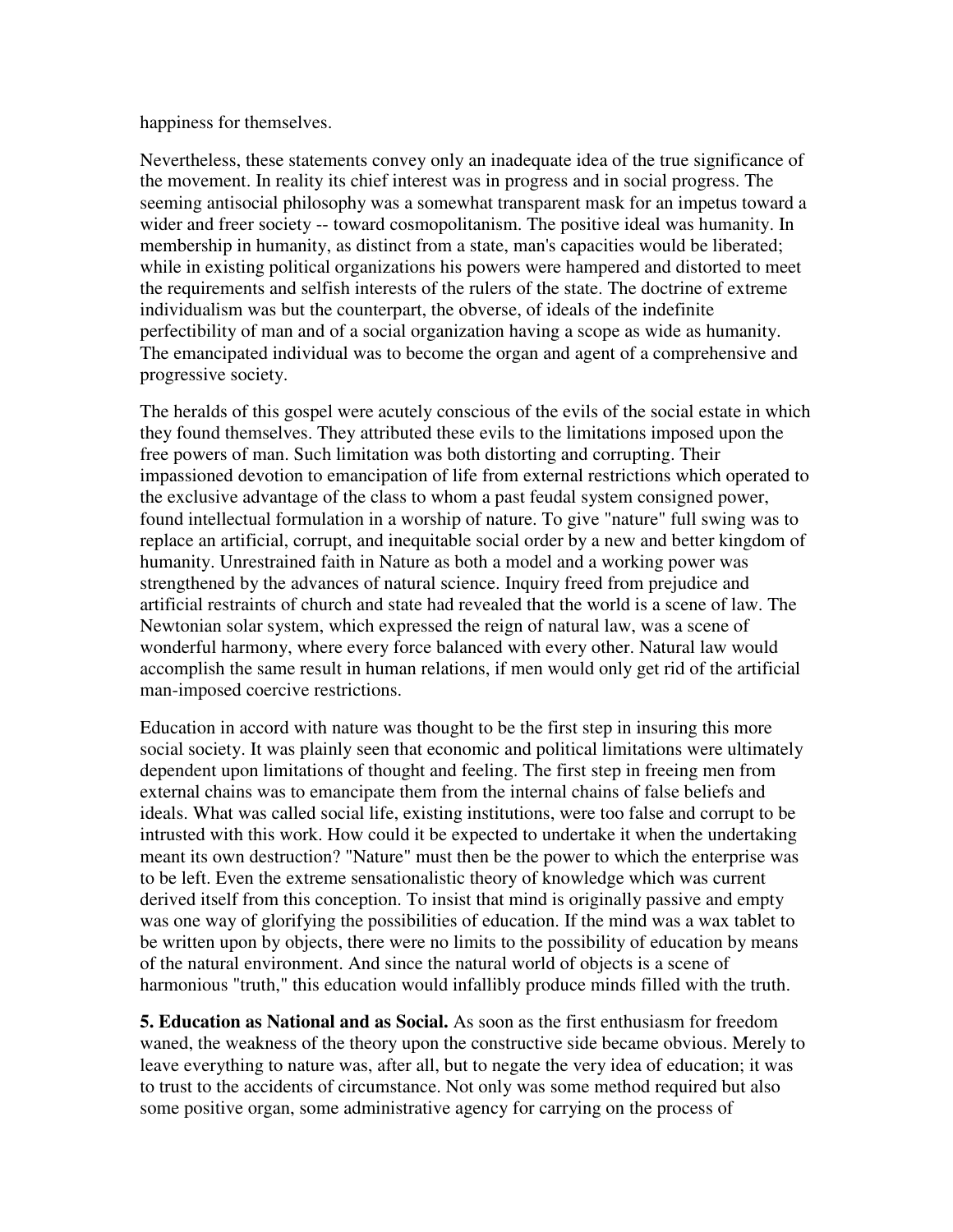instruction. The "complete and harmonious development of all powers," having as its social counterpart an enlightened and progressive humanity, required definite organization for its realization. Private individuals here and there could proclaim the gospel; they could not execute the work. A Pestalozzi could try experiments and exhort philanthropically inclined persons having wealth and power to follow his example. But even Pestalozzi saw that any effective pursuit of the new educational ideal required the support of the state. The realization of the new education destined to produce a new society was, after all, dependent upon the activities of existing states. The movement for the democratic idea inevitably became a movement for publicly conducted and administered schools.

So far as Europe was concerned, the historic situation identified the movement for a state-supported education with the nationalistic movement in political life -- a fact of incalculable significance for subsequent movements. Under the influence of German thought in particular, education became a civic function and the civic function was identified with the realization of the ideal of the national state. The "state" was substituted for humanity; cosmopolitanism gave way to nationalism. To form the citizen, not the "man," became the aim of education. 1 The historic situation to which reference is made is the after-effects of the Napoleonic conquests, especially in Germany. The German states felt (and subsequent events demonstrate the correctness of the belief ) that systematic attention to education was the best means of recovering and maintaining their political integrity and power. Externally they were weak and divided. Under the leadership of Prussian statesmen they made this condition a stimulus to the development of an extensive and thoroughly grounded system of public education.

This change in practice necessarily brought about a change in theory. The individualistic theory receded into the background. The state furnished not only the instrumentalities of public education but also its goal. When the actual practice was such that the school system, from the elementary grades through the university faculties, supplied the patriotic citizen and soldier and the future state official and administrator and furnished the means for military, industrial, and political defense and expansion, it was impossible for theory not to emphasize the aim of social efficiency. And with the immense importance attached to the nationalistic state, surrounded by other competing and more or less hostile states, it was equally impossible to interpret social efficiency in terms of a vague cosmopolitan humanitarianism. Since the maintenance of a particular national sovereignty required subordination of individuals to the superior interests of the state both in military defense and in struggles for international supremacy in commerce, social efficiency was understood to imply a like subordination. The educational process was taken to be one of disciplinary training rather than of personal development. Since, however, the ideal of culture as complete development of personality persisted, educational philosophy attempted a reconciliation of the two ideas. The reconciliation took the form of the conception of the "organic" character of the state. The individual in his isolation is nothing; only in and through an absorption of the aims and meaning of organized institutions does he attain true personality. What appears to be his subordination to political authority and the demand for sacrifice of himself to the commands of his superiors is in reality but making his own the objective reason manifested in the state - the only way in which he can become truly rational. The notion of development which we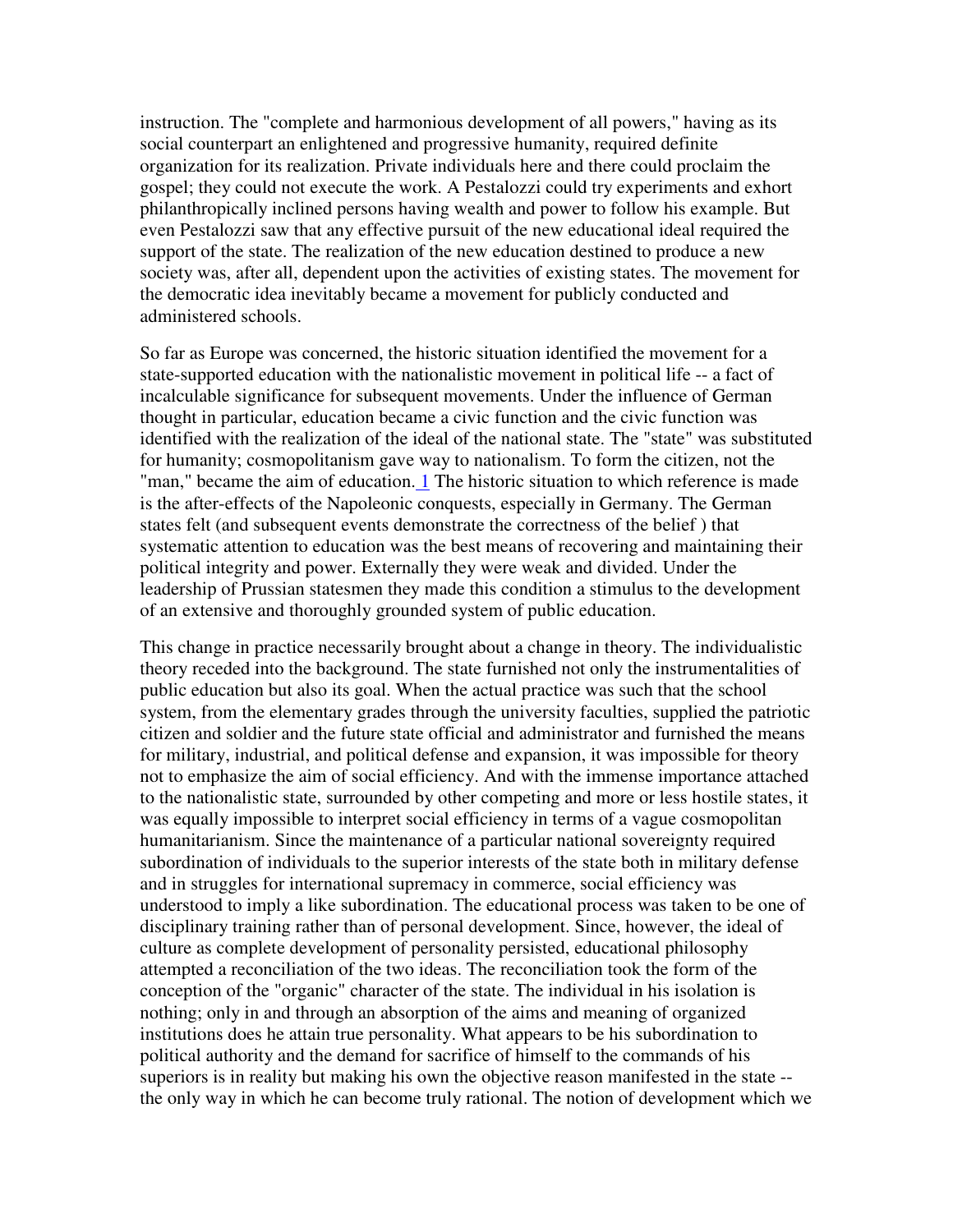have seen to be characteristic of institutional idealism (as in the Hegelian philosophy) was just such a deliberate effort to combine the two ideas of complete realization of personality and thoroughgoing "disciplinary" subordination to existing institutions.

The extent of the transformation of educational philosophy which occurred in Germany in the generation occupied by the struggle against Napoleon for national independence, may be gathered from Kant, who well expresses the earlier individual-cosmopolitan ideal. In his treatise on Pedagogics, consisting of lectures given in the later years of the eighteenth century, he defines education as the process by which man becomes man. Mankind begins its history submerged in nature -- not as Man who is a creature of reason, while nature furnishes only instinct and appetite. Nature offers simply the germs which education is to develop and perfect. The peculiarity of truly human life is that man has to create himself by his own voluntary efforts; he has to make himself a truly moral, rational, and free being. This creative effort is carried on by the educational activities of slow generations. Its acceleration depends upon men consciously striving to educate their successors not for the existing state of affairs but so as to make possible a future better humanity. But there is the great difficulty. Each generation is inclined to educate its young so as to get along in the present world instead of with a view to the proper end of education: the promotion of the best possible realization of humanity as humanity. Parents educate their children so that they may get on; princes educate their subjects as instruments of their own purposes.

Who, then, shall conduct education so that humanity may improve? We must depend upon the efforts of enlightened men in their private capacity. "All culture begins with private men and spreads outward from them. Simply through the efforts of persons of enlarged inclinations, who are capable of grasping the ideal of a future better condition, is the gradual approximation of human nature to its end possible.... Rulers are simply interested in such training as will make their subjects better tools for their own intentions." Even the subsidy by rulers of privately conducted schools must be carefully safeguarded. For the rulers' interest in the welfare of their own nation instead of in what is best for humanity, will make them, if they give money for the schools, wish to draw their plans. We have in this view an express statement of the points characteristic of the eighteenth century individualistic cosmopolitanism. The full development of private personality is identified with the aims of humanity as a whole and with the idea of progress. In addition we have an explicit fear of the hampering influence of a stateconducted and state-regulated education upon the attainment of these ideas. But in less than two decades after this time, Kant's philosophic successors, Fichte and Hegel, elaborated the idea that the chief function of the state is educational; that in particular the regeneration of Germany is to be accomplished by an education carried on in the interests of the state, and that the private individual is of necessity an egoistic, irrational being, enslaved to his appetites and to circumstances unless he submits voluntarily to the educative discipline of state institutions and laws. In this spirit, Germany was the first country to undertake a public, universal, and compulsory system of education extending from the primary school through the university, and to submit to jealous state regulation and supervision all private educational enterprises.

Two results should stand out from this brief historical survey. The first is that such terms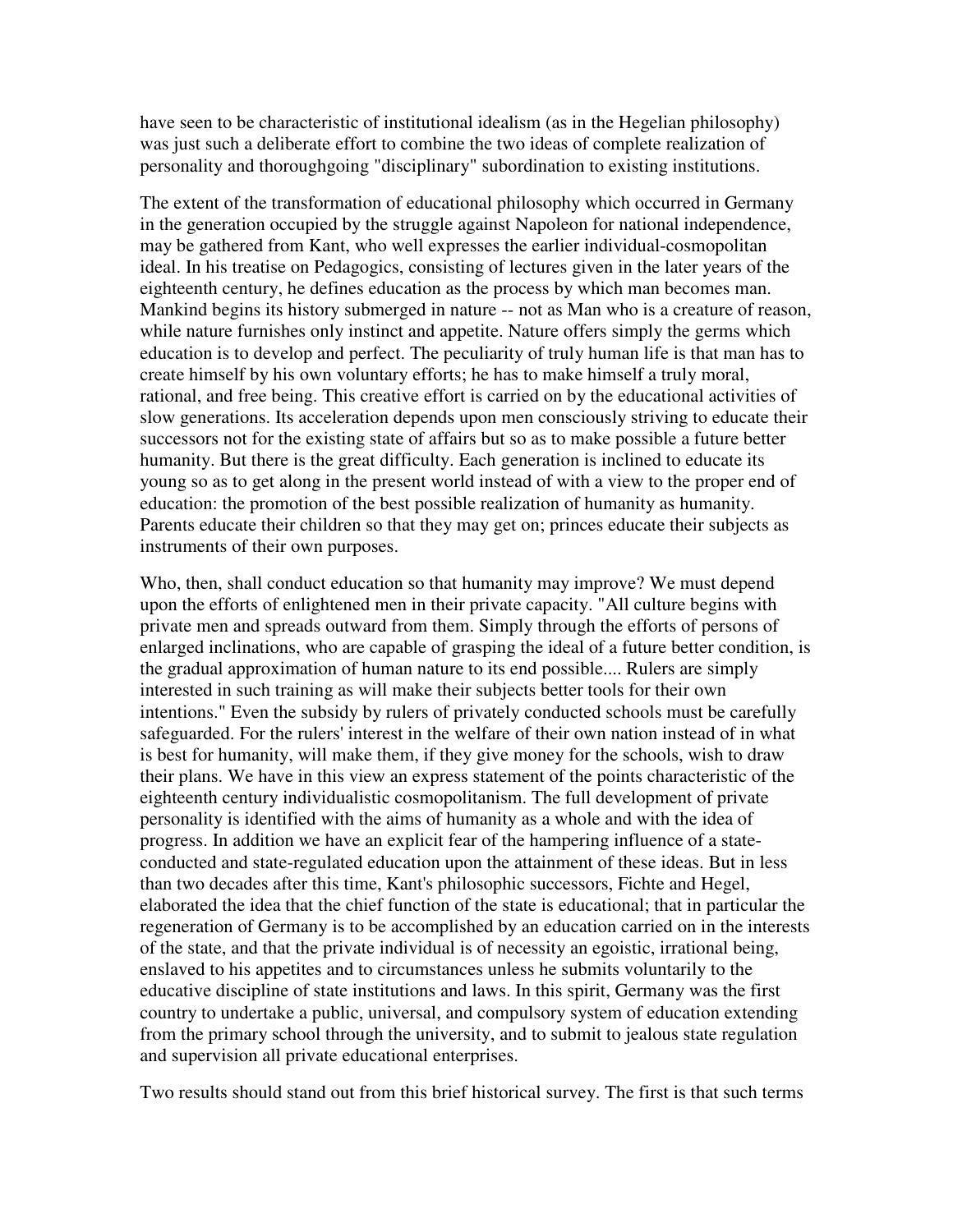as the individual and the social conceptions of education are quite meaningless taken at large, or apart from their context. Plato had the ideal of an education which should equate individual realization and social coherency and stability. His situation forced his ideal into the notion of a society organized in stratified classes, losing the individual in the class. The eighteenth century educational philosophy was highly individualistic in form, but this form was inspired by a noble and generous social ideal: that of a society organized to include humanity, and providing for the indefinite perfectibility of mankind. The idealistic philosophy of Germany in the early nineteenth century endeavored again to equate the ideals of a free and complete development of cultured personality with social discipline and political subordination. It made the national state an intermediary between the realization of private personality on one side and of humanity on the other. Consequently, it is equally possible to state its animating principle with equal truth either in the classic terms of "harmonious development of all the powers of personality" or in the more recent terminology of "social efficiency." All this reinforces the statement which opens this chapter: The conception of education as a social process and function has no definite meaning until we define the kind of society we have in mind.

These considerations pave the way for our second conclusion. One of the fundamental problems of education in and for a democratic society is set by the conflict of a nationalistic and a wider social aim. The earlier cosmopolitan and "humanitarian" conception suffered both from vagueness and from lack of definite organs of execution and agencies of administration. In Europe, in the Continental states particularly, the new idea of the importance of education for human welfare and progress was captured by national interests and harnessed to do a work whose social aim was definitely narrow and exclusive. The social aim of education and its national aim were identified, and the result was a marked obscuring of the meaning of a social aim.

This confusion corresponds to the existing situation of human intercourse. On the one hand, science, commerce, and art transcend national boundaries. They are largely international in quality and method. They involve interdependencies and cooperation among the peoples inhabiting different countries. At the same time, the idea of national sovereignty has never been as accentuated in politics as it is at the present time. Each nation lives in a state of suppressed hostility and incipient war with its neighbors. Each is supposed to be the supreme judge of its own interests, and it is assumed as matter of course that each has interests which are exclusively its own. To question this is to question the very idea of national sovereignty which is assumed to be basic to political practice and political science. This contradiction (for it is nothing less) between the wider sphere of associated and mutually helpful social life and the narrower sphere of exclusive and hence potentially hostile pursuits and purposes, exacts of educational theory a clearer conception of the meaning of "social" as a function and test of education than has yet been attained.

Is it possible for an educational system to be conducted by a national state and yet the full social ends of the educative process not be restricted, constrained, and corrupted? Internally, the question has to face the tendencies, due to present economic conditions, which split society into classes some of which are made merely tools for the higher culture of others. Externally, the question is concerned with the reconciliation of national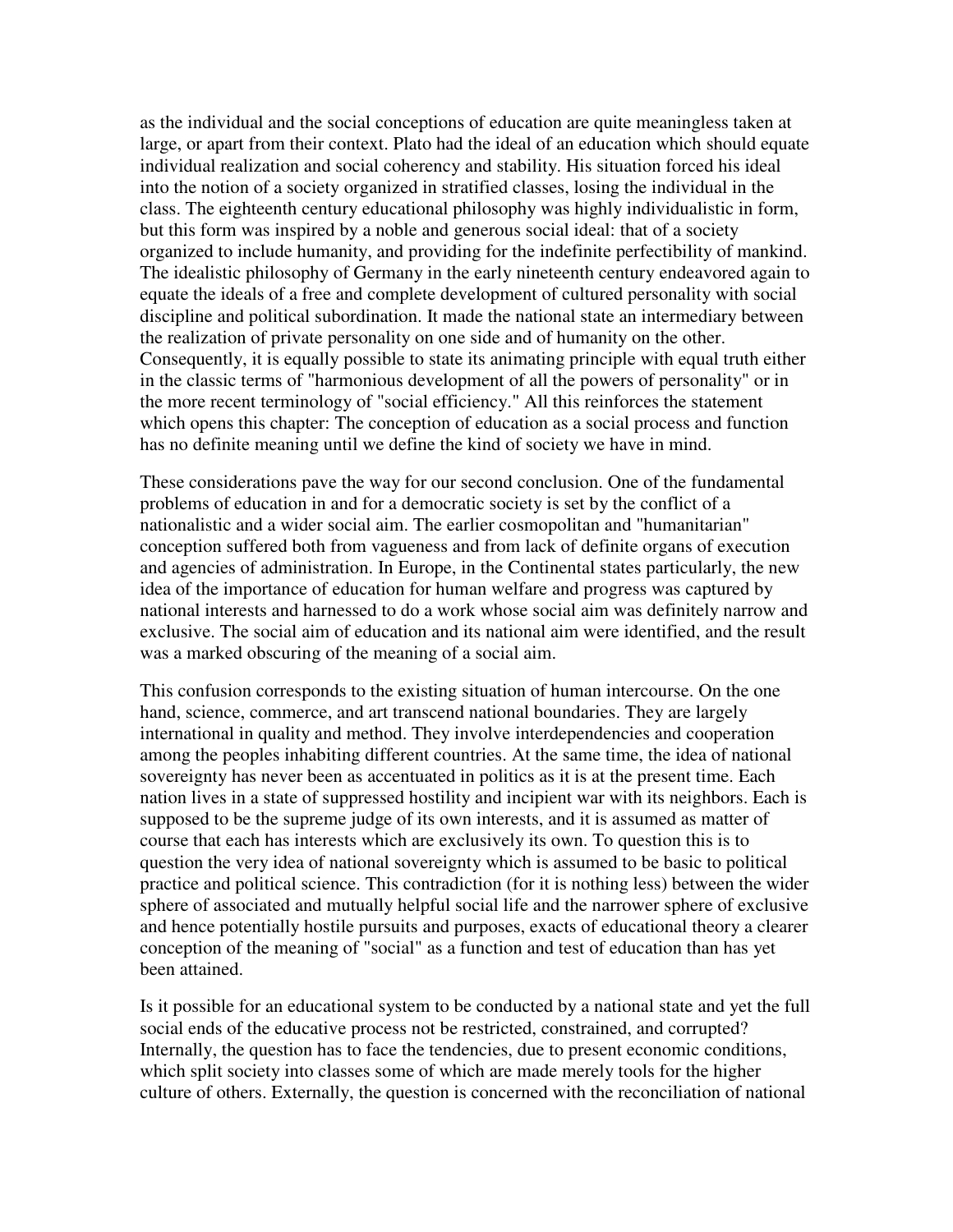loyalty, of patriotism, with superior devotion to the things which unite men in common ends, irrespective of national political boundaries. Neither phase of the problem can be worked out by merely negative means. It is not enough to see to it that education is not actively used as an instrument to make easier the exploitation of one class by another. School facilities must be secured of such amplitude and efficiency as will in fact and not simply in name discount the effects of economic inequalities, and secure to all the wards of the nation equality of equipment for their future careers. Accomplishment of this end demands not only adequate administrative provision of school facilities, and such supplementation of family resources as will enable youth to take advantage of them, but also such modification of traditional ideals of culture, traditional subjects of study and traditional methods of teaching and discipline as will retain all the youth under educational influences until they are equipped to be masters of their own economic and social careers. The ideal may seem remote of execution, but the democratic ideal of education is a farcical yet tragic delusion except as the ideal more and more dominates our public system of education.

The same principle has application on the side of the considerations which concern the relations of one nation to another. It is not enough to teach the horrors of war and to avoid everything which would stimulate international jealousy and animosity. The emphasis must be put upon whatever binds people together in cooperative human pursuits and results, apart from geographical limitations. The secondary and provisional character of national sovereignty in respect to the fuller, freer, and more fruitful association and intercourse of all human beings with one another must be instilled as a working disposition of mind. If these applications seem to be remote from a consideration of the philosophy of education, the impression shows that the meaning of the idea of education previously developed has not been adequately grasped. This conclusion is bound up with the very idea of education as a freeing of individual capacity in a progressive growth directed to social aims. Otherwise a democratic criterion of education can only be inconsistently applied.

**Summary.** Since education is a social process, and there are many kinds of societies, a criterion for educational criticism and construction implies a particular social ideal. The two points selected by which to measure the worth of a form of social life are the extent in which the interests of a group are shared by all its members, and the fullness and freedom with which it interacts with other groups. An undesirable society, in other words, is one which internally and externally sets up barriers to free intercourse and communication of experience. A society which makes provision for participation in its good of all its members on equal terms and which secures flexible readjustment of its institutions through interaction of the different forms of associated life is in so far democratic. Such a society must have a type of education which gives individuals a personal interest in social relationships and control, and the habits of mind which secure social changes without introducing disorder.

Three typical historic philosophies of education were considered from this point of view. The Platonic was found to have an ideal formally quite similar to that stated, but which was compromised in its working out by making a class rather than an individual the social unit. The so-called individualism of the eighteenth-century enlightenment was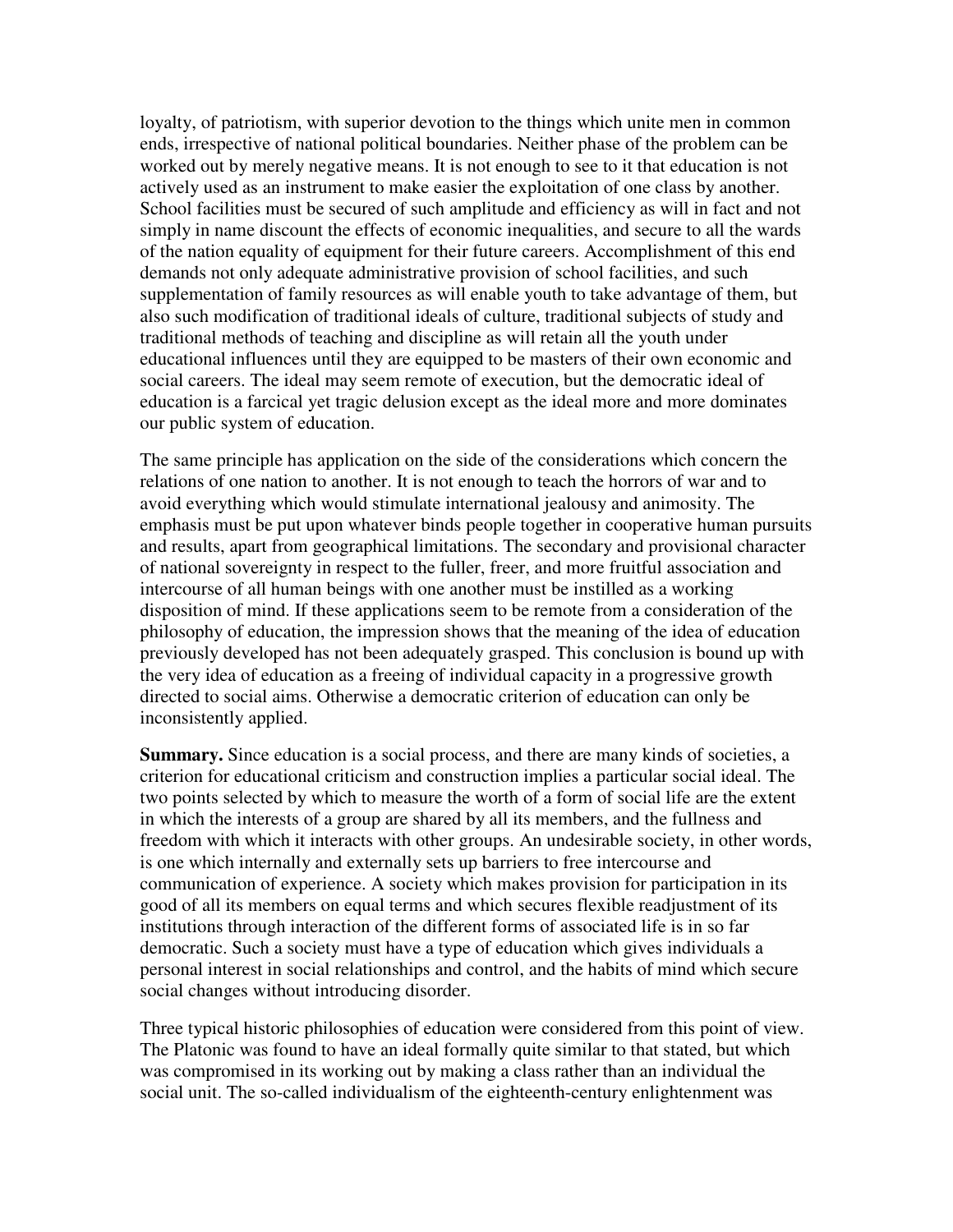found to involve the notion of a society as broad as humanity, of whose progress the individual was to be the organ. But it lacked any agency for securing the development of its ideal as was evidenced in its falling back upon Nature. The institutional idealistic philosophies of the nineteenth century supplied this lack by making the national state the agency, but in so doing narrowed the conception of the social aim to those who were members of the same political unit, and reintroduced the idea of the subordination of the individual to the institution.

1. There is a much neglected strain in Rousseau tending intellectually in this direction. He opposed the existing state of affairs on the ground that it formed neither the citizen nor the man. Under existing conditions, he preferred to try for the latter rather than for the former. But there are many sayings of his which point to the formation of the citizen as ideally the higher, and which indicate that his own endeavor, as embodied in the Emile, was simply the best makeshift the corruption of the times permitted him to sketch. Go back to text

## *Chapter Eight: Aims in Education*

**1. The Nature of an Aim.** The account of education given in our earlier chapters virtually anticipated the results reached in a discussion of the purport of education in a democratic community. For it assumed that the aim of education is to enable individuals to continue their education -- or that the object and reward of learning is continued capacity for growth. Now this idea cannot be applied to all the members of a society except where intercourse of man with man is mutual, and except where there is adequate provision for the reconstruction of social habits and institutions by means of wide stimulation arising from equitably distributed interests. And this means a democratic society. In our search for aims in education, we are not concerned, therefore, with finding an end outside of the educative process to which education is subordinate. Our whole conception forbids. We are rather concerned with the contrast which exists when aims belong within the process in which they operate and when they are set up from without. And the latter state of affairs must obtain when social relationships are not equitably balanced. For in that case, some portions of the whole social group will find their aims determined by an external dictation; their aims will not arise from the free growth of their own experience, and their nominal aims will be means to more ulterior ends of others rather than truly their own.

Our first question is to define the nature of an aim so far as it falls within an activity, instead of being furnished from without. We approach the definition by a contrast of mere results with ends. Any exhibition of energy has results. The wind blows about the sands of the desert; the position of the grains is changed. Here is a result, an effect, but not an end. For there is nothing in the outcome which completes or fulfills what went before it. There is mere spatial redistribution. One state of affairs is just as good as any other. Consequently there is no basis upon which to select an earlier state of affairs as a beginning, a later as an end, and to consider what intervenes as a process of transformation and realization.

Consider for example the activities of bees in contrast with the changes in the sands when the wind blows them about. The results of the bees' actions may be called ends not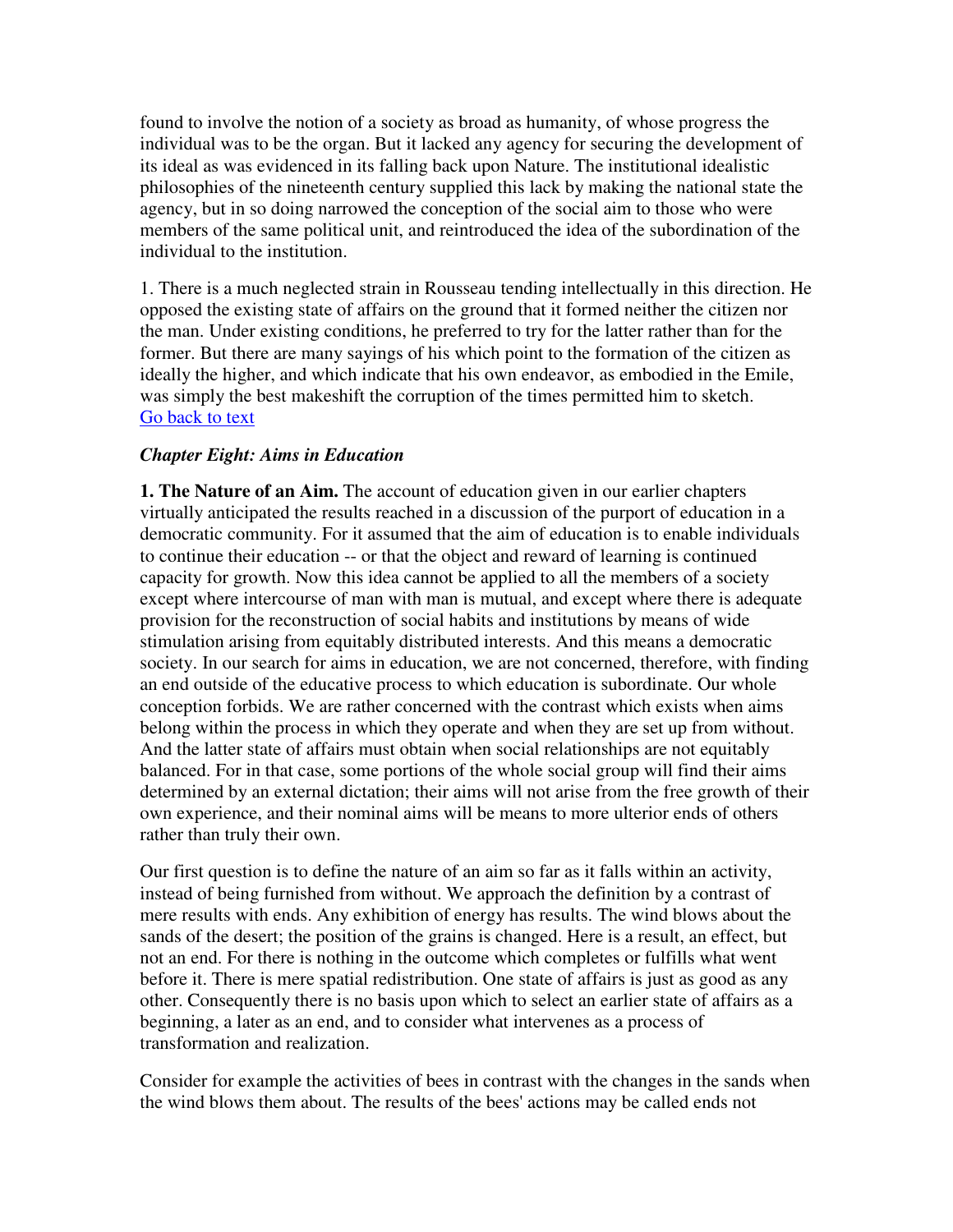because they are designed or consciously intended, but because they are true terminations or completions of what has preceded. When the bees gather pollen and make wax and build cells, each step prepares the way for the next. When cells are built, the queen lays eggs in them; when eggs are laid, they are sealed and bees brood them and keep them at a temperature required to hatch them. When they are hatched, bees feed the young till they can take care of themselves. Now we are so familiar with such facts, that we are apt to dismiss them on the ground that life and instinct are a kind of miraculous thing anyway. Thus we fail to note what the essential characteristic of the event is; namely, the significance of the temporal place and order of each element; the way each prior event leads into its successor while the successor takes up what is furnished and utilizes it for some other stage, until we arrive at the end, which, as it were, summarizes and finishes off the process.

Since aims relate always to results, the first thing to look to when it is a question of aims, is whether the work assigned possesses intrinsic continuity. Or is it a mere serial aggregate of acts, first doing one thing and then another? To talk about an educational aim when approximately each act of a pupil is dictated by the teacher, when the only order in the sequence of his acts is that which comes from the assignment of lessons and the giving of directions by another, is to talk nonsense. It is equally fatal to an aim to permit capricious or discontinuous action in the name of spontaneous self-expression. An aim implies an orderly and ordered activity, one in which the order consists in the progressive completing of a process. Given an activity having a time span and cumulative growth within the time succession, an aim means foresight in advance of the end or possible termination. If bees anticipated the consequences of their activity, if they perceived their end in imaginative foresight, they would have the primary element in an aim. Hence it is nonsense to talk about the aim of education -- or any other undertaking - where conditions do not permit of foresight of results, and do not stimulate a person to look ahead to see what the outcome of a given activity is to be.

In the next place the aim as a foreseen end gives direction to the activity; it is not an idle view of a mere spectator, but influences the steps taken to reach the end. The foresight functions in three ways. In the first place, it involves careful observation of the given conditions to see what are the means available for reaching the end, and to discover the hindrances in the way. In the second place, it suggests the proper order or sequence in the use of means. It facilitates an economical selection and arrangement. In the third place, it makes choice of alternatives possible. If we can predict the outcome of acting this way or that, we can then compare the value of the two courses of action; we can pass judgment upon their relative desirability. If we know that stagnant water breeds mosquitoes and that they are likely to carry disease, we can, disliking that anticipated result, take steps to avert it. Since we do not anticipate results as mere intellectual onlookers, but as persons concerned in the outcome, we are partakers in the process which produces the result. We intervene to bring about this result or that.

Of course these three points are closely connected with one another. We can definitely foresee results only as we make careful scrutiny of present conditions, and the importance of the outcome supplies the motive for observations. The more adequate our observations, the more varied is the scene of conditions and obstructions that presents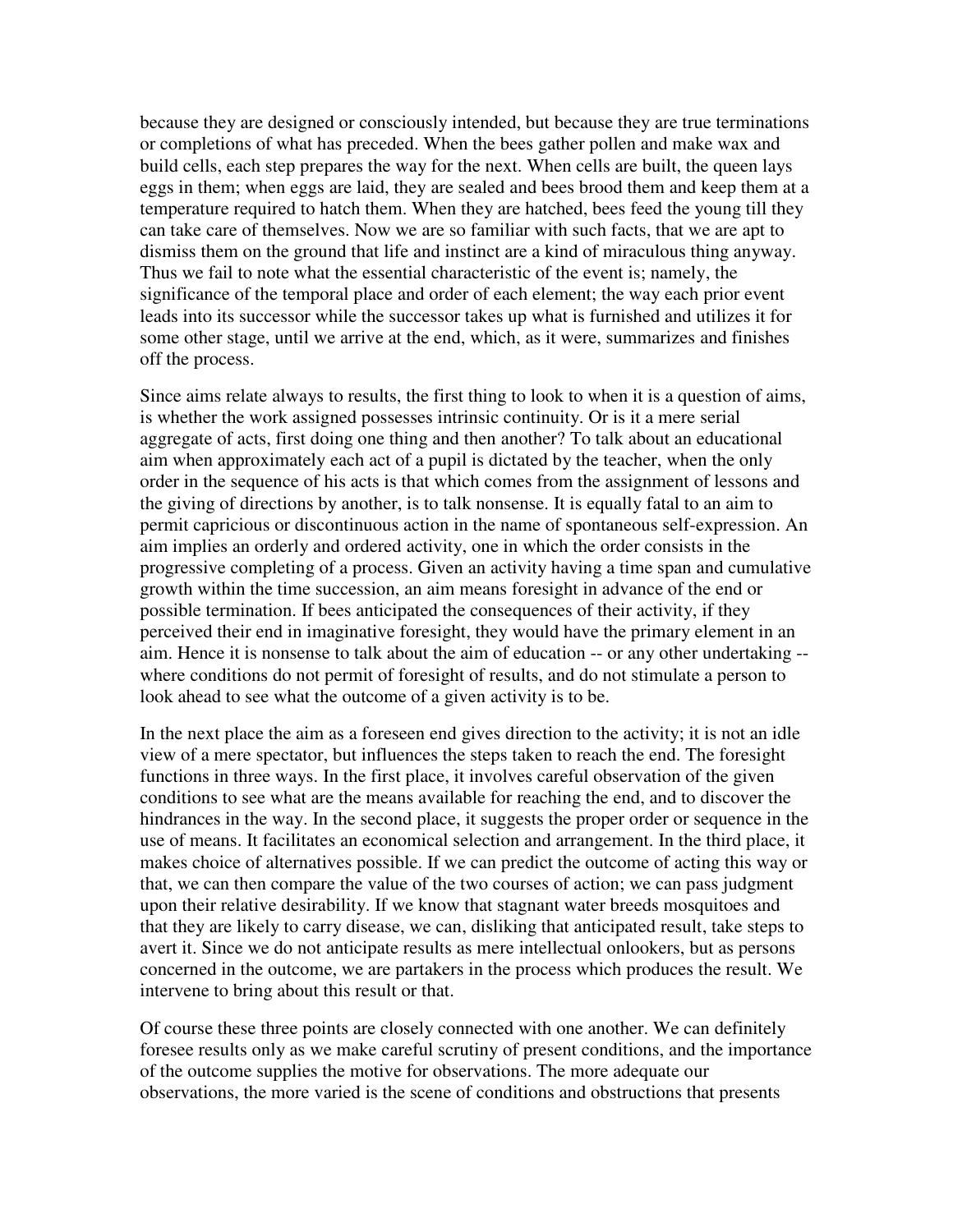itself, and the more numerous are the alternatives between which choice may be made. In turn, the more numerous the recognized possibilities of the situation, or alternatives of action, the more meaning does the chosen activity possess, and the more flexibly controllable is it. Where only a single outcome has been thought of, the mind has nothing else to think of; the meaning attaching to the act is limited. One only steams ahead toward the mark. Sometimes such a narrow course may be effective. But if unexpected difficulties offer themselves, one has not as many resources at command as if he had chosen the same line of action after a broader survey of the possibilities of the field. He cannot make needed readjustments readily.

The net conclusion is that acting with an aim is all one with acting intelligently. To foresee a terminus of an act is to have a basis upon which to observe, to select, and to order objects and our own capacities. To do these things means to have a mind -- for mind is precisely intentional purposeful activity controlled by perception of facts and their relationships to one another. To have a mind to do a thing is to foresee a future possibility; it is to have a plan for its accomplishment; it is to note the means which make the plan capable of execution and the obstructions in the way, -- or, if it is really a mind to do the thing and not a vague aspiration -- it is to have a plan which takes account of resources and difficulties. Mind is capacity to refer present conditions to future results, and future consequences to present conditions. And these traits are just what is meant by having an aim or a purpose. A man is stupid or blind or unintelligent -- lacking in mind - just in the degree in which in any activity he does not know what he is about, namely, the probable consequences of his acts. A man is imperfectly intelligent when he contents himself with looser guesses about the outcome than is needful, just taking a chance with his luck, or when he forms plans apart from study of the actual conditions, including his own capacities. Such relative absence of mind means to make our feelings the measure of what is to happen. To be intelligent we must "stop, look, listen" in making the plan of an activity.

To identify acting with an aim and intelligent activity is enough to show its value -- its function in experience. We are only too given to making an entity out of the abstract noun "consciousness." We forget that it comes from the adjective "conscious." To be conscious is to be aware of what we are about; conscious signifies the deliberate, observant, planning traits of activity. Consciousness is nothing which we have which gazes idly on the scene around one or which has impressions made upon it by physical things; it is a name for the purposeful quality of an activity, for the fact that it is directed by an aim. Put the other way about, to have an aim is to act with meaning, not like an automatic machine; it is to mean to do something and to perceive the meaning of things in the light of that intent.

**2. The Criteria of Good Aims.** We may apply the results of our discussion to a consideration of the criteria involved in a correct establishing of aims. ( 1) The aim set up must be an outgrowth of existing conditions. It must be based upon a consideration of what is already going on; upon the resources and difficulties of the situation. Theories about the proper end of our activities -- educational and moral theories -- often violate this principle. They assume ends lying outside our activities; ends foreign to the concrete makeup of the situation; ends which issue from some outside source. Then the problem is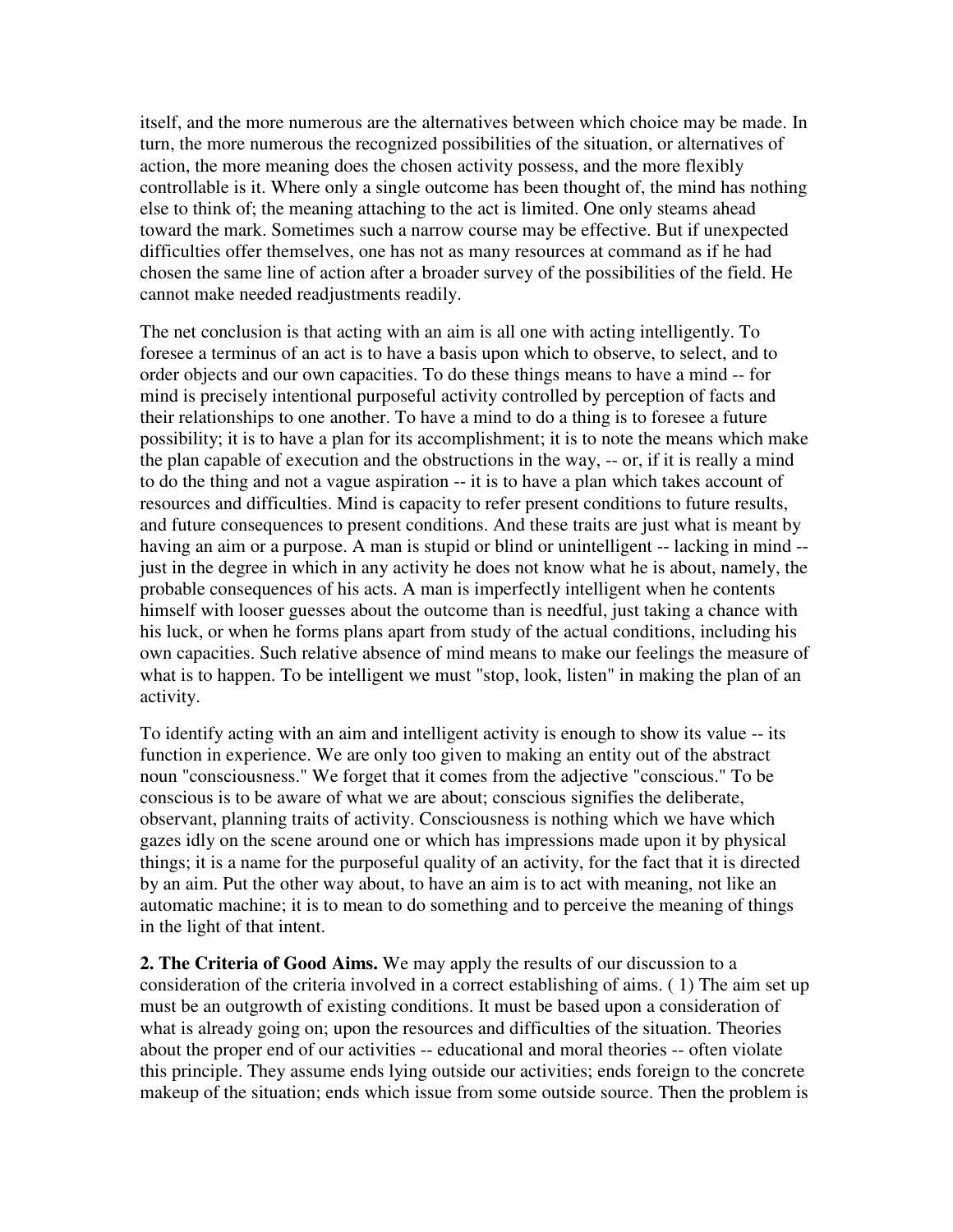to bring our activities to bear upon the realization of these externally supplied ends. They are something for which we ought to act. In any case such "aims" limit intelligence; they are not the expression of mind in foresight, observation, and choice of the better among alternative possibilities. They limit intelligence because, given ready-made, they must be imposed by some authority external to intelligence, leaving to the latter nothing but a mechanical choice of means.

( 2 ) We have spoken as if aims could be completely formed prior to the attempt to realize them. This impression must now be qualified. The aim as it first emerges is a mere tentative sketch. The act of striving to realize it tests its worth. If it suffices to direct activity successfully, nothing more is required, since its whole function is to set a mark in advance; and at times a mere hint may suffice. But usually -- at least in complicated situations -- acting upon it brings to light conditions which had been overlooked. This calls for revision of the original aim; it has to be added to and subtracted from. An aim must, then, be flexible; it must be capable of alteration to meet circumstances. An end established externally to the process of action is always rigid. Being inserted or imposed from without, it is not supposed to have a working relationship to the concrete conditions of the situation. What happens in the course of action neither confirms, refutes, nor alters it. Such an end can only be insisted upon. The failure that results from its lack of adaptation is attributed simply to the perverseness of conditions, not to the fact that the end is not reasonable under the circumstances. The value of a legitimate aim, on the contrary, lies in the fact that we can use it to change conditions. It is a method for dealing with conditions so as to effect desirable alterations in them. A farmer who should passively accept things just as he finds them would make as great a mistake as he who framed his plans in complete disregard of what soil, climate, etc., permit. One of the evils of an abstract or remote external aim in education is that its very inapplicability in practice is likely to react into a haphazard snatching at immediate conditions. A good aim surveys the present state of experience of pupils, and forming a tentative plan of treatment, keeps the plan constantly in view and yet modifies it as conditions develop. The aim, in short, is experimental, and hence constantly growing as it is tested in action.

(3) The aim must always represent a freeing of activities. The term end in view is suggestive, for it puts before the mind the termination or conclusion of some process. The only way in which we can define an activity is by putting before ourselves the objects in which it terminates -- as one's aim in shooting is the target. But we must remember that the object is only a mark or sign by which the mind specifies the activity one desires to carry out. Strictly speaking, not the target but hitting the target is the end in view; one takes aim by means of the target, but also by the sight on the gun. The different objects which are thought of are means of directing the activity. Thus one aims at, say, a rabbit; what he wants is to shoot straight: a certain kind of activity. Or, if it is the rabbit he wants, it is not rabbit apart from his activity, but as a factor in activity; he wants to eat the rabbit, or to show it as evidence of his marksmanship -- he wants to do something with it. The doing with the thing, not the thing in isolation, is his end. The object is but a phase of the active end, -- continuing the activity successfully. This is what is meant by the phrase, used above, "freeing activity."

In contrast with fulfilling some process in order that activity may go on, stands the static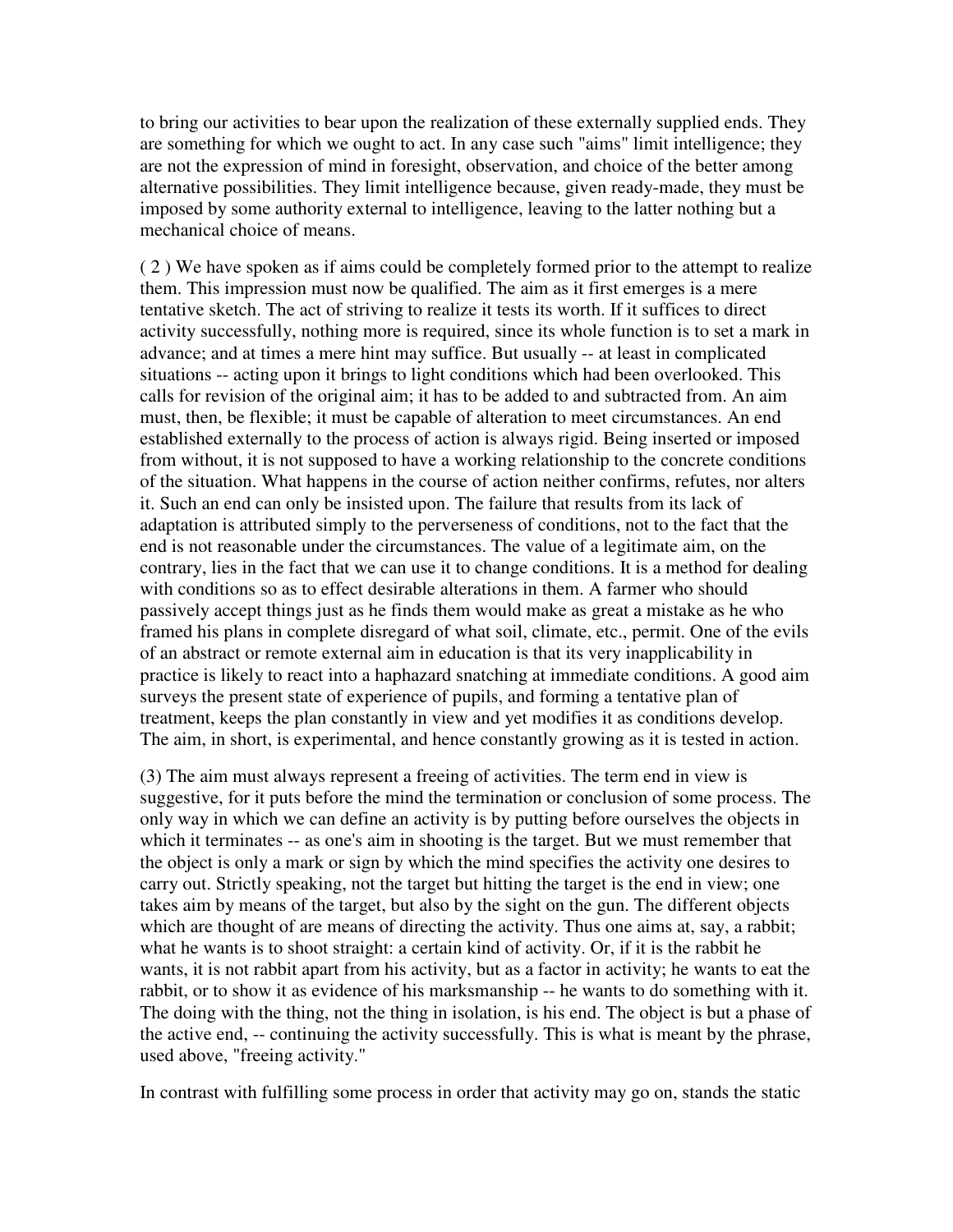character of an end which is imposed from without the activity. It is always conceived of as fixed; it is something to be attained and possessed. When one has such a notion, activity is a mere unavoidable means to something else; it is not significant or important on its own account. As compared with the end it is but a necessary evil; something which must be gone through before one can reach the object which is alone worth while. In other words, the external idea of the aim leads to a separation of means from end, while an end which grows up within an activity as plan for its direction is always both ends and means, the distinction being only one of convenience. Every means is a temporary end until we have attained it. Every end becomes a means of carrying activity further as soon as it is achieved. We call it end when it marks off the future direction of the activity in which we are engaged; means when it marks off the present direction. Every divorce of end from means diminishes by that much the significance of the activity and tends to reduce it to a drudgery from which one would escape if he could. A farmer has to use plants and animals to carry on his farming activities. It certainly makes a great difference to his life whether he is fond of them, or whether he regards them merely as means which he has to employ to get something else in which alone he is interested. In the former case, his entire course of activity is significant; each phase of it has its own value. He has the experience of realizing his end at every stage; the postponed aim, or end in view, being merely a sight ahead by which to keep his activity going fully and freely. For if he does not look ahead, he is more likely to find himself blocked. The aim is as definitely a means of action as is any other portion of an activity.

**3. Applications in Education.** There is nothing peculiar about educational aims. They are just like aims in any directed occupation. The educator, like the farmer, has certain things to do, certain resources with which to do, and certain obstacles with which to contend. The conditions with which the farmer deals, whether as obstacles or resources, have their own structure and operation independently of any purpose of his. Seeds sprout, rain falls, the sun shines, insects devour, blight comes, the seasons change. His aim is simply to utilize these various conditions; to make his activities and their energies work together, instead of against one another. It would be absurd if the farmer set up a purpose of farming, without any reference to these conditions of soil, climate, characteristic of plant growth, etc. His purpose is simply a foresight of the consequences of his energies connected with those of the things about him, a foresight used to direct his movements from day to day. Foresight of possible consequences leads to more careful and extensive observation of the nature and performances of the things he had to do with, and to laying out a plan -- that is, of a certain order in the acts to be performed.

It is the same with the educator, whether parent or teacher. It is as absurd for the latter to set up his "own" aims as the proper objects of the growth of the children as it would be for the farmer to set up an ideal of farming irrespective of conditions. Aims mean acceptance of responsibility for the observations, anticipations, and arrangements required in carrying on a function -- whether farming or educating. Any aim is of value so far as it assists observation, choice, and planning in carrying on activity from moment to moment and hour to hour; if it gets in the way of the individual's own common sense ( as it will surely do if imposed from without or accepted on authority ) it does harm.

And it is well to remind ourselves that education as such has no aims. Only persons,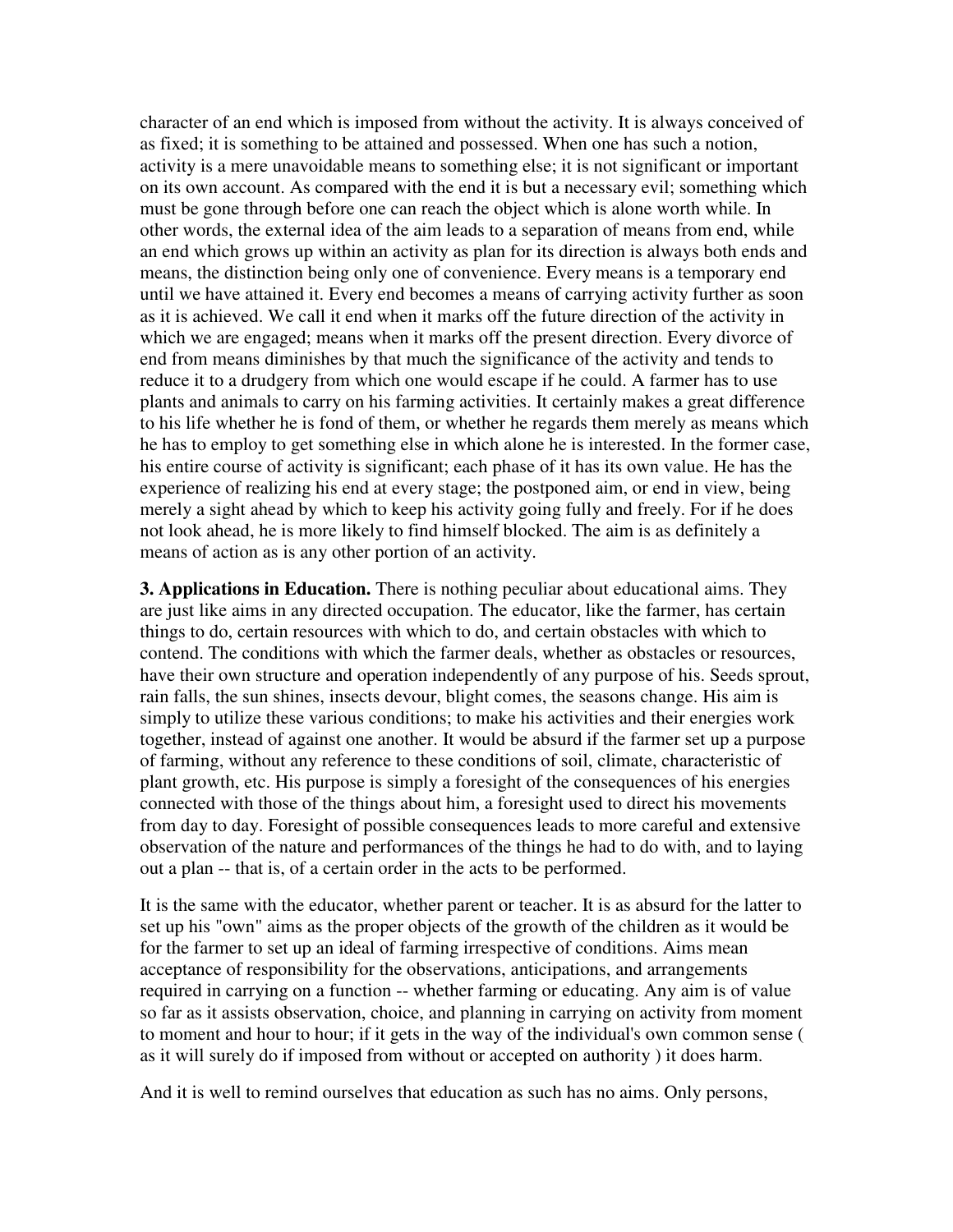parents, and teachers, etc., have aims, not an abstract idea like education. And consequently their purposes are indefinitely varied, differing with different children, changing as children grow and with the growth of experience on the part of the one who teaches. Even the most valid aims which can be put in words will, as words, do more harm than good unless one recognizes that they are not aims, but rather suggestions to educators as to how to observe, how to look ahead, and how to choose in liberating and directing the energies of the concrete situations in which they find themselves. As a recent writer has said: "To lead this boy to read Scott's novels instead of old Sleuth's stories; to teach this girl to sew; to root out the habit of bullying from John's make-up; to prepare this class to study medicine, -- these are samples of the millions of aims we have actually before us in the concrete work of education."

Bearing these qualifications in mind, we shall proceed to state some of the characteristics found in all good educational aims. (1) An educational aim must be founded upon the intrinsic activities and needs (including original instincts and acquired habits) of the given individual to be educated. The tendency of such an aim as preparation is, as we have seen, to omit existing powers, and find the aim in some remote accomplishment or responsibility. In general, there is a disposition to take considerations which are dear to the hearts of adults and set them up as ends irrespective of the capacities of those educated. There is also an inclination to propound aims which are so uniform as to neglect the specific powers and requirements of an individual, forgetting that all learning is something which happens to an individual at a given time and place. The larger range of perception of the adult is of great value in observing the abilities and weaknesses of the young, in deciding what they may amount to. Thus the artistic capacities of the adult exhibit what certain tendencies of the child are capable of; if we did not have the adult achievements we should be without assurance as to the significance of the drawing, reproducing, modeling, coloring activities of childhood. So if it were not for adult language, we should not be able to see the import of the babbling impulses of infancy. But it is one thing to use adult accomplishments as a context in which to place and survey the doings of childhood and youth; it is quite another to set them up as a fixed aim without regard to the concrete activities of those educated.

(2) An aim must be capable of translation into a method of cooperating with the activities of those undergoing instruction. It must suggest the kind of environment needed to liberate and to organize their capacities. Unless it lends itself to the construction of specific procedures, and unless these procedures test, correct, and amplify the aim, the latter is worthless. Instead of helping the specific task of teaching, it prevents the use of ordinary judgment in observing and sizing up the situation. It operates to exclude recognition of everything except what squares up with the fixed end in view. Every rigid aim just because it is rigidly given seems to render it unnecessary to give careful attention to concrete conditions. Since it must apply anyhow, what is the use of noting details which do not count?

The vice of externally imposed ends has deep roots. Teachers receive them from superior authorities; these authorities accept them from what is current in the community. The teachers impose them upon children. As a first consequence, the intelligence of the teacher is not free; it is confined to receiving the aims laid down from above. Too rarely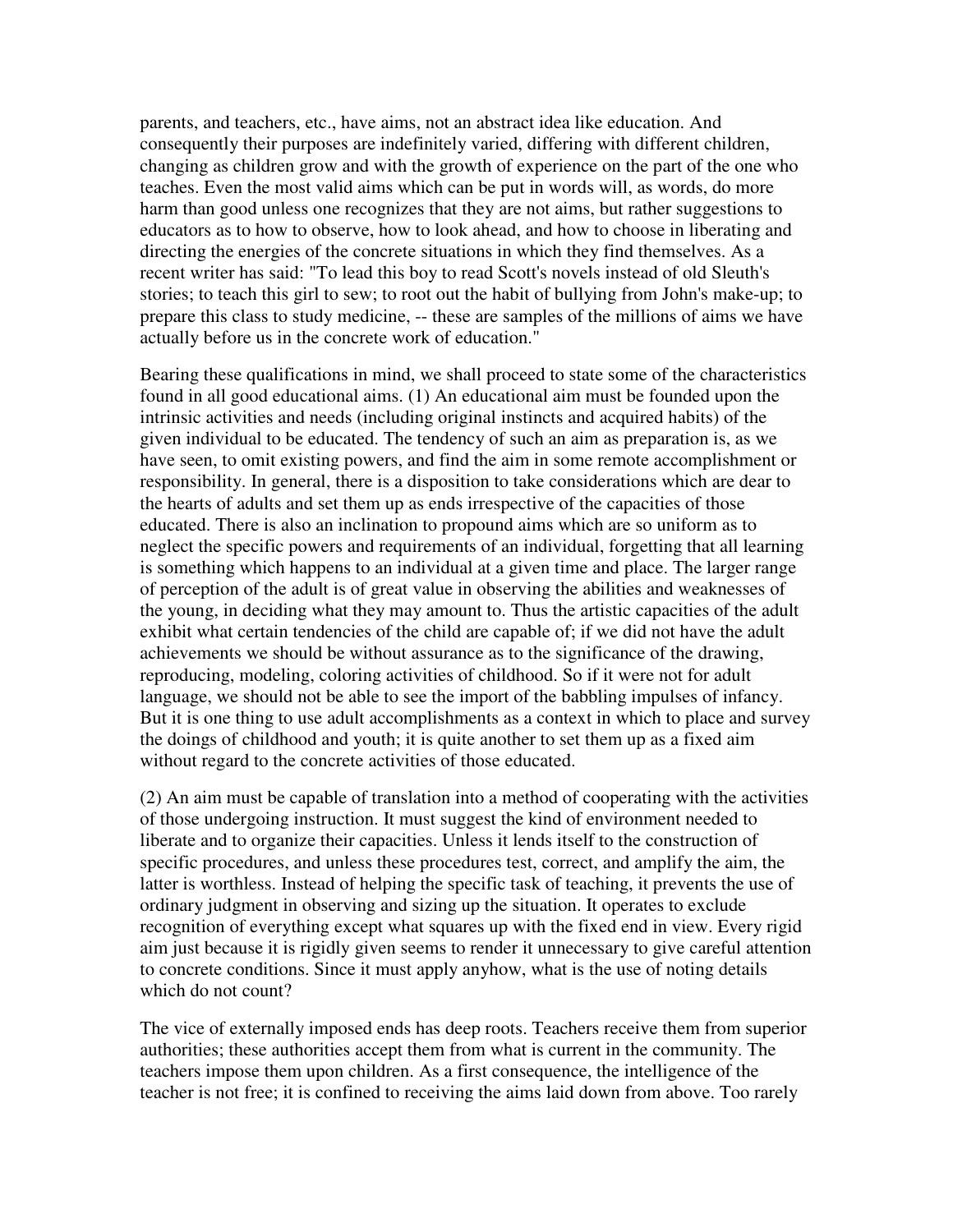is the individual teacher so free from the dictation of authoritative supervisor, textbook on methods, prescribed course of study, etc., that he can let his mind come to close quarters with the pupil's mind and the subject matter. This distrust of the teacher's experience is then reflected in lack of confidence in the responses of pupils. The latter receive their aims through a double or treble external imposition, and are constantly confused by the conflict between the aims which are natural to their own experience at the time and those in which they are taught to acquiesce. Until the democratic criterion of the intrinsic significance of every growing experience is recognized, we shall be intellectually confused by the demand for adaptation to external aims.

(3) Educators have to be on their guard against ends that are alleged to be general and ultimate. Every activity, however specific, is, of course, general in its ramified connections, for it leads out indefinitely into other things. So far as a general idea makes us more alive to these connections, it cannot be too general. But "general" also means "abstract," or detached from all specific context. And such abstractness means remoteness, and throws us back, once more, upon teaching and learning as mere means of getting ready for an end disconnected from the means. That education is literally and all the time its own reward means that no alleged study or discipline is educative unless it is worth while in its own immediate having. A truly general aim broadens the outlook; it stimulates one to take more consequences (connections) into account. This means a wider and more flexible observation of means. The more interacting forces, for example, the farmer takes into account, the more varied will be his immediate resources. He will see a greater number of possible starting places, and a greater number of ways of getting at what he wants to do. The fuller one's conception of possible future achievements, the less his present activity is tied down to a small number of alternatives. If one knew enough, one could start almost anywhere and sustain his activities continuously and fruitfully.

Understanding then the term general or comprehensive aim simply in the sense of a broad survey of the field of present activities, we shall take up some of the larger ends which have currency in the educational theories of the day, and consider what light they throw upon the immediate concrete and diversified aims which are always the educator's real concern. We premise (as indeed immediately follows from what has been said) that there is no need of making a choice among them or regarding them as competitors. When we come to act in a tangible way we have to select or choose a particular act at a particular time, but any number of comprehensive ends may exist without competition, since they mean simply different ways of looking at the same scene. One cannot climb a number of different mountains simultaneously, but the views had when different mountains are ascended supplement one another: they do not set up incompatible, competing worlds. Or, putting the matter in a slightly different way, one statement of an end may suggest certain questions and observations, and another statement another set of questions, calling for other observations. Then the more general ends we have, the better. One statement will emphasize what another slurs over. What a plurality of hypotheses does for the scientific investigator, a plurality of stated aims may do for the instructor.

**Summary.** An aim denotes the result of any natural process brought to consciousness and made a factor in determining present observation and choice of ways of acting. It signifies that an activity has become intelligent. Specifically it means foresight of the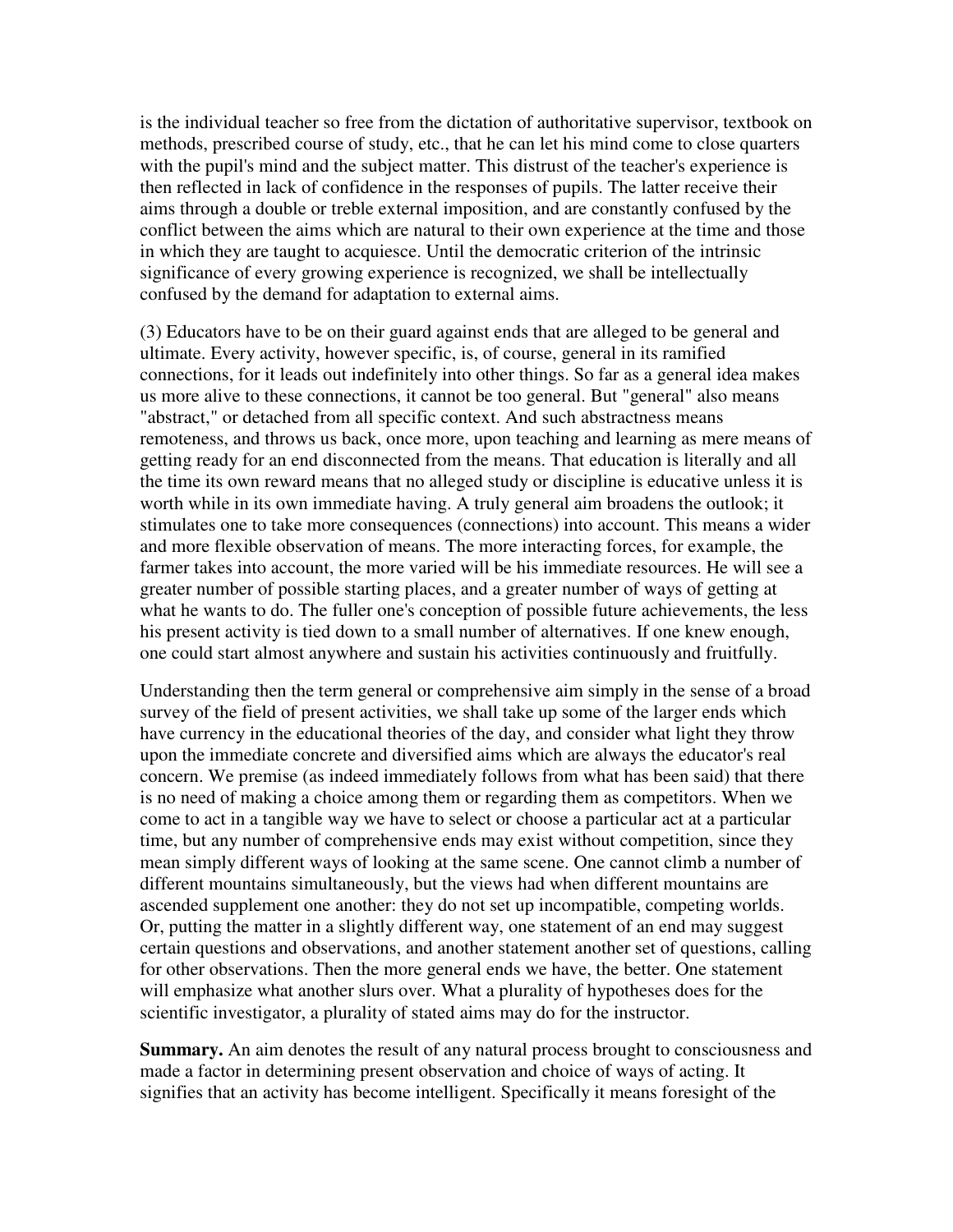alternative consequences attendant upon acting in a given situation in different ways, and the use of what is anticipated to direct observation and experiment. A true aim is thus opposed at every point to an aim which is imposed upon a process of action from without. The latter is fixed and rigid; it is not a stimulus to intelligence in the given situation, but is an externally dictated order to do such and such things. Instead of connecting directly with present activities, it is remote, divorced from the means by which it is to be reached. Instead of suggesting a freer and better balanced activity, it is a limit set to activity. In education, the currency of these externally imposed aims is responsible for the emphasis put upon the notion of preparation for a remote future and for rendering the work of both teacher and pupil mechanical and slavish.

### *Chapter Nine: Natural Development and Social Efficiency as Aims*

1. **Nature as Supplying the Aim.** We have just pointed out the futility of trying to establish the aim of education -- some one final aim which subordinates all others to itself. We have indicated that since general aims are but prospective points of view from which to survey the existing conditions and estimate their possibilities, we might have any number of them, all consistent with one another. As matter of fact, a large number have been stated at different times, all having great local value. For the statement of aim is a matter of emphasis at a given time. And we do not emphasize things which do not require emphasis -- that is, such things as are taking care of themselves fairly well. We tend rather to frame our statement on the basis of the defects and needs of the contemporary situation; we take for granted, without explicit statement which would be of no use, whatever is right or approximately so. We frame our explicit aims in terms of some alteration to be brought about. It is, then, DO paradox requiring explanation that a given epoch or generation tends to emphasize in its conscious projections just the things which it has least of in actual fact. A time of domination by authority will call out as response the desirability of great individual freedom; one of disorganized individual activities the need of social control as an educational aim.

The actual and implicit practice and the conscious or stated aim thus balance each other. At different times such aims as complete living, better methods of language study, substitution of things for words, social efficiency, personal culture, social service, complete development of personality, encyclopedic knowledge, discipline, a esthetic contemplation, utility, etc., have served. The following discussion takes up three statements of recent influence; certain others have been incidentally discussed in the previous chapters, and others will be considered later in a discussion of knowledge and of the values of studies. We begin with a consideration that education is a process of development in accordance with nature, taking Rousseau's statement, which opposed natural to social (See ante, p. 91); and then pass over to the antithetical conception of social efficiency, which often opposes social to natural.

(1) Educational reformers disgusted with the conventionality and artificiality of the scholastic methods they find about them are prone to resort to nature as a standard. Nature is supposed to furnish the law and the end of development; ours it is to follow and conform to her ways. The positive value of this conception lies in the forcible way in which it calls attention to the wrongness of aims which do not have regard to the natural endowment of those educated. Its weakness is the ease with which natural in the sense of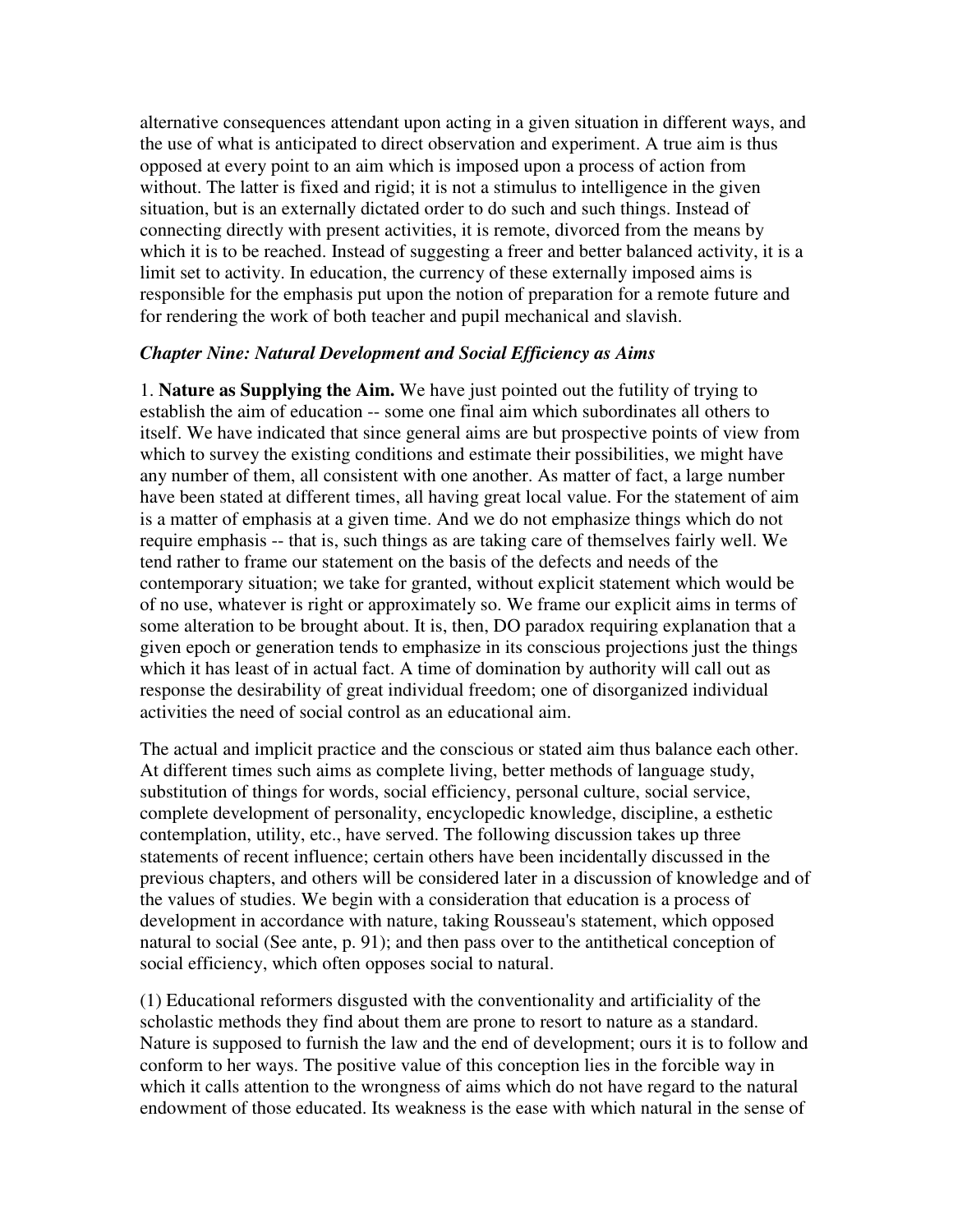normal is confused with the physical. The constructive use of intelligence in foresight, and contriving, is then discounted; we are just to get out of the way and allow nature to do the work. Since no one has stated in the doctrine both its truth and falsity better than Rousseau, we shall turn to him.

"Education," he says, "we receive from three sources -- Nature, men, and things. The spontaneous development of our organs and capacities constitutes the education of Nature. The use to which we are taught to put this development constitutes that education given us by Men. The acquirement of personal experience from surrounding objects constitutes that of things. Only when these three kinds of education are consonant and make for the same end, does a man tend towards his true goal.... If we are asked what is this end, the answer is that of Nature. For since the concurrence of the three kinds of education is necessary to their completeness, the kind which is entirely independent of our control must necessarily regulate us in determining the other two." Then he defines Nature to mean the capacities and dispositions which are inborn, "as they exist prior to the modification due to constraining habits and the influence of the opinion of others."

The wording of Rousseau will repay careful study. It contains as fundamental truths as have been uttered about education in conjunction with a curious twist. It would be impossible to say better what is said in the first sentences. The three factors of educative development are (a) the native structure of our bodily organs and their functional activities; (b) the uses to which the activities of these organs are put under the influence of other persons; (c) their direct interaction with the environment. This statement certainly covers the ground. His other two propositions are equally sound; namely, (a) that only when the three factors of education are consonant and cooperative does adequate development of the individual occur, and (b) that the native activities of the organs, being original, are basic in conceiving consonance.

But it requires but little reading between the lines, supplemented by other statements of Rousseau, to perceive that instead of regarding these three things as factors which must work together to some extent in order that any one of them may proceed educatively, he regards them as separate and independent operations. Especially does he believe that there is an independent and, as he says, "spontaneous" development of the native organs and faculties. He thinks that this development can go on irrespective of the use to which they are put. And it is to this separate development that education coming from social contact is to be subordinated. Now there is an immense difference between a use of native activities in accord with those activities themselves -- as distinct from forcing them and perverting them -- and supposing that they have a normal development apart from any use, which development furnishes the standard and norm of all learning by use. To recur to our previous illustration, the process of acquiring language is a practically perfect model of proper educative growth. The start is from native activities of the vocal apparatus, organs of hearing, etc. But it is absurd to suppose that these have an independent growth of their own, which left to itself would evolve a perfect speech. Taken literally, Rousseau's principle would mean that adults should accept and repeat the babblings and noises of children not merely as the beginnings of the development of articulate speech -- which they are -- but as furnishing language itself -- the standard for all teaching of language.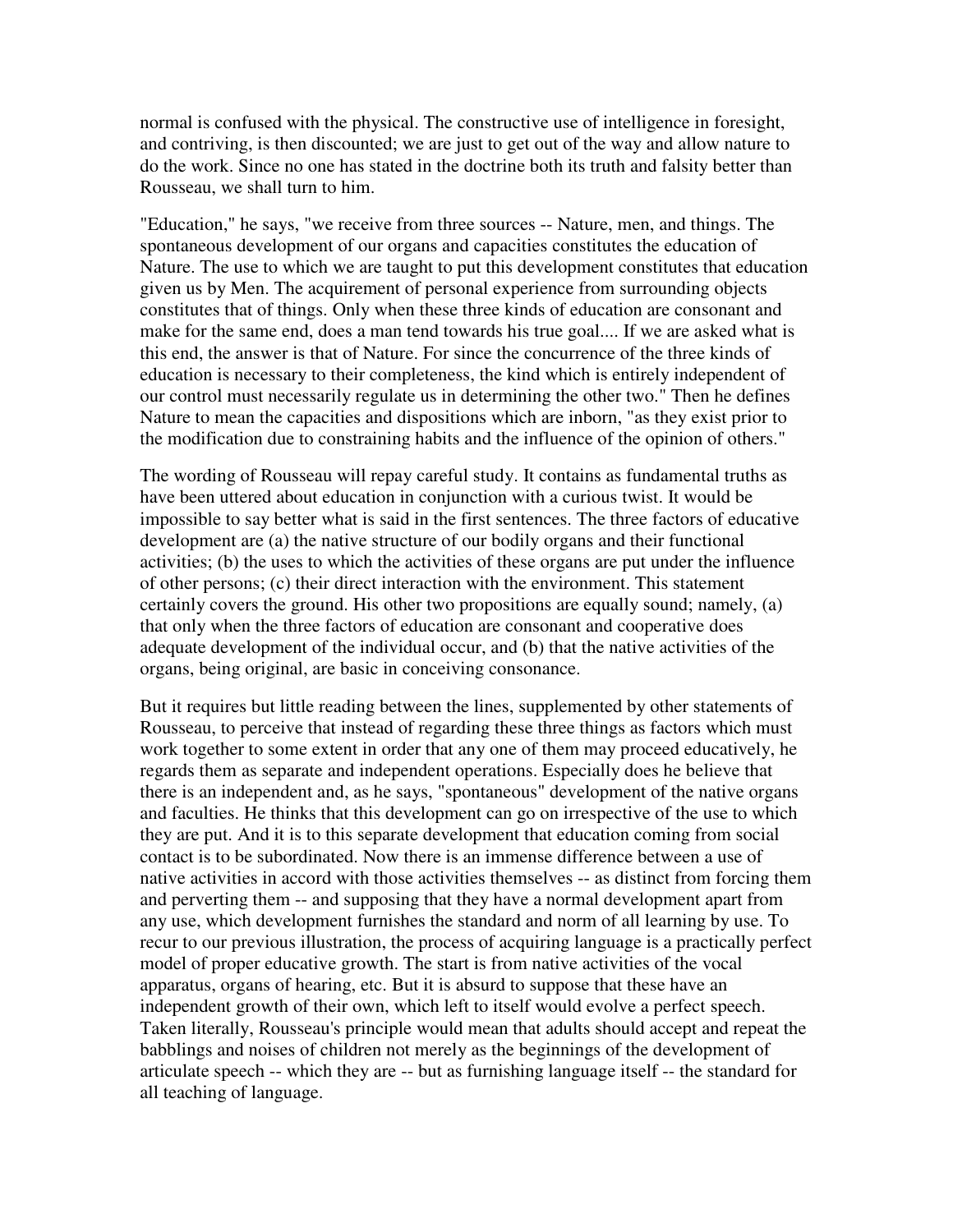The point may be summarized by saying that Rousseau was right, introducing a muchneeded reform into education, in holding that the structure and activities of the organs furnish the conditions of all teaching of the use of the organs; but profoundly wrong in intimating that they supply not only the conditions but also the ends of their development. As matter of fact, the native activities develop, in contrast with random and capricious exercise, through the uses to which they are put. And the office of the social medium is, as we have seen, to direct growth through putting powers to the best possible use. The instinctive activities may be called, metaphorically, spontaneous, in the sense that the organs give a strong bias for a certain sort of operation, -- a bias so strong that we cannot go contrary to it, though by trying to go contrary we may pervert, stunt, and corrupt them. But the notion of a spontaneous normal development of these activities is pure mythology. The natural, or native, powers furnish the initiating and limiting forces in all education; they do not furnish its ends or aims. There is no learning except from a beginning in unlearned powers, but learning is not a matter of the spontaneous overflow of the unlearned powers. Rousseau's contrary opinion is doubtless due to the fact that he identified God with Nature; to him the original powers are wholly good, coming directly from a wise and good creator. To paraphrase the old saying about the country and the town, God made the original human organs and faculties, man makes the uses to which they are put. Consequently the development of the former furnishes the standard to which the latter must be subordinated. When men attempt to determine the uses to which the original activities shall be put, they interfere with a divine plan. The interference by social arrangements with Nature, God's work, is the primary source of corruption in individuals. Rousseau's passionate assertion of the intrinsic goodness of all natural tendencies was a reaction against the prevalent notion of the total depravity of innate human nature, and has had a powerful influence in modifying the attitude towards children's interests. But it is hardly necessary to say that primitive impulses are of themselves neither good nor evil, but become one or the other according to the objects for which they are employed. That neglect, suppression, and premature forcing of some instincts at the expense of others, are responsible for many avoidable ills, there can be no doubt. But the moral is not to leave them alone to follow their own "spontaneous development," but to provide an environment which shall organize them.

Returning to the elements of truth contained in Rousseau's statements, we find that natural development, as an aim, enables him to point the means of correcting many evils in current practices, and to indicate a number of desirable specific aims. ( 1 ) Natural development as an aim fixes attention upon the bodily organs and the need of health and vigor. The aim of natural development says to parents and teachers: Make health an aim; normal development cannot be had without regard to the vigor of the body -- an obvious enough fact and yet one whose due recognition in practice would almost automatically revolutionize many of our educational practices. "Nature" is indeed a vague and metaphorical term, but one thing that "Nature" may be said to utter is that there are conditions of educational efficiency, and that till we have learned what these conditions are and have learned to make our practices accord with them, the noblest and most ideal of our aims are doomed to suffer -- are verbal and sentimental rather than efficacious.

(2) The aim of natural development translates into the aim of respect for physical mobility. In Rousseau's words: "Children are always in motion; a sedentary life is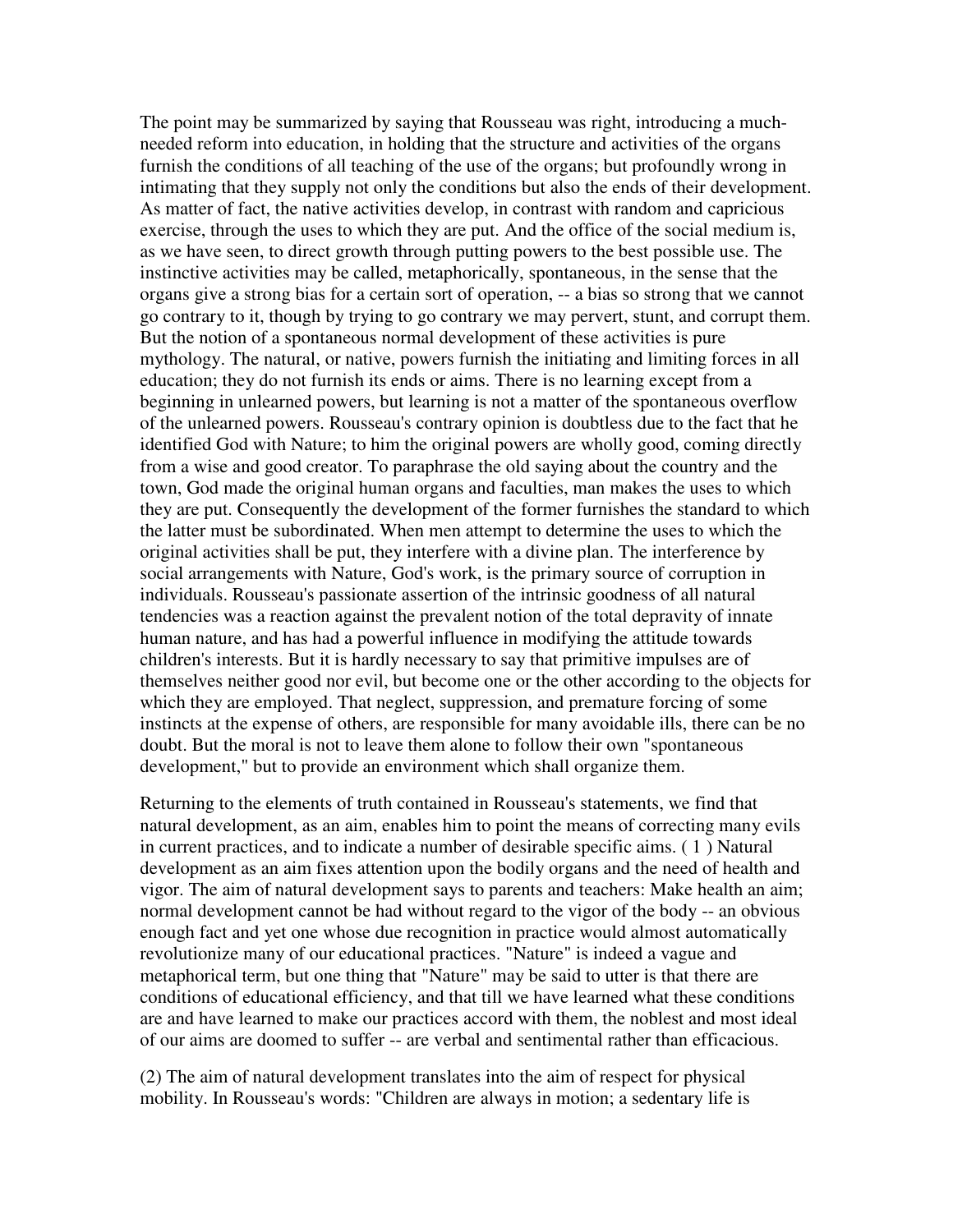injurious." When he says that "Nature's intention is to strengthen the body before exercising the mind" he hardly states the fact fairly. But if he had said that nature's "intention" (to adopt his poetical form of speech) is to develop the mind especially by exercise of the muscles of the body he would have stated a positive fact. In other words, the aim of following nature means, in the concrete, regard for the actual part played by use of the bodily organs in explorations, in handling of materials, in plays and games.

(3) The general aim translates into the aim of regard for individual differences among children. Nobody can take the principle of consideration of native powers into account without being struck by the fact that these powers differ in different individuals. The difference applies not merely to their intensity, but even more to their quality and arrangement. As Rouseau said: "Each individual is born with a distinctive temperament.... We indiscriminately employ children of different bents on the same exercises; their education destroys the special bent and leaves a dull uniformity. Therefore after we have wasted our efforts in stunting the true gifts of nature we see the short-lived and illusory brilliance we have substituted die away, while the natural abilities we have crushed do not revive."

Lastly, the aim of following nature means to note the origin, the waxing, and waning, of preferences and interests. Capacities bud and bloom irregularly; there is no even fourabreast development. We must strike while the iron is hot. Especially precious are the first dawnings of power. More than we imagine, the ways in which the tendencies of early childhood are treated fix fundamental dispositions and condition the turn taken by powers that show themselves later. Educational concern with the early years of life -- as distinct from inculcation of useful arts -- dates almost entirely from the time of the emphasis by Pestalozzi and Froebel, following Rousseau, of natural principles of growth. The irregularity of growth and its significance is indicated in the following passage of a student of the growth of the nervous system. "While growth continues, things bodily and mental are lopsided, for growth is never general, but is accentuated now at one spot, now at another.... The methods which shall recognize in the presence of these enormous differences of endowment the dynamic values of natural inequalities of growth, and utilize them, preferring irregularity to the rounding out gained by pruning will most closely follow that which takes place in the body and thus prove most effective." 1

Observation of natural tendencies is difficult under conditions of restraint. They show themselves most readily in a child's spontaneous sayings and doings, -- that is, in those he engages in when not put at set tasks and when not aware of being under observation. It does not follow that these tendencies are all desirable because they are natural; but it does follow that since they are there, they are operative and must be taken account of. We must see to it that the desirable ones have an environment which keeps them active, and that their activity shall control the direction the others take and thereby induce the disuse of the latter because they lead to nothing. Many tendencies that trouble parents when they appear are likely to be transitory, and sometimes too much direct attention to them only fixes a child's attention upon them. At all events, adults too easily assume their own habits and wishes as standards, and regard all deviations of children's impulses as evils to be eliminated. That artificiality against which the conception of following nature is so largely a protest, is the outcome of attempts to force children directly into the mold of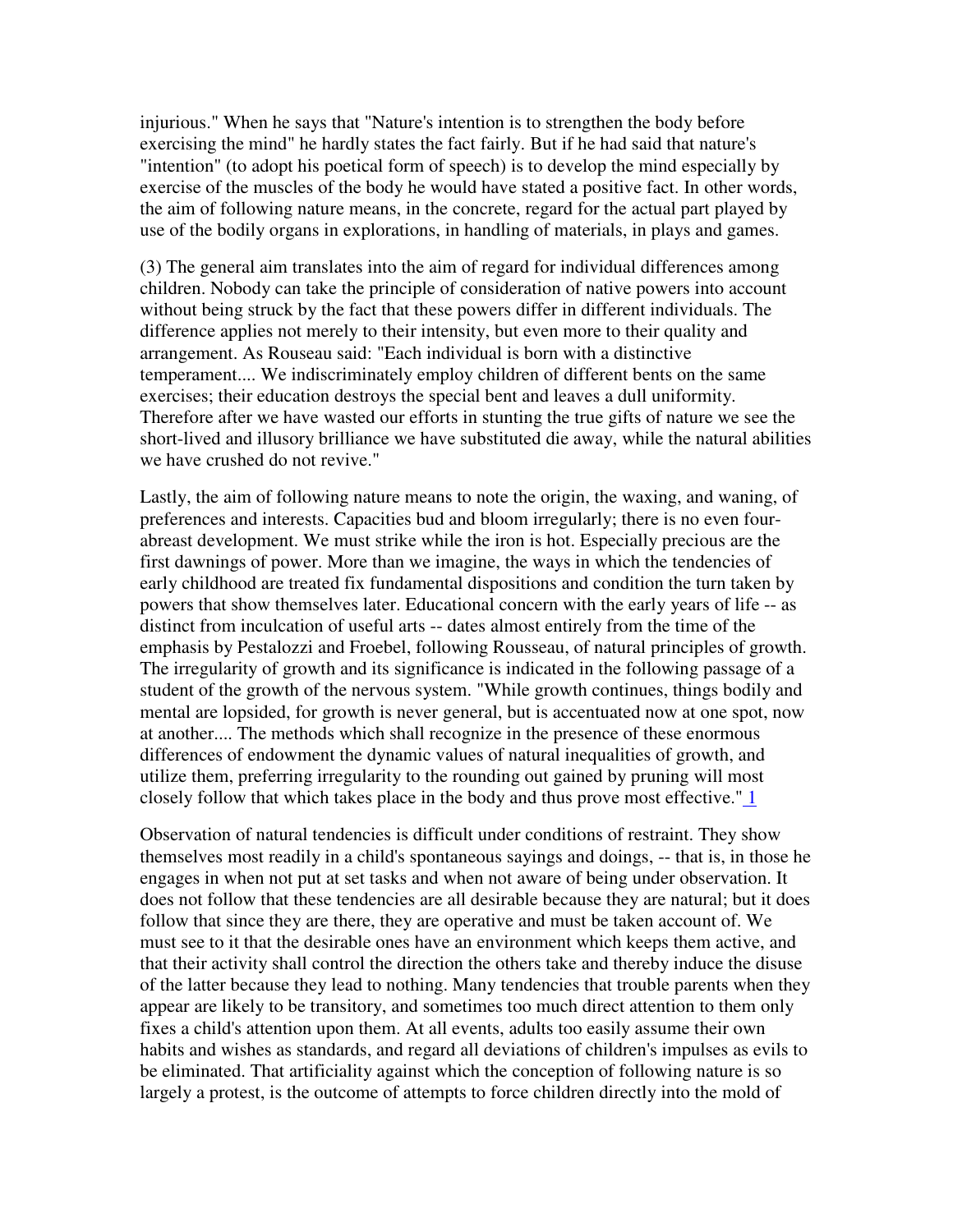grown-up standards.

In conclusion, we note that the early history of the idea of following nature combined two factors which had no inherent connection with one another. Before the time of Rousseau educational reformers had been inclined to urge the importance of education by ascribing practically unlimited power to it. All the differences between peoples and between classes and persons among the same people were said to be due to differences of training, of exercise, and practice. Originally, mind, reason, understanding is, for all practical purposes, the same in all. This essential identity of mind means the essential equality of all and the possibility of bringing them all to the same level. As a protest against this view, the doctrine of accord with nature meant a much less formal and abstract view of mind and its powers. It substituted specific instincts and impulses and physiological capacities, differing from individual to individual ( just as they differ, as Rousseau pointed out, even in dogs of the same litter), for abstract faculties of discernment, memory, and generalization. Upon this side, the doctrine of educative accord with nature has been reinforced by the development of modern biology, physiology, and psychology. It means, in effect, that great as is the significance of nurture, of modification, and transformation through direct educational effort, nature, or unlearned capacities, affords the foundation and ultimate resources for such nurture.

On the other hand, the doctrine of following nature was a political dogma. It meant a rebellion against existing social institutions, customs, and ideals (See ante, p. 91). Rousseau's statement that everything is good as it comes from the hands of the Creator has its signification only in its contrast with the concluding part of the same sentence: "Everything degenerates in the hands of man." And again he says: "Natural man has an absolute value; he is a numerical unit, a complete integer and has no relation save to himself and to his fellow man. Civilized man is only a relative unit, the numerator of a fraction whose value depends upon its dominator, its relation to the integral body of society. Good political institutions are those which make a man unnatural." It is upon this conception of the artificial and harmful character of organized social life as it now exists 2 that he rested the notion that nature not merely furnishes prime forces which initiate growth but also its plan and goal. That evil institutions and customs work almost automatically to give a wrong education which the most careful schooling cannot offset is true enough; but the conclusion is not to education apart from the environment, but to provide an environment in which native powers will be put to better uses.

**2. Social Efficiency as Aim.** A conception which made nature supply the end of a true education and society the end of an evil one, could hardly fail to call out a protest. The opposing emphasis took the form of a doctrine that the business of education is to supply precisely what nature fails to secure; namely, habituation of an individual to social control; subordination of natural powers to social rules. It is not surprising to find that the value in the idea of social efficiency resides largely in its protest against the points at which the doctrine of natural development went astray; while its misuse comes when it is employed to slur over the truth in that conception. It is a fact that we must look to the activities and achievements of associated life to find what the development of power - that is to say, efficiency -- means. The error is in implying that we must adopt measures of subordination rather than of utilization to secure efficiency. The doctrine is rendered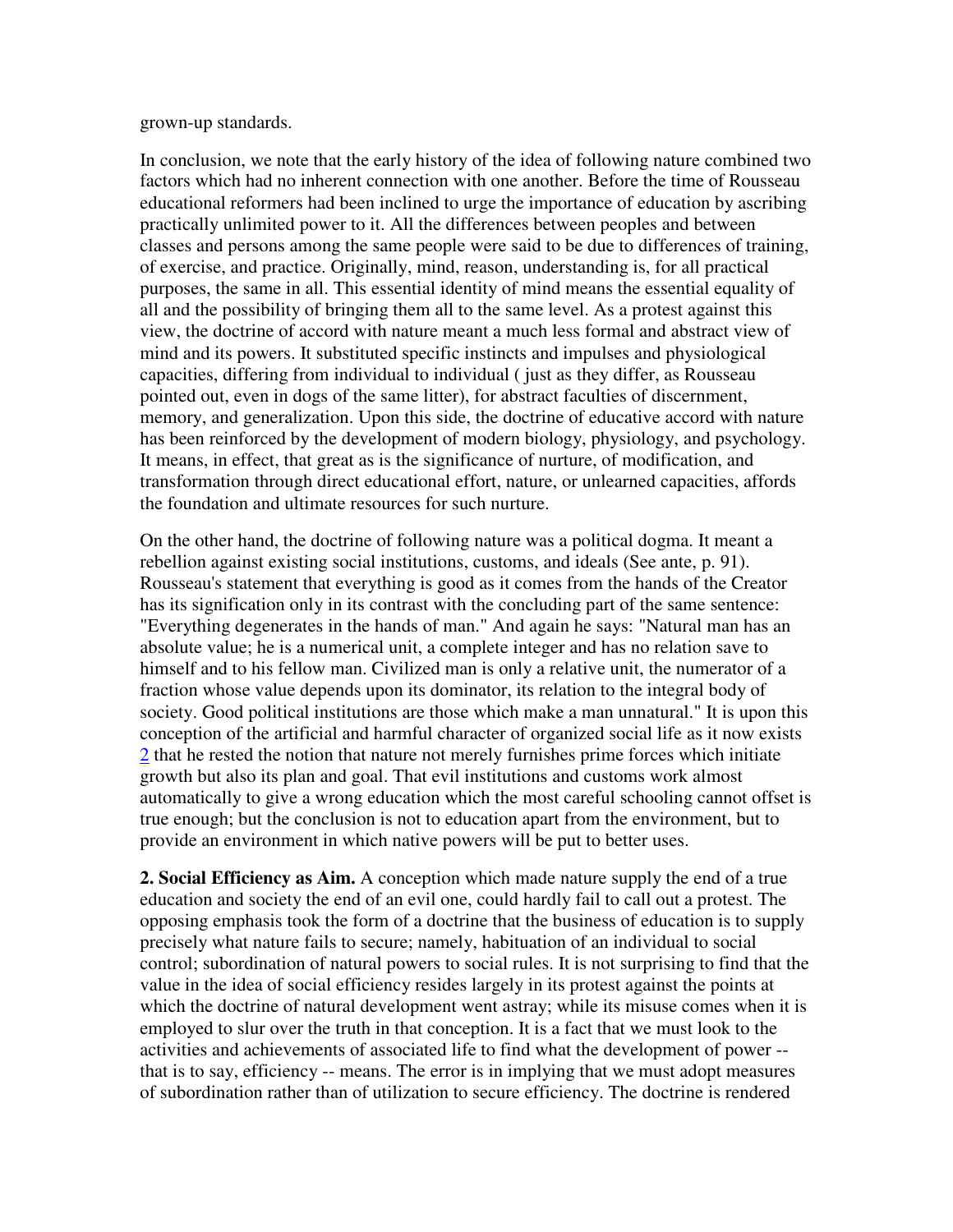adequate when we recognize that social efficiency is attained not by negative constraint but by positive use of native individual capacities in occupations having a social meaning.

(1) Translated into specific aims, social efficiency indicates the importance of industrial competency. Persons cannot live without means of subsistence; the ways in which these means are employed and consumed have a profound influence upon all the relationships of persons to one another. If an individual is not able to earn his own living and that of the children dependent upon him, he is a drag or parasite upon the activities of others. He misses for himself one of the most educative experiences of life. If he is not trained in the right use of the products of industry, there is grave danger that he may deprave himself and injure others in his possession of wealth. No scheme of education can afford to neglect such basic considerations. Yet in the name of higher and more spiritual ideals, the arrangements for higher education have often not only neglected them, but looked at them with scorn as beneath the level of educative concern. With the change from an oligarchical to a democratic society, it is natural that the significance of an education which should have as a result ability to make one's way economically in the world, and to manage economic resources usefully instead of for mere display and luxury, should receive emphasis.

There is, however, grave danger that in insisting upon this end, existing economic conditions and standards will be accepted as final. A democratic criterion requires us to develop capacity to the point of competency to choose and make its own career. This principle is violated when the attempt is made to fit individuals in advance for definite industrial callings, selected not on the basis of trained original capacities, but on that of the wealth or social status of parents. As a matter of fact, industry at the present time undergoes rapid and abrupt changes through the evolution of new inventions. New industries spring up, and old ones are revolutionized. Consequently an attempt to train for too specific a mode of efficiency defeats its own purpose. When the occupation changes its methods, such individuals are left behind with even less ability to readjust themselves than if they had a less definite training. But, most of all, the present industrial constitution of society is, like every society which has ever existed, full of inequities. It is the aim of progressive education to take part in correcting unfair privilege and unfair deprivation, not to perpetuate them. Wherever social control means subordination of individual activities to class authority, there is danger that industrial education will be dominated by acceptance of the status quo. Differences of economic opportunity then dictate what the future callings of individuals are to be. We have an unconscious revival of the defects of the Platonic scheme (ante, p. 89) without its enlightened method of selection.

(2) Civic efficiency, or good citizenship. It is, of course, arbitrary to separate industrial competency from capacity in good citizenship. But the latter term may be used to indicate a number of qualifications which are vaguer than vocational ability. These traits run from whatever make an individual a more agreeable companion to citizenship in the political sense: it denotes ability to judge men and measures wisely and to take a determining part in making as well as obeying laws. The aim of civic efficiency has at least the merit of protecting us from the notion of a training of mental power at large. It calls attention to the fact that power must be relative to doing something, and to the fact that the things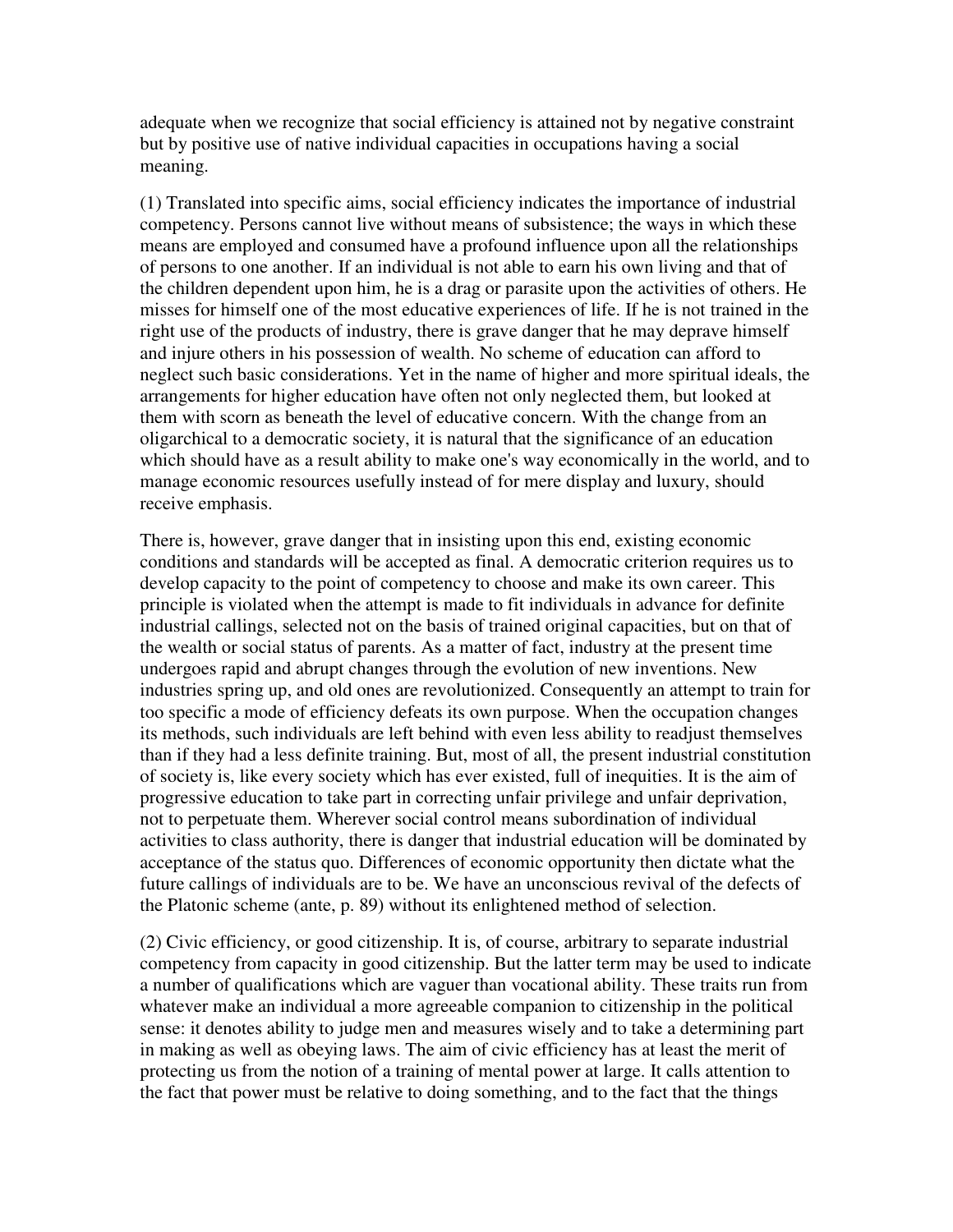which most need to be done are things which involve one's relationships with others.

Here again we have to be on guard against understanding the aim too narrowly. An overdefinite interpretation would at certain periods have excluded scientific discoveries, in spite of the fact that in the last analysis security of social progress depends upon them. For scientific men would have been thought to be mere theoretical dreamers, totally lacking in social efficiency. It must be borne in mind that ultimately social efficiency means neither more nor less than capacity to share in a give and take of experience. It covers all that makes one's own experience more worth while to others, and all that enables one to participate more richly in the worthwhile experiences of others. Ability to produce and to enjoy art, capacity for recreation, the significant utilization of leisure, are more important elements in it than elements conventionally associated oftentimes with citizenship.

In the broadest sense, social efficiency is nothing less than that socialization of mind which is actively concerned in making experiences more communicable; in breaking down the barriers of social stratification which make individuals impervious to the interests of others. When social efficiency is confined to the service rendered by overt acts, its chief constituent (because its only guarantee) is omitted, -- intelligent sympathy or good will. For sympathy as a desirable quality is something more than mere feeling; it is a cultivated imagination for what men have in common and a rebellion at whatever unnecessarily divides them. What is sometimes called a benevolent interest in others may be but an unwitting mask for an attempt to dictate to them what their good shall be, instead of an endeavor to free them so that they may seek and find the good of their own choice. Social efficiency, even social service, are hard and metallic things when severed from an active acknowledgment of the diversity of goods which life may afford to different persons, and from faith in the social utility of encouraging every individual to make his own choice intelligent.

**3. Culture as Aim.** Whether or not social efficiency is an aim which is consistent with culture turns upon these considerations. Culture means at least something cultivated, something ripened; it is opposed to the raw and crude. When the "natural" is identified with this rawness, culture is opposed to what is called natural development. Culture is also something personal; it is cultivation with respect to appreciation of ideas and art and broad human interests. When efficiency is identified with a narrow range of acts, instead of with the spirit and meaning of activity, culture is opposed to efficiency. Whether called culture or complete development of personality, the outcome is identical with the true meaning of social efficiency whenever attention is given to what is unique in an individual -- and he would not be an individual if there were not something incommensurable about him. Its opposite is the mediocre, the average. Whenever distinctive quality is developed, distinction of personality results, and with it greater promise for a social service which goes beyond the supply in quantity of material commodities. For how can there be a society really worth serving unless it is constituted of individuals of significant personal qualities?

The fact is that the opposition of high worth of personality to social efficiency is a product of a feudally organized society with its rigid division of inferior and superior. The latter are supposed to have time and opportunity to develop themselves as human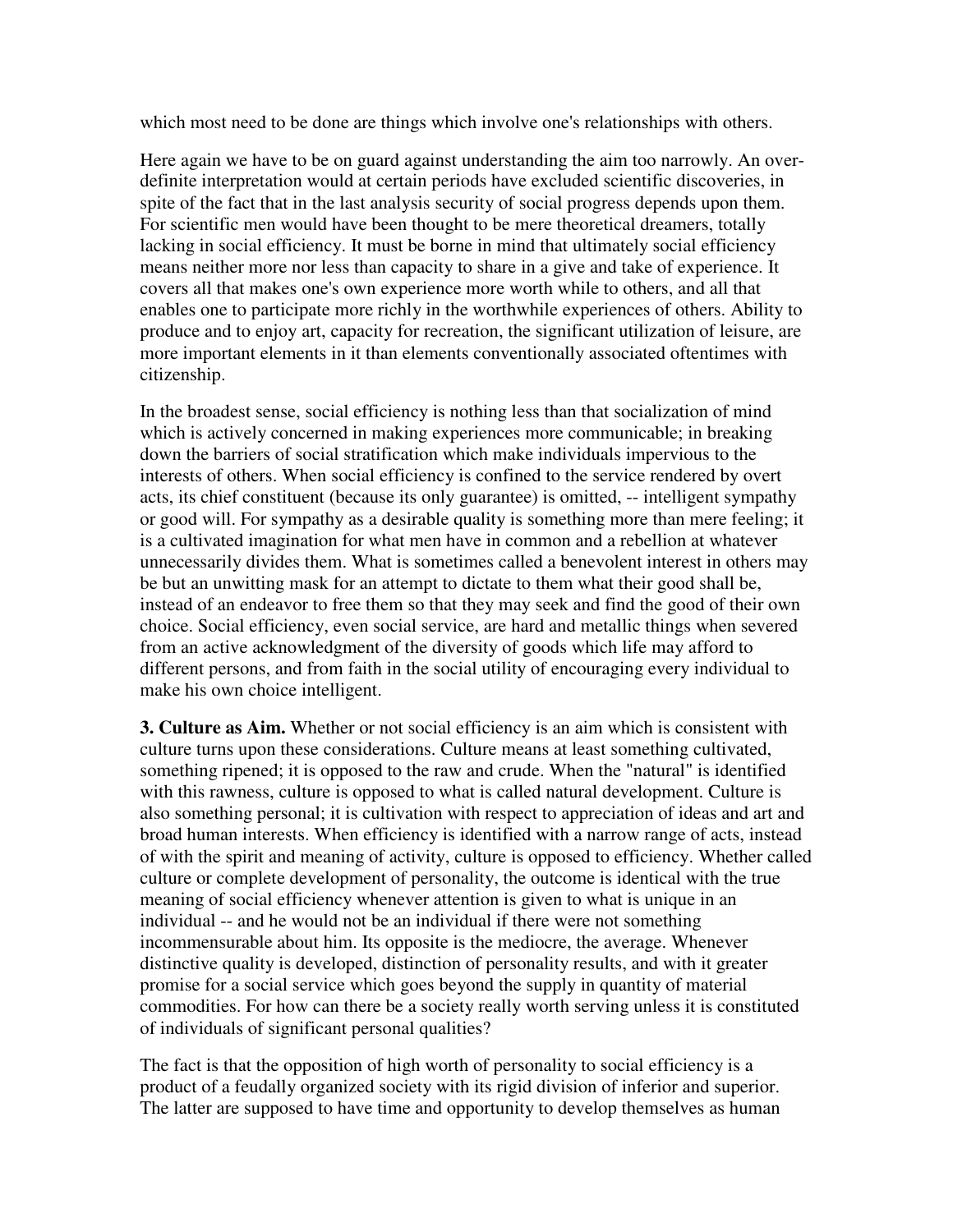beings; the former are confined to providing external products. When social efficiency as measured by product or output is urged as an ideal in a would-be democratic society, it means that the depreciatory estimate of the masses characteristic of an aristocratic community is accepted and carried over. But if democracy has a moral and ideal meaning, it is that a social return be demanded from all and that opportunity for development of distinctive capacities be afforded all. The separation of the two aims in education is fatal to democracy; the adoption of the narrower meaning of efficiency deprives it of its essential justification.

The aim of efficiency ( like any educational aim ) must be included within the process of experience. When it is measured by tangible external products, and not by the achieving of a distinctively valuable experience, it becomes materialistic. Results in the way of commodities which may be the outgrowth of an efficient personality are, in the strictest sense, by-products of education: by-products which are inevitable and important, but nevertheless by-products. To set up an external aim strengthens by reaction the false conception of culture which identifies it with something purely "inner." And the idea of perfecting an "inner" personality is a sure sign of social divisions. What is called inner is simply that which does not connect with others -- which is not capable of free and full communication. What is termed spiritual culture has usually been futile, with something rotten about it, just because it has been conceived as a thing which a man might have internally -- and therefore exclusively. What one is as a person is what one is as associated with others, in a free give and take of intercourse. This transcends both the efficiency which consists in supplying products to others and the culture which is an exclusive refinement and polish.

Any individual has missed his calling, farmer, physician, teacher, student, who does not find that the accomplishments of results of value to others is an accompaniment of a process of experience inherently worth while. Why then should it be thought that one must take his choice between sacrificing himself to doing useful things for others, or sacrificing them to pursuit of his own exclusive ends, whether the saving of his own soul or the building of an inner spiritual life and personality? What happens is that since neither of these things is persistently possible, we get a compromise and an alternation. One tries each course by turns. There is no greater tragedy than that so much of the professedly spiritual and religious thought of the world has emphasized the two ideals of self-sacrifice and spiritual self-perfecting instead of throwing its weight against this dualism of life. The dualism is too deeply established to be easily overthrown; for that reason, it is the particular task of education at the present time to struggle in behalf of an aim in which social efficiency and personal culture are synonyms instead of antagonists.

**Summary.** General or comprehensive aims are points of view for surveying the specific problems of education. Consequently it is a test of the value of the manner in which any large end is stated to see if it will translate readily and consistently into the procedures which are suggested by another. We have applied this test to three general aims: Development according to nature, social efficiency, and culture or personal mental enrichment. In each case we have seen that the aims when partially stated come into conflict with each other. The partial statement of natural development takes the primitive powers in an alleged spontaneous development as the end-all. From this point of view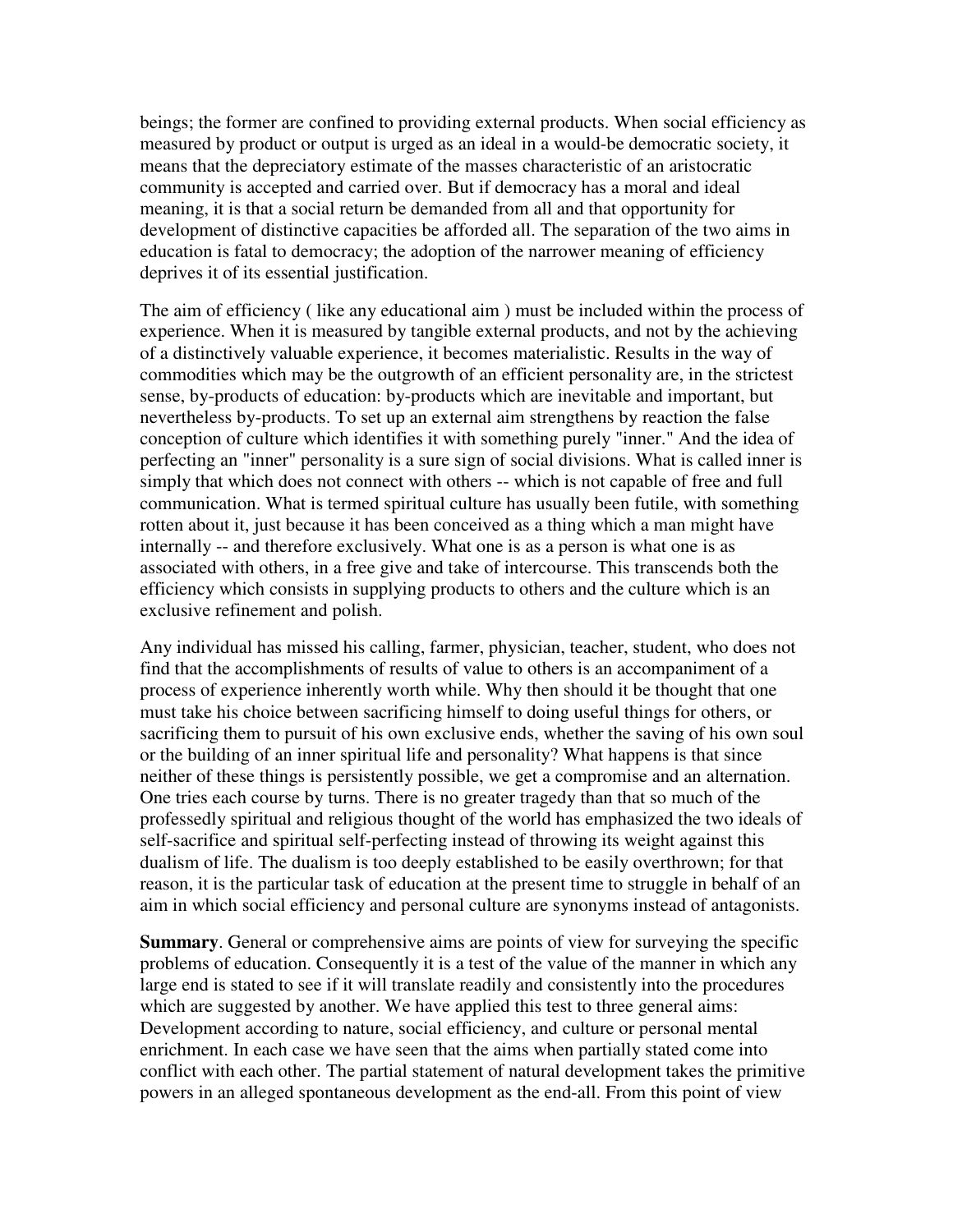training which renders them useful to others is an abnormal constraint; one which profoundly modifies them through deliberate nurture is corrupting. But when we recognize that natural activities mean native activities which develop only through the uses in which they are nurtured, the conflict disappears. Similarly a social efficiency which is defined in terms of rendering external service to others is of necessity opposed to the aim of enriching the meaning of experience, while a culture which is taken to consist in an internal refinement of a mind is opposed to a socialized disposition. But social efficiency as an educational purpose should mean cultivation of power to join freely and fully in shared or common activities. This is impossible without culture, while it brings a reward in culture, because one cannot share in intercourse with others without learning -- without getting a broader point of view and perceiving things of which one would otherwise be ignorant. And there is perhaps no better definition of culture than that it is the capacity for constantly expanding the range and accuracy of one's perception of meanings.

1. Donaldson, Growth of Brain, p. 356. Go back to text

2. We must not forget that Rousseau had the idea of a radically different sort of society, a fraternal society whose end should be identical with the good of all its members, which he thought to be as much better than existing states as these are worse than the state of nature.

Go back to text

# *Chapter Ten: Interest and Discipline*

**1. The Meaning of the Terms.** We have already noticed the difference in the attitude of a spectator and of an agent or participant. The former is indifferent to what is going on; one result is just as good as another, since each is just something to look at. The latter is bound up with what is going on; its outcome makes a difference to him. His fortunes are more or less at stake in the issue of events. Consequently he does whatever he can to influence the direction present occurrences take. One is like a man in a prison cell watching the rain out of the window; it is all the same to him. The other is like a man who has planned an outing for the next day which continuing rain will frustrate. He cannot, to be sure, by his present reactions affect to-morrow's weather, but he may take some steps which will influence future happenings, if only to postpone the proposed picnic. If a man sees a carriage coming which may run over him, if he cannot stop its movement, he can at least get out of the way if he foresees the consequence in time. In many instances, he can intervene even more directly. The attitude of a participant in the course of affairs is thus a double one: there is solicitude, anxiety concerning future consequences, and a tendency to act to assure better, and avert worse, consequences.

There are words which denote this attitude: concern, interest. These words suggest that a person is bound up with the possibilities inhering in objects; that he is accordingly on the lookout for what they are likely to do to him; and that, on the basis of his expectation or foresight, he is eager to act so as to give things one turn rather than another. Interest and aims, concern and purpose, are necessarily connected. Such words as aim, intent, end, emphasize the results which are wanted and striven for; they take for granted the personal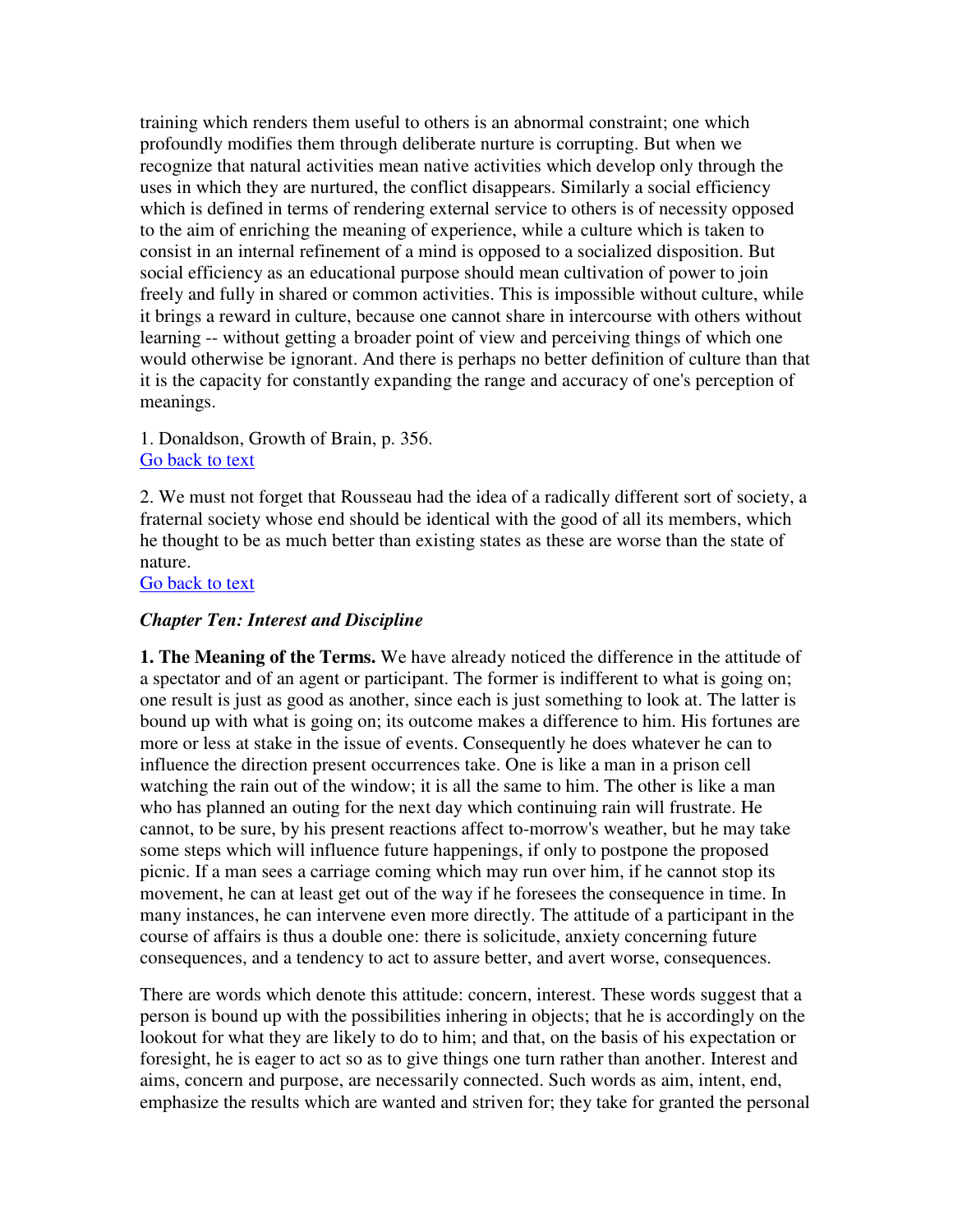attitude of solicitude and attentive eagerness. Such words as interest, affection, concern, motivation, emphasize the bearing of what is foreseen upon the individual's fortunes, and his active desire to act to secure a possible result. They take for granted the objective changes. But the difference is but one of emphasis; the meaning that is shaded in one set of words is illuminated in the other. What is anticipated is objective and impersonal; tomorrow's rain; the possibility of being run over. But for an active being, a being who partakes of the consequences instead of standing aloof from them, there is at the same time a personal response. The difference imaginatively foreseen makes a present difference, which finds expression in solicitude and effort. While such words as affection, concern, and motive indicate an attitude of personal preference, they are always attitudes toward objects -- toward what is foreseen. We may call the phase of objective foresight intellectual, and the phase of personal concern emotional and volitional, but there is no separation in the facts of the situation.

Such a separation could exist only if the personal attitudes ran their course in a world by themselves. But they are always responses to what is going on in the situation of which they are a part, and their successful or unsuccessful expression depends upon their interaction with other changes. Life activities flourish and fail only in connection with changes of the environment. They are literally bound up with these changes; our desires, emotions, and affections are but various ways in which our doings are tied up with the doings of things and persons about us. Instead of marking a purely personal or subjective realm, separated from the objective and impersonal, they indicate the non-existence of such a separate world. They afford convincing evidence that changes in things are not alien to the activities of a self, and that the career and welfare of the self are bound up with the movement of persons and things. Interest, concern, mean that self and world are engaged with each other in a developing situation.

The word interest, in its ordinary usage, expresses (i) the whole state of active development, (ii) the objective results that are foreseen and wanted, and (iii) the personal emotional inclination. (i) An occupation, employment, pursuit, business is often referred to as an interest. Thus we say that a man's interest is politics, or journalism, or philanthropy, or archaeology, or collecting Japanese prints, or banking. (ii) By an interest we also mean the point at which an object touches or engages a man; the point where it influences him. In some legal transactions a man has to prove "interest" in order to have a standing at court. He has to show that some proposed step concerns his affairs. A silent partner has an interest in a business, although he takes no active part in its conduct because its prosperity or decline affects his profits and liabilities. (iii) When we speak of a man as interested in this or that the emphasis falls directly upon his personal attitude. To be interested is to be absorbed in, wrapped up in, carried away by, some object. To take an interest is to be on the alert, to care about, to be attentive. We say of an interested person both that he has lost himself in some affair and that he has found himself in it. Both terms express the engrossment of the self in an object.

When the place of interest in education is spoken of in a depreciatory way, it will be found that the second of the meanings mentioned is first exaggerated and then isolated. Interest is taken to mean merely the effect of an object upon personal advantage or disadvantage, success or failure. Separated from any objective development of affairs,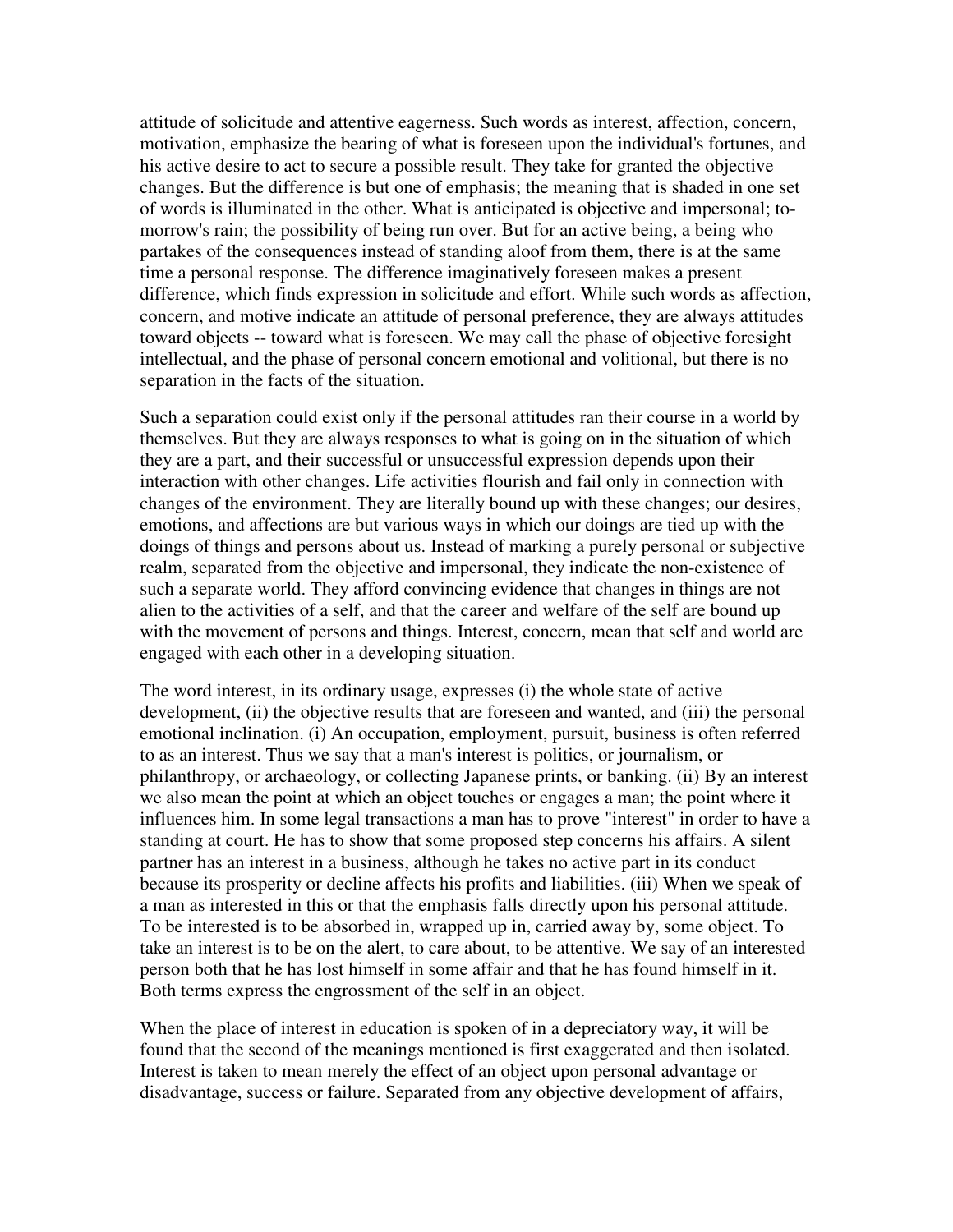these are reduced to mere personal states of pleasure or pain. Educationally, it then follows that to attach importance to interest means to attach some feature of seductiveness to material otherwise indifferent; to secure attention and effort by offering a bribe of pleasure. This procedure is properly stigmatized as "soft" pedagogy; as a "soup-kitchen" theory of education.

But the objection is based upon the fact -- or assumption -- that the forms of skill to be acquired and the subject matter to be appropriated have no interest on their own account: in other words, they are supposed to be irrelevant to the normal activities of the pupils. The remedy is not in finding fault with the doctrine of interest, any more than it is to search for some pleasant bait that may be hitched to the alien material. It is to discover objects and modes of action, which are connected with present powers. The function of this material in engaging activity and carrying it on consistently and continuously is its interest. If the material operates in this way, there is no call either to hunt for devices which will make it interesting or to appeal to arbitrary, semi-coerced effort.

The word interest suggests, etymologically, what is between, -- that which connects two things otherwise distant. In education, the distance covered may be looked at as temporal. The fact that a process takes time to mature is so obvious a fact that we rarely make it explicit. We overlook the fact that in growth there is ground to be covered between an initial stage of process and the completing period; that there is something intervening. In learning, the present powers of the pupil are the initial stage; the aim of the teacher represents the remote limit. Between the two lie means -- that is middle conditions: -- acts to be performed; difficulties to be overcome; appliances to be used. Only through them, in the literal time sense, will the initial activities reach a satisfactory consummation.

These intermediate conditions are of interest precisely because the development of existing activities into the foreseen and desired end depends upon them. To be means for the achieving of present tendencies, to be "between" the agent and his end, to be of interest, are different names for the same thing. When material has to be made interesting, it signifies that as presented, it lacks connection with purposes and present power: or that if the connection be there, it is not perceived. To make it interesting by leading one to realize the connection that exists is simply good sense; to make it interesting by extraneous and artificial inducements deserves all the bad names which have been applied to the doctrine of interest in education.

So much for the meaning of the term interest. Now for that of discipline. Where an activity takes time, where many means and obstacles lie between its initiation and completion, deliberation and persistence are required. It is obvious that a very large part of the everyday meaning of will is precisely the deliberate or conscious disposition to persist and endure in a planned course of action in spite of difficulties and contrary solicitations. A man of strong will, in the popular usage of the words, is a man who is neither fickle nor half-hearted in achieving chosen ends. His ability is executive; that is, he persistently and energetically strives to execute or carry out his aims. A weak will is unstable as water.

Clearly there are two factors in will. One has to do with the foresight of results, the other with the depth of hold the foreseen outcome has upon the person. (i) Obstinacy is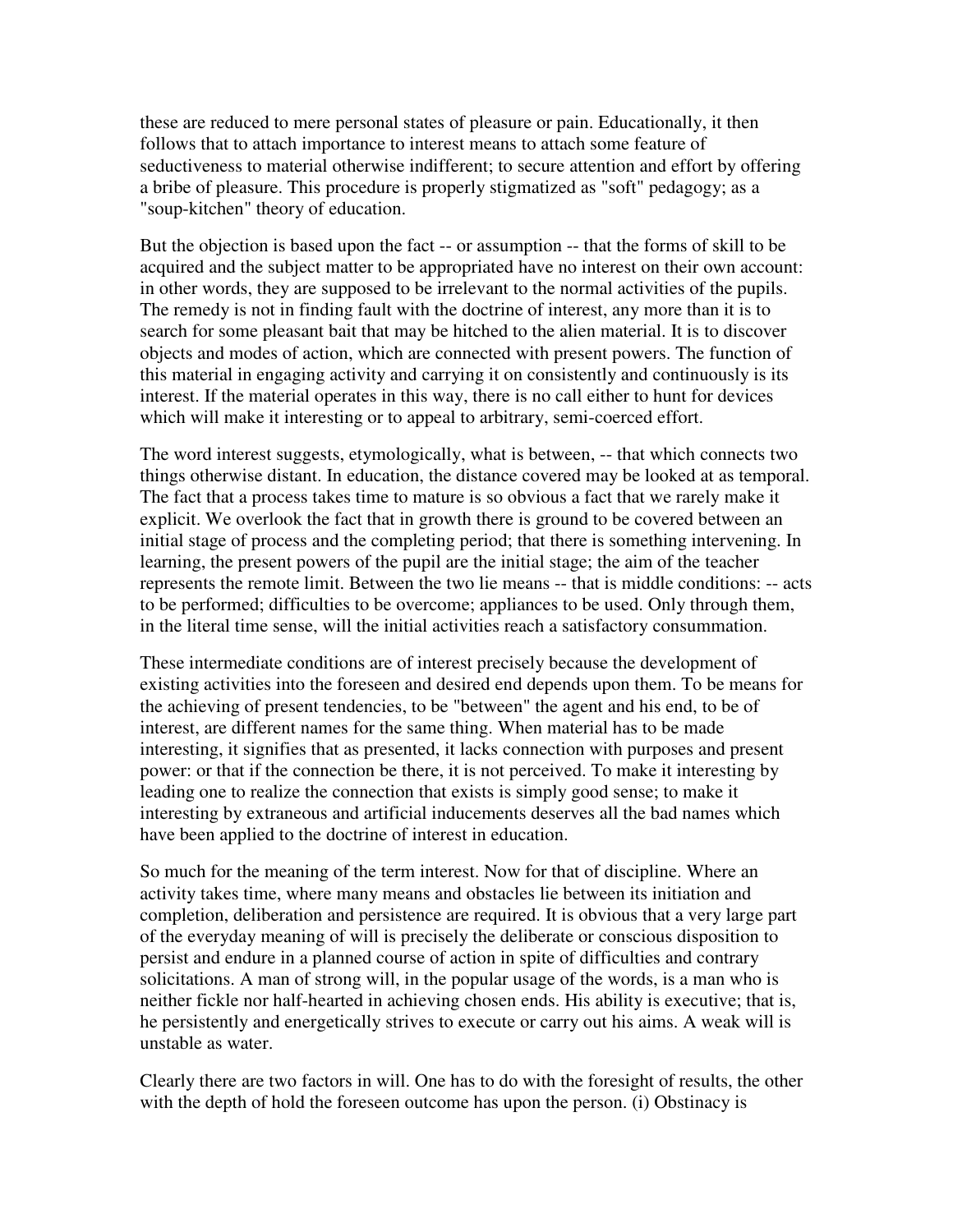persistence but it is not strength of volition. Obstinacy may be mere animal inertia and insensitiveness. A man keeps on doing a thing just because he has got started, not because of any clearly thought-out purpose. In fact, the obstinate man generally declines ( although he may not be quite aware of his refusal) to make clear to himself what his proposed end is; he has a feeling that if he allowed himself to get a clear and full idea of it, it might not be worth while. Stubbornness shows itself even more in reluctance to criticize ends which present themselves than it does in persistence and energy in use of means to achieve the end. The really executive man is a man who ponders his ends, who makes his ideas of the results of his actions as clear and full as possible. The people we called weak-willed or self-indulgent always deceive themselves as to the consequences of their acts. They pick out some feature which is agreeable and neglect all attendant circumstances. When they begin to act, the disagreeable results they ignored begin to show themselves. They are discouraged, or complain of being thwarted in their good purpose by a hard fate, and shift to some other line of action. That the primary difference between strong and feeble volition is intellectual, consisting in the degree of persistent firmness and fullness with which consequences are thought out, cannot be overemphasized.

(ii) There is, of course, such a thing as a speculative tracing out of results. Ends are then foreseen, but they do not lay deep hold of a person. They are something to look at and for curiosity to play with rather than something to achieve. There is no such thing as overintellectuality, but there is such a thing as a one-sided intellectuality. A person "takes it out" as we say in considering the consequences of proposed lines of action. A certain flabbiness of fiber prevents the contemplated object from gripping him and engaging him in action. And most persons are naturally diverted from a proposed course of action by unusual, unforeseen obstacles, or by presentation of inducements to an action that is directly more agreeable.

A person who is trained to consider his actions, to undertake them deliberately, is in so far forth disciplined. Add to this ability a power to endure in an intelligently chosen course in face of distraction, confusion, and difficulty, and you have the essence of discipline. Discipline means power at command; mastery of the resources available for carrying through the action undertaken. To know what one is to do and to move to do it promptly and by use of the requisite means is to be disciplined, whether we are thinking of an army or a mind. Discipline is positive. To cow the spirit, to subdue inclination, to compel obedience, to mortify the flesh, to make a subordinate perform an uncongenial task -- these things are or are not disciplinary according as they do or do not tend to the development of power to recognize what one is about and to persistence in accomplishment.

It is hardly necessary to press the point that interest and discipline are connected, not opposed. (i) Even the more purely intellectual phase of trained power -- apprehension of what one is doing as exhibited in consequences -- is not possible without interest. Deliberation will be perfunctory and superficial where there is no interest. Parents and teachers often complain -- and correctly -- that children "do not want to hear, or want to understand." Their minds are not upon the subject precisely because it does not touch them; it does not enter into their concerns. This is a state of things that needs to be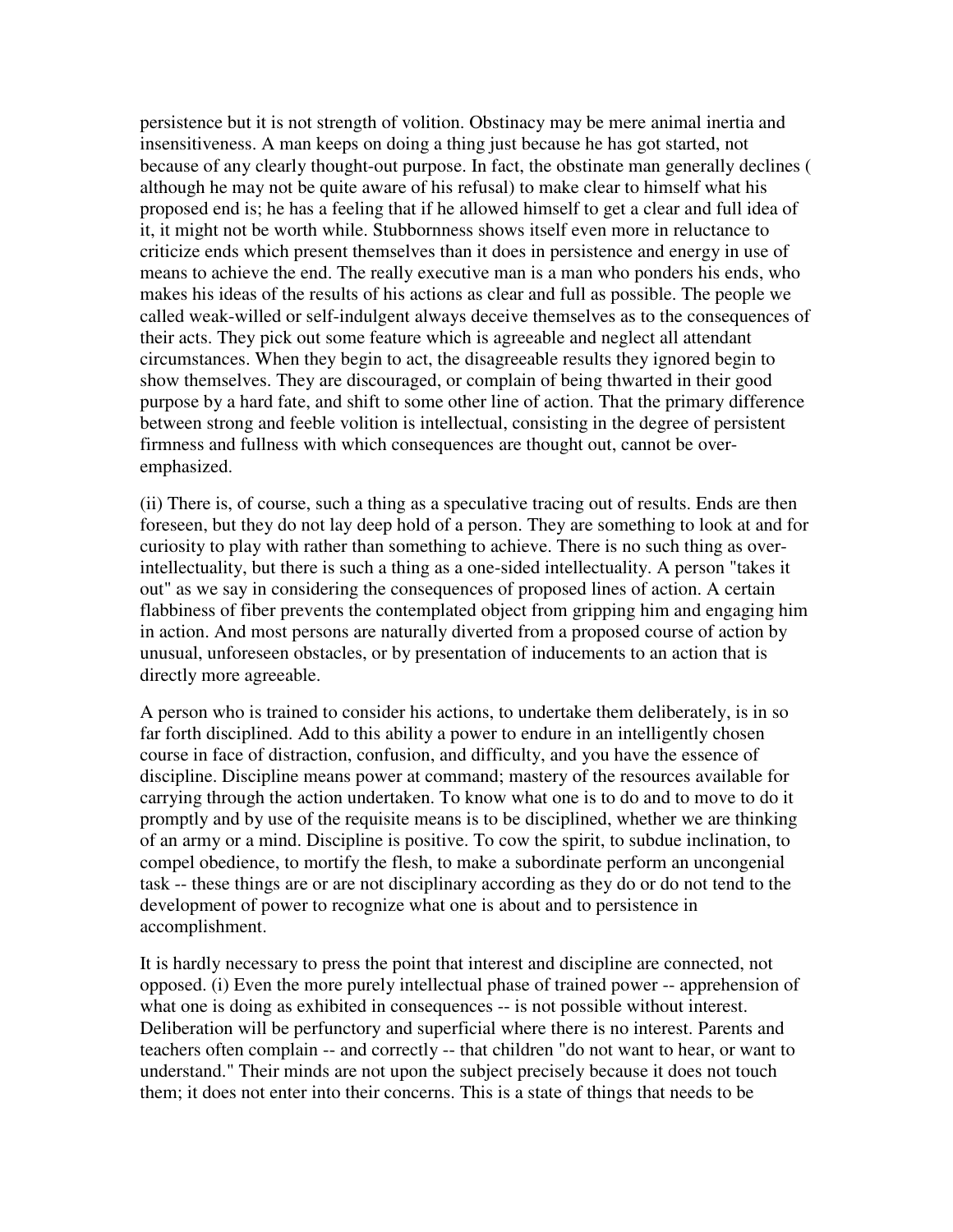remedied, but the remedy is not in the use of methods which increase indifference and aversion. Even punishing a child for inattention is one way of trying to make him realize that the matter is not a thing of complete unconcern; it is one way of arousing "interest," or bringing about a sense of connection. In the long run, its value is measured by whether it supplies a mere physical excitation to act in the way desired by the adult or whether it leads the child "to think" -- that is, to reflect upon his acts and impregnate them with aims. (ii) That interest is requisite for executive persistence is even more obvious. Employers do not advertise for workmen who are not interested in what they are doing. If one were engaging a lawyer or a doctor, it would never occur to one to reason that the person engaged would stick to his work more conscientiously if it was so uncongenial to him that he did it merely from a sense of obligation. Interest measures -- or rather is -- the depth of the grip which the foreseen end has upon one m moving one to act for its realization.

**2. The Importance of the Idea of Interest in Education.** Interest represents the moving force of objects -- whether perceived or presented in imagination -- in any experience having a purpose. In the concrete, the value of recognizing the dynamic place of interest in an educative development is that it leads to considering individual children in their specific capabilities, needs, and preferences. One who recognizes the importance of interest will not assume that all minds work in the same way because they happen to have the same teacher and textbook. Attitudes and methods of approach and response vary with the specific appeal the same material makes, this appeal itself varying with difference of natural aptitude, of past experience, of plan of life, and so on. But the facts of interest also supply considerations of general value to the philosophy of education. Rightly understood, they put us on our guard against certain conceptions of mind and of subject matter which have had great vogue in philosophic thought in the past, and which exercise a serious hampering influence upon the conduct of instruction and discipline. Too frequently mind is set over the world of things and facts to be known; it is regarded as something existing in isolation, with mental states and operations that exist independently. Knowledge is then regarded as an external application of purely mental existences to the things to be known, or else as a result of the impressions which this outside subject matter makes on mind, or as a combination of the two. Subject matter is then regarded as something complete in itself; it is just something to be learned or known, either by the voluntary application of mind to it or through the impressions it makes on mind.

The facts of interest show that these conceptions are mythical. Mind appears in experience as ability to respond to present stimuli on the basis of anticipation of future possible consequences, and with a view to controlling the kind of consequences that are to take place. The things, the subject matter known, consist of whatever is recognized as having a bearing upon the anticipated course of events, whether assisting or retarding it. These statements are too formal to be very intelligible. An illustration may clear up their significance.

You are engaged in a certain occupation, say writing with a typewriter. If you are an expert, your formed habits take care of the physical movements and leave your thoughts free to consider your topic. Suppose, however, you are not skilled, or that, even if you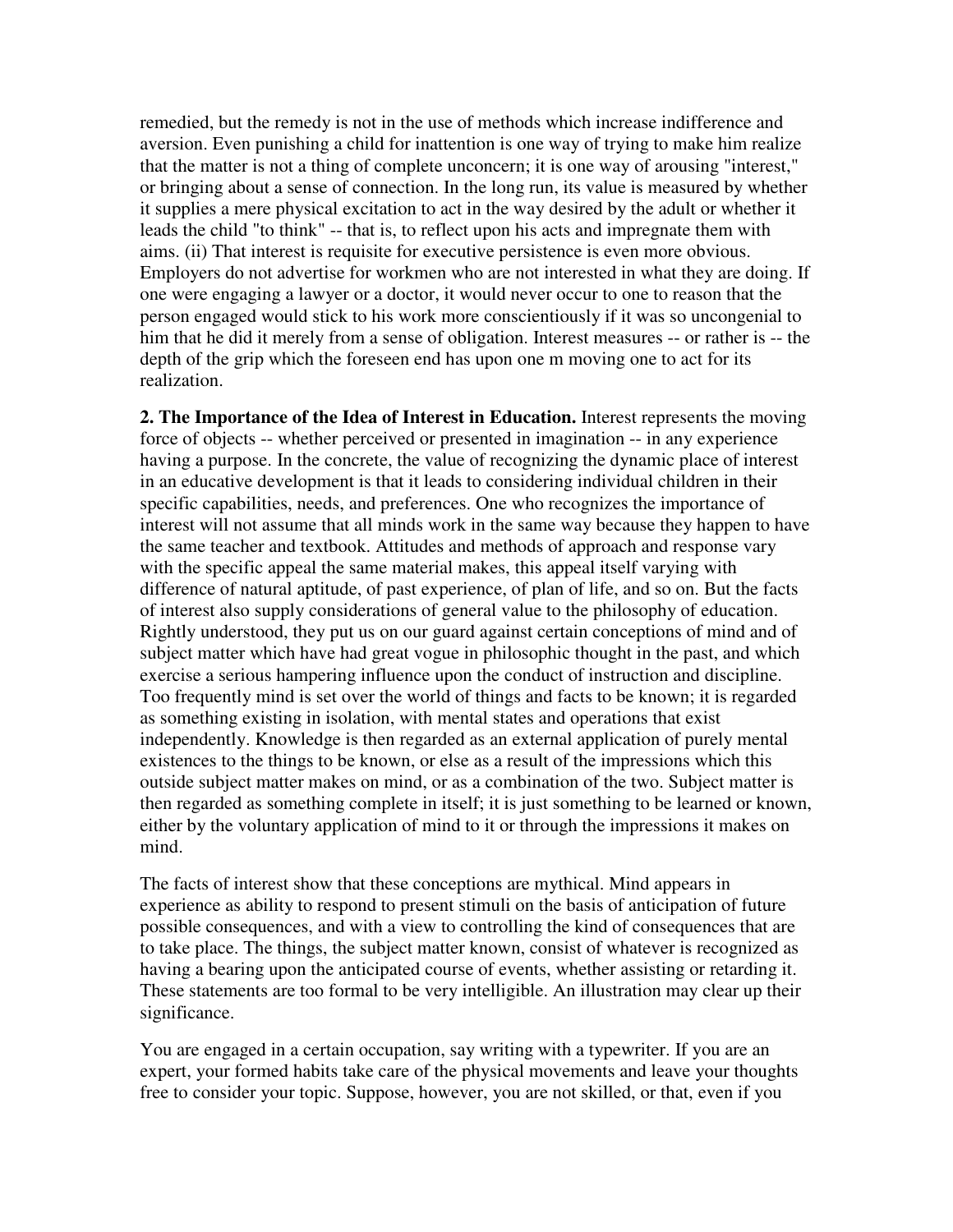are, the machine does not work well. You then have to use intelligence. You do not wish to strike the keys at random and let the consequences be what they may; you wish to record certain words in a given order so as to make sense. You attend to the keys, to what you have written, to your movements, to the ribbon or the mechanism of the machine. Your attention is not distributed indifferently and miscellaneously to any and every detail. It is centered upon whatever has a bearing upon the effective pursuit of your occupation. Your look is ahead, and you are concerned to note the existing facts because and in so far as they are factors in the achievement of the result intended. You have to find out what your resources are, what conditions are at command, and what the difficulties and obstacles are. This foresight and this survey with reference to what is foreseen constitute mind. Action that does not involve such a forecast of results and such an examination of means and hindrances is either a matter of habit or else it is blind. In neither case is it intelligent. To be vague and uncertain as to what is intended and careless in observation of conditions of its realization is to be, in that degree, stupid or partially intelligent.

If we recur to the case where mind is not concerned with the physical manipulation of the instruments but with what one intends to write, the case is the same. There is an activity in process; one is taken up with the development of a theme. Unless one writes as a phonograph talks, this means intelligence; namely, alertness in foreseeing the various conclusions to which present data and considerations are tending, together with continually renewed observation and recollection to get hold of the subject matter which bears upon the conclusions to be reached. The whole attitude is one of concern with what is to be, and with what is so far as the latter enters into the movement toward the end. Leave out the direction which depends upon foresight of possible future results, and there is no intelligence in present behavior. Let there be imaginative forecast but no attention to the conditions upon which its attainment depends, and there is self-deception or idle dreaming -- abortive intelligence.

If this illustration is typical, mind is not a name for something complete by itself; it is a name for a course of action in so far as that is intelligently directed; in so far, that is to say, as aims, ends, enter into it, with selection of means to further the attainment of aims. Intelligence is not a peculiar possession which a person owns; but a person is intelligent in so far as the activities in which he plays a part have the qualities mentioned. Nor are the activities in which a person engages, whether intelligently or not, exclusive properties of himself; they are something in which he engages and partakes. Other things, the independent changes of other things and persons, cooperate and hinder. The individual's act may be initial in a course of events, but the outcome depends upon the interaction of his response with energies supplied by other agencies. Conceive mind as anything but one factor partaking along with others in the production of consequences, and it becomes meaningless.

The problem of instruction is thus that of finding material which will engage a person in specific activities having an aim or purpose of moment or interest to him, and dealing with things not as gymnastic appliances but as conditions for the attainment of ends. The remedy for the evils attending the doctrine of formal discipline previously spoken of, is not to be found by substituting a doctrine of specialized disciplines, but by reforming the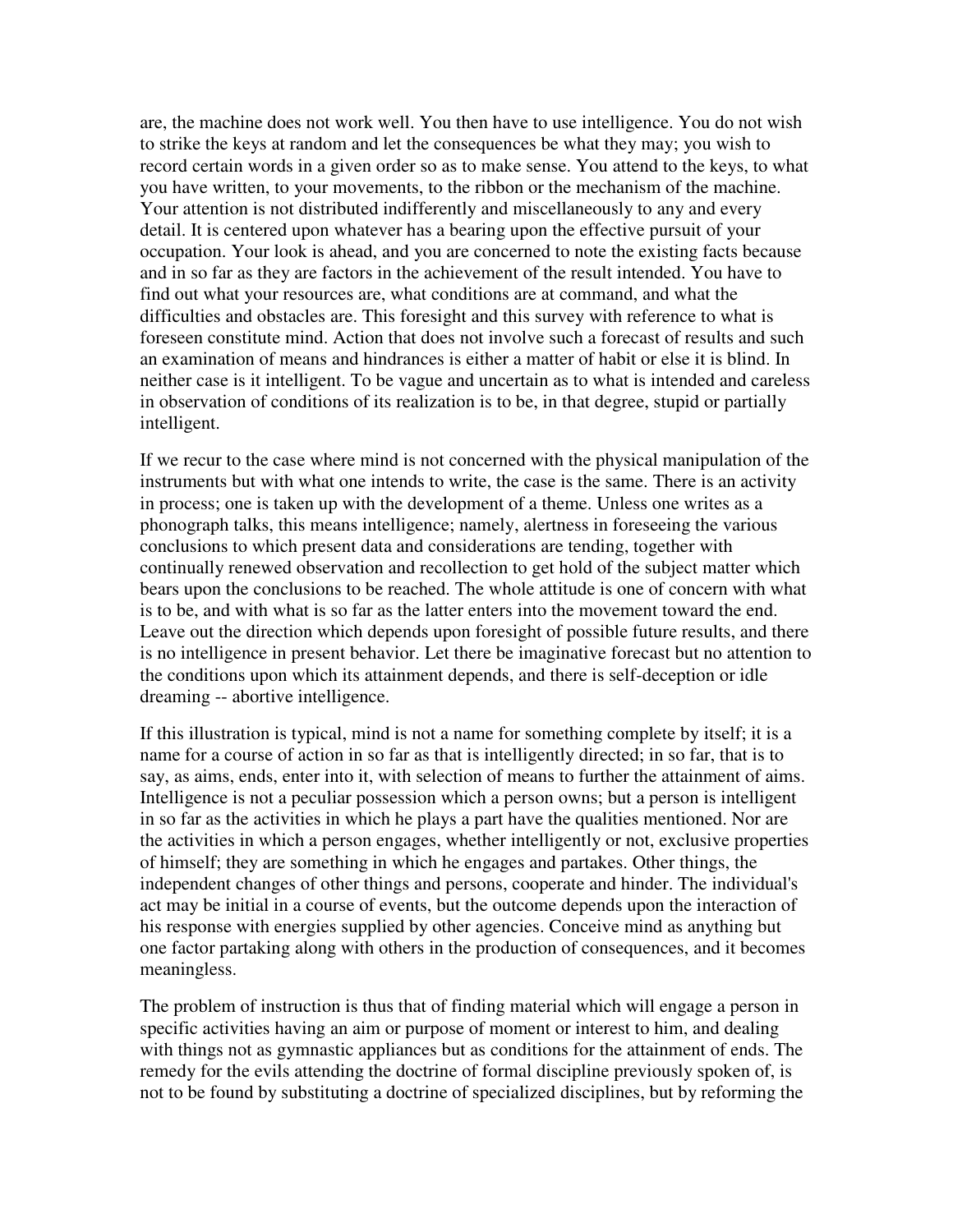notion of mind and its training. Discovery of typical modes of activity, whether play or useful occupations, in which individuals are concerned, in whose outcome they recognize they have something at stake, and which cannot be carried through without reflection and use of judgment to select material of observation and recollection, is the remedy. In short, the root of the error long prevalent in the conception of training of mind consists in leaving out of account movements of things to future results in which an individual shares, and in the direction of which observation, imagination, and memory are enlisted. It consists in regarding mind as complete in itself, ready to be directly applied to a present material.

In historic practice the error has cut two ways. On one hand, it has screened and protected traditional studies and methods of teaching from intelligent criticism and needed revisions. To say that they are "disciplinary" has safeguarded them from all inquiry. It has not been enough to show that they were of no use in life or that they did not really contribute to the cultivation of the self. That they were "disciplinary" stifled every question, subdued every doubt, and removed the subject from the realm of rational discussion. By its nature, the allegation could not be checked up. Even when discipline did not accrue as matter of fact, when the pupil even grew in laxity of application and lost power of intelligent self-direction, the fault lay with him, not with the study or the methods of teaching. His failure was but proof that he needed more discipline, and thus afforded a reason for retaining the old methods. The responsibility was transferred from the educator to the pupil because the material did not have to meet specific tests; it did not have to be shown that it fulfilled any particular need or served any specific end. It was designed to discipline in general, and if it failed, it was because the individual was unwilling to be disciplined.

In the other direction, the tendency was towards a negative conception of discipline, instead of an identification of it with growth in constructive power of achievement. As we have already seen, will means an attitude toward the future, toward the production of possible consequences, an attitude involving effort to foresee clearly and comprehensively the probable results of ways of acting, and an active identification with some anticipated consequences. Identification of will, or effort, with mere strain, results when a mind is set up, endowed with powers that are only to be applied to existing material. A person just either will or will not apply himself to the matter in hand. The more indifferent the subject matter, the less concern it has for the habits and preferences of the individual, the more demand there is for an effort to bring the mind to bear upon it -- and hence the more discipline of will. To attend to material because there is something to be done in which the person is concerned is not disciplinary in this view; not even if it results in a desirable increase of constructive power. Application just for the sake of application, for the sake of training, is alone disciplinary. This is more likely to occur if the subject matter presented is uncongenial, for then there is no motive (so it is supposed) except the acknowledgment of duty or the value of discipline. The logical result is expressed with literal truth in the words of an American humorist: "It makes no difference what you teach a boy so long as he doesn't like it."

The counterpart of the isolation of mind from activities dealing with objects to accomplish ends is isolation of the subject matter to be learned. In the traditional schemes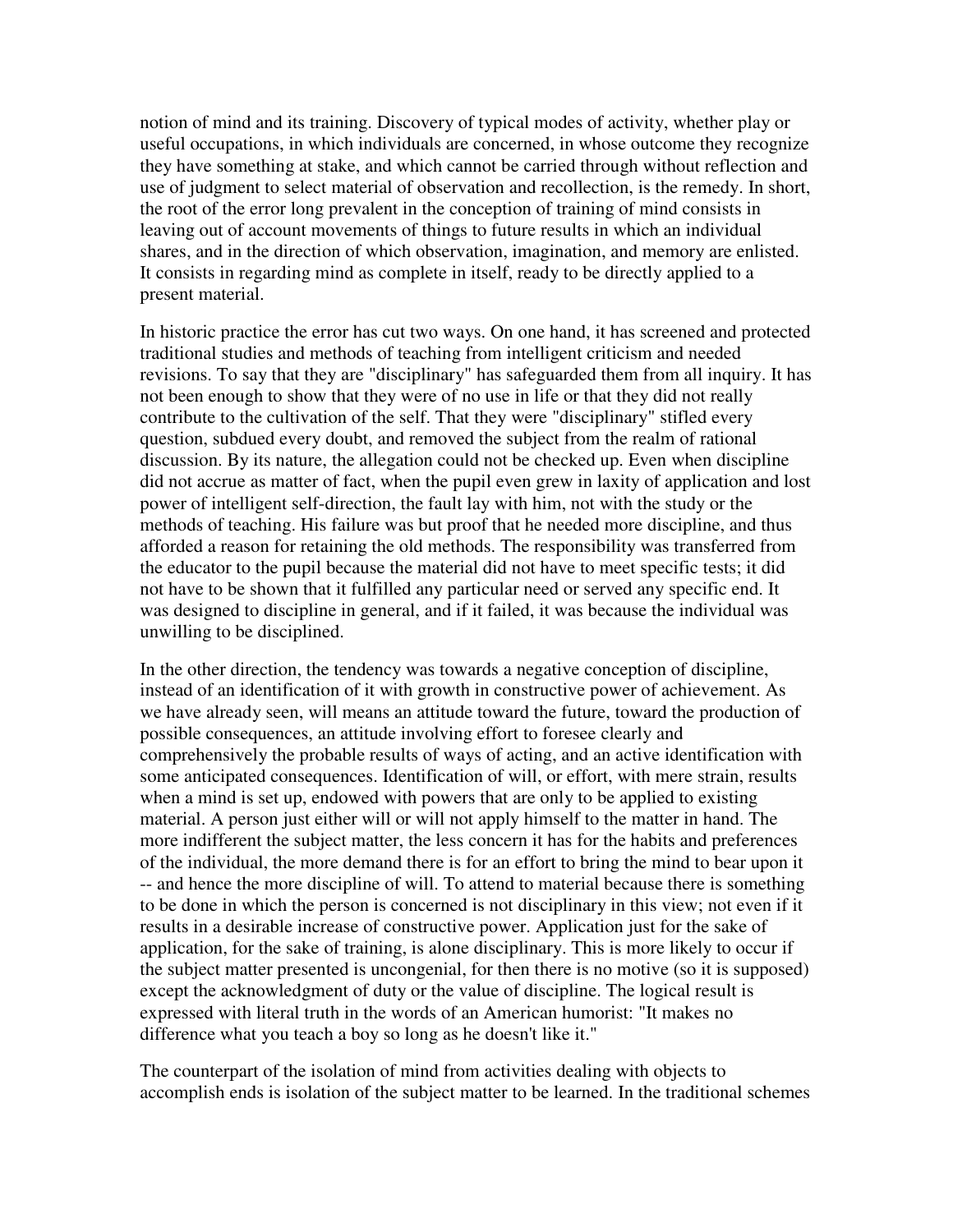of education, subject matter means so much material to be studied. Various branches of study represent so many independent branches, each having its principles of arrangement complete within itself. History is one such group of facts; algebra another; geography another, and so on till we have run through the entire curriculum. Having a ready-made existence on their own account, their relation to mind is exhausted in what they furnish it to acquire. This idea corresponds to the conventional practice in which the program of school work, for the day, month, and successive years, consists of "studies" all marked off from one another, and each supposed to be complete by itself -- for educational purposes at least.

Later on a chapter is devoted to the special consideration of the meaning of the subject matter of instruction. At this point, we need only to say that, in contrast with the traditional theory, anything which intelligence studies represents things in the part which they play in the carrying forward of active lines of interest. Just as one "studies" his typewriter as part of the operation of putting it to use to effect results, so with any fact or truth. It becomes an object of study -- that is, of inquiry and reflection -- when it figures as a factor to be reckoned with in the completion of a course of events in which one is engaged and by whose outcome one is affected. Numbers are not objects of study just because they are numbers already constituting a branch of learning called mathematics, but because they represent qualities and relations of the world in which our action goes on, because they are factors upon which the accomplishment of our purposes depends. Stated thus broadly, the formula may appear abstract. Translated into details, it means that the act of learning or studying is artificial and ineffective in the degree in which pupils are merely presented with a lesson to be learned. Study is effectual in the degree in which the pupil realizes the place of the numerical truth he is dealing with in carrying to fruition activities in which he is concerned. This connection of an object and a topic with the promotion of an activity having a purpose is the first and the last word of a genuine theory of interest in education.

**3. Some Social Aspects of the Question.** While the theoretical errors of which we have been speaking have their expressions in the conduct of schools, they are themselves the outcome of conditions of social life. A change confined to the theoretical conviction of educators will not remove the difficulties, though it should render more effective efforts to modify social conditions. Men's fundamental attitudes toward the world are fixed by the scope and qualities of the activities in which they partake. The ideal of interest is exemplified in the artistic attitude. Art is neither merely internal nor merely external; merely mental nor merely physical. Like every mode of action, it brings about changes in the world. The changes made by some actions (those which by contrast may be called mechanical) are external; they are shifting things about. No ideal reward, no enrichment of emotion and intellect, accompanies them. Others contribute to the maintenance of life, and to its external adornment and display. Many of our existing social activities, industrial and political, fall in these two classes. Neither the people who engage in them, nor those who are directly affected by them, are capable of full and free interest in their work. Because of the lack of any purpose in the work for the one doing it, or because of the restricted character of its aim, intelligence is not adequately engaged. The same conditions force many people back upon themselves. They take refuge in an inner play of sentiment and fancies. They are aesthetic but not artistic, since their feelings and ideas are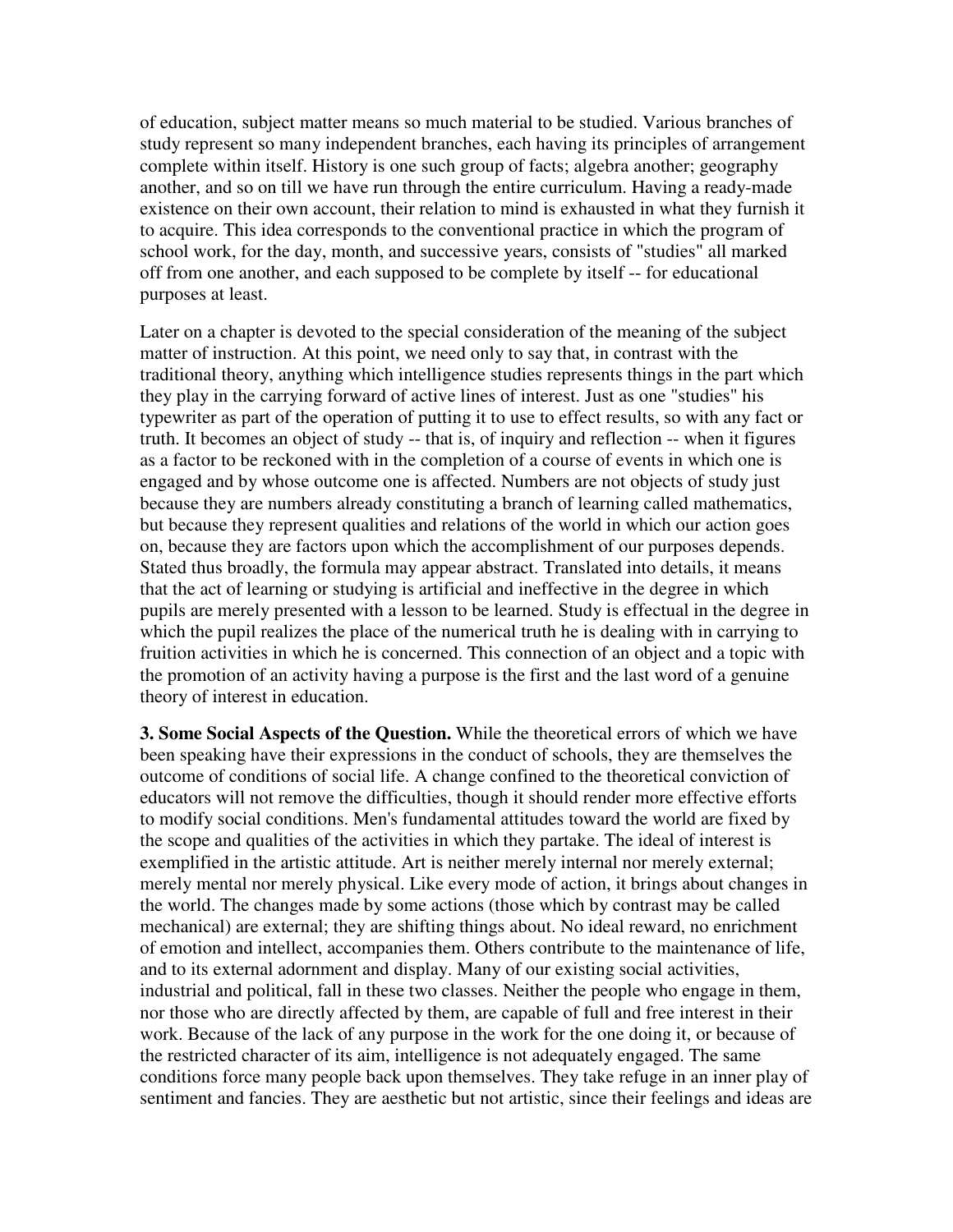turned upon themselves, instead of being methods in acts which modify conditions. Their mental life is sentimental; an enjoyment of an inner landscape. Even the pursuit of science may become an asylum of refuge from the hard conditions of life -- not a temporary retreat for the sake of recuperation and clarification in future dealings with the world. The very word art may become associated not with specific transformation of things, making them more significant for mind, but with stimulations of eccentric fancy and with emotional indulgences. The separation and mutual contempt of the "practical" man and the man of theory or culture, the divorce of fine and industrial arts, are indications of this situation. Thus interest and mind are either narrowed, or else made perverse. Compare what was said in an earlier chapter about the one-sided meanings which have come to attach to the ideas of efficiency and of culture.

This state of affairs must exist so far as society is organized on a basis of division between laboring classes and leisure classes. The intelligence of those who do things becomes hard in the unremitting struggle with things; that of those freed from the discipline of occupation becomes luxurious and effeminate. Moreover, the majority of human beings still lack economic freedom. Their pursuits are fixed by accident and necessity of circumstance; they are not the normal expression of their own powers interacting with the needs and resources of the environment. Our economic conditions still relegate many men to a servile status. As a consequence, the intelligence of those in control of the practical situation is not liberal. Instead of playing freely upon the subjugation of the world for human ends, it is devoted to the manipulation of other men for ends that are non-human in so far as they are exclusive.

This state of affairs explains many things in our historic educational traditions. It throws light upon the clash of aims manifested in different portions of the school system; the narrowly utilitarian character of most elementary education, and the narrowly disciplinary or cultural character of most higher education. It accounts for the tendency to isolate intellectual matters till knowledge is scholastic, academic, and professionally technical, and for the widespread conviction that liberal education is opposed to the requirements of an education which shall count in the vocations of life.

But it also helps define the peculiar problem of present education. The school cannot immediately escape from the ideals set by prior social conditions. But it should contribute through the type of intellectual and emotional disposition which it forms to the improvement of those conditions. And just here the true conceptions of interest and discipline are full of significance. Persons whose interests have been enlarged and intelligence trained by dealing with things and facts in active occupations having a purpose (whether in play or work) will be those most likely to escape the alternatives of an academic and aloof knowledge and a hard, narrow, and merely "practical" practice. To organize education so that natural active tendencies shall be fully enlisted in doing something, while seeing to it that the doing requires observation, the acquisition of information, and the use of a constructive imagination, is what most needs to be done to improve social conditions. To oscillate between drill exercises that strive to attain efficiency in outward doing without the use of intelligence, and an accumulation of knowledge that is supposed to be an ultimate end in itself, means that education accepts the present social conditions as final, and thereby takes upon itself the responsibility for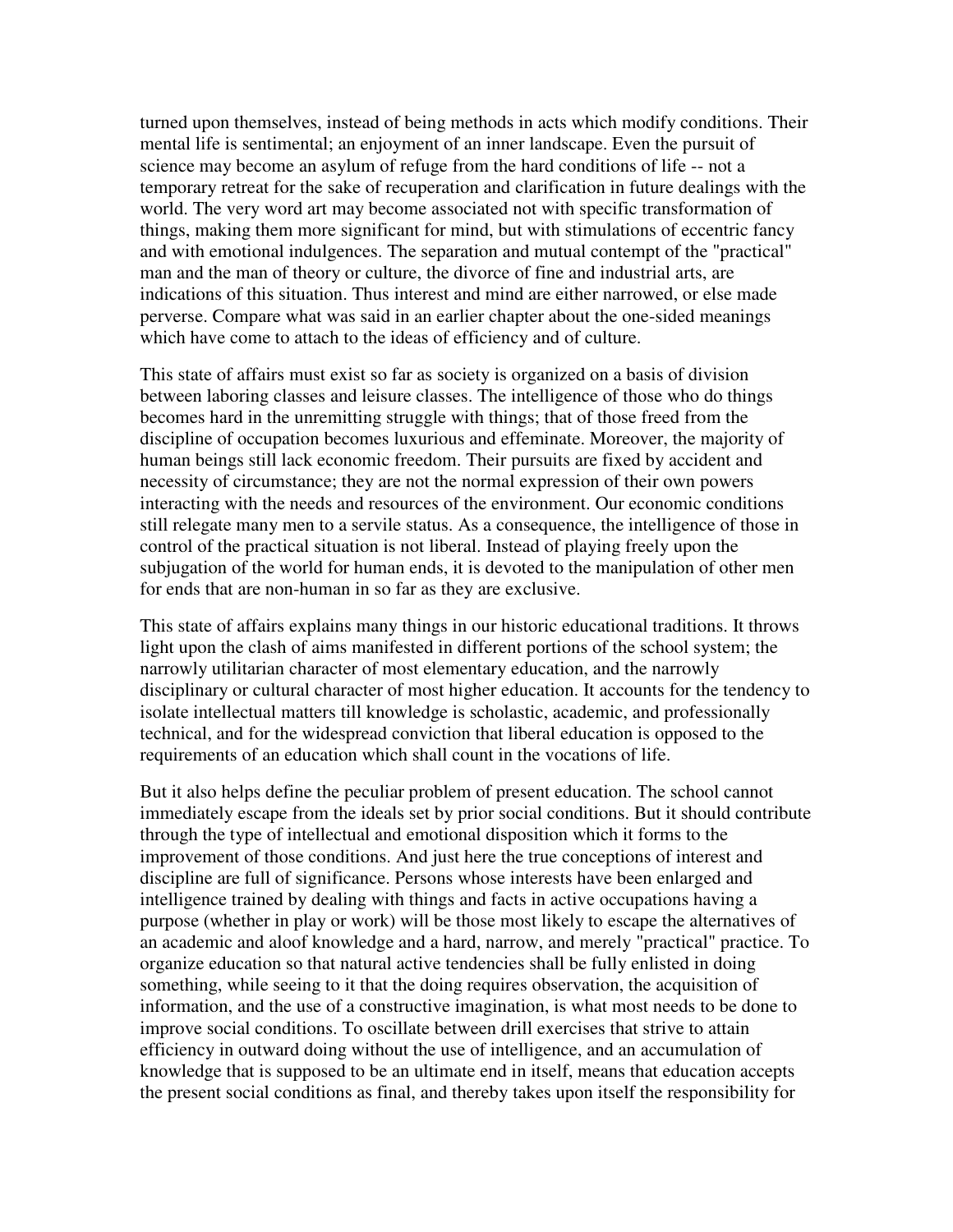perpetuating them. A reorganization of education so that learning takes place in connection with the intelligent carrying forward of purposeful activities is a slow work. It can only be accomplished piecemeal, a step at a time. But this is not a reason for nominally accepting one educational philosophy and accommodating ourselves in practice to another. It is a challenge to undertake the task of reorganization courageously and to keep at it persistently.

**Summary.** Interest and discipline are correlative aspects of activity having an aim. Interest means that one is identified with the objects which define the activity and which furnish the means and obstacles to its realization. Any activity with an aim implies a distinction between an earlier incomplete phase and later completing phase; it implies also intermediate steps. To have an interest is to take things as entering into such a continuously developing situation, instead of taking them in isolation. The time difference between the given incomplete state of affairs and the desired fulfillment exacts effort in transformation, it demands continuity of attention and endurance. This attitude is what is practically meant by will. Discipline or development of power of continuous attention is its fruit.

The significance of this doctrine for the theory of education is twofold. On the one hand it protects us from the notion that mind and mental states are something complete in themselves, which then happen to be applied to some ready-made objects and topics so that knowledge results. It shows that mind and intelligent or purposeful engagement in a course of action into which things enter are identical. Hence to develop and train mind is to provide an environment which induces such activity. On the other side, it protects us from the notion that subject matter on its side is something isolated and independent. It shows that subject matter of learning is identical with all the objects, ideas, and principles which enter as resources or obstacles into the continuous intentional pursuit of a course of action. The developing course of action, whose end and conditions are perceived, is the unity which holds together what are often divided into an independent mind on one side and an independent world of objects and facts on the other.

# *Chapter Eleven: Experience and Thinking*

**1. The Nature of Experience.** The nature of experience can be understood only by noting that it includes an active and a passive element peculiarly combined. On the active hand, experience is trying -- a meaning which is made explicit in the connected term experiment. On the passive, it is undergoing. When we experience something we act upon it, we do something with it; then we suffer or undergo the consequences. We do something to the thing and then it does something to us in return: such is the peculiar combination. The connection of these two phases of experience measures the fruitfulness or value of the experience. Mere activity does not constitute experience. It is dispersive, centrifugal, dissipating. Experience as trying involves change, but change is meaningless transition unless it is consciously connected with the return wave of consequences which flow from it. When an activity is continued into the undergoing of consequences, when the change made by action is reflected back into a change made in us, the mere flux is loaded with significance. We learn something. It is not experience when a child merely sticks his finger into a flame; it is experience when the movement is connected with the pain which he undergoes in consequence. Henceforth the sticking of the finger into flame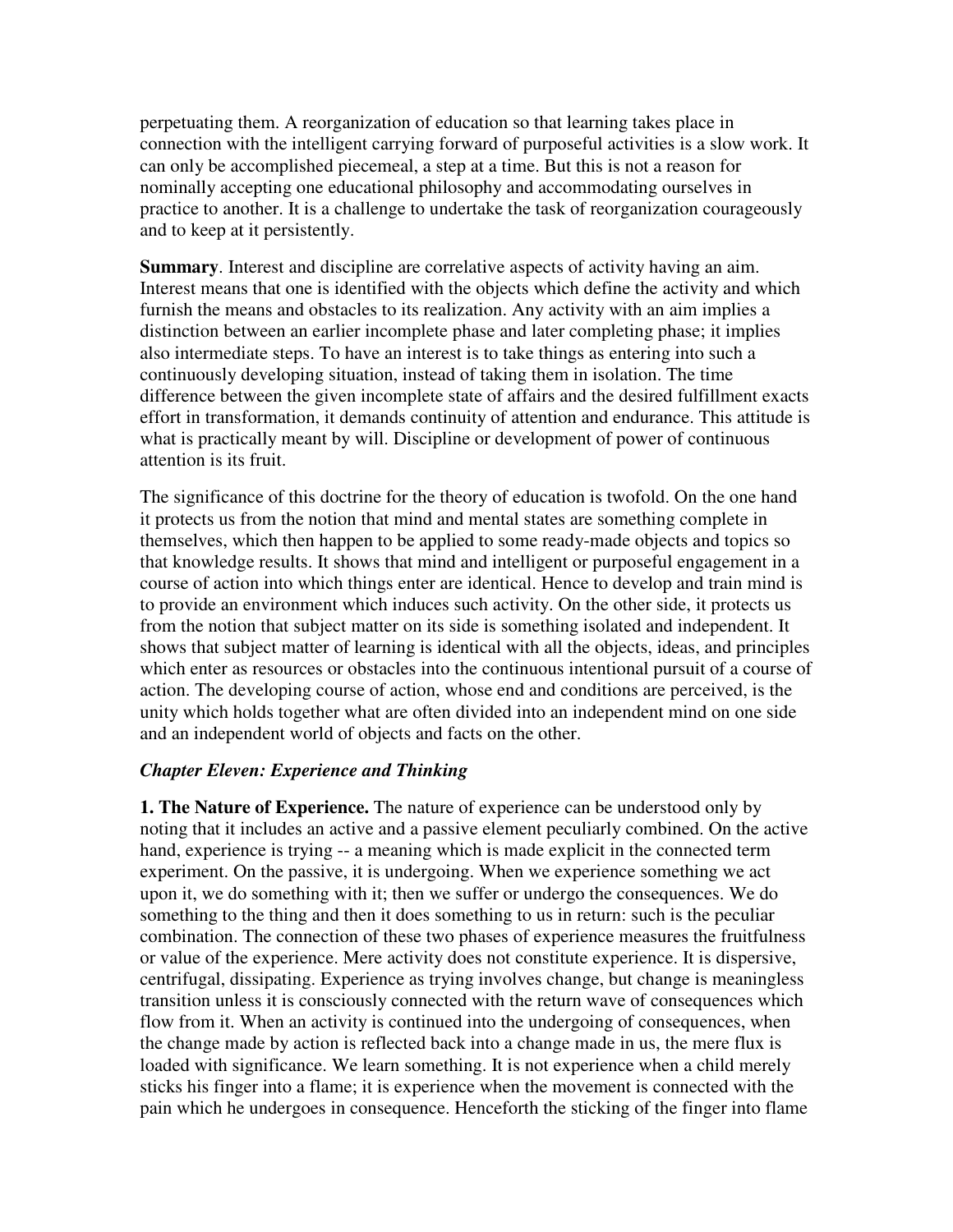means a burn. Being burned is a mere physical change, like the burning of a stick of wood, if it is not perceived as a consequence of some other action.

Blind and capricious impulses hurry us on heedlessly from one thing to another. So far as this happens, everything is writ in water. There is none of that cumulative growth which makes an experience in any vital sense of that term. On the other hand, many things happen to us in the way of pleasure and pain which we do not connect with any prior activity of our own. They are mere accidents so far as we are concerned. There is no before or after to such experience; no retrospect nor outlook, and consequently no meaning. We get nothing which may be carried over to foresee what is likely to happen next, and no gain in ability to adjust ourselves to what is coming -- no added control. Only by courtesy can such an experience be called experience. To 'learn from experience" is to make a backward and forward connection between what we do to things and what we enjoy or suffer from things in consequence. Under such conditions, doing becomes a trying; an experiment with the world to find out what it is like; the undergoing becomes instruction -- discovery of the connection of things.

Two conclusions important for education follow. ( 1 ) Experience is primarily an activepassive affair; it is not primarily cognitive. But (2) the measure of the value of an experience lies in the perception of relationships or continuities to which it leads up. It includes cognition in the degree in which it is cumulative or amounts to something, or has meaning. In schools, those under instruction are too customarily looked upon as acquiring knowledge as theoretical spectators, minds which appropriate knowledge by direct energy of intellect. The very word pupil has almost come to mean one who is engaged not in having fruitful experiences but in absorbing knowledge directly. Something which is called mind or consciousness is severed from the physical organs of activity. The former is then thought to be purely intellectual and cognitive; the latter to be an irrelevant and intruding physical factor. The intimate union of activity and undergoing its consequences which leads to recognition of meaning is broken; instead we have two fragments: mere bodily action on one side, and meaning directly grasped by "spiritual" activity on the other.

It would be impossible to state adequately the evil results which have flowed from this dualism of mind and body, much less to exaggerate them. Some of the more striking effects, may, however, be enumerated. ( a ) In part bodily activity becomes an intruder. Having nothing, so it is thought, to do with mental activity, it becomes a distraction, an evil to be contended with. For the pupil has a body, and brings it to school along with his mind. And the body is, of necessity, a wellspring of energy; it has to do something. But its activities, not being utilized in occupation with things which yield significant results, have to be frowned upon. They lead the pupil away from the lesson with which his "mind" ought to be occupied; they are sources of mischief. The chief source of the "problem of discipline" in schools is that the teacher has often to spend the larger part of the time in suppressing the bodily activities which take the mind away from its material. A premium is put on physical quietude; on silence, on rigid uniformity of posture and movement; upon a machine-like simulation of the attitudes of intelligent interest. The teachers' business is to hold the pupils up to these requirements and to punish the inevitable deviations which occur.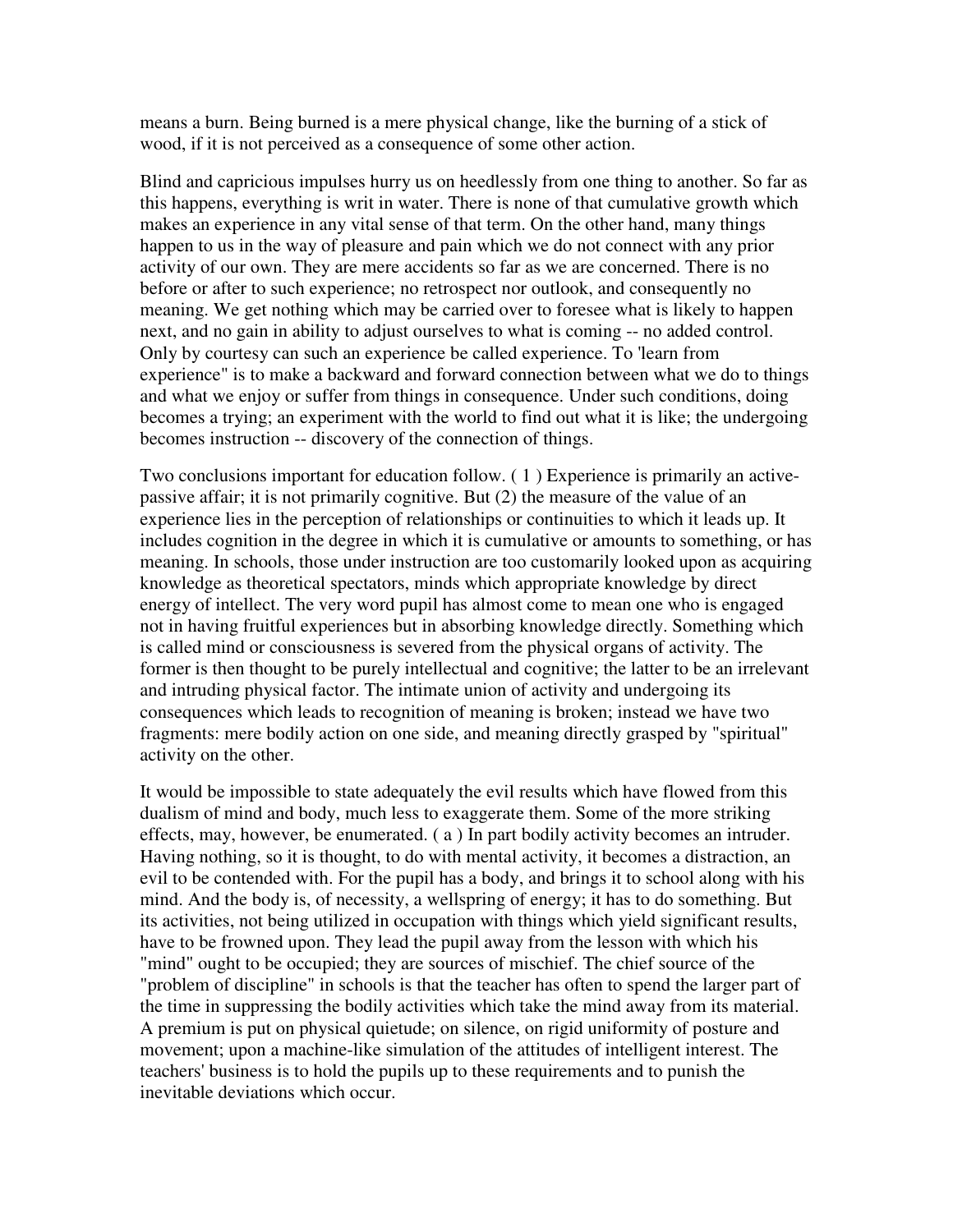The nervous strain and fatigue which result with both teacher and pupil are a necessary consequence of the abnormality of the situation in which bodily activity is divorced from the perception of meaning. Callous indifference and explosions from strain alternate. The neglected body, having no organized fruitful channels of activity, breaks forth, without knowing why or how, into meaningless boisterousness, or settles into equally meaningless fooling -- both very different from the normal play of children. Physically active children become restless and unruly; the more quiescent, socalled conscientious ones spend what energy they have in the negative task of keeping their instincts and active tendencies suppressed, instead of in a positive one of constructive planning and execution; they are thus educated not into responsibility for the significant and graceful use of bodily powers, but into an enforced duty not to give them free play. It may be seriously asserted that a chief cause for the remarkable achievements of Greek education was that it was never misled by false notions into an attempted separation of mind and body.

( b ) Even, however, with respect to the lessons which have to be learned by the application of "mind," some bodily activities have to be used. The senses -- especially the eye and ear -- have to be employed to take in what the book, the map, the blackboard, and the teacher say. The lips and vocal organs, and the hands, have to be used to reproduce in speech and writing what has been stowed away. The senses are then regarded as a kind of mysterious conduit through which information is conducted from the external world into the mind; they are spoken of as gateways and avenues of knowledge. To keep the eyes on the book and the ears open to the teacher's words is a mysterious source of intellectual grace. Moreover, reading, writing, and figuring -- important school arts -- demand muscular or motor training. The muscles of eye, hand, and vocal organs accordingly have to be trained to act as pipes for carrying knowledge back out of the mind into external action. For it happens that using the muscles repeatedly in the same way fixes in them an automatic tendency to repeat.

The obvious result is a mechanical use of the bodily activities which (in spite of the generally obtrusive and interfering character of the body in mental action) have to be employed more or less. For the senses and muscles are used not as organic participants in having an instructive experience, but as external inlets and outlets of mind. Before the child goes to school, he learns with his hand, eye, and ear, because they are organs of the process of doing something from which meaning results. The boy flying a kite has to keep his eye on the kite, and has to note the various pressures of the string on his hand. His senses are avenues of knowledge not because external facts are somehow "conveyed" to the brain, but because they are used in doing something with a purpose. The qualities of seen and touched things have a bearing on what is done, and are alertly perceived; they have a meaning. But when pupils are expected to use their eyes to note the form of words, irrespective of their meaning, in order to reproduce them in spelling or reading, the resulting training is simply of isolated sense organs and muscles. It is such isolation of an act from a purpose which makes it mechanical. It is customary for teachers to urge children to read with expression, so as to bring out the meaning. But if they originally learned the sensory-motor technique of reading -- the ability to identify forms and to reproduce the sounds they stand for -- by methods which did not call for attention to meaning, a mechanical habit was established which makes it difficult to read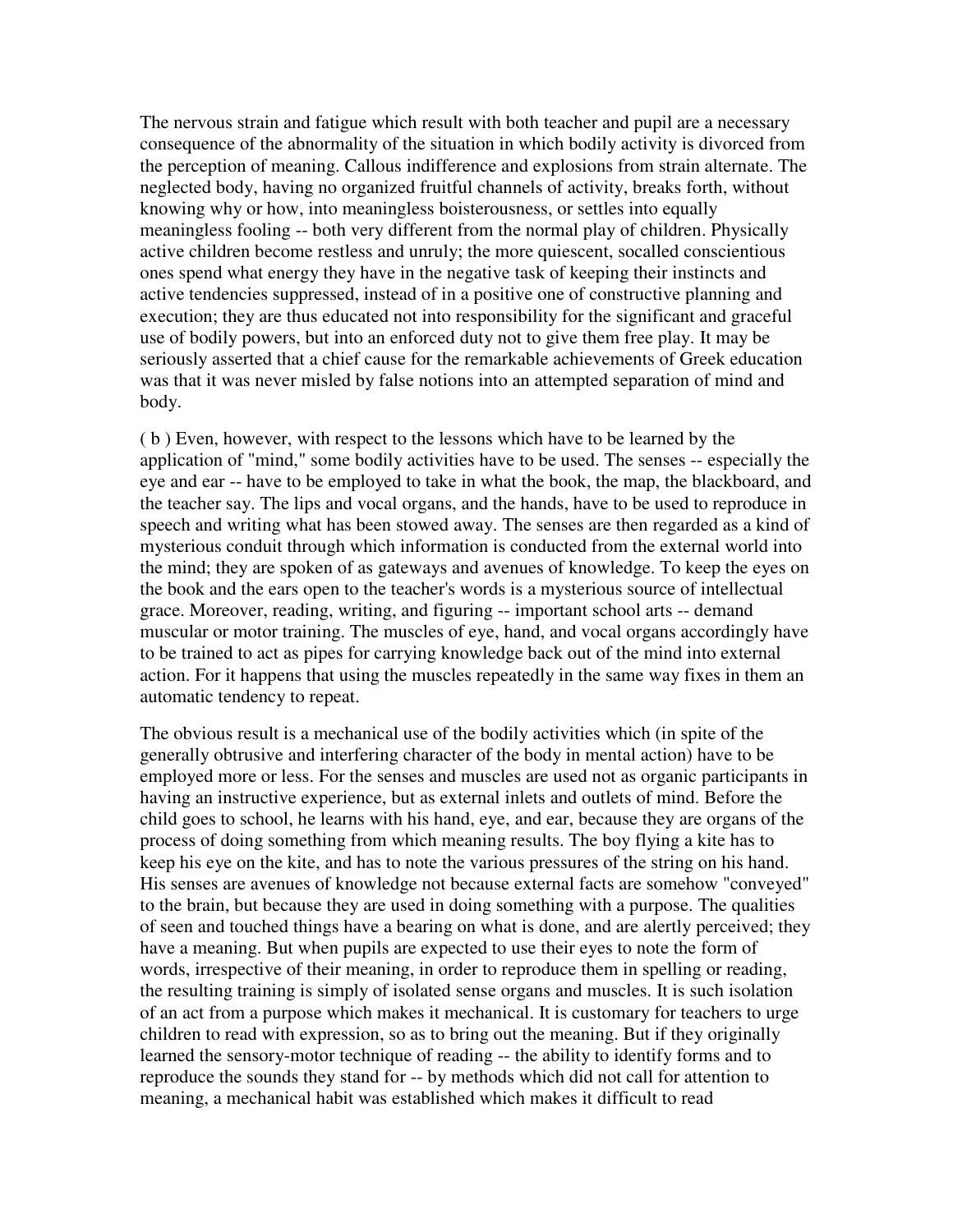subsequently with intelligence. The vocal organs have been trained to go their own way automatically in isolation; and meaning cannot be tied on at will. Drawing, singing, and writing may be taught in the same mechanical way; for, we repeat, any way is mechanical which narrows down the bodily activity so that a separation of body from mind -- that is, from recognition of meaning -- is set up. Mathematics, even in its higher branches, when undue emphasis is put upon the technique of calculation, and science, when laboratory exercises are given for their own sake, suffer from the same evil.

 $(c)$  On the intellectual side, the separation of "mind" from direct occupation with things throws emphasis on things at the expense of relations or connections. It is altogether too common to separate perceptions and even ideas from judgments. The latter are thought to come after the former in order to compare them. It is alleged that the mind perceives things apart from relations; that it forms ideas of them in isolation from their connections -- with what goes before and comes after. Then judgment or thought is called upon to combine the separated items of "knowledge" so that their resemblance or causal connection shall be brought out. As matter of fact, every perception and every idea is a sense of the bearings, use, and cause, of a thing. We do not really know a chair or have an idea of it by inventorying and enumerating its various isolated qualities, but only by bringing these qualities into connection with something else -- the purpose which makes it a chair and not a table; or its difference from the kind of chair we are accustomed to, or the "period" which it represents, and so on. A wagon is not perceived when all its parts are summed up; it is the characteristic connection of the parts which makes it a wagon. And these connections are not those of mere physical juxtaposition; they involve connection with the animals that draw it, the things that are carried on it, and so on. Judgment is employed in the perception; otherwise the perception is mere sensory excitation or else a recognition of the result of a prior judgment, as in the case of familiar objects.

Words, the counters for ideals, are, however, easily taken for ideas. And in just the degree in which mental activity is separated from active concern with the world, from doing something and connecting the doing with what is undergone, words, symbols, come to take the place of ideas. The substitution is the more subtle because some meaning is recognized. But we are very easily trained to be content with a minimum of meaning, and to fail to note how restricted is our perception of the relations which confer significance. We get so thoroughly used to a kind of pseudo-idea, a half perception, that we are not aware how half-dead our mental action is, and how much keener and more extensive our observations and ideas would be if we formed them under conditions of a vital experience which required us to use judgment: to hunt for the connections of the thing dealt with.

There is no difference of opinion as to the theory of the matter. All authorities agree that that discernment of relationships is the genuinely intellectual matter; hence, the educative matter. The failure arises in supposing that relationships can become perceptible without experience -- without that conjoint trying and undergoing of which we have spoken. It is assumed that "mind" can grasp them if it will only give attention, and that this attention may be given at will irrespective of the situation. Hence the deluge of half-observations, of verbal ideas, and unassimilated "knowledge" which afflicts the world. An ounce of experience is better than a ton of theory simply because it is only in experience that any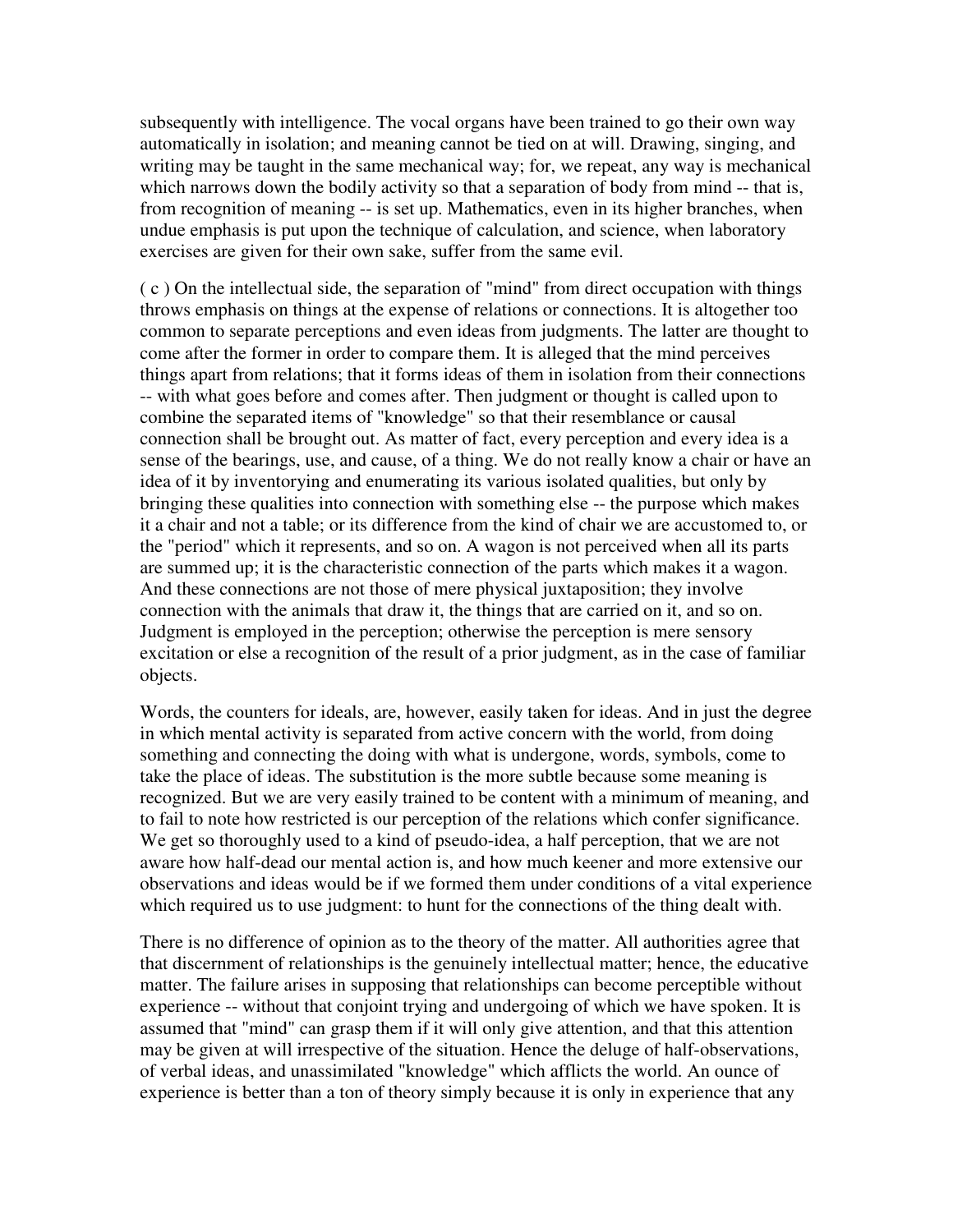theory has vital and verifiable significance. An experience, a very humble experience, is capable of generating and carrying any amount of theory (or intellectual content), but a theory apart from an experience cannot be definitely grasped even as theory. It tends to become a mere verbal formula, a set of catchwords used to render thinking, or genuine theorizing, unnecessary and impossible. Because of our education we use words, thinking they are ideas, to dispose of questions, the disposal being in reality simply such an obscuring of perception as prevents us from seeing any longer the difficulty.

**2. Reflection in Experience.** Thought or reflection, as we have already seen virtually if not explicitly, is the discernment of the relation between what we try to do and what happens in consequence. No experience having a meaning is possible without some element of thought. But we may contrast two types of experience according to the proportion of reflection found in them. All our experiences have a phase of "cut and try" in them -- what psychologists call the method of trial and error. We simply do something, and when it fails, we do something else, and keep on trying till we hit upon something which works, and then we adopt that method as a rule of thumb measure in subsequent procedure. Some experiences have very little else in them than this hit and miss or succeed process. We see that a certain way of acting and a certain consequence are connected, but we do not see how they are. We do not see the details of the connection; the links are missing. Our discernment is very gross. In other cases we push our observation farther. We analyze to see just what lies between so as to bind together cause and effect, activity and consequence. This extension of our insight makes foresight more accurate and comprehensive. The action which rests simply upon the trial and error method is at the mercy of circumstances; they may change so that the act performed does not operate in the way it was expected to. But if we know in detail upon what the result depends, we can look to see whether the required conditions are there. The method extends our practical control. For if some of the conditions are missing, we may, if we know what the needed antecedents for an effect are, set to work to supply them; or, if they are such as to produce undesirable effects as well, we may eliminate some of the superfluous causes and economize effort.

In discovery of the detailed connections of our activities and what happens in consequence, the thought implied in cut and try experience is made explicit. Its quantity increases so that its proportionate value is very different. Hence the quality of the experience changes; the change is so significant that we may call this type of experience reflective -- that is, reflective par excellence. The deliberate cultivation of this phase of thought constitutes thinking as a distinctive experience. Thinking, in other words, is the intentional endeavor to discover specific connections between something which we do and the consequences which result, so that the two become continuous. Their isolation, and consequently their purely arbitrary going together, is canceled; a unified developing situation takes its place. The occurrence is now understood; it is explained; it is reasonable, as we say, that the thing should happen as it does.

Thinking is thus equivalent to an explicit rendering of the intelligent element in our experience. It makes it possible to act with an end in view. It is the condition of our having aims. As soon as an infant begins to expect he begins to use something which is now going on as a sign of something to follow; he is, in however simple a fashion,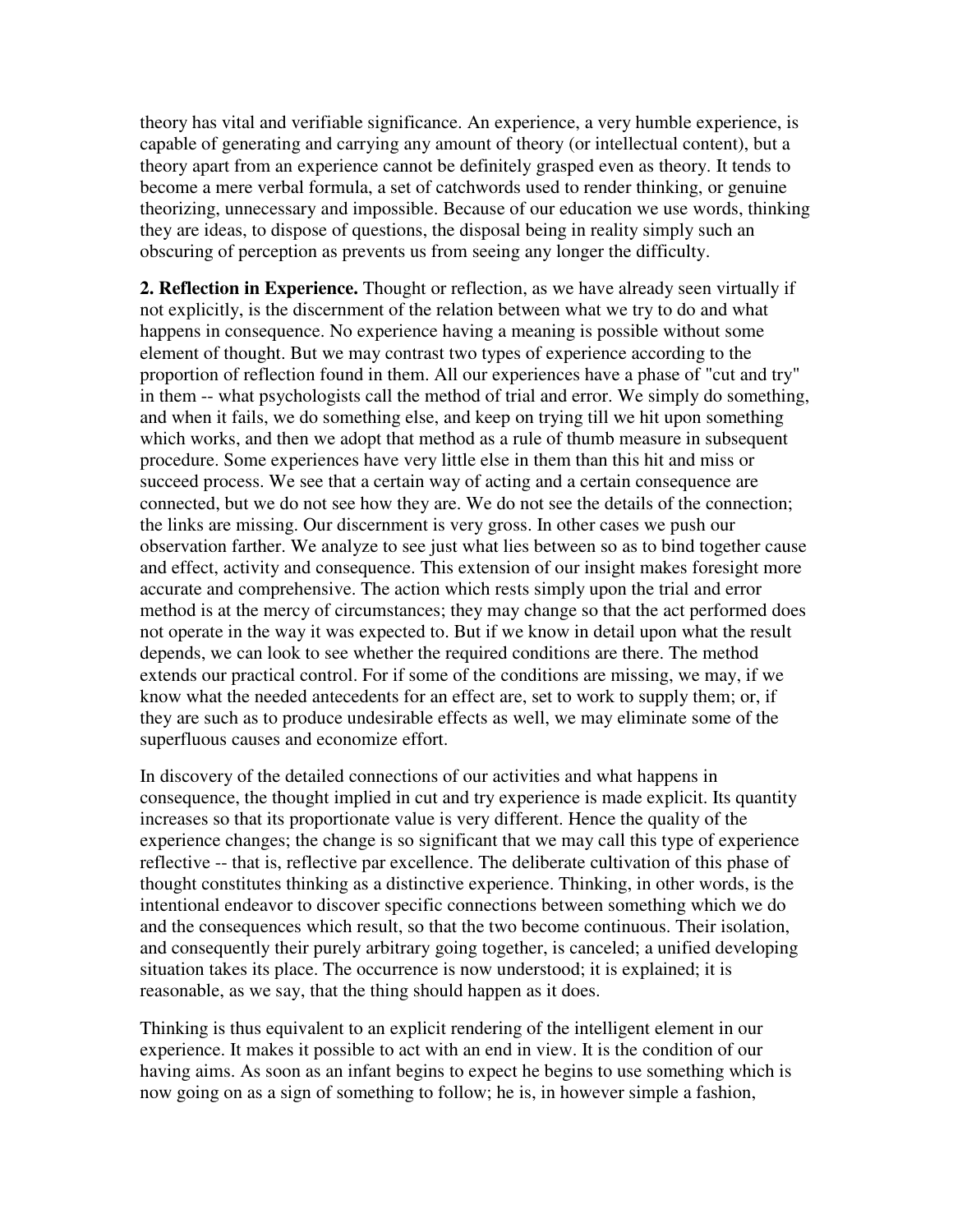judging. For he takes one thing as evidence of something else, and so recognizes a relationship. Any future development, however elaborate it may be, is only an extending and a refining of this simple act of inference. All that the wisest man can do is to observe what is going on more widely and more minutely and then select more carefully from what is noted just those factors which point to something to happen. The opposites, once more, to thoughtful action are routine and capricious behavior. The former accepts what has been customary as a full measure of possibility and omits to take into account the connections of the particular things done. The latter makes the momentary act a measure of value, and ignores the connections of our personal action with the energies of the environment. It says, virtually, "things are to be just as I happen to like them at this instant," as routine says in effect "let things continue just as I have found them in the past." Both refuse to acknowledge responsibility for the future consequences which flow from present action. Reflection is the acceptance of such responsibility.

The starting point of any process of thinking is something going on, something which just as it stands is incomplete or unfulfilled. Its point, its meaning lies literally in what it is going to be, in how it is going to turn out. As this is written, the world is filled with the clang of contending armies. For an active participant in the war, it is clear that the momentous thing is the issue, the future consequences, of this and that happening. He is identified, for the time at least, with the issue; his fate hangs upon the course things are taking. But even for an onlooker in a neutral country, the significance of every move made, of every advance here and retreat there, lies in what it portends. To think upon the news as it comes to us is to attempt to see what is indicated as probable or possible regarding an outcome. To fill our heads, like a scrapbook, with this and that item as a finished and done-for thing, is not to think. It is to turn ourselves into a piece of registering apparatus. To consider the bearing of the occurrence upon what may be, but is not yet, is to think. Nor will the reflective experience be different in kind if we substitute distance in time for separation in space. Imagine the war done with, and a future historian giving an account of it. The episode is, by assumption, past. But he cannot give a thoughtful account of the war save as he preserves the time sequence; the meaning of each occurrence, as he deals with it, lies in what was future for it, though not for the historian. To take it by itself as a complete existence is to take it unreflectively.

Reflection also implies concern with the issue -- a certain sympathetic identification of our own destiny, if only dramatic, with the outcome of the course of events. For the general in the war, or a common soldier, or a citizen of one of the contending nations, the stimulus to thinking is direct and urgent. For neutrals, it is indirect and dependent upon imagination. But the flagrant partisanship of human nature is evidence of the intensity of the tendency to identify ourselves with one possible course of events, and to reject the other as foreign. If we cannot take sides in overt action, and throw in our little weight to help determine the final balance, we take sides emotionally and imaginatively. We desire this or that outcome. One wholly indifferent to the outcome does not follow or think about what is happening at all. From this dependence of the act of thinking upon a sense of sharing in the consequences of what goes on, flows one of the chief paradoxes of thought. Born in partiality, in order to accomplish its tasks it must achieve a certain detached impartiality. The general who allows his hopes and desires to affect his observations and interpretations of the existing situation will surely make a mistake in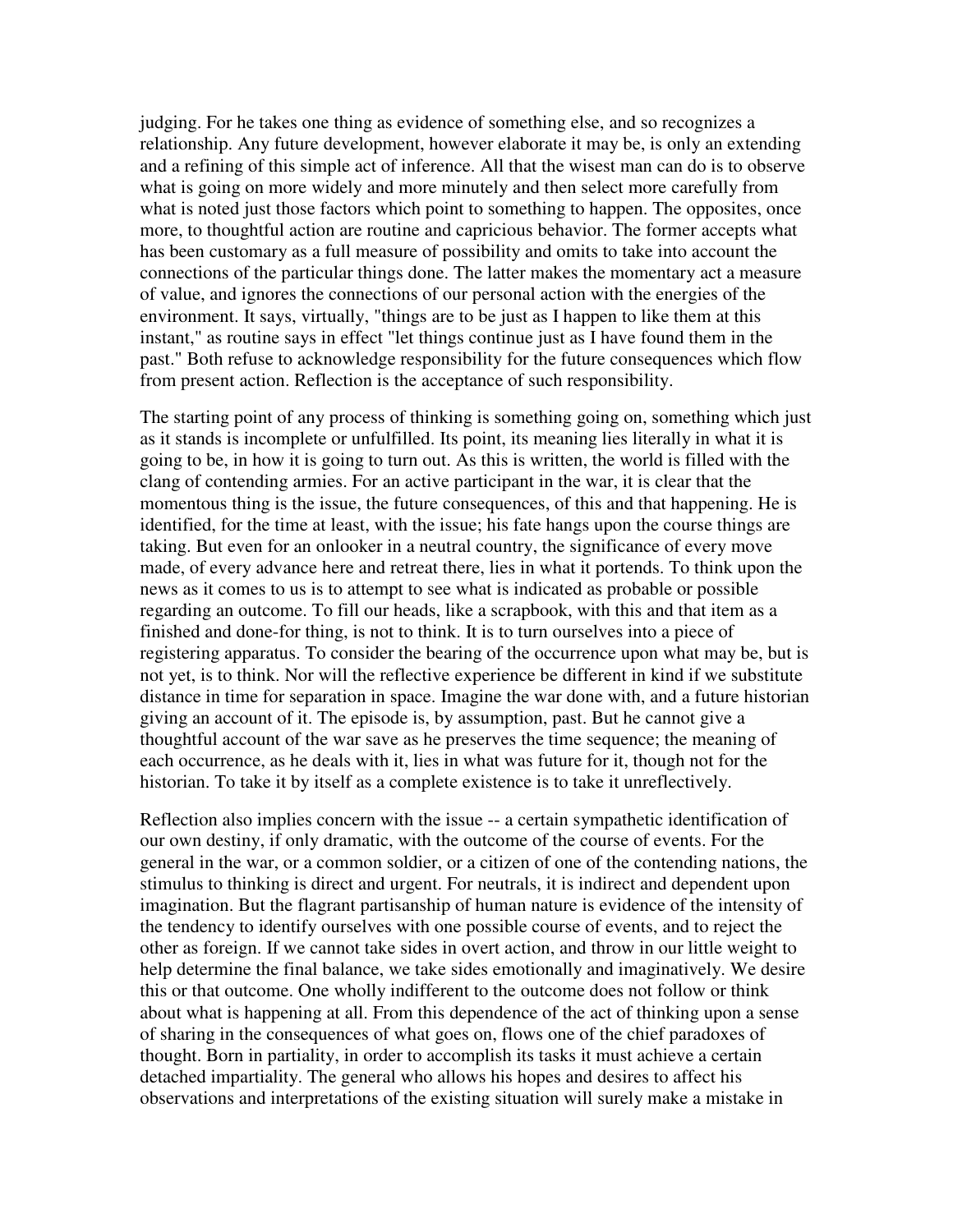calculation. While hopes and fears may be the chief motive for a thoughtful following of the war on the part of an onlooker in a neutral country, he too will think ineffectively in the degree in which his preferences modify the stuff of his observations and reasonings. There is, however, no incompatibility between the fact that the occasion of reflection lies in a personal sharing in what is going on and the fact that the value of the reflection lies upon keeping one's self out of the data. The almost insurmountable difflculty of achieving this detachment is evidence that thinking originates in situations where the course of thinking is an actual part of the course of events and is designed to influence the result. Only gradually and with a widening of the area of vision through a growth of social sympathies does thinking develop to include what lies beyond our direct interests: a fact of great significance for education.

To say that thinking occurs with reference to situations which are still going on, and incomplete, is to say that thinking occurs when things are uncertain or doubtful or problematic. Only what is finished, completed, is wholly assured. Where there is reflection there is suspense. The object of thinking is to help reach a conclusion, to project a possible termination on the basis of what is already given. Certain other facts about thinking accompany this feature. Since the situation in which thinking occurs is a doubtful one, thinking is a process of inquiry, of looking into things, of investigating. Acquiring is always secondary, and instrumental to the act of inquiring. It is seeking, a quest, for something that is not at hand. We sometimes talk as if "original research" were a peculiar prerogative of scientists or at least of advanced students. But all thinking is research, and all research is native, original, with him who carries it on, even if everybody else in the world already is sure of what he is still looking for.

It also follows that all thinking involves a risk. Certainty cannot be guaranteed in advance. The invasion of the unknown is of the nature of an adventure; we cannot be sure in advance. The conclusions of thinking, till confirmed by the event, are, accordingly, more or less tentative or hypothetical. Their dogmatic assertion as final is unwarranted, short of the issue, in fact. The Greeks acutely raised the question: How can we learn? For either we know already what we are after, or else we do not know. In neither case is learning possible; on the first alternative because we know already; on the second, because we do not know what to look for, nor if, by chance, we find it can we tell that it is what we were after. The dilemma makes no provision for coming to know, for learning; it assumes either complete knowledge or complete ignorance. Nevertheless the twilight zone of inquiry, of thinking, exists. The possibility of hypothetical conclusions, of tentative results, is the fact which the Greek dilemma overlooked. The perplexities of the situation suggest certain ways out. We try these ways, and either push our way out, in which case we know we have found what we were looking for, or the situation gets darker and more confused -- in which case, we know we are still ignorant. Tentative means trying out, feeling one's way along provisionally. Taken by itself, the Greek argument is a nice piece of formal logic. But it is also true that as long as men kept a sharp disjunction between knowledge and ignorance, science made only slow and accidental advance. Systematic advance in invention and discovery began when men recognized that they could utilize doubt for purposes of inquiry by forming conjectures to guide action in tentative explorations, whose development would confirm, refute, or modify the guiding conjecture. While the Greeks made knowledge more than learning,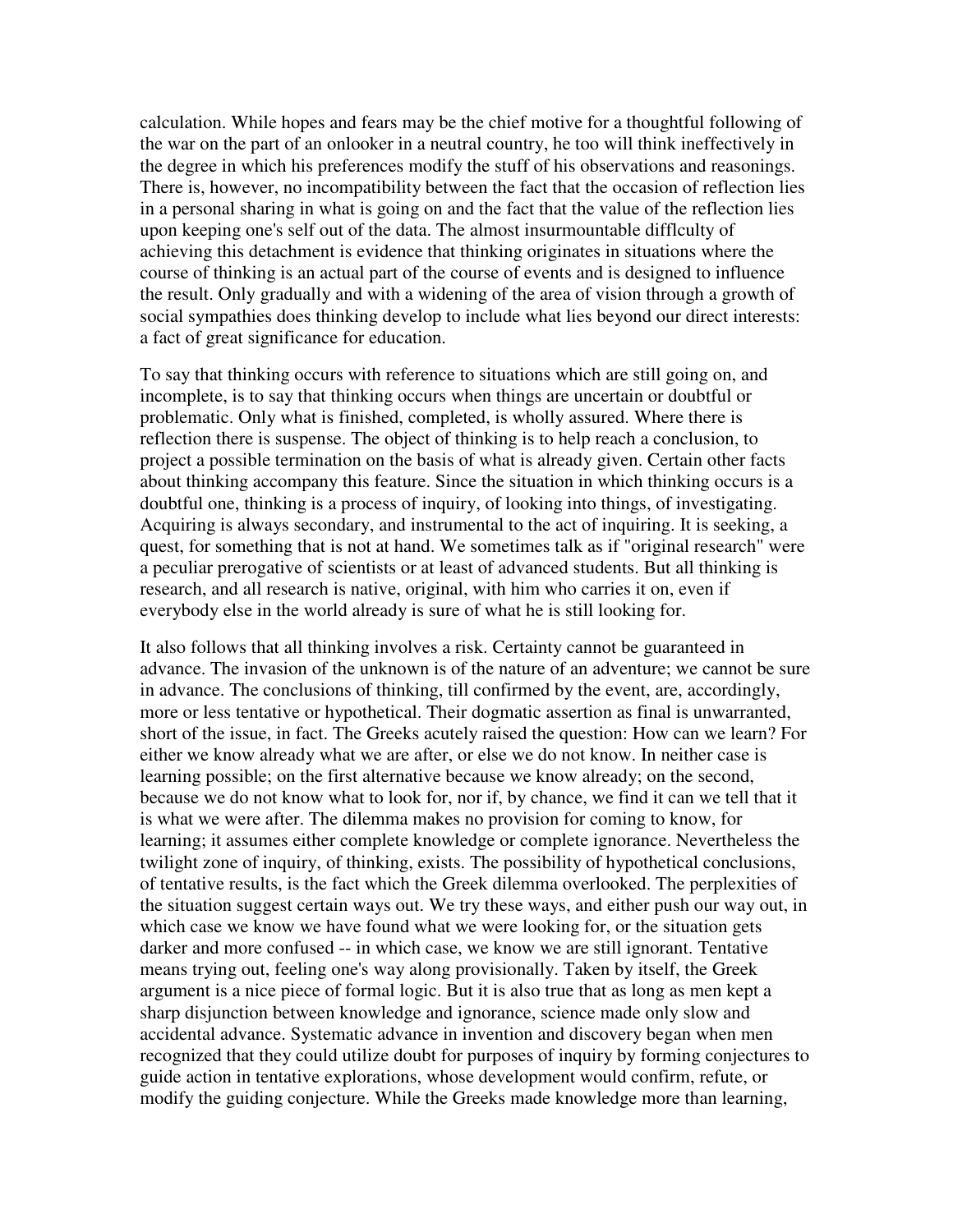modern science makes conserved knowledge only a means to learning, to discovery.

To recur to our illustration. A commanding general cannot base his actions upon either absolute certainty or absolute ignorance. He has a certain amount of information at hand which is, we will assume, reasonably trustworthy. He then infers certain prospective movements, thus assigning meaning to the bare facts of the given situation. His inference is more or less dubious and hypothetical. But he acts upon it. He develops a plan of procedure, a method of dealing with the situation. The consequences which directly follow from his acting this way rather than that test and reveal the worth of his reflections. What he already knows functions and has value in what he learns. But will this account apply in the case of the one in a neutral country who is thoughtfully following as best he can the progress of events? In form, yes, though not of course in content. It is self-evident that his guesses about the future indicated by present facts, guesses by which he attempts to supply meaning to a multitude of disconnected data, cannot be the basis of a method which shall take effect in the campaign. That is not his problem. But in the degree in which he is actively thinking, and not merely passively following the course of events, his tentative inferences will take effect in a method of procedure appropriate to his situation. He will anticipate certain future moves, and will be on the alert to see whether they happen or not. In the degree in which he is intellectually concerned, or thoughtful, he will be actively on the lookout; he will take steps which although they do not affect the campaign, modify in some degree his subsequent actions. Otherwise his later "I told you so" has no intellectual quality at all; it does not mark any testing or verification of prior thinking, but only a coincidence that yields emotional satisfaction -- and includes a large factor of self-deception.

The case is comparable to that of an astronomer who from given data has been led to foresee (infer) a future eclipse. No matter how great the mathematical probability, the inference is hypothetical  $-$  a matter of probability.  $\perp$  The hypothesis as to the date and position of the anticipated eclipse becomes the material of forming a method of future conduct. Apparatus is arranged; possibly an expedition is made to some far part of the globe. In any case, some active steps are taken which actually change some physical conditions. And apart from such steps and the consequent modification of the situation, there is no completion of the act of thinking. It remains suspended. Knowledge, already attained knowledge, controls thinking and makes it fruitful.

So much for the general features of a reflective experience. They are (i) perplexity, confusion, doubt, due to the fact that one is implicated in an incomplete situation whose full character is not yet determined; (ii) a conjectural anticipation -- a tentative interpretation of the given elements, attributing to them a tendency to effect certain consequences; (iii) a careful survey (examination, inspection, exploration, analysis ) of all attainable consideration which will define and clarify the problem in hand; (iv) a consequent elaboration of the tentative hypothesis to make it more precise and more consistent, because squaring with a wider range of facts; (v) taking one stand upon the projected hypothesis as a plan of action which is applied to the existing state of affairs: doing something overtly to bring about the anticipated result, and thereby testing the hypothesis. It is the extent and accuracy of steps three and four which mark off a distinctive refiective experience from one on the trial and error plane. They make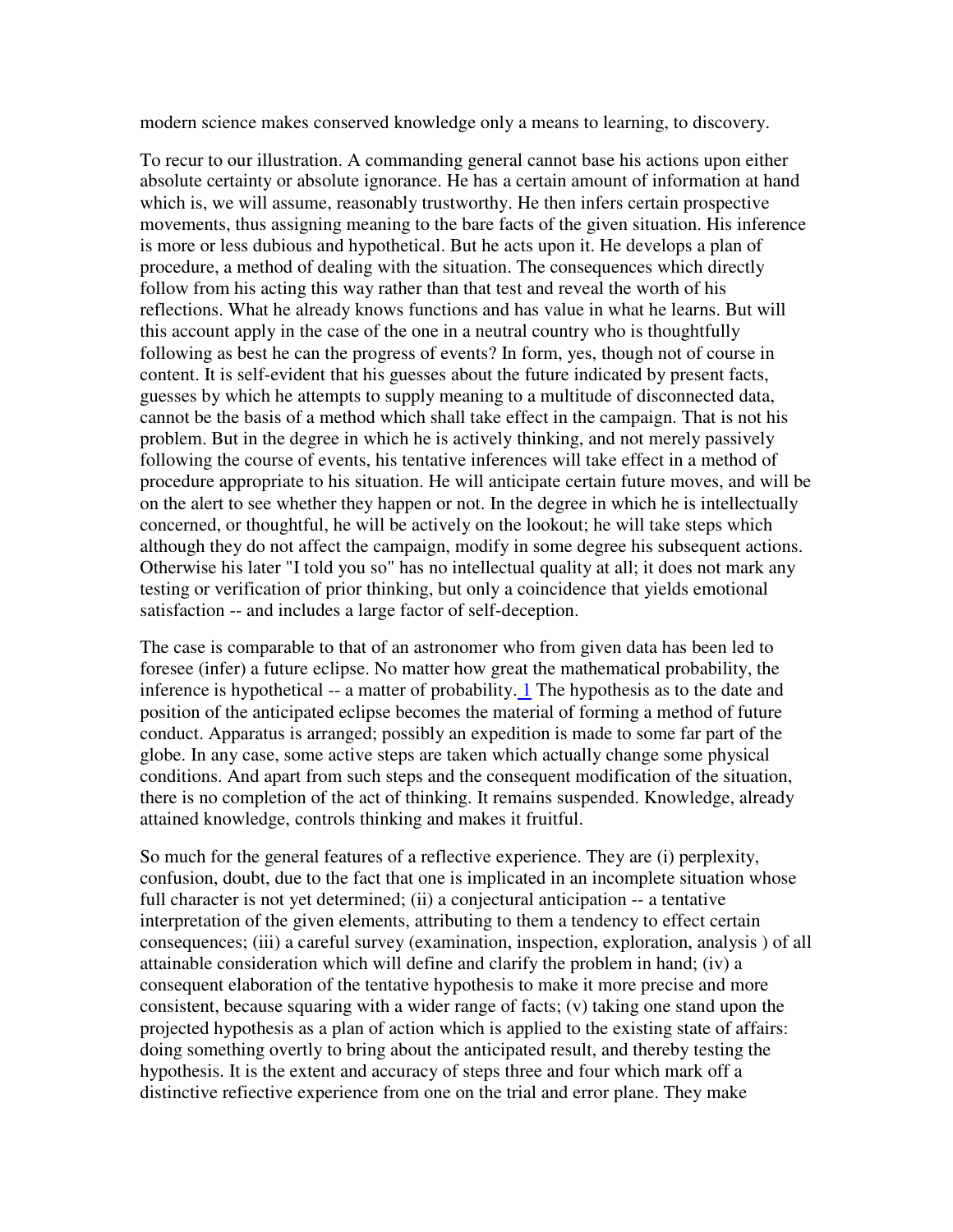thinking itself into an experience. Nevertheless, we never get wholly beyond the trial and error situation. Our most elaborate and rationally consistent thought has to be tried in the world and thereby tried out. And since it can never take into account all the connections, it can never cover with perfect accuracy all the consequences. Yet a thoughtful survey of conditions is so careful, and the guessing at results so controlled, that we have a right to mark off the reflective experience from the grosser trial and error forms of action.

**Summary.** In determining the place of thinking in experience we first noted that experience involves a connection of doing or trying with something which is undergone in consequence. A separation of the active doing phase from the passive undergoing phase destroys the vital meaning of an experience. Thinking is the accurate and deliberate instituting of connections between what is done and its consequences. It notes not only that they are connected, but the details of the connection. It makes connecting links explicit in the form of relationships. The stimulus to thinking is found when we wish to determine the significance of some act, performed or to be performed. Then we anticipate consequences. This implies that the situation as it stands is, either in fact or to us, incomplete and hence indeterminate. The projection of consequences means a proposed or tentative solution. To perfect this hypothesis, existing conditions have to be carefully scrutinized and the implications of the hypothesis developed -- an operation called reasoning. Then the suggested solution -- the idea or theory -- has to be tested by acting upon it. If it brings about certain consequences, certain determinate changes, in the world, it is accepted as valid. Otherwise it is modified, and another trial made. Thinking includes all of these steps, -- the sense of a problem, the observation of conditions, the formation and rational elaboration of a suggested conclusion, and the active experimental testing. While all thinking results in knowledge, ultimately the value of knowledge is subordinate to its use in thinking. For we live not in a settled and finished world, but in one which is going on, and where our main task is prospective, and where retrospect -- and all knowledge as distinct from thought is retrospect -- is of value in the solidity, security, and fertility it affords our dealings with the future.

1. It is most important for the practice of science that men in many cases can calculate the degree of probability and the amount of probable error involved, but that does alter the features of the situation as described. It refines them.

# Go back to text

# *Chapter Twelve: Thinking in Education*

**1. The Essentials of Method.** No one doubts, theoretically, the importance of fostering in school good habits of thinking. But apart from the fact that the acknowledgment is not so great in practice as in theory, there is not adequate theoretical recognition that all which the school can or need do for pupils, so far as their minds are concerned (that is, leaving out certain specialized muscular abilities), is to develop their ability to think. The parceling out of instruction among various ends such as acquisition of skill (in reading, spelling, writing, drawing, reciting); acquiring information (in history and geography), and training of thinking is a measure of the ineffective way in which we accomplish all three. Thinking which is not connected with increase of efficiency in action, and with learning more about ourselves and the world in which we live, has something the matter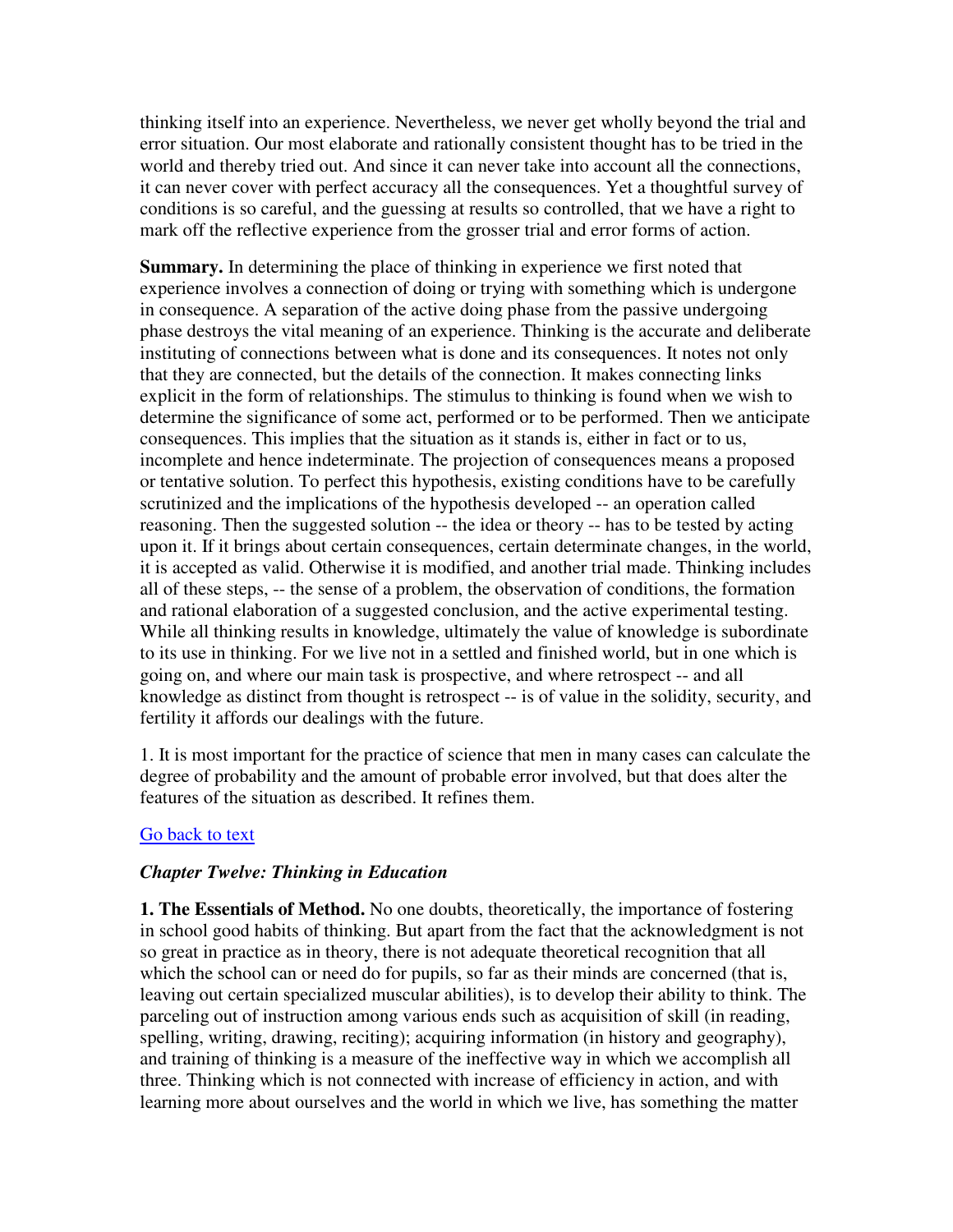with it just as thought (See ante, p. 147). And skill obtained apart from thinking is not connected with any sense of the purposes for which it is to be used. It consequently leaves a man at the mercy of his routine habits and of the authoritative control of others, who know what they are about and who are not especially scrupulous as to their means of achievement. And information severed from thoughtful action is dead, a mind-crushing load. Since it simulates knowledge and thereby develops the poison of conceit, it is a most powerful obstacle to further growth in the grace of intelligence. The sole direct path to enduring improvement in the methods of instruction and learning consists in centering upon the conditions which exact, promote, and test thinking. Thinking is the method of intelligent learning, of learning that employs and rewards mind. We speak, legitimately enough, about the method of thinking, but the important thing to bear in mind about method is that thinking is method, the method of intelligent experience in the course which it takes.

I. The initial stage of that developing experience which is called thinking is experience. This remark may sound like a silly truism. It ought to be one; but unfortunately it is not. On the contrary, thinking is often regarded both in philosophic theory and in educational practice as something cut off from experience, and capable of being cultivated in isolation. In fact, the inherent limitations of experience are often urged as the sufficient ground for attention to thinking. Experience is then thought to be confined to the senses and appetites; to a mere material world, while thinking proceeds from a higher faculty (of reason), and is occupied with spiritual or at least literary things. So, oftentimes, a sharp distinction is made between pure mathematics as a peculiarly fit subject matter of thought (since it has nothing to do with physical existences) and applied mathematics, which has utilitarian but not mental value.

Speaking generally, the fundamental fallacy in methods of instruction lies in supposing that experience on the part of pupils may be assumed. What is here insisted upon is the necessity of an actual empirical situation as the initiating phase of thought. Experience is here taken as previously defined: trying to do something and having the thing perceptibly do something to one in return. The fallacy consists in supposing that we can begin with ready-made subject matter of arithmetic, or geography, or whatever, irrespective of some direct personal experience of a situation. Even the kindergarten and Montessori techniques are so anxious to get at intellectual distinctions, without "waste of time," that they tend to ignore -- or reduce -- the immediate crude handling of the familiar material of experience, and to introduce pupils at once to material which expresses the intellectual distinctions which adults have made. But the first stage of contact with any new material, at whatever age of maturity, must inevitably be of the trial and error sort. An individual must actually try, in play or work, to do something with material in carrying out his own impulsive activity, and then note the interaction of his energy and that of the material employed. This is what happens when a child at first begins to build with blocks, and it is equally what happens when a scientific man in his laboratory begins to experiment with unfamiliar objects.

Hence the first approach to any subject in school, if thought is to be aroused and not words acquired, should be as unscholastic as possible. To realize what an experience, or empirical situation, means, we have to call to mind the sort of situation that presents itself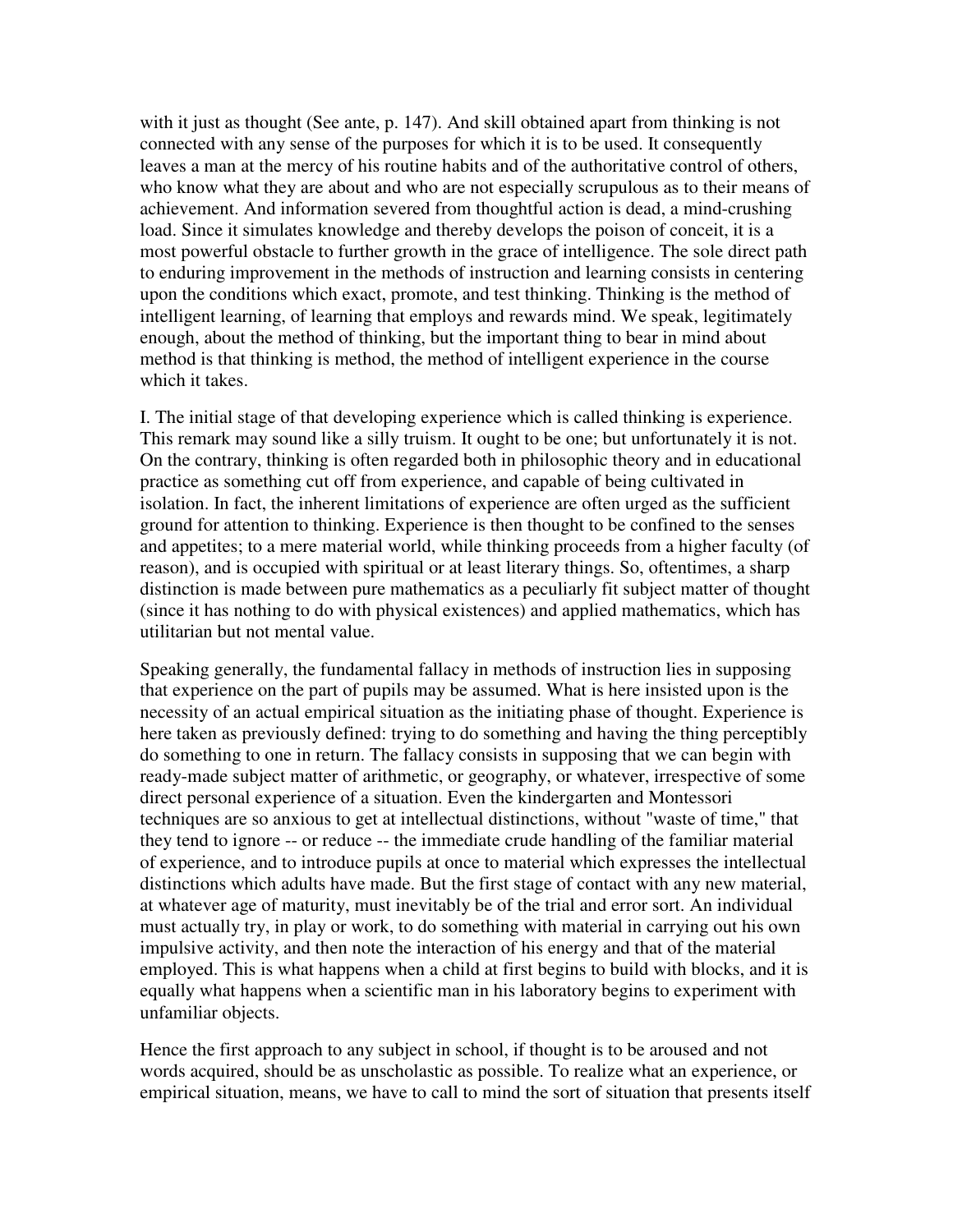outside of school; the sort of occupations that interest and engage activity in ordinary life. And careful inspection of methods which are permanently successful in formal education, whether in arithmetic or learning to read, or studying geography, or learning physics or a foreign language, will reveal that they depend for their efficiency upon the fact that they go back to the type of the situation which causes reflection out of school in ordinary life. They give the pupils something to do, not something to learn; and the doing is of such a nature as to demand thinking, or the intentional noting of connections; learning naturally results.

That the situation should be of such a nature as to arouse thinking means of course that it should suggest something to do which is not either routine or capricious -- something, in other words, presenting what is new (and hence uncertain or problematic) and yet sufficiently connected with existing habits to call out an effective response. An effective response means one which accomplishes a perceptible result, in distinction from a purely haphazard activity, where the consequences cannot be mentally connected with what is done. The most significant question which can be asked, accordingly, about any situation or experience proposed to induce learning is what quality of problem it involves.

At first thought, it might seem as if usual school methods measured well up to the standard here set. The giving of problems, the putting of questions, the assigning of tasks, the magnifying of difficulties, is a large part of school work. But it is indispensable to discriminate between genuine and simulated or mock problems. The following questions may aid in making such discrimination. (a) Is there anything but a problem? Does the question naturally suggest itself within some situation or personal experience? Or is it an aloof thing, a problem only for the purposes of conveying instruction in some school topic? Is it the sort of trying that would arouse observation and engage experimentation outside of school? (b) Is it the pupil's own problem, or is it the teacher's or textbook's problem, made a problem for the pupil only because he cannot get the required mark or be promoted or win the teacher's approval, unless he deals with it? Obviously, these two questions overlap. They are two ways of getting at the same point: Is the experience a personal thing of such a nature as inherently to stimulate and direct observation of the connections involved, and to lead to inference and its testing? Or is it imposed from without, and is the pupil's problem simply to meet the external requirement?

Such questions may give us pause in deciding upon the extent to which current practices are adapted to develop reflective habits. The physical equipment and arrangements of the average schoolroom are hostile to the existence of real situations of experience. What is there similar to the conditions of everyday life which will generate difficulties? Almost everything testifies to the great premium put upon listening, reading, and the reproduction of what is told and read. It is hardly possible to overstate the contrast between such conditions and the situations of active contact with things and persons in the home, on the playground, in fulfilling of ordinary responsibilities of life. Much of it is not even comparable with the questions which may arise in the mind of a boy or girl in conversing with others or in reading books outside of the school. No one has ever explained why children are so full of questions outside of the school ( so that they pester grown-up persons if they get any encouragement), and the conspicuous absence of display of curiosity about the subject matter of school lessons. Reflection on this striking contrast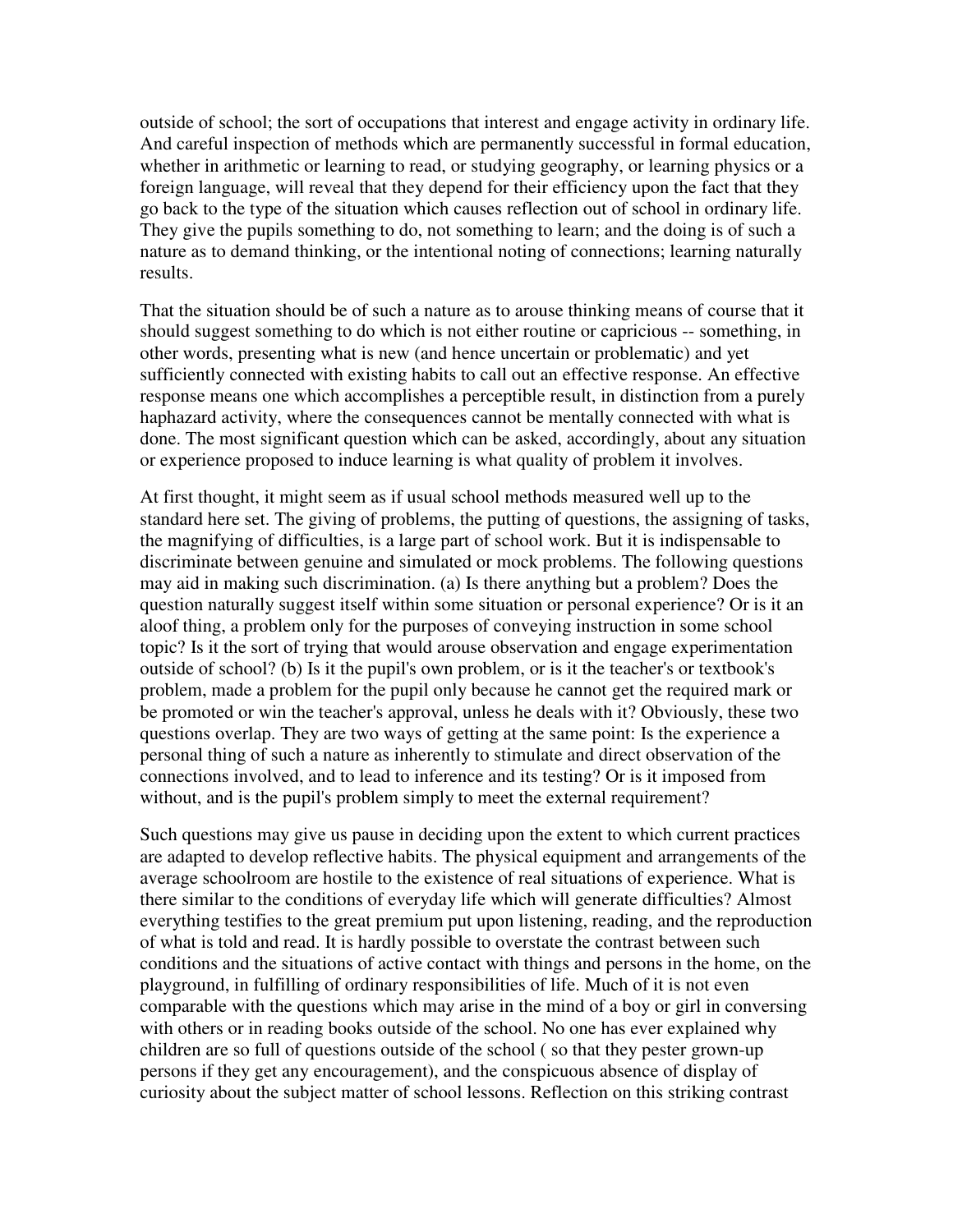will throw light upon the question of how far customary school conditions supply a context of experience in which problems naturally suggest themselves. No amount of improvement in the personal technique of the instructor will wholly remedy this state of things. There must be more actual material, more stuff, more appliances, and more opportunities for doing things, before the gap can be overcome. And where children are engaged in doing things and in discussing what arises in the course of their doing, it is found, even with comparatively indifferent modes of instruction, that children's inquiries are spontaneous and numerous, and the proposals of solution advanced, varied, and ingenious.

As a consequence of the absence of the materials and occupations which generate real problems, the pupil's problems are not his; or, rather, they are his only as a pupil, not as a human being. Hence the lamentable waste in carrying over such expertness as is achieved in dealing with them to the affairs of life beyond the schoolroom. A pupil has a problem, but it is the problem of meeting the peculiar requirements set by the teacher. His problem becomes that of finding out what the teacher wants, what will satisfy the teacher in recitation and examination and outward deportment. Relationship to subject matter is no longer direct. The occasions and material of thought are not found in the arithmetic or the history or geography itself, but in skillfully adapting that material to the teacher's requirements. The pupil studies, but unconsciously to himself the objects of his study are the conventions and standards of the school system and school authority, not the nominal "studies." The thinking thus evoked is artificially one-sided at the best. At its worst, the problem of the pupil is not how to meet the requirements of school life, but how to seem to meet them -- or, how to come near enough to meeting them to slide along without an undue amount of friction. The type of judgment formed by these devices is not a desirable addition to character. If these statements give too highly colored a picture of usual school methods, the exaggeration may at least serve to illustrate the point: the need of active pursuits, involving the use of material to accomplish purposes, if there are to be situations which normally generate problems occasioning thoughtful inquiry.

II. There must be data at command to supply the considerations required in dealing with the specific difficulty which has presented itself. Teachers following a "developing" method sometimes tell children to think things out for themselves as if they could spin them out of their own heads. The material of thinking is not thoughts, but actions, facts, events, and the relations of things. In other words, to think effectively one must have had, or now have, experiences which will furnish him resources for coping with the difficulty at hand. A difficulty is an indispensable stimulus to thinking, but not all difficulties call out thinking. Sometimes they overwhelm and submerge and discourage. The perplexing situation must be sufficiently like situations which have already been dealt with so that pupils will have some control of the meanings of handling it. A large part of the art of instruction lies in making the difficulty of new problems large enough to challenge thought, and small enough so that, in addition to the confusion naturally attending the novel elements, there shall be luminous familiar spots from which helpful suggestions may spring.

In one sense, it is a matter of indifference by what psychological means the subject matter for reflection is provided. Memory, observation, reading, communication, are all avenues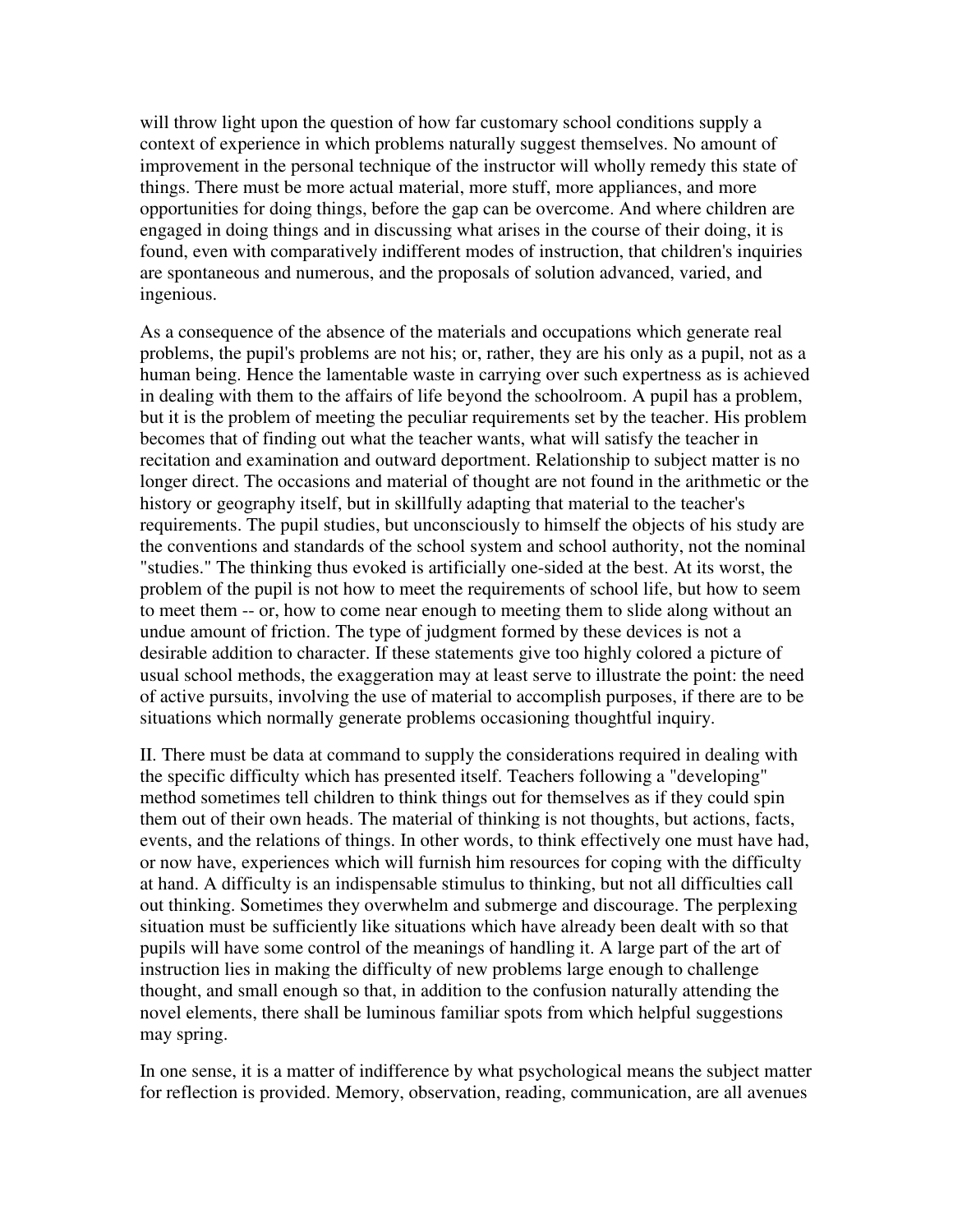for supplying data. The relative proportion to be obtained from each is a matter of the specific features of the particular problem in hand. It is foolish to insist upon observation of objects presented to the senses if the student is so familiar with the objects that he could just as well recall the facts independently. It is possible to induce undue and crippling dependence upon sense-presentations. No one can carry around with him a museum of all the things whose properties will assist the conduct of thought. A welltrained mind is one that has a maximum of resources behind it, so to speak, and that is accustomed to go over its past experiences to see what they yield. On the other hand, a quality or relation of even a familiar object may previously have been passed over, and be just the fact that is helpful in dealing with the question. In this case direct observation is called for. The same principle applies to the use to be made of observation on one hand and of reading and "telling" on the other. Direct observation is naturally more vivid and vital. But it has its limitations; and in any case it is a necessary part of education that one should acquire the ability to supplement the narrowness of his immediately personal experiences by utilizing the experiences of others. Excessive reliance upon others for data (whether got from reading or listening) is to be depreciated. Most objectionable of all is the probability that others, the book or the teacher, will supply solutions ready-made, instead of giving material that the student has to adapt and apply to the question in hand for himself.

There is no inconsistency in saying that in schools there is usually both too much and too little information supplied by others. The accumulation and acquisition of information for purposes of reproduction in recitation and examination is made too much of. "Knowledge," in the sense of information, means the working capital, the indispensable resources, of further inquiry; of finding out, or learning, more things. Frequently it is treated as an end itself, and then the goal becomes to heap it up and display it when called for. This static, cold-storage ideal of knowledge is inimical to educative development. It not only lets occasions for thinking go unused, but it swamps thinking. No one could construct a house on ground cluttered with miscellaneous junk. Pupils who have stored their "minds" with all kinds of material which they have never put to intellectual uses are sure to be hampered when they try to think. They have no practice in selecting what is appropriate, and no criterion to go by; everything is on the same dead static level. On the other hand, it is quite open to question whether, if information actually functioned in experience through use in application to the student's own purposes, there would not be need of more varied resources in books, pictures, and talks than are usually at command.

III. The correlate in thinking of facts, data, knowledge already acquired, is suggestions, inferences, conjectured meanings, suppositions, tentative explanations: -- ideas, in short. Careful observation and recollection determine what is given, what is already there, and hence assured. They cannot furnish what is lacking. They define, clarify, and locate the question; they cannot supply its answer. Projection, invention, ingenuity, devising come in for that purpose. The data arouse suggestions, and only by reference to the specific data can we pass upon the appropriateness of the suggestions. But the suggestions run beyond what is, as yet, actually given in experience. They forecast possible results, things to do, not facts ( things already done). Inference is always an invasion of the unknown, a leap from the known.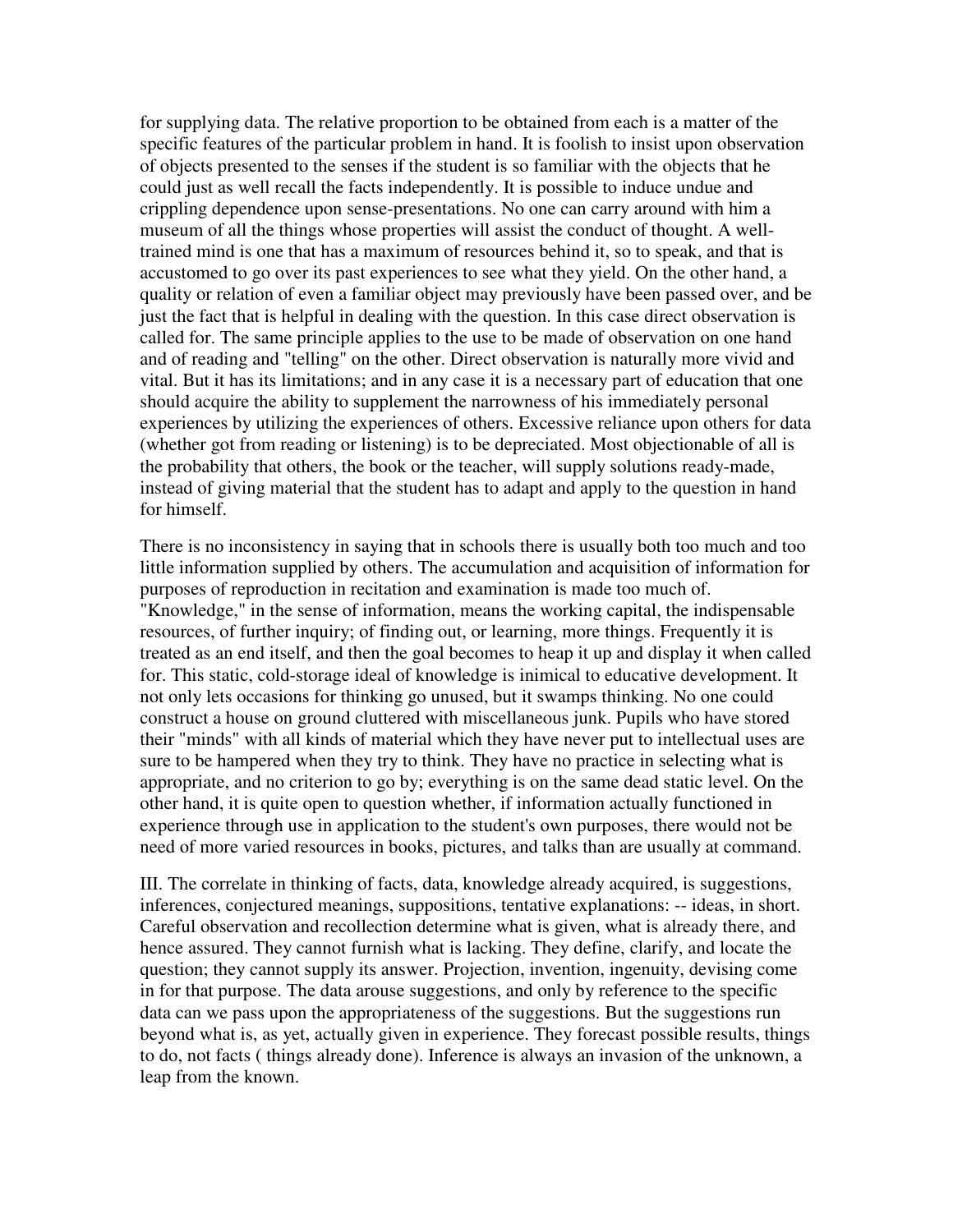In this sense, a thought (what a thing suggests but is not as it is presented) is creative, -an incursion into the novel. It involves some inventiveness. What is suggested must, indeed, be familiar in some context; the novelty, the inventive devising, clings to the new light in which it is seen, the different use to which it is put. When Newton thought of his theory of gravitation, the creative aspect of his thought was not found in its materials. They were familiar; many of them commonplaces -- sun, moon, planets, weight, distance, mass, square of numbers. These were not original ideas; they were established facts. His originality lay in the use to which these familiar acquaintances were put by introduction into an unfamiliar context. The same is true of every striking scientific discovery, every great invention, every admirable artistic production. Only silly folk identify creative originality with the extraordinary and fanciful; others recognize that its measure lies in putting everyday things to uses which had not occurred to others. The operation is novel, not the materials out of which it is constructed.

The educational conclusion which follows is that all thinking is original in a projection of considerations which have not been previously apprehended. The child of three who discovers what can be done with blocks, or of six who finds out what he can make by putting five cents and five cents together, is really a discoverer, even though everybody else in the world knows it. There is a genuine increment of experience; not another item mechanically added on, but enrichment by a new quality. The charm which the spontaneity of little children has for sympathetic observers is due to perception of this intellectual originality. The joy which children themselves experience is the joy of intellectual constructiveness -- of creativeness, if the word may be used without misunderstanding.

The educational moral I am chiefly concerned to draw is not, however, that teachers would find their own work less of a grind and strain if school conditions favored learning in the sense of discovery and not in that of storing away what others pour into them; nor that it would be possible to give even children and youth the delights of personal intellectual productiveness -- true and important as are these things. It is that no thought, no idea, can possibly be conveyed as an idea from one person to another. When it is told, it is, to the one to whom it is told, another given fact, not an idea. The communication may stimulate the other person to realize the question for himself and to think out a like idea, or it may smother his intellectual interest and suppress his dawning effort at thought. But what he directly gets cannot be an idea. Only by wrestling with the conditions of the problem at first hand, seeking and finding his own way out, does he think. When the parent or teacher has provided the conditions which stimulate thinking and has taken a sympathetic attitude toward the activities of the learner by entering into a common or conjoint experience, all has been done which a second party can do to instigate learning. The rest lies with the one directly concerned. If he cannot devise his own solution (not of course in isolation, but in correspondence with the teacher and other pupils) and find his own way out he will not learn, not even if he can recite some correct answer with one hundred per cent accuracy. We can and do supply ready-made "ideas" by the thousand; we do not usually take much pains to see that the one learning engages in significant situations where his own activities generate, support, and clinch ideas - that is, perceived meanings or connections. This does not mean that the teacher is to stand off and look on; the alternative to furnishing ready-made subject matter and listening to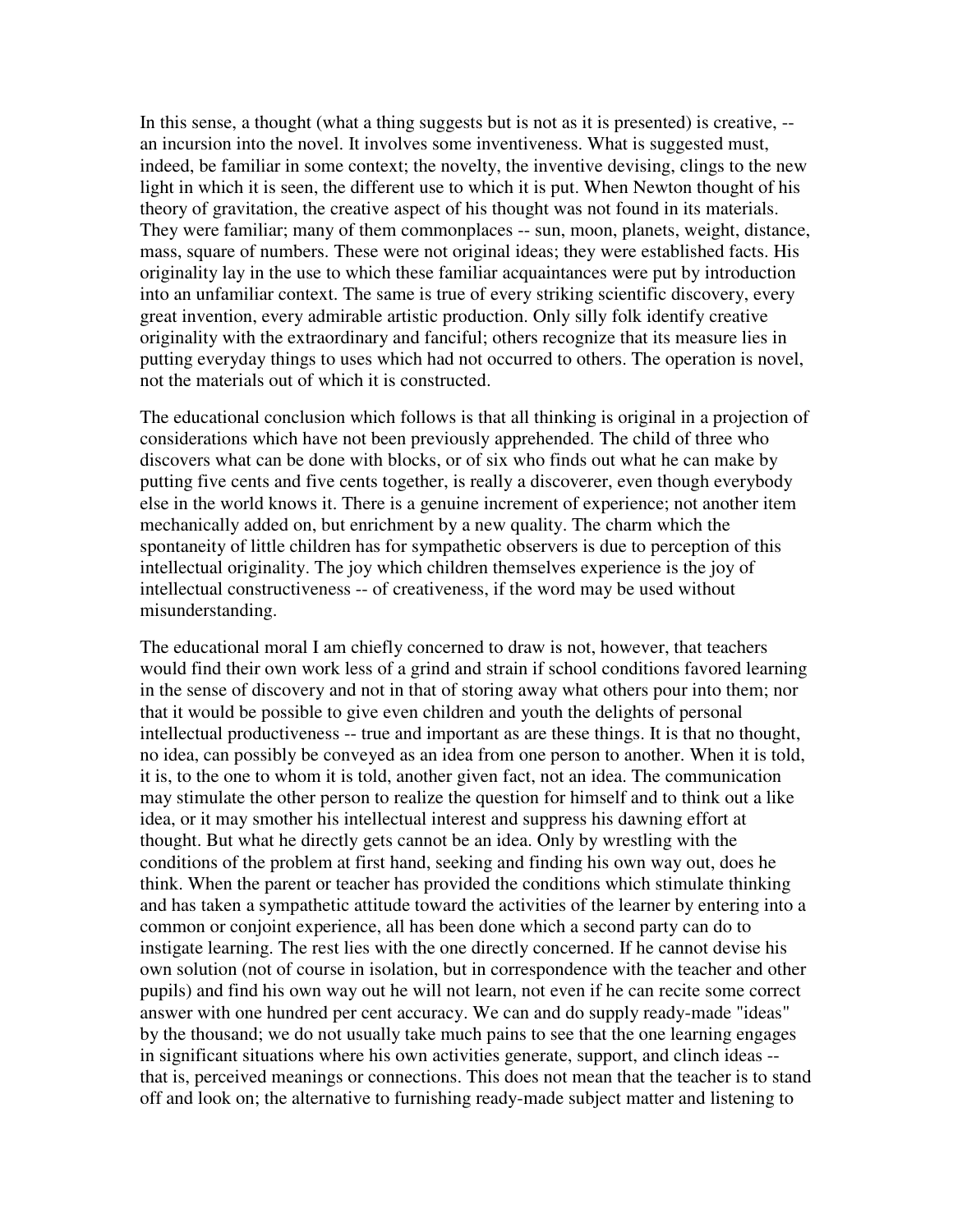the accuracy with which it is reproduced is not quiescence, but participation, sharing, in an activity. In such shared activity, the teacher is a learner, and the learner is, without knowing it, a teacher -- and upon the whole, the less consciousness there is, on either side, of either giving or receiving instruction, the better.

IV. Ideas, as we have seen, whether they be humble guesses or dignified theories, are anticipations of possible solutions. They are anticipations of some continuity or connection of an activity and a consequence which has not as yet shown itself. They are therefore tested by the operation of acting upon them. They are to guide and organize further observations, recollections, and experiments. They are intermediate in learning, not final. All educational reformers, as we have had occasion to remark, are given to attacking the passivity of traditional education. They have opposed pouring in from without, and absorbing like a sponge; they have attacked drilling in material as into hard and resisting rock. But it is not easy to secure conditions which will make the getting of an idea identical with having an experience which widens and makes more precise our contact with the environment. Activity, even self-activity, is too easily thought of as something merely mental, cooped up within the head, or finding expression only through the vocal organs.

While the need of application of ideas gained in study is acknowledged by all the more successful methods of instruction, the exercises in application are sometimes treated as devices for fixing what has already been learned and for getting greater practical skill in its manipulation. These results are genuine and not to be despised. But practice in applying what has been gained in study ought primarily to have an intellectual quality. As we have already seen, thoughts just as thoughts are incomplete. At best they are tentative; they are suggestions, indications. They are standpoints and methods for dealing with situations of experience. Till they are applied in these situations they lack full point and reality. Only application tests them, and only testing confers full meaning and a sense of their reality. Short of use made of them, they tend to segregate into a peculiar world of their own. It may be seriously questioned whether the philosophies ( to which reference has been made in section 2 of chapter X) which isolate mind and set it over against the world did not have their origin in the fact that the reflective or theoretical class of men elaborated a large stock of ideas which social conditions did not allow them to act upon and test. Consequently men were thrown back into their own thoughts as ends in themselves.

However this may be, there can be no doubt that a peculiar artificiality attaches to much of what is learned in schools. It can hardly be said that many students consciously think of the subject matter as unreal; but it assuredly does not possess for them the kind of reality which the subject matter of their vital experiences possesses. They learn not to expect that sort of reality of it; they become habituated to treating it as having reality for the purposes of recitations, lessons, and examinations. That it should remain inert for the experiences of daily life is more or less a matter of course. The bad effects are twofold. Ordinary experience does not receive the enrichment which it should; it is not fertilized by school learning. And the attitudes which spring from getting used to and accepting half-understood and ill-digested material weaken vigor and efficiency of thought.

If we have dwelt especially on the negative side, it is for the sake of suggesting positive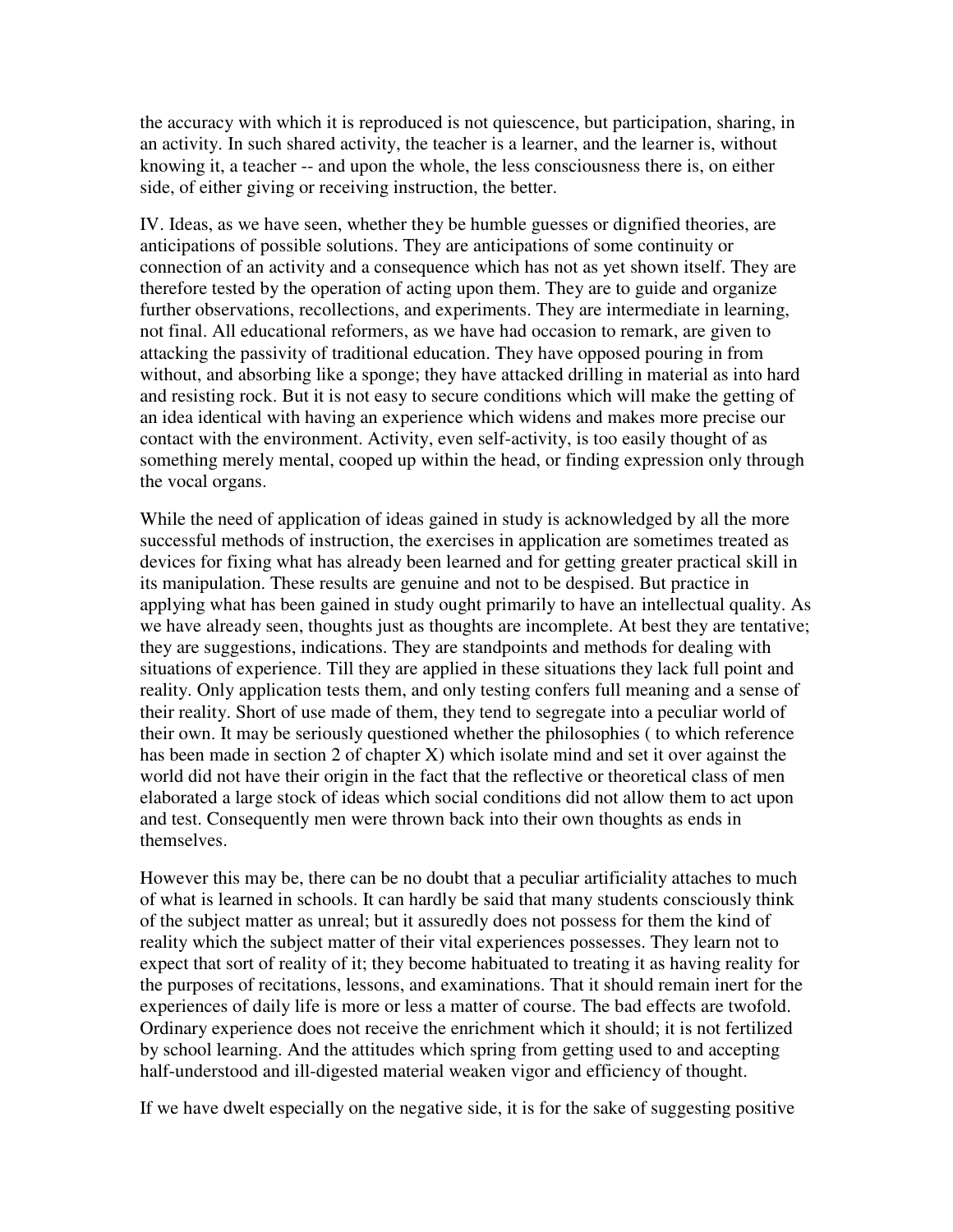measures adapted to the effectual development of thought. Where schools are equipped with laboratories, shops, and gardens, where dramatizations, plays, and games are freely used, opportunities exist for reproducing situations of life, and for acquiring and applying information and ideas in the carrying forward of progressive experiences. Ideas are not segregated, they do not form an isolated island. They animate and enrich the ordinary course of life. Information is vitalized by its function; by the place it occupies in direction of action.

The phrase "opportunities exist" is used purposely. They may not be taken advantage of; it is possible to employ manual and constructive activities in a physical way, as means of getting just bodily skill; or they may be used almost exclusively for "utilitarian," i.e., pecuniary, ends. But the disposition on the part of upholders of "cultural" education to assume that such activities are merely physical or professional in quality, is itself a product of the philosophies which isolate mind from direction of the course of experience and hence from action upon and with things. When the "mental" is regarded as a selfcontained separate realm, a counterpart fate befalls bodily activity and movements. They are regarded as at the best mere external annexes to mind. They may be necessary for the satisfaction of bodily needs and the attainment of external decency and comfort, but they do not occupy a necessary place in mind nor enact an indispensable role in the completion of thought. Hence they have no place in a liberal education -- i.e., one which is concerned with the interests of intelligence. If they come in at all, it is as a concession to the material needs of the masses. That they should be allowed to invade the education of the elite is unspeakable. This conclusion follows irresistibly from the isolated conception of mind, but by the same logic it disappears when we perceive what mind really is -- namely, the purposive and directive factor in the development of experience.

While it is desirable that all educational institutions should be equipped so as to give students an opportunity for acquiring and testing ideas and information in active pursuits typifying important social situations, it will, doubtless, be a long time before all of them are thus furnished. But this state of affairs does not afford instructors an excuse for folding their hands and persisting in methods which segregate school knowledge. Every recitation in every subject gives an opportunity for establishing cross connections between the subject matter of the lesson and the wider and more direct experiences of everyday life. Classroom instruction falls into three kinds. The least desirable treats each lesson as an independent whole. It does not put upon the student the responsibility of finding points of contact between it and other lessons in the same subject, or other subjects of study. Wiser teachers see to it that the student is systematically led to utilize his earlier lessons to help understand the present one, and also to use the present to throw additional light upon what has already been acquired. Results are better, but school subject matter is still isolated. Save by accident, out-of-school experience is left in its crude and comparatively irreflective state. It is not subject to the refining and expanding influences of the more accurate and comprehensive material of direct instruction. The latter is not motivated and impregnated with a sense of reality by being intermingled with the realities of everyday life. The best type of teaching bears in mind the desirability of affecting this interconnection. It puts the student in the habitual attitude of finding points of contact and mutual bearings.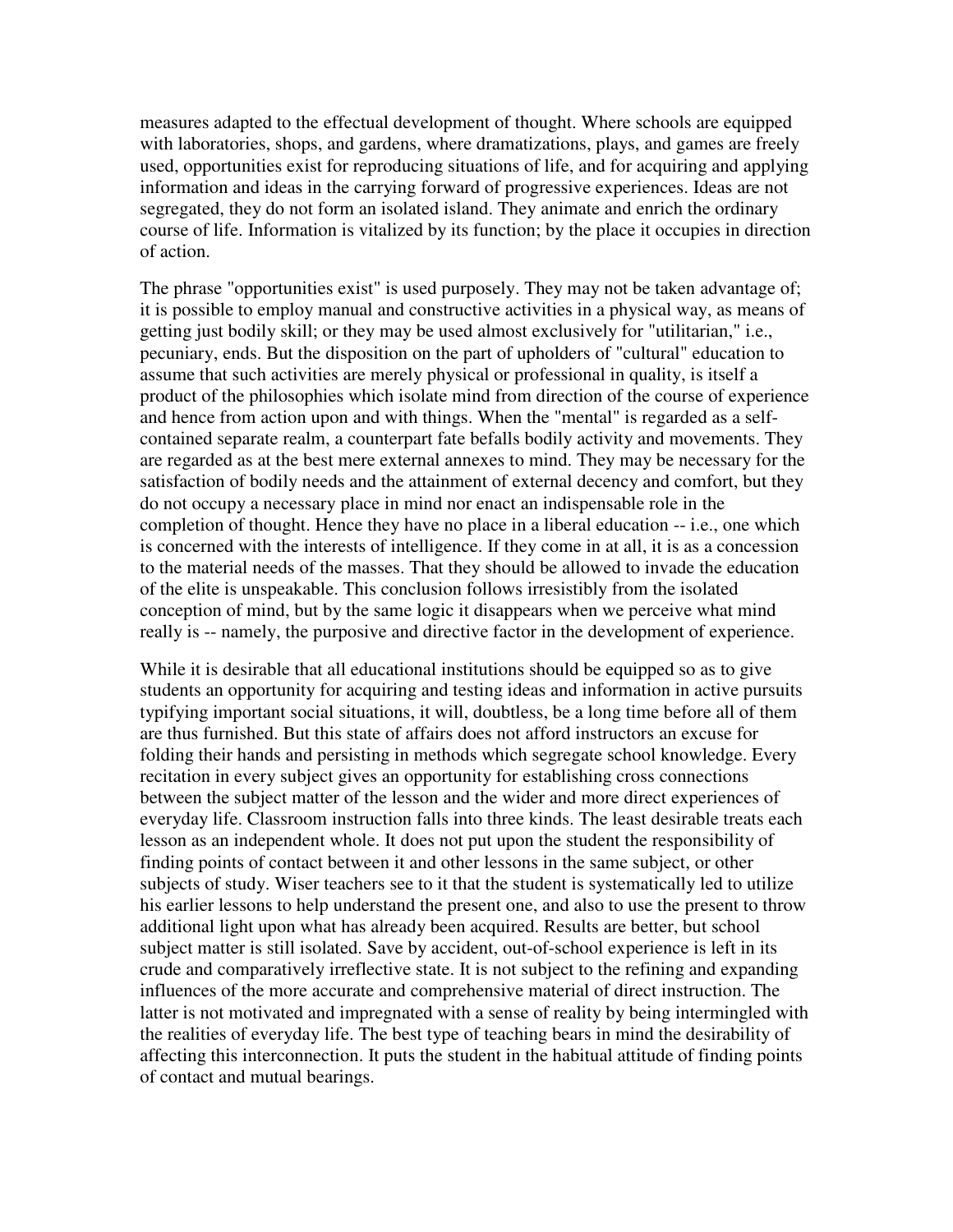**Summary.** Processes of instruction are unified in the degree in which they center in the production of good habits of thinking. While we may speak, without error, of the method of thought, the important thing is that thinking is the method of an educative experience. The essentials of method are therefore identical with the essentials of reflection. They are first that the pupil have a genuine situation of experience -- that there be a continuous activity in which he is interested for its own sake; secondly, that a genuine problem develop within this situation as a stimulus to thought; third, that he possess the information and make the observations needed to deal with it; fourth, that suggested solutions occur to him which he shall be responsible for developing in an orderly way; fifth, that he have opportunity and occasion to test his ideas by application, to make their meaning clear and to discover for himself their validity.

## *Chapter Thirteen: The Nature of Method*

**1. The Unity of Subject Matter and Method.** The trinity of school topics is subject matter, methods, and administration or government. We have been concerned with the two former in recent chapters. It remains to disentangle them from the context in which they have been referred to, and discuss explicitly their nature. We shall begin with the topic of method, since that lies closest to the considerations of the last chapter. Before taking it up, it may be well, however, to call express attention to one implication of our theory; the connection of subject matter and method with each other. The idea that mind and the world of things and persons are two separate and independent realms -- a theory which philosophically is known as dualism -- carries with it the conclusion that method and subject matter of instruction are separate affairs. Subject matter then becomes a ready-made systematized classification of the facts and principles of the world of nature and man. Method then has for its province a consideration of the ways in which this antecedent subject matter may be best presented to and impressed upon the mind; or, a consideration of the ways in which the mind may be externally brought to bear upon the matter so as to facilitate its acquisition and possession. In theory, at least, one might deduce from a science of the mind as something existing by itself a complete theory of methods of learning, with no knowledge of the subjects to which the methods are to be applied. Since many who are actually most proficient in various branches of subject matter are wholly innocent of these methods, this state of affairs gives opportunity for the retort that pedagogy, as an alleged science of methods of the mind in learning, is futile; - a mere screen for concealing the necessity a teacher is under of profound and accurate acquaintance with the subject in hand.

But since thinking is a directed movement of subject matter to a completing issue, and since mind is the deliberate and intentional phase of the process, the notion of any such split is radically false. The fact that the material of a science is organized is evidence that it has already been subjected to intelligence; it has been methodized, so to say. Zoology as a systematic branch of knowledge represents crude, scattered facts of our ordinary acquaintance with animals after they have been subjected to careful examination, to deliberate supplementation, and to arrangement to bring out connections which assist observation, memory, and further inquiry. Instead of furnishing a starting point for learning, they mark out a consummation. Method means that arrangement of subject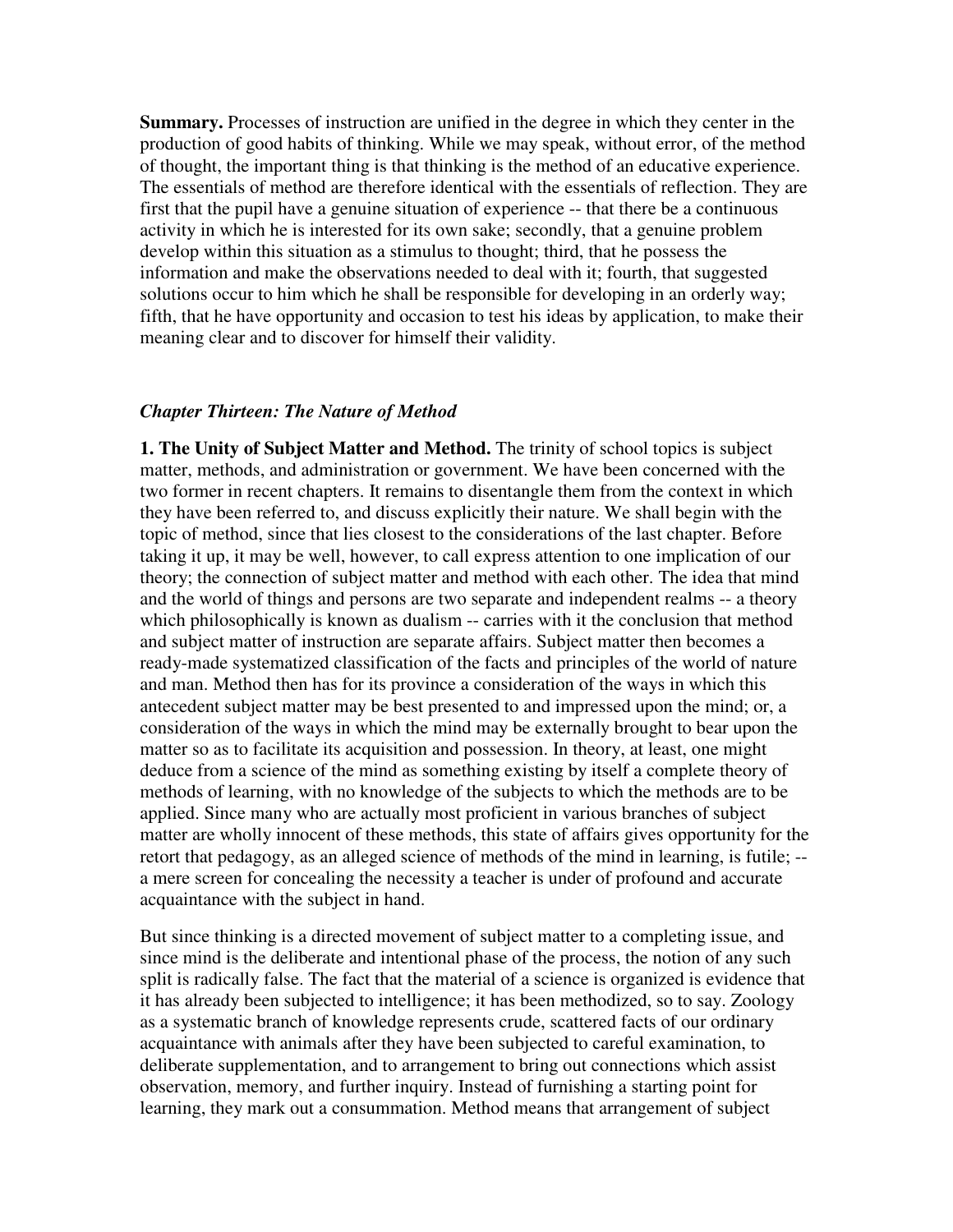matter which makes it most effective in use. Never is method something outside of the material.

How about method from the standpoint of an individual who is dealing with subject matter? Again, it is not something external. It is simply an effective treatment of material -- efficiency meaning such treatment as utilizes the material (puts it to a purpose) with a minimum of waste of time and energy. We can distinguish a way of acting, and discuss it by itself; but the way exists only as way-of-dealing-with-material. Method is not antithetical to subject matter; it is the effective direction of subject matter to desired results. It is antithetical to random and ill-considered action, -- ill-considered signifying ill-adapted.

The statement that method means directed movement of subject matter towards ends is formal. An illustration may give it content. Every artist must have a method, a technique, in doing his work. Piano playing is not hitting the keys at random. It is an orderly way of using them, and the order is not something which exists ready-made in the musician's hands or brain prior to an activity dealing with the piano. Order is found in the disposition of acts which use the piano and the hands and brain so as to achieve the result intended. It is the action of the piano directed to accomplish the purpose of the piano as a musical instrument. It is the same with "pedagogical" method. The only difference is that the piano is a mechanism constructed in advance for a single end; while the material of study is capable of indefinite uses. But even in this regard the illustration may apply if we consider the infinite variety of kinds of music which a piano may produce, and the variations in technique required in the different musical results secured. Method in any case is but an effective way of employing some material for some end.

These considerations may be generalized by going back to the conception of experience. Experience as the perception of the connection between something tried and something undergone in consequence is a process. Apart from effort to control the course which the process takes, there is no distinction of subject matter and method. There is simply an activity which includes both what an individual does and what the environment does. A piano player who had perfect mastery of his instrument would have no occasion to distinguish between his contribution and that of the piano. In well-formed, smoothrunning functions of any sort, -- skating, conversing, hearing music, enjoying a landscape, -- there is no consciousness of separation of the method of the person and of the subject matter. In whole-hearted play and work there is the same phenomenon.

When we reflect upon an experience instead of just having it, we inevitably distinguish between our own attitude and the objects toward which we sustain the attitude. When a man is eating, he is eating food. He does not divide his act into eating and food. But if he makes a scientific investigation of the act, such a discrimination is the first thing he would effect. He would examine on the one hand the properties of the nutritive material, and on the other hand the acts of the organism in appropriating and digesting. Such reflection upon experience gives rise to a distinction of what we experience (the experienced) and the experiencing -- the how. When we give names to this distinction we have subject matter and method as our terms. There is the thing seen, heard, loved, hated, imagined, and there is the act of seeing, hearing, loving, hating, imagining, etc.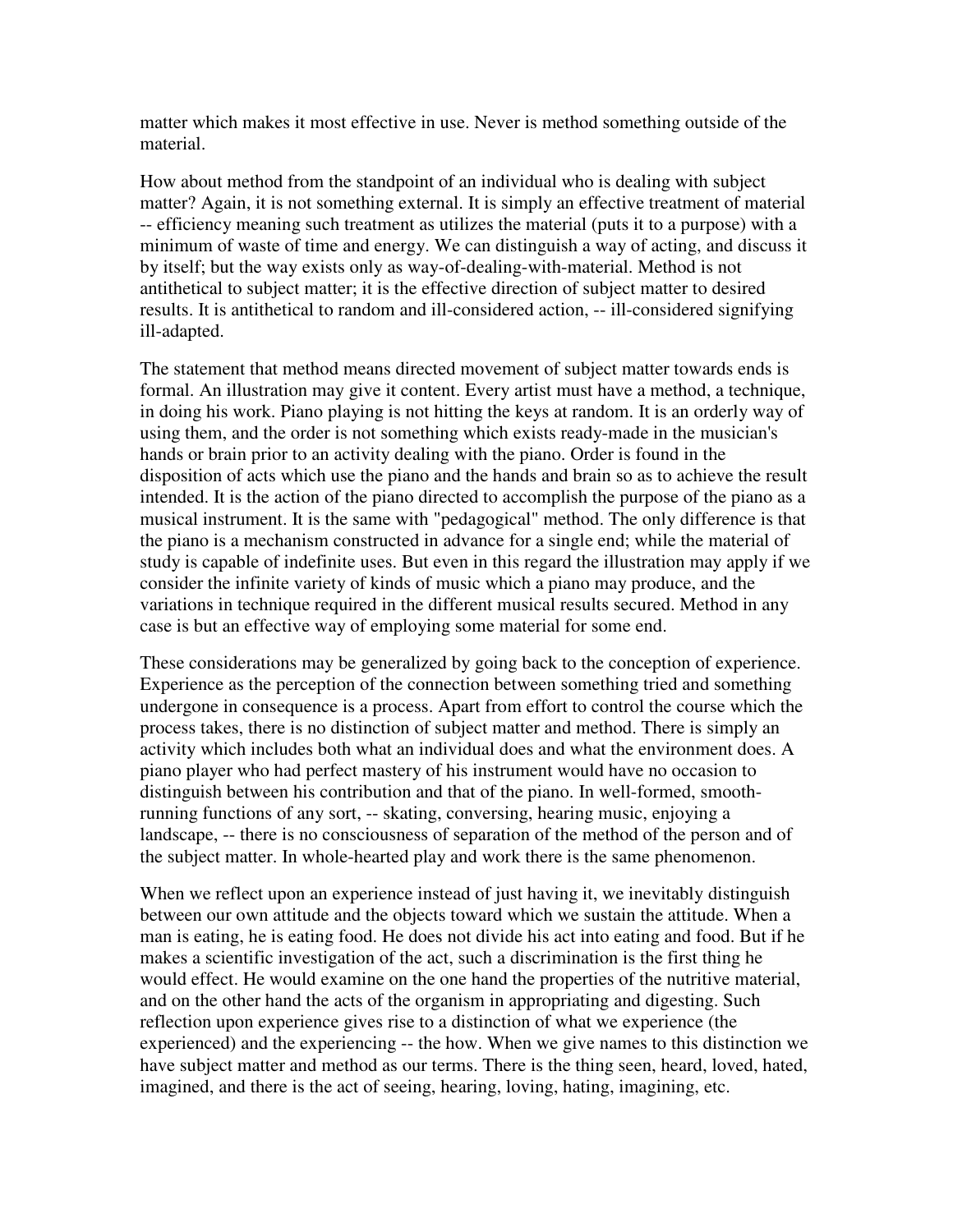This distinction is so natural and so important for certain purposes, that we are only too apt to regard it as a separation in existence and not as a distinction in thought. Then we make a division between a self and the environment or world. This separation is the root of the dualism of method and subject matter. That is, we assume that knowing, feeling, willing, etc., are things which belong to the self or mind in its isolation, and which then may be brought to bear upon an independent subject matter. We assume that the things which belong in isolation to the self or mind have their own laws of operation irrespective of the modes of active energy of the object. These laws are supposed to furnish method. It would be no less absurd to suppose that men can eat without eating something, or that the structure and movements of the jaws, throat muscles, the digestive activities of stomach, etc., are not what they are because of the material with which their activity is engaged. Just as the organs of the organism are a continuous part of the very world in which food materials exist, so the capacities of seeing, hearing, loving, imagining are intrinsically connected with the subject matter of the world. They are more truly ways in which the environment enters into experience and functions there than they are independent acts brought to bear upon things. Experience, in short, is not a combination of mind and world, subject and object, method and subject matter, but is a single continuous interaction of a great diversity (literally countless in number) of energies.

For the purpose of controlling the course or direction which the moving unity of experience takes we draw a mental distinction between the how and the what. While there is no way of walking or of eating or of learning over and above the actual walking, eating, and studying, there are certain elements in the act which give the key to its more effective control. Special attention to these elements makes them more obvious to perception (letting other factors recede for the time being from conspicuous recognition). Getting an idea of how the experience proceeds indicates to us what factors must be secured or modified in order that it may go on more successfully. This is only a somewhat elaborate way of saying that if a man watches carefully the growth of several plants, some of which do well and some of which amount to little or nothing, he may be able to detect the special conditions upon which the prosperous development of a plant depends. These conditions, stated in an orderly sequence, would constitute the method or way or manner of its growth. There is no difference between the growth of a plant and the prosperous development of an experience. It is not easy, in either case, to seize upon just the factors which make for its best movement. But study of cases of success and failure and minute and extensive comparison, helps to seize upon causes. When we have arranged these causes in order, we have a method of procedure or a technique.

A consideration of some evils in education that flow from the isolation of method from subject matter will make the point more definite.  $(i)$  In the first place, there is the neglect (of which we have spoken) of concrete situations of experience. There can be no discovery of a method without cases to be studied. The method is derived from observation of what actually happens, with a view to seeing that it happen better next time. But in instruction and discipline, there is rarely sufficient opportunity for children and youth to have the direct normal experiences from which educators might derive an idea of method or order of best development. Experiences are had under conditions of such constraint that they throw little or no light upon the normal course of an experience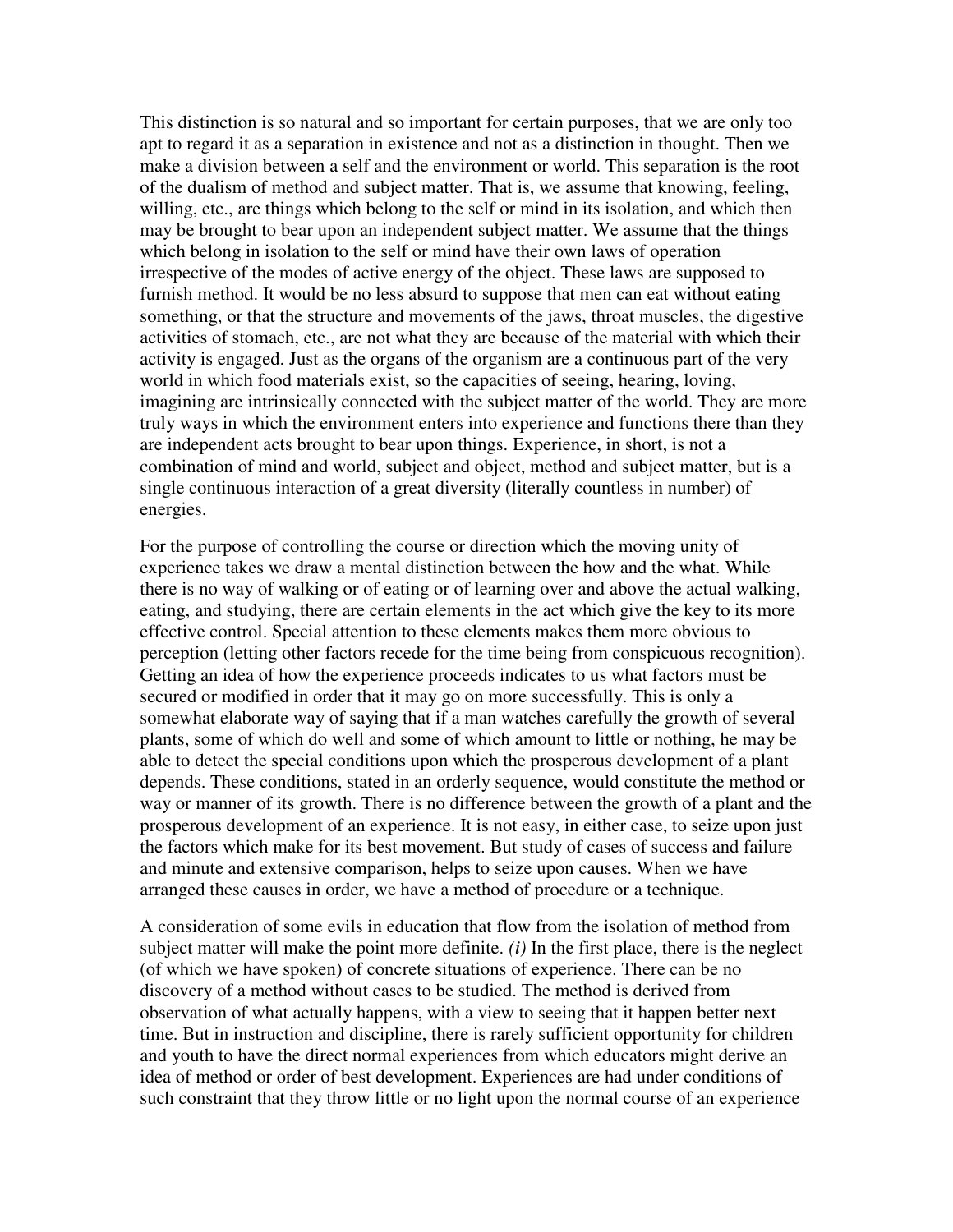to its fruition. "Methods" have then to be authoritatively recommended to teachers, instead of being an expression of their own intelligent observations. Under such circumstances, they have a mechanical uniformity, assumed to be alike for all minds. Where flexible personal experiences are promoted by providing an environment which calls out directed occupations in work and play, the methods ascertained will vary with individuals -- for it is certain that each individual has something characteristic in his way of going at things.

*(ii)* In the second place, the notion of methods isolated from subject matter is responsible for the false conceptions of discipline and interest already noted. When the effective way of managing material is treated as something ready-made apart from material, there are just three possible ways in which to establish a relationship lacking by assumption. One is to utilize excitement, shock of pleasure, tickling the palate. Another is to make the consequences of not attending painful; we may use the menace of harm to motivate concern with the alien subject matter. Or a direct appeal may be made to the person to put forth effort without any reason. We may rely upon immediate strain of "will." In practice, however, the latter method is effectual only when instigated by fear of unpleasant results.

*(iii)* In the third place, the act of learning is made a direct and conscious end in itself. Under normal conditions, learning is a product and reward of occupation with subject matter. Children do not set out, consciously, to learn walking or talking. One sets out to give his impulses for communication and for fuller intercourse with others a show. He learns in consequence of his direct activities. The better methods of teaching a child, say, to read, follow the same road. They do not fix his attention upon the fact that he has to learn something and so make his attitude self-conscious and constrained. They engage his activities, and in the process of engagement he learns: the same is true of the more successful methods in dealing with number or whatever. But when the subject matter is not used in carrying forward impulses and habits to significant results, it is just something to be learned. The pupil's attitude to it is just that of having to learn it. Conditions more unfavorable to an alert and concentrated response would be hard to devise. Frontal attacks are even more wasteful in learning than in war. This does not mean, however, that students are to be seduced unaware into preoccupation with lessons. It means that they shall be occupied with them for real reasons or ends, and not just as something to be learned. This is accomplished whenever the pupil perceives the place occupied by the subject matter in the fulfilling of some experience.

*(iv)* In the fourth place, under the influence of the conception of the separation of mind and material, method tends to be reduced to a cut and dried routine, to following mechanically prescribed steps. No one can tell in how many schoolrooms children reciting in arithmetic or grammar are compelled to go through, under the alleged sanction of method, certain preordained verbal formulae. Instead of being encouraged to attack their topics directly, experimenting with methods that seem promising and learning to discriminate by the consequences that accrue, it is assumed that there is one fixed method to be followed. It is also naively assumed that if the pupils make their statements and explanations in a certain form of "analysis," their mental habits will in time conform. Nothing has brought pedagogical theory into greater disrepute than the belief that it is identified with handing out to teachers recipes and models to be followed in teaching.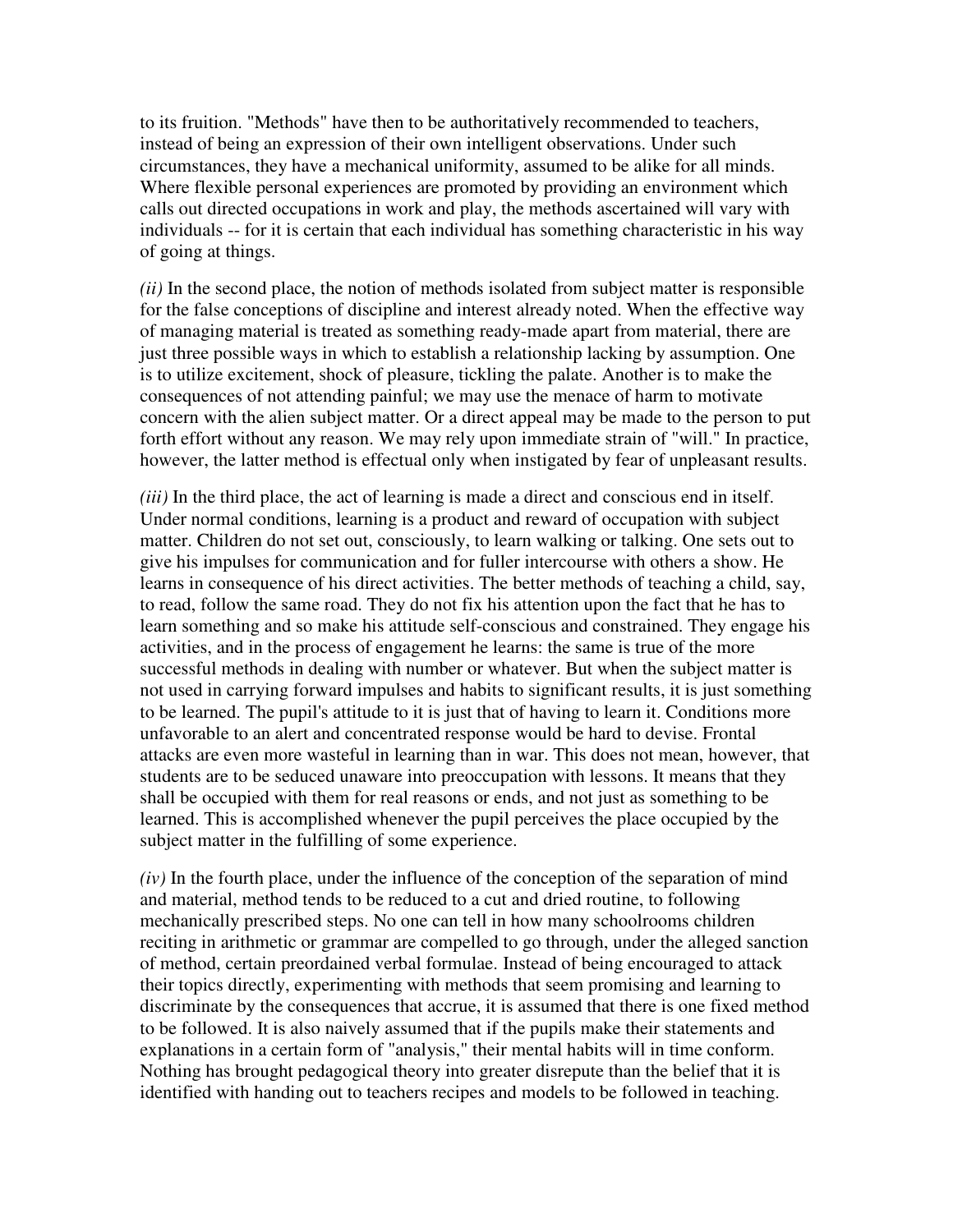Flexibility and initiative in dealing with problems are characteristic of any conception to which method is a way of managing material to develop a conclusion. Mechanical rigid woodenness is an inevitable corollary of any theory which separates mind from activity motivated by a purpose.

**2. Method as General and as Individual.** In brief, the method of teaching is the method of an art, of action intelligently directed by ends. But the practice of a fine art is far from being a matter of extemporized inspirations. Study of the operations and results of those in the past who have greatly succeeded is essential. There is always a tradition, or schools of art, definite enough to impress beginners, and often to take them captive. Methods of artists in every branch depend upon thorough acquaintance with materials and tools; the painter must know canvas, pigments, brushes, and the technique of manipulation of all his appliances. Attainment of this knowledge requires persistent and concentrated attention to objective materials. The artist studies the progress of his own attempts to see what succeeds and what fails. The assumption that there are no alternatives between following ready-made rules and trusting to native gifts, the inspiration of the moment and undirected "hard work," is contradicted by the procedures of every art.

Such matters as knowledge of the past, of current technique, of materials, of the ways in which one's own best results are assured, supply the material for what may be called general method. There exists a cumulative body of fairly stable methods for reaching results, a body authorized by past experience and by intellectual analysis, which an individual ignores at his peril. As was pointed out in the discussion of habit-forming (ante, p. 49), there is always a danger that these methods will become mechanized and rigid, mastering an agent instead of being powers at command for his own ends. But it is also true that the innovator who achieves anything enduring, whose work is more than a passing sensation, utilizes classic methods more than may appear to himself or to his critics. He devotes them to new uses, and in so far transforms them.

Education also has its general methods. And if the application of this remark is more obvious in the case of the teacher than of the pupil, it is equally real in the case of the latter. Part of his learning, a very important part, consists in becoming master of the methods which the experience of others has shown to be more efficient in like cases of getting knowledge. 1 These general methods are in no way opposed to individual initiative and originality -- to personal ways of doing things. On the contrary they are reinforcements of them. For there is radical difference between even the most general method and a prescribed rule. The latter is a direct guide to action; the former operates indirectly through the enlightenment it supplies as to ends and means. It operates, that is to say, through intelligence, and not through conformity to orders externally imposed. Ability to use even in a masterly way an established technique gives no warranty of artistic work, for the latter also depends upon an animating idea.

If knowledge of methods used by others does not directly tell us what to do, or furnish ready-made models, how does it operate? What is meant by calling a method intellectual? Take the case of a physician. No mode of behavior more imperiously demands knowledge of established modes of diagnosis and treatment than does his. But after all, cases are like, not identical. To be used intelligently, existing practices, however authorized they may be, have to be adapted to the exigencies of particular cases.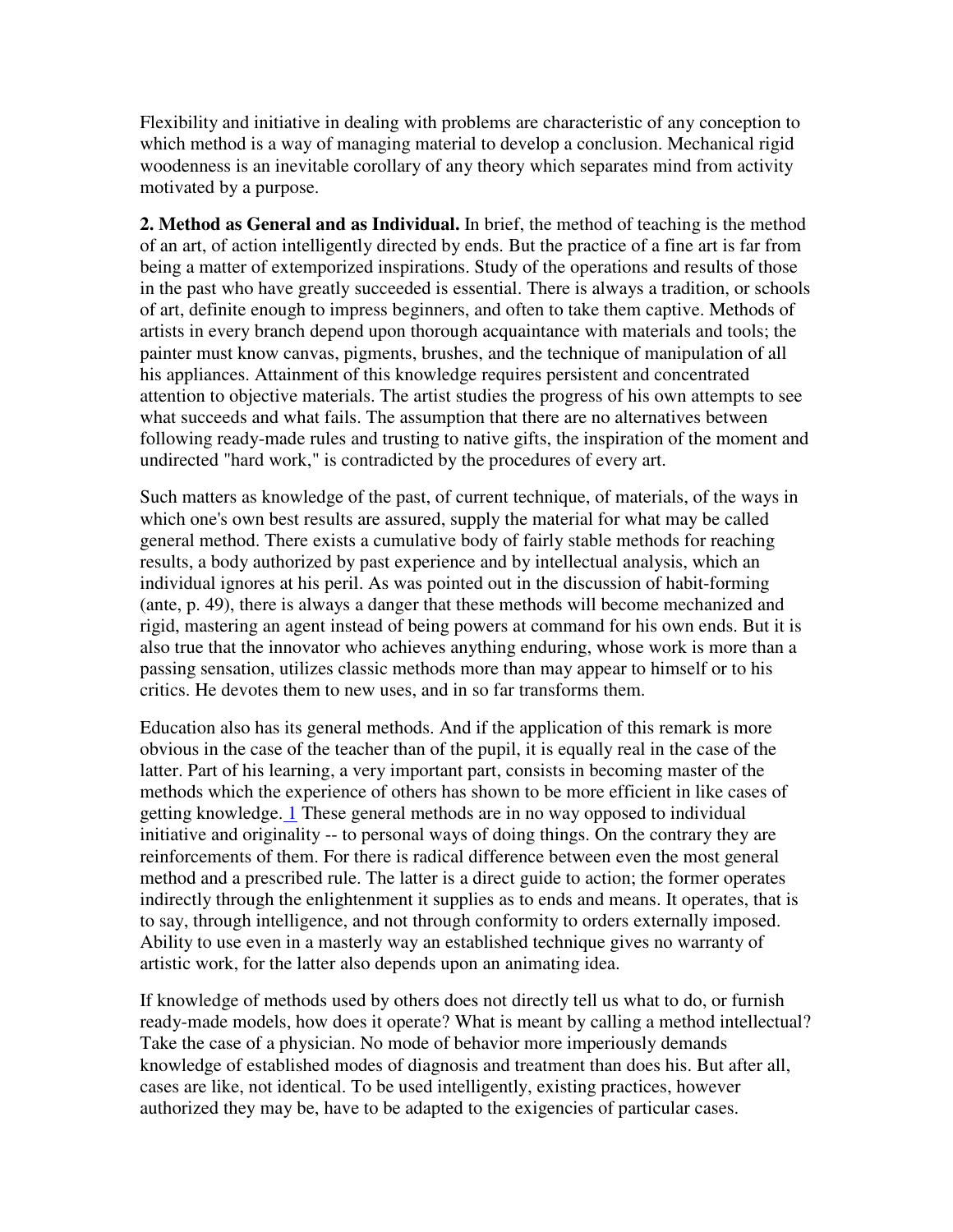Accordingly, recognized procedures indicate to the physician what inquiries to set on foot for himself, what measures to try. They are standpoints from which to carry on investigations; they economize a survey of the features of the particular case by suggesting the things to be especially looked into. The physician's own personal attitudes, his own ways (individual methods) of dealing with the situation in which he is concerned, are not subordinated to the general principles of procedure, but are facilitated and directed by the latter. The instance may serve to point out the value to the teacher of a knowledge of the psychological methods and the empirical devices found useful in the past. When they get in the way of his own common sense, when they come between him and the situation in which he has to act, they are worse than useless. But if he has acquired them as intellectual aids in sizing up the needs, resources, and difficulties of the unique experiences in which he engages, they are of constructive value. In the last resort, just because everything depends upon his own methods of response, much depends upon how far he can utilize, in making his own response, the knowledge which has accrued in the experience of others.

As already intimated, every word of this account is directly applicable also to the method of the pupil, the way of learning. To suppose that students, whether in the primary school or in the university, can be supplied with models of method to be followed in acquiring and expounding a subject is to fall into a self-deception that has lamentable consequences. (See ante, p. 169.) One must make his own reaction in any case. Indications of the standardized or general methods used in like cases by others - particularly by those who are already experts -- are of worth or of harm according as they make his personal reaction more intelligent or as they induce a person to dispense with exercise of his own judgment.

If what was said earlier (See p. 159) about originality of thought seemed overstrained, demanding more of education than the capacities of average human nature permit, the difficulty is that we lie under the incubus of a superstition. We have set up the notion of mind at large, of intellectual method that is the same for all. Then we regard individuals as differing in the quantity of mind with which they are charged. Ordinary persons are then expected to be ordinary. Only the exceptional are allowed to have originality. The measure of difference between the average student and the genius is a measure of the absence of originality in the former. But this notion of mind in general is a fiction. How one person's abilities compare in quantity with those of another is none of the teacher's business. It is irrelevant to his work. What is required is that every individual shall have opportunities to employ his own powers in activities that have meaning. Mind, individual method, originality (these are convertible terms) signify the quality of purposive or directed action. If we act upon this conviction, we shall secure more originality even by the conventional standard than now develops. Imposing an alleged uniform general method upon everybody breeds mediocrity in all but the very exceptional. And measuring originality by deviation from the mass breeds eccentricity in them. Thus we stifle the distinctive quality of the many, and save in rare instances (like, say, that of Darwin) infect the rare geniuses with an unwholesome quality.

**3. The Traits of Individual Method.** The most general features of the method of knowing have been given in our chapter on thinking. They are the features of the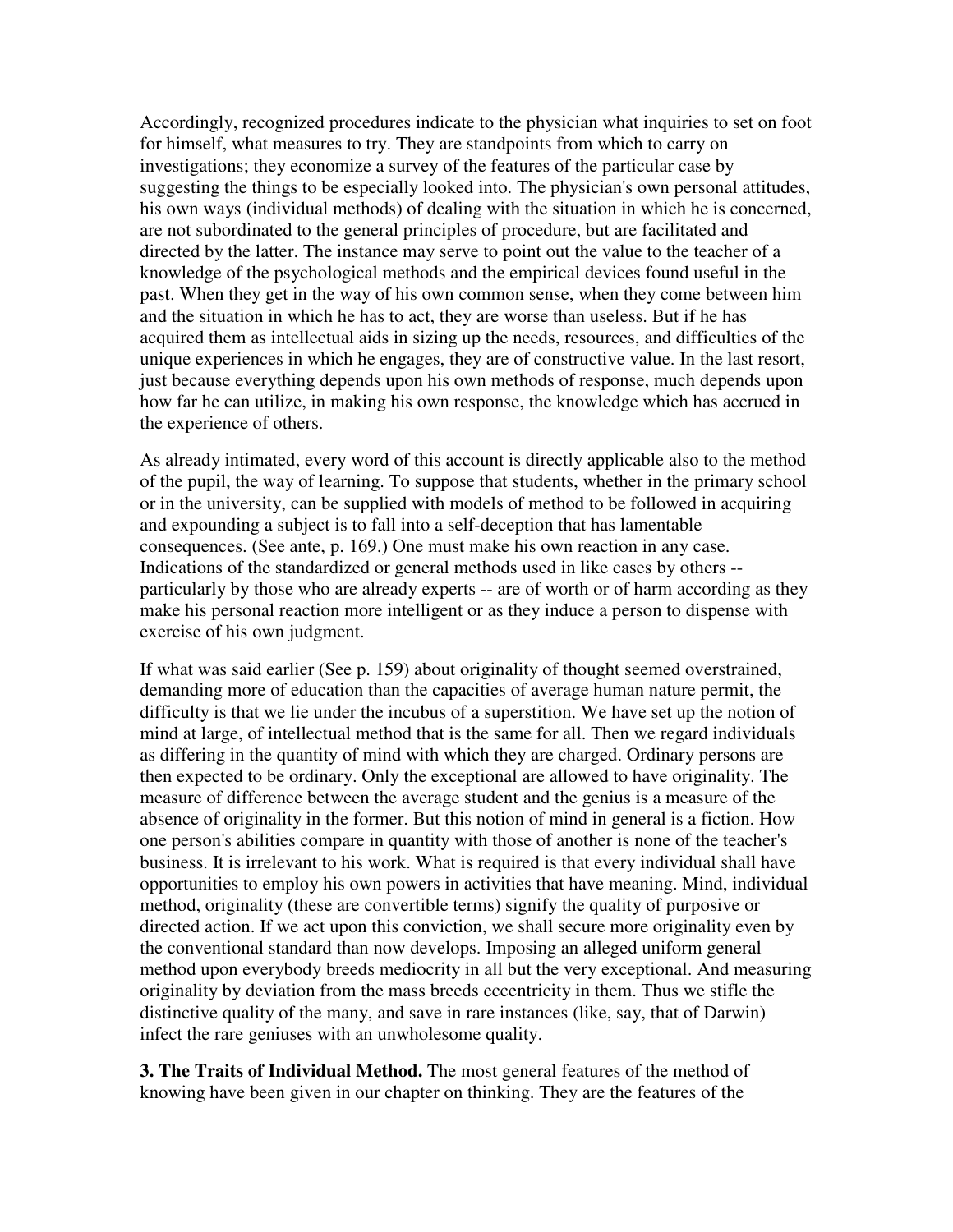reflective situation: Problem, collection and analysis of data, projection and elaboration of suggestions or ideas, experimental application and testing; the resulting conclusion or judgment. The specific elements of an individual's method or way of attack upon a problem are found ultimately in his native tendencies and his acquired habits and interests. The method of one will vary from that of another (and properly vary) as his original instinctive capacities vary, as his past experiences and his preferences vary. Those who have already studied these matters are in possession of information which will help teachers in understanding the responses different pupils make, and help them in guiding these responses to greater efficiency. Child-study, psychology, and a knowledge of social environment supplement the personal acquaintance gained by the teacher. But methods remain the personal concern, approach, and attack of an individual, and no catalogue can ever exhaust their diversity of form and tint.

Some attitudes may be named, however,-which are central in effective intellectual ways of dealing with subject matter. Among the most important are directness, openmindedness, single-mindedness (or whole-heartedness), and responsibility.

1 . It is easier to indicate what is meant by directness through negative terms than in positive ones. Self-consciousness, embarrassment, and constraint are its menacing foes. They indicate that a person is not immediately concerned with subject matter. Something has come between which deflects concern to side issues. A self-conscious person is partly thinking about his problem and partly about what others think of his performances. Diverted energy means loss of power and confusion of ideas. Taking an attitude is by no means identical with being conscious of one's attitude. The former is spontaneous, naive, and simple. It is a sign of whole-souled relationship between a person and what he is dealing with. The latter is not of necessity abnormal. It is sometimes the easiest way of correcting a false method of approach, and of improving the effectiveness of the means one is employing, -- as golf players, piano players, public speakers, etc., have occasionally to give especial attention to their position and movements. But this need is occasional and temporary. When it is effectual a person thinks of himself in terms of what is to be done, as one means among others of the realization of an end -- as in the case of a tennis player practicing to get the "feel" of a stroke. In abnormal cases, one thinks of himself not as part of the agencies of execution, but as a separate object -- as when the player strikes an attitude thinking of the impression it will make upon spectators, or is worried because of the impression he fears his movements give rise to.

Confidence is a good name for what is intended by the term directness. It should not be confused, however, with self-confidence which may be a form of self-consciousness -- or of "cheek." Confidence is not a name for what one thinks or feels about his attitude it is not reflex. It denotes the straightforwardness with which one goes at what he has to do. It denotes not conscious trust in the efficacy of one's powers but unconscious faith in the possibilities of the situation. It signifies rising to the needs of the situation.

We have already pointed out (See p. 169) the objections to making students emphatically aware of the fact that they are studying or learning. Just in the degree in which they are induced by the conditions to be so aware, they are not studying and learning. They are in a divided and complicated attitude. Whatever methods of a teacher call a pupil's attention off from what he has to do and transfer it to his own attitude towards what he is doing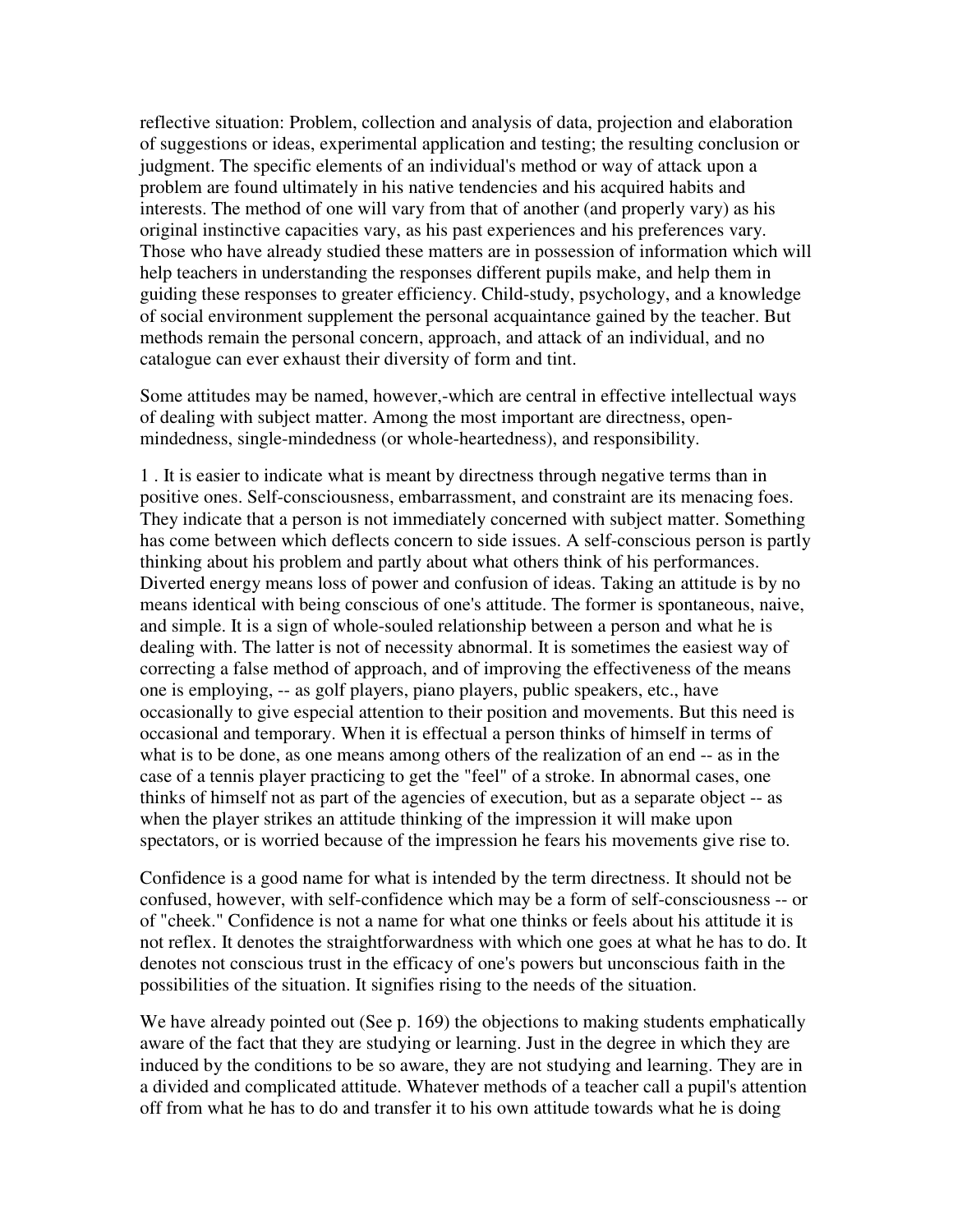impair directness of concern and action. Persisted in, the pupil acquires a permanent tendency to fumble, to gaze about aimlessly, to look for some clew of action beside that which the subject matter supplies. Dependence upon extraneous suggestions and directions, a state of foggy confusion, take the place of that sureness with which children (and grown-up people who have not been sophisticated by "education") confront the situations of life.

2. Open-mindedness. Partiality is, as we have seen, an accompaniment of the existence of interest, since this means sharing, partaking, taking sides in some movement. All the more reason, therefore, for an attitude of mind which actively welcomes suggestions and relevant information from all sides. In the chapter on Aims it was shown that foreseen ends are factors in the development of a changing situation. They are the means by which the direction of action is controlled. They are subordinate to the situation, therefore, not the situation to them. They are not ends in the sense of finalities to which everything must be bent and sacrificed. They are, as foreseen, means of guiding the development of a situation. A target is not the future goal of shooting; it is the centering factor in a present shooting. Openness of mind means accessibility of mind to any and every consideration that will throw light upon the situation that needs to be cleared up, and that will help determine the consequences of acting this way or that. Efficiency in accomplishing ends which have been settled upon as unalterable can coexist with a narrowly opened mind. But intellectual growth means constant expansion of horizons and consequent formation of new purposes and new responses. These are impossible without an active disposition to welcome points of view hitherto alien; an active desire to entertain considerations which modify existing purposes. Retention of capacity to grow is the reward of such intellectual hospitality. The worst thing about stubbornness of mind, about prejudices, is that they arrest development; they shut the mind off from new stimuli. Open-mindedness means retention of the childlike attitude; closed-mindedness means premature intellectual old age.

Exorbitant desire for uniformity of procedure and for prompt external results are the chief foes which the open-minded attitude meets in school. The teacher who does not permit and encourage diversity of operation in dealing with questions is imposing intellectual blinders upon pupils -- restricting their vision to the one path the teacher's mind happens to approve. Probably the chief cause of devotion to rigidity of method is, however, that it seems to promise speedy, accurately measurable, correct results. The zeal for "answers" is the explanation of much of the zeal for rigid and mechanical methods. Forcing and overpressure have the same origin, and the same result upon alert and varied intellectual interest.

Open-mindedness is not the same as empty-mindedness. To hang out a sign saying "Come right in; there is no one at home" is not the equivalent of hospitality. But there is a kind of passivity, willingness to let experiences accumulate and sink in and ripen, which is an essential of development. Results (external answers or solutions) may be hurried; processes may not be forced. They take their own time to mature. Were all instructors to realize that the quality of mental process, not the production of correct answers, is the measure of educative growth something hardly less than a revolution in teaching would be worked.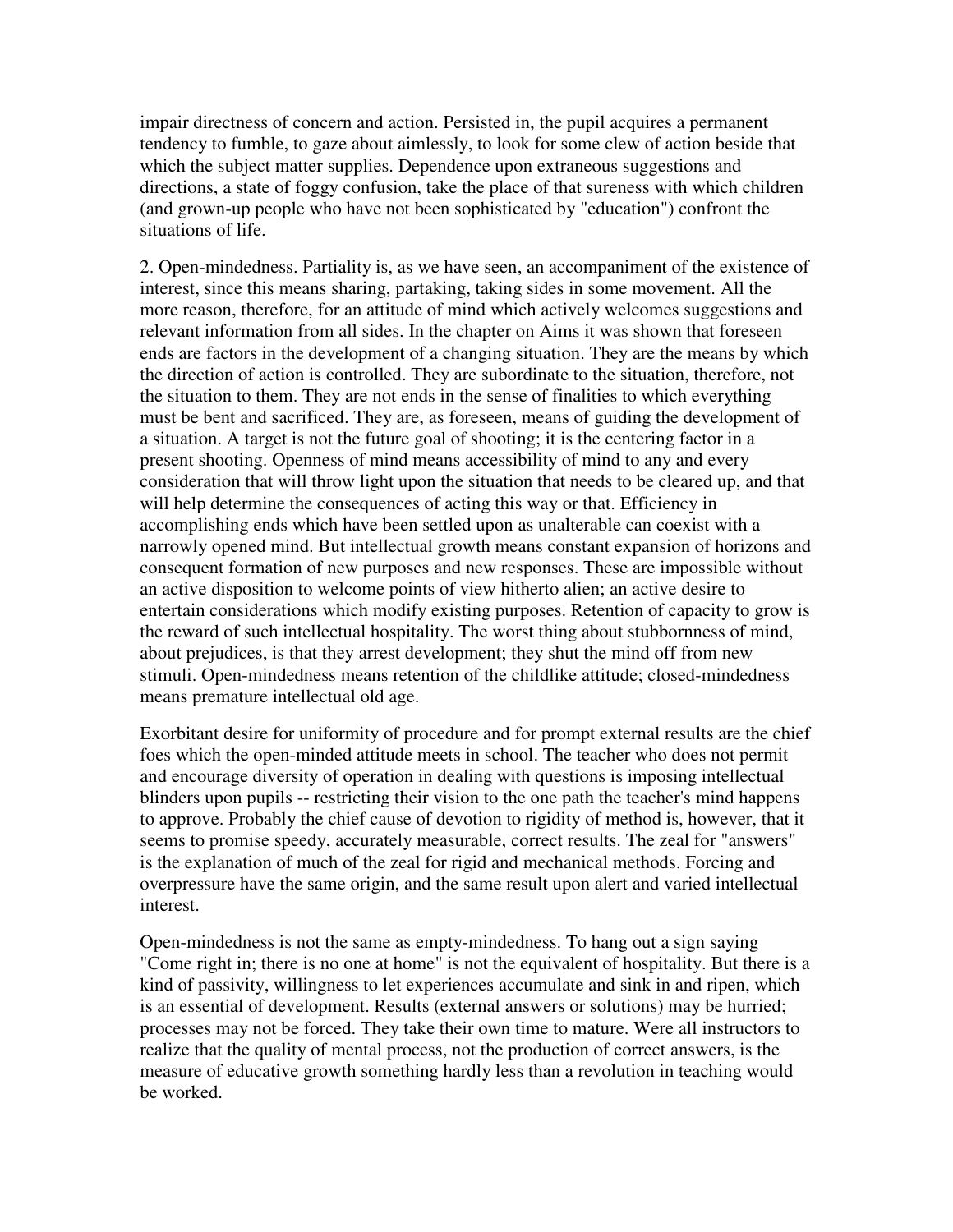3. Single-mindedness. So far as the word is concerned, much that was said under the head of "directness" is applicable. But what the word is here intended to convey is completeness of interest, unity of purpose; the absence of suppressed but effectual ulterior aims for which the professed aim is but a mask. It is equivalent to mental integrity. Absorption, engrossment, full concern with subject matter for its own sake, nurture it. Divided interest and evasion destroy it.

Intellectual integrity, honesty, and sincerity are at bottom not matters of conscious purpose but of quality of active response. Their acquisition is fostered of course by conscious intent, but self-deception is very easy. Desires are urgent. When the demands and wishes of others forbid their direct expression they are easily driven into subterranean and deep channels. Entire surrender, and wholehearted adoption of the course of action demanded by others are almost impossible. Deliberate revolt or deliberate attempts to deceive others may result. But the more frequent outcome is a confused and divided state of interest in which one is fooled as to one's own real intent. One tries to serve two masters at once. Social instincts, the strong desire to please others and get their approval, social training, the general sense of duty and of authority, apprehension of penalty, all lead to a half-hearted effort to conform, to "pay attention to the lesson," or whatever the requirement is. Amiable individuals want to do what they are expected to do. Consciously the pupil thinks he is doing this. But his own desires are not abolished. Only their evident exhibition is suppressed. Strain of attention to what is hostile to desire is irksome; in spite of one's conscious wish, the underlying desires determine the main course of thought, the deeper emotional responses. The mind wanders from the nominal subject and devotes itself to what is intrinsically more desirable. A systematized divided attention expressing the duplicity of the state of desire is the result.

One has only to recall his own experiences in school or at the present time when outwardly employed in actions which do not engage one's desires and purposes, to realize how prevalent is this attitude of divided attention -- double-mindedness. We are so used to it that we take it for granted that a considerable amount of it is necessary. It may be; if so, it is the more important to face its bad intellectual effects. Obvious is the loss of energy of thought immediately available when one is consciously trying (or trying to seem to try) to attend to one matter, while unconsciously one's imagination is spontaneously going out to more congenial affairs. More subtle and more permanently crippling to efficiency of intellectual activity is a fostering of habitual self-deception, with the confused sense of reality which accompanies it. A double standard of reality, one for our own private and more or less concealed interests, and another for public and acknowledged concerns, hampers, in most of us, integrity and completeness of mental action. Equally serious is the fact that a split is set up between conscious thought and attention and impulsive blind affection and desire. Reflective dealings with the material of instruction is constrained and half-hearted; attention wanders. The topics to which it wanders are unavowed and hence intellectually illicit; transactions with them are furtive. The discipline that comes from regulating response by deliberate inquiry having a purpose fails; worse than that, the deepest concern and most congenial enterprises of the imagination (since they center about the things dearest to desire) are casual, concealed. They enter into action in ways which are unacknowledged. Not subject to rectification by consideration of consequences, they are demoralizing.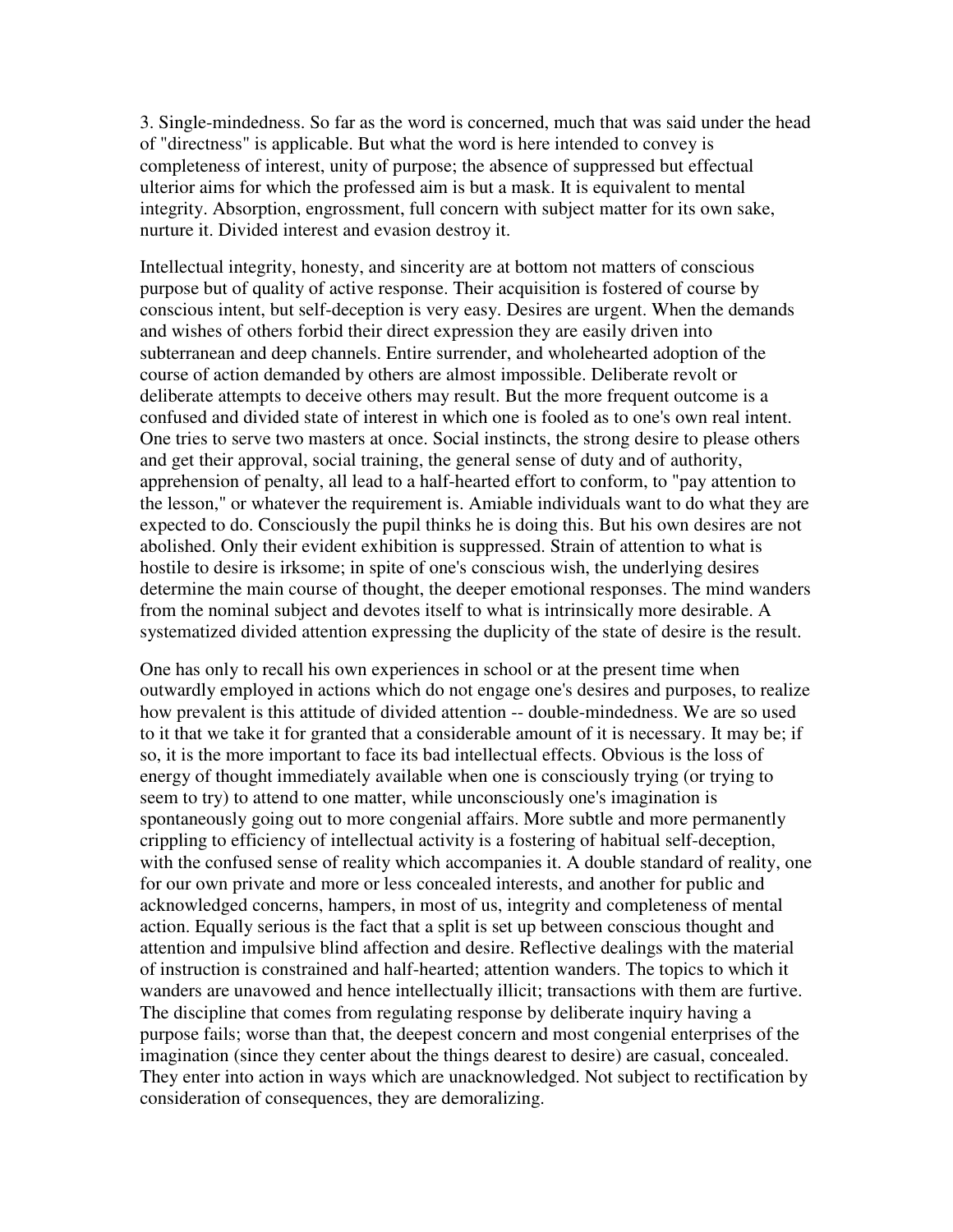School conditions favorable to this division of mind between avowed, public, and socially responsible undertakings, and private, ill-regulated, and suppressed indulgences of thought are not hard to find. What is sometimes called "stern discipline," i.e., external coercive pressure, has this tendency. Motivation through rewards extraneous to the thing to be done has a like effect. Everything that makes schooling merely preparatory (See ante, p. 55) works in this direction. Ends being beyond the pupil's present grasp, other agencies have to be found to procure immediate attention to assigned tasks. Some responses are secured, but desires and affections not enlisted must find other outlets. Not less serious is exaggerated emphasis upon drill exercises designed to produce skill in action, independent of any engagement of thought -- exercises have no purpose but the production of automatic skill. Nature abhors a mental vacuum. What do teachers imagine is happening to thought and emotion when the latter get no outlet in the things of immediate activity? Were they merely kept in temporary abeyance, or even only calloused, it would not be a matter of so much moment. But they are not abolished; they are not suspended; they are not suppressed -- save with reference to the task in question. They follow their own chaotic and undisciplined course. What is native, spontaneous, and vital in mental reaction goes unused and untested, and the habits formed are such that these qualities become less and less available for public and avowed ends.

4. Responsibility. By responsibility as an element in intellectual attitude is meant the disposition to consider in advance the probable consequences of any projected step and deliberately to accept them: to accept them in the sense of taking them into account, acknowledging them in action, not yielding a mere verbal assent. Ideas, as we have seen, are intrinsically standpoints and methods for bringing about a solution of a perplexing situation; forecasts calculated to influence responses. It is only too easy to think that one accepts a statement or believes a suggested truth when one has not considered its implications; when one has made but a cursory and superficial survey of what further things one is committed to by acceptance. Observation and recognition, belief and assent, then become names for lazy acquiescence in what is externally presented.

It would be much better to have fewer facts and truths in instruction -- that is, fewer things supposedly accepted, -- if a smaller number of situations could be intellectually worked out to the point where conviction meant something real -- some identification of the self with the type of conduct demanded by facts and foresight of results. The most permanent bad results of undue complication of school subjects and congestion of school studies and lessons are not the worry, nervous strain, and superficial acquaintance that follow (serious as these are), but the failure to make clear what is involved in really knowing and believing a thing. Intellectual responsibility means severe standards in this regard. These standards can be built up only through practice in following up and acting upon the meaning of what is acquired.

Intellectual thoroughness is thus another name for the attitude we are considering. There is a kind of thoroughness which is almost purely physical: the kind that signifies mechanical and exhausting drill upon all the details of a subject. Intellectual thoroughness is seeing a thing through. It depends upon a unity of purpose to which details are subordinated, not upon presenting a multitude of disconnected details. It is manifested in the firmness with which the full meaning of the purpose is developed, not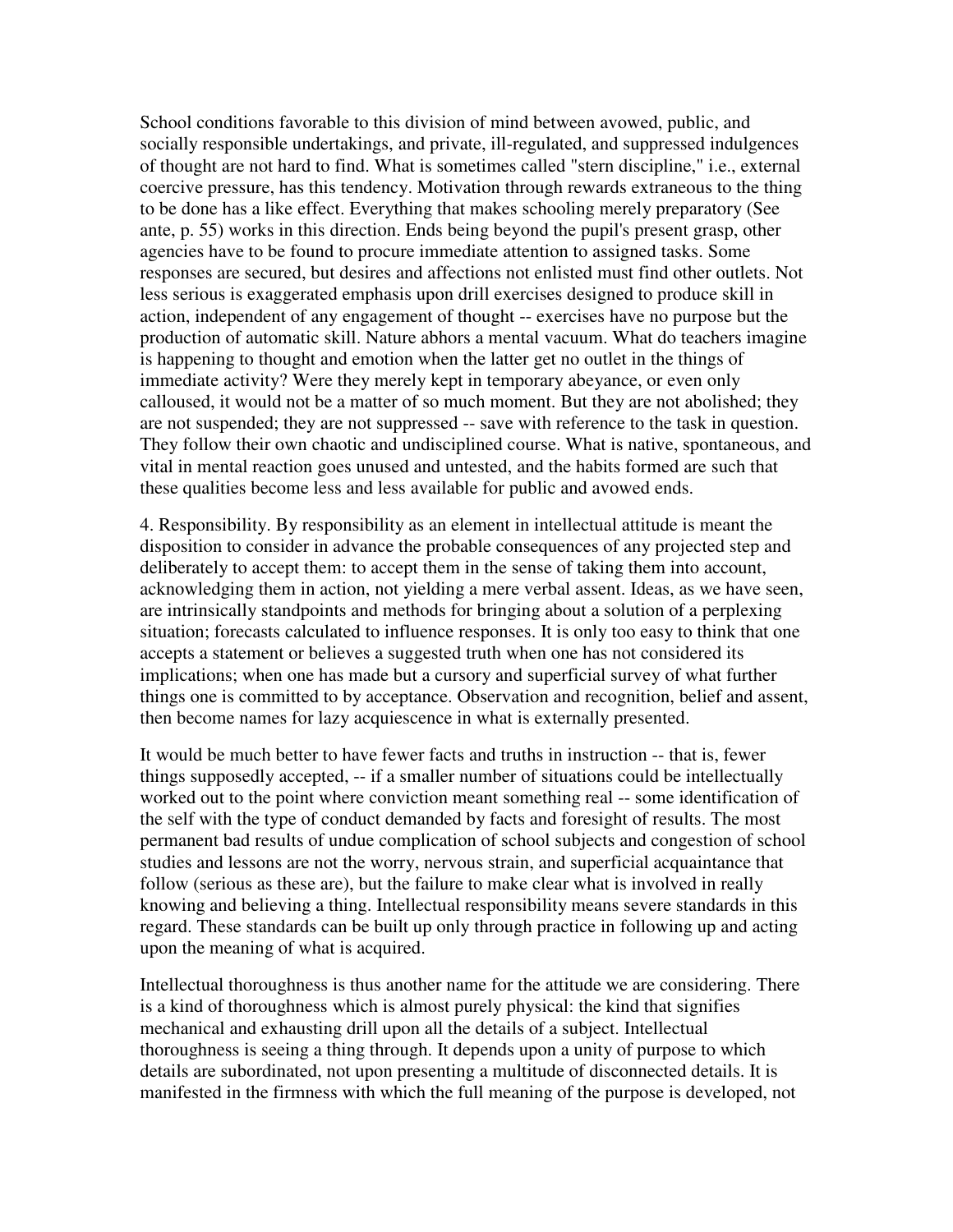in attention, however "conscientious" it may be, to the steps of action externally imposed and directed.

**Summary.** Method is a statement of the way the subject matter of an experience develops most effectively and fruitfully. It is derived, accordingly, from observation of the course of experiences where there is no conscious distinction of personal attitude and manner from material dealt with. The assumption that method is something separate is connected with the notion of the isolation of mind and self from the world of things. It makes instruction and learning formal, mechanical, constrained. While methods are individualized, certain features of the normal course of an experience to its fruition may be discriminated, because of the fund of wisdom derived from prior experiences and because of general similarities in the materials dealt with from time to time. Expressed in terms of the attitude of the individual the traits of good method are straightforwardness, flexible intellectual interest or open-minded will to learn, integrity of purpose, and acceptance of responsibility for the consequences of one's activity including thought.

1. This point is developed below in a discussion of what are termed psychological and logical methods respectively. See p. 219. Go back to text

## *Chapter Fourteen: The Nature of Subject Matter*

**1. Subject Matter of Educator and of Learner.** So far as the nature of subject matter in principle is concerned, there is nothing to add to what has been said (See ante, p. 134). It consists of the facts observed, recalled, read, and talked about, and the ideas suggested, in course of a development of a situation having a purpose. This statement needs to be rendered more specific by connecting it with the materials of school instruction, the studies which make up the curriculum. What is the significance of our definition in application to reading, writing, mathematics, history, nature study, drawing, singing, physics, chemistry, modern and foreign languages, and so on?

Let us recur to two of the points made earlier in our discussion. The educator's part in the enterprise of education is to furnish the environment which stimulates responses and directs the learner's course. In last analysis, all that the educator can do is modify stimuli so that response will as surely as is possible result in the formation of desirable intellectual and emotional dispositions. Obviously studies or the subject matter of the curriculum have intimately to do with this business of supplying an environment. The other point is the necessity of a social environment to give meaning to habits formed. In what we have termed informal education, subject matter is carried directly in the matrix of social intercourse. It is what the persons with whom an individual associates do and say. This fact gives a clew to the understanding of the subject matter of formal or deliberate instruction. A connecting link is found in the stories, traditions, songs, and liturgies which accompany the doings and rites of a primitive social group. They represent the stock of meanings which have been precipitated out of previous experience, which are so prized by the group as to be identified with their conception of their own collective life. Not being obviously a part of the skill exhibited in the daily occupations of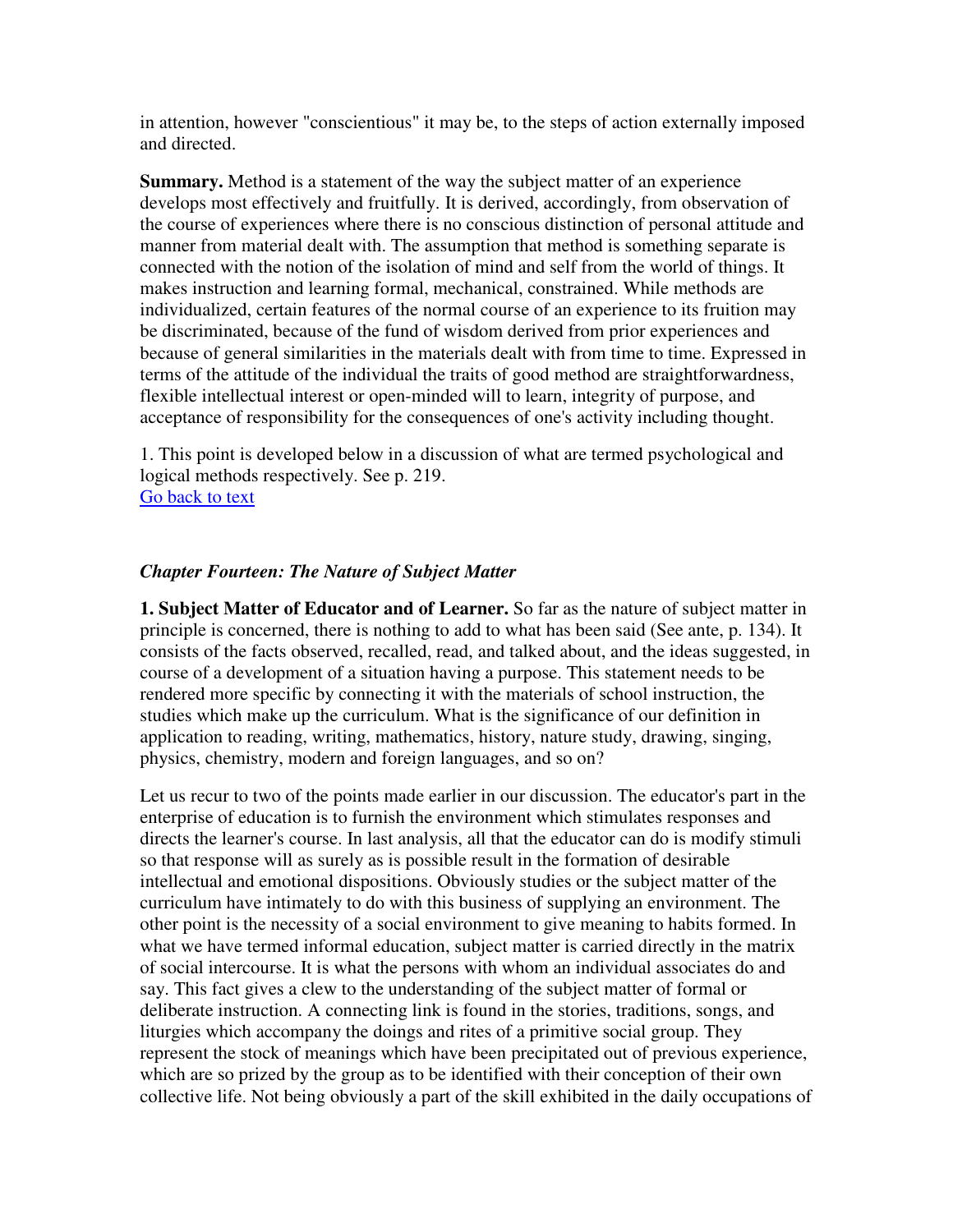eating, hunting, making war and peace, constructing rugs, pottery, and baskets, etc., they are consciously impressed upon the young; often, as in the initiation ceremonies, with intense emotional fervor. Even more pains are consciously taken to perpetuate the myths, legends, and sacred verbal formulae of the group than to transmit the directly useful customs of the group just because they cannot be picked up, as the latter can be in the ordinary processes of association.

As the social group grows more complex, involving a greater number of acquired skills which are dependent, either in fact or in the belief of the group, upon standard ideas deposited from past experience, the content of social life gets more definitely formulated for purposes of instruction. As we have previously noted, probably the chief motive for consciously dwelling upon the group life, extracting the meanings which are regarded as most important and systematizing them in a coherent arrangement, is just the need of instructing the young so as to perpetuate group life. Once started on this road of selection, formulation, and organization, no definite limit exists. The invention of writing and of printing gives the operation an immense impetus. Finally, the bonds which connect the subject matter of school study with the habits and ideals of the social group are disguised and covered up. The ties are so loosened that it often appears as if there were none; as if subject matter existed simply as knowledge on its own independent behoof, and as if study were the mere act of mastering it for its own sake, irrespective of any social values. Since it is highly important for practical reasons to counter-act this tendency (See ante, p. 8) the chief purposes of our theoretical discussion are to make clear the connection which is so readily lost from sight, and to show in some detail the social content and function of the chief constituents of the course of study.

The points need to be considered from the standpoint of instructor and of student. To the former, the significance of a knowledge of subject matter, going far beyond the present knowledge of pupils, is to supply definite standards and to reveal to him the possibilities of the crude activities of the immature. (i) The material of school studies translates into concrete and detailed terms the meanings of current social life which it is desirable to transmit. It puts clearly before the instructor the essential ingredients of the culture to be perpetuated, in such an organized form as to protect him from the haphazard efforts he would be likely to indulge in if the meanings had not been standardized. (ii) A knowledge of the ideas which have been achieved in the past as the outcome of activity places the educator in a position to perceive the meaning of the seeming impulsive and aimless reactions of the young, and to provide the stimuli needed to direct them so that they will amount to something. The more the educator knows of music the more he can perceive the possibilities of the inchoate musical impulses of a child. Organized subject matter represents the ripe fruitage of experiences like theirs, experiences involving the same world, and powers and needs similar to theirs. It does not represent perfection or infallible wisdom; but it is the best at command to further new experiences which may, in some respects at least, surpass the achievements embodied in existing knowledge and works of art.

From the standpoint of the educator, in other words, the various studies represent working resources, available capital. Their remoteness from the experience of the young is not, however, seeming; it is real. The subject matter of the learner is not, therefore, it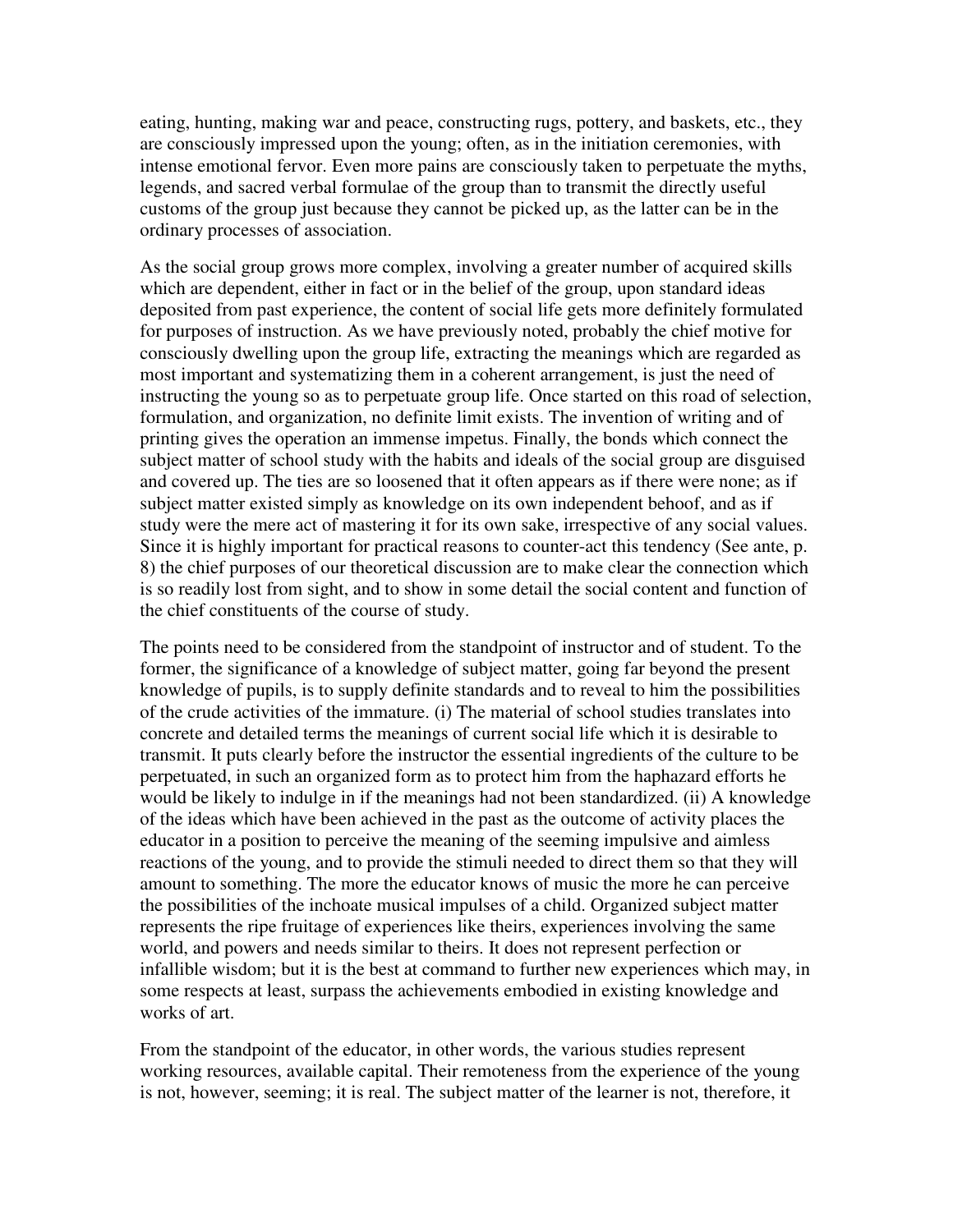cannot be, identical with the formulated, the crystallized, and systematized subject matter of the adult; the material as found in books and in works of art, etc. The latter represents the possibilities of the former; not its existing state. It enters directly into the activities of the expert and the educator, not into that of the beginner, the learner. Failure to bear in mind the difference in subject matter from the respective standpoints of teacher and student is responsible for most of the mistakes made in the use of texts and other expressions of preexistent knowledge.

The need for a knowledge of the constitution and functions, in the concrete, of human nature is great just because the teacher's attitude to subject matter is so different from that of the pupil. The teacher presents in actuality what the pupil represents only in posse. That is, the teacher already knows the things which the student is only learning. Hence the problem of the two is radically unlike. When engaged in the direct act of teaching, the instructor needs to have subject matter at his fingers' ends; his attention should be upon the attitude and response of the pupil. To understand the latter in its interplay with subject matter is his task, while the pupil's mind, naturally, should be not on itself but on the topic in hand. Or to state the same point in a somewhat different manner: the teacher should be occupied not with subject matter in itself but in its interaction with the pupils' present needs and capacities. Hence simple scholarship is not enough. In fact, there are certain features of scholarship or mastered subject matter -- taken by itself -- which get in the way of effective teaching unless the instructor's habitual attitude is one of concern with its interplay in the pupil's own experience. In the first place, his knowledge extends indefinitely beyond the range of the pupil's acquaintance. It involves principles which are beyond the immature pupil's understanding and interest. In and of itself, it may no more represent the living world of the pupil's experience than the astronomer's knowledge of Mars represents a baby's acquaintance with the room in which he stays. In the second place, the method of organization of the material of achieved scholarship differs from that of the beginner. It is not true that the experience of the young is unorganized -- that it consists of isolated scraps. But it is organized in connection with direct practical centers of interest. The child's home is, for example, the organizing center of his geographical knowledge. His own movements about the locality, his journeys abroad, the tales of his friends, give the ties which hold his items of information together. But the geography of the geographer, of the one who has already developed the implications of these smaller experiences, is organized on the basis of the relationship which the various facts bear to one another -- not the relations which they bear to his house, bodily movements, and friends. To the one who is learned, subject matter is extensive, accurately defined, and logically interrelated. To the one who is learning, it is fluid, partial, and connected through his personal occupations. 1 The problem of teaching is to keep the experience of the student moving in the direction of what the expert already knows. Hence the need that the teacher know both subject matter and the characteristic needs and capacities of the student.

**2. The Development of Subject Matter in the Learner.** It is possible, without doing violence to the facts, to mark off three fairly typical stages in the growth of subject matter in the experience of the learner. In its first estate, knowledge exists as the content of intelligent ability -- power to do. This kind of subject matter, or known material, is expressed in familiarity or acquaintance with things. Then this material gradually is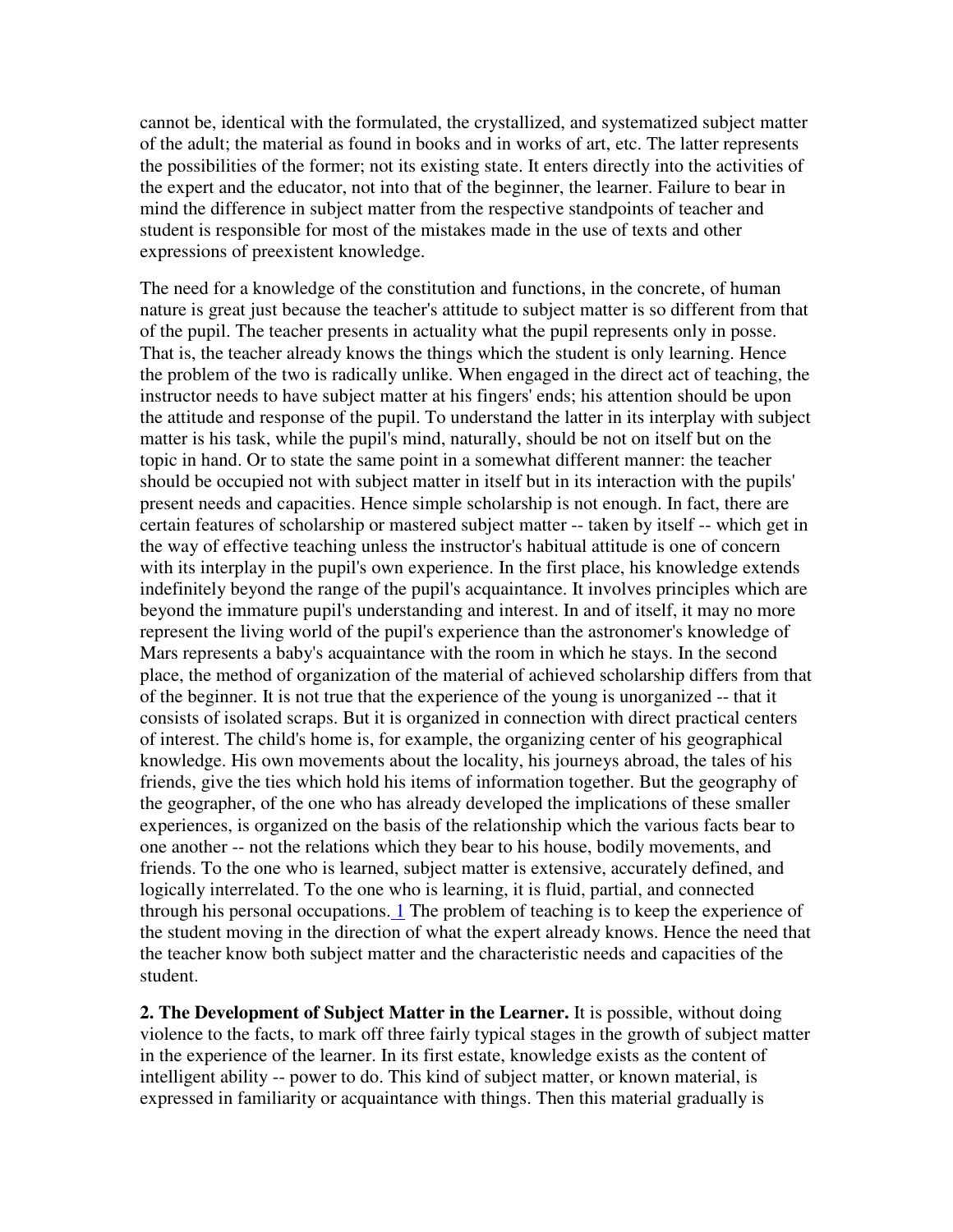surcharged and deepened through communicated knowledge or information. Finally, it is enlarged and worked over into rationally or logically organized material -- that of the one who, relatively speaking, is expert in the subject.

I. The knowledge which comes first to persons, and that remains most deeply ingrained, is knowledge of how to do; how to walk, talk, read, write, skate, ride a bicycle, manage a machine, calculate, drive a horse, sell goods, manage people, and so on indefinitely. The popular tendency to regard instinctive acts which are adapted to an end as a sort of miraculous knowledge, while unjustifiable, is evidence of the strong tendency to identify intelligent control of the means of action with knowledge. When education, under the influence of a scholastic conception of knowledge which ignores everything but scientifically formulated facts and truths, fails to recognize that primary or initial subject matter always exists as matter of an active doing, involving the use of the body and the handling of material, the subject matter of instruction is isolated from the needs and purposes of the learner, and so becomes just a something to be memorized and reproduced upon demand. Recognition of the natural course of development, on the contrary, always sets out with situations which involve learning by doing. Arts and occupations form the initial stage of the curriculum, corresponding as they do to knowing how to go about the accomplishment of ends.

Popular terms denoting knowledge have always retained the connection with ability in action lost by academic philosophies. Ken and can are allied words. Attention means caring for a thing, in the sense of both affection and of looking out for its welfare. Mind means carrying out instructions in action -- as a child minds his mother -- and taking care of something -- as a nurse minds the baby. To be thoughtful, considerate, means to heed the claims of others. Apprehension means dread of undesirable consequences, as well as intellectual grasp. To have good sense or judgment is to know the conduct a situation calls for; discernment is not making distinctions for the sake of making them, an exercise reprobated as hair splitting, but is insight into an affair with reference to acting. Wisdom has never lost its association with the proper direction of life. Only in education, never in the life of farmer, sailor, merchant, physician, or laboratory experimenter, does knowledge mean primarily a store of information aloof from doing.

Having to do with things in an intelligent way issues in acquaintance or familiarity. The things we are best acquainted with are the things we put to frequent use -- such things as chairs, tables, pen, paper, clothes, food, knives and forks on the commonplace level, differentiating into more special objects according to a person's occupations in life. Knowledge of things in that intimate and emotional sense suggested by the word acquaintance is a precipitate from our employing them with a purpose. We have acted with or upon the thing so frequently that we can anticipate how it will act and react -such is the meaning of familiar acquaintance. We are ready for a familiar thing; it does not catch us napping, or play unexpected tricks with us. This attitude carries with it a sense of congeniality or friendliness, of ease and illumination; while the things with which we are not accustomed to deal are strange, foreign, cold, remote, "abstract."

II. But it is likely that elaborate statements regarding this primary stage of knowledge will darken understanding. It includes practically all of our knowledge which is not the result of deliberate technical study. Modes of purposeful doing include dealings with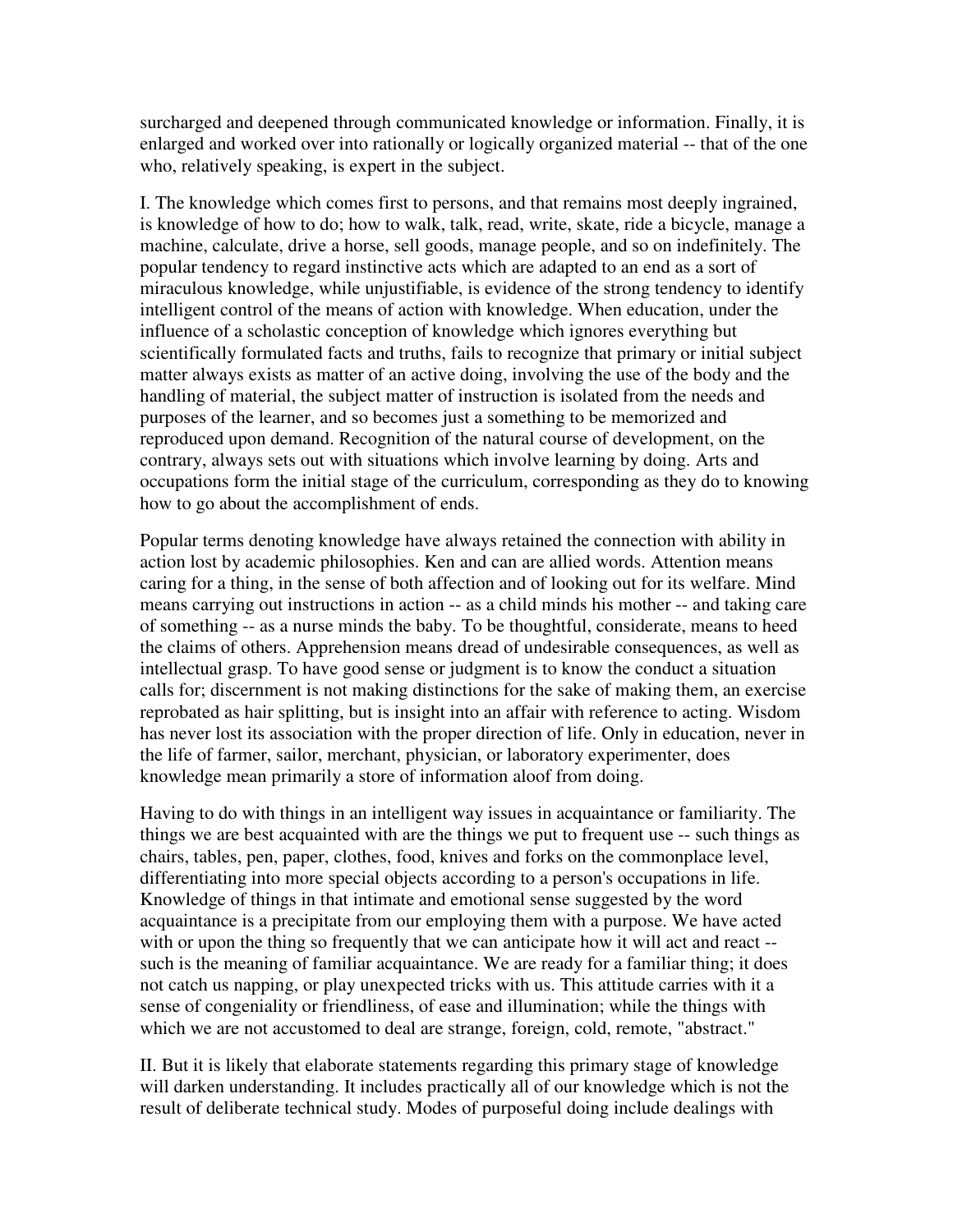persons as well as things. Impulses of communication and habits of intercourse have to be adapted to maintaining successful connections with others; a large fund of social knowledge accrues. As a part of this intercommunication one learns much from others. They tell of their experiences and of the experiences which, in turn, have been told them. In so far as one is interested or concerned in these communications, their matter becomes a part of one's own experience. Active connections with others are such an intimate and vital part of our own concerns that it is impossible to draw sharp lines, such as would enable us to say, "Here my experience ends; there yours begins." In so far as we are partners in common undertakings, the things which others communicate to us as the consequences of their particular share in the enterprise blend at once into the experience resulting from our own special doings. The ear is as much an organ of experience as the eye or hand; the eye is available for reading reports of what happens beyond its horizon. Things remote in space and time affect the issue of our actions quite as much as things which we can smell and handle. They really concern us, and, consequently, any account of them which assists us in dealing with things at hand falls within personal experience.

Information is the name usually given to this kind of subject matter. The place of communication in personal doing supplies us with a criterion for estimating the value of informational material in school. Does it grow naturally out of some question with which the student is concerned? Does it fit into his more direct acquaintance so as to increase its efficacy and deepen its meaning? If it meets these two requirements, it is educative. The amount heard or read is of no importance -- the more the better, provided the student has a need for it and can apply it in some situation of his own.

But it is not so easy to fulfill these requirements in actual practice as it is to lay them down in theory. The extension in modern times of the area of intercommunication; the invention of appliances for securing acquaintance with remote parts of the heavens and bygone events of history; the cheapening of devices, like printing, for recording and distributing information -- genuine and alleged -- have created an immense bulk of communicated subject matter. It is much easier to swamp a pupil with this than to work it into his direct experiences. All too frequently it forms another strange world which just overlies the world of personal acquaintance. The sole problem of the student is to learn, for school purposes, for purposes of recitations and promotions, the constituent parts of this strange world. Probably the most conspicuous connotation of the word knowledge for most persons to-day is just the body of facts and truths ascertained by others; the material found in the rows and rows of atlases, cyclopedias, histories, biographies, books of travel, scientific treatises, on the shelves of libraries.

The imposing stupendous bulk of this material has unconsciously influenced men's notions of the nature of knowledge itself. The statements, the propositions, in which knowledge, the issue of active concern with problems, is deposited, are taken to be themselves knowledge. The record of knowledge, independent of its place as an outcome of inquiry and a resource in further inquiry, is taken to be knowledge. The mind of man is taken captive by the spoils of its prior victories; the spoils, not the weapons and the acts of waging the battle against the unknown, are used to fix the meaning of knowledge, of fact, and truth.

If this identification of knowledge with propositions stating information has fastened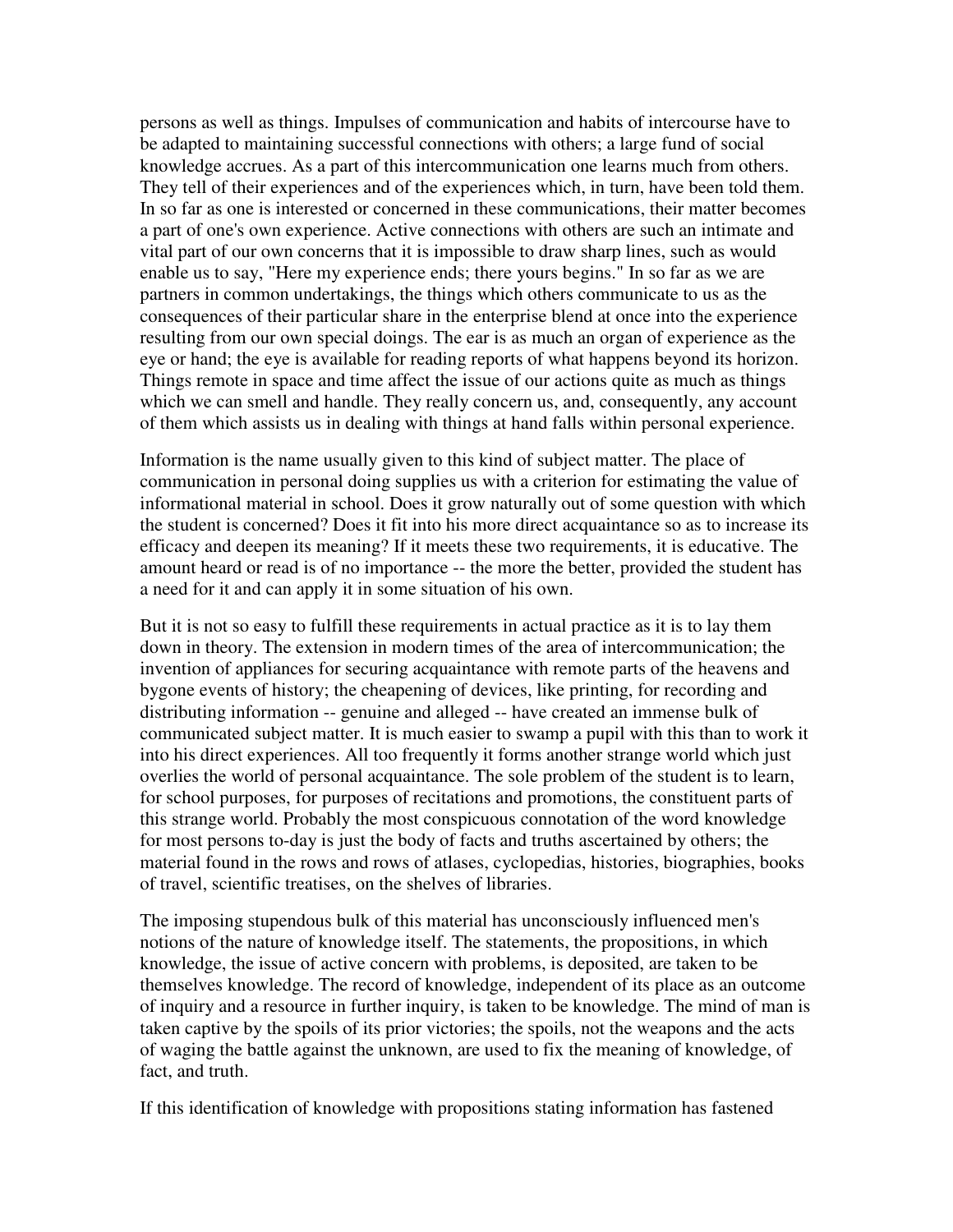itself upon logicians and philosophers, it is not surprising that the same ideal has almost dominated instruction. The "course of study" consists largely of information distributed into various branches of study, each study being subdivided into lessons presenting in serial cutoff portions of the total store. In the seventeenth century, the store was still small enough so that men set up the ideal of a complete encyclopedic mastery of it. It is now so bulky that the impossibility of any one man's coming into possession of it all is obvious. But the educational ideal has not been much affected. Acquisition of a modicum of information in each branch of learning, or at least in a selected group, remains the principle by which the curriculum, from elementary school through college, is formed; the easier portions being assigned to the earlier years, the more difficult to the later.

The complaints of educators that learning does not enter into character and affect conduct; the protests against memoriter work, against cramming, against gradgrind preoccupation with "facts," against devotion to wire-drawn distinctions and illunderstood rules and principles, all follow from this state of affairs. Knowledge which is mainly second-hand, other men's knowledge, tends to become merely verbal. It is no objection to information that it is clothed in words; communication necessarily takes place through words. But in the degree in which what is communicated cannot be organized into the existing experience of the learner, it becomes mere words: that is, pure sense-stimuli, lacking in meaning. Then it operates to call out mechanical reactions, ability to use the vocal organs to repeat statements, or the hand to write or to do "sums."

To be informed is to be posted; it is to have at command the subject matter needed for an effective dealing with a problem, and for giving added significance to the search for solution and to the solution itself. Informational knowledge is the material which can be fallen back upon as given, settled, established, assured in a doubtful situation. It is a kind of bridge for mind in its passage from doubt to discovery. It has the office of an intellectual middleman. It condenses and records in available form the net results of the prior experiences of mankind, as an agency of enhancing the meaning of new experiences. When one is told that Brutus assassinated Caesar, or that the length of the year is three hundred sixty-five and one fourth days, or that the ratio of the diameter of the circle to its circumference is 3.1415 . . . one receives what is indeed knowledge for others, but for him it is a stimulus to knowing. His acquisition of knowledge depends upon his response to what is communicated.

**3. Science or Rationalized Knowledge.** Science is a name for knowledge in its most characteristic form. It represents in its degree, the perfected outcome of learning, -- its consummation. What is known, in a given case, is what is sure, certain, settled, disposed of; that which we think with rather than that which we think about. In its honorable sense, knowledge is distinguished from opinion, guesswork, speculation, and mere tradition. In knowledge, things are ascertained; they are so and not dubiously otherwise. But experience makes us aware that there is difference between intellectual certainty of subject matter and our certainty. We are made, so to speak, for belief; credulity is natural. The undisciplined mind is averse to suspense and intellectual hesitation; it is prone to assertion. It likes things undisturbed, settled, and treats them as such without due warrant. Familiarity, common repute, and congeniality to desire are readily made measuring rods of truth. Ignorance gives way to opinionated and current error, -- a greater foe to learning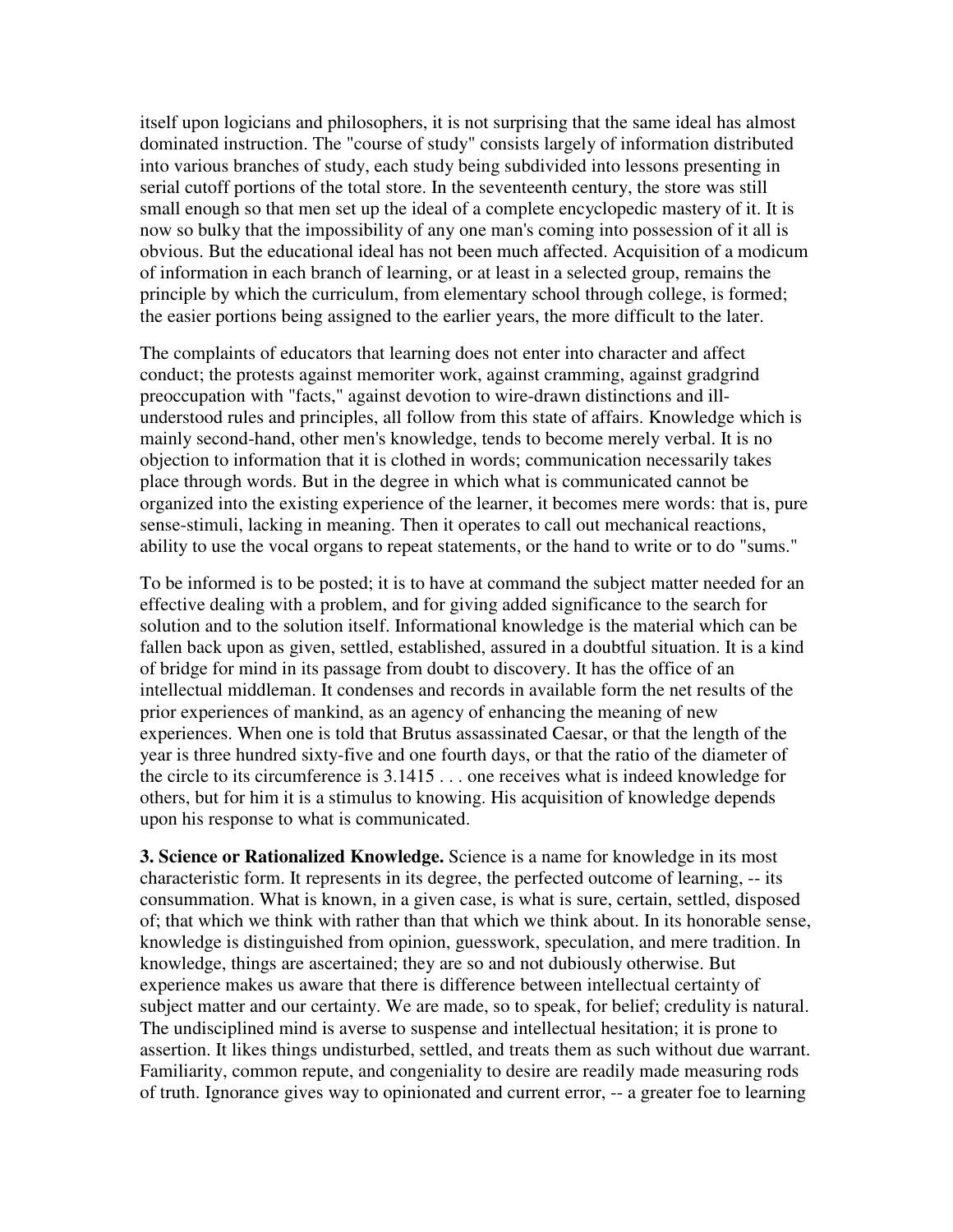than ignorance itself. A Socrates is thus led to declare that consciousness of ignorance is the beginning of effective love of wisdom, and a Descartes to say that science is born of doubting.

We have already dwelt upon the fact that subject matter, or data, and ideas have to have their worth tested experimentally: that in themselves they are tentative and provisional. Our predilection for premature acceptance and assertion, our aversion to suspended judgment, are signs that we tend naturally to cut short the process of testing. We are satisfied with superficial and immediate shortvisioned applications. If these work out with moderate satisfactoriness, we are content to suppose that our assumptions have been confirmed. Even in the case of failure, we are inclined to put the blame not on the inadequacy and incorrectness of our data and thoughts, but upon our hard luck and the hostility of circumstance. We charge the evil consequence not to the error of our schemes and our incomplete inquiry into conditions (thereby getting material for revising the former and stimulus for extending the latter) but to untoward fate. We even plume ourselves upon our firmness in clinging to our conceptions in spite of the way in which they work out.

Science represents the safeguard of the race against these natural propensities and the evils which flow from them. It consists of the special appliances and methods which the race has slowly worked out in order to conduct reflection under conditions whereby its procedures and results are tested. It is artificial (an acquired art), not spontaneous; learned, not native. To this fact is due the unique, the invaluable place of science in education, and also the dangers which threaten its right use. Without initiation into the scientific spirit one is not in possession of the best tools which humanity has so far devised for effectively directed reflection. One in that case not merely conducts inquiry and learning without the use of the best instruments, but fails to understand the full meaning of knowledge. For he does not become acquainted with the traits that mark off opinion and assent from authorized conviction. On the other hand, the fact that science marks the perfecting of knowing in highly specialized conditions of technique renders its results, taken by themselves, remote from ordinary experience -- a quality of aloofness that is popularly designated by the term abstract. When this isolation appears in instruction, scientific information is even more exposed to the dangers attendant upon presenting ready-made subject matter than are other forms of information.

Science has been defined in terms of method of inquiry and testing. At first sight, this definition may seem opposed to the current conception that science is organized or systematized knowledge. The opposition, however, is only seeming, and disappears when the ordinary definition is completed. Not organization but the kind of organization effected by adequate methods of tested discovery marks off science. The knowledge of a farmer is systematized in the degree in which he is competent. It is organized on the basis of relation of means to ends -- practically organized. Its organization as knowledge (that is, in the eulogistic sense of adequately tested and confirmed) is incidental to its organization with reference to securing crops, live-stock, etc. But scientific subject matter is organized with specific reference to the successful conduct of the enterprise of discovery, to knowing as a specialized undertaking.

Reference to the kind of assurance attending science will shed light upon this statement.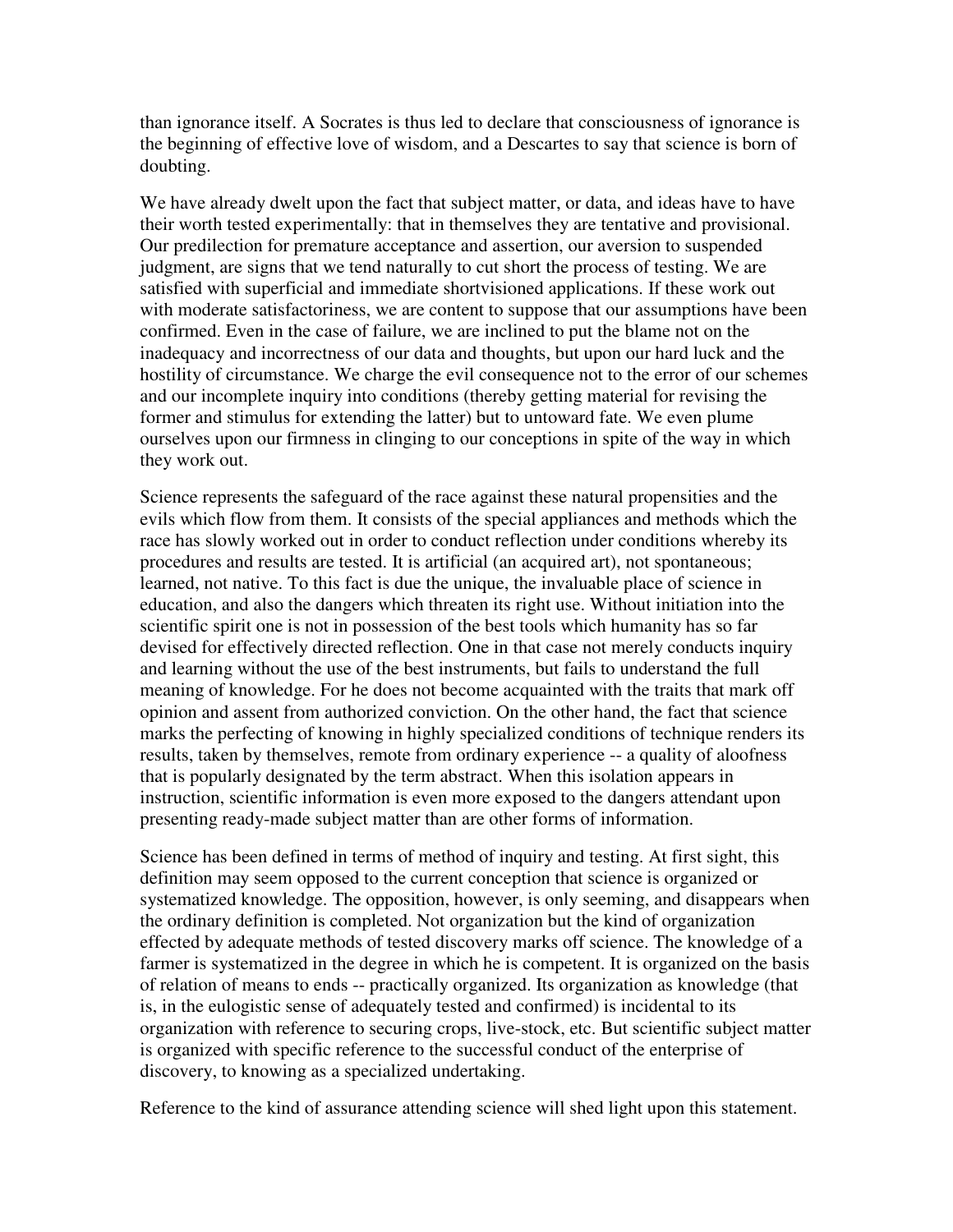It is rational assurance, -- logical warranty. The ideal of scientific organization is, therefore, that every conception and statement shall be of such a kind as to follow from others and to lead to others. Conceptions and propositions mutually imply and support one another. This double relation of 'leading to and confirming" is what is meant by the terms logical and rational. The everyday conception of water is more available for ordinary uses of drinking, washing, irrigation, etc., than the chemist's notion of it. The latter's description of it as H20 is superior from the standpoint of place and use in inquiry. It states the nature of water in a way which connects it with knowledge of other things, indicating to one who understands it how the knowledge is arrived at and its bearings upon other portions of knowledge of the structure of things. Strictly speaking, it does not indicate the objective relations of water any more than does a statement that water is transparent, fluid, without taste or odor, satisfying to thirst, etc. It is just as true that water has these relations as that it is constituted by two molecules of hydrogen in combination with one of oxygen. But for the particular purpose of conducting discovery with a view to ascertainment of fact, the latter relations are fundamental. The more one emphasizes organization as a mark of science, then, the more he is committed to a recognition of the primacy of method in the definition of science. For method defines the kind of organization in virtue of which science is science.

**4. Subject Matter as Social.** Our next chapters will take up various school activities and studies and discuss them as successive stages in that evolution of knowledge which we have just been discussing. It remains to say a few words upon subject matter as social, since our prior remarks have been mainly concerned with its intellectual aspect. A difference in breadth and depth exists even in vital knowledge; even in the data and ideas which are relevant to real problems and which are motivated by purposes. For there is a difference in the social scope of purposes and the social importance of problems. With the wide range of possible material to select from, it is important that education (especially in all its phases short of the most specialized) should use a criterion of social worth.

All information and systematized scientific subject matter have been worked out under the conditions of social life and have been transmitted by social means. But this does not prove that all is of equal value for the purposes of forming the disposition and supplying the equipment of members of present society. The scheme of a curriculum must take account of the adaptation of studies to the needs of the existing community life; it must select with the intention of improving the life we live in common so that the future shall be better than the past. Moreover, the curriculum must be planned with reference to placing essentials first, and refinements second. The things which are socially most fundamental, that is, which have to do with the experiences in which the widest groups share, are the essentials. The things which represent the needs of specialized groups and technical pursuits are secondary. There is truth in the saying that education must first be human and only after that professional. But those who utter the saying frequently have in mind in the term human only a highly specialized class: the class of learned men who preserve the classic traditions of the past. They forget that material is humanized in the degree in which it connects with the common interests of men as men.

Democratic society is peculiarly dependent for its maintenance upon the use in forming a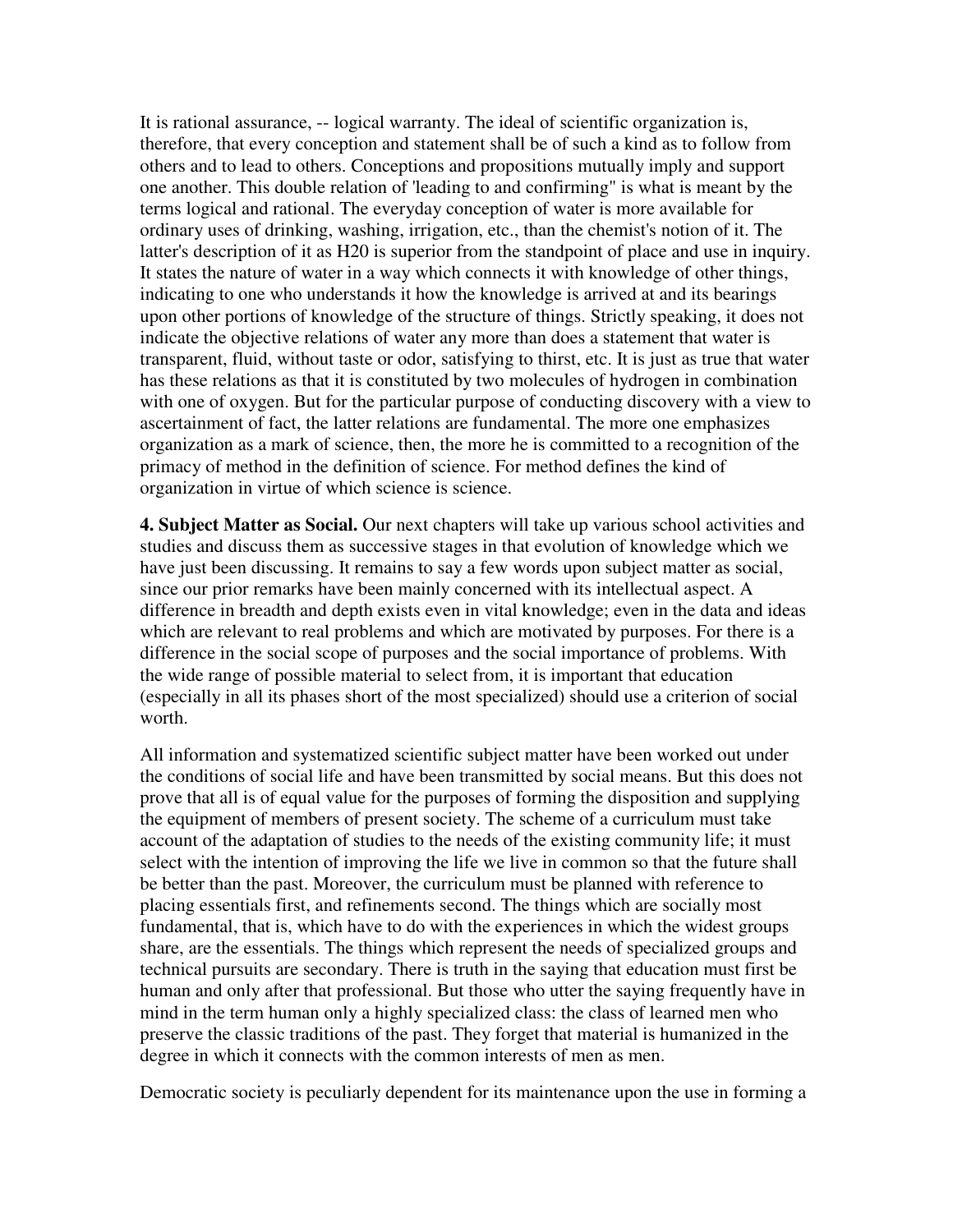course of study of criteria which are broadly human. Democracy cannot flourish where the chief influences in selecting subject matter of instruction are utilitarian ends narrowly conceived for the masses, and, for the higher education of the few, the traditions of a specialized cultivated class. The notion that the "essentials" of elementary education are the three R's mechanically treated, is based upon ignorance of the essentials needed for realization of democratic ideals. Unconsciously it assumes that these ideals are unrealizable; it assumes that in the future, as in the past, getting a livelihood, "making a living," must signify for most men and women doing things which are not significant, freely chosen, and ennobling to those who do them; doing things which serve ends unrecognized by those engaged in them, carried on under the direction of others for the sake of pecuniary reward. For preparation of large numbers for a life of this sort, and only for this purpose, are mechanical efficiency in reading, writing, spelling and figuring, together with attainment of a certain amount of muscular dexterity, "essentials." Such conditions also infect the education called liberal, with illiberality. They imply a somewhat parasitic cultivation bought at the expense of not having the enlightenment and discipline which come from concern with the deepest problems of common humanity. A curriculum which acknowledges the social responsibilities of education must present situations where problems are relevant to the problems of living together, and where observation and information are calculated to develop social insight and interest.

**Summary.** The subject matter of education consists primarily of the meanings which supply content to existing social life. The continuity of social life means that many of these meanings are contributed to present activity by past collective experience. As social life grows more complex, these factors increase in number and import. There is need of special selection, formulation, and organization in order that they may be adequately transmitted to the new generation. But this very process tends to set up subject matter as something of value just by itself, apart from its function in promoting the realization of the meanings implied in the present experience of the immature. Especially is the educator exposed to the temptation to conceive his task in terms of the pupil's ability to appropriate and reproduce the subject matter in set statements, irrespective of its organization into his activities as a developing social member. The positive principle is maintained when the young begin with active occupations having a social origin and use, and proceed to a scientific insight in the materials and laws involved, through assimilating into their more direct experience the ideas and facts communicated by others who have had a larger experience.

1. Since the learned man should also still be a learner, it will be understood that these contrasts are relative, not absolute. But in the earlier stages of learning at least they are practically all-important.

Go back to text

### *Chapter Fifteen: Play and Work in the Curriculum*

**1. The Place of Active Occupations in Education.** In consequence partly of the efforts of educational reformers, partly of increased interest in child-psychology, and partly of the direct experience of the schoolroom, the course of study has in the past generation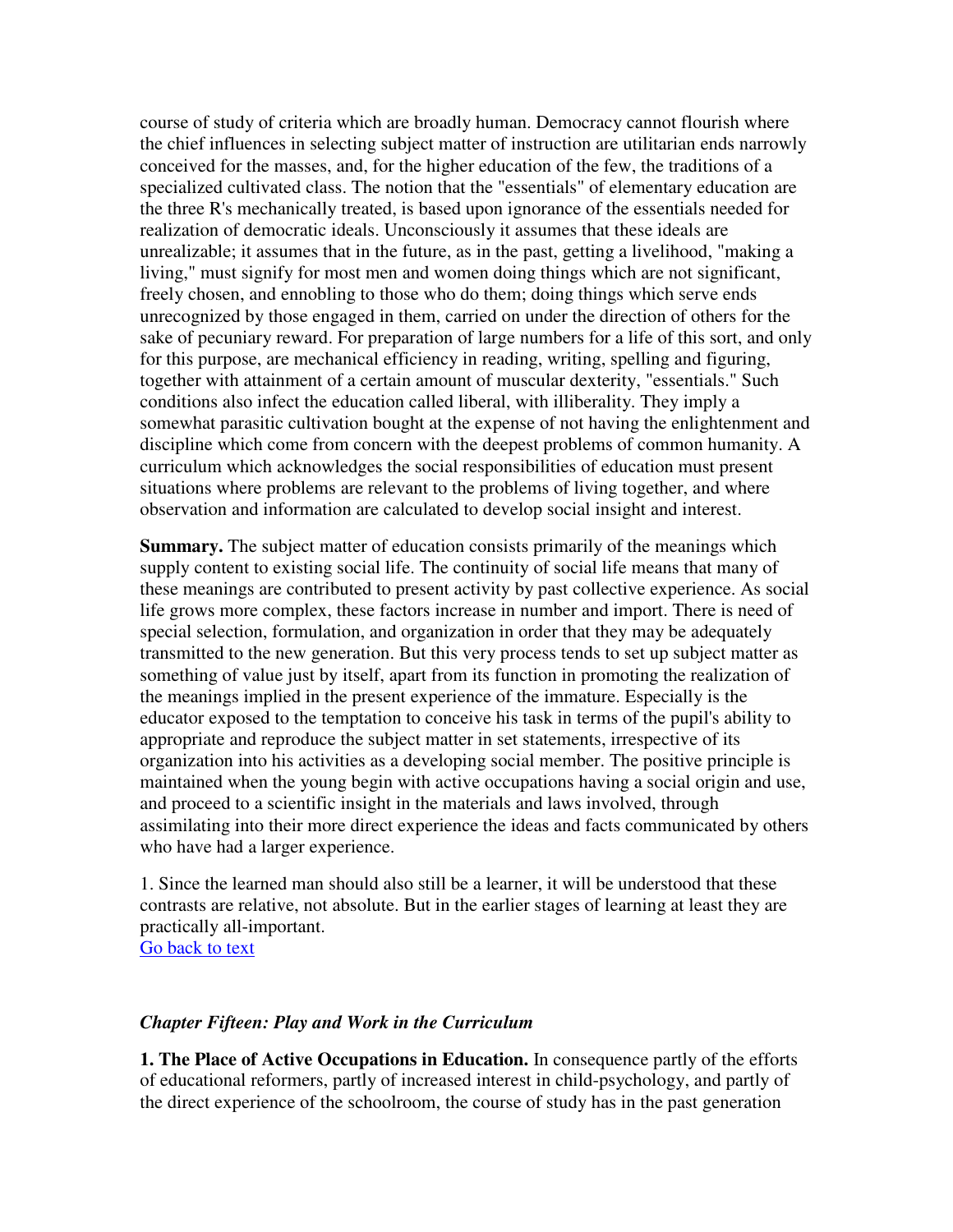undergone considerable modification. The desirability of starting from and with the experience and capacities of learners, a lesson enforced from all three quarters, has led to the introduction of forms of activity, in play and work, similar to those in which children and youth engage outside of school. Modern psychology has substituted for the general, ready-made faculties of older theory a complex group of instinctive and impulsive tendencies. Experience has shown that when children have a chance at physical activities which bring their natural impulses into play, going to school is a joy, management is less of a burden, and learning is easier.

Sometimes, perhaps, plays, games, and constructive occupations are resorted to only for these reasons, with emphasis upon relief from the tedium and strain of "regular" school work. There is no reason, however, for using them merely as agreeable diversions. Study of mental life has made evident the fundamental worth of native tendencies to explore, to manipulate tools and materials, to construct, to give expression to joyous emotion, etc. When exercises which are prompted by these instincts are a part of the regular school program, the whole pupil is engaged, the artificial gap between life in school and out is reduced, motives are afforded for attention to a large variety of materials and processes distinctly educative in effect, and cooperative associations which give information in a social setting are provided. In short, the grounds for assigning to play and active work a definite place in the curriculum are intellectual and social, not matters of temporary expediency and momentary agreeableness. Without something of the kind, it is not possible to secure the normal estate of effective learning; namely, that knowledge-getting be an outgrowth of activities having their own end, instead of a school task. More specifically, play and work correspond, point for point, with the traits of the initial stage of knowing, which consists, as we saw in the last chapter, in learning how to do things and in acquaintance with things and processes gained in the doing. It is suggestive that among the Greeks, till the rise of conscious philosophy, the same word, techne, was used for art and science. Plato gave his account of knowledge on the basis of an analysis of the knowledge of cobblers, carpenters, players of musical instruments, etc., pointing out that their art (so far as it was not mere routine) involved an end, mastery of material or stuff worked upon, control of appliances, and a definite order of procedure -- all of which had to be known in order that there be intelligent skill or art.

Doubtless the fact that children normally engage in play and work out of school has seemed to many educators a reason why they should concern themselves in school with things radically different. School time seemed too precious to spend in doing over again what children were sure to do any way. In some social conditions, this reason has weight. In pioneer times, for example, outside occupations gave a definite and valuable intellectual and moral training. Books and everything concerned with them were, on the other hand, rare and difficult of access; they were the only means of outlet from a narrow and crude environment. Wherever such conditions obtain, much may be said in favor of concentrating school activity upon books. The situation is very different, however, in most communities to-day. The kinds of work in which the young can engage, especially in cities, are largely anti-educational. That prevention of child labor is a social duty is evidence on this point. On the other hand, printed matter has been so cheapened and is in such universal circulation, and all the opportunities of intellectual culture have been so multiplied, that the older type of book work is far from having the force it used to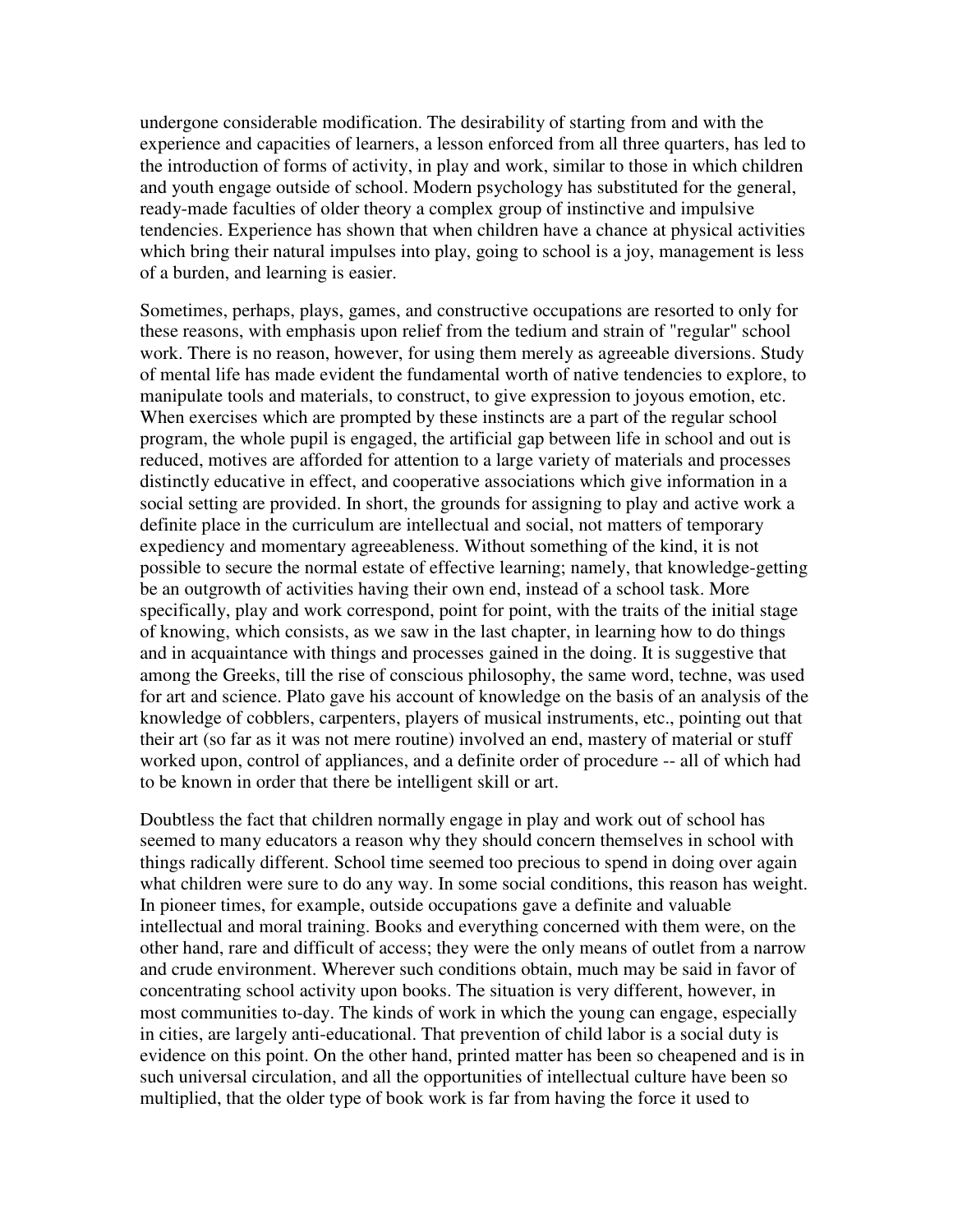#### possess.

But it must not be forgotten that an educational result is a by-product of play and work in most out-of-school conditions. It is incidental, not primary. Consequently the educative growth secured is more or less accidental. Much work shares in the defects of existing industrial society -- defects next to fatal to right development. Play tends to reproduce and affirm the crudities, as well as the excellencies, of surrounding adult life. It is the business of the school to set up an environment in which play and work shall be conducted with reference to facilitating desirable mental and moral growth. It is not enough just to introduce plays and games, hand work and manual exercises. Everything depends upon the way in which they are employed.

**2. Available Occupations.** A bare catalogue of the list of activities which have already found their way into schools indicates what a rich field is at hand. There is work with paper, cardboard, wood, leather, cloth, yarns, clay and sand, and the metals, with and without tools. Processes employed are folding, cutting, pricking, measuring, molding, modeling, pattern-making, heating and cooling, and the operations characteristic of such tools as the hammer, saw, file, etc. Outdoor excursions, gardening, cooking, sewing, printing, book-binding, weaving, painting, drawing, singing, dramatization, story-telling, reading and writing as active pursuits with social aims (not as mere exercises for acquiring skill for future use), in addition to a countless variety of plays and games, designate some of the modes of occupation.

The problem of the educator is to engage pupils in these activities in such ways that while manual skill and technical efficiency are gained and immediate satisfaction found in the work, together with preparation for later usefulness, these things shall be subordinated to education -- that is, to intellectual results and the forming of a socialized disposition. What does this principle signify?

In the first place, the principle rules out certain practices. Activities which follow definite prescription and dictation or which reproduce without modification ready-made models, may give muscular dexterity, but they do not require the perception and elaboration of ends, nor (what is the same thing in other words) do they permit the use of judgment in selecting and adapting means. Not merely manual training specifically so called but many traditional kindergarten exercises have erred here. Moreover, opportunity for making mistakes is an incidental requirement. Not because mistakes are ever desirable, but because overzeal to select material and appliances which forbid a chance for mistakes to occur, restricts initiative, reduces judgment to a minimum, and compels the use of methods which are so remote from the complex situations of life that the power gained is of little availability. It is quite true that children tend to exaggerate their powers of execution and to select projects that are beyond them. But limitation of capacity is one of the things which has to be learned; like other things, it is learned through the experience of consequences. The danger that children undertaking too complex projects will simply muddle and mess, and produce not merely crude results (which is a minor matter) but acquire crude standards (which is an important matter) is great. But it is the fault of the teacher if the pupil does not perceive in due season the inadequacy of his performances, and thereby receive a stimulus to attempt exercises which will perfect his powers. Meantime it is more important to keep alive a creative and constructive attitude than to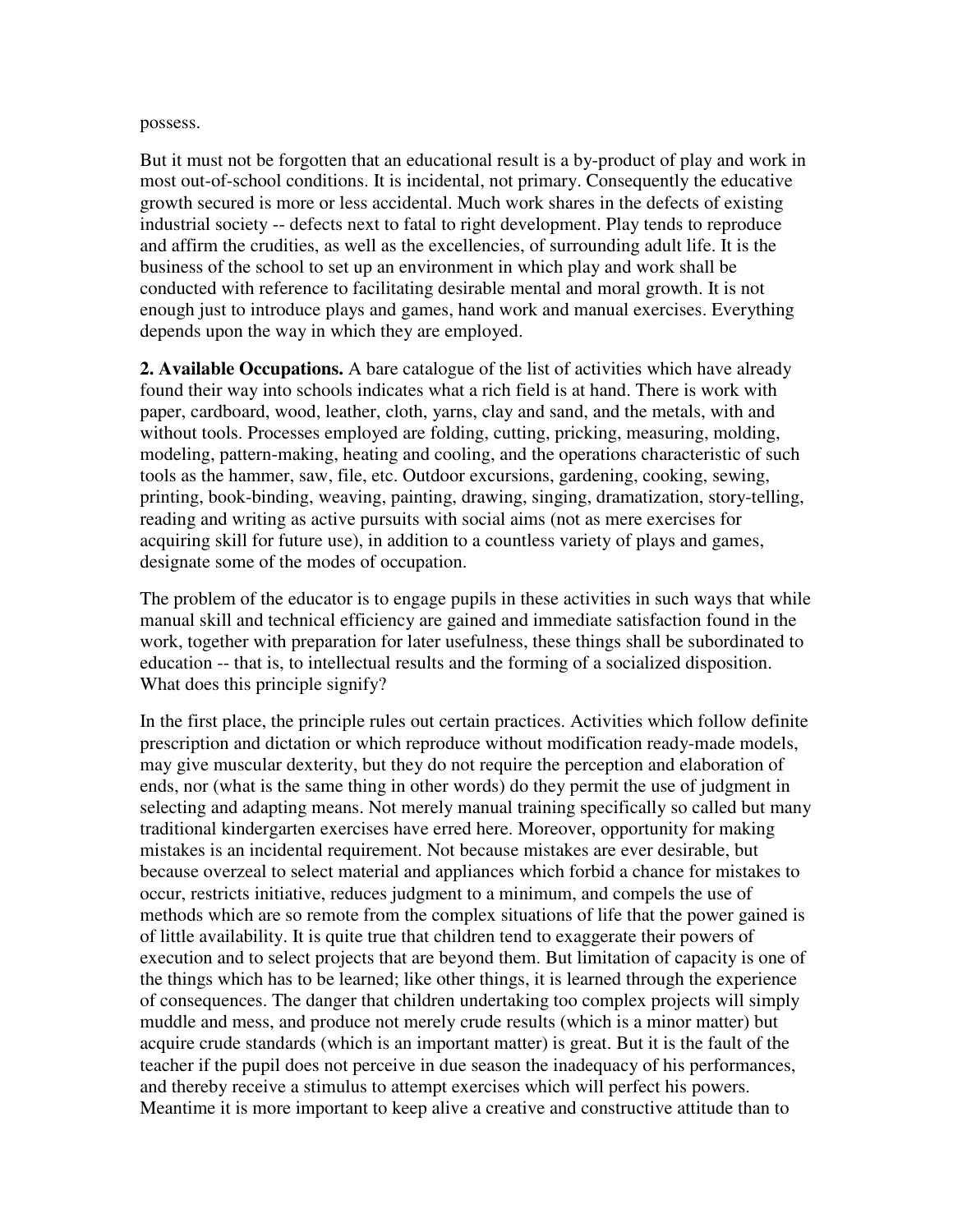secure an external perfection by engaging the pupil's action in too minute and too closely regulated pieces of work. Accuracy and finish of detail can be insisted upon in such portions of a complex work as are within the pupil's capacity.

Unconscious suspicion of native experience and consequent overdoing of external control are shown quite as much in the material supplied as in the matter of the teacher's orders. The fear of raw material is shown in laboratory, manual training shop, Froebelian kindergarten, and Montessori house of childhood. The demand is for materials which have already been subjected to the perfecting work of mind: a demand which shows itself in the subject matter of active occupations quite as well as in academic book learning. That such material will control the pupil's operations so as to prevent errors is true. The notion that a pupil operating with such material will somehow absorb the intelligence that went originally to its shaping is fallacious. Only by starting with crude material and subjecting it to purposeful handling will he gain the intelligence embodied in finished material. In practice, overemphasis upon formed material leads to an exaggeration of mathematical qualities, since intellect finds its profit in physical things from matters of size, form, and proportion and the relations that flow from them. But these are known only when their perception is a fruit of acting upon purposes which require attention to them. The more human the purpose, or the more it approximates the ends which appeal in daily experience, the more real the knowledge. When the purpose of the activity is restricted to ascertaining these qualities, the resulting knowledge is only technical.

To say that active occupations should be concerned primarily with wholes is another statement of the same principle. Wholes for purposes of education are not, however, physical affairs. Intellectually the existence of a whole depends upon a concern or interest; it is qualitative, the completeness of appeal made by a situation. Exaggerated devotion to formation of efficient skill irrespective of present purpose always shows itself in devising exercises isolated from a purpose. Laboratory work is made to consist of tasks of accurate measurement with a view to acquiring knowledge of the fundamental units of physics, irrespective of contact with the problems which make these units important; or of operations designed to afford facility in the manipulation of experimental apparatus. The technique is acquired independently of the purposes of discovery and testing which alone give it meaning. Kindergarten employments are calculated to give information regarding cubes, spheres, etc., and to form certain habits of manipulation of material (for everything must always be done "just so"), the absence of more vital purposes being supposedly compensated for by the alleged symbolism of the material used. Manual training is reduced to a series of ordered assignments calculated to secure the mastery of one tool after another and technical ability in the various elements of construction -- like the different joints. It is argued that pupils must know how to use tools before they attack actual making, -- assuming that pupils cannot learn how in the process of making. Pestalozzi's just insistence upon the active use of the senses, as a substitute for memorizing words, left behind it in practice schemes for "object lessons" intended to acquaint pupils with all the qualities of selected objects. The error is the same: in all these cases it is assumed that before objects can be intelligently used, their properties must be known. In fact, the senses are normally used in the course of intelligent (that is, purposeful) use of things, since the qualities perceived are factors to be reckoned with in accomplishment. Witness the different attitude of a boy in making, say, a kite, with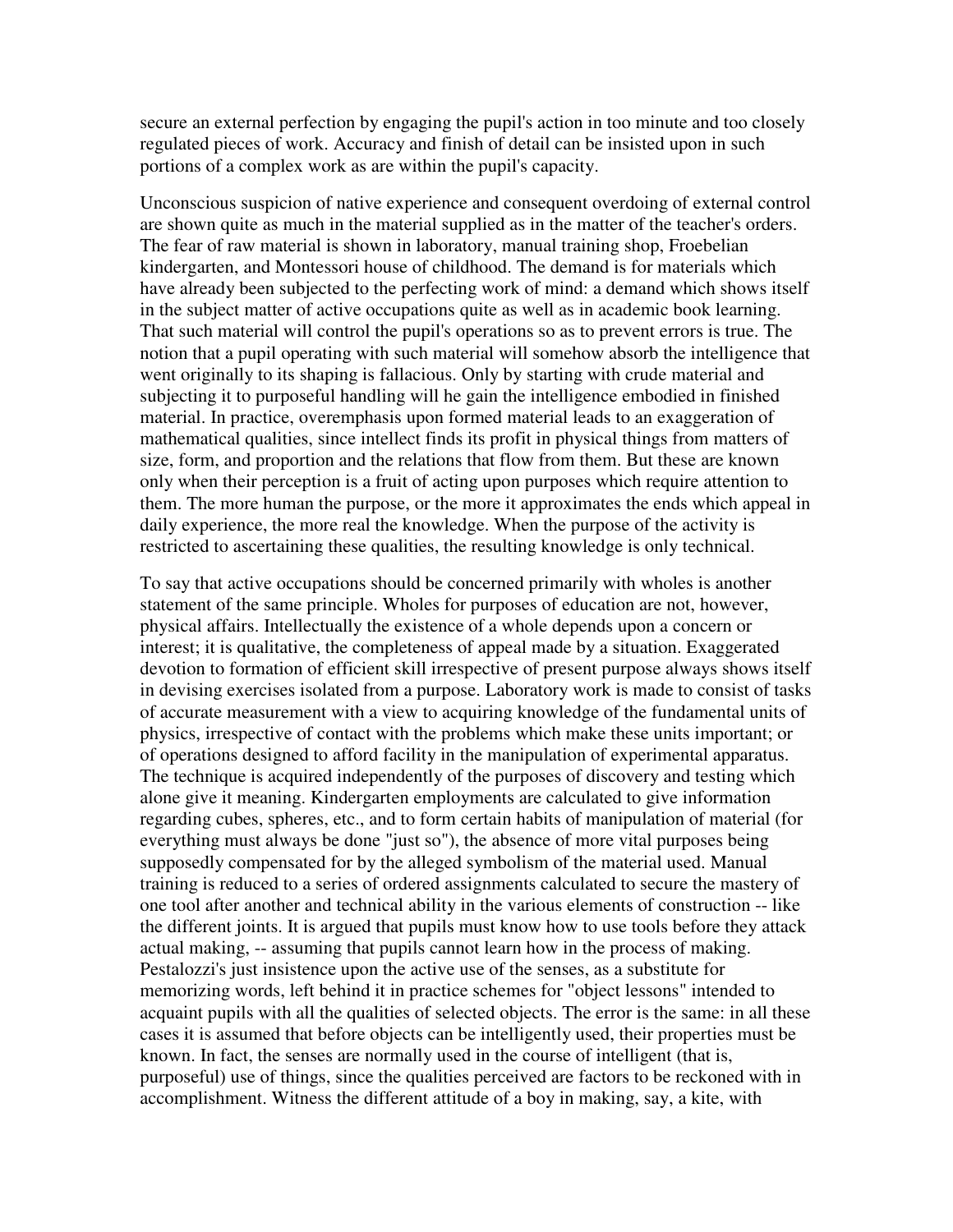respect to the grain and other properties of wood, the matter of size, angles, and proportion of parts, to the attitude of a pupil who has an object-lesson on a piece of wood, where the sole function of wood and its properties is to serve as subject matter for the lesson.

The failure to realize that the functional development of a situation alone constitutes a "whole" for the purpose of mind is the cause of the false notions which have prevailed in instruction concerning the simple and the complex. For the person approaching a subject, the simple thing is his purpose -- the use he desires to make of material, tool, or technical process, no matter how complicated the process of execution may be. The unity of the purpose, with the concentration upon details which it entails, confers simplicity upon the elements which have to be reckoned with in the course of action. It furnishes each with a single meaning according to its service in carrying on the whole enterprise. After one has gone through the process, the constituent qualities and relations are elements, each possessed with a definite meaning of its own. The false notion referred to takes the standpoint of the expert, the one for whom elements exist; isolates them from purposeful action, and presents them to beginners as the "simple" things.

But it is time for a positive statement. Aside from the fact that active occupations represent things to do, not studies, their educational significance consists in the fact that they may typify social situations. Men's fundamental common concerns center about food, shelter, clothing, household furnishings, and the appliances connected with production, exchange, and consumption. Representing both the necessities of life and the adornments with which the necessities have been clothed, they tap instincts at a deep level; they are saturated with facts and principles having a social quality.

To charge that the various activities of gardening, weaving, construction in wood, manipulation of metals, cooking, etc., which carry over these fundamental human concerns into school resources, have a merely bread and butter value is to miss their point. If the mass of mankind has usually found in its industrial occupations nothing but evils which had to be endured for the sake of maintaining existence, the fault is not in the occupations, but in the conditions under which they are carried on. The continually increasing importance of economic factors in contemporary life makes it the more needed that education should reveal their scientific content and their social value. For in schools, occupations are not carried on for pecuniary gain but for their own content. Freed from extraneous associations and from the pressure of wage-earning, they supply modes of experience which are intrinsically valuable; they are truly liberalizing in quality.

Gardening, for example, need not be taught either for the sake of preparing future gardeners, or as an agreeable way of passing time. It affords an avenue of approach to knowledge of the place farming and horticulture have had in the history of the race and which they occupy in present social organization. Carried on in an environment educationally controlled, they are means for making a study of the facts of growth, the chemistry of soil, the role of light, air, and moisture, injurious and helpful animal life, etc. There is nothing in the elementary study of botany which cannot be introduced in a vital way in connection with caring for the growth of seeds. Instead of the subject matter belonging to a peculiar study called botany, it will then belong to life, and will find, moreover, its natural correlations with the facts of soil, animal life, and human relations.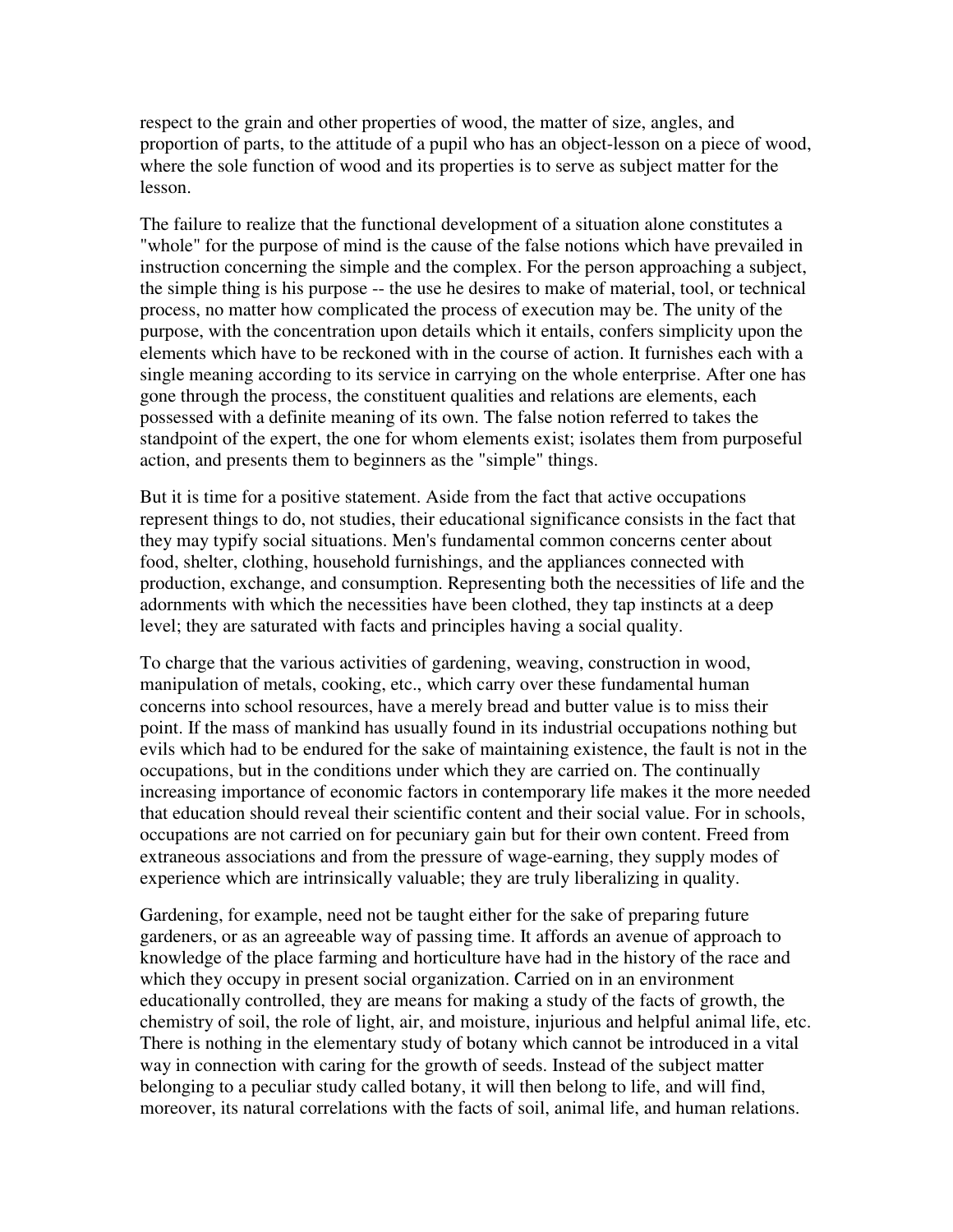As students grow mature, they will perceive problems of interest which may be pursued for the sake of discovery, independent of the original direct interest in gardening - problems connected with the germination and nutrition of plants, the reproduction of fruits, etc., thus making a transition to deliberate intellectual investigations.

The illustration is intended to apply, of course, to other school occupations, -- woodworking, cooking, and on through the list. It is pertinent to note that in the history of the race the sciences grew gradually out from useful social occupations. Physics developed slowly out of the use of tools and machines; the important branch of physics known as mechanics testifies in its name to its original associations. The lever, wheel, inclined plane, etc., were among the first great intellectual discoveries of mankind, and they are none the less intellectual because they occurred in the course of seeking for means of accomplishing practical ends. The great advance of electrical science in the last generation was closely associated, as effect and as cause, with application of electric agencies to means of communication, transportation, lighting of cities and houses, and more economical production of goods. These are social ends, moreover, and if they are too closely associated with notions of private profit, it is not because of anything in them, but because they have been deflected to private uses: -- a fact which puts upon the school the responsibility of restoring their connection, in the mind of the coming generation, with public scientific and social interests. In like ways, chemistry grew out of processes of dying, bleaching, metal working, etc., and in recent times has found innumerable new uses in industry.

Mathematics is now a highly abstract science; geometry, however, means literally earthmeasuring: the practical use of number in counting to keep track of things and in measuring is even more important to-day than in the times when it was invented for these purposes. Such considerations (which could be duplicated in the history of any science) are not arguments for a recapitulation of the history of the race or for dwelling long in the early rule of thumb stage. But they indicate the possibilities -- greater to-day than ever before -- of using active occupations as opportunities for scientific study. The opportunities are just as great on the social side, whether we look at the life of collective humanity in its past or in its future. The most direct road for elementary students into civics and economics is found in consideration of the place and office of industrial occupations in social life. Even for older students, the social sciences would be less abstract and formal if they were dealt with less as sciences (less as formulated bodies of knowledge) and more in their direct subject-matter as that is found in the daily life of the social groups in which the student shares.

Connection of occupations with the method of science is at least as close as with its subject matter. The ages when scientific progress was slow were the ages when learned men had contempt for the material and processes of everyday life, especially for those concerned with manual pursuits. Consequently they strove to develop knowledge out of general principles -- almost out of their heads -- by logical reasons. It seems as absurd that learning should come from action on and with physical things, like dropping acid on a stone to see what would happen, as that it should come from sticking an awl with waxed thread through a piece of leather. But the rise of experimental methods proved that, given control of conditions, the latter operation is more typical of the right way of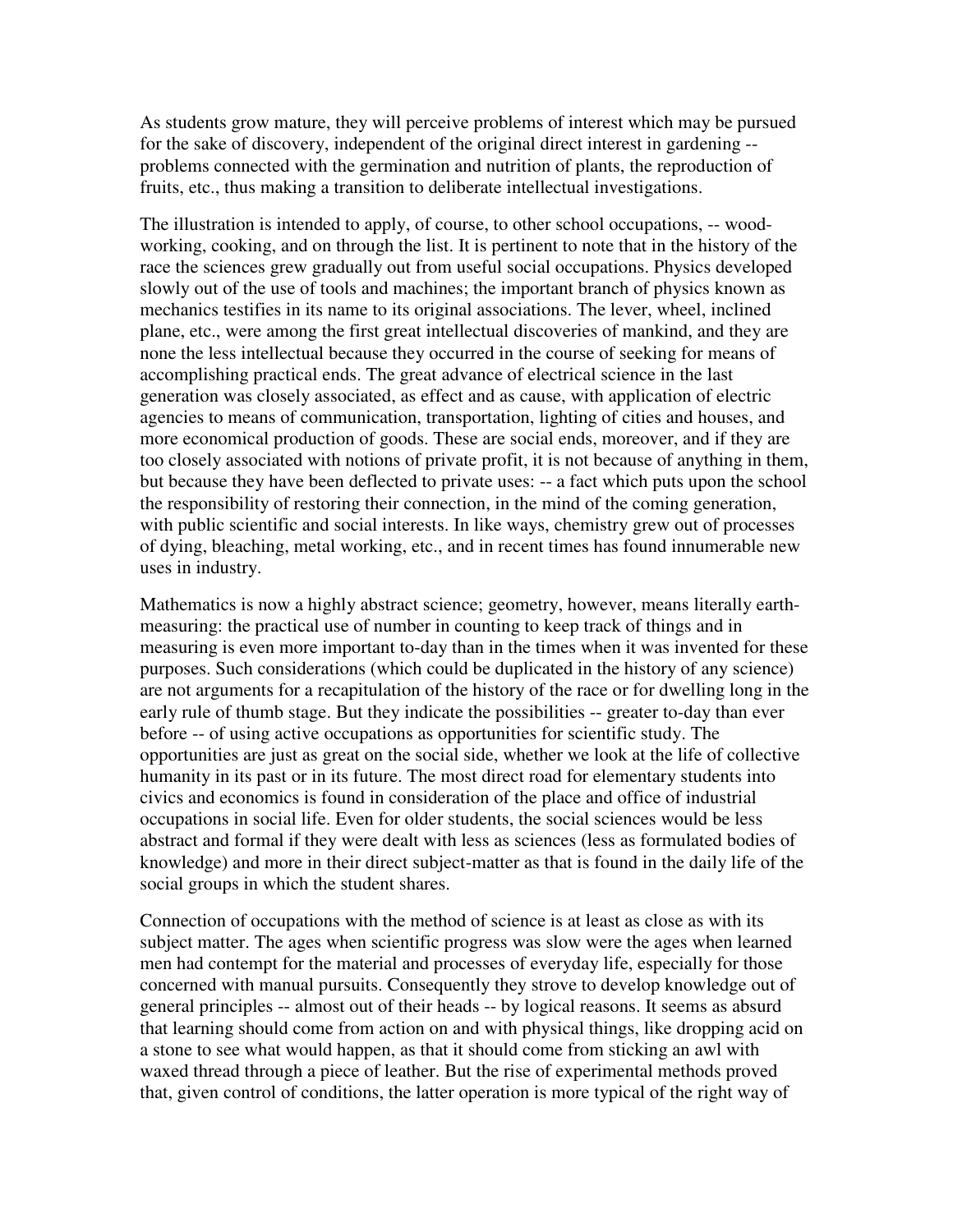knowledge than isolated logical reasonings. Experiment developed in the seventeenth and succeeding centuries and became the authorized way of knowing when men's interests were centered in the question of control of nature for human uses. The active occupations in which appliances are brought to bear upon physical things with the intention of effecting useful changes is the most vital introduction to the experimental method.

**3. Work and Play.** What has been termed active occupation includes both play and work. In their intrinsic meaning, play and industry are by no means so antithetical to one another as is often assumed, any sharp contrast being due to undesirable social conditions. Both involve ends consciously entertained and the selection and adaptations of materials and processes designed to effect the desired ends. The difference between them is largely one of time-span, influencing the directness of the connection of means and ends. In play, the interest is more direct -- a fact frequently indicated by saying that in play the activity is its own end, instead of its having an ulterior result. The statement is correct, but it is falsely taken, if supposed to mean that play activity is momentary, having no element of looking ahead and none of pursuit. Hunting, for example, is one of the commonest forms of adult play, but the existence of foresight and the direction of present activity by what one is watching for are obvious. When an activity is its own end in the sense that the action of the moment is complete in itself, it is purely physical; it has no meaning (See p. 77). The person is either going through motions quite blindly, perhaps purely imitatively, or else is in a state of excitement which is exhausting to mind and nerves. Both results may be seen in some types of kindergarten games where the idea of play is so highly symbolic that only the adult is conscious of it. Unless the children succeed in reading in some quite different idea of their own, they move about either as if in a hypnotic daze, or they respond to a direct excitation.

The point of these remarks is that play has an end in the sense of a directing idea which gives point to the successive acts. Persons who play are not just doing something (pure physical movement); they are trying to do or effect something, an attitude that involves anticipatory forecasts which stimulate their present responses. The anticipated result, however, is rather a subsequent action than the production of a specific change in things. Consequently play is free, plastic. Where some definite external outcome is wanted, the end has to be held to with some persistence, which increases as the contemplated result is complex and requires a fairly long series of intermediate adaptations. When the intended act is another activity, it is not necessary to look far ahead and it is possible to alter it easily and frequently. If a child is making a toy boat, he must hold on to a single end and direct a considerable number of acts by that one idea. If he is just "playing boat" he may change the material that serves as a boat almost at will, and introduce new factors as fancy suggests. The imagination makes what it will of chairs, blocks, leaves, chips, if they serve the purpose of carrying activity forward.

From a very early age, however, there is no distinction of exclusive periods of play activity and work activity, but only one of emphasis. There are definite results which even young children desire, and try to bring to pass. Their eager interest in sharing the occupations of others, if nothing else, accomplishes this. Children want to "help"; they are anxious to engage in the pursuits of adults which effect external changes: setting the table, washing dishes, helping care for animals, etc. In their plays, they like to construct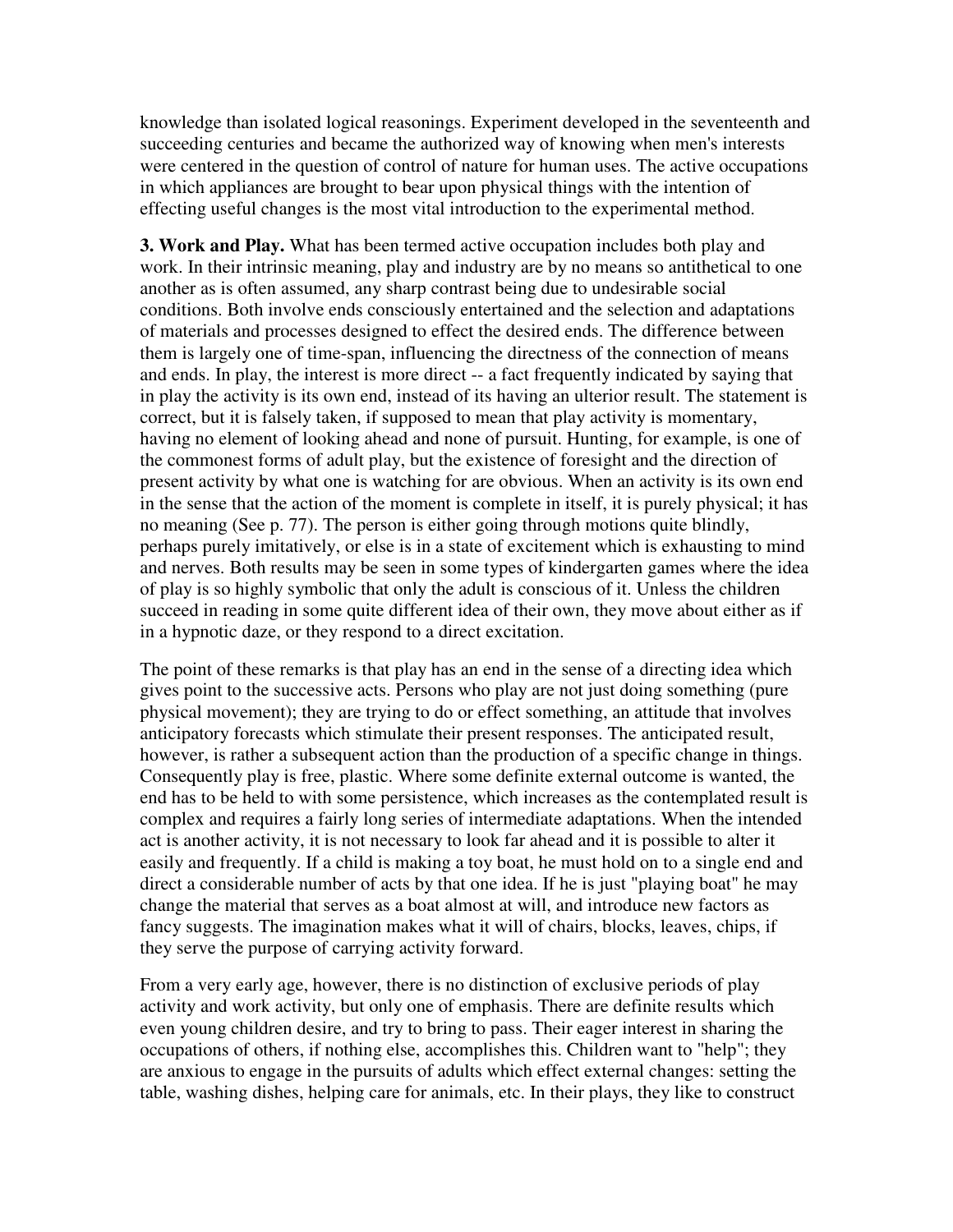their own toys and appliances. With increasing maturity, activity which does not give back results of tangible and visible achievement loses its interest. Play then changes to fooling and if habitually indulged in is demoralizing. Observable results are necessary to enable persons to get a sense and a measure of their own powers. When make-believe is recognized to be make-believe, the device of making objects in fancy alone is too easy to stimulate intense action. One has only to observe the countenance of children really playing to note that their attitude is one of serious absorption; this attitude cannot be maintained when things cease to afford adequate stimulation.

When fairly remote results of a definite character are foreseen and enlist persistent effort for their accomplishment, play passes into work. Like play, it signifies purposeful activity and differs not in that activity is subordinated to an external result, but in the fact that a longer course of activity is occasioned by the idea of a result. The demand for continuous attention is greater, and more intelligence must be shown in selecting and shaping means. To extend this account would be to repeat what has been said under the caption of aim, interest, and thinking. It is pertinent, however, to inquire why the idea is so current that work involves subordination of an activity to an ulterior material result.

The extreme form of this subordination, namely drudgery, offers a clew. Activity carried on under conditions of external pressure or coercion is not carried on for any significance attached to the doing. The course of action is not intrinsically satisfying; it is a mere means for avoiding some penalty, or for gaining some reward at its conclusion. What is inherently repulsive is endured for the sake of averting something still more repulsive or of securing a gain hitched on by others. Under unfree economic conditions, this state of affairs is bound to exist. Work or industry offers little to engage the emotions and the imagination; it is a more or less mechanical series of strains. Only the hold which the completion of the work has upon a person will keep him going. But the end should be intrinsic to the action; it should be its end -- a part of its own course. Then it affords a stimulus to effort very different from that arising from the thought of results which have nothing to do with the intervening action. As already mentioned, the absence of economic pressure in schools supplies an opportunity for reproducing industrial situations of mature life under conditions where the occupation can be carried on for its own sake. If in some cases, pecuniary recognition is also a result of an action, though not the chief motive for it, that fact may well increase the significance of the occupation.

Where something approaching drudgery or the need of fulfilling externally imposed tasks exists, the demand for play persists, but tends to be perverted. The ordinary course of action fails to give adequate stimulus to emotion and imagination. So in leisure time, there is an imperious demand for their stimulation by any kind of means; gambling, drink, etc., may be resorted to. Or, in less extreme cases, there is recourse to idle amusement; to anything which passes time with immediate agreeableness. Recreation, as the word indicates, is recuperation of energy. No demand of human nature is more urgent or less to be escaped. The idea that the need can be suppressed is absolutely fallacious, and the Puritanic tradition which disallows the need has entailed an enormous crop of evils. If education does not afford opportunity for wholesome recreation and train capacity for seeking and finding it, the suppressed instincts find all sorts of illicit outlets, sometimes overt, sometimes confined to indulgence of the imagination. Education has no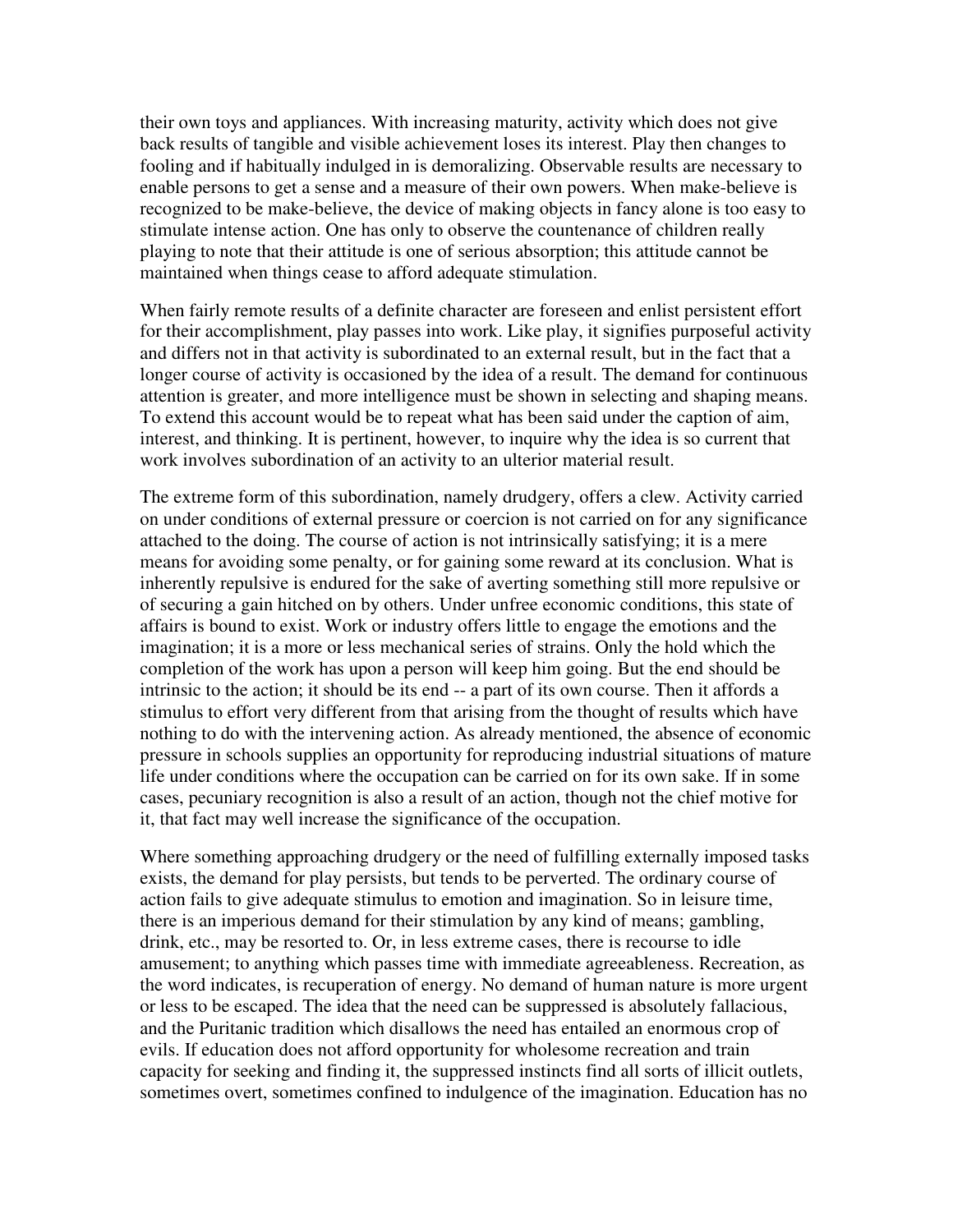more serious responsibility than making adequate provision for enjoyment of recreative leisure; not only for the sake of immediate health, but still more if possible for the sake of its lasting effect upon habits of mind. Art is again the answer to this demand.

**Summary.** In the previous chapter we found that the primary subject matter of knowing is that contained in learning how to do things of a fairly direct sort. The educational equivalent of this principle is the consistent use of simple occupations which appeal to the powers of youth and which typify general modes of social activity. Skill and information about materials, tools, and laws of energy are acquired while activities are carried on for their own sake. The fact that they are socially representative gives a quality to the skill and knowledge gained which makes them transferable to out-of-school situations.

It is important not to confuse the psychological distinction between play and work with the economic distinction. Psychologically, the defining characteristic of play is not amusement nor aimlessness. It is the fact that the aim is thought of as more activity in the same line, without defining continuity of action in reference to results produced. Activities as they grow more complicated gain added meaning by greater attention to specific results achieved. Thus they pass gradually into work. Both are equally free and intrinsically motivated, apart from false economic conditions which tend to make play into idle excitement for the well to do, and work into uncongenial labor for the poor. Work is psychologically simply an activity which consciously includes regard for consequences as a part of itself; it becomes constrained labor when the consequences are outside of the activity as an end to which activity is merely a means. Work which remains permeated with the play attitude is art -- in quality if not in conventional designation.

# *Chapter Sixteen: The Significance of Geography and History*

**1. Extension of Meaning of Primary Activities.** Nothing is more striking than the difference between an activity as merely physical and the wealth of meanings which the same activity may assume. From the outside, an astronomer gazing through a telescope is like a small boy looking through the same tube. In each case, there is an arrangement of glass and metal, an eye, and a little speck of light in the distance. Yet at a critical moment, the activity of an astronomer might be concerned with the birth of a world, and have whatever is known about the starry heavens as its significant content. Physically speaking, what man has effected on this globe in his progress from savagery is a mere scratch on its surface, not perceptible at a distance which is slight in comparison with the reaches even of the solar system. Yet in meaning what has been accomplished measures just the difference of civilization from savagery. Although the activities, physically viewed, have changed somewhat, this change is slight in comparison with the development of the meanings attaching to the activities. There is no limit to the meaning which an action may come to possess. It all depends upon the context of perceived connections in which it is placed; the reach of imagination in realizing connections is inexhaustible.

The advantage which the activity of man has in appropriating and finding meanings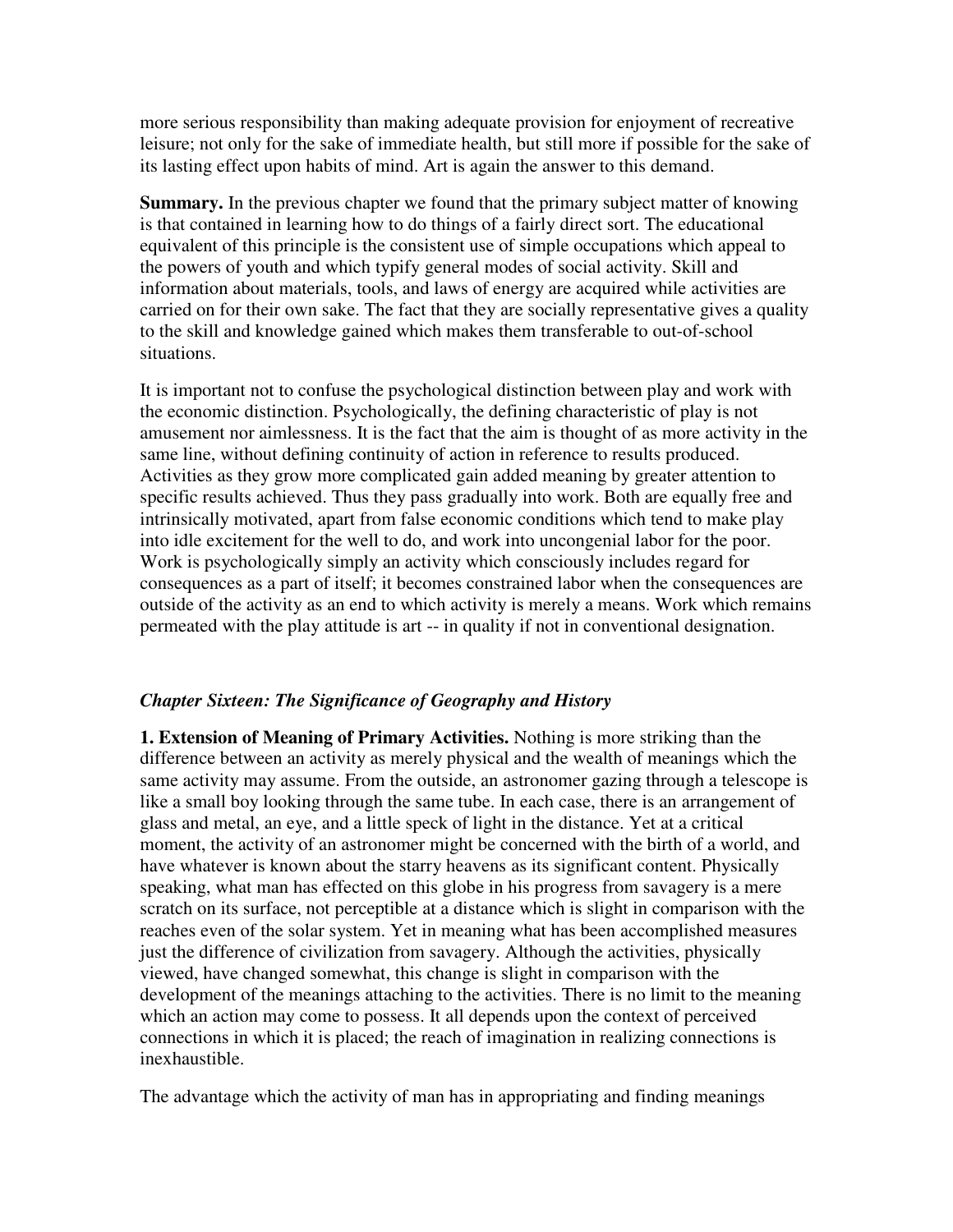makes his education something else than the manufacture of a tool or the training of an animal. The latter increase efficiency; they do not develop significance. The final educational importance of such occupations in play and work as were considered in the last chapter is that they afford the most direct instrumentalities for such extension of meaning. Set going under adequate conditions they are magnets for gathering and retaining an indefinitely wide scope of intellectual considerations. They provide vital centers for the reception and assimilation of information. When information is purveyed in chunks simply as information to be retained for its own sake, it tends to stratify over vital experience. Entering as a factor into an activity pursued for its own sake -- whether as a means or as a widening of the content of the aim -- it is informing. The insight directly gained fuses with what is told. Individual experience is then capable of taking up and holding in solution the net results of the experience of the group to which he belongs -- including the results of sufferings and trials over long stretches of time. And such media have no fixed saturation point where further absorption is impossible. The more that is taken in, the greater capacity there is for further assimilation. New receptiveness follows upon new curiosity, and new curiosity upon information gained.

The meanings with which activities become charged, concern nature and man. This is an obvious truism, which however gains meaning when translated into educational equivalents. So translated, it signifies that geography and history supply subject matter which gives background and outlook, intellectual perspective, to what might otherwise be narrow personal actions or mere forms of technical skill. With every increase of ability to place our own doings in their time and space connections, our doings gain in significant content. We realize that we are citizens of no mean city in discovering the scene in space of which we are denizens, and the continuous manifestation of endeavor in time of which we are heirs and continuers. Thus our ordinary daily experiences cease to be things of the moment and gain enduring substance.

Of course if geography and history are taught as ready-made studies which a person studies simply because he is sent to school, it easily happens that a large number of statements about things remote and alien to everyday experience are learned. Activity is divided, and two separate worlds are built up, occupying activity at divided periods. No transmutation takes place; ordinary experience is not enlarged in meaning by getting its connections; what is studied is not animated and made real by entering into immediate activity. Ordinary experience is not even left as it was, narrow but vital. Rather, it loses something of its mobility and sensitiveness to suggestions. It is weighed down and pushed into a corner by a load of unassimilated information. It parts with its flexible responsiveness and alert eagerness for additional meaning. Mere amassing of information apart from the direct interests of life makes mind wooden; elasticity disappears.

Normally every activity engaged in for its own sake reaches out beyond its immediate self. It does not passively wait for information to be bestowed which will increase its meaning; it seeks it out. Curiosity is not an accidental isolated possession; it is a necessary consequence of the fact that an experience is a moving, changing thing, involving all kinds of connections with other things. Curiosity is but the tendency to make these conditions perceptible. It is the business of educators to supply an environment so that this reaching out of an experience may be fruitfully rewarded and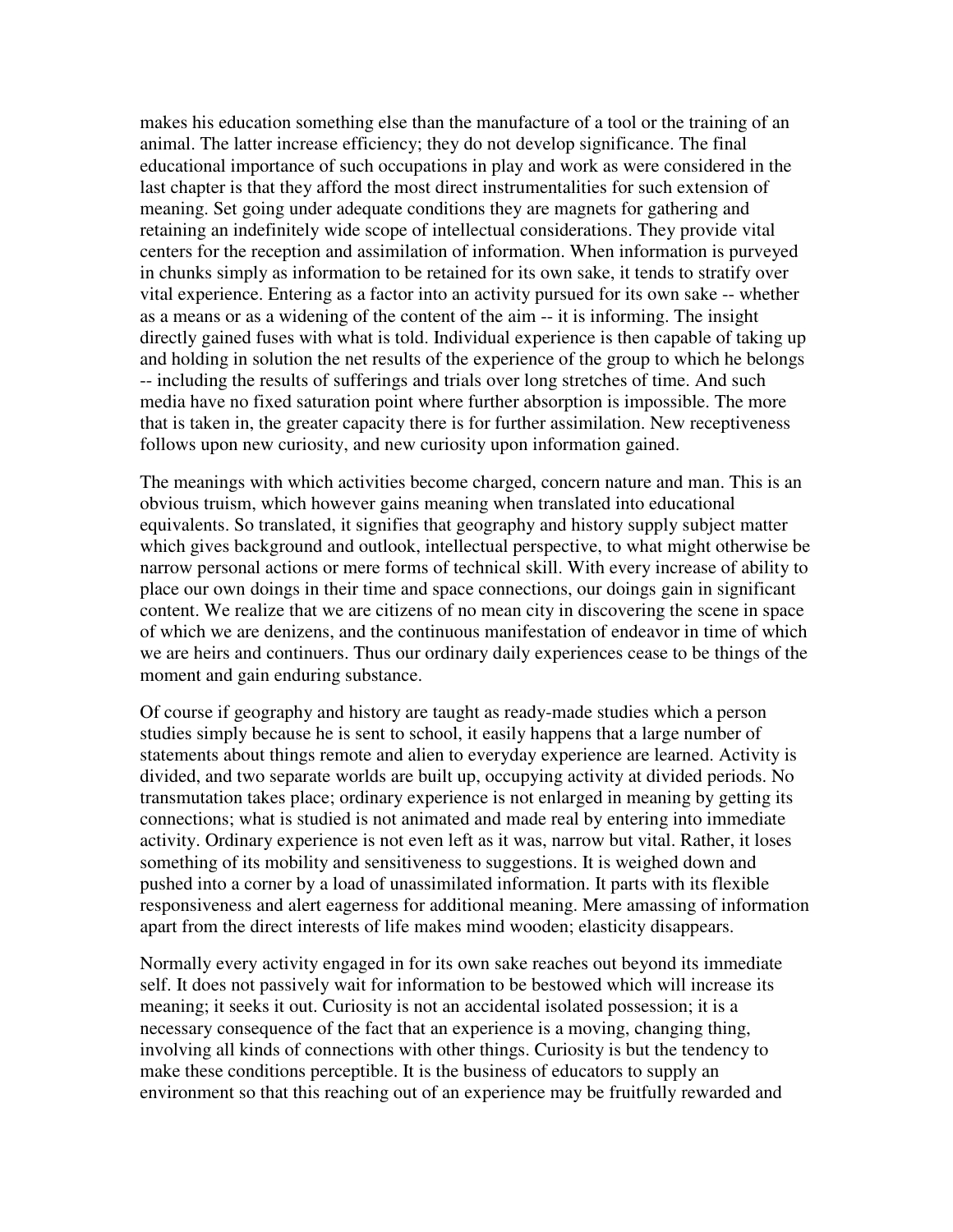kept continuously active. Within a certain kind of environment, an activity may be checked so that the only meaning which accrues is of its direct and tangible isolated outcome. One may cook, or hammer, or walk, and the resulting consequences may not take the mind any farther than the consequences of cooking, hammering, and walking in the literal -- or physical -- sense. But nevertheless the consequences of the act remain farreaching. To walk involves a displacement and reaction of the resisting earth, whose thrill is felt wherever there is matter. It involves the structure of the limbs and the nervous system; the principles of mechanics. To cook is to utilize heat and moisture to change the chemical relations of food materials; it has a bearing upon the assimilation of food and the growth of the body. The utmost that the most learned men of science know in physics, chemistry, physiology is not enough to make all these consequences and connections perceptible. The task of education, once more, is to see to it that such activities are performed in such ways and under such conditions as render these conditions as perceptible as possible. To "learn geography" is to gain in power to perceive the spatial, the natural, connections of an ordinary act; to "learn history" is essentially to gain in power to recognize its human connections. For what is called geography as a formulated study is simply the body of facts and principles which have been discovered in other men's experience about the natural medium in which we live, and in connection with which the particular acts of our life have an explanation. So history as a formulated study is but the body of known facts about the activities and sufferings of the social groups with which our own lives are continuous, and through reference to which our own customs and institutions are illuminated.

**2. The Complementary Nature of History and Geography.** History and geography - including in the latter, for reasons about to be mentioned, nature study -- are the information studies par excellence of the schools. Examination of the materials and the method of their use will make clear that the difference between penetration of this information into living experience and its mere piling up in isolated heaps depends upon whether these studies are faithful to the interdependence of man and nature which affords these studies their justification. Nowhere, however, is there greater danger that subject matter will be accepted as appropriate educational material simply because it has become customary to teach and learn it. The idea of a philosophic reason for it, because of the function of the material in a worthy transformation of experience, is looked upon as a vain fancy, or as supplying a high-sounding phraseology in support of what is already done. The words "history" and "geography" suggest simply the matter which has been traditionally sanctioned in the schools. The mass and variety of this matter discourage an attempt to see what it really stands for, and how it can be so taught as to fulfill its mission in the experience of pupils. But unless the idea that there is a unifying and social direction in education is a farcical pretense, subjects that bulk as large in the curriculum as history and geography, must represent a general function in the development of a truly socialized and intellectualized experience. The discovery of this function must be employed as a criterion for trying and sifting the facts taught and the methods used.

The function of historical and geographical subject matter has been stated; it is to enrich and liberate the more direct and personal contacts of life by furnishing their context, their background and outlook. While geography emphasizes the physical side and history the social, these are only emphases in a common topic, namely, the associated life of men.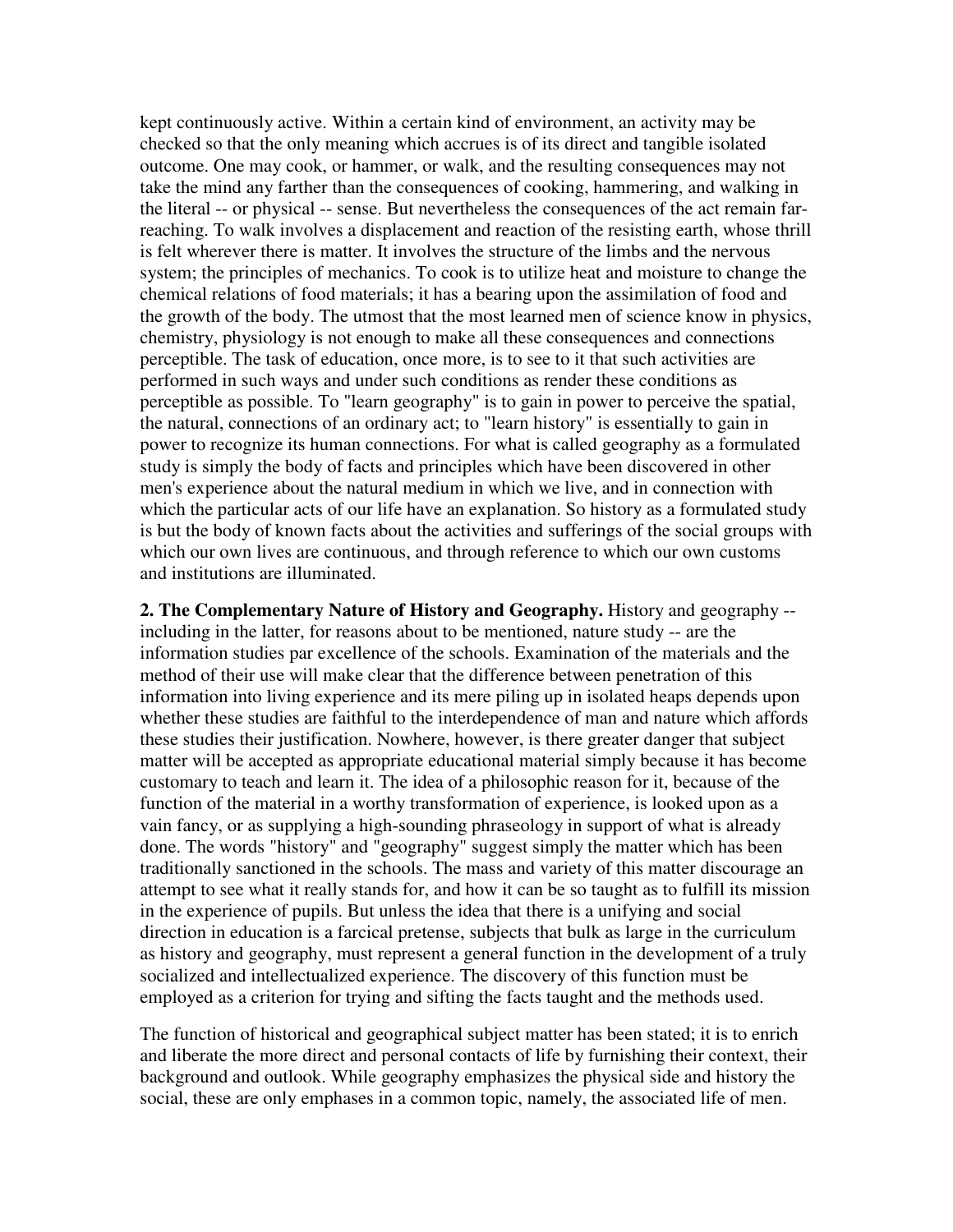For this associated life, with its experiments, its ways and means, its achievements and failures, does not go on in the sky nor yet in a vacuum. It takes place on the earth. This setting of nature does not bear to social activities the relation that the scenery of a theatrical performance bears to a dramatic representation; it enters into the very make-up of the social happenings that form history. Nature is the medium of social occurrences. It furnishes original stimuli; it supplies obstacles and resources. Civilization is the progressive mastery of its varied energies. When this interdependence of the study of history, representing the human emphasis, with the study of geography, representing the natural, is ignored, history sinks to a listing of dates with an appended inventory of events, labeled "important"; or else it becomes a literary phantasy -- for in purely literary history the natural environment is but stage scenery.

Geography, of course, has its educative influence in a counterpart connection of natural facts with social events and their consequences. The classic definition of geography as an account of the earth as the home of man expresses the educational reality. But it is easier to give this definition than it is to present specific geographical subject matter in its vital human bearings. The residence, pursuits, successes, and failures of men are the things that give the geographic data their reason for inclusion in the material of instruction. But to hold the two together requires an informed and cultivated imagination. When the ties are broken, geography presents itself as that hodge-podge of unrelated fragments too often found. It appears as a veritable rag-bag of intellectual odds and ends: the height of a mountain here, the course of a river there, the quantity of shingles produced in this town, the tonnage of the shipping in that, the boundary of a county, the capital of a state.

The earth as the home of man is humanizing and unified; the earth viewed as a miscellany of facts is scattering and imaginatively inert. Geography is a topic that originally appeals to imagination -- even to the romantic imagination. It shares in the wonder and glory that attach to adventure, travel, and exploration. The variety of peoples and environments, their contrast with familiar scenes, furnishes infinite stimulation. The mind is moved from the monotony of the customary. And while local or home geography is the natural starting point in the reconstructive development of the natural environment, it is an intellectual starting point for moving out into the unknown, not an end in itself. When not treated as a basis for getting at the large world beyond, the study of the home geography becomes as deadly as do object lessons which simply summarize the properties of familiar objects. The reason is the same. The imagination is not fed, but is held down to recapitulating, cataloguing, and refining what is already known. But when the familiar fences that mark the limits of the village proprietors are signs that introduce an understanding of the boundaries of great nations, even fences are lighted with meaning. Sunlight, air, running water, inequality of earth's surface, varied industries, civil officers and their duties -- all these things are found in the local environment. Treated as if their meaning began and ended in those confines, they are curious facts to be laboriously learned. As instruments for extending the limits of experience, bringing within its scope peoples and things otherwise strange and unknown, they are transfigured by the use to which they are put. Sunlight, wind, stream, commerce, political relations come from afar and lead the thoughts afar. To follow their course is to enlarge the mind not by stuffing it with additional information, but by remaking the meaning of what was previously a matter of course.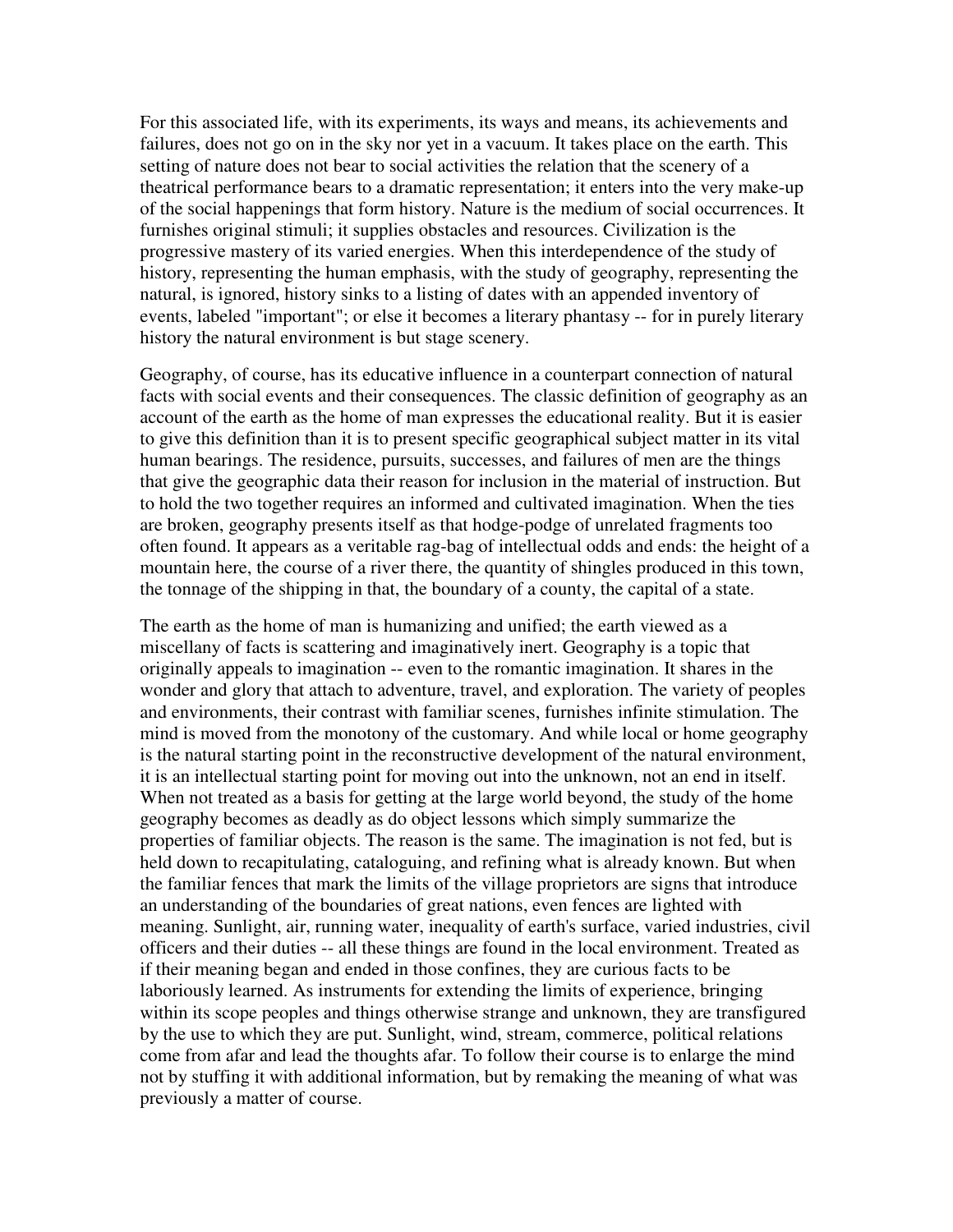The same principle coordinates branches, or phases, of geographical study which tend to become specialized and separate. Mathematical or astronomical, physiographic, topographic, political, commercial, geography, all make their claims. How are they to be adjusted? By an external compromise that crowds in so much of each? No other method is to be found unless it be constantly borne in mind that the educational center of gravity is in the cultural or humane aspects of the subject. From this center, any material becomes relevant in so far as it is needed to help appreciate the significance of human activities and relations. The differences of civilization in cold and tropical regions, the special inventions, industrial and political, of peoples in the temperate regions, cannot be understood without appeal to the earth as a member of the solar system. Economic activities deeply influence social intercourse and political organization on one side, and reflect physical conditions on the other. The specializations of these topics are for the specialists; their interaction concerns man as a being whose experience is social.

To include nature study within geography doubtless seems forced; verbally, it is. But in educational idea there is but one reality, and it is pity that in practice we have two names: for the diversity of names tends to conceal the identity of meaning. Nature and the earth should be equivalent terms, and so should earth study and nature study. Everybody knows that nature study has suffered in schools from scrappiness of subject matter, due to dealing with a large number of isolated points. The parts of a flower have been studied, for example, apart from the flower as an organ; the flower apart from the plant; the plant apart from the soil, air, and light in which and through which it lives. The result is an inevitable deadness of topics to which attention is invited, but which are so isolated that they do not feed imagination. The lack of interest is so great that it was seriously proposed to revive animism, to clothe natural facts and events with myths in order that they might attract and hold the mind. In numberless cases, more or less silly personifications were resorted to. The method was silly, but it expressed a real need for a human atmosphere. The facts had been torn to pieces by being taken out of their context. They no longer belonged to the earth; they had no abiding place anywhere. To compensate, recourse was had to artificial and sentimental associations. The real remedy is to make nature study a study of nature, not of fragments made meaningless through complete removal from the situations in which they are produced and in which they operate. When nature is treated as a whole, like the earth in its relations, its phenomena fall into their natural relations of sympathy and association with human life, and artificial substitutes are not needed.

**3. History and Present Social Life.** The segregation which kills the vitality of history is divorce from present modes and concerns of social life. The past just as past is no longer our affair. If it were wholly gone and done with, there would be only one reasonable attitude toward it. Let the dead bury their dead. But knowledge of the past is the key to understanding the present. History deals with the past, but this past is the history of the present. An intelligent study of the discovery, explorations, colonization of America, of the pioneer movement westward, of immigration, etc., should be a study of the United States as it is to-day: of the country we now live in. Studying it in process of formation makes much that is too complex to be directly grasped open to comprehension. Genetic method was perhaps the chief scientific achievement of the latter half of the nineteenth century. Its principle is that the way to get insight into any complex product is to trace the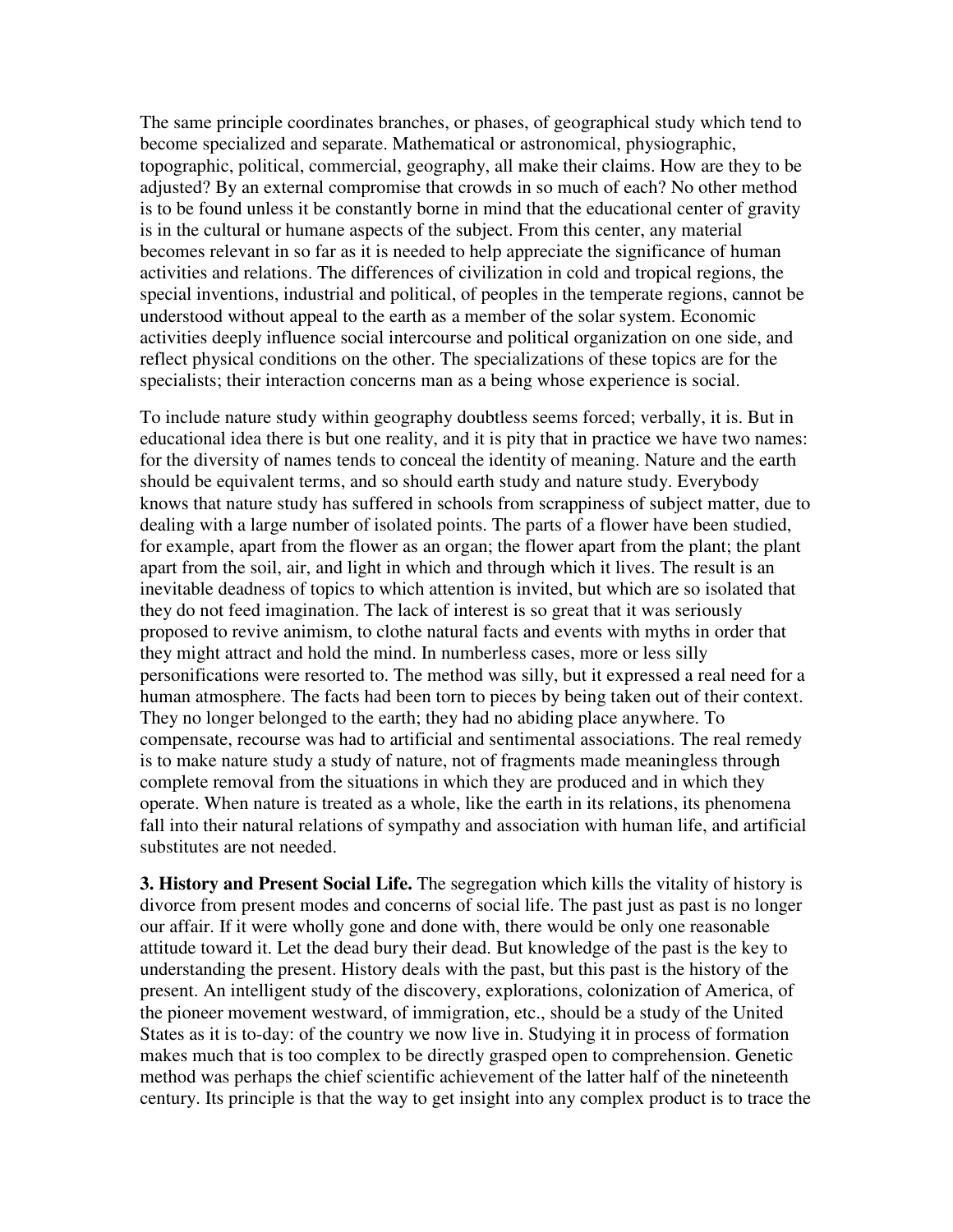process of its making, -- to follow it through the successive stages of its growth. To apply this method to history as if it meant only the truism that the present social state cannot be separated from its past, is one-sided. It means equally that past events cannot be separated from the living present and retain meaning. The true starting point of history is always some present situation with its problems.

This general principle may be briefly applied to a consideration of its bearing upon a number of points. The biographical method is generally recommended as the natural mode of approach to historical study. The lives of great men, of heroes and leaders, make concrete and vital historic episodes otherwise abstract and incomprehensible. They condense into vivid pictures complicated and tangled series of events spread over so much space and time that only a highly trained mind can follow and unravel them. There can be no doubt of the psychological soundness of this principle. But it is misused when employed to throw into exaggerated relief the doings of a few individuals without reference to the social situations which they represent. When a biography is related just as an account of the doings of a man isolated from the conditions that aroused him and to which his activities were a response, we do not have a study of history, for we have no study of social life, which is an affair of individuals in association. We get only a sugar coating which makes it easier to swallow certain fragments of information.

Much attention has been given of late to primitive life as an introduction to learning history. Here also there is a right and a wrong way of conceiving its value. The seemingly ready-made character and the complexity of present conditions, their apparently hard and fast character, is an almost insuperable obstacle to gaining insight into their nature. Recourse to the primitive may furnish the fundamental elements of the present situation in immensely simplified form. It is like unraveling a cloth so complex and so close to the eyes that its scheme cannot be seen, until the larger coarser features of the pattern appear. We cannot simplify the present situations by deliberate experiment, but resort to primitive life presents us with the sort of results we should desire from an experiment. Social relationships and modes of organized action are reduced to their lowest terms. When this social aim is overlooked, however, the study of primitive life becomes simply a rehearsing of sensational and exciting features of savagery.

Primitive history suggests industrial history. For one of the chief reasons for going to more primitive conditions to resolve the present into more easily perceived factors is that we may realize how the fundamental problems of procuring subsistence, shelter, and protection have been met; and by seeing how these were solved in the earlier days of the human race, form some conception of the long road which has had to be traveled, and of the successive inventions by which the race has been brought forward in culture. We do not need to go into disputes regarding the economic interpretation of history to realize that the industrial history of mankind gives insight into two important phases of social life in a way which no other phase of history can possibly do. It presents us with knowledge of the successive inventions by which theoretical science has been applied to the control of nature in the interests of security and prosperity of social life. It thus reveals the successive causes of social progress. Its other service is to put before us the things that fundamentally concern all men in common -- the occupations and values connected with getting a living. Economic history deals with the activities, the career, and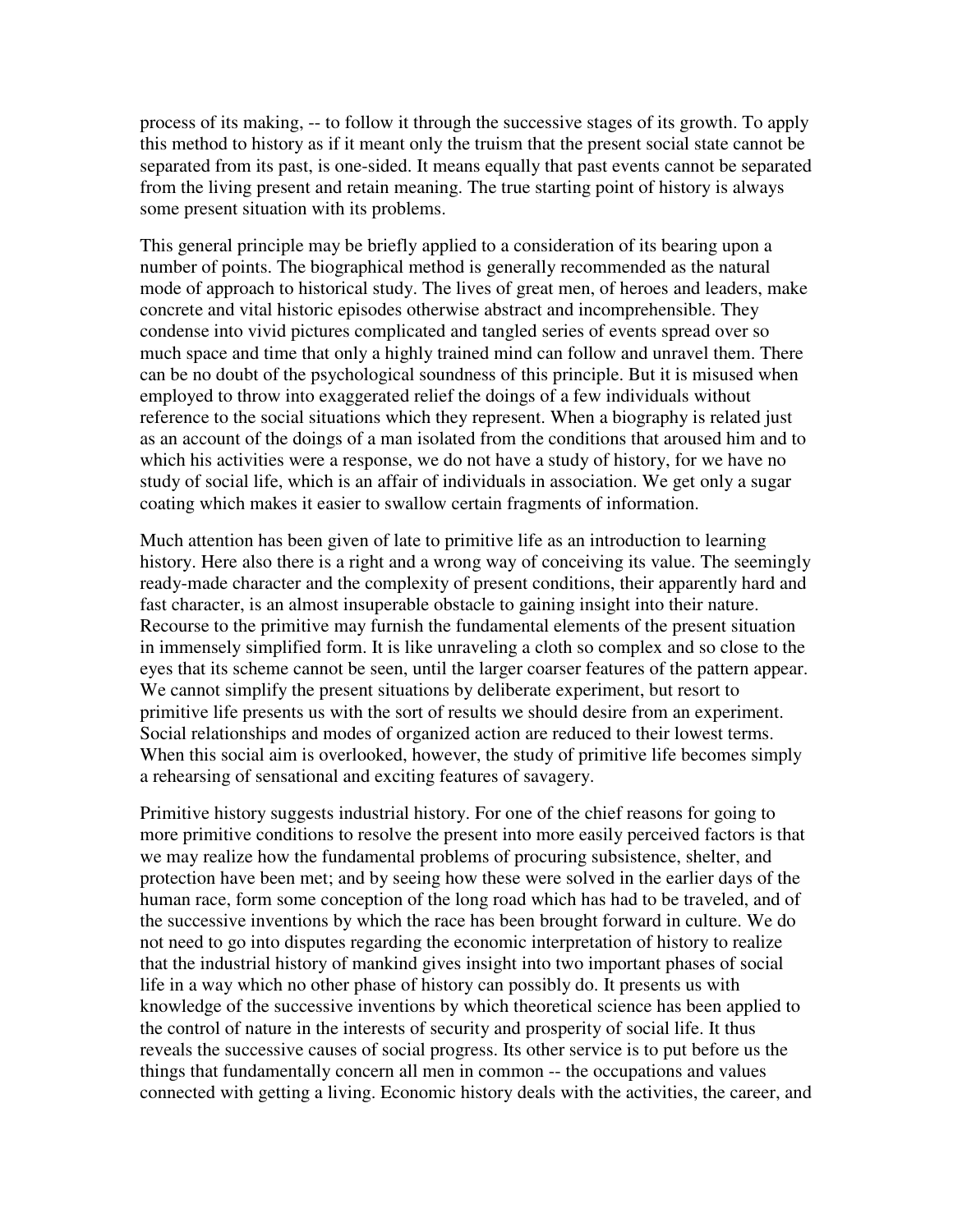fortunes of the common man as does no other branch of history. The one thing every individual must do is to live; the one thing that society must do is to secure from each individual his fair contribution to the general well being and see to it that a just return is made to him.

Economic history is more human, more democratic, and hence more liberalizing than political history. It deals not with the rise and fall of principalities and powers, but with the growth of the effective liberties, through command of nature, of the common man for whom powers and principalities exist.

Industrial history also offers a more direct avenue of approach to the realization of the intimate connection of man's struggles, successes, and failures with nature than does political history -- to say nothing of the military history into which political history so easily runs when reduced to the level of youthful comprehension. For industrial history is essentially an account of the way in which man has learned to utilize natural energy from the time when men mostly exploited the muscular energies of other men to the time when, in promise if not in actuality, the resources of nature are so under command as to enable men to extend a common dominion over her. When the history of work, when the conditions of using the soil, forest, mine, of domesticating and cultivating grains and animals, of manufacture and distribution, are left out of account, history tends to become merely literary -- a systematized romance of a mythical humanity living upon itself instead of upon the earth.

Perhaps the most neglected branch of history in general education is intellectual history. We are only just beginning to realize that the great heroes who have advanced human destiny are not its politicians, generals, and diplomatists, but the scientific discoverers and inventors who have put into man's hands the instrumentalities of an expanding and controlled experience, and the artists and poets who have celebrated his struggles, triumphs, and defeats in such language, pictorial, plastic, or written, that their meaning is rendered universally accessible to others. One of the advantages of industrial history as a history of man's progressive adaptation of natural forces to social uses is the opportunity which it affords for consideration of advance in the methods and results of knowledge. At present men are accustomed to eulogize intelligence and reason in general terms; their fundamental importance is urged. But pupils often come away from the conventional study of history, and think either that the human intellect is a static quantity which has not progressed by the invention of better methods, or else that intelligence, save as a display of personal shrewdness, is a negligible historic factor. Surely no better way could be devised of instilling a genuine sense of the part which mind has to play in life than a study of history which makes plain how the entire advance of humanity from savagery to civilization has been dependent upon intellectual discoveries and inventions, and the extent to which the things which ordinarily figure most largely in historical writings have been side issues, or even obstructions for intelligence to overcome.

Pursued in this fashion, history would most naturally become of ethical value in teaching. Intelligent insight into present forms of associated life is necessary for a character whose morality is more than colorless innocence. Historical knowledge helps provide such insight. It is an organ for analysis of the warp and woof of the present social fabric, of making known the forces which have woven the pattern. The use of history for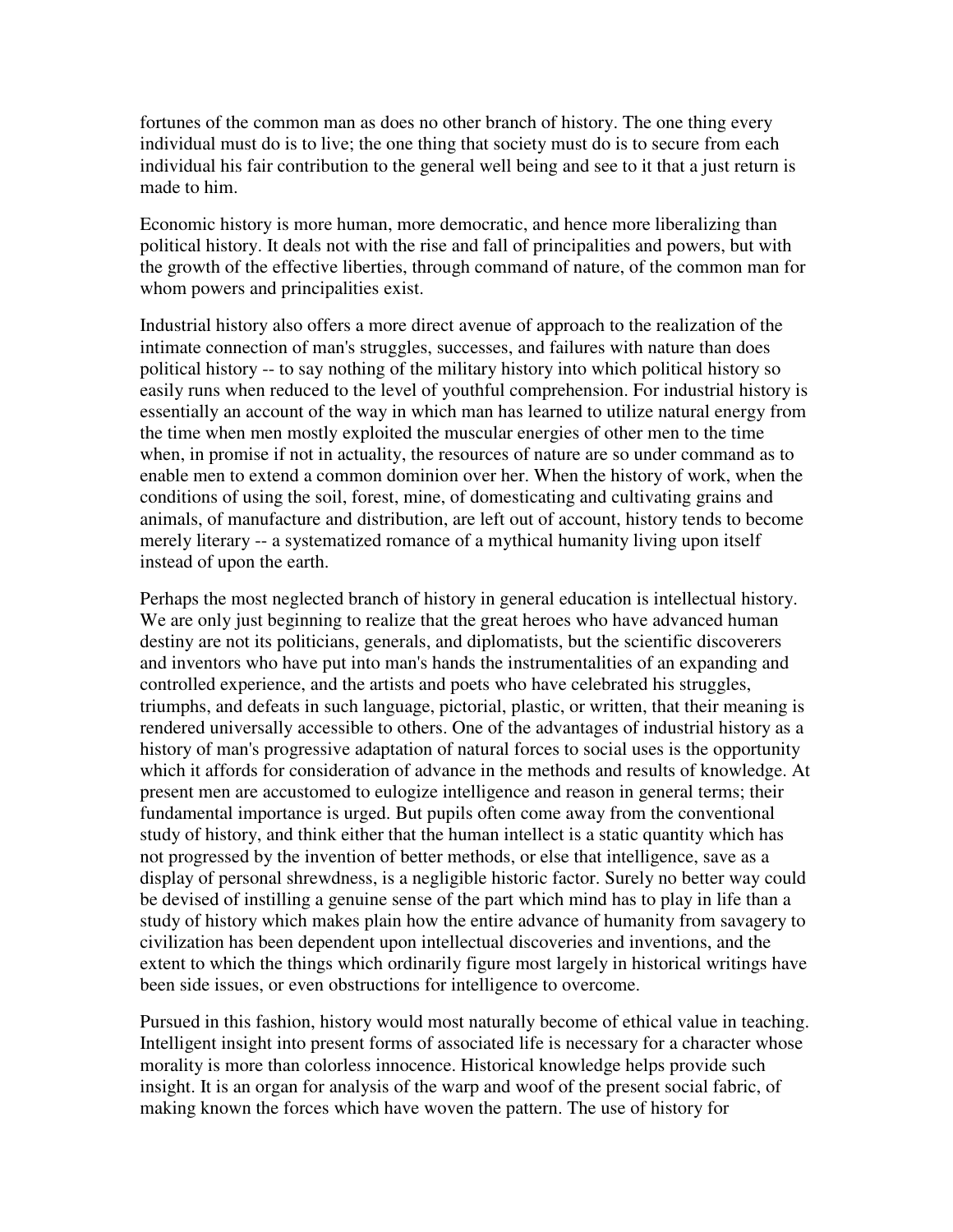cultivating a socialized intelligence constitutes its moral significance. It is possible to employ it as a kind of reservoir of anecdotes to be drawn on to inculcate special moral lessons on this virtue or that vice. But such teaching is not so much an ethical use of history as it is an effort to create moral impressions by means of more or less authentic material. At best, it produces a temporary emotional glow; at worst, callous indifference to moralizing. The assistance which may be given by history to a more intelligent sympathetic understanding of the social situations of the present in which individuals share is a permanent and constructive moral asset.

**Summary.** It is the nature of an experience to have implications which go far beyond what is at first consciously noted in it. Bringing these connections or implications to consciousness enhances the meaning of the experience. Any experience, however trivial in its first appearance, is capable of assuming an indefinite richness of significance by extending its range of perceived connections. Normal communication with others is the readiest way of effecting this development, for it links up the net results of the experience of the group and even the race with the immediate experience of an individual. By normal communication is meant that in which there is a joint interest, a common interest, so that one is eager to give and the other to take. It contrasts with telling or stating things simply for the sake of impressing them upon another, merely in order to test him to see how much he has retained and can literally reproduce.

Geography and history are the two great school resources for bringing about the enlargement of the significance of a direct personal experience. The active occupations described in the previous chapter reach out in space and time with respect to both nature and man. Unless they are taught for external reasons or as mere modes of skill their chief educational value is that they provide the most direct and interesting roads out into the larger world of meanings stated in history and geography. While history makes human implications explicit and geography natural connections, these subjects are two phases of the same living whole, since the life of men in association goes on in nature, not as an accidental setting, but as the material and medium of development.

## *Chapter Seventeen: Science in the Course of Study*

**1. The Logical and the Psychological.** By science is meant, as already stated, that knowledge which is the outcome of methods of observation, reflection, and testing which are deliberately adopted to secure a settled, assured subject matter. It involves an intelligent and persistent endeavor to revise current beliefs so as to weed out what is erroneous, to add to their accuracy, and, above all, to give them such shape that the dependencies of the various facts upon one another may be as obvious as possible. It is, like all knowledge, an outcome of activity bringing about certain changes in the environment. But in its case, the quality of the resulting knowledge is the controlling factor and not an incident of the activity. Both logically and educationally, science is the perfecting of knowing, its last stage.

Science, in short, signifies a realization of the logical implications of any knowledge. Logical order is not a form imposed upon what is known; it is the proper form of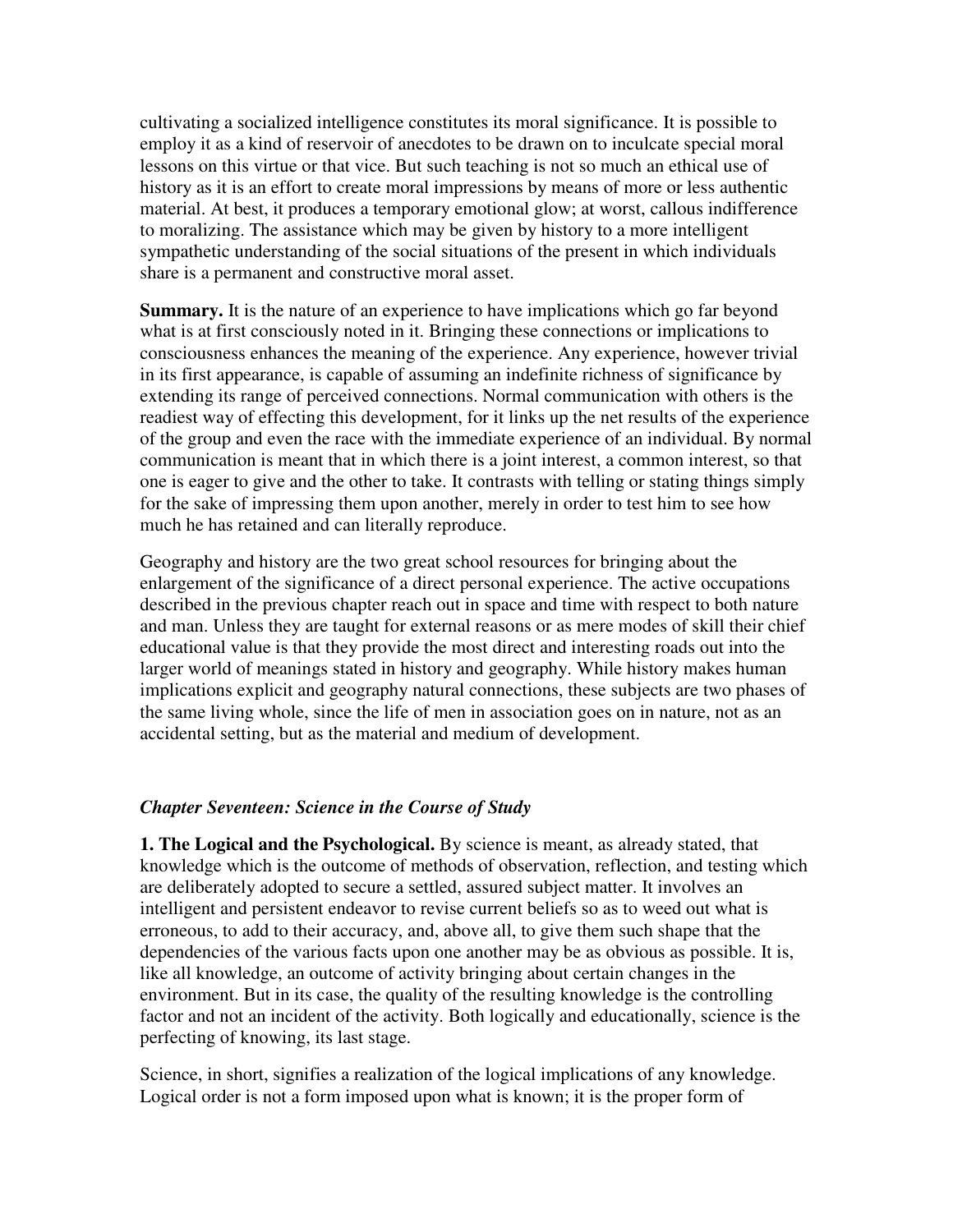knowledge as perfected. For it means that the statement of subject matter is of a nature to exhibit to one who understands it the premises from which it follows and the conclusions to which it points (See ante, p. 190). As from a few bones the competent zoologist reconstructs an animal; so from the form of a statement in mathematics or physics the specialist in the subject can form an idea of the system of truths in which it has its place.

To the non-expert, however, this perfected form is a stumbling block. Just because the material is stated with reference to the furtherance of knowledge as an end in itself, its connections with the material of everyday life are hidden. To the layman the bones are a mere curiosity. Until he had mastered the principles of zoology, his efforts to make anything out of them would be random and blind. From the standpoint of the learner scientific form is an ideal to be achieved, not a starting point from which to set out. It is, nevertheless, a frequent practice to start in instruction with the rudiments of science somewhat simplified. The necessary consequence is an isolation of science from significant experience. The pupil learns symbols without the key to their meaning. He acquires a technical body of information without ability to trace its connections with the objects and operations with which he is familiar -- often he acquires simply a peculiar vocabulary.

There is a strong temptation to assume that presenting subject matter in its perfected form provides a royal road to learning. What more natural than to suppose that the immature can be saved time and energy, and be protected from needless error by commencing where competent inquirers have left off? The outcome is written large in the history of education. Pupils begin their study of science with texts in which the subject is organized into topics according to the order of the specialist. Technical concepts, with their definitions, are introduced at the outset. Laws are introduced at a very early stage, with at best a few indications of the way in which they were arrived at. The pupils learn a "science" instead of learning the scientific way of treating the familiar material of ordinary experience. The method of the advanced student dominates college teaching; the approach of the college is transferred into the high school, and so down the line, with such omissions as may make the subject easier.

The chronological method which begins with the experience of the learner and develops from that the proper modes of scientific treatment is often called the "psychological" method in distinction from the logical method of the expert or specialist. The apparent loss of time involved is more than made up for by the superior understanding and vital interest secured. What the pupil learns he at least understands. Moreover by following, in connection with problems selected from the material of ordinary acquaintance, the methods by which scientific men have reached their perfected knowledge, he gains independent power to deal with material within his range, and avoids the mental confusion and intellectual distaste attendant upon studying matter whose meaning is only symbolic. Since the mass of pupils are never going to become scientific specialists, it is much more important that they should get some insight into what scientific method means than that they should copy at long range and second hand the results which scientific men have reached. Students will not go so far, perhaps, in the "ground covered," but they will be sure and intelligent as far as they do go. And it is safe to say that the few who go on to be scientific experts will have a better preparation than if they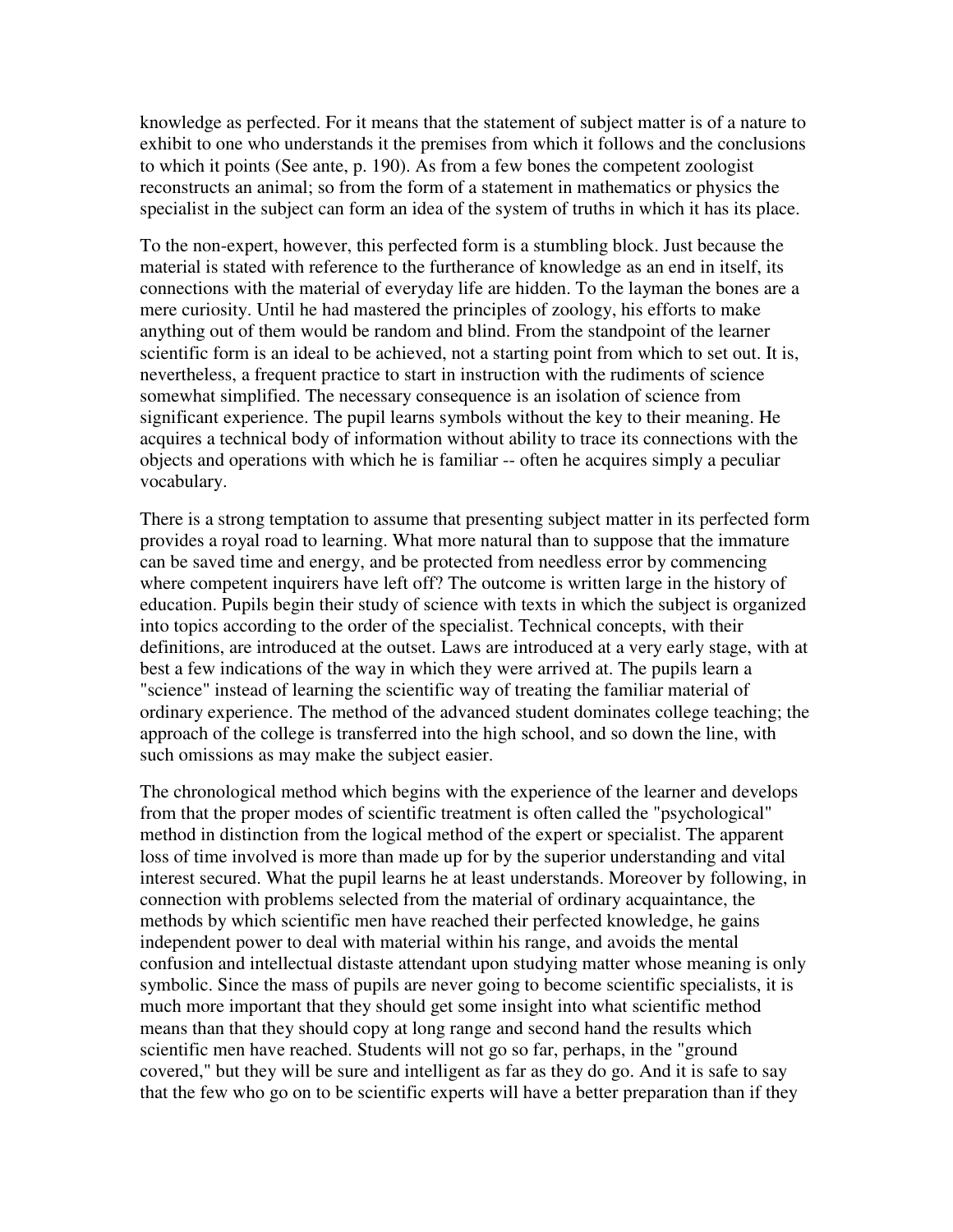had been swamped with a large mass of purely technical and symbolically stated information. In fact, those who do become successful men of science are those who by their own power manage to avoid the pitfalls of a traditional scholastic introduction into it.

The contrast between the expectations of the men who a generation or two ago strove, against great odds, to secure a place for science in education, and the result generally achieved is painful. Herbert Spencer, inquiring what knowledge is of most worth, concluded that from all points of view scientific knowledge is most valuable. But his argument unconsciously assumed that scientific knowledge could be communicated in a ready-made form. Passing over the methods by which the subject matter of our ordinary activities is transmuted into scientific form, it ignored the method by which alone science is science. Instruction has too often proceeded upon an analogous plan. But there is no magic attached to material stated in technically correct scientific form. When learned in this condition it remains a body of inert information. Moreover its form of statement removes it further from fruitful contact with everyday experiences than does the mode of statement proper to literature. Nevertheless that the claims made for instruction in science were unjustifiable does not follow. For material so taught is not science to the pupil.

Contact with things and laboratory exercises, while a great improvement upon textbooks arranged upon the deductive plan, do not of themselves suffice to meet the need. While they are an indispensable portion of scientific method, they do not as a matter of course constitute scientific method. Physical materials may be manipulated with scientific apparatus, but the materials may be disassociated in themselves and in the ways in which they are handled, from the materials and processes used out of school. The problems dealt with may be only problems of science: problems, that is, which would occur to one already initiated in the science of the subject. Our attention may be devoted to getting skill in technical manipulation without reference to the connection of laboratory exercises with a problem belonging to subject matter. There is sometimes a ritual of laboratory instruction as well as of heathen religion.1

It has been mentioned, incidentally, that scientific statements, or logical form, implies the use of signs or symbols. The statement applies, of course, to all use of language. But in the vernacular, the mind proceeds directly from the symbol to the thing signified. Association with familiar material is so close that the mind does not pause upon the sign. The signs are intended only to stand for things and acts. But scientific terminology has an additional use. It is designed, as we have seen, not to stand for the things directly in their practical use in experience, but for the things placed in a cognitive system. Ultimately, of course, they denote the things of our common sense acquaintance. But immediately they do not designate them in their common context, but translated into terms of scientific inquiry. Atoms, molecules, chemical formulae, the mathematical propositions in the study of physics -- all these have primarily an intellectual value and only indirectly an empirical value. They represent instruments for the carrying on of science. As in the case of other tools, their significance can be learned only by use. We cannot procure understanding of their meaning by pointing to things, but only by pointing to their work when they are employed as part of the technique of knowledge.

Even the circle, square, etc., of geometry exhibit a difference from the squares and circles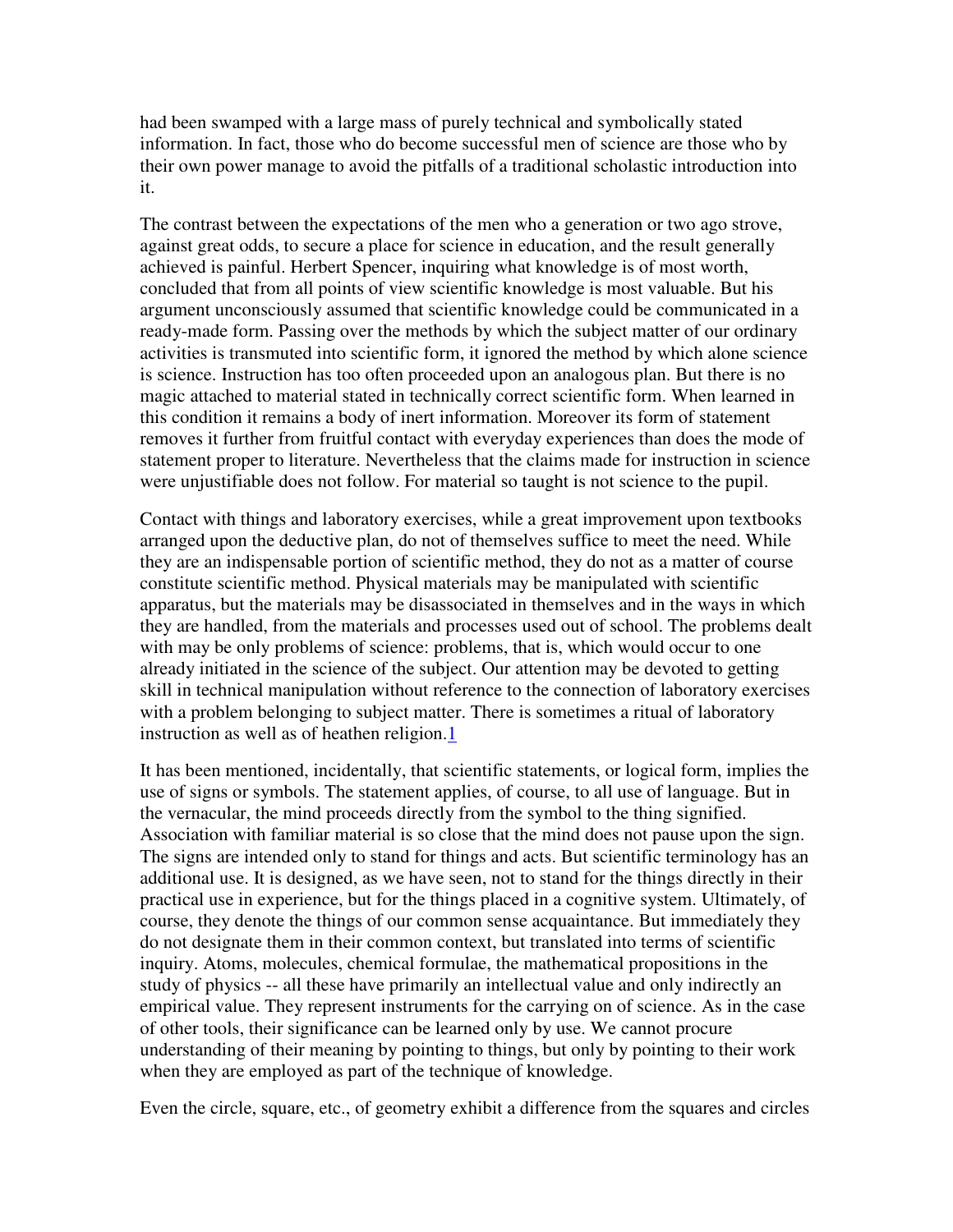of familiar acquaintance, and the further one proceeds in mathematical science the greater the remoteness from the everyday empirical thing. Qualities which do not count for the pursuit of knowledge about spatial relations are left out; those which are important for this purpose are accentuated. If one carries his study far enough, he will find even the properties which are significant for spatial knowledge giving way to those which facilitate knowledge of other things -- perhaps a knowledge of the general relations of number. There will be nothing in the conceptual definitions even to suggest spatial form, size, or direction. This does not mean that they are unreal mental inventions, but it indicates that direct physical qualities have been transmuted into tools for a special end - the end of intellectual organization. In every machine the primary state of material has been modified by subordinating it to use for a purpose. Not the stuff in its original form but in its adaptation to an end is important. No one would have a knowledge of a machine who could enumerate all the materials entering into its structure, but only he who knew their uses and could tell why they are employed as they are. In like fashion one has a knowledge of mathematical conceptions only when he sees the problems in which they function and their specific utility in dealing with these problems. "Knowing" the definitions, rules, formulae, etc., is like knowing the names of parts of a machine without knowing what they do. In one case, as in the other, the meaning, or intellectual content, is what the element accomplishes in the system of which it is a member.

**2. Science and Social Progress.** Assuming that the development of the direct knowledge gained in occupations of social interest is carried to a perfected logical form, the question arises as to its place in experience. In general, the reply is that science marks the emancipation of mind from devotion to customary purposes and makes possible the systematic pursuit of new ends. It is the agency of progress in action. Progress is sometimes thought of as consisting in getting nearer to ends already sought. But this is a minor form of progress, for it requires only improvement of the means of action or technical advance. More important modes of progress consist in enriching prior purposes and in forming new ones. Desires are not a fixed quantity, nor does progress mean only an increased amount of satisfaction. With increased culture and new mastery of nature, new desires, demands for new qualities of satisfaction, show themselves, for intelligence perceives new possibilities of action. This projection of new possibilities leads to search for new means of execution, and progress takes place; while the discovery of objects not already used leads to suggestion of new ends.

That science is the chief means of perfecting control of means of action is witnessed by the great crop of inventions which followed intellectual command of the secrets of nature. The wonderful transformation of production and distribution known as the industrial revolution is the fruit of experimental science. Railways, steamboats, electric motors, telephone and telegraph, automobiles, aeroplanes and dirigibles are conspicuous evidences of the application of science in life. But none of them would be of much importance without the thousands of less sensational inventions by means of which natural science has been rendered tributary to our daily life.

It must be admitted that to a considerable extent the progress thus procured has been only technical: it has provided more efficient means for satisfying preexistent desires, rather than modified the quality of human purposes. There is, for example, no modern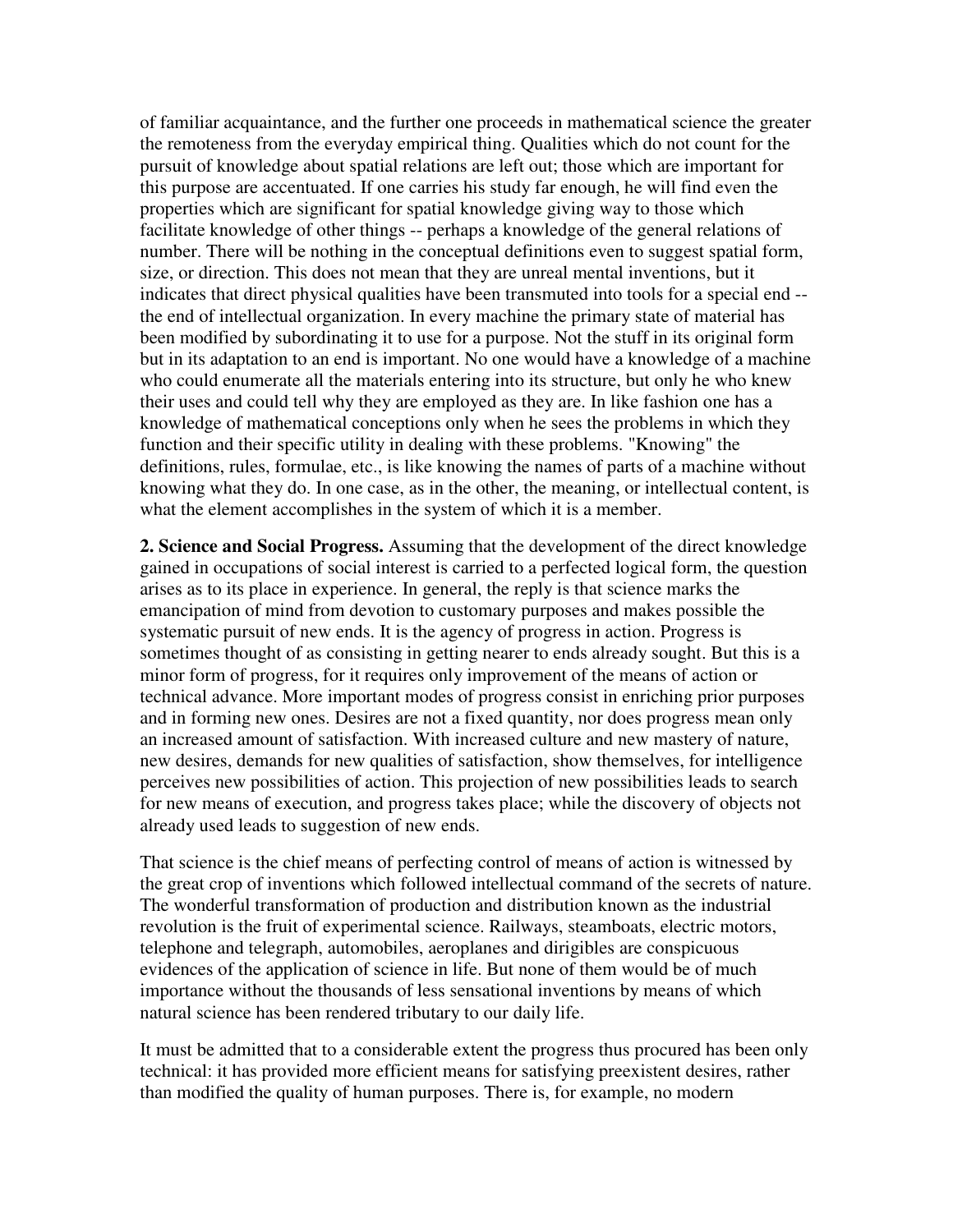civilization which is the equal of Greek culture in all respects. Science is still too recent to have been absorbed into imaginative and emotional disposition. Men move more swiftly and surely to the realization of their ends, but their ends too largely remain what they were prior to scientific enlightenment. This fact places upon education the responsibility of using science in a way to modify the habitual attitude of imagination and feeling, not leave it just an extension of our physical arms and legs.

The advance of science has already modified men's thoughts of the purposes and goods of life to a sufficient extent to give some idea of the nature of this responsibility and the ways of meeting it. Science taking effect in human activity has broken down physical barriers which formerly separated men; it has immensely widened the area of intercourse. It has brought about interdependence of interests on an enormous scale. It has brought with it an established conviction of the possibility of control of nature in the interests of mankind and thus has led men to look to the future, instead of the past. The coincidence of the ideal of progress with the advance of science is not a mere coincidence. Before this advance men placed the golden age in remote antiquity. Now they face the future with a firm belief that intelligence properly used can do away with evils once thought inevitable. To subjugate devastating disease is no longer a dream; the hope of abolishing poverty is not utopian. Science has familiarized men with the idea of development, taking effect practically in persistent gradual amelioration of the estate of our common humanity.

The problem of an educational use of science is then to create an intelligence pregnant with belief in the possibility of the direction of human affairs by itself. The method of science engrained through education in habit means emancipation from rule of thumb and from the routine generated by rule of thumb procedure. The word empirical in its ordinary use does not mean "connected with experiment," but rather crude and unrational. Under the influence of conditions created by the non-existence of experimental science, experience was opposed in all the ruling philosophies of the past to reason and the truly rational. Empirical knowledge meant the knowledge accumulated by a multitude of past instances without intelligent insight into the principles of any of them. To say that medicine was empirical meant that it was not scientific, but a mode of practice based upon accumulated observations of diseases and of remedies used more or less at random. Such a mode of practice is of necessity happy-go-lucky; success depends upon chance. It lends itself to deception and quackery. Industry that is "empirically" controlled forbids constructive applications of intelligence; it depends upon following in an imitative slavish manner the models set in the past. Experimental science means the possibility of using past experiences as the servant, not the master, of mind. It means that reason operates within experience, not beyond it, to give it an intelligent or reasonable quality. Science is experience becoming rational. The effect of science is thus to change men's idea of the nature and inherent possibilities of experience. By the same token, it changes the idea and the operation of reason. Instead of being something beyond experience, remote, aloof, concerned with a sublime region that has nothing to do with the experienced facts of life, it is found indigenous in experience: -- the factor by which past experiences are purified and rendered into tools for discovery and advance.

The term "abstract" has a rather bad name in popular speech, being used to signify not only that which is abstruse and hard to understand, but also that which is far away from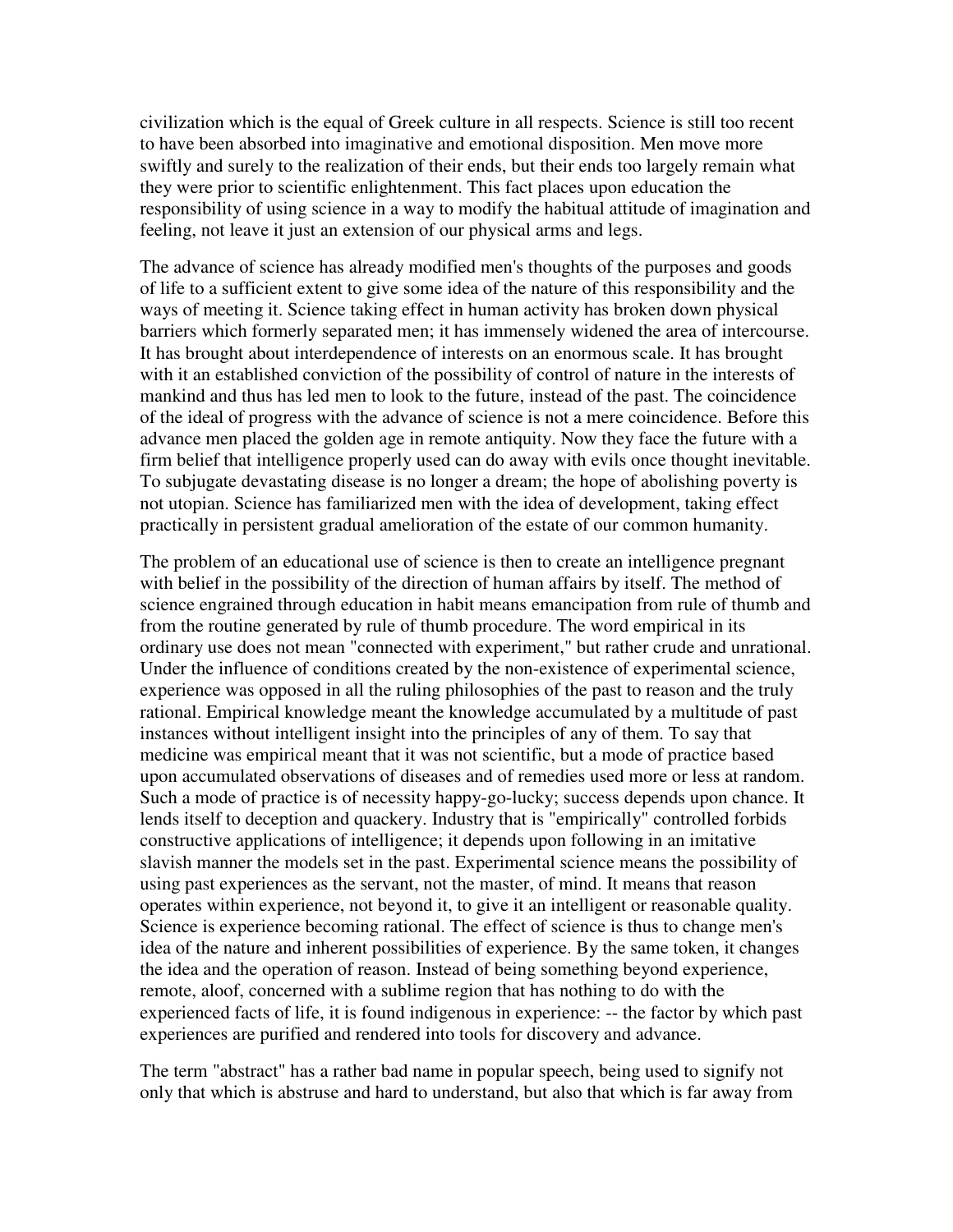life. But abstraction is an indispensable trait in reflective direction of activity. Situations do not literally repeat themselves. Habit treats new occurrences as if they were identical with old ones; it suffices, accordingly, when the different or novel element is negligible for present purposes. But when the new element requires especial attention, random reaction is the sole recourse unless abstraction is brought into play. For abstraction deliberately selects from the subject matter of former experiences that which is thought helpful in dealing with the new. It signifies conscious transfer of a meaning embedded in past experience for use in a new one. It is the very artery of intelligence, of the intentional rendering of one experience available for guidance of another.

Science carries on this working over of prior subject matter on a large scale. It aims to free an experience from all which is purely personal and strictly immediate; it aims to detach whatever it has in common with the subject matter of other experiences, and which, being common, may be saved for further use. It is, thus, an indispensable factor in social progress. In any experience just as it occurs there is much which, while it may be of precious import to the individual implicated in the experience, is peculiar and unreduplicable. From the standpoint of science, this material is accidental, while the features which are widely shared are essential. Whatever is unique in the situation, since dependent upon the peculiarities of the individual and the coincidence of circumstance, is not available for others; so that unless what is shared is abstracted and fixed by a suitable symbol, practically all the value of the experience may perish in its passing. But abstraction and the use of terms to record what is abstracted put the net value of individual experience at the permanent disposal of mankind. No one can foresee in detail when or how it may be of further use. The man of science in developing his abstractions is like a manufacturer of tools who does not know who will use them nor when. But intellectual tools are indefinitely more flexible in their range of adaptation than other mechanical tools.

Generalization is the counterpart of abstraction. It is the functioning of an abstraction in its application to a new concrete experience, -- its extension to clarify and direct new situations. Reference to these possible applications is necessary in order that the abstraction may be fruitful, instead of a barren formalism ending in itself. Generalization is essentially a social device. When men identified their interests exclusively with the concerns of a narrow group, their generalizations were correspondingly restricted. The viewpoint did not permit a wide and free survey. Men's thoughts were tied down to a contracted space and a short time, -- limited to their own established customs as a measure of all possible values. Scientific abstraction and generalization are equivalent to taking the point of view of any man, whatever his location in time and space. While this emancipation from the conditions and episodes of concrete experiences accounts for the remoteness, the "abstractness," of science, it also accounts for its wide and free range of fruitful novel applications in practice.

Terms and propositions record, fix, and convey what is abstracted. A meaning detached from a given experience cannot remain hanging in the air. It must acquire a local habitation. Names give abstract meanings a physical locus and body. Formulation is thus not an after-thought or by-product; it is essential to the completion of the work of thought. Persons know many things which they cannot express, but such knowledge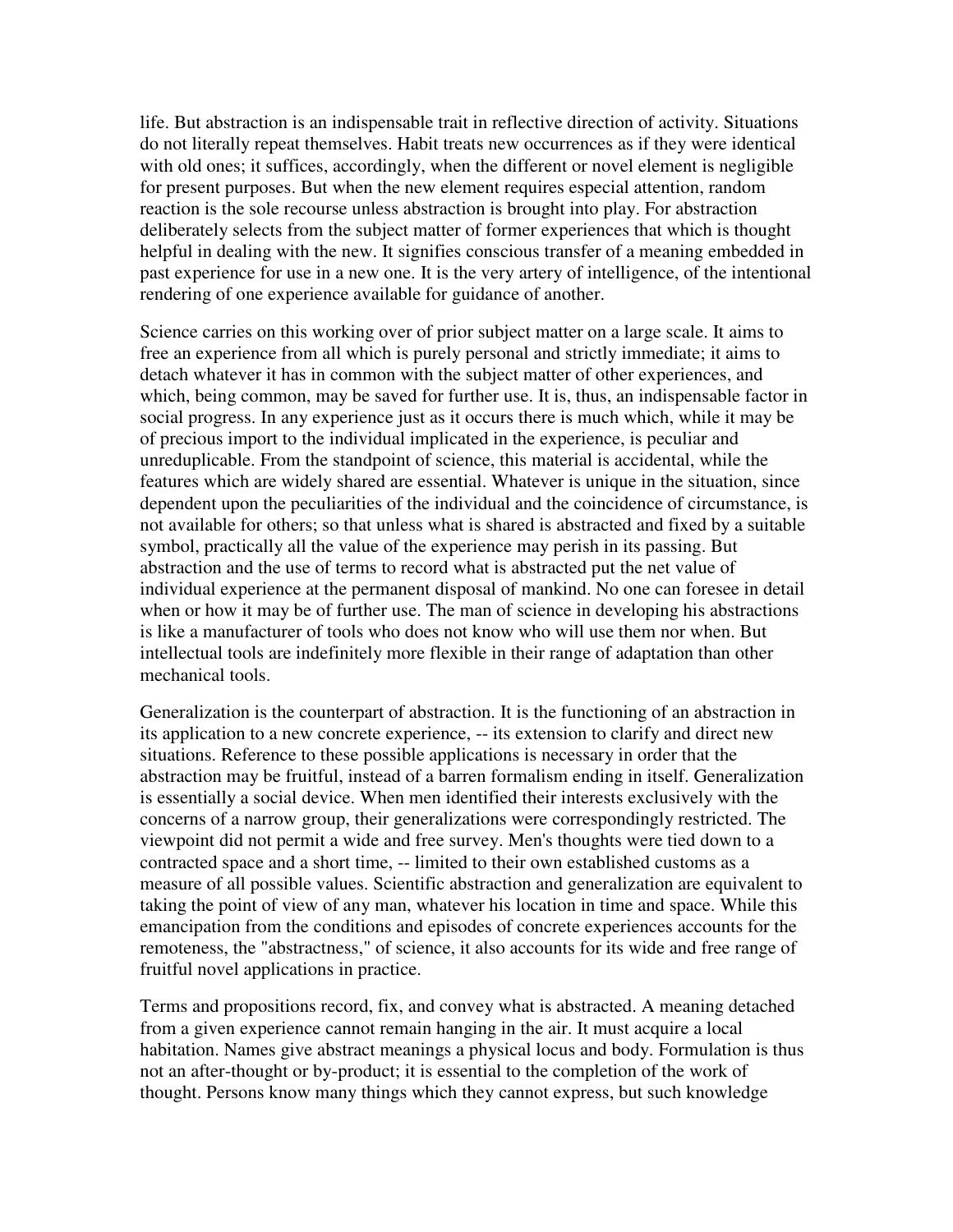remains practical, direct, and personal. An individual can use it for himself; he may be able to act upon it with efficiency. Artists and executives often have their knowledge in this state. But it is personal, untransferable, and, as it were, instinctive. To formulate the significance of an experience a man must take into conscious account the experiences of others. He must try to find a standpoint which includes the experience of others as well as his own. Otherwise his communication cannot be understood. He talks a language which no one else knows. While literary art furnishes the supreme successes in stating of experiences so that they are vitally significant to others, the vocabulary of science is designed, in another fashion, to express the meaning of experienced things in symbols which any one will know who studies the science. Aesthetic formulation reveals and enhances the meaning of experiences one already has; scientific formulation supplies one with tools for constructing new experiences with transformed meanings.

To sum up: Science represents the office of intelligence, in projection and control of new experiences, pursued systematically, intentionally, and on a scale due to freedom from limitations of habit. It is the sole instrumentality of conscious, as distinct from accidental, progress. And if its generality, its remoteness from individual conditions, confer upon it a certain technicality and aloofness, these qualities are very different from those of merely speculative theorizing. The latter are in permanent dislocation from practice; the former are temporarily detached for the sake of wider and freer application in later concrete action. There is a kind of idle theory which is antithetical to practice; but genuinely scientific theory falls within practice as the agency of its expansion and its direction to new possibilities.

**3. Naturalism and Humanism in Education.** There exists an educational tradition which opposes science to literature and history in the curriculum. The quarrel between the representatives of the two interests is easily explicable historically. Literature and language and a literary philosophy were entrenched in all higher institutions of learning before experimental science came into being. The latter had naturally to win its way. No fortified and protected interest readily surrenders any monopoly it may possess. But the assumption, from whichever side, that language and literary products are exclusively humanistic in quality, and that science is purely physical in import, is a false notion which tends to cripple the educational use of both studies. Human life does not occur in a vacuum, nor is nature a mere stage setting for the enactment of its drama (ante, p. 211). Man's life is bound up in the processes of nature; his career, for success or defeat, depends upon the way in which nature enters it. Man's power of deliberate control of his own affairs depends upon ability to direct natural energies to use: an ability which is in turn dependent upon insight into nature's processes. Whatever natural science may be for the specialist, for educational purposes it is knowledge of the conditions of human action. To be aware of the medium in which social intercourse goes on, and of the means and obstacles to its progressive development is to be in command of a knowledge which is thoroughly humanistic in quality. One who is ignorant of the history of science is ignorant of the struggles by which mankind has passed from routine and caprice, from superstitious subjection to nature, from efforts to use it magically, to intellectual selfpossession. That science may be taught as a set of formal and technical exercises is only too true. This happens whenever information about the world is made an end in itself. The failure of such instruction to procure culture is not, however, evidence of the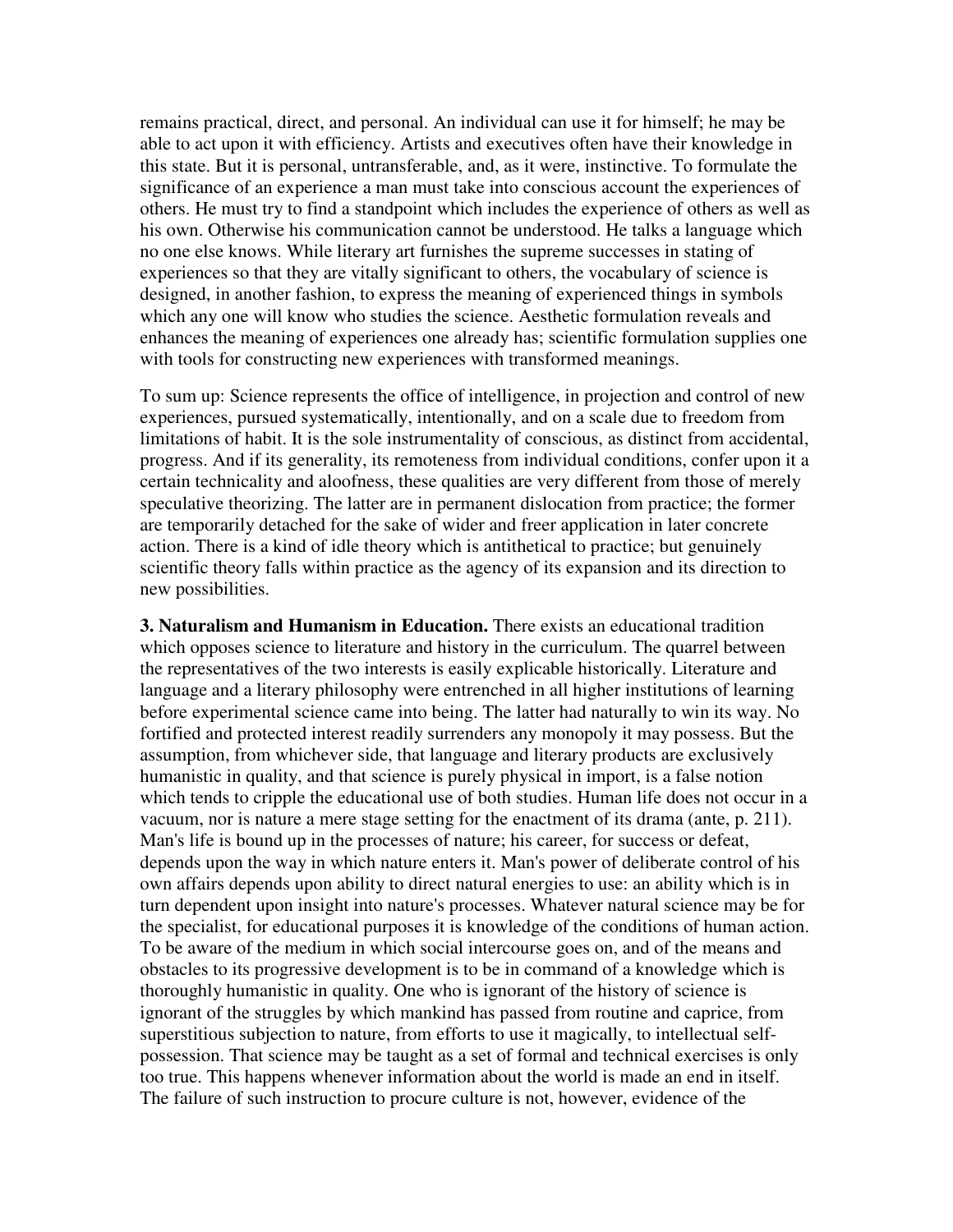antithesis of natural knowledge to humanistic concern, but evidence of a wrong educational attitude.

Dislike to employ scientific knowledge as it functions in men's occupations is itself a survival of an aristocratic culture. The notion that "applied" knowledge is somehow less worthy than "pure" knowledge, was natural to a society in which all useful work was performed by slaves and serfs, and in which industry was controlled by the models set by custom rather than by intelligence. Science, or the highest knowing, was then identified with pure theorizing, apart from all application in the uses of life; and knowledge relating to useful arts suffered the stigma attaching to the classes who engaged in them (See below, Ch. XIX). The idea of science thus generated persisted after science had itself adopted the appliances of the arts, using them for the production of knowledge, and after the rise of democracy. Taking theory just as theory, however, that which concerns humanity is of more significance for man than that which concerns a merely physical world. In adopting the criterion of knowledge laid down by a literary culture, aloof from the practical needs of the mass of men, the educational advocates of scientific education put themselves at a strategic disadvantage. So far as they adopt the idea of science appropriate to its experimental method and to the movements of a democratic and industrial society, they have no difficulty in showing that natural science is more humanistic than an alleged humanism which bases its educational schemes upon the specialized interests of a leisure class.

For, as we have already stated, humanistic studies when set in opposition to study of nature are hampered. They tend to reduce themselves to exclusively literary and linguistic studies, which in turn tend to shrink to "the classics," to languages no longer spoken. For modern languages may evidently be put to use, and hence fall under the ban. It would be hard to find anything in history more ironical than the educational practices which have identified the "humanities" exclusively with a knowledge of Greek and Latin. Greek and Roman art and institutions made such important contributions to our civilization that there should always be the amplest opportunities for making their acquaintance. But to regard them as par excellence the humane studies involves a deliberate neglect of the possibilities of the subject matter which is accessible in education to the masses, and tends to cultivate a narrow snobbery: that of a learned class whose insignia are the accidents of exclusive opportunity. Knowledge is humanistic in quality not because it is about human products in the past, but because of what it does in liberating human intelligence and human sympathy. Any subject matter which accomplishes this result is humane, and any subject matter which does not accomplish it is not even educational.

**Summary.** Science represents the fruition of the cognitive factors in experience. Instead of contenting itself with a mere statement of what commends itself to personal or customary experience, it aims at a statement which will reveal the sources, grounds, and consequences of a belief. The achievement of this aim gives logical character to the statements. Educationally, it has to be noted that logical characteristics of method, since they belong to subject matter which has reached a high degree of intellectual elaboration, are different from the method of the learner -- the chronological order of passing from a cruder to a more refined intellectual quality of experience. When this fact is ignored, science is treated as so much bare information, which however is less interesting and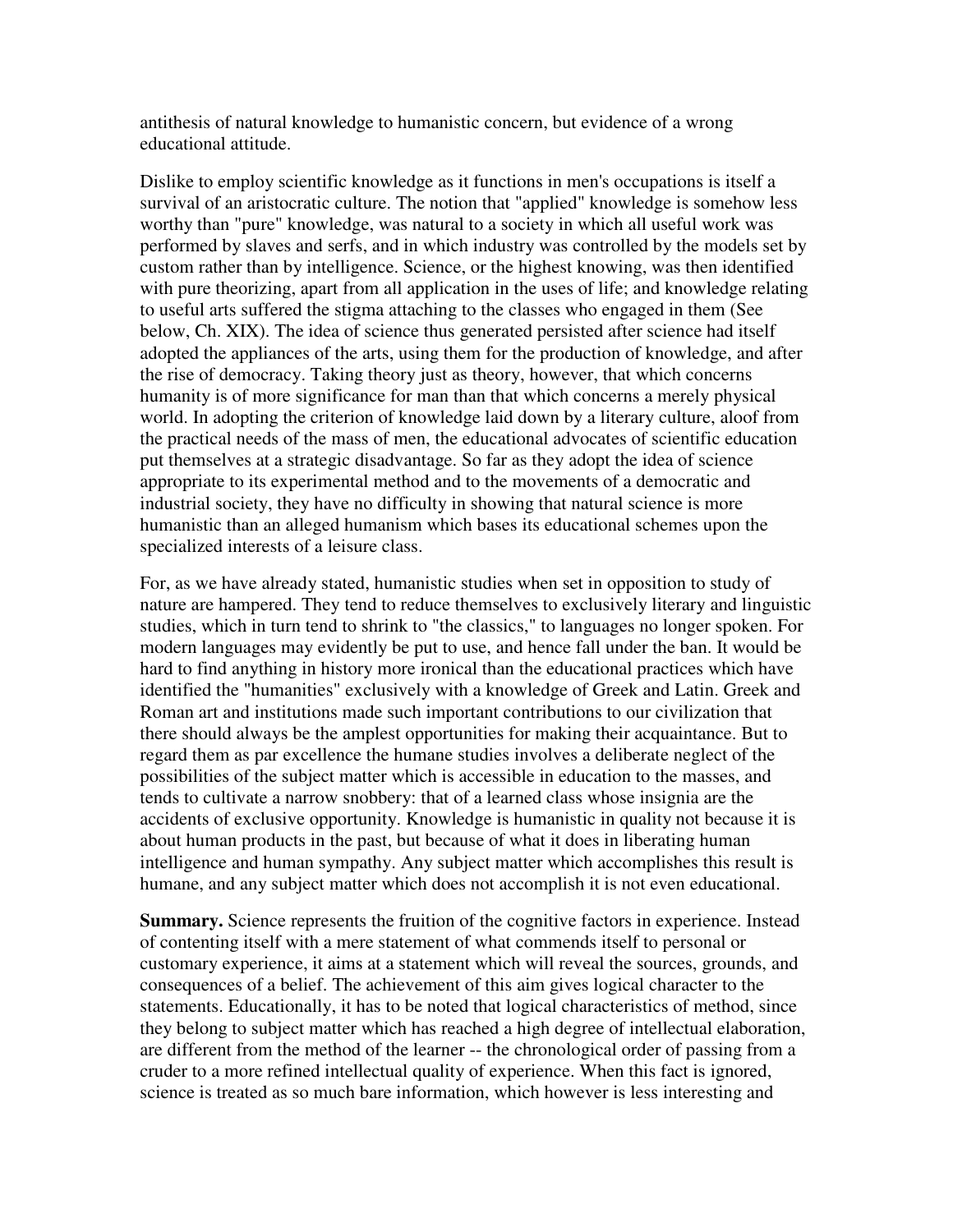more remote than ordinary information, being stated in an unusual and technical vocabulary. The function which science has to perform in the curriculum is that which it has performed for the race: emancipation from local and temporary incidents of experience, and the opening of intellectual vistas unobscured by the accidents of personal habit and predilection. The logical traits of abstraction, generalization, and definite formulation are all associated with this function. In emancipating an idea from the particular context in which it originated and giving it a wider reference the results of the experience of any individual are put at the disposal of all men. Thus ultimately and philosophically science is the organ of general social progress.

1. Upon the positive side, the value of problems arising in work in the garden, the shop, etc., may be referred to (See p. 200). The laboratory may be treated as an additional resource to supply conditions and appliances for the better pursuit of these problems.

### Go back to text

### *Chapter Eighteen: Educational Values*

The considerations involved in a discussion of educational values have already been brought out in the discussion of aims and interests. The specific values usually discussed in educational theories coincide with aims which are usually urged. They are such things as utility, culture, information, preparation for social efficiency, mental discipline or power, and so on. The aspect of these aims in virtue of which they are valuable has been treated in our analysis of the nature of interest, and there is no difference between speaking of art as an interest or concern and referring to it as a value. It happens, however, that discussion of values has usually been centered about a consideration of the various ends subserved by specific subjects of the curriculum. It has been a part of the attempt to justify those subjects by pointing out the significant contributions to life accruing from their study. An explicit discussion of educational values thus affords an opportunity for reviewing the prior discussion of aims and interests on one hand and of the curriculum on the other, by bringing them into connection with one another.

**1. The Nature of Realization or Appreciation.** Much of our experience is indirect; it is dependent upon signs which intervene between the things and ourselves, signs which stand for or represent the former. It is one thing to have been engaged in war, to have shared its dangers and hardships; it is another thing to hear or read about it. All language, all symbols, are implements of an indirect experience; in technical language the experience which is procured by their means is "mediated." It stands in contrast with an immediate, direct experience, something in which we take part vitally and at first hand, instead of through the intervention of representative media. As we have seen, the scope of personal, vitally direct experience is very limited. If it were not for the intervention of agencies for representing absent and distant affairs, our experience would remain almost on the level of that of the brutes. Every step from savagery to civilization is dependent upon the invention of media which enlarge the range of purely immediate experience and give it deepened as well as wider meaning by connecting it with things which can only be signified or symbolized. It is doubtless this fact which is the cause of the disposition to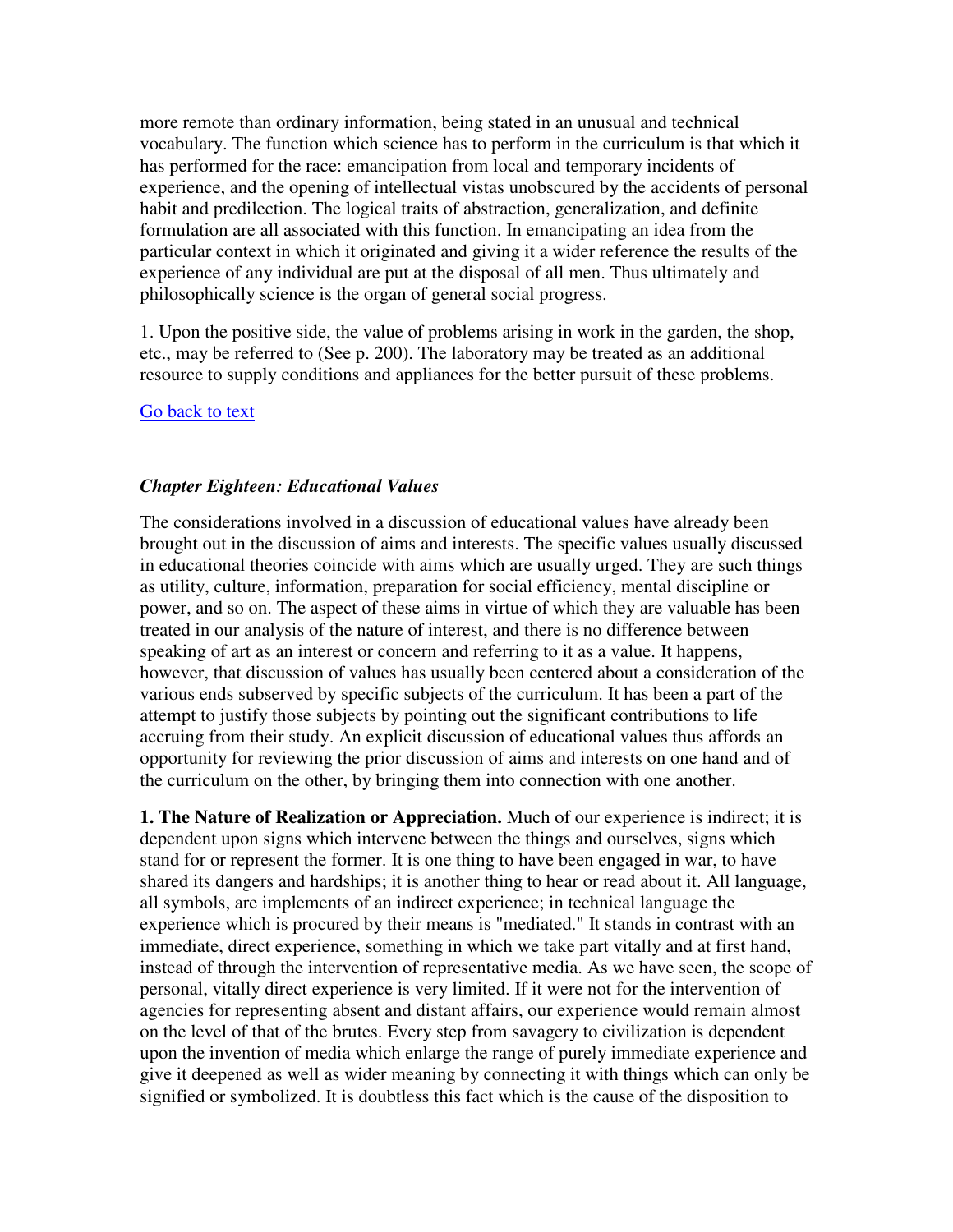identify an uncultivated person with an illiterate person -- so dependent are we on letters for effective representative or indirect experience.

At the same time (as we have also had repeated occasion to see) there is always a danger that symbols will not be truly representative; danger that instead of really calling up the absent and remote in a way to make it enter a present experience, the linguistic media of representation will become an end in themselves. Formal education is peculiarly exposed to this danger, with the result that when literacy supervenes, mere bookishness, what is popularly termed the academic, too often comes with it. In colloquial speech, the phrase a "realizing sense" is used to express the urgency, warmth, and intimacy of a direct experience in contrast with the remote, pallid, and coldly detached quality of a representative experience. The terms "mental realization" and "appreciation" (or genuine appreciation) are more elaborate names for the realizing sense of a thing. It is not possible to define these ideas except by synonyms, like "coming home to one" "really taking it in," etc., for the only way to appreciate what is meant by a direct experience of a thing is by having it. But it is the difference between reading a technical description of a picture, and seeing it; or between just seeing it and being moved by it; between learning mathematical equations about light and being carried away by some peculiarly glorious illumination of a misty landscape.

We are thus met by the danger of the tendency of technique and other purely representative forms to encroach upon the sphere of direct appreciations; in other words, the tendency to assume that pupils have a foundation of direct realization of situations sufficient for the superstructure of representative experience erected by formulated school studies. This is not simply a matter of quantity or bulk. Sufficient direct experience is even more a matter of quality; it must be of a sort to connect readily and fruitfully with the symbolic material of instruction. Before teaching can safely enter upon conveying facts and ideas through the media of signs, schooling must provide genuine situations in which personal participation brings home the import of the material and the problems which it conveys. From the standpoint of the pupil, the resulting experiences are worth while on their own account; from the standpoint of the teacher they are also means of supplying subject matter required for understanding instruction involving signs, and of evoking attitudes of open-mindedness and concern as to the material symbolically conveyed.

In the outline given of the theory of educative subject matter, the demand for this background of realization or appreciation is met by the provision made for play and active occupations embodying typical situations. Nothing need be added to what has already been said except to point out that while the discussion dealt explicitly with the subject matter of primary education, where the demand for the available background of direct experience is most obvious, the principle applies to the primary or elementary phase of every subject. The first and basic function of laboratory work, for example, in a high school or college in a new field, is to familiarize the student at first hand with a certain range of facts and problems -- to give him a "feeling" for them. Getting command of technique and of methods of reaching and testing generalizations is at first secondary to getting appreciation. As regards the primary school activities, it is to be borne in mind that the fundamental intent is not to amuse nor to convey information with a minimum of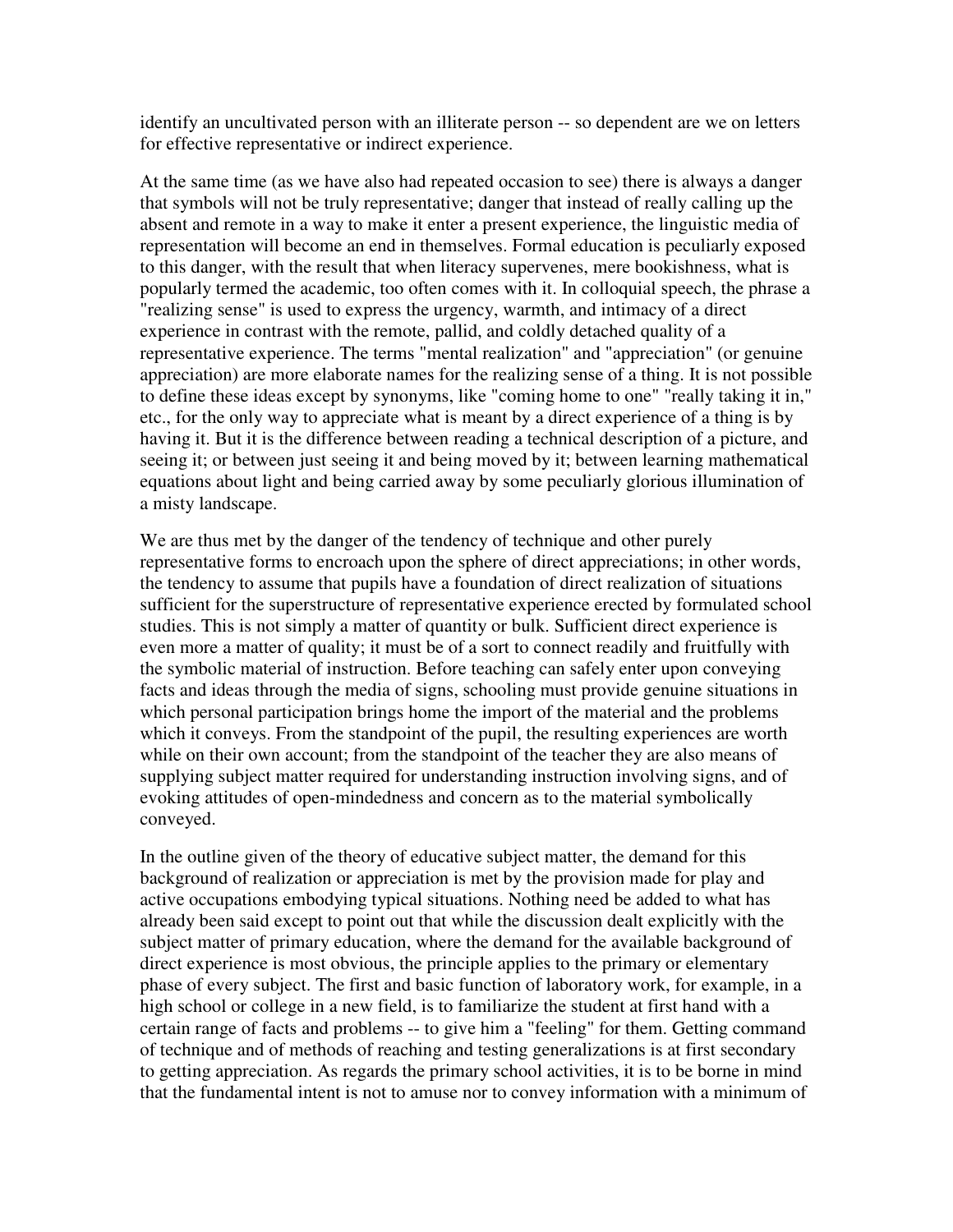vexation nor yet to acquire skill, -- though these results may accrue as by-products, -- but to enlarge and enrich the scope of experience, and to keep alert and effective the interest in intellectual progress.

The rubric of appreciation supplies an appropriate head for bringing out three further principles: the nature of effective or real (as distinct from nominal) standards of value; the place of the imagination in appreciative realizations; and the place of the fine arts in the course of study.

1. The nature of standards of valuation. Every adult has acquired, in the course of his prior experience and education, certain measures of the worth of various sorts of experience. He has learned to look upon qualities like honesty, amiability, perseverance, loyalty, as moral goods; upon certain classics of literature, painting, music, as aesthetic values, and so on. Not only this, but he has learned certain rules for these values -- the golden rule in morals; harmony, balance, etc., proportionate distribution in aesthetic goods; definition, clarity, system in intellectual accomplishments. These principles are so important as standards of judging the worth of new experiences that parents and instructors are always tending to teach them directly to the young. They overlook the danger that standards so taught will be merely symbolic; that is, largely conventional and verbal. In reality, working as distinct from professed standards depend upon what an individual has himself specifically appreciated to be deeply significant in concrete situations. An individual may have learned that certain characteristics are conventionally esteemed in music; he may be able to converse with some correctness about classic music; he may even honestly believe that these traits constitute his own musical standards. But if in his own past experience, what he has been most accustomed to and has most enjoyed is ragtime, his active or working measures of valuation are fixed on the ragtime level. The appeal actually made to him in his own personal realization fixes his attitude much more deeply than what he has been taught as the proper thing to say; his habitual disposition thus fixed forms his real "norm" of valuation in subsequent musical experiences.

Probably few would deny this statement as to musical taste. But it applies equally well in judgments of moral and intellectual worth. A youth who has had repeated experience of the full meaning of the value of kindliness toward others built into his disposition has a measure of the worth of generous treatment of others. Without this vital appreciation, the duty and virtue of unselfishness impressed upon him by others as a standard remains purely a matter of symbols which he cannot adequately translate into realities. His "knowledge" is second-handed; it is only a knowledge that others prize unselfishness as an excellence, and esteem him in the degree in which he exhibits it. Thus there grows up a split between a person's professed standards and his actual ones. A person may be aware of the results of this struggle between his inclinations and his theoretical opinions; he suffers from the conflict between doing what is really dear to him and what he has learned will win the approval of others. But of the split itself he is unaware; the result is a kind of unconscious hypocrisy, an instability of disposition. In similar fashion, a pupil who has worked through some confused intellectual situation and fought his way to clearing up obscurities in a definite outcome, appreciates the value of clarity and definition. He has a standard which can be depended upon. He may be trained externally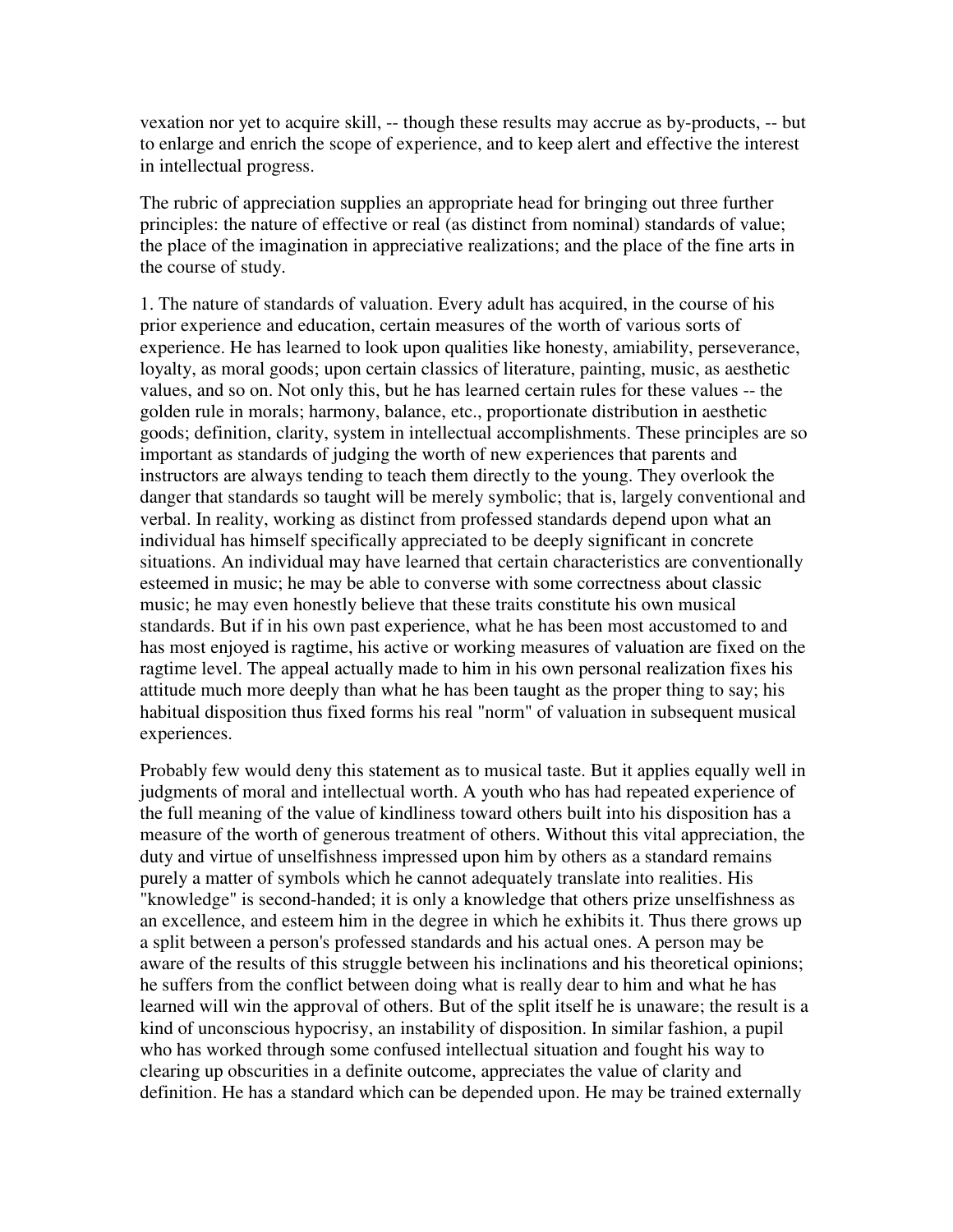to go through certain motions of analysis and division of subject matter and may acquire information about the value of these processes as standard logical functions, but unless it somehow comes home to him at some point as an appreciation of his own, the significance of the logical norms -- so-called -- remains as much an external piece of information as, say, the names of rivers in China. He may be able to recite, but the recital is a mechanical rehearsal.

It is, then, a serious mistake to regard appreciation as if it were confined to such things as literature and pictures and music. Its scope is as comprehensive as the work of education itself. The formation of habits is a purely mechanical thing unless habits are also tastes - habitual modes of preference and esteem, an effective sense of excellence. There are adequate grounds for asserting that the premium so often put in schools upon external "discipline," and upon marks and rewards, upon promotion and keeping back, are the obverse of the lack of attention given to life situations in which the meaning of facts, ideas, principles, and problems is vitally brought home.

2. Appreciative realizations are to be distinguished from symbolic or representative experiences. They are not to be distinguished from the work of the intellect or understanding. Only a personal response involving imagination can possibly procure realization even of pure "facts." The imagination is the medium of appreciation in every field. The engagement of the imagination is the only thing that makes any activity more than mechanical. Unfortunately, it is too customary to identify the imaginative with the imaginary, rather than with a warm and intimate taking in of the full scope of a situation. This leads to an exaggerated estimate of fairy tales, myths, fanciful symbols, verse, and something labeled "Fine Art," as agencies for developing imagination and appreciation; and, by neglecting imaginative vision in other matters, leads to methods which reduce much instruction to an unimaginative acquiring of specialized skill and amassing of a load of information. Theory, and -- to some extent -- practice, have advanced far enough to recognize that play-activity is an imaginative enterprise. But it is still usual to regard this activity as a specially marked-off stage of childish growth, and to overlook the fact that the difference between play and what is regarded as serious employment should be not a difference between the presence and absence of imagination, but a difference in the materials with which imagination is occupied. The result is an unwholesome exaggeration of the phantastic and "unreal" phases of childish play and a deadly reduction of serious occupation to a routine efficiency prized simply for its external tangible results. Achievement comes to denote the sort of thing that a well-planned machine can do better than a human being can, and the main effect of education, the achieving of a life of rich significance, drops by the wayside. Meantime mind-wandering and wayward fancy are nothing but the unsuppressible imagination cut loose from concern with what is done.

An adequate recognition of the play of imagination as the medium of realization of every kind of thing which lies beyond the scope of direct physical response is the sole way of escape from mechanical methods in teaching. The emphasis put in this book, in accord with many tendencies in contemporary education, upon activity, will be misleading if it is not recognized that the imagination is as much a normal and integral part of human activity as is muscular movement. The educative value of manual activities and of laboratory exercises, as well as of play, depends upon the extent in which they aid in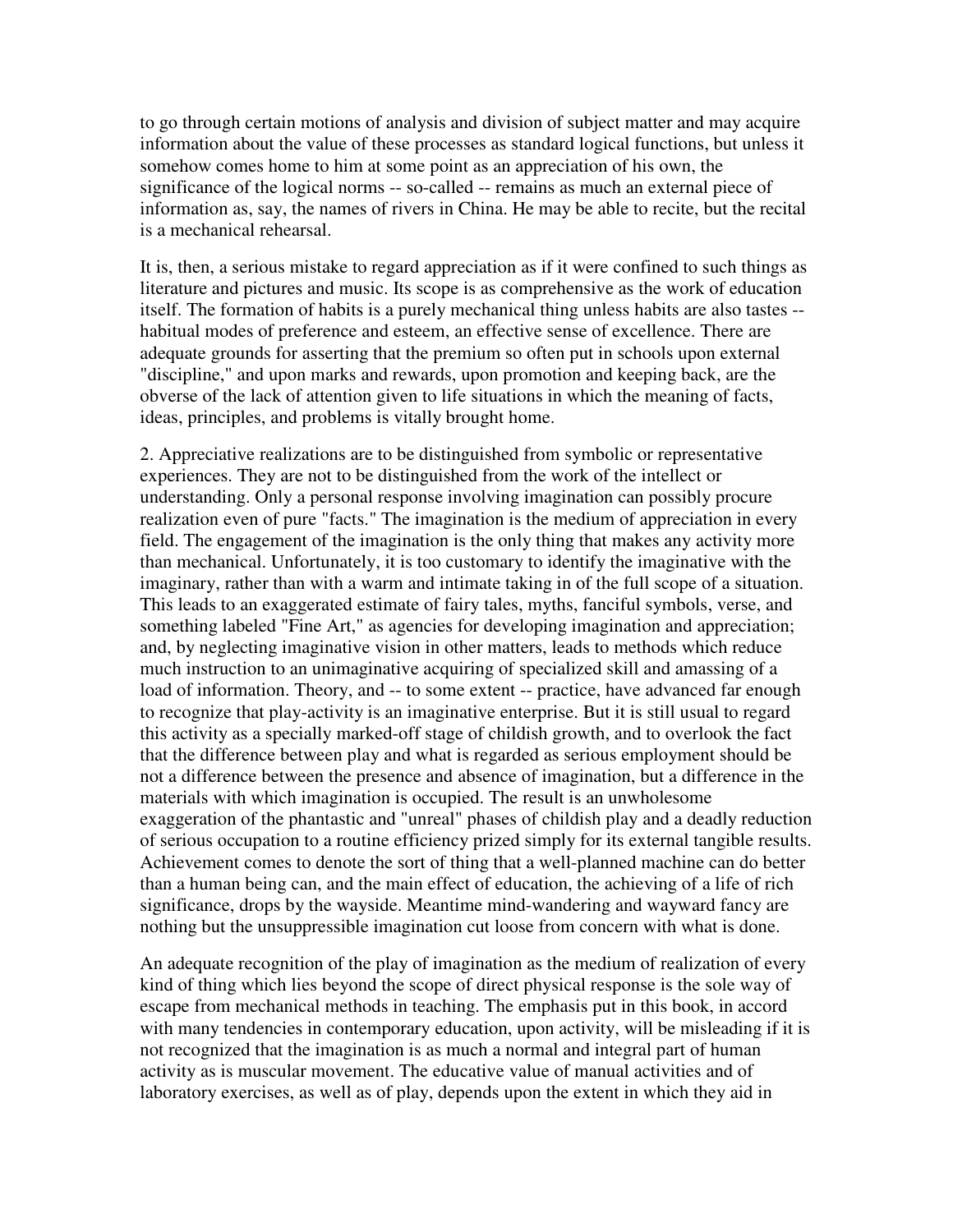bringing about a sensing of the meaning of what is going on. In effect, if not in name, they are dramatizations. Their utilitarian value in forming habits of skill to be used for tangible results is important, but not when isolated from the appreciative side. Were it not for the accompanying play of imagination, there would be no road from a direct activity to representative knowledge; for it is by imagination that symbols are translated over into a direct meaning and integrated with a narrower activity so as to expand and enrich it. When the representative creative imagination is made merely literary and mythological, symbols are rendered mere means of directing physical reactions of the organs of speech.

3. In the account previously given nothing was explicitly said about the place of literature and the fine arts in the course of study. The omission at that point was intentional. At the outset, there is no sharp demarcation of useful, or industrial, arts and fine arts. The activities mentioned in Chapter XV contain within themselves the factors later discriminated into fine and useful arts. As engaging the emotions and the imagination, they have the qualities which give the fine arts their quality. As demanding method or skill, the adaptation of tools to materials with constantly increasing perfection, they involve the element of technique indispensable to artistic production. From the standpoint of product, or the work of art, they are naturally defective, though even in this respect when they comprise genuine appreciation they often have a rudimentary charm. As experiences they have both an artistic and an esthetic quality. When they emerge into activities which are tested by their product and when the socially serviceable value of the product is emphasized, they pass into useful or industrial arts. When they develop in the direction of an enhanced appreciation of the immediate qualities which appeal to taste, they grow into fine arts.

In one of its meanings, appreciation is opposed to depreciation. It denotes an enlarged, an intensified prizing, not merely a prizing, much less -- like depreciation -- a lowered and degraded prizing. This enhancement of the qualities which make any ordinary experience appealing, appropriable -- capable of full assimilation -- and enjoyable, constitutes the prime function of literature, music, drawing, painting, etc., in education. They are not the exclusive agencies of appreciation in the most general sense of that word; but they are the chief agencies of an intensified, enhanced appreciation. As such, they are not only intrinsically and directly enjoyable, but they serve a purpose beyond themselves. They have the office, in increased degree, of all appreciation in fixing taste, in forming standards for the worth of later experiences. They arouse discontent with conditions which fall below their measure; they create a demand for surroundings coming up to their own level. They reveal a depth and range of meaning in experiences which otherwise might be mediocre and trivial. They supply, that is, organs of vision. Moreover, in their fullness they represent the concentration and consummation of elements of good which are otherwise scattered and incomplete. They select and focus the elements of enjoyable worth which make any experience directly enjoyable. They are not luxuries of education, but emphatic expressions of that which makes any education worth while.

**2. The Valuation of Studies.** The theory of educational values involves not only an account of the nature of appreciation as fixing the measure of subsequent valuations, but an account of the specific directions in which these valuations occur. To value means primarily to prize, to esteem; but secondarily it means to apprise, to estimate. It means,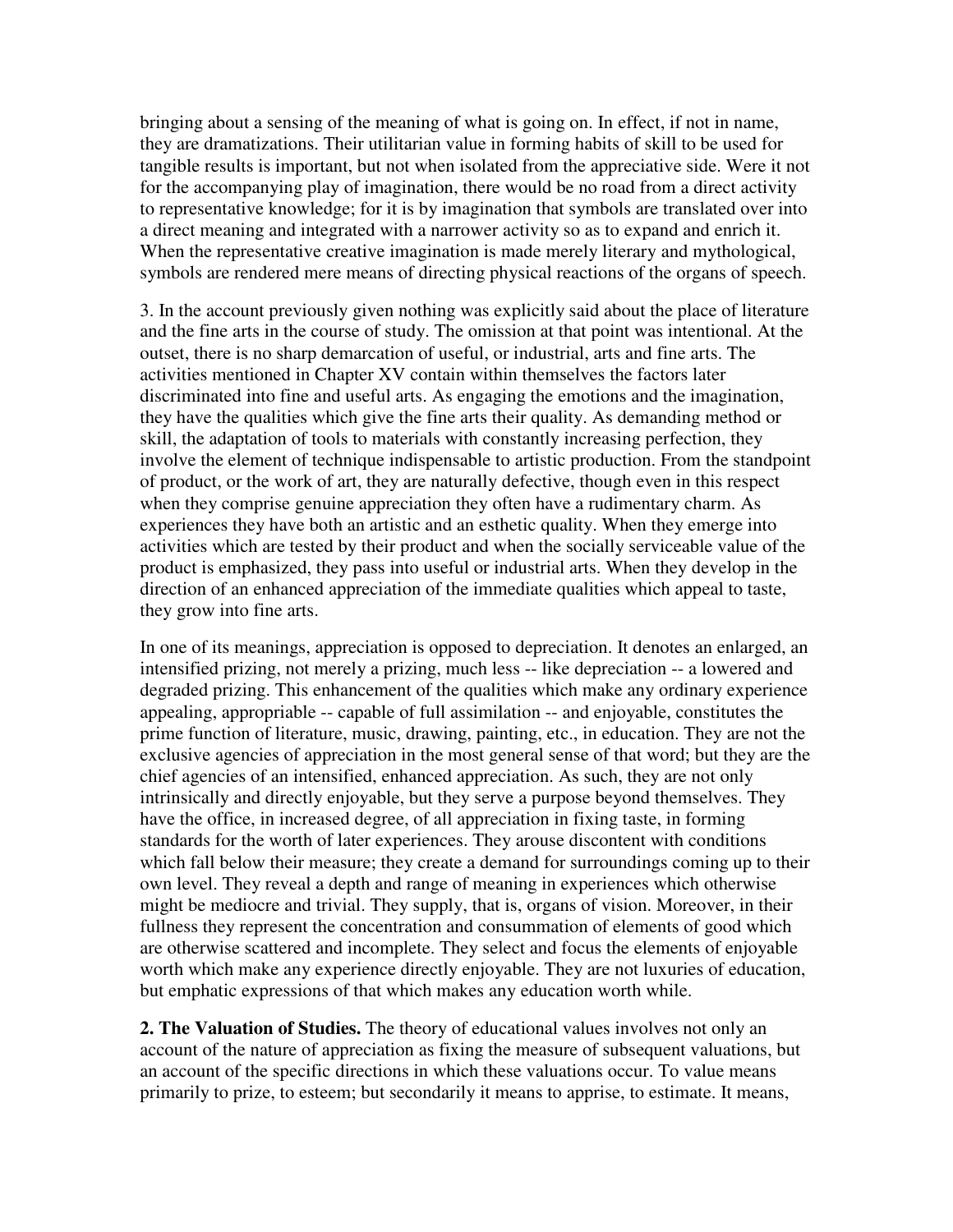that is, the act of cherishing something, holding it dear, and also the act of passing judgment upon the nature and amount of its value as compared with something else. To value in the latter sense is to valuate or evaluate. The distinction coincides with that sometimes made between intrinsic and instrumental values. Intrinsic values are not objects of judgment, they cannot (as intrinsic) be compared, or regarded as greater and less, better or worse. They are invaluable; and if a thing is invaluable, it is neither more nor less so than any other invaluable. But occasions present themselves when it is necessary to choose, when we must let one thing go in order to take another. This establishes an order of preference, a greater and less, better and worse. Things judged or passed upon have to be estimated in relation to some third thing, some further end. With respect to that, they are means, or instrumental values.

We may imagine a man who at one time thoroughly enjoys converse with his friends, at another the hearing of a symphony; at another the eating of his meals; at another the reading of a book; at another the earning of money, and so on. As an appreciative realization, each of these is an intrinsic value. It occupies a particular place in life; it serves its own end, which cannot be supplied by a substitute. There is no question of comparative value, and hence none of valuation. Each is the specific good which it is, and that is all that can be said. In its own place, none is a means to anything beyond itself. But there may arise a situation in which they compete or conflict, in which a choice has to be made. Now comparison comes in. Since a choice has to be made, we want to know the respective claims of each competitor. What is to be said for it? What does it offer in comparison with, as balanced over against, some other possibility? Raising these questions means that a particular good is no longer an end in itself, an intrinsic good. For if it were, its claims would be incomparable, imperative. The question is now as to its status as a means of realizing something else, which is then the invaluable of that situation. If a man has just eaten, or if he is well fed generally and the opportunity to hear music is a rarity, he will probably prefer the music to eating. In the given situation that will render the greater contribution. If he is starving, or if he is satiated with music for the time being, he will naturally judge food to have the greater worth. In the abstract or at large, apart from the needs of a particular situation in which choice has to be made, there is no such thing as degrees or order of value.

Certain conclusions follow with respect to educational values. We cannot establish a hierarchy of values among studies. It is futile to attempt to arrange them in an order, beginning with one having least worth and going on to that of maximum value. In so far as any study has a unique or irreplaceable function in experience, in so far as it marks a characteristic enrichment of life, its worth is intrinsic or incomparable. Since education is not a means to living, but is identical with the operation of living a life which is fruitful and inherently significant, the only ultimate value which can be set up is just the process of living itself. And this is not an end to which studies and activities are subordinate means; it is the whole of which they are ingredients. And what has been said about appreciation means that every study in one of its aspects ought to have just such ultimate significance. It is true of arithmetic as it is of poetry that in some place and at some time it ought to be a good to be appreciated on its own account -- just as an enjoyable experience, in short. If it is not, then when the time and place come for it to be used as a means or instrumentality, it will be in just that much handicapped. Never having been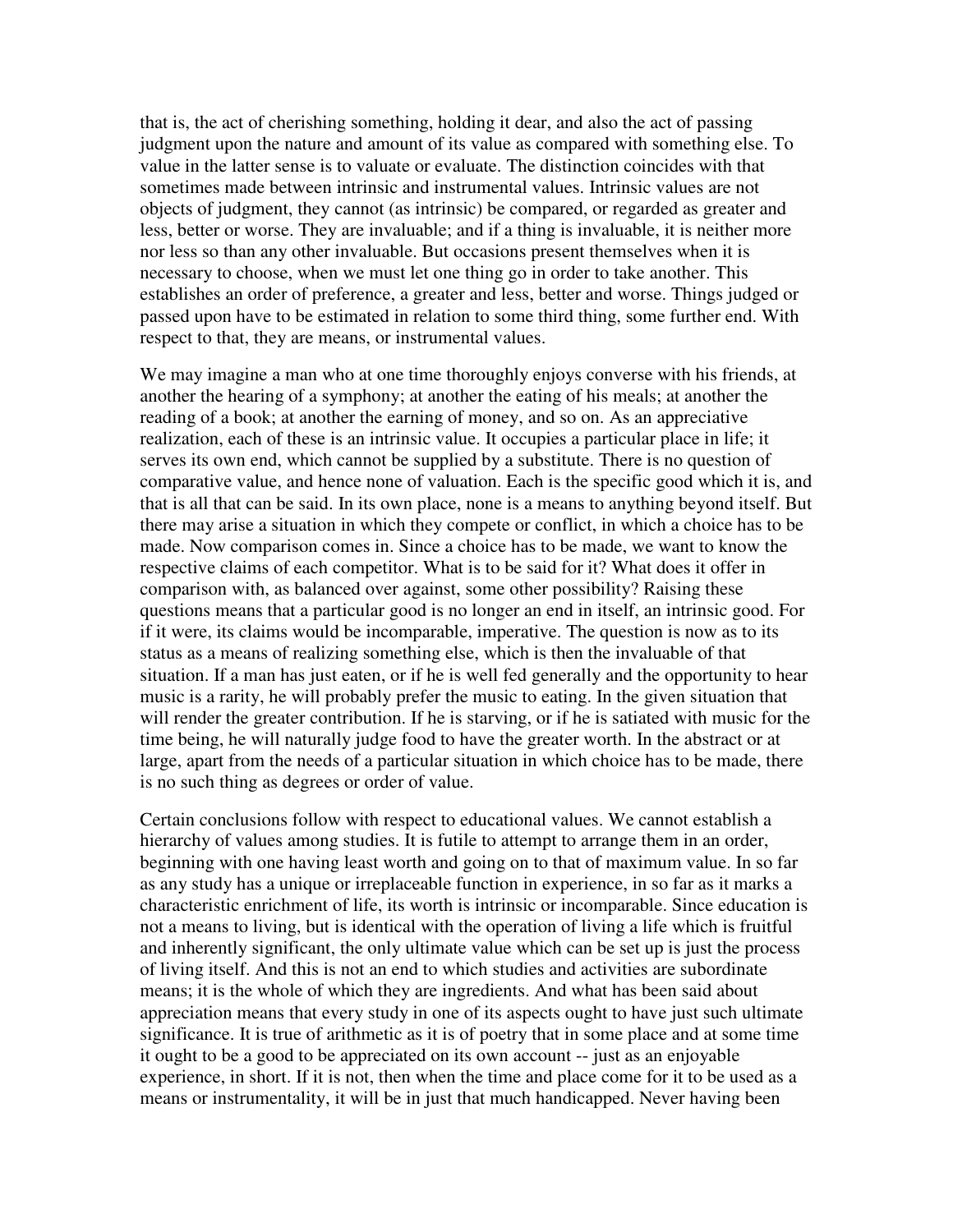realized or appreciated for itself, one will miss something of its capacity as a resource for other ends.

It equally follows that when we compare studies as to their values, that is, treat them as means to something beyond themselves, that which controls their proper valuation is found in the specific situation in which they are to be used. The way to enable a student to apprehend the instrumental value of arithmetic is not to lecture him upon the benefit it will be to him in some remote and uncertain future, but to let him discover that success in something he is interested in doing depends upon ability to use number.

It also follows that the attempt to distribute distinct sorts of value among different studies is a misguided one, in spite of the amount of time recently devoted to the undertaking. Science for example may have any kind of value, depending upon the situation into which it enters as a means. To some the value of science may be military; it may be an instrument in strengthening means of offense or defense; it may be technological, a tool for engineering; or it may be commercial -- an aid in the successful conduct of business; under other conditions, its worth may be philanthropic -- the service it renders in relieving human suffering; or again it may be quite conventional -- of value in establishing one's social status as an "educated" person. As matter of fact, science serves all these purposes, and it would be an arbitrary task to try to fix upon one of them as its "real" end. All that we can be sure of educationally is that science should be taught so as to be an end in itself in the lives of students -- something worth while on account of its own unique intrinsic contribution to the experience of life. Primarily it must have "appreciation value." If we take something which seems to be at the opposite pole, like poetry, the same sort of statement applies. It may be that, at the present time, its chief value is the contribution it makes to the enjoyment of leisure. But that may represent a degenerate condition rather than anything necessary. Poetry has historically been allied with religion and morals; it has served the purpose of penetrating the mysterious depths of things. It has had an enormous patriotic value. Homer to the Greeks was a Bible, a textbook of morals, a history, and a national inspiration. In any case, it may be said that an education which does not succeed in making poetry a resource in the business of life as well as in its leisure, has something the matter with it -- or else the poetry is artificial poetry.

The same considerations apply to the value of a study or a topic of a study with reference to its motivating force. Those responsible for planning and teaching the course of study should have grounds for thinking that the studies and topics included furnish both direct increments to the enriching of lives of the pupils and also materials which they can put to use in other concerns of direct interest. Since the curriculum is always getting loaded down with purely inherited traditional matter and with subjects which represent mainly the energy of some influential person or group of persons in behalf of something dear to them, it requires constant inspection, criticism, and revision to make sure it is accomplishing its purpose. Then there is always the probability that it represents the values of adults rather than those of children and youth, or those of pupils a generation ago rather than those of the present day. Hence a further need for a critical outlook and survey. But these considerations do not mean that for a subject to have motivating value to a pupil (whether intrinsic or instrumental) is the same thing as for him to be aware of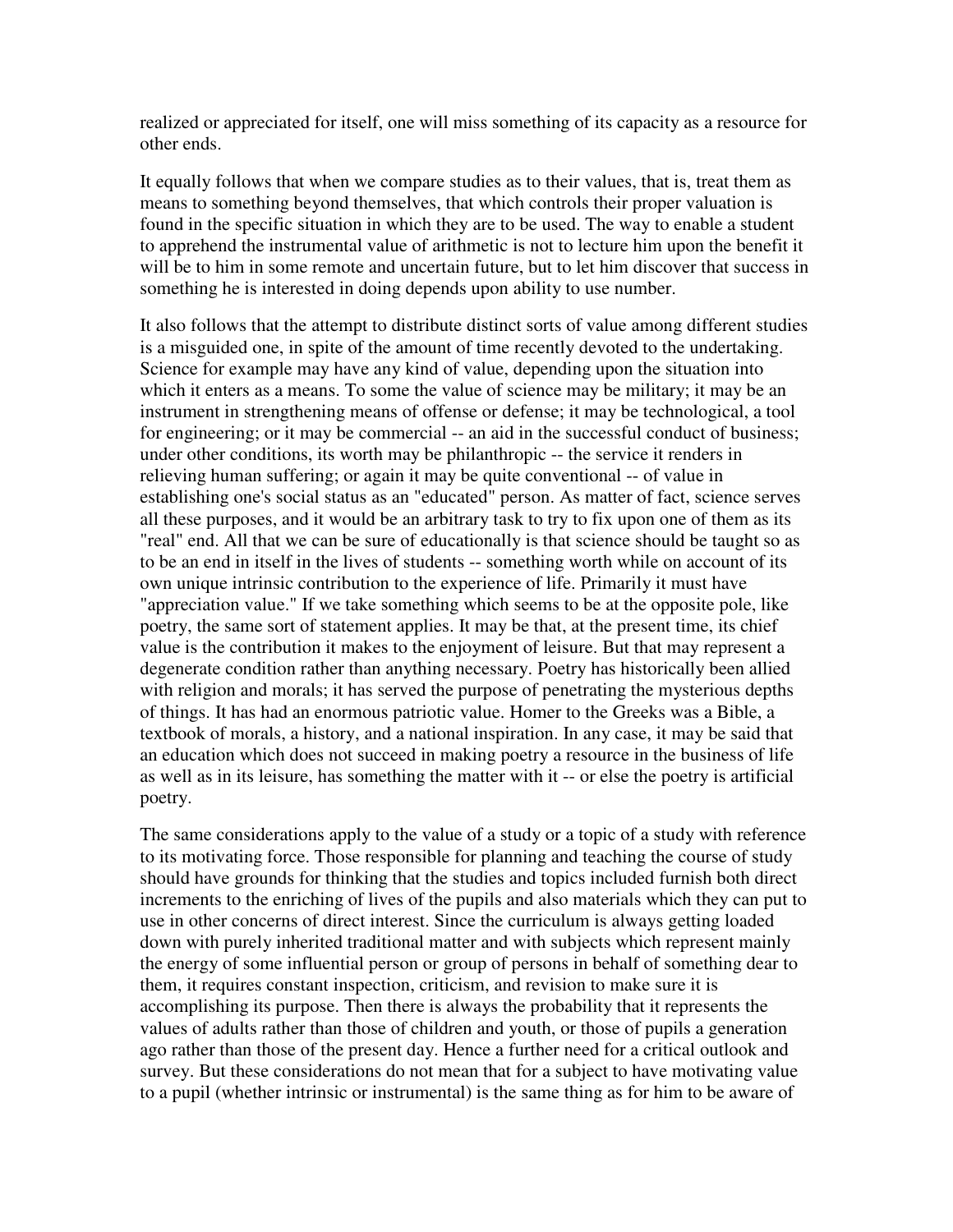the value, or to be able to tell what the study is good for.

In the first place, as long as any topic makes an immediate appeal, it is not necessary to ask what it is good for. This is a question which can be asked only about instrumental values. Some goods are not good for anything; they are just goods. Any other notion leads to an absurdity. For we cannot stop asking the question about an instrumental good, one whose value lies in its being good for something, unless there is at some point something intrinsically good, good for itself. To a hungry, healthy child, food is a good of the situation; we do not have to bring him to consciousness of the ends subserved by food in order to supply a motive to eat. The food in connection with his appetite is a motive. The same thing holds of mentally eager pupils with respect to many topics. Neither they nor the teacher could possibly foretell with any exactness the purposes learning is to accomplish in the future; nor as long as the eagerness continues is it advisable to try to specify particular goods which are to come of it. The proof of a good is found in the fact that the pupil responds; his response is use. His response to the material shows that the subject functions in his life. It is unsound to urge that, say, Latin has a value per se in the abstract, just as a study, as a sufficient justification for teaching it. But it is equally absurd to argue that unless teacher or pupil can point out some definite assignable future use to which it is to be put, it lacks justifying value. When pupils are genuinely concerned in learning Latin, that is of itself proof that it possesses value. The most which one is entitled to ask in such cases is whether in view of the shortness of time, there are not other things of intrinsic value which in addition have greater instrumental value.

This brings us to the matter of instrumental values -- topics studied because of some end beyond themselves. If a child is ill and his appetite does not lead him to eat when food is presented, or if his appetite is perverted so that he prefers candy to meat and vegetables, conscious reference to results is indicated. He needs to be made conscious of consequences as a justification of the positive or negative value of certain objects. Or the state of things may be normal enough, and yet an individual not be moved by some matter because he does not grasp how his attainment of some intrinsic good depends upon active concern with what is presented. In such cases, it is obviously the part of wisdom to establish consciousness of connection. In general what is desirable is that a topic be presented in such a way that it either have an immediate value, and require no justification, or else be perceived to be a means of achieving something of intrinsic value. An instrumental value then has the intrinsic value of being a means to an end.

It may be questioned whether some of the present pedagogical interest in the matter of values of studies is not either excessive or else too narrow. Sometimes it appears to be a labored effort to furnish an apologetic for topics which no longer operate to any purpose, direct or indirect, in the lives of pupils. At other times, the reaction against useless lumber seems to have gone to the extent of supposing that no subject or topic should be taught unless some quite definite future utility can be pointed out by those making the course of study or by the pupil himself, unmindful of the fact that life is its own excuse for being; and that definite utilities which can be pointed out are themselves justified only because they increase the experienced content of life itself.

**3. The Segregation and Organization of Values.** It is of course possible to classify in a general way the various valuable phases of life. In order to get a survey of aims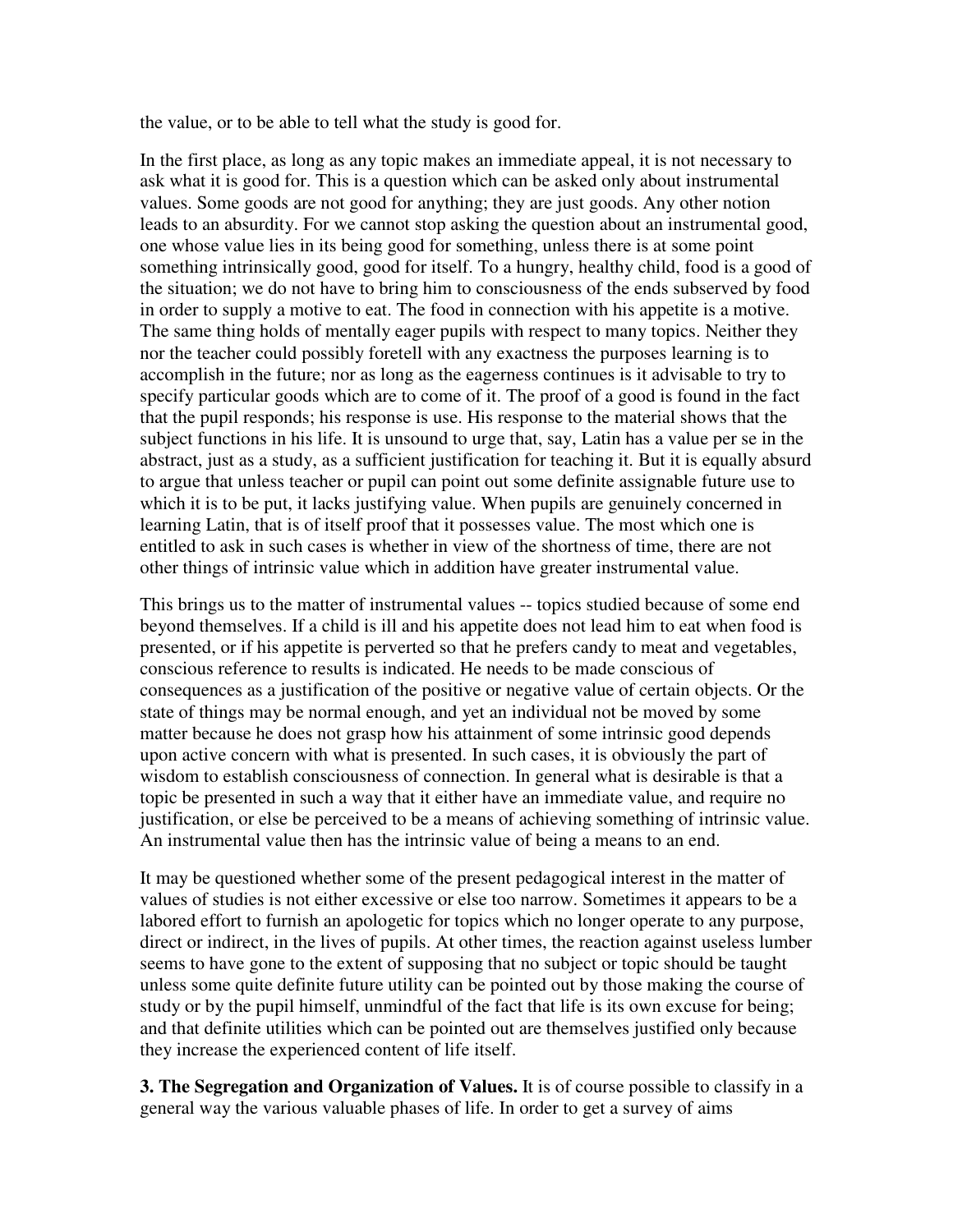sufficiently wide (See ante, p. 110) to give breadth and flexibility to the enterprise of education, there is some advantage in such a classification. But it is a great mistake to regard these values as ultimate ends to which the concrete satisfactions of experience are subordinate. They are nothing but generalizations, more or less adequate, of concrete goods. Health, wealth, efficiency, sociability, utility, culture, happiness itself are only abstract terms which sum up a multitude of particulars. To regard such things as standards for the valuation of concrete topics and process of education is to subordinate to an abstraction the concrete facts from which the abstraction is derived. They are not in any true sense standards of valuation; these are found, as we have previously seen, in the specific realizations which form tastes and habits of preference. They are, however, of significance as points of view elevated above the details of life whence to survey the field and see how its constituent details are distributed, and whether they are well proportioned.

No classification can have other than a provisional validity. The following may prove of some help. We may say that the kind of experience to which the work of the schools should contribute is one marked by executive competency in the management of resources and obstacles encountered (efficiency); by sociability, or interest in the direct companionship of others; by aesthetic taste or capacity to appreciate artistic excellence in at least some of its classic forms; by trained intellectual method, or interest in some mode of scientific achievement; and by sensitiveness to the rights and claims of others - conscientiousness. And while these considerations are not standards of value, they are useful criteria for survey, criticism, and better organization of existing methods and subject matter of instruction.

The need of such general points of view is the greater because of a tendency to segregate educational values due to the isolation from one another of the various pursuits of life. The idea is prevalent that different studies represent separate kinds of values, and that the curriculum should, therefore, be constituted by gathering together various studies till a sufficient variety of independent values have been cared for. The following quotation does not use the word value, but it contains the notion of a curriculum constructed on the idea that there are a number of separate ends to be reached, and that various studies may be evaluated by referring each study to its respective end. "Memory is trained by most studies, but best by languages and history; taste is trained by the more advanced study of languages, and still better by English literature; imagination by all higher language teaching, but chiefly by Greek and Latin poetry; observation by science work in the laboratory, though some training is to be got from the earlier stages of Latin and Greek; for expression, Greek and Latin composition comes first and English composition next; for abstract reasoning, mathematics stands almost alone; for concrete reasoning, science comes first, then geometry; for social reasoning, the Greek and Roman historians and orators come first, and general history next. Hence the narrowest education which can claim to be at all complete includes Latin, one modern language, some history, some English literature, and one science."

There is much in the wording of this passage which is irrelevant to our point and which must be discounted to make it clear. The phraseology betrays the particular provincial tradition within which the author is writing. There is the unquestioned assumption of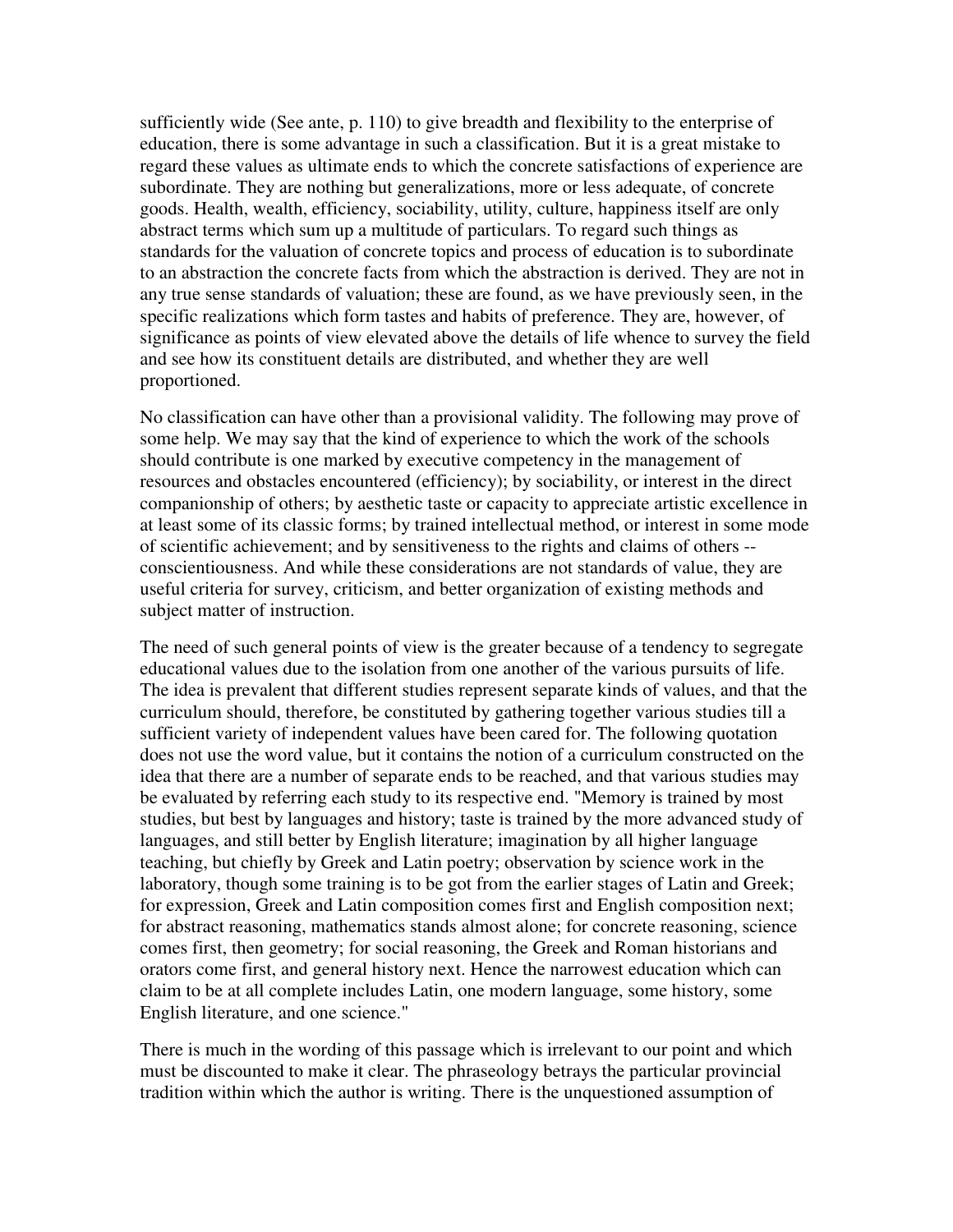"faculties" to be trained, and a dominant interest in the ancient languages; there is comparative disregard of the earth on which men happen to live and the bodies they happen to carry around with them. But with allowances made for these matters (even with their complete abandonment) we find much in contemporary educational philosophy which parallels the fundamental notion of parceling out special values to segregated studies. Even when some one end is set up as a standard of value, like social efficiency or culture, it will often be found to be but a verbal heading under which a variety of disconnected factors are comprised. And although the general tendency is to allow a greater variety of values to a given study than does the passage quoted, yet the attempt to inventory a number of values attaching to each study and to state the amount of each value which the given study possesses emphasizes an implied educational disintegration.

As matter of fact, such schemes of values of studies are largely but unconscious justifications of the curriculum with which one is familiar. One accepts, for the most part, the studies of the existing course and then assigns values to them as a sufficient reason for their being taught. Mathematics is said to have, for example, disciplinary value in habituating the pupil to accuracy of statement and closeness of reasoning; it has utilitarian value in giving command of the arts of calculation involved in trade and the arts; culture value in its enlargement of the imagination in dealing with the most general relations of things; even religious value in its concept of the infinite and allied ideas. But clearly mathematics does not accomplish such results, because it is endowed with miraculous potencies called values; it has these values if and when it accomplishes these results, and not otherwise. The statements may help a teacher to a larger vision of the possible results to be effected by instruction in mathematical topics. But unfortunately, the tendency is to treat the statement as indicating powers inherently residing in the subject, whether they operate or not, and thus to give it a rigid justification. If they do not operate, the blame is put not on the subject as taught, but on the indifference and recalcitrancy of pupils.

This attitude toward subjects is the obverse side of the conception of experience or life as a patchwork of independent interests which exist side by side and limit one another. Students of politics are familiar with a check and balance theory of the powers of government. There are supposed to be independent separate functions, like the legislative, executive, judicial, administrative, and all goes well if each of these checks all the others and thus creates an ideal balance. There is a philosophy which might well be called the check and balance theory of experience. Life presents a diversity of interests. Left to themselves, they tend to encroach on one another. The ideal is to prescribe a special territory for each till the whole ground of experience is covered, and then see to it each remains within its own boundaries. Politics, business, recreation, art, science, the learned professions, polite intercourse, leisure, represent such interests. Each of these ramifies into many branches: business into manual occupations, executive positions, bookkeeping, railroading, banking, agriculture, trade and commerce, etc., and so with each of the others. An ideal education would then supply the means of meeting these separate and pigeon-holed interests. And when we look at the schools, it is easy to get the impression that they accept this view of the nature of adult life, and set for themselves the task of meeting its demands. Each interest is acknowledged as a kind of fixed institution to which something in the course of study must correspond. The course of study must then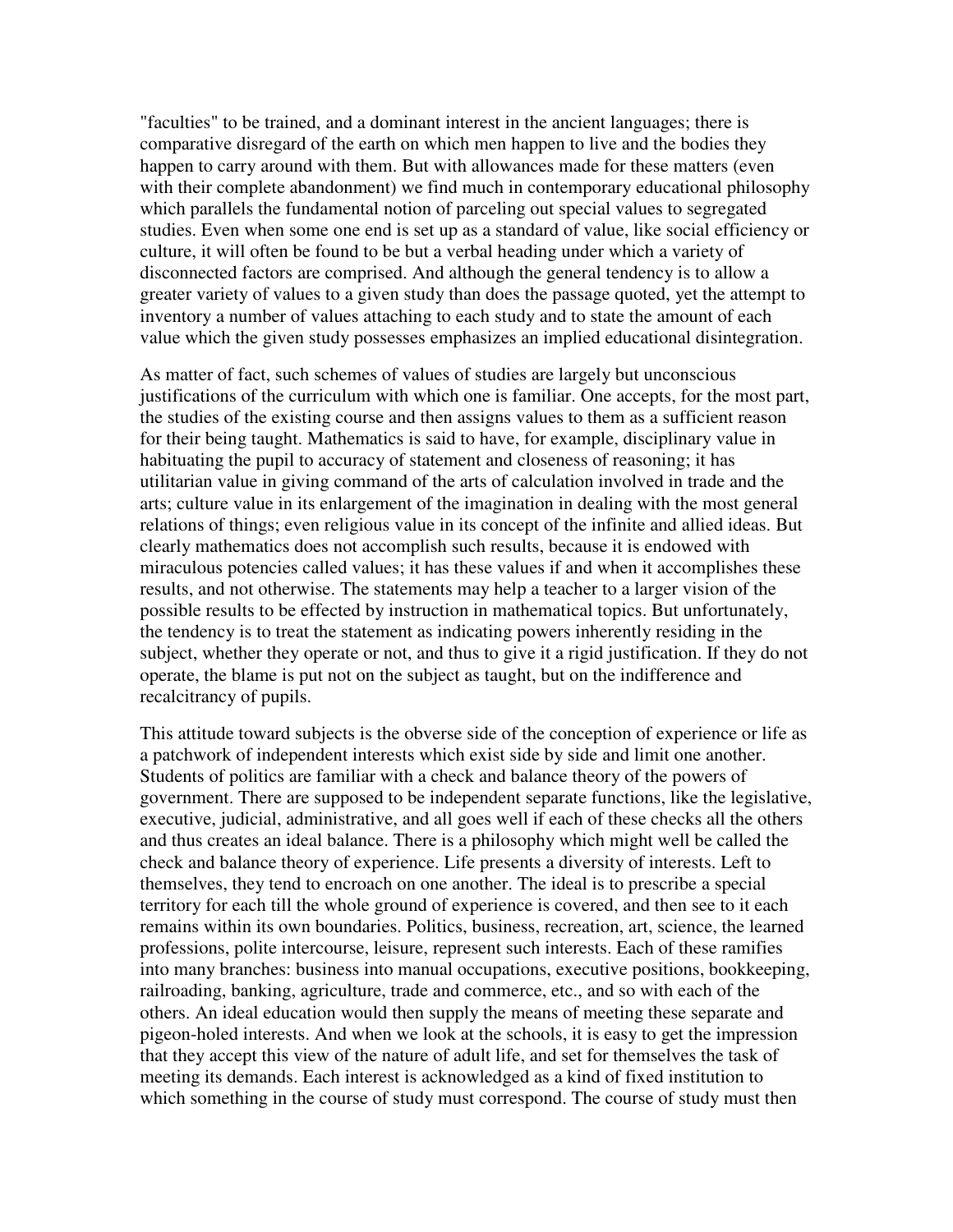have some civics and history politically and patriotically viewed: some utilitarian studies; some science; some art (mainly literature of course); some provision for recreation; some moral education; and so on. And it will be found that a large part of current agitation about schools is concerned with clamor and controversy about the due meed of recognition to be given to each of these interests, and with struggles to secure for each its due share in the course of study; or, if this does not seem feasible in the existing school system, then to secure a new and separate kind of schooling to meet the need. In the multitude of educations education is forgotten.

The obvious outcome is congestion of the course of study, overpressure and distraction of pupils, and a narrow specialization fatal to the very idea of education. But these bad results usually lead to more of the same sort of thing as a remedy. When it is perceived that after all the requirements of a full life experience are not met, the deficiency is not laid to the isolation and narrowness of the teaching of the existing subjects, and this recognition made the basis of reorganization of the system. No, the lack is something to be made up for by the introduction of still another study, or, if necessary, another kind of school. And as a rule those who object to the resulting overcrowding and consequent superficiality and distraction usually also have recourse to a merely quantitative criterion: the remedy is to cut off a great many studies as fads and frills, and return to the good old curriculum of the three R's in elementary education and the equally good and equally oldfashioned curriculum of the classics and mathematics in higher education.

The situation has, of course, its historic explanation. Various epochs of the past have had their own characteristic struggles and interests. Each of these great epochs has left behind itself a kind of cultural deposit, like a geologic stratum. These deposits have found their way into educational institutions in the form of studies, distinct courses of study, distinct types of schools. With the rapid change of political, scientific, and economic interests in the last century, provision had to be made for new values. Though the older courses resisted, they have had at least in this country to retire their pretensions to a monopoly. They have not, however, been reorganized in content and aim; they have only been reduced in amount. The new studies, representing the new interests, have not been used to transform the method and aim of all instruction; they have been injected and added on. The result is a conglomerate, the cement of which consists in the mechanics of the school program or time table. Thence arises the scheme of values and standards of value which we have mentioned.

This situation in education represents the divisions and separations which obtain in social life. The variety of interests which should mark any rich and balanced experience have been torn asunder and deposited in separate institutions with diverse and independent purposes and methods. Business is business, science is science, art is art, politics is politics, social intercourse is social intercourse, morals is morals, recreation is recreation, and so on. Each possesses a separate and independent province with its own peculiar aims and ways of proceeding. Each contributes to the others only externally and accidentally. All of them together make up the whole of life by just apposition and addition. What does one expect from business save that it should furnish money, to be used in turn for making more money and for support of self and family, for buying books and pictures, tickets to concerts which may afford culture, and for paying taxes,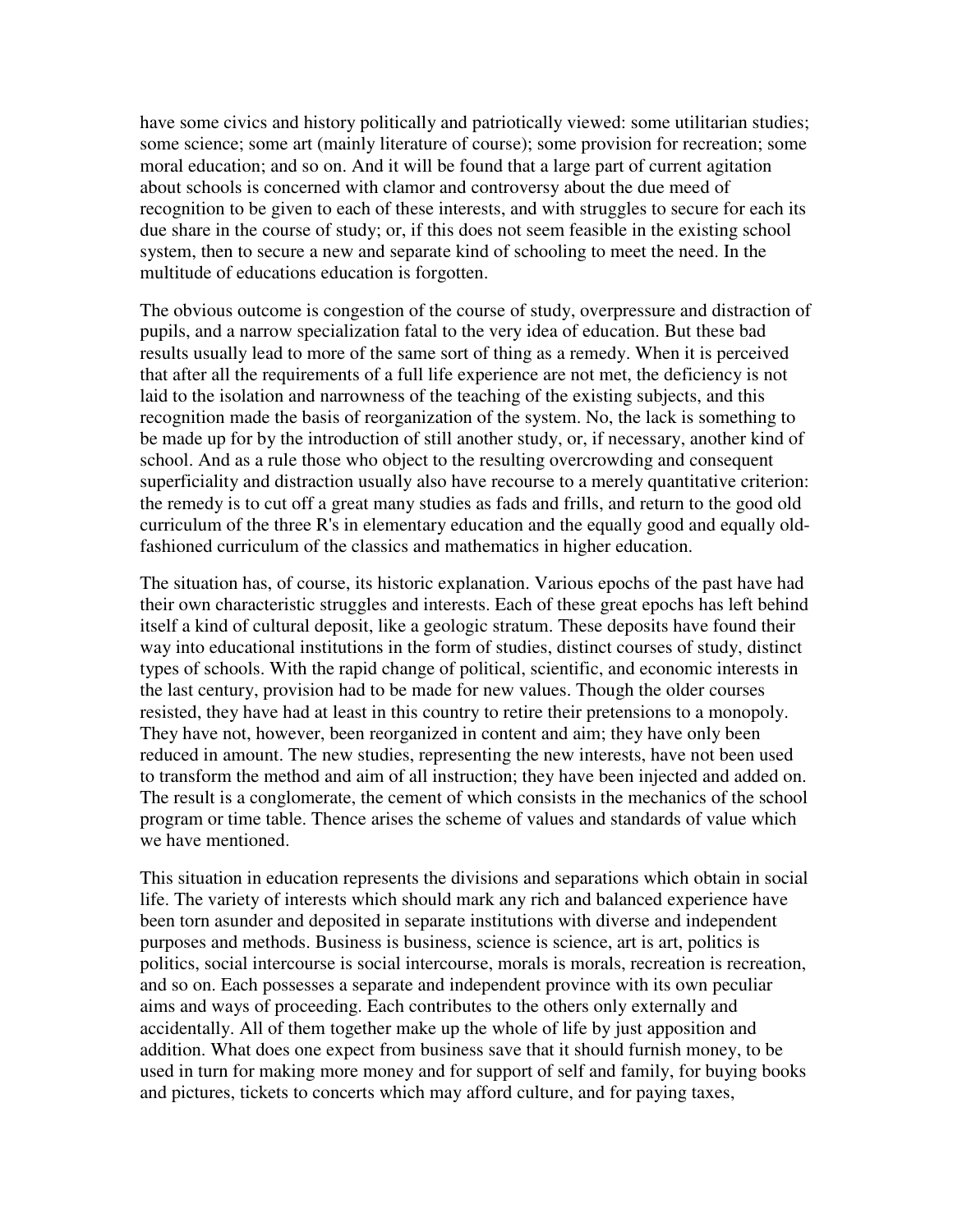charitable gifts and other things of social and ethical value? How unreasonable to expect that the pursuit of business should be itself a culture of the imagination, in breadth and refinement; that it should directly, and not through the money which it supplies, have social service for its animating principle and be conducted as an enterprise in behalf of social organization! The same thing is to be said, mutatis mutandis, of the pursuit of art or science or politics or religion. Each has become specialized not merely in its appliances and its demands upon time, but in its aim and animating spirit. Unconsciously, our course of studies and our theories of the educational values of studies reflect this division of interests.

The point at issue in a theory of educational value is then the unity or integrity of experience. How shall it be full and varied without losing unity of spirit? How shall it be one and yet not narrow and monotonous in its unity? Ultimately, the question of values and a standard of values is the moral question of the organization of the interests of life. Educationally, the question concerns that organization of schools, materials, and methods which will operate to achieve breadth and richness of experience. How shall we secure breadth of outlook without sacrificing efficiency of execution? How shall we secure the diversity of interests, without paying the price of isolation? How shall the individual be rendered executive in his intelligence instead of at the cost of his intelligence? How shall art, science, and politics reinforce one another in an enriched temper of mind instead of constituting ends pursued at one another's expense? How can the interests of life and the studies which enforce them enrich the common experience of men instead of dividing men from one another? With the questions of reorganization thus suggested, we shall be concerned in the concluding chapters.

**Summary.** Fundamentally, the elements involved in a discussion of value have been covered in the prior discussion of aims and interests. But since educational values are generally discussed in connection with the claims of the various studies of the curriculum, the consideration of aim and interest is here resumed from the point of view of special studies. The term "value" has two quite different meanings. On the one hand, it denotes the attitude of prizing a thing finding it worth while, for its own sake, or intrinsically. This is a name for a full or complete experience. To value in this sense is to appreciate. But to value also means a distinctively intellectual act -- an operation of comparing and judging -- to valuate. This occurs when direct full experience is lacking, and the question arises which of the various possibilities of a situation is to be preferred in order to reach a full realization, or vital experience.

We must not, however, divide the studies of the curriculum into the appreciative, those concerned with intrinsic value, and the instrumental, concerned with those which are of value or ends beyond themselves. The formation of proper standards in any subject depends upon a realization of the contribution which it makes to the immediate significance of experience, upon a direct appreciation. Literature and the fine arts are of peculiar value because they represent appreciation at its best -- a heightened realization of meaning through selection and concentration. But every subject at some phase of its development should possess, what is for the individual concerned with it, an aesthetic quality.

Contribution to immediate intrinsic values in all their variety in experience is the only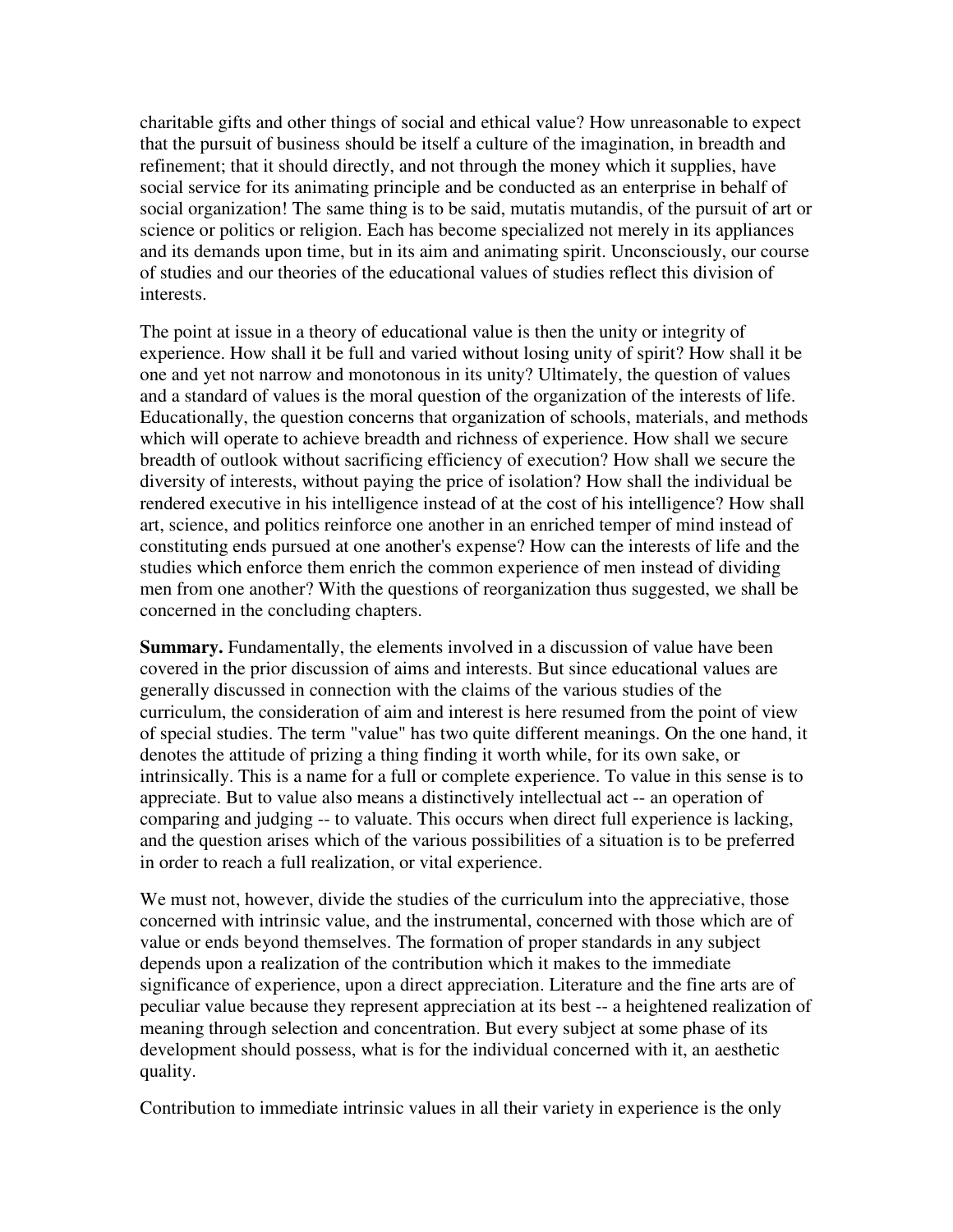criterion for determining the worth of instrumental and derived values in studies. The tendency to assign separate values to each study and to regard the curriculum in its entirety as a kind of composite made by the aggregation of segregated values is a result of the isolation of social groups and classes. Hence it is the business of education in a democratic social group to struggle against this isolation in order that the various interests may reinforce and play into one another.

## *Chapter Nineteen: Labor and Leisure*

**1. The Origin of the Opposition.** The isolation of aims and values which we have been considering leads to opposition between them. Probably the most deep-seated antithesis which has shown itself in educational history is that between education in preparation for useful labor and education for a life of leisure. The bare terms "useful labor" and 'leisure" confirm the statement already made that the segregation and conflict of values are not self-inclosed, but reflect a division within social life. Were the two functions of gaining a livelihood by work and enjoying in a cultivated way the opportunities of leisure, distributed equally among the different members of a community, it would not occur to any one that there was any conflict of educational agencies and aims involved. It would be self-evident that the question was how education could contribute most effectively to both. And while it might be found that some materials of instruction chiefly accomplished one result and other subject matter the other, it would be evident that care must be taken to secure as much overlapping as conditions permit; that is, the education which had leisure more directly in view should indirectly reinforce as much as possible the efficiency and the enjoyment of work, while that aiming at the latter should produce habits of emotion and intellect which would procure a worthy cultivation of leisure.

These general considerations are amply borne out by the historical development of educational philosophy. The separation of liberal education from professional and industrial education goes back to the time of the Greeks, and was formulated expressly on the basis of a division of classes into those who had to labor for a living and those who were relieved from this necessity. The conception that liberal education, adapted to men in the latter class, is intrinsically higher than the servile training given to the latter class reflected the fact that one class was free and the other servile in its social status. The latter class labored not only for its own subsistence, but also for the means which enabled the superior class to live without personally engaging in occupations taking almost all the time and not of a nature to engage or reward intelligence.

That a certain amount of labor must be engaged in goes without saying. Human beings have to live and it requires work to supply the resources of life. Even if we insist that the interests connected with getting a living are only material and hence intrinsically lower than those connected with enjoyment of time released from labor, and even if it were admitted that there is something engrossing and insubordinate in material interests which leads them to strive to usurp the place belonging to the higher ideal interests, this would not -- barring the fact of socially divided classes -- lead to neglect of the kind of education which trains men for the useful pursuits. It would rather lead to scrupulous care for them, so that men were trained to be efficient in them and yet to keep them in their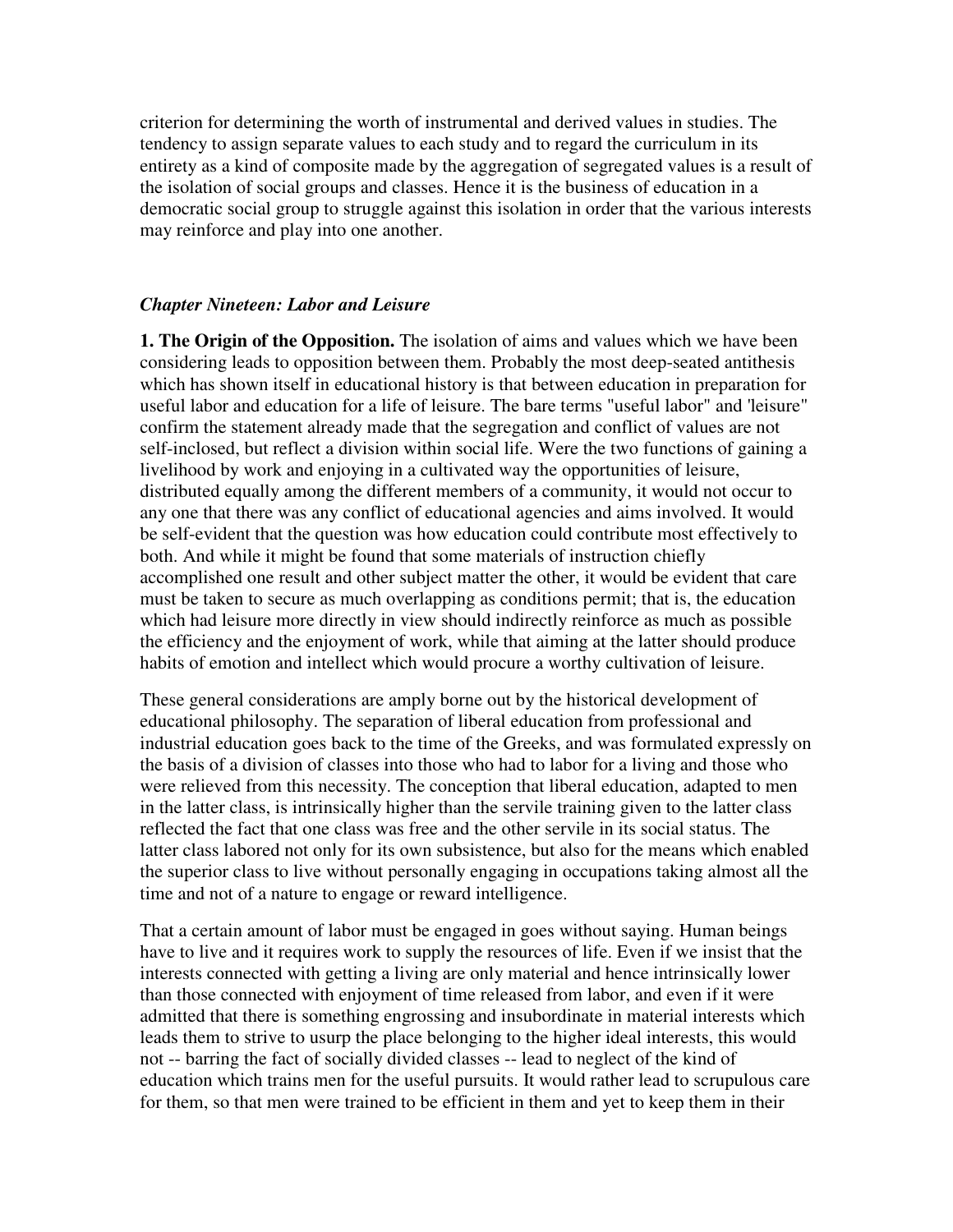place; education would see to it that we avoided the evil results which flow from their being allowed to flourish in obscure purlieus of neglect. Only when a division of these interests coincides with a division of an inferior and a superior social class will preparation for useful work be looked down upon with contempt as an unworthy thing: a fact which prepares one for the conclusion that the rigid identification of work with material interests, and leisure with ideal interests is itself a social product.

The educational formulations of the social situation made over two thousand years ago have been so influential and give such a clear and logical recognition of the implications of the division into laboring and leisure classes, that they deserve especial note. According to them, man occupies the highest place in the scheme of animate existence. In part, he shares the constitution and functions of plants and animals -- nutritive, reproductive, motor or practical. The distinctively human function is reason existing for the sake of beholding the spectacle of the universe. Hence the truly human end is the fullest possible of this distinctive human prerogative. The life of observation, meditation, cogitation, and speculation pursued as an end in itself is the proper life of man. From reason moreover proceeds the proper control of the lower elements of human nature -- the appetites and the active, motor, impulses. In themselves greedy, insubordinate, lovers of excess, aiming only at their own satiety, they observe moderation -- the law of the mean - - and serve desirable ends as they are subjected to the rule of reason.

Such is the situation as an affair of theoretical psychology and as most adequately stated by Aristotle. But this state of things is reflected in the constitution of classes of men and hence in the organization of society. Only in a comparatively small number is the function of reason capable of operating as a law of life. In the mass of people, vegetative and animal functions dominate. Their energy of intelligence is so feeble and inconstant that it is constantly overpowered by bodily appetite and passion. Such persons are not truly ends in themselves, for only reason constitutes a final end. Like plants, animals and physical tools, they are means, appliances, for the attaining of ends beyond themselves, although unlike them they have enough intelligence to exercise a certain discretion in the execution of the tasks committed to them. Thus by nature, and not merely by social convention, there are those who are slaves -- that is, means for the ends of others. 1 The great body of artisans are in one important respect worse off than even slaves. Like the latter they are given up to the service of ends external to themselves; but since they do not enjoy the intimate association with the free superior class experienced by domestic slaves they remain on a lower plane of excellence. Moreover, women are classed with slaves and craftsmen as factors among the animate instrumentalities of production and reproduction of the means for a free or rational life.

Individually and collectively there is a gulf between merely living and living worthily. In order that one may live worthily he must first live, and so with collective society. The time and energy spent upon mere life, upon the gaining of subsistence, detracts from that available for activities that have an inherent rational meaning; they also unfit for the latter. Means are menial, the serviceable is servile. The true life is possible only in the degree in which the physical necessities are had without effort and without attention. Hence slaves, artisans, and women are employed in furnishing the means of subsistence in order that others, those adequately equipped with intelligence, may live the life of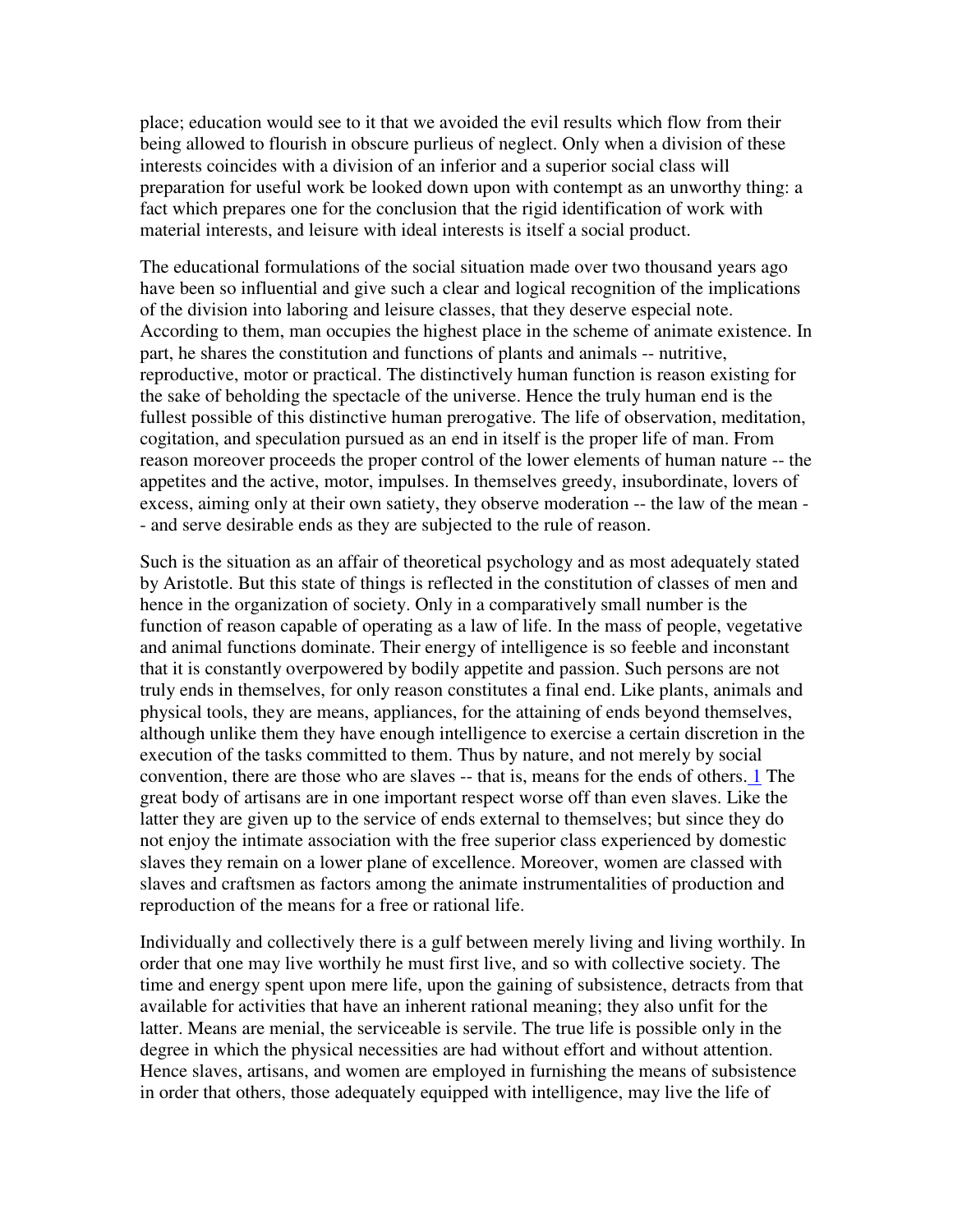leisurely concern with things intrinsically worth while.

To these two modes of occupation, with their distinction of servile and free activities (or "arts") correspond two types of education: the base or mechanical and the liberal or intellectual. Some persons are trained by suitable practical exercises for capacity in doing things, for ability to use the mechanical tools involved in turning out physical commodities and rendering personal service. This training is a mere matter of habituation and technical skill; it operates through repetition and assiduity in application, not through awakening and nurturing thought. Liberal education aims to train intelligence for its proper office: to know. The less this knowledge has to do with practical affairs, with making or producing, the more adequately it engages intelligence. So consistently does Aristotle draw the line between menial and liberal education that he puts what are now called the "fine" arts, music, painting, sculpture, in the same class with menial arts so far as their practice is concerned. They involve physical agencies, assiduity of practice, and external results. In discussing, for example, education in music he raises the question how far the young should be practiced in the playing of instruments. His answer is that such practice and proficiency may be tolerated as conduce to appreciation; that is, to understanding and enjoyment of music when played by slaves or professionals. When professional power is aimed at, music sinks from the liberal to the professional level. One might then as well teach cooking, says Aristotle. Even a liberal concern with the works of fine art depends upon the existence of a hireling class of practitioners who have subordinated the development of their own personality to attaining skill in mechanical execution. The higher the activity the more purely mental is it; the less does it have to do with physical things or with the body. The more purely mental it is, the more independent or self-sufficing is it.

These last words remind us that Aristotle again makes a distinction of superior and inferior even within those living the life of reason. For there is a distinction in ends and in free action, according as one's life is merely accompanied by reason or as it makes reason its own medium. That is to say, the free citizen who devotes himself to the public life of his community, sharing in the management of its affairs and winning personal honor and distinction, lives a life accompanied by reason. But the thinker, the man who devotes himself to scientific inquiry and philosophic speculation, works, so to speak, in reason, not simply by \*. Even the activity of the citizen in his civic relations, in other words, retains some of the taint of practice, of external or merely instrumental doing. This infection is shown by the fact that civic activity and civic excellence need the help of others; one cannot engage in public life all by himself. But all needs, all desires imply, in the philosophy of Aristotle, a material factor; they involve lack, privation; they are dependent upon something beyond themselves for completion. A purely intellectual life, however, one carries on by himself, in himself; such assistance as he may derive from others is accidental, rather than intrinsic. In knowing, in the life of theory, reason finds its own full manifestation; knowing for the sake of knowing irrespective of any application is alone independent, or self-sufficing. Hence only the education that makes for power to know as an end in itself. without reference to the practice of even civic duties, is truly liberal or free.

**2. The Present Situation.** If the Aristotelian conception represented just Aristotle's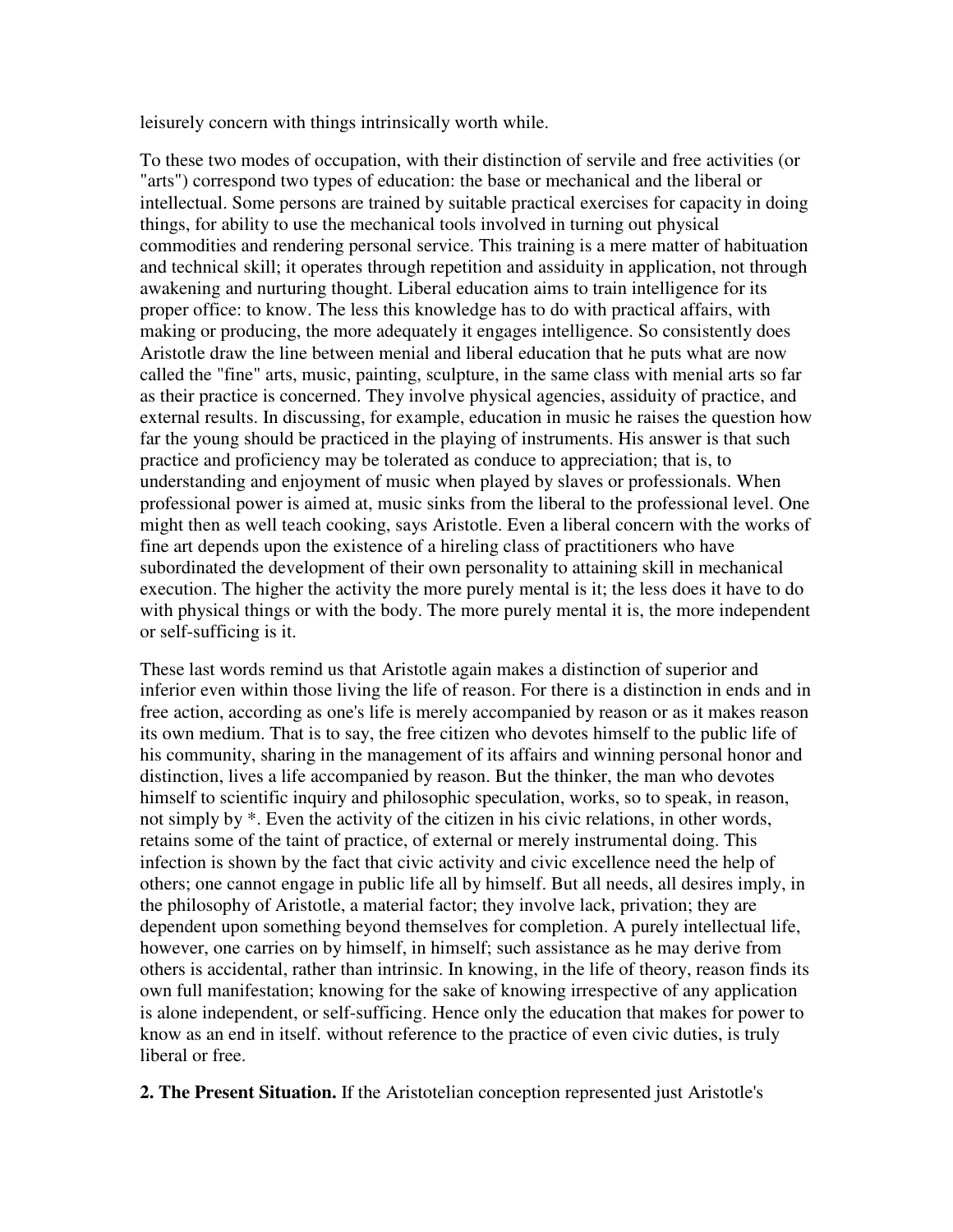personal view, it would be a more or less interesting historical curiosity. It could be dismissed as an illustration of the lack of sympathy or the amount of academic pedantry which may coexist with extraordinary intellectual gifts. But Aristotle simply described without confusion and without that insincerity always attendant upon mental confusion, the life that was before him. That the actual social situation has greatly changed since his day there is no need to say. But in spite of these changes, in spite of the abolition of legal serfdom, and the spread of democracy, with the extension of science and of general education (in books, newspapers, travel, and general intercourse as well as in schools), there remains enough of a cleavage of society into a learned and an unlearned class, a leisure and a laboring class, to make his point of view a most enlightening one from which to criticize the separation between culture and utility in present education. Behind the intellectual and abstract distinction as it figures in pedagogical discussion, there looms a social distinction between those whose pursuits involve a minimum of selfdirective thought and aesthetic appreciation, and those who are concerned more directly with things of the intelligence and with the control of the activities of others.

Aristotle was certainly permanently right when he said that "any occupation or art or study deserves to be called mechanical if it renders the body or soul or intellect of free persons unfit for the exercise and practice of excellence." The force of the statement is almost infinitely increased when we hold, as we nominally do at present, that all persons, instead of a comparatively few, are free. For when the mass of men and all women were regarded as unfree by the very nature of their bodies and minds, there was neither intellectual confusion nor moral hypocrisy in giving them only the training which fitted them for mechanical skill, irrespective of its ulterior effect upon their capacity to share in a worthy life. He was permanently right also when he went on to say that "all mercenary employments as well as those which degrade the condition of the body are mechanical, since they deprive the intellect of leisure and dignity," -- permanently right, that is, if gainful pursuits as matter of fact deprive the intellect of the conditions of its exercise and so of its dignity. If his statements are false, it is because they identify a phase of social custom with a natural necessity. But a different view of the relations of mind and matter, mind and body, intelligence and social service, is better than Aristotle's conception only if it helps render the old idea obsolete in fact -- in the actual conduct of life and education.

Aristotle was permanently right in assuming the inferiority and subordination of mere skill in performance and mere accumulation of external products to understanding, sympathy of appreciation, and the free play of ideas. If there was an error, it lay in assuming the necessary separation of the two: in supposing that there is a natural divorce between efficiency in producing commodities and rendering service, and self-directive thought; between significant knowledge and practical achievement. We hardly better matters if we just correct his theoretical misapprehension, and tolerate the social state of affairs which generated and sanctioned his conception. We lose rather than gain in change from serfdom to free citizenship if the most prized result of the change is simply an increase in the mechanical efficiency of the human tools of production. So we lose rather than gain in coming to think of intelligence as an organ of control of nature through action, if we are content that an unintelligent, unfree state persists in those who engage directly in turning nature to use, and leave the intelligence which controls to be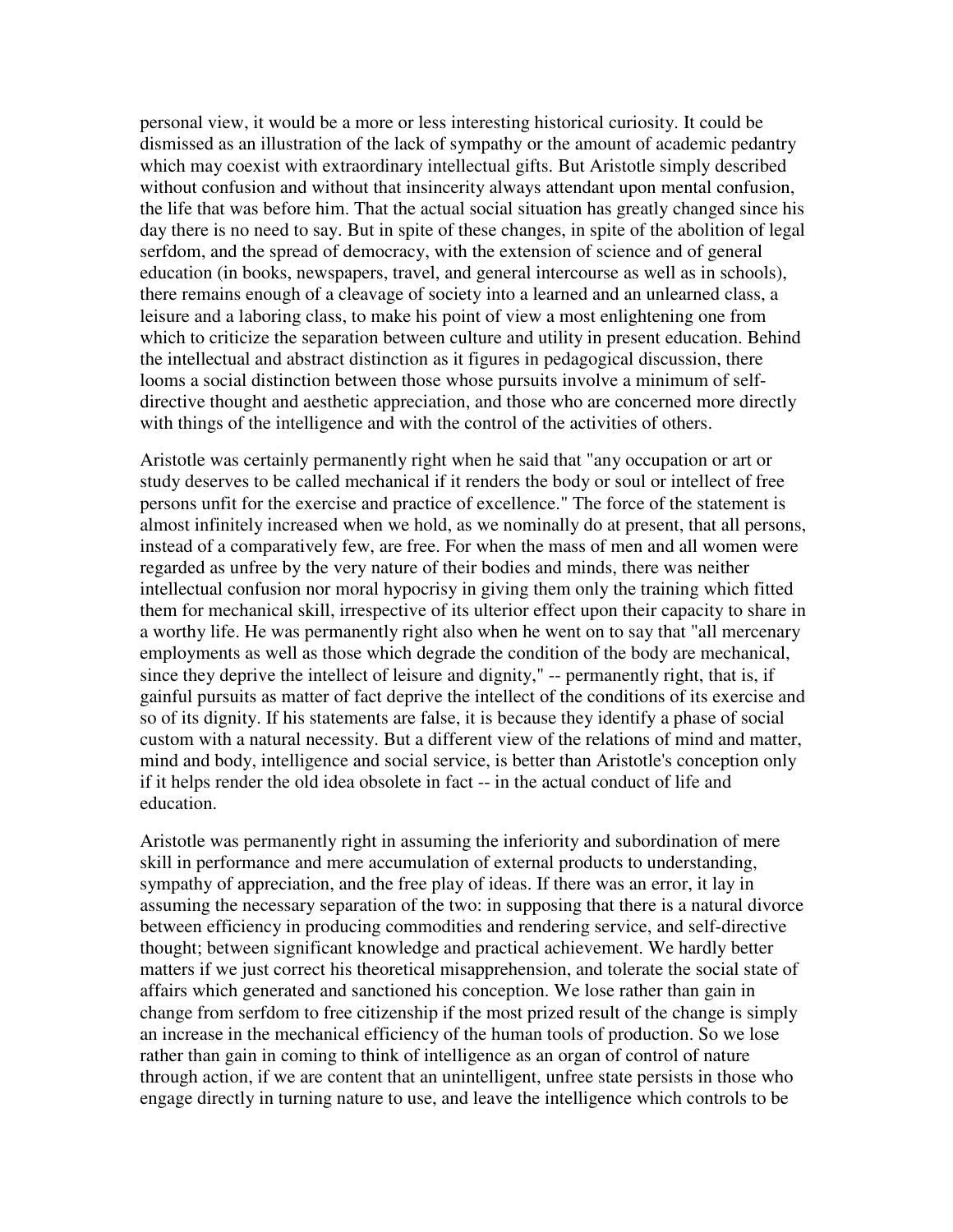the exclusive possession of remote scientists and captains of industry. We are in a position honestly to criticize the division of life into separate functions and of society into separate classes only so far as we are free from responsibility for perpetuating the educational practices which train the many for pursuits involving mere skill in production, and the few for a knowledge that is an ornament and a cultural embellishment. In short, ability to transcend the Greek philosophy of life and education is not secured by a mere shifting about of the theoretical symbols meaning free, rational, and worthy. It is not secured by a change of sentiment regarding the dignity of labor, and the superiority of a life of service to that of an aloof self-sufficing independence. Important as these theoretical and emotional changes are, their importance consists in their being turned to account in the development of a truly democratic society, a society in which all share in useful service and all enjoy a worthy leisure. It is not a mere change in the concepts of culture -- or a liberal mind -- and social service which requires an educational reorganization; but the educational transformation is needed to give full and explicit effect to the changes implied in social life. The increased political and economic emancipation of the "masses" has shown itself in education; it has effected the development of a common school system of education, public and free. It has destroyed the idea that learning is properly a monopoly of the few who are predestined by nature to govern social affairs. But the revolution is still incomplete. The idea still prevails that a truly cultural or liberal education cannot have anything in common, directly at least, with industrial affairs, and that the education which is fit for the masses must be a useful or practical education in a sense which opposes useful and practical to nurture of appreciation and liberation of thought.

As a consequence, our actual system is an inconsistent mixture. Certain studies and methods are retained on the supposition that they have the sanction of peculiar liberality, the chief content of the term liberal being uselessness for practical ends. This aspect is chiefly visible in what is termed the higher education -- that of the college and of preparation for it. But is has filtered through into elementary education and largely controls its processes and aims. But, on the other hand, certain concessions have been made to the masses who must engage in getting a livelihood and to the increased role of economic activities in modern life. These concessions are exhibited in special schools and courses for the professions, for engineering, for manual training and commerce, in vocational and prevocational courses; and in the spirit in which certain elementary subjects, like the three R's, are taught. The result is a system in which both "cultural" and "utilitarian" subjects exist in an inorganic composite where the former are not by dominant purpose socially serviceable and the latter not liberative of imagination or thinking power.

In the inherited situation, there is a curious intermingling, in even the same study, of concession to usefulness and a survival of traits once exclusively attributed to preparation for leisure. The "utility" element is found in the motives assigned for the study, the "liberal" element in methods of teaching. The outcome of the mixture is perhaps less satisfactory than if either principle were adhered to in its purity. The motive popularly assigned for making the studies of the first four or five years consist almost entirely of reading, spelling, writing, and arithmetic, is, for example, that ability to read, write, and figure accurately is indispensable to getting ahead. These studies are treated as mere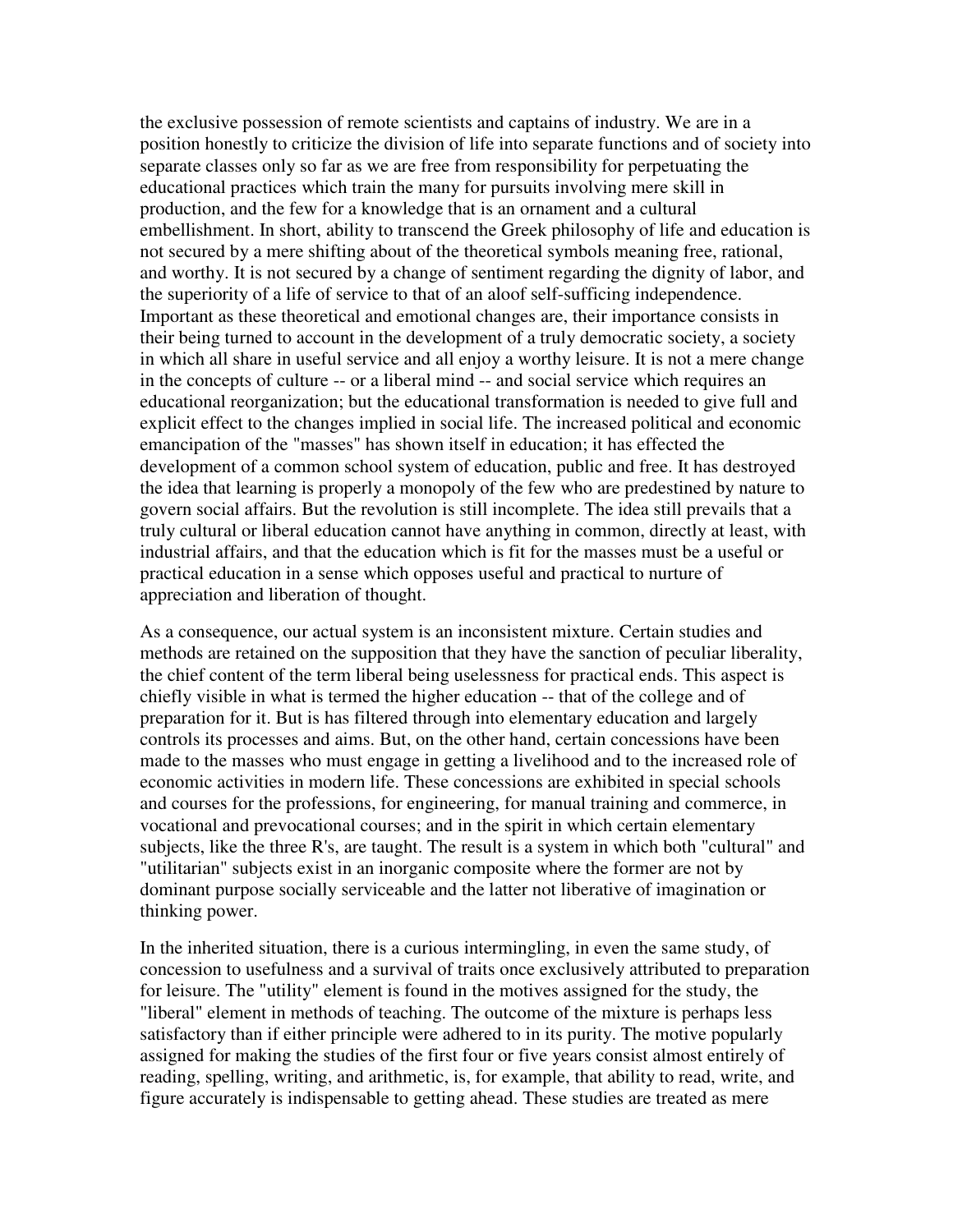instruments for entering upon a gainful employment or of later progress in the pursuit of learning, according as pupils do not or do remain in school. This attitude is reflected in the emphasis put upon drill and practice for the sake of gaining automatic skill. If we turn to Greek schooling, we find that from the earliest years the acquisition of skill was subordinated as much as possible to acquisition of literary content possessed of aesthetic and moral significance. Not getting a tool for subsequent use but present subject matter was the emphasized thing. Nevertheless the isolation of these studies from practical application, their reduction to purely symbolic devices, represents a survival of the idea of a liberal training divorced from utility. A thorough adoption of the idea of utility would have led to instruction which tied up the studies to situations in which they were directly needed and where they were rendered immediately and not remotely helpful. It would be hard to find a subject in the curriculum within which there are not found evil results of a compromise between the two opposed ideals. Natural science is recommended on the ground of its practical utility, but is taught as a special accomplishment in removal from application. On the other hand, music and literature are theoretically justified on the ground of their culture value and are then taught with chief emphasis upon forming technical modes of skill.

If we had less compromise and resulting confusion, if we analyzed more carefully the respective meanings of culture and utility, we might find it easier to construct a course of study which should be useful and liberal at the same time. Only superstition makes us believe that the two are necessarily hostile so that a subject is illiberal because it is useful and cultural because it is useless. It will generally be found that instruction which, in aiming at utilitarian results, sacrifices the development of imagination, the refining of taste and the deepening of intellectual insight -- surely cultural values -- also in the same degree renders what is learned limited in its use. Not that it makes it wholly unavailable but that its applicability is restricted to routine activities carried on under the supervision of others. Narrow modes of skill cannot be made useful beyond themselves; any mode of skill which is achieved with deepening of knowledge and perfecting of judgment is readily put to use in new situations and is under personal control. It was not the bare fact of social and economic utility which made certain activities seem servile to the Greeks but the fact that the activities directly connected with getting a livelihood were not, in their days, the expression of a trained intelligence nor carried on because of a personal appreciation of their meaning. So far as farming and the trades were rule-of-thumb occupations and so far as they were engaged in for results external to the minds of agricultural laborers and mechanics, they were illiberal -- but only so far. The intellectual and social context has now changed. The elements in industry due to mere custom and routine have become subordinate in most economic callings to elements derived from scientific inquiry. The most important occupations of today represent and depend upon applied mathematics, physics, and chemistry. The area of the human world influenced by economic production and influencing consumption has been so indefinitely widened that geographical and political considerations of an almost infinitely wide scope enter in. It was natural for Plato to deprecate the learning of geometry and arithmetic for practical ends, because as matter of fact the practical uses to which they were put were few, lacking in content and mostly mercenary in quality. But as their social uses have increased and enlarged, their liberalizing or "intellectual" value and their practical value approach the same limit.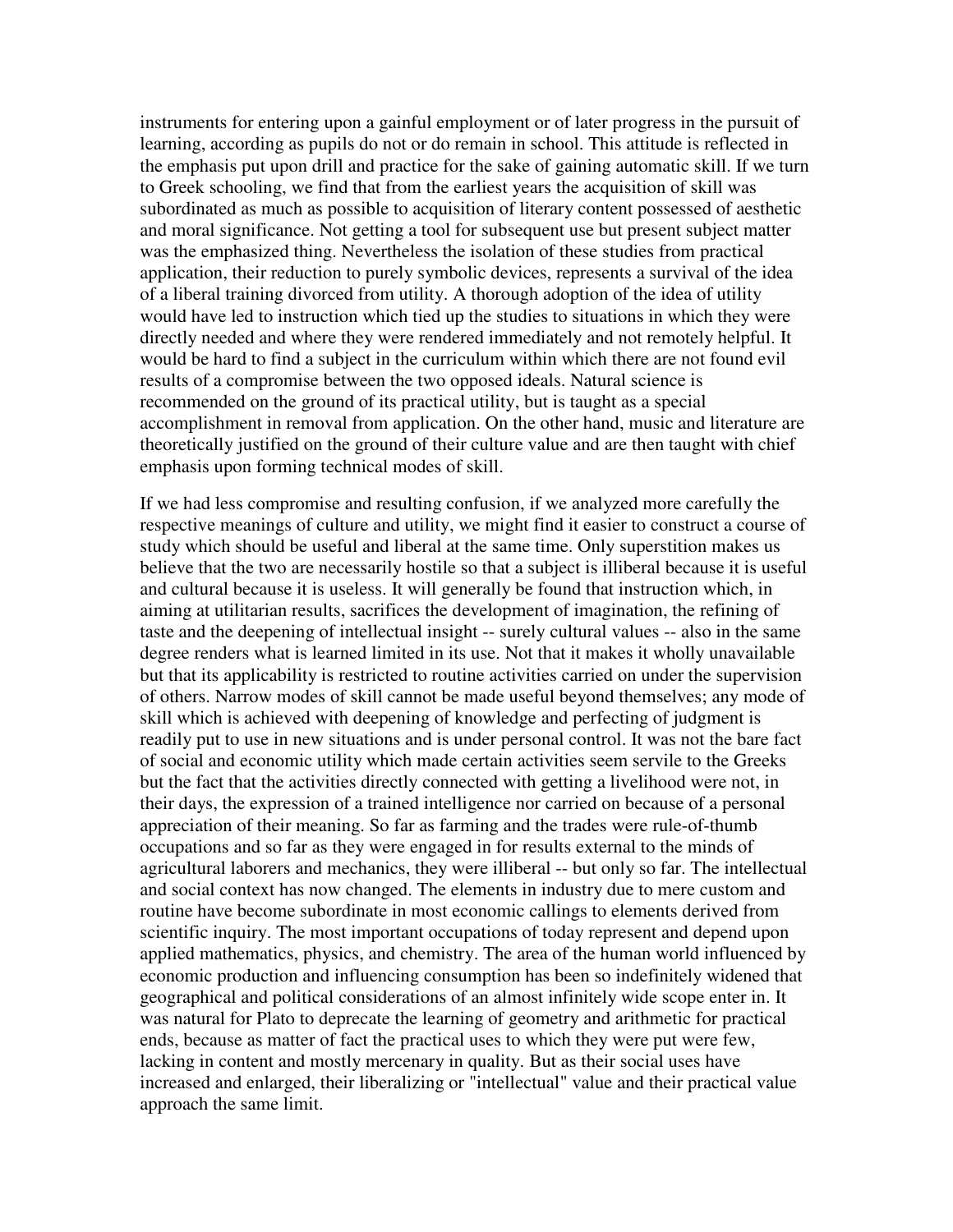Doubtless the factor which chiefly prevents our full recognition and employment of this identification is the conditions under which so much work is still carried on. The invention of machines has extended the amount of leisure which is possible even while one is at work. It is a commonplace that the mastery of skill in the form of established habits frees the mind for a higher order of thinking. Something of the same kind is true of the introduction of mechanically automatic operations in industry. They may release the mind for thought upon other topics. But when we confine the education of those who work with their hands to a few years of schooling devoted for the most part to acquiring the use of rudimentary symbols at the expense of training in science, literature, and history, we fail to prepare the minds of workers to take advantage of this opportunity. More fundamental is the fact that the great majority of workers have no insight into the social aims of their pursuits and no direct personal interest in them. The results actually achieved are not the ends of their actions, but only of their employers. They do what they do, not freely and intelligently, but for the sake of the wage earned. It is this fact which makes the action illiberal, and which will make any education designed simply to give skill in such undertakings illiberal and immoral. The activity is not free because not freely participated in.

Nevertheless, there is already an opportunity for an education which, keeping in mind the larger features of work, will reconcile liberal nurture with training in social serviceableness, with ability to share efficiently and happily in occupations which are productive. And such an education will of itself tend to do away with the evils of the existing economic situation. In the degree in which men have an active concern in the ends that control their activity, their activity becomes free or voluntary and loses its externally enforced and servile quality, even though the physical aspect of behavior remain the same. In what is termed politics, democratic social organization makes provision for this direct participation in control: in the economic region, control remains external and autocratic. Hence the split between inner mental action and outer physical action of which the traditional distinction between the liberal and the utilitarian is the reflex. An education which should unify the disposition of the members of society would do much to unify society itself.

**Summary.** Of the segregations of educational values discussed in the last chapter, that between culture and utility is probably the most fundamental. While the distinction is often thought to be intrinsic and absolute, it is really historical and social. It originated, so far as conscious formulation is concerned, in Greece, and was based upon the fact that the truly human life was lived only by a few who subsisted upon the results of the labor of others. This fact affected the psychological doctrine of the relation of intelligence and desire, theory and practice. It was embodied in a political theory of a permanent division of human beings into those capable of a life of reason and hence having their own ends, and those capable only of desire and work, and needing to have their ends provided by others. The two distinctions, psychological and political, translated into educational terms, effected a division between a liberal education, having to do with the self-sufficing life of leisure devoted to knowing for its own sake, and a useful, practical training for mechanical occupations, devoid of intellectual and aesthetic content. While the present situation is radically diverse in theory and much changed in fact, the factors of the older historic situation still persist sufficiently to maintain the educational distinction, along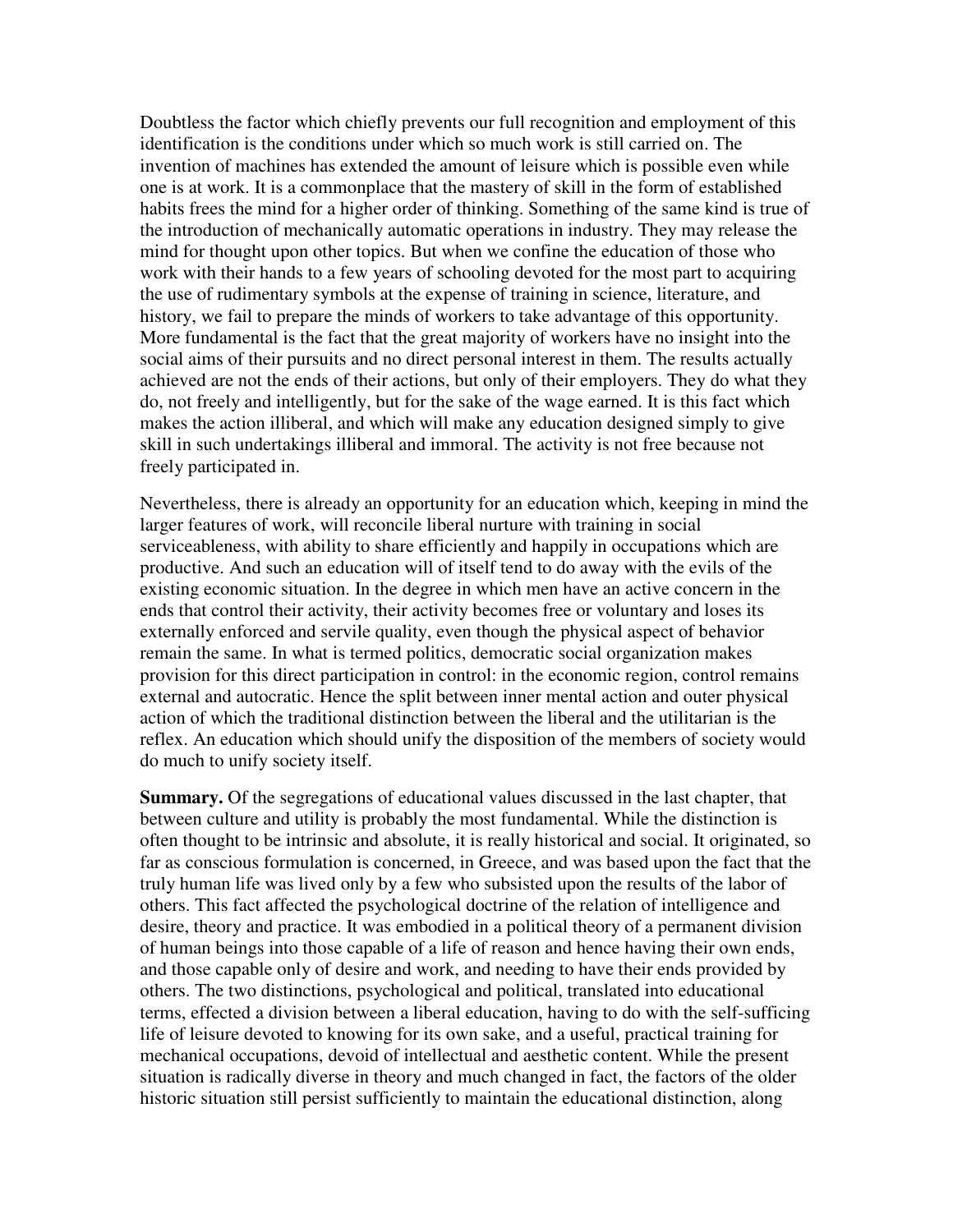with compromises which often reduce the efficacy of the educational measures. The problem of education in a democratic society is to do away with the dualism and to construct a course of studies which makes thought a guide of free practice for all and which makes leisure a reward of accepting responsibility for service, rather than a state of exemption from it.

# *Chapter Twenty: Intellectual and Practical Studies*

**1. The Opposition of Experience and True Knowledge.** As livelihood and leisure are opposed, so are theory and practice, intelligence and execution, knowledge and activity. The latter set of oppositions doubtless springs from the same social conditions which produce the former conflict; but certain definite problems of education connected with them make it desirable to discuss explicitly the matter of the relationship and alleged separation of knowing and doing.

The notion that knowledge is derived from a higher source than is practical activity, and possesses a higher and more spiritual worth, has a long history. The history so far as conscious statement is concerned takes us back to the conceptions of experience and of reason formulated by Plato and Aristotle. Much as these thinkers differed in many respects, they agreed in identifying experience with purely practical concerns; and hence with material interests as to its purpose and with the body as to its organ. Knowledge, on the other hand, existed for its own sake free from practical reference, and found its source and organ in a purely immaterial mind; it had to do with spiritual or ideal interests. Again, experience always involved lack, need, desire; it was never self-sufficing. Rational knowing on the other hand, was complete and comprehensive within itself. Hence the practical life was in a condition of perpetual flux, while intellectual knowledge concerned eternal truth.

This sharp antithesis is connected with the fact that Athenian philosophy began as a criticism of custom and tradition as standards of knowledge and conduct. In a search for something to replace them, it hit upon reason as the only adequate guide of belief and activity. Since custom and tradition were identified with experience, it followed at once that reason was superior to experience. Moreover, experience, not content with its proper position of subordination, was the great foe to the acknowledgment of the authority of reason. Since custom and traditionary beliefs held men in bondage, the struggle of reason for its legitimate supremacy could be won only by showing the inherently unstable and inadequate nature of experience.

The statement of Plato that philosophers should be kings may best be understood as a statement that rational intelligence and not habit, appetite, impulse, and emotion should regulate human affairs. The former secures unity, order, and law; the latter signify multiplicity and discord, irrational fluctuations from one estate to another.

The grounds for the identification of experience with the unsatisfactory condition of things, the state of affairs represented by rule of mere custom, are not far to seek. Increasing trade and travel, colonizations, migrations and wars, had broadened the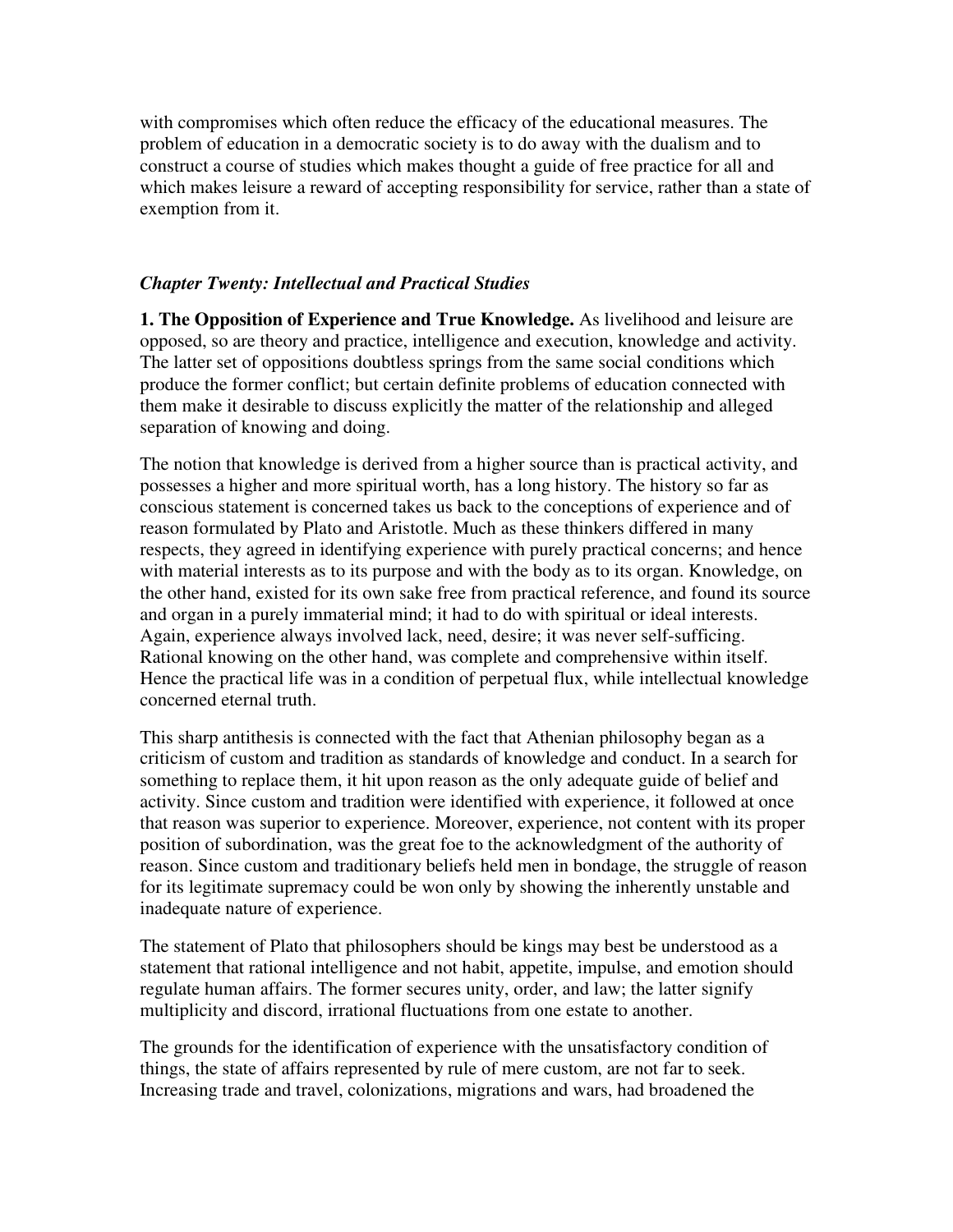intellectual horizon. The customs and beliefs of different communities were found to diverge sharply from one another. Civil disturbance had become a custom in Athens; the fortunes of the city seemed given over to strife of factions. The increase of leisure coinciding with the broadening of the horizon had brought into ken many new facts of nature and had stimulated curiosity and speculation. The situation tended to raise the question as to the existence of anything constant and universal in the realm of nature and society. Reason was the faculty by which the universal principle and essence is apprehended; while the senses were the organs of perceiving change, -- the unstable and the diverse as against the permanent and uniform. The results of the work of the senses, preserved in memory and imagination, and applied in the skill given by habit, constituted experience.

Experience at its best is thus represented in the various handicrafts -- the arts of peace and war. The cobbler, the flute player, the soldier, have undergone the discipline of experience to acquire the skill they have. This means that the bodily organs, particularly the senses, have had repeated contact with things and that the result of these contacts has been preserved and consolidated till ability in foresight and in practice had been secured. Such was the essential meaning of the term "empirical." It suggested a knowledge and an ability not based upon insight into principles, but expressing the result of a large number of separate trials. It expressed the idea now conveyed by "method of trial and error," with especial emphasis upon the more or less accidental character of the trials. So far as ability of control, of management, was concerned, it amounted to rule-of-thumb procedure, to routine. If new circumstances resembled the past, it might work well enough; in the degree in which they deviated, failure was likely. Even to-day to speak of a physician as an empiricist is to imply that he lacks scientific training, and that he is proceeding simply on the basis of what he happens to have got out of the chance medley of his past practice. Just because of the lack of science or reason in "experience" it is hard to keep it at its poor best. The empiric easily degenerates into the quack. He does not know where his knowledge begins or leaves off, and so when he gets beyond routine conditions he begins to pretend -- to make claims for which there is no justification, and to trust to luck and to ability to impose upon others -- to "bluff." Moreover, he assumes that because he has learned one thing, he knows others -- as the history of Athens showed that the common craftsmen thought they could manage household affairs, education, and politics, because they had learned to do the specific things of their trades. Experience is always hovering, then, on the edge of pretense, of sham, of seeming, and appearance, in distinction from the reality upon which reason lays hold.

The philosophers soon reached certain generalizations from this state of affairs. The senses are connected with the appetites, with wants and desires. They lay hold not on the reality of things but on the relation which things have to our pleasures and pains, to the satisfaction of wants and the welfare of the body. They are important only for the life of the body, which is but a fixed substratum for a higher life. Experience thus has a definitely material character; it has to do with physical things in relation to the body. In contrast, reason, or science, lays hold of the immaterial, the ideal, the spiritual. There is something morally dangerous about experience, as such words as sensual, carnal, material, worldly, interests suggest; while pure reason and spirit connote something morally praiseworthy. Moreover, ineradicable connection with the changing, the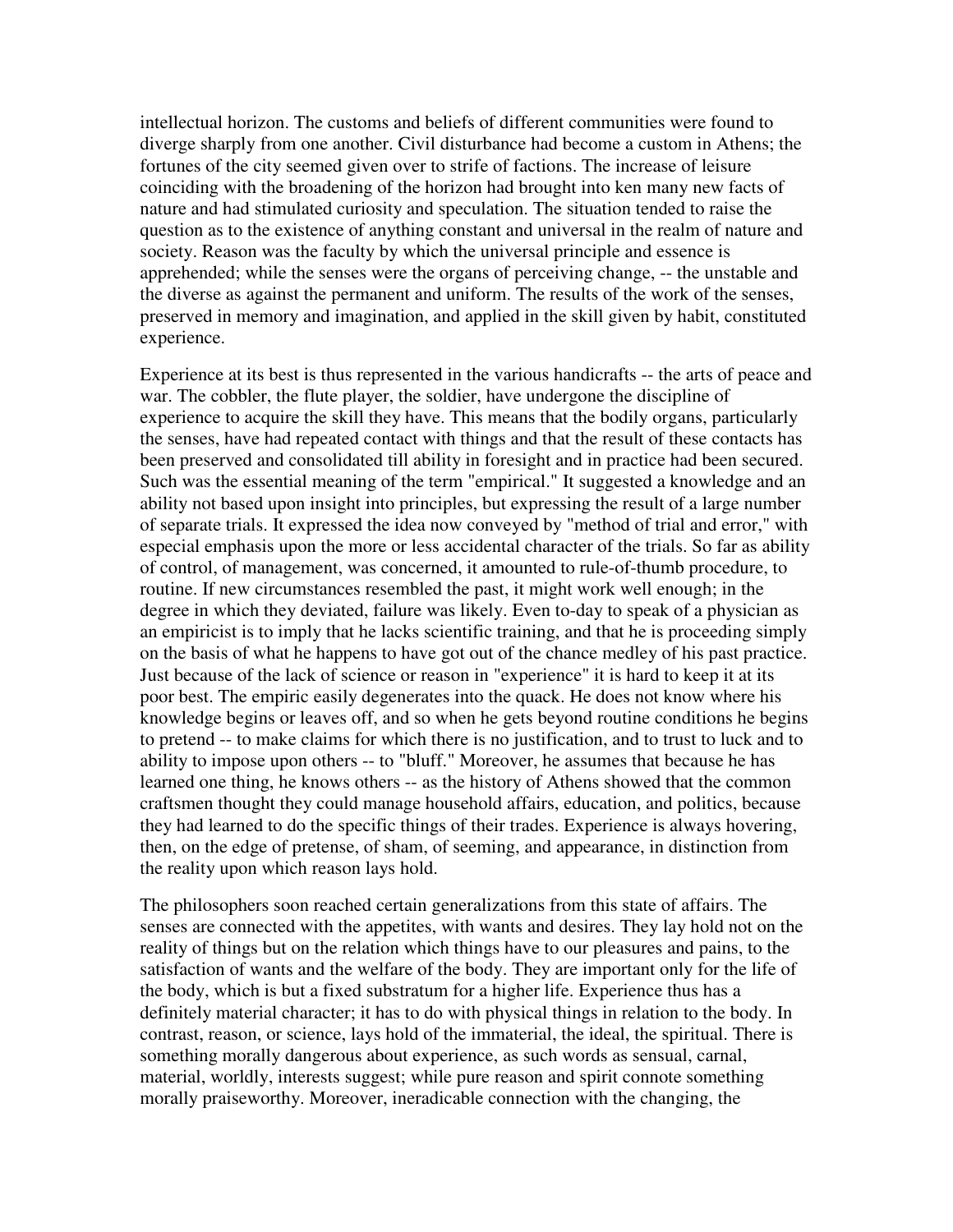inexplicably shifting, and with the manifold, the diverse, clings to experience. Its material is inherently variable and untrustworthy. It is anarchic, because unstable. The man who trusts to experience does not know what he depends upon, since it changes from person to person, from day to day, to say nothing of from country to country. Its connection with the "many," with various particulars, has the same effect, and also carries conflict in its train.

Only the single, the uniform, assures coherence and harmony. Out of experience come warrings, the conflict of opinions and acts within the individual and between individuals. From experience no standard of belief can issue, because it is the very nature of experience to instigate all kinds of contrary beliefs, as varieties of local custom proved. Its logical outcome is that anything is good and true to the particular individual which his experience leads him to believe true and good at a particular time and place.

Finally practice falls of necessity within experience. Doing proceeds from needs and aims at change. To produce or to make is to alter something; to consume is to alter. All the obnoxious characters of change and diversity thus attach themselves to doing while knowing is as permanent as its object. To know, to grasp a thing intellectually or theoretically, is to be out of the region of vicissitude, chance, and diversity. Truth has no lack; it is untouched by the perturbations of the world of sense. It deals with the eternal and the universal. And the world of experience can be brought under control, can be steadied and ordered, only through subjection to its law of reason.

It would not do, of course, to say that all these distinctions persisted in full technical definiteness. But they all of them profoundly influenced men's subsequent thinking and their ideas about education. The contempt for physical as compared with mathematical and logical science, for the senses and sense observation; the feeling that knowledge is high and worthy in the degree in which it deals with ideal symbols instead of with the concrete; the scorn of particulars except as they are deductively brought under a universal; the disregard for the body; the depreciation of arts and crafts as intellectual instrumentalities, all sought shelter and found sanction under this estimate of the respective values of experience and reason -- or, what came to the same thing, of the practical and the intellectual. Medieval philosophy continued and reinforced the tradition. To know reality meant to be in relation to the supreme reality, or God, and to enjoy the eternal bliss of that relation. Contemplation of supreme reality was the ultimate end of man to which action is subordinate. Experience had to do with mundane, profane, and secular affairs, practically necessary indeed, but of little import in comparison with supernatural objects of knowledge. When we add to this motive the force derived from the literary character of the Roman education and the Greek philosophic tradition, and conjoin to them the preference for studies which obviously demarcated the aristocratic class from the lower classes, we can readily understand the tremendous power exercised by the persistent preference of the "intellectual" over the "practical" not simply in educational philosophies but in the higher schools.

**2. The Modern Theory of Experience and Knowledge.** As we shall see later, the development of experimentation as a method of knowledge makes possible and necessitates a radical transformation of the view just set forth. But before coming to that, we have to note the theory of experience and knowledge developed in the seventeenth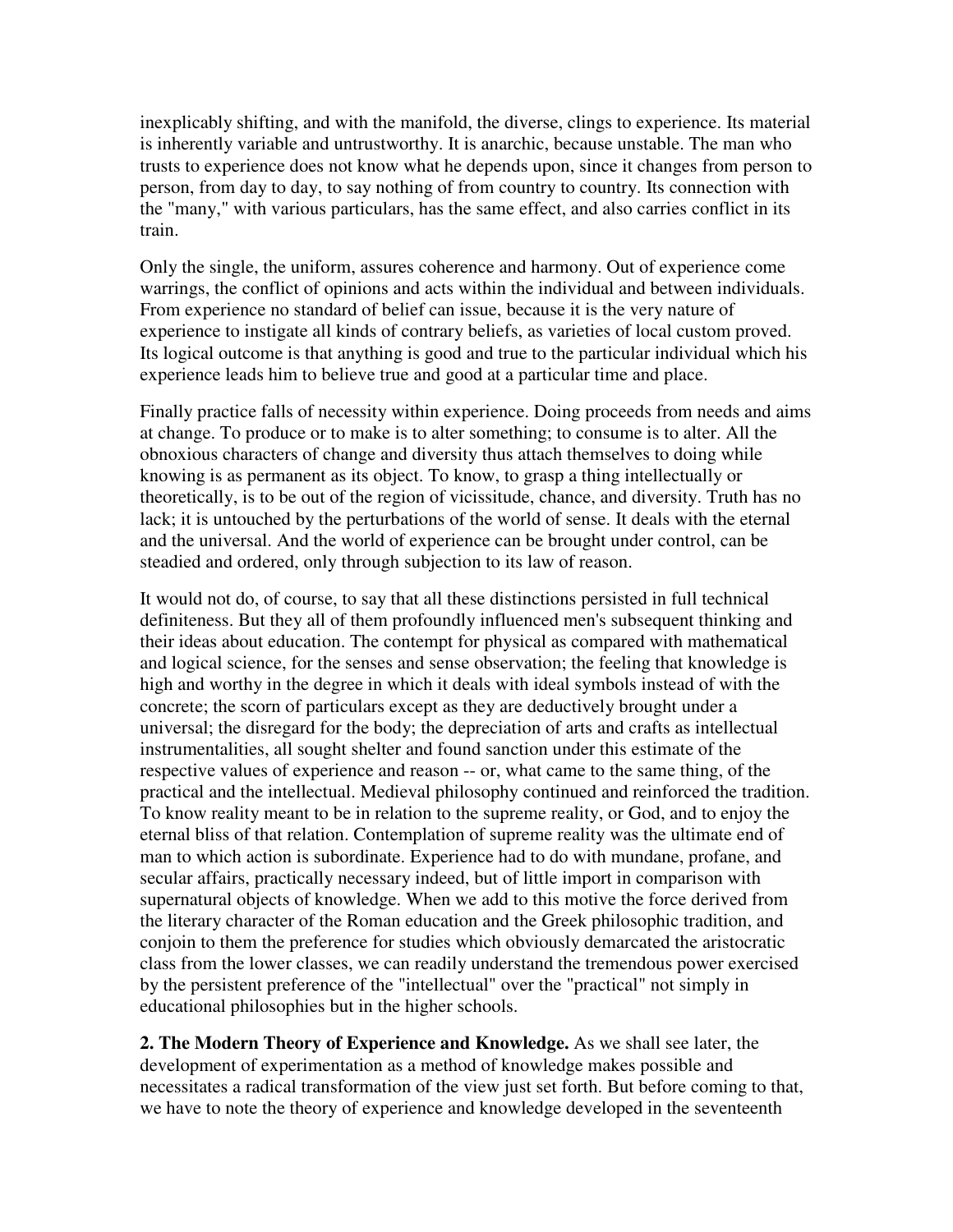and eighteenth centuries. In general, it presents us with an almost complete reversal of the classic doctrine of the relations of experience and reason. To Plato experience meant habituation, or the conservation of the net product of a lot of past chance trials. Reason meant the principle of reform, of progress, of increase of control. Devotion to the cause of reason meant breaking through the limitations of custom and getting at things as they really were. To the modern reformers, the situation was the other way around. Reason, universal principles, a priori notions, meant either blank forms which had to be filled in by experience, by sense observations, in order to get significance and validity; or else were mere indurated prejudices, dogmas imposed by authority, which masqueraded and found protection under august names. The great need was to break way from captivity to conceptions which, as Bacon put it, "anticipated nature" and imposed merely human opinions upon her, and to resort to experience to find out what nature was like. Appeal to experience marked the breach with authority. It meant openness to new impressions; eagerness in discovery and invention instead of absorption in tabulating and systematizing received ideas and "proving" them by means of the relations they sustained to one another. It was the irruption into the mind of the things as they really were, free from the veil cast over them by preconceived ideas.

The change was twofold. Experience lost the practical meaning which it had borne from the time of Plato. It ceased to mean ways of doing and being done to, and became a name for something intellectual and cognitive. It meant the apprehension of material which should ballast and check the exercise of reasoning. By the modern philosophic empiricist and by his opponent, experience has been looked upon just as a way of knowing. The only question was how good a way it is. The result was an even greater "intellectualism" than is found in ancient philosophy, if that word be used to designate an emphatic and almost exclusive interest in knowledge in its isolation. Practice was not so much subordinated to knowledge as treated as a kind of tag-end or aftermath of knowledge. The educational result was only to confirm the exclusion of active pursuits from the school, save as they might be brought in for purely utilitarian ends -- the acquisition by drill of certain habits. In the second place, the interest in experience as a means of basing truth upon objects, upon nature, led to looking at the mind as purely receptive. The more passive the mind is, the more truly objects will impress themselves upon it. For the mind to take a hand, so to speak, would be for it in the very process of knowing to vitiate true knowledge -- to defeat its own purpose. The ideal was a maximum of receptivity.

Since the impressions made upon the mind by objects were generally termed sensations, empiricism thus became a doctrine of sensationalism -- that is to say, a doctrine which identified knowledge with the reception and association of sensory impressions. In John Locke, the most influential of the empiricists, we find this sensationalism mitigated by a recognition of certain mental faculties, like discernment or discrimination, comparison, abstraction, and generalization which work up the material of sense into definite and organized forms and which even evolve new ideas on their own account, such as the fundamental conceptions of morals and mathematics. (See ante, p. 61.) But some of his successors, especially in France in the latter part of the eighteenth century, carried his doctrine to the limit; they regarded discernment and judgment as peculiar sensations made in us by the conjoint presence of other sensations. Locke had held that the mind is a blank piece of paper, or a wax tablet with nothing engraved on it at birth (a tabula rasa)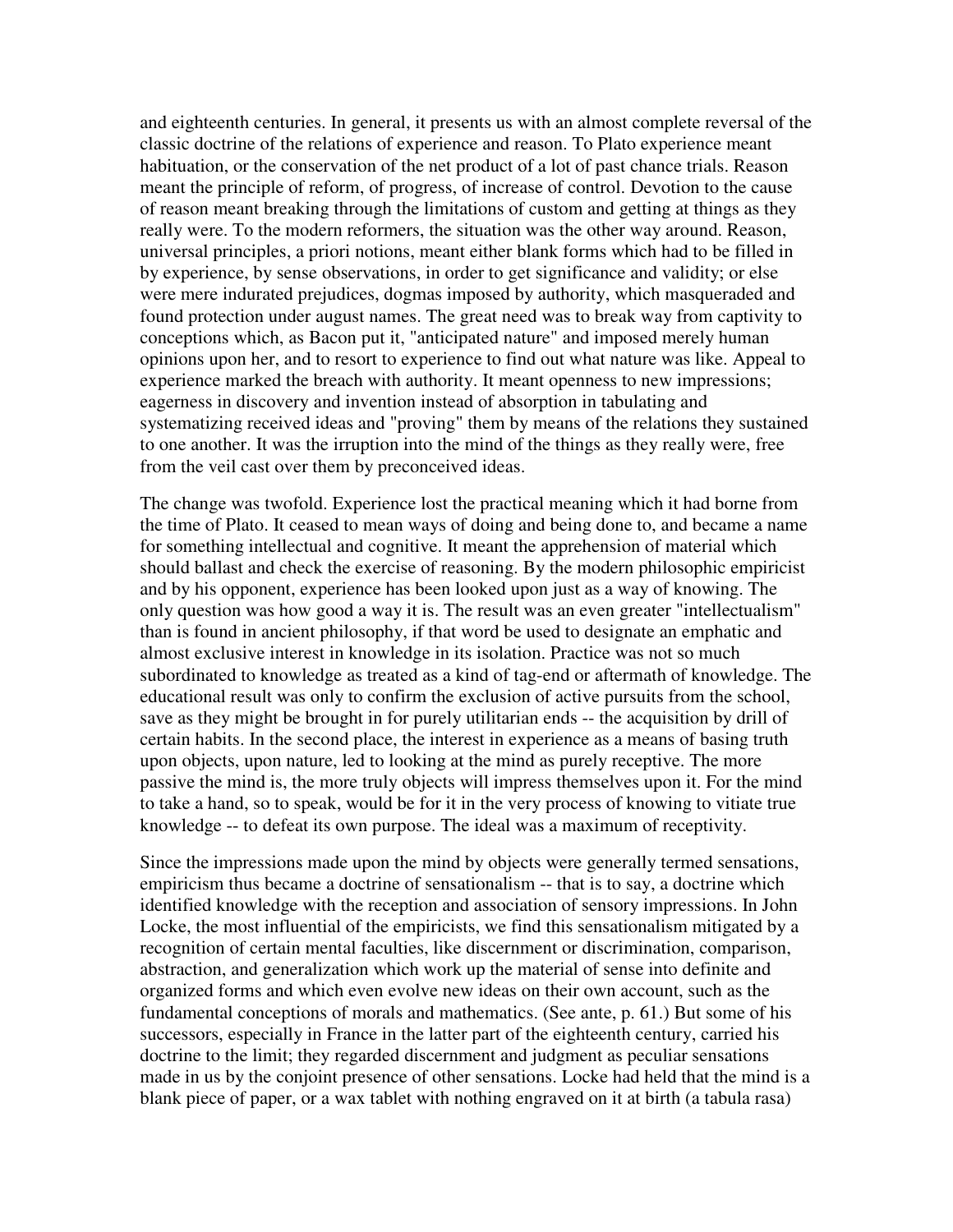so far as any contents of ideas were concerned, but had endowed it with activities to be exercised upon the material received. His French successors razed away the powers and derived them also from impressions received.

As we have earlier noted, this notion was fostered by the new interest in education as method of social reform. (See ante, p. 93.) The emptier the mind to begin with, the more it may be made anything we wish by bringing the right influences to bear upon it. Thus Helvetius, perhaps the most extreme and consistent sensationalist, proclaimed that education could do anything -- that it was omnipotent. Within the sphere of school instruction, empiricism found its directly beneficial office in protesting against mere book learning. If knowledge comes from the impressions made upon us by natural objects, it is impossible to procure knowledge without the use of objects which impress the mind. Words, all kinds of linguistic symbols, in the lack of prior presentations of objects with which they may be associated, convey nothing but sensations of their own shape and color -- certainly not a very instructive kind of knowledge. Sensationalism was an extremely handy weapon with which to combat doctrines and opinions resting wholly upon tradition and authority. With respect to all of them, it set up a test: Where are the real objects from which these ideas and beliefs are received? If such objects could not be produced, ideas were explained as the result of false associations and combinations. Empiricism also insisted upon a first-hand element. The impression must be made upon me, upon my mind. The further we get away from this direct, first-hand source of knowledge, the more numerous the sources of error, and the vaguer the resulting idea.

As might be expected, however, the philosophy was weak upon the positive side. Of course, the value of natural objects and firsthand acquaintance was not dependent upon the truth of the theory. Introduced into the schools they would do their work, even if the sensational theory about the way in which they did it was quite wrong. So far, there is nothing to complain of. But the emphasis upon sensationalism also operated to influence the way in which natural objects were employed, and to prevent full good being got from them. "Object lessons" tended to isolate the mere sense-activity and make it an end in itself. The more isolated the object, the more isolated the sensory quality, the more distinct the sense-impression as a unit of knowledge. The theory worked not only in the direction of this mechanical isolation, which tended to reduce instruction to a kind of physical gymnastic of the sense-organs (good like any gymnastic of bodily organs, but not more so), but also to the neglect of thinking. According to the theory there was no need of thinking in connection with sense-observation; in fact, in strict theory such thinking would be impossible till afterwards, for thinking consisted simply in combining and separating sensory units which had been received without any participation of judgment.

As a matter of fact, accordingly, practically no scheme of education upon a purely sensory basis has ever been systematically tried, at least after the early years of infancy. Its obvious deficiencies have caused it to be resorted to simply for filling in "rationalistic" knowledge (that is to say, knowledge of definitions, rules, classifications, and modes of application conveyed through symbols), and as a device for lending greater "interest" to barren symbols. There are at least three serious defects of sensationalistic empiricism as an educational philosophy of knowledge. (a) the historical value of the theory was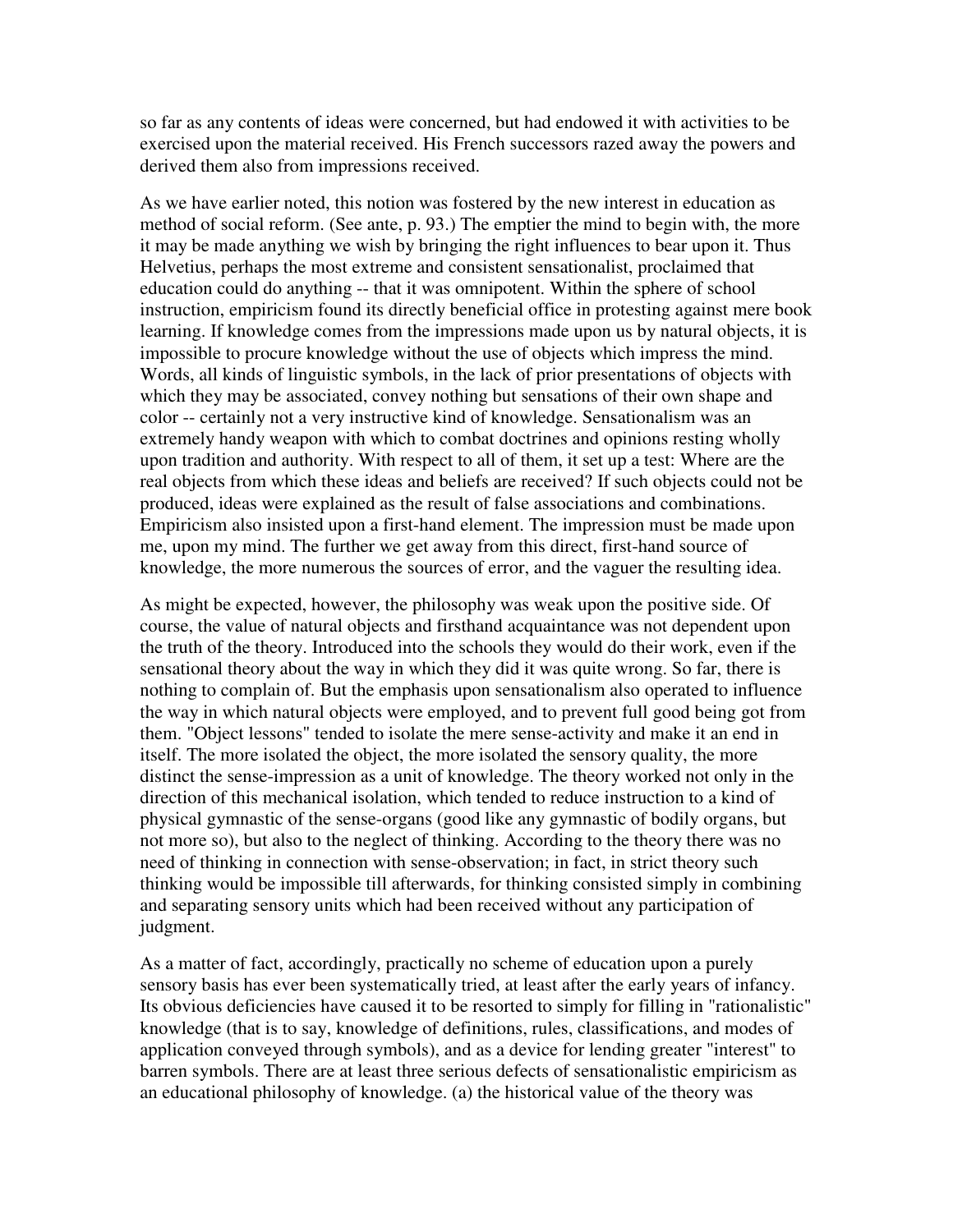critical; it was a dissolvent of current beliefs about the world and political institutions. It was a destructive organ of criticism of hard and fast dogmas. But the work of education is constructive, not critical. It assumes not old beliefs to be eliminated and revised, but the need of building up new experience into intellectual habitudes as correct as possible from the start. Sensationalism is highly unfitted for this constructive task. Mind, understanding, denotes responsiveness to meanings (ante, p. 29), not response to direct physical stimuli. And meaning exists only with reference to a context, which is excluded by any scheme which identifies knowledge with a combination of sense-impressions. The theory, so far as educationally applied, led either to a magnification of mere physical excitations or else to a mere heaping up of isolated objects and qualities.

(b) While direct impression has the advantage of being first hand, it also has the disadvantage of being limited in range. Direct acquaintance with the natural surroundings of the home environment so as to give reality to ideas about portions of the earth beyond the reach of the senses, and as a means of arousing intellectual curiosity, is one thing. As an end-all and be-all of geographical knowledge it is fatally restricted. In precisely analogous fashion, beans, shoe pegs, and counters may be helpful aids to a realization of numerical relations, but when employed except as aids to thought -- the apprehension of meaning -- they become an obstacle to the growth of arithmetical understanding. They arrest growth on a low plane, the plane of specific physical symbols. Just as the race developed especial symbols as tools of calculation and mathematical reasonings, because the use of the fingers as numerical symbols got in the way, so the individual must progress from concrete to abstract symbols -- that is, symbols whose meaning is realized only through conceptual thinking. And undue absorption at the outset in the physical object of sense hampers this growth.

(c) A thoroughly false psychology of mental development underlay sensationalistic empiricism. Experience is in truth a matter of activities, instinctive and impulsive, in their interactions with things. What even an infant "experiences" is not a passively received quality impressed by an object, but the effect which some activity of handling, throwing, pounding, tearing, etc., has upon an object, and the consequent effect of the object upon the direction of activities. (See ante, p. 140.) Fundamentally (as we shall see in more detail), the ancient notion of experience as a practical matter is truer to fact that the modern notion of it as a mode of knowing by means of sensations. The neglect of the deep-seated active and motor factors of experience is a fatal defect of the traditional empirical philosophy. Nothing is more uninteresting and mechanical than a scheme of object lessons which ignores and as far as may be excludes the natural tendency to learn about the qualities of objects by the uses to which they are put through trying to do something with them.

It is obvious, accordingly, that even if the philosophy of experience represented by modern empiricism had received more general theoretical assent than has been accorded to it, it could not have furnished a satisfactory philosophy of the learning process. Its educational influence was confined to injecting a new factor into the older curriculum, with incidental modifications of the older studies and methods. It introduced greater regard for observation of things directly and through pictures and graphic descriptions, and it reduced the importance attached to verbal symbolization. But its own scope was so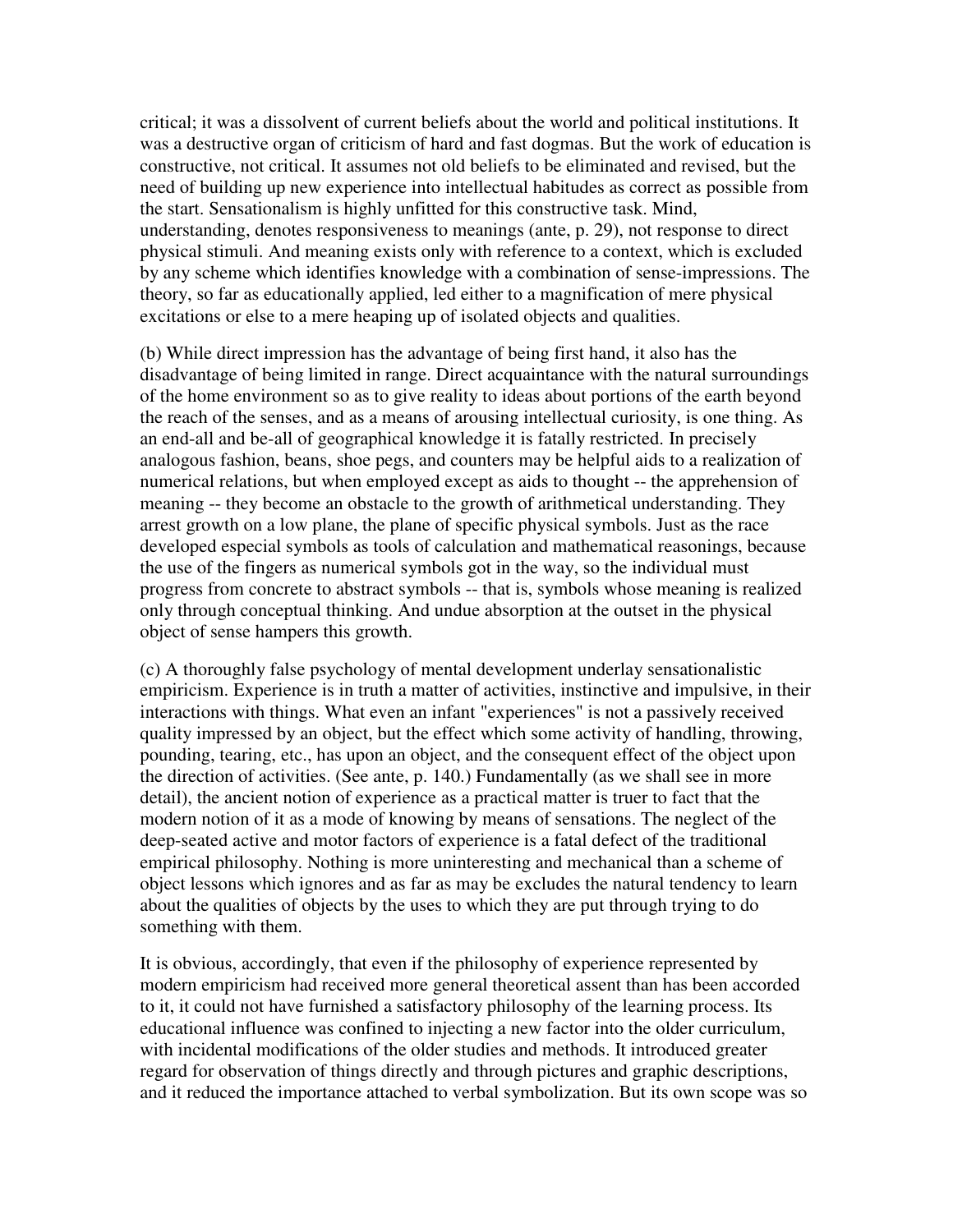meager that it required supplementation by information concerning matters outside of sense-perception and by matters which appealed more directly to thought. Consequently it left unimpaired the scope of informational and abstract, or "rationalistic" studies.

3. Experience as Experimentation. It has already been intimated that sensational empiricism represents neither the idea of experience justified by modern psychology nor the idea of knowledge suggested by modern scientific procedure. With respect to the former, it omits the primary position of active response which puts things to use and which learns about them through discovering the consequences that result from use. It would seem as if five minutes' unprejudiced observation of the way an infant gains knowledge would have sufficed to overthrow the notion that he is passively engaged in receiving impressions of isolated ready-made qualities of sound, color, hardness, etc. For it would be seen that the infant reacts to stimuli by activities of handling, reaching, etc., in order to see what results follow upon motor response to a sensory stimulation; it would be seen that what is learned are not isolated qualities, but the behavior which may be expected from a thing, and the changes in things and persons which an activity may be expected to produce. In other words, what he learns are connections. Even such qualities as red color, sound of a high pitch, have to be discriminated and identified on the basis of the activities they call forth and the consequences these activities effect. We learn what things are hard and what are soft by finding out through active experimentation what they respectively will do and what can be done and what cannot be done with them. In like fashion, children learn about persons by finding out what responsive activities these persons exact and what these persons will do in reply to the children's activities. And the combination of what things do to us (not in impressing qualities on a passive mind) in modifying our actions, furthering some of them and resisting and checking others, and what we can do to them in producing new changes constitutes experience.

The methods of science by which the revolution in our knowledge of the world dating from the seventeenth century, was brought about, teach the same lesson. For these methods are nothing but experimentation carried out under conditions of deliberate control. To the Greek, it seemed absurd that such an activity as, say, the cobbler punching holes in leather, or using wax and needle and thread, could give an adequate knowledge of the world. It seemed almost axiomatic that for true knowledge we must have recourse to concepts coming from a reason above experience. But the introduction of the experimental method signified precisely that such operations, carried on under conditions of control, are just the ways in which fruitful ideas about nature are obtained and tested. In other words, it is only needed to conduct such an operation as the pouring of an acid on a metal for the purpose of getting knowledge instead of for the purpose of getting a trade result, in order to lay hold of the principle upon which the science of nature was henceforth to depend. Sense perceptions were indeed indispensable, but there was less reliance upon sense perceptions in their natural or customary form than in the older science. They were no longer regarded as containing within themselves some "form" or "species" of universal kind in a disguised mask of sense which could be stripped off by rational thought. On the contrary, the first thing was to alter and extend the data of sense perception: to act upon the given objects of sense by the lens of the telescope and microscope, and by all sorts of experimental devices. To accomplish this in a way which would arouse new ideas (hypotheses, theories) required even more general ideas (like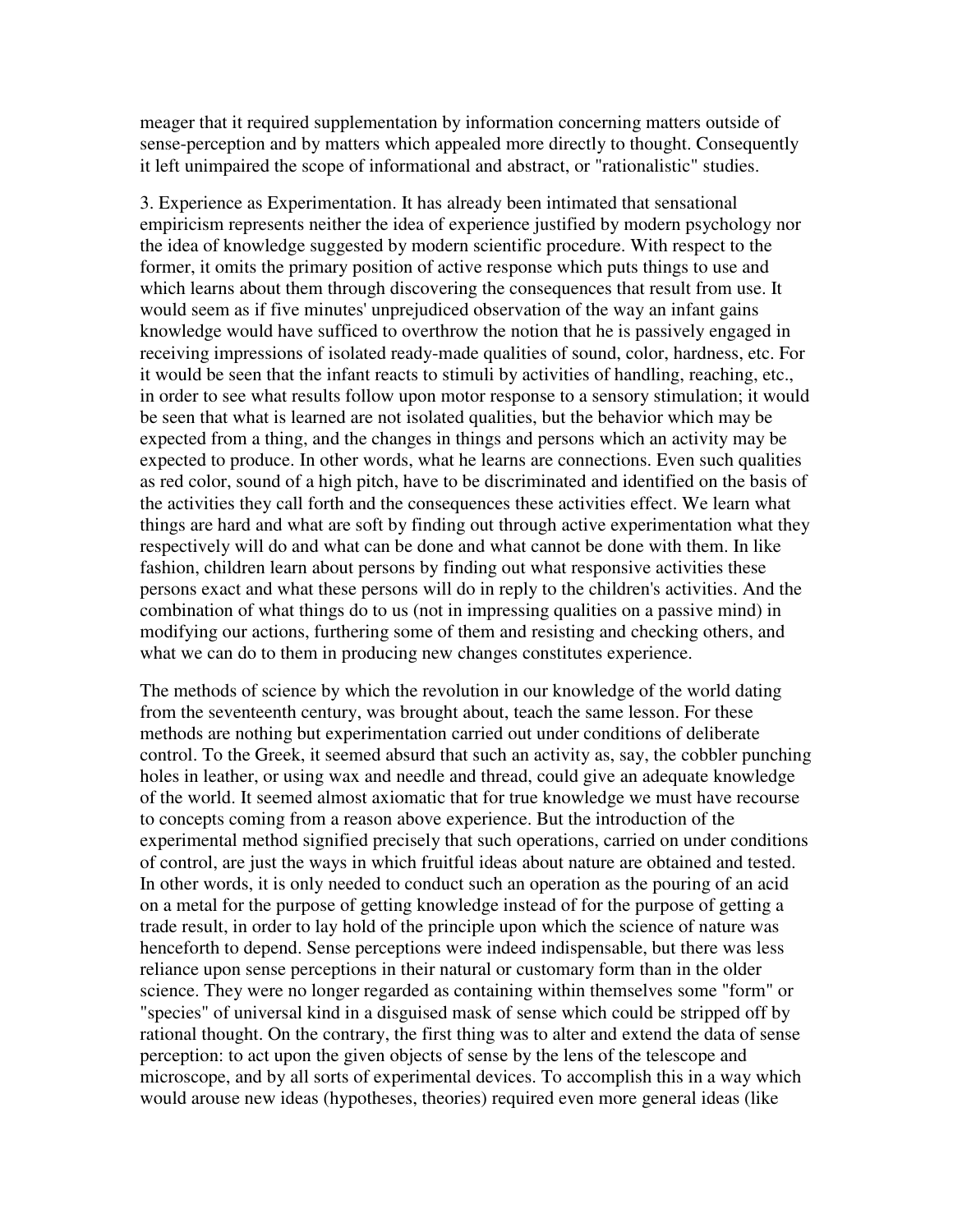those of mathematics) than were at the command of ancient science. But these general conceptions were no longer taken to give knowledge in themselves. They were implements for instituting, conducting, interpreting experimental inquiries and formulating their results.

The logical outcome is a new philosophy of experience and knowledge, a philosophy which no longer puts experience in opposition to rational knowledge and explanation. Experience is no longer a mere summarizing of what has been done in a more or less chance way in the past; it is a deliberate control of what is done with reference to making what happens to us and what we do to things as fertile as possible of suggestions (of suggested meanings) and a means for trying out the validity of the suggestions. When trying, or experimenting, ceases to be blinded by impulse or custom, when it is guided by an aim and conducted by measure and method, it becomes reasonable -- rational. When what we suffer from things, what we undergo at their hands, ceases to be a matter of chance circumstance, when it is transformed into a consequence of our own prior purposive endeavors, it becomes rationally significant -- enlightening and instructive. The antithesis of empiricism and rationalism loses the support of the human situation which once gave it meaning and relative justification.

The bearing of this change upon the opposition of purely practical and purely intellectual studies is self-evident. The distinction is not intrinsic but is dependent upon conditions, and upon conditions which can be regulated. Practical activities may be intellectually narrow and trivial; they will be so in so far as they are routine, carried on under the dictates of authority, and having in view merely some external result. But childhood and youth, the period of schooling, is just the time when it is possible to carry them on in a different spirit. It is inexpedient to repeat the discussions of our previous chapters on thinking and on the evolution of educative subject matter from childlike work and play to logically organized subject matter. The discussions of this chapter and the prior one should, however, give an added meaning to those results.

*(i)* Experience itself primarily consists of the active relations subsisting between a human being and his natural and social surroundings. In some cases, the initiative in activity is on the side of the environment; the human being undergoes or suffers certain checkings and deflections of endeavors. In other cases, the behavior of surrounding things and persons carries to a successful issue the active tendencies of the individual, so that in the end what the individual undergoes are consequences which he has himself tried to produce. In just the degree in which connections are established between what happens to a person and what he does in response, and between what he does to his environment and what it does in response to him, his acts and the things about him acquire meaning. He learns to understand both himself and the world of men and things. Purposive education or schooling should present such an environment that this interaction will effect acquisition of those meanings which are so important that they become, in turn, instruments of further learnings. (ante, Ch. XI.) As has been repeatedly pointed out, activity out of school is carried on under conditions which have not been deliberately adapted to promoting the function of understanding and formation of effective intellectual dispositions. The results are vital and genuine as far as they go, but they are limited by all kinds of circumstances. Some powers are left quite undeveloped and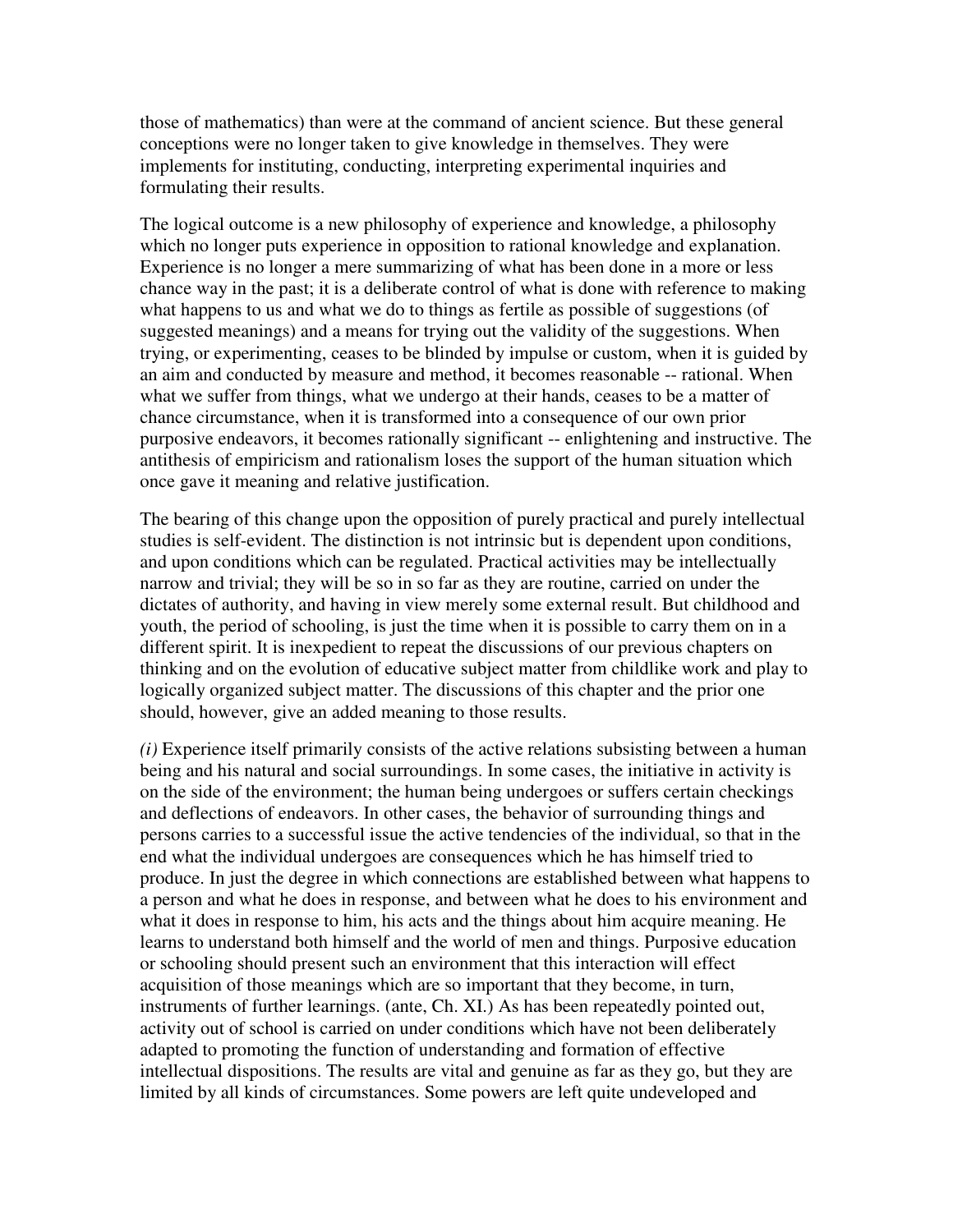undirected; others get only occasional and whimsical stimulations; others are formed into habits of a routine skill at the expense of aims and resourceful initiative and inventiveness. It is not the business of the school to transport youth from an environment of activity into one of cramped study of the records of other men's learning; but to transport them from an environment of relatively chance activities (accidental in the relation they bear to insight and thought) into one of activities selected with reference to guidance of learning. A slight inspection of the improved methods which have already shown themselves effective in education will reveal that they have laid hold, more or less consciously, upon the fact that "intellectual" studies instead of being opposed to active pursuits represent an intellectualizing of practical pursuits. It remains to grasp the principle with greater firmness.

*(ii)* The changes which are taking place in the content of social life tremendously facilitate selection of the sort of activities which will intellectualize the play and work of the school. When one bears in mind the social environment of the Greeks and the people of the Middle Ages, where such practical activities as could be successfully carried on were mostly of a routine and external sort and even servile in nature, one is not surprised that educators turned their backs upon them as unfitted to cultivate intelligence. But now that even the occupations of the household, agriculture, and manufacturing as well as transportation and intercourse are instinct with applied science, the case stands otherwise. It is true that many of those who now engage in them are not aware of the intellectual content upon which their personal actions depend. But this fact only gives an added reason why schooling should use these pursuits so as to enable the coming generation to acquire a comprehension now too generally lacking, and thus enable persons to carry on their pursuits intelligently instead of blindly.

*(iii)* The most direct blow at the traditional separation of doing and knowing and at the traditional prestige of purely "intellectual" studies, however, has been given by the progress of experimental science. If this progress has demonstrated anything, it is that there is no such thing as genuine knowledge and fruitful understanding except as the offspring of doing. The analysis and rearrangement of facts which is indispensable to the growth of knowledge and power of explanation and right classification cannot be attained purely mentally -- just inside the head. Men have to do something to the things when they wish to find out something; they have to alter conditions. This is the lesson of the laboratory method, and the lesson which all education has to learn. The laboratory is a discovery of the condition under which labor may become intellectually fruitful and not merely externally productive. If, in too many cases at present, it results only in the acquisition of an additional mode of technical skill, that is because it still remains too largely but an isolated resource, not resorted to until pupils are mostly too old to get the full advantage of it, and even then is surrounded by other studies where traditional methods isolate intellect from activity.

**Summary.** The Greeks were induced to philosophize by the increasing failure of their traditional customs and beliefs to regulate life. Thus they were led to criticize custom adversely and to look for some other source of authority in life and belief. Since they desired a rational standard for the latter, and had identified with experience the customs which had proved unsatisfactory supports, they were led to a flat opposition of reason and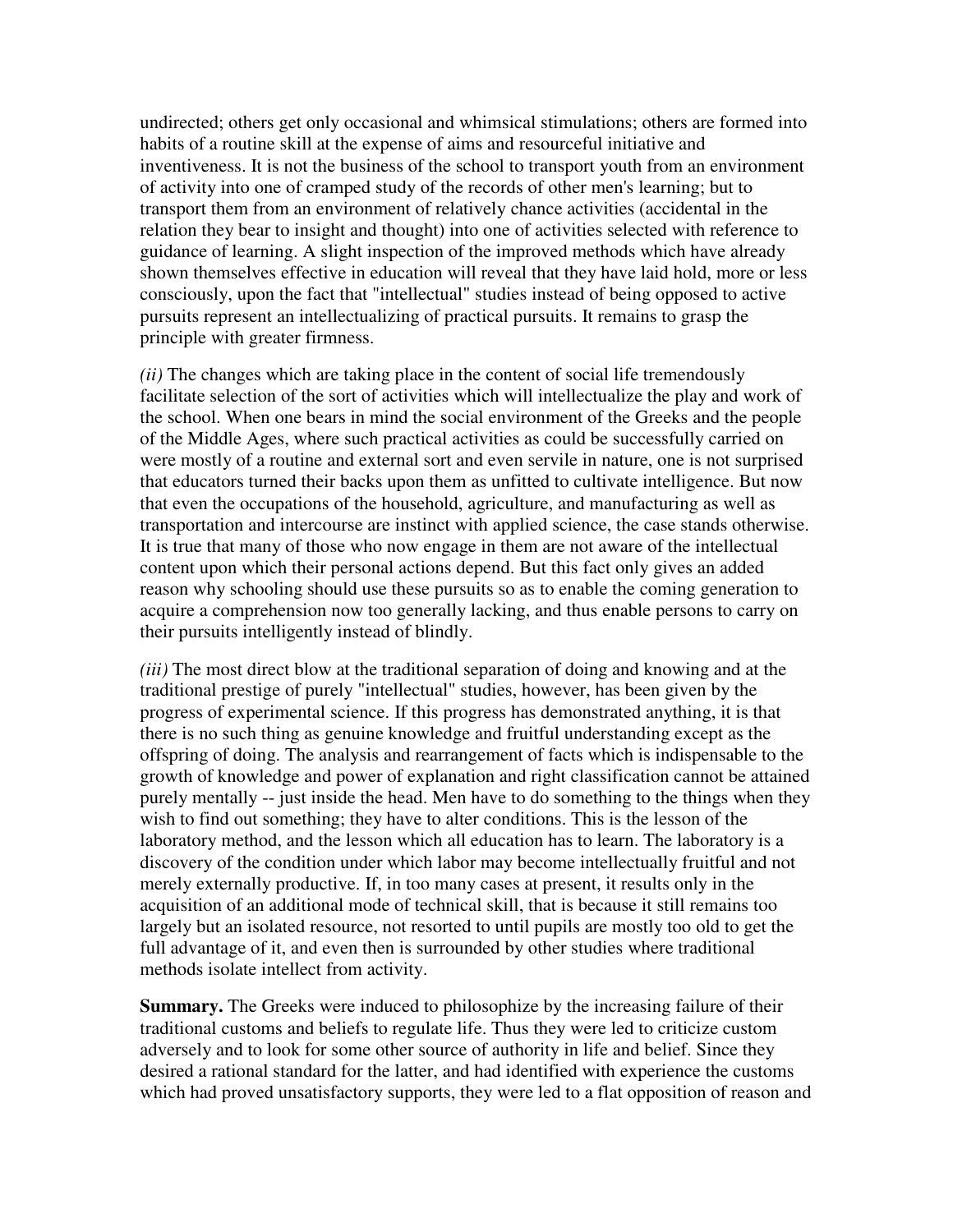experience. The more the former was exalted, the more the latter was depreciated. Since experience was identified with what men do and suffer in particular and changing situations of life, doing shared in the philosophic depreciation. This influence fell in with many others to magnify, in higher education, all the methods and topics which involved the least use of sense-observation and bodily activity. The modern age began with a revolt against this point of view, with an appeal to experience, and an attack upon socalled purely rational concepts on the ground that they either needed to be ballasted by the results of concrete experiences, or else were mere expressions of prejudice and institutionalized class interest, calling themselves rational for protection. But various circumstances led to considering experience as pure cognition, leaving out of account its intrinsic active and emotional phases, and to identifying it with a passive reception of isolated "sensations." Hence the education reform effected by the new theory was confined mainly to doing away with some of the bookishness of prior methods; it did not accomplish a consistent reorganization.

Meantime, the advance of psychology, of industrial methods, and of the experimental method in science makes another conception of experience explicitly desirable and possible. This theory reinstates the idea of the ancients that experience is primarily practical, not cognitive -- a matter of doing and undergoing the consequences of doing. But the ancient theory is transformed by realizing that doing may be directed so as to take up into its own content all which thought suggests, and so as to result in securely tested knowledge. "Experience" then ceases to be empirical and becomes experimental. Reason ceases to be a remote and ideal faculty, and signifies all the resources by which activity is made fruitful in meaning. Educationally, this change denotes such a plan for the studies and method of instruction as has been developed in the previous chapters.

### *Chapter Twenty-one:Physical and Social Studies: Naturalism and Humanism*

ALLUSION has already been made to the conflict of natural science with literary studies for a place in the curriculum. The solution thus far reached consists essentially in a somewhat mechanical compromise whereby the field is divided between studies having nature and studies having man as their theme. The situation thus presents us with another instance of the external adjustment of educational values, and focuses attention upon the philosophy of the connection of nature with human affairs. In general, it may be said that the educational division finds a reflection in the dualistic philosophies. Mind and the world are regarded as two independent realms of existence having certain points of contact with each other. From this point of view it is natural that each sphere of existence should have its own separate group of studies connected with it; it is even natural that the growth of scientific studies should be viewed with suspicion as marking a tendency of materialistic philosophy to encroach upon the domain of spirit. Any theory of education which contemplates a more unified scheme of education than now exists is under the necessity of facing the question of the relation of man to nature.

**1. The Historic Background of Humanistic Study.** It is noteworthy that classic Greek philosophy does not present the problem in its modern form. Socrates indeed appears to have thought that science of nature was not attainable and not very important. The chief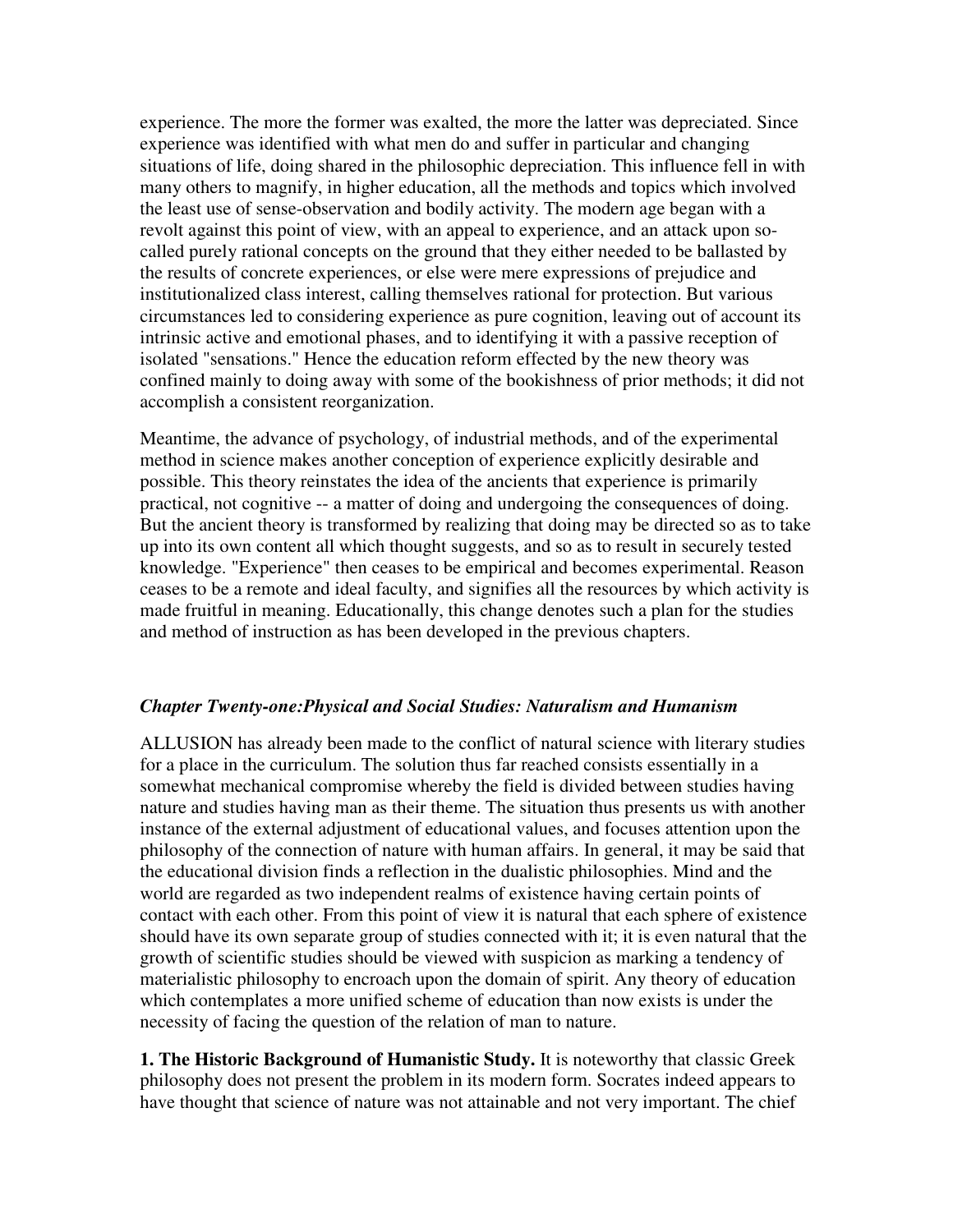thing to know is the nature and end of man. Upon that knowledge hangs all that is of deep significance -- all moral and social achievement. Plato, however, makes right knowledge of man and society depend upon knowledge of the essential features of nature. His chief treatise, entitled the Republic, is at once a treatise on morals, on social organization, and on the metaphysics and science of nature. Since he accepts the Socratic doctrine that right achievement in the former depends upon rational knowledge, he is compelled to discuss the nature of knowledge. Since he accepts the idea that the ultimate object of knowledge is the discovery of the good or end of man, and is discontented with the Socratic conviction that all we know is our own ignorance, he connects the discussion of the good of man with consideration of the essential good or end of nature itself. To attempt to determine the end of man apart from a knowledge of the ruling end which gives law and unity to nature is impossible. It is thus quite consistent with his philosophy that he subordinates literary studies (under the name of music) to mathematics and to physics as well as to logic and metaphysics. But on the other hand, knowledge of nature is not an end in itself; it is a necessary stage in bringing the mind to a realization of the supreme purpose of existence as the law of human action, corporate and individual. To use the modern phraseology, naturalistic studies are indispensable, but they are in the interests of humanistic and ideal ends.

Aristotle goes even farther, if anything, in the direction of naturalistic studies. He subordinates (ante, p. 254) civic relations to the purely cognitive life. The highest end of man is not human but divine -- participation in pure knowing which constitutes the divine life. Such knowing deals with what is universal and necessary, and finds, therefore, a more adequate subject matter in nature at its best than in the transient things of man. If we take what the philosophers stood for in Greek life, rather than the details of what they say, we might summarize by saying that the Greeks were too much interested in free inquiry into natural fact and in the aesthetic enjoyment of nature, and were too deeply conscious of the extent in which society is rooted in nature and subject to its laws, to think of bringing man and nature into conflict. Two factors conspire in the later period of ancient life, however, to exalt literary and humanistic studies. One is the increasingly reminiscent and borrowed character of culture; the other is the political and rhetorical bent of Roman life.

Greek achievement in civilization was native; the civilization of the Alexandrians and Romans was inherited from alien sources. Consequently it looked back to the records upon which it drew, instead of looking out directly upon nature and society, for material and inspiration. We cannot do better than quote the words of Hatch to indicate the consequences for educational theory and practice. "Greece on one hand had lost political power, and on the other possessed in her splendid literature an inalienable heritage.... It was natural that she should turn to letters. It was natural also that the study of letters should be reflected upon speech.... The mass of men in the Greek world tended to lay stress on that acquaintance with the literature of bygone generations, and that habit of cultivated speech, which has ever since been commonly spoken of as education.... Our own comes by direct tradition from it. It set a fashion which until recently has uniformly prevailed over the entire civilized world. We study literature rather than nature because the Greeks did so, and because when the Romans and the Roman provincials resolved to educate their sons, they employed Greek teachers and followed in Greek paths." 1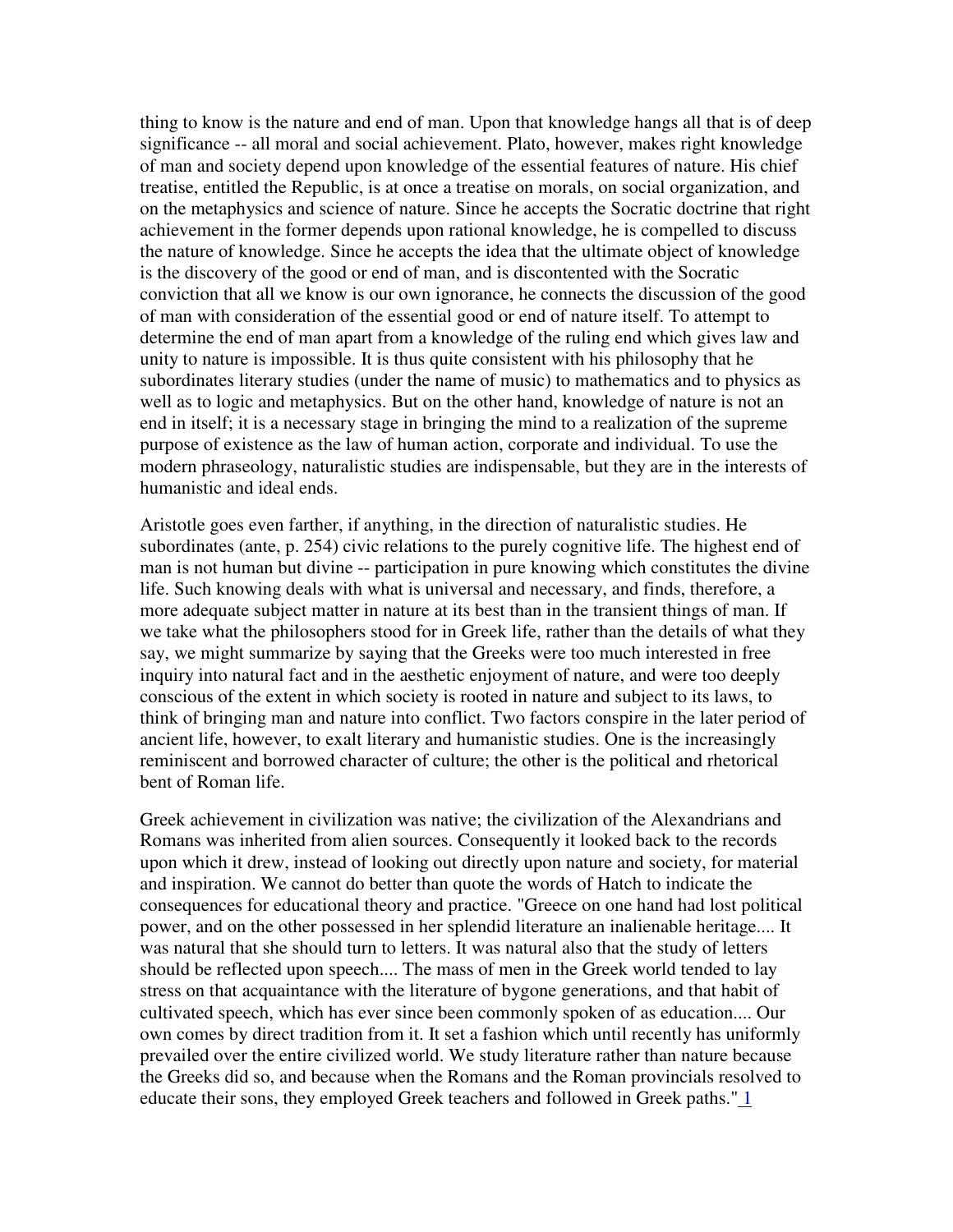The so-called practical bent of the Romans worked in the same direction. In falling back upon the recorded ideas of the Greeks, they not only took the short path to attaining a cultural development, but they procured just the kind of material and method suited to their administrative talents. For their practical genius was not directed to the conquest and control of nature but to the conquest and control of men.

Mr. Hatch, in the passage quoted, takes a good deal of history for granted in saying that we have studied literature rather than nature because the Greeks, and the Romans whom they taught, did so. What is the link that spans the intervening centuries? The question suggests that barbarian Europe but repeated on a larger scale and with increased intensity the Roman situation. It had to go to school to Greco-Roman civilization; it also borrowed rather than evolved its culture. Not merely for its general ideas and their artistic presentation but for its models of law it went to the records of alien peoples. And its dependence upon tradition was increased by the dominant theological interests of the period. For the authorities to which the Church appealed were literatures composed in foreign tongues. Everything converged to identify learning with linguistic training and to make the language of the learned a literary language instead of the mother speech.

The full scope of this fact escapes us, moreover, until we recognize that this subject matter compelled recourse to a dialectical method. Scholasticism frequently has been used since the time of the revival of learning as a term of reproach. But all that it means is the method of The Schools, or of the School Men. In its essence, it is nothing but a highly effective systematization of the methods of teaching and learning which are appropriate to transmit an authoritative body of truths. Where literature rather than contemporary nature and society furnishes material of study, methods must be adapted to defining, expounding, and interpreting the received material, rather than to inquiry, discovery, and invention. And at bottom what is called Scholasticism is the whole-hearted and consistent formulation and application of the methods which are suited to instruction when the material of instruction is taken ready-made, rather than as something which students are to find out for themselves. So far as schools still teach from textbooks and rely upon the principle of authority and acquisition rather than upon that of discovery and inquiry, their methods are Scholastic -- minus the logical accuracy and system of Scholasticism at its best. Aside from laxity of method and statement, the only difference is that geographies and histories and botanies and astronomies are now part of the authoritative literature which is to be mastered.

As a consequence, the Greek tradition was lost in which a humanistic interest was used as a basis of interest in nature, and a knowledge of nature used to support the distinctively human aims of man. Life found its support in authority, not in nature. The latter was moreover an object of considerable suspicion. Contemplation of it was dangerous, for it tended to draw man away from reliance upon the documents in which the rules of living were already contained. Moreover nature could be known only through observation; it appealed to the senses -- which were merely material as opposed to a purely immaterial mind. Furthermore, the utilities of a knowledge of nature were purely physical and secular; they connected with the bodily and temporal welfare of man, while the literary tradition concerned his spiritual and eternal well-being.

**2. The Modern Scientific Interest in Nature.** The movement of the fifteenth century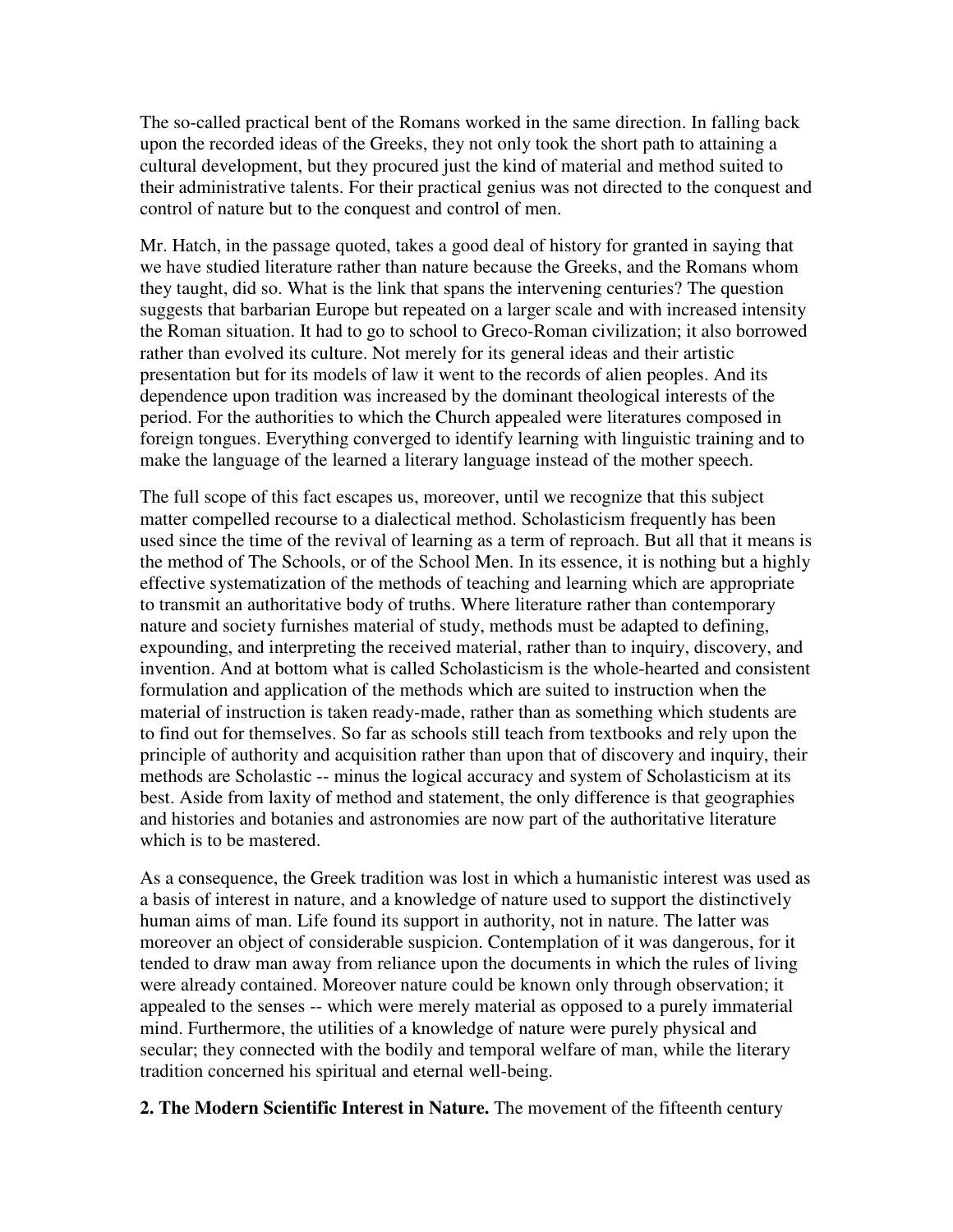which is variously termed the revival of learning and the renascence was characterized by a new interest in man's present life, and accordingly by a new interest in his relationships with nature. It was naturalistic, in the sense that it turned against the dominant supernaturalistic interest. It is possible that the influence of a return to classic Greek pagan literature in bringing about this changed mind has been overestimated. Undoubtedly the change was mainly a product of contemporary conditions. But there can be no doubt that educated men, filled with the new point of view, turned eagerly to Greek literature for congenial sustenance and reinforcement. And to a considerable extent, this interest in Greek thought was not in literature for its own sake, but in the spirit it expressed. The mental freedom, the sense of the order and beauty of nature, which animated Greek expression, aroused men to think and observe in a similar untrammeled fashion. The history of science in the sixteenth century shows that the dawning sciences of physical nature largely borrowed their points of departure from the new interest in Greek literature. As Windelband has said, the new science of nature was the daughter of humanism. The favorite notion of the time was that man was in microcosm that which the universe was in macrocosm.

This fact raises anew the question of how it was that nature and man were later separated and a sharp division made between language and literature and the physical sciences. Four reasons may be suggested. *(a)* The old tradition was firmly entrenched in institutions,. Politics, law, and diplomacy remained of necessity branches of authoritative literature, for the social sciences did not develop until the methods of the sciences of physics and chemistry, to say nothing of biology, were much further advanced. The same is largely true of history. Moreover, the methods used for effective teaching of the languages were well developed; the inertia of academic custom was on their side. Just as the new interest in literature, especially Greek, had not been allowed at first to find lodgment in the scholastically organized universities, so when it found its way into them it joined hands with the older learning to minimize the influence of experimental science. The men who taught were rarely trained in science; the men who were scientifically competent worked in private laboratories and through the medium of academies which promoted research, but which were not organized as teaching bodies. Finally, the aristocratic tradition which looked down upon material things and upon the senses and the hands was still mighty.

*(b)* The Protestant revolt brought with it an immense increase of interest in theological discussion and controversies. The appeal on both sides was to literary documents. Each side had to train men in ability to study and expound the records which were relied upon. The demand for training men who could defend the chosen faith against the other side, who were able to propagandize and to prevent the encroachments of the other side, was such that it is not too much to say that by the middle of the seventeenth century the linguistic training of gymnasia and universities had been captured by the revived theological interest, and used as a tool of religious education and ecclesiastical controversy. Thus the educational descent of the languages as they are found in education to-day is not direct from the revival of learning, but from its adaptation to theological ends.

*(c)* The natural sciences were themselves conceived in a way which sharpened the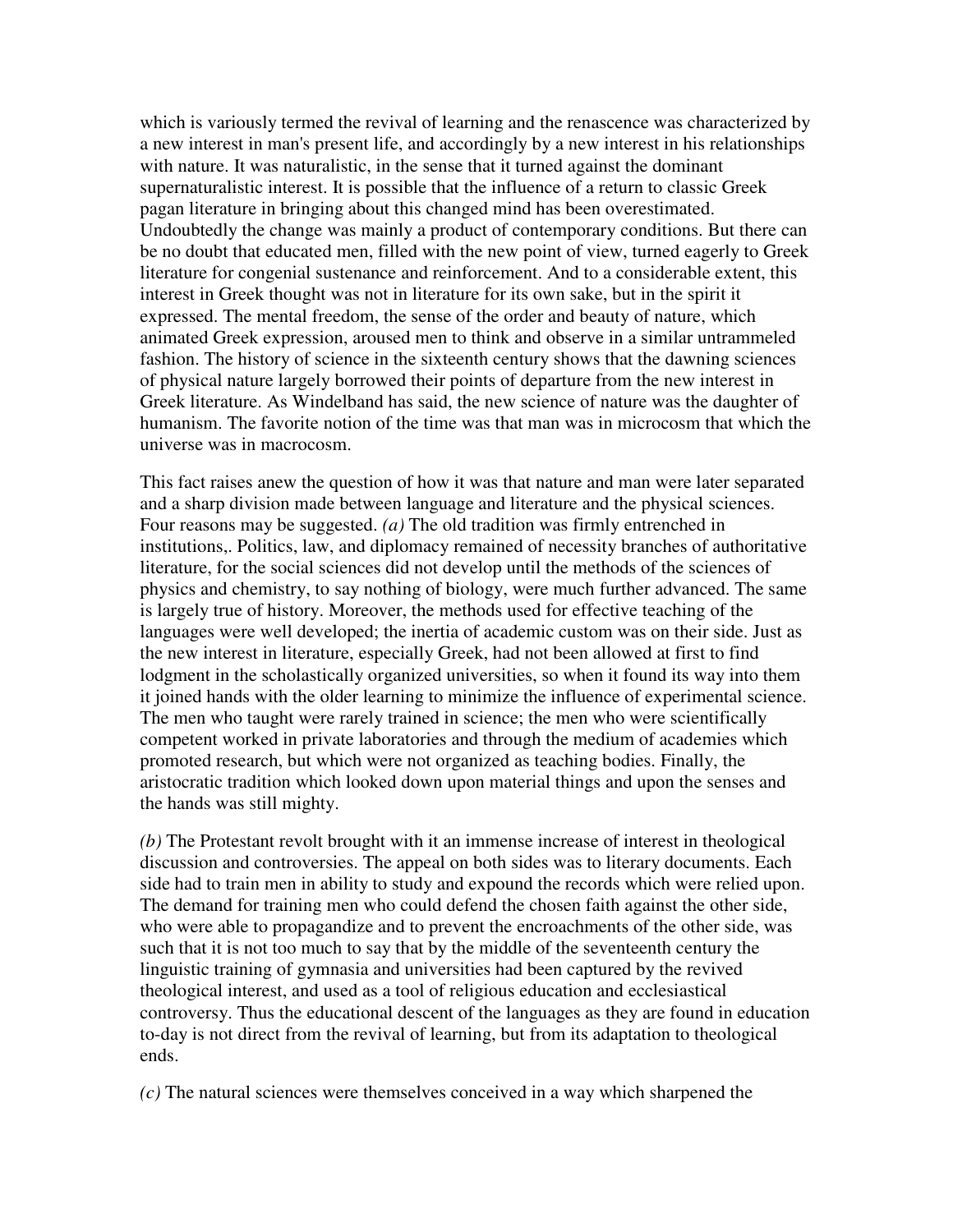opposition of man and nature. Francis Bacon presents an almost perfect example of the union of naturalistic and humanistic interest. Science, adopting the methods of observation and experimentation, was to give up the attempt to "anticipate" nature -- to impose preconceived notions upon her -- and was to become her humble interpreter. In obeying nature intellectually, man would learn to command her practically. "Knowledge is power." This aphorism meant that through science man is to control nature and turn her energies to the execution of his own ends. Bacon attacked the old learning and logic as purely controversial, having to do with victory in argument, not with discovery of the unknown. Through the new method of thought which was set forth in his new logic an era of expansive discoveries was to emerge, and these discoveries were to bear fruit in inventions for the service of man. Men were to give up their futile, never-finished effort to dominate one another to engage in the cooperative task of dominating nature in the interests of humanity.

In the main, Bacon prophesied the direction of subsequent progress. But he "anticipated" the advance. He did not see that the new science was for a long time to be worked in the interest of old ends of human exploitation. He thought that it would rapidly give man new ends. Instead, it put at the disposal of a class the means to secure their old ends of aggrandizement at the expense of another class. The industrial revolution followed, as he foresaw, upon a revolution in scientific method. But it is taking the revolution many centuries to produce a new mind. Feudalism was doomed by the applications of the new science, for they transferred power from the landed nobility to the manufacturing centers. But capitalism rather than a social humanism took its place. Production and commerce were carried on as if the new science had no moral lesson, but only technical lessons as to economies in production and utilization of saving in self-interest. Naturally, this application of physical science (which was the most conspicuously perceptible one) strengthened the claims of professed humanists that science was materialistic in its tendencies. It left a void as to man's distinctively human interests which go beyond making, saving, and expending money; and languages and literature put in their claim to represent the moral and ideal interests of humanity.

*( d )* Moreover, the philosophy which professed itself based upon science, which gave itself out as the accredited representative of the net significance of science, was either dualistic in character, marked by a sharp division between mind (characterizing man) and matter, constituting nature; or else it was openly mechanical, reducing the signal features of human life to illusion. In the former case, it allowed the claims of certain studies to be peculiar consignees of mental values, and indirectly strengthened their claim to superiority, since human beings would incline to regard human affairs as of chief importance at least to themselves. In the latter case, it called out a reaction which threw doubt and suspicion upon the value of physical science, giving occasion for treating it as an enemy to man's higher interests.

Greek and medieval knowledge accepted the world in its qualitative variety, and regarded nature's processes as having ends, or in technical phrase as teleological. New science was expounded so as to deny the reality of all qualities in real, or objective, existence. Sounds, colors, ends, as well as goods and bads, were regarded as purely subjective -- as mere impressions in the mind. Objective existence was then treated as having only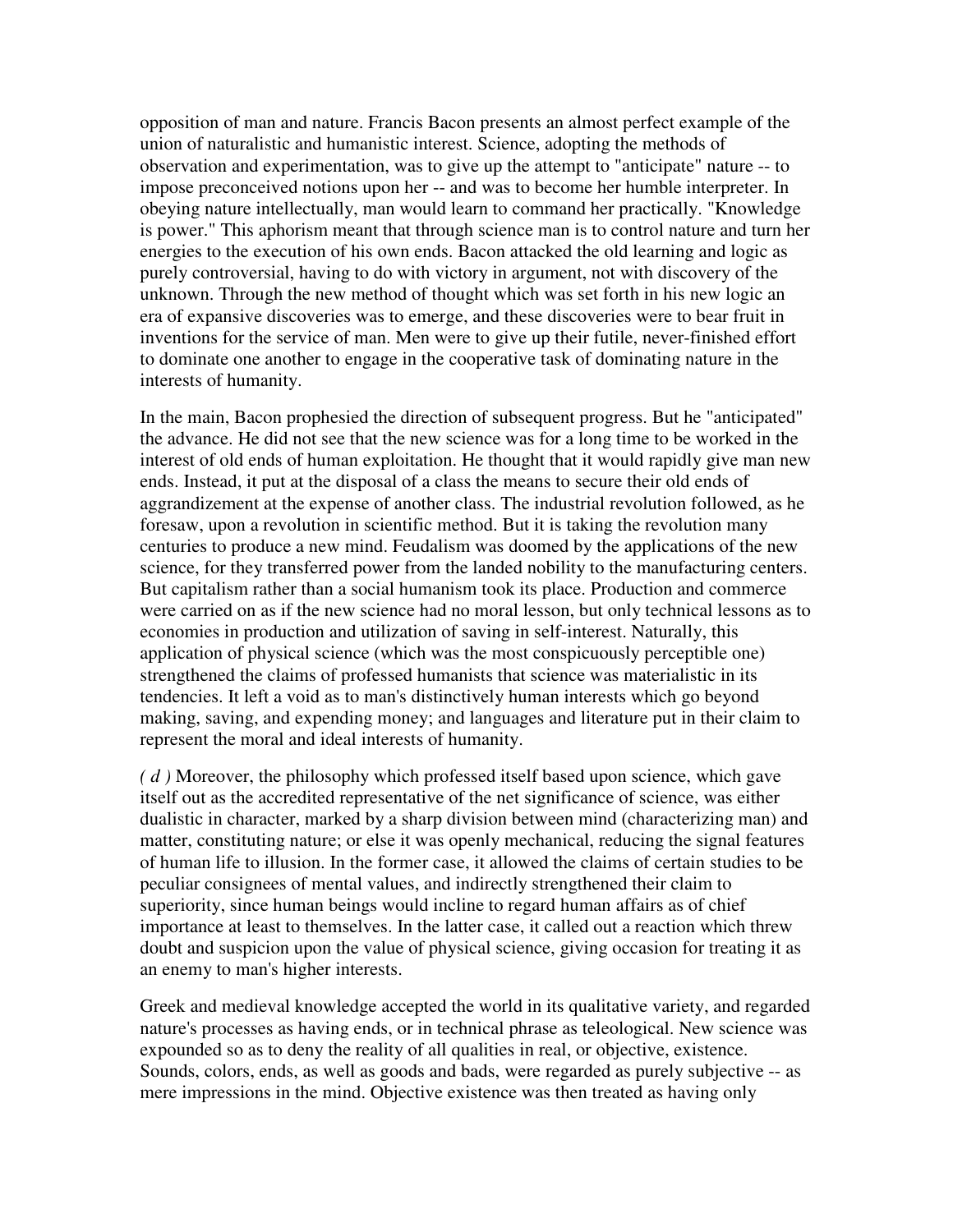quantitative aspects -- as so much mass in motion, its only differences being that at one point in space there was a larger aggregate mass than at another, and that in some spots there were greater rates of motion than at others. Lacking qualitative distinctions, nature lacked significant variety. Uniformities were emphasized, not diversities; the ideal was supposed to be the discovery of a single mathematical formula applying to the whole universe at once from which all the seeming variety of phenomena could be derived. This is what a mechanical philosophy means.

Such a philosophy does not represent the genuine purport of science. It takes the technique for the thing itself; the apparatus and the terminology for reality, the method for its subject matter. Science does confine its statements to conditions which enable us to predict and control the happening of events, ignoring the qualities of the events. Hence its mechanical and quantitative character. But in leaving them out of account, it does not exclude them from reality, nor relegate them to a purely mental region; it only furnishes means utilizable for ends. Thus while in fact the progress of science was increasing man's power over nature, enabling him to place his cherished ends on a firmer basis than ever before, and also to diversify his activities almost at will, the philosophy which professed to formulate its accomplishments reduced the world to a barren and monotonous redistribution of matter in space. Thus the immediate effect of modern science was to accentuate the dualism of matter and mind, and thereby to establish the physical and the humanistic studies as two disconnected groups. Since the difference between better and worse is bound up with the qualities of experience, any philosophy of science which excludes them from the genuine content of reality is bound to leave out what is most interesting and most important to mankind.

**3. The Present Educational Problem.** In truth, experience knows no division between human concerns and a purely mechanical physical world. Man's home is nature; his purposes and aims are dependent for execution upon natural conditions. Separated from such conditions they become empty dreams and idle indulgences of fancy. From the standpoint of human experience, and hence of educational endeavor, any distinction which can be justly made between nature and man is a distinction between the conditions which have to be reckoned with in the formation and execution of our practical aims, and the aims themselves. This philosophy is vouched for by the doctrine of biological development which shows that man is continuous with nature, not an alien entering her processes from without. It is reinforced by the experimental method of science which shows that knowledge accrues in virtue of an attempt to direct physical energies in accord with ideas suggested in dealing with natural objects in behalf of social uses. Every step forward in the social sciences -- the studies termed history, economics, politics, sociology -- shows that social questions are capable of being intelligently coped with only in the degree in which we employ the method of collected data, forming hypotheses, and testing them in action which is characteristic of natural science, and in the degree in which we utilize in behalf of the promotion of social welfare the technical knowledge ascertained by physics and chemistry. Advanced methods of dealing with such perplexing problems as insanity, intemperance, poverty, public sanitation, city planning, the conservation of natural resources, the constructive use of governmental agencies for furthering the public good without weakening personal initiative, all illustrate the direct dependence of our important social concerns upon the methods and results of natural science.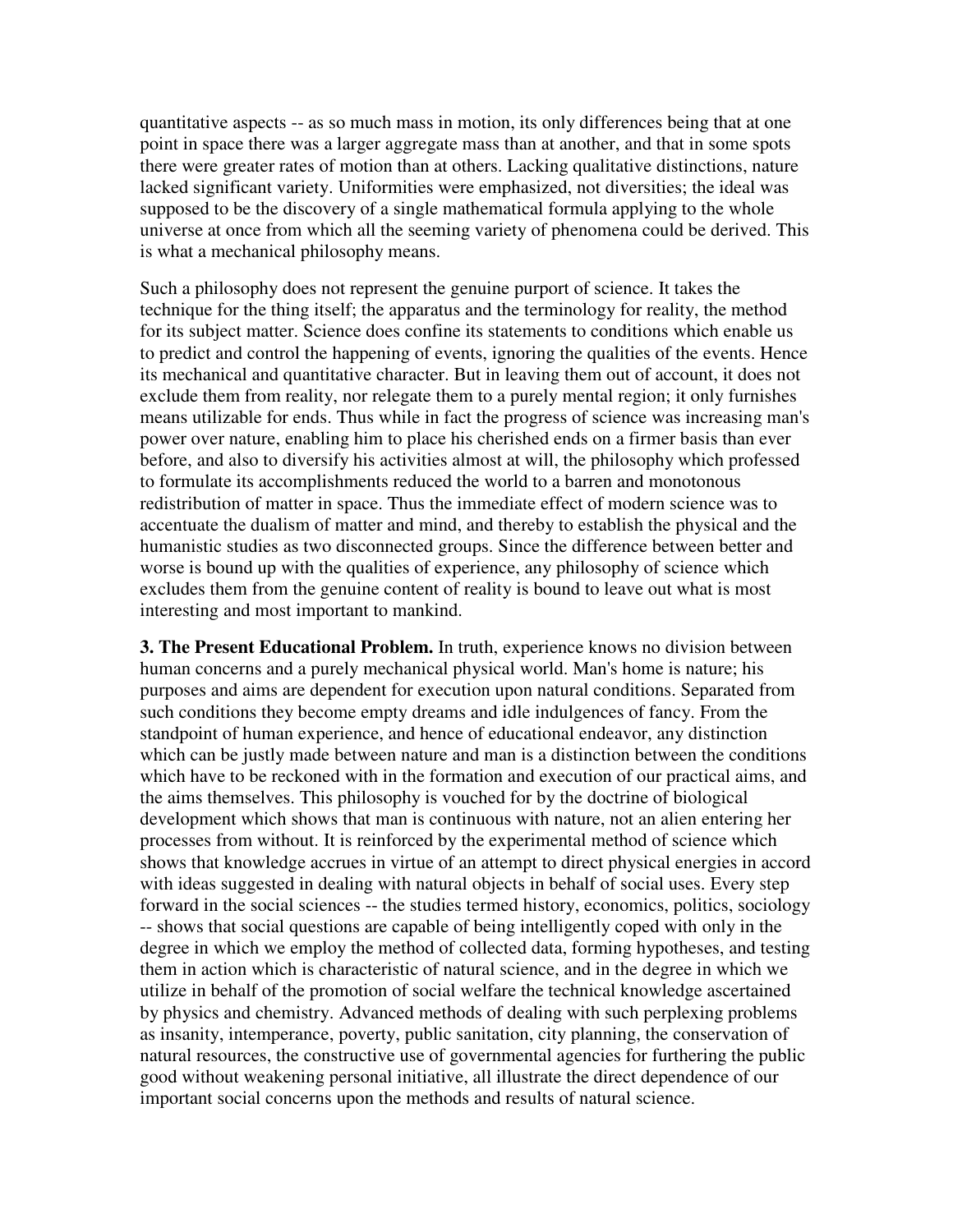With respect then to both humanistic and naturalistic studies, education should take its departure from this close interdependence. It should aim not at keeping science as a study of nature apart from literature as a record of human interests, but at cross-fertilizing both the natural sciences and the various human disciplines such as history, literature, economics, and politics. Pedagogically, the problem is simpler than the attempt to teach the sciences as mere technical bodies of information and technical forms of physical manipulation, on one side; and to teach humanistic studies as isolated subjects, on the other. For the latter procedure institutes an artificial separation in the pupils' experience. Outside of school pupils meet with natural facts and principles in connection with various modes of human action. (See ante, p. 30.) In all the social activities in which they have shared they have had to understand the material and processes involved. To start them in school with a rupture of this intimate association breaks the continuity of mental development, makes the student feel an indescribable unreality in his studies, and deprives him of the normal motive for interest in them.

There is no doubt, of course, that the opportunities of education should be such that all should have a chance who have the disposition to advance to specialized ability in science, and thus devote themselves to its pursuit as their particular occupation in life. But at present, the pupil too often has a choice only between beginning with a study of the results of prior specialization where the material is isolated from his daily experiences, or with miscellaneous nature study, where material is presented at haphazard and does not lead anywhere in particular. The habit of introducing college pupils into segregated scientific subject matter, such as is appropriate to the man who wishes to become an expert in a given field, is carried back into the high schools. Pupils in the latter simply get a more elementary treatment of the same thing, with difficulties smoothed over and topics reduced to the level of their supposed ability. The cause of this procedure lies in following tradition, rather than in conscious adherence to a dualistic philosophy. But the effect is the same as if the purpose were to inculcate an idea that the sciences which deal with nature have nothing to do with man, and vice versa. A large part of the comparative ineffectiveness of the teaching of the sciences, for those who never become scientific specialists, is the result of a separation which is unavoidable when one begins with technically organized subject matter. Even if all students were embryonic scientific specialists, it is questionable whether this is the most effective procedure. Considering that the great majority are concerned with the study of sciences only for its effect upon their mental habits -- in making them more alert, more open-minded, more inclined to tentative acceptance and to testing of ideas propounded or suggested, -- and for achieving a better understanding of their daily environment, it is certainly ill-advised. Too often the pupil comes out with a smattering which is too superficial to be scientific and too technical to be applicable to ordinary affairs.

The utilization of ordinary experience to secure an advance into scientific material and method, while keeping the latter connected with familiar human interests, is easier to-day than it ever was before. The usual experience of all persons in civilized communities today is intimately associated with industrial processes and results. These in turn are so many cases of science in action. The stationary and traction steam engine, gasoline engine, automobile, telegraph and telephone, the electric motor enter directly into the lives of most individuals. Pupils at an early age are practically acquainted with these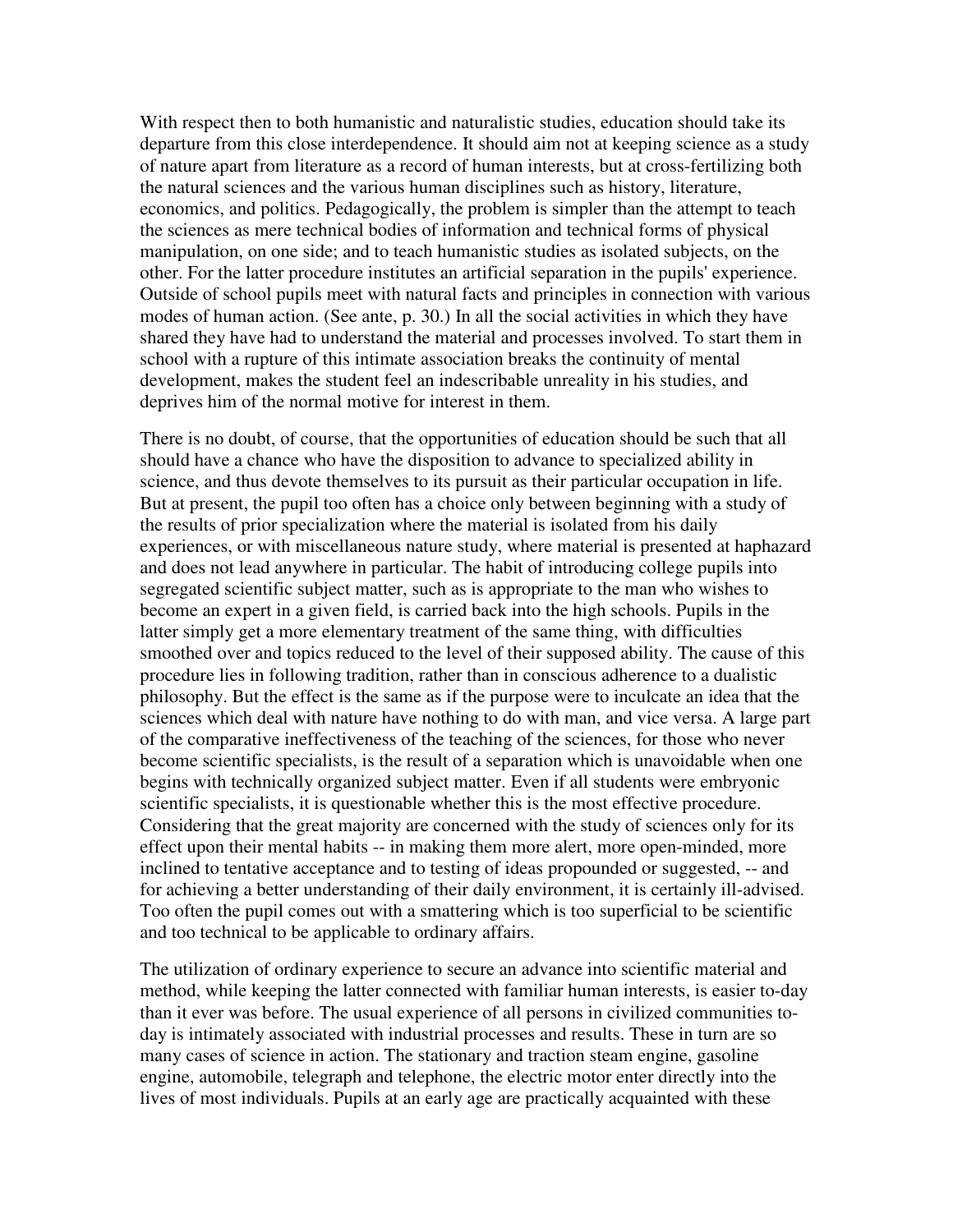things. Not only does the business occupation of their parents depend upon scientific applications, but household pursuits, the maintenance of health, the sights seen upon the streets, embody scientific achievements and stimulate interest in the connected scientific principles. The obvious pedagogical starting point of scientific instruction is not to teach things labeled science, but to utilize the familiar occupations and appliances to direct observation and experiment, until pupils have arrived at a knowledge of some fundamental principles by understanding them in their familiar practical workings.

The opinion sometimes advanced that it is a derogation from the "purity" of science to study it in its active incarnation, instead of in theoretical abstraction, rests upon a misunderstanding. AS matter of fact, any subject is cultural in the degree in which it is apprehended in its widest possible range of meanings. Perception of meanings depends upon perception of connections, of context. To see a scientific fact or law in its human as well as in its physical and technical context is to enlarge its significance and give it increased cultural value. Its direct economic application, if by economic is meant something having money worth, is incidental and secondary, but a part of its actual connections. The important thing is that the fact be grasped in its social connections -- its function in life.

On the other hand, "humanism" means at bottom being imbued with an intelligent sense of human interests. The social interest, identical in its deepest meaning with a moral interest, is necessarily supreme with man. Knowledge about man, information as to his past, familiarity with his documented records of literature, may be as technical a possession as the accumulation of physical details. Men may keep busy in a variety of ways, making money, acquiring facility in laboratory manipulation, or in amassing a store of facts about linguistic matters, or the chronology of literary productions. Unless such activity reacts to enlarge the imaginative vision of life, it is on a level with the busy work of children. It has the letter without the spirit of activity. It readily degenerates itself into a miser's accumulation, and a man prides himself on what he has, and not on the meaning he finds in the affairs of life. Any study so pursued that it increases concern for the values of life, any study producing greater sensitiveness to social well-being and greater ability to promote that well-being is humane study.

The humanistic spirit of the Greeks was native and intense but it was narrow in scope. Everybody outside the Hellenic circle was a barbarian, and negligible save as a possible enemy. Acute as were the social observations and speculations of Greek thinkers, there is not a word in their writings to indicate that Greek civilization was not self-inclosed and self-sufficient. There was, apparently, no suspicion that its future was at the mercy of the despised outsider. Within the Greek community, the intense social spirit was limited by the fact that higher culture was based on a substratum of slavery and economic serfdom - classes necessary to the existence of the state, as Aristotle declared, and yet not genuine parts of it. The development of science has produced an industrial revolution which has brought different peoples in such close contact with one another through colonization and commerce that no matter how some nations may still look down upon others, no country can harbor the illusion that its career is decided wholly within itself. The same revolution has abolished agricultural serfdom, and created a class of more or less organized factory laborers with recognized political rights, and who make claims for a responsible role in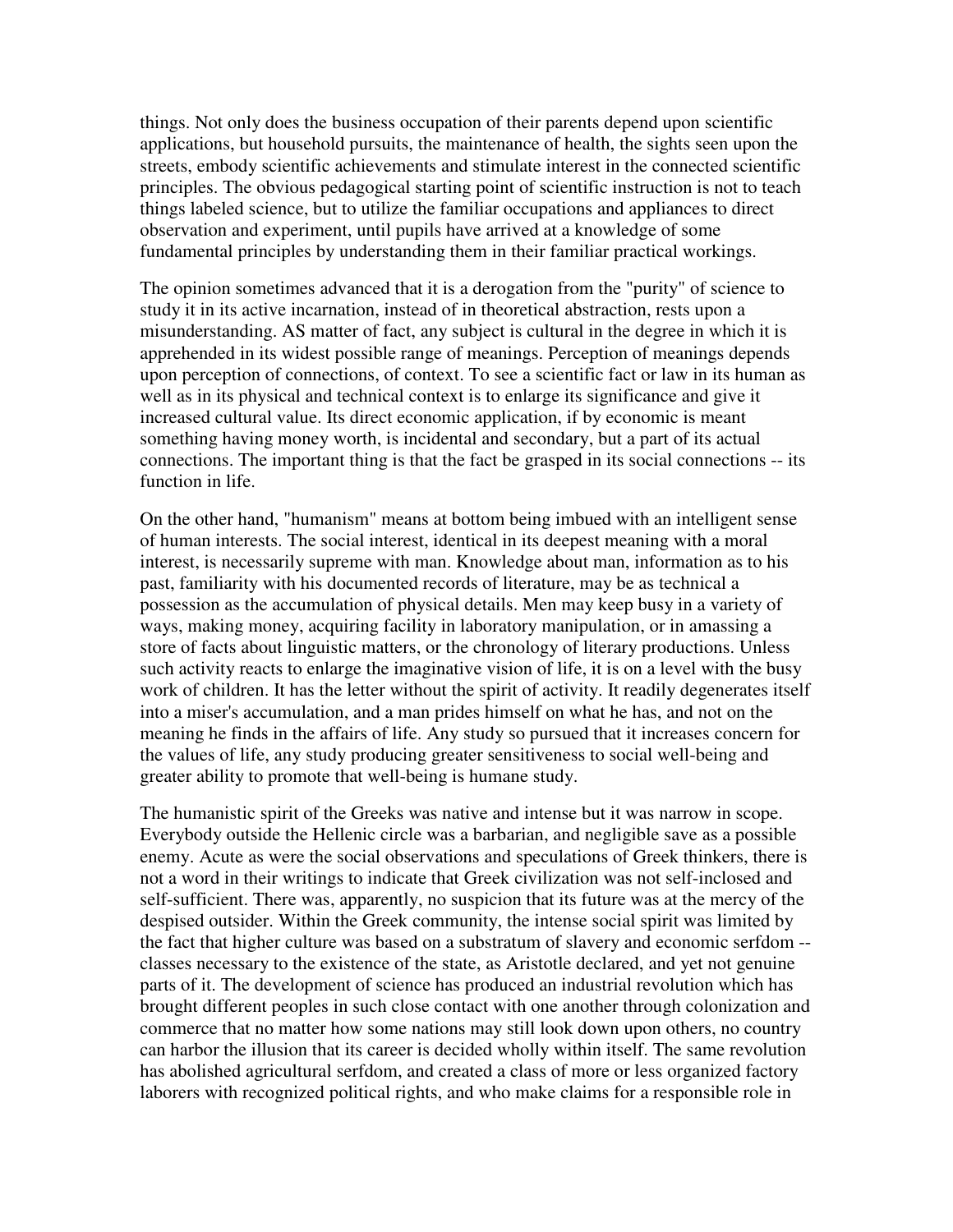the control of industry -- claims which receive sympathetic attention from many among the well-to-do, since they have been brought into closer connections with the less fortunate classes through the breaking down of class barriers.

This state of affairs may be formulated by saying that the older humanism omitted economic and industrial conditions from its purview. Consequently, it was one sided. Culture, under such circumstances, inevitably represented the intellectual and moral outlook of the class which was in direct social control. Such a tradition as to culture is, as we have seen (ante, p. 260), aristocratic; it emphasizes what marks off one class from another, rather than fundamental common interests. Its standards are in the past; for the aim is to preserve what has been gained rather than widely to extend the range of culture.

The modifications which spring from taking greater account of industry and of whatever has to do with making a living are frequently condemned as attacks upon the culture derived from the past. But a wider educational outlook would conceive industrial activities as agencies for making intellectual resources more accessible to the masses, and giving greater solidity to the culture of those having superior resources. In short, when we consider the close connection between science and industrial development on the one hand, and between literary and aesthetic cultivation and an aristocratic social organization on the other, we get light on the opposition between technical scientific studies and refining literary studies. We have before us the need of overcoming this separation in education if society is to be truly democratic.

**Summary.** The philosophic dualism between man and nature is reflected in the division of studies between the naturalistic and the humanistic with a tendency to reduce the latter to the literary records of the past. This dualism is not characteristic (as were the others which we have noted) of Greek thought. It arose partly because of the fact that the culture of Rome and of barbarian Europe was not a native product, being borrowed directly or indirectly from Greece, and partly because political and ecclesiastic conditions emphasized dependence upon the authority of past knowledge as that was transmitted in literary documents.

At the outset, the rise of modern science prophesied a restoration of the intimate connection of nature and humanity, for it viewed knowledge of nature as the means of securing human progress and well-being. But the more immediate applications of science were in the interests of a class rather than of men in common; and the received philosophic formulations of scientific doctrine tended either to mark it off as merely material from man as spiritual and immaterial, or else to reduce mind to a subjective illusion. In education, accordingly, the tendency was to treat the sciences as a separate body of studies, consisting of technical information regarding the physical world, and to reserve the older literary studies as distinctively humanistic. The account previously given of the evolution of knowledge, and of the educational scheme of studies based upon it, are designed to overcome the separation, and to secure recognition of the place occupied by the subject matter of the natural sciences in human affairs.

1. The Influence of Greek Ideas and Usages upon the Christian Church. pp. 43-44.

#### Go back to text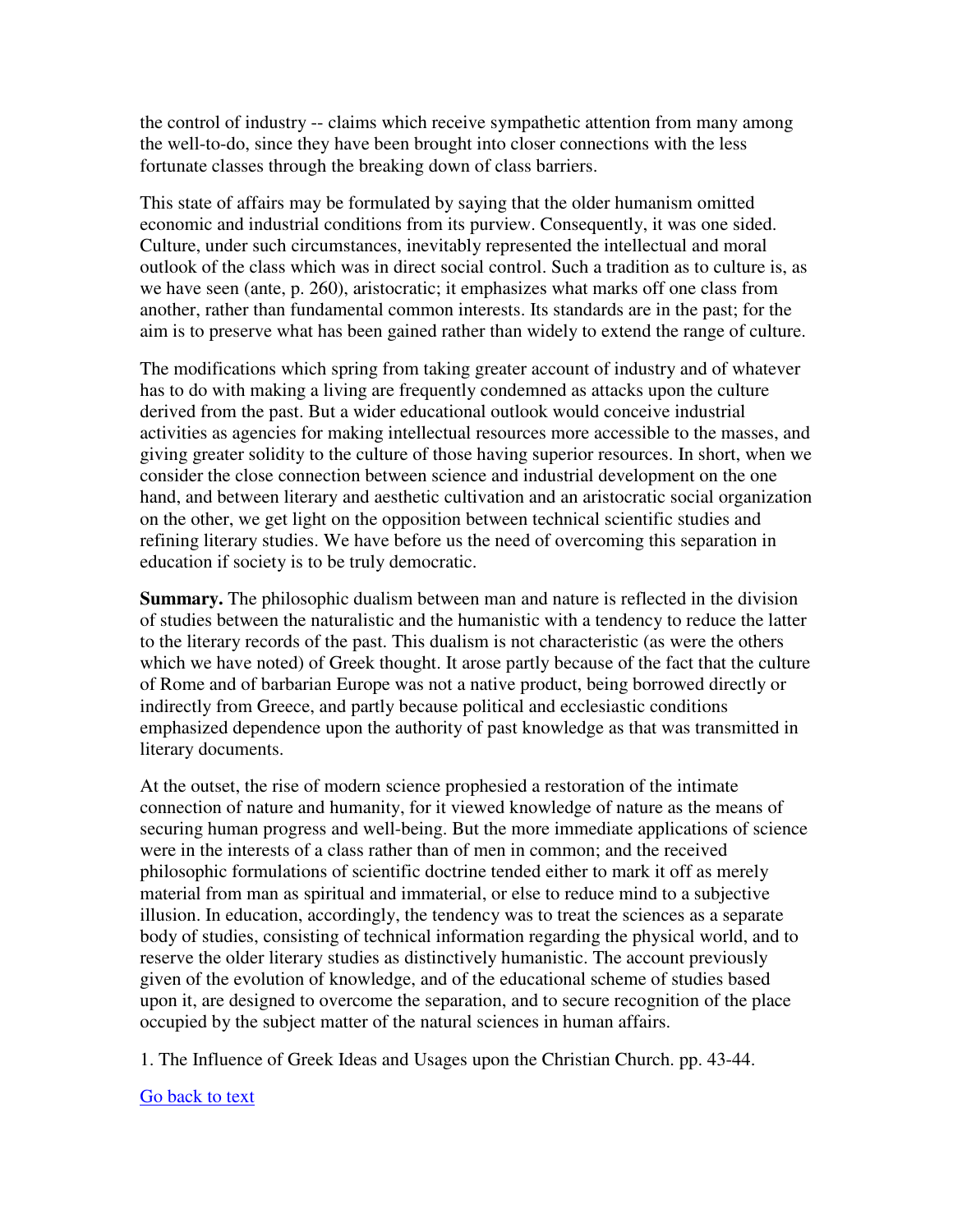## *Chapter Twenty-two: The Individual and the World*

**1. Mind as Purely Individual.** We have been concerned with the influences which have effected a division between work and leisure, knowing and doing, man and nature. These influences have resulted in splitting up the subject matter of education into separate studies. They have also found formulation in various philosophies which have opposed to each other body and mind, theoretical knowledge and practice, physical mechanism and ideal purpose. Upon the philosophical side, these various dualisms culminate in a sharp demarcation of individual minds from the world, and hence from one another. While the connection of this philosophical position with educational procedure is not so obvious as is that of the points considered in the last three chapters, there are certain educational considerations which correspond to it; such as the antithesis supposed to exist between subject matter (the counterpart of the world) and method (the counterpart of mind); such as the tendency to treat interest as something purely private, without intrinsic connection with the material studied. Aside from incidental educational bearings, it will be shown in this chapter that the dualistic philosophy of mind and the world implies an erroneous conception of the relationship between knowledge and social interests, and between individuality or freedom, and social control and authority.

The identification of the mind with the individual self and of the latter with a private psychic consciousness is comparatively modern. In both the Greek and medieval periods, the rule was to regard the individual as a channel through which a universal and divine intelligence operated. The individual was in no true sense the knower; the knower was the "Reason" which operated through him. The individual interfered at his peril, and only to the detriment of the truth. In the degree in which the individual rather than reason "knew," conceit, error, and opinion were substituted for true knowledge. In Greek life, observation was acute and alert; and thinking was free almost to the point of irresponsible speculations. Accordingly the consequences of the theory were only such as were consequent upon the lack of an experimental method. Without such a method individuals could not engage in knowing, and be checked up by the results of the inquiries of others. Without such liability to test by others, the minds of men could not be intellectually responsible; results were to be accepted because of their aesthetic consistency, agreeable quality, or the prestige of their authors. In the barbarian period, individuals were in a still more humble attitude to truth; important knowledge was supposed to be divinely revealed, and nothing remained for the minds of individuals except to work it over after it had been received on authority. Aside from the more consciously philosophic aspects of these movements, it never occurs to any one to identify mind and the personal self wherever beliefs are transmitted by custom.

In the medieval period there was a religious individualism. The deepest concern of life was the salvation of the individual soul. In the later Middle Ages, this latent individualism found conscious formulation in the nominalistic philosophies, which treated the structure of knowledge as something built up within the individual through his own acts, and mental states. With the rise of economic and political individualism after the sixteenth century, and with the development of Protestantism, the times were ripe for an emphasis upon the rights and duties of the individual in achieving knowledge for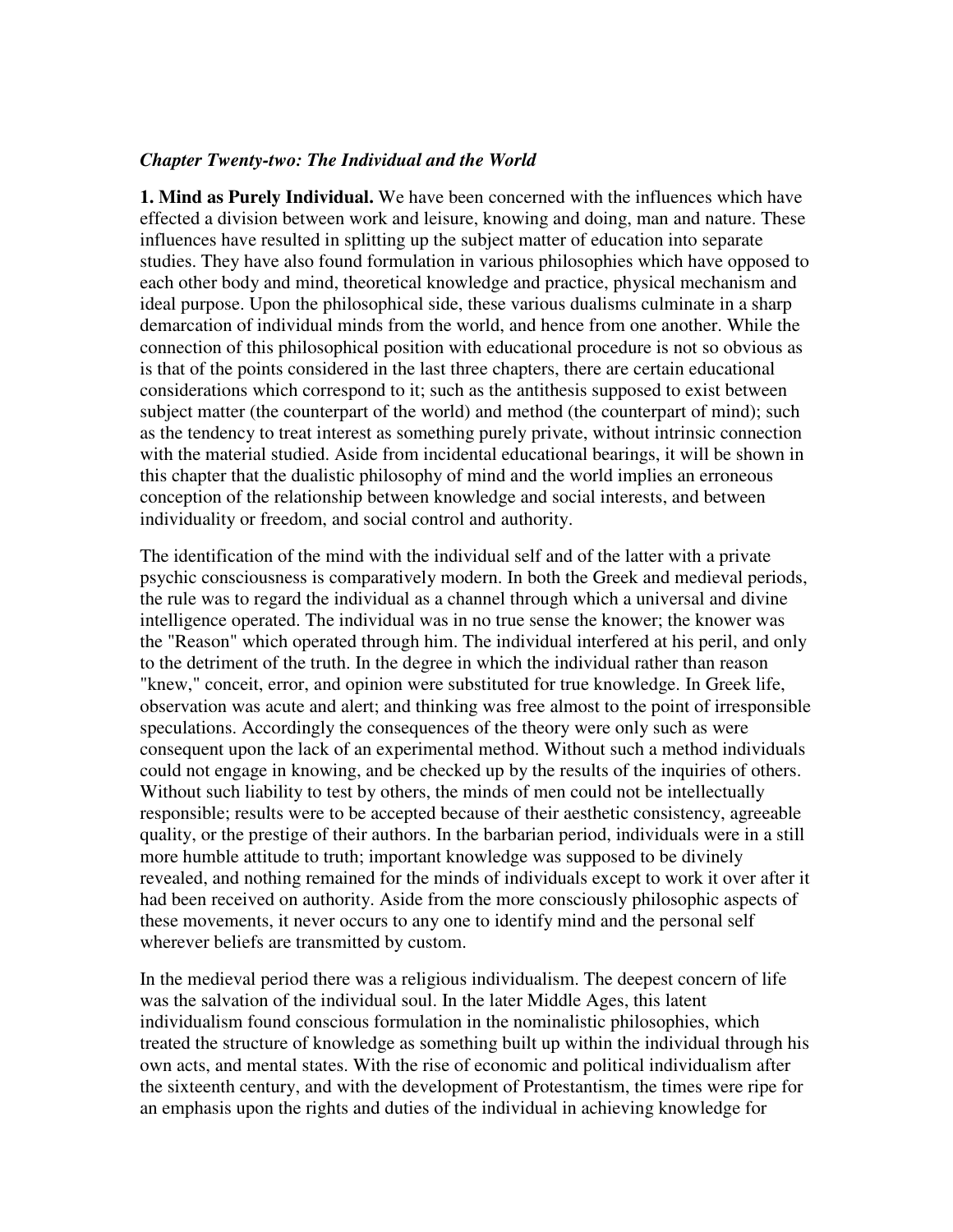himself. This led to the view that knowledge is won wholly through personal and private experiences. As a consequence, mind, the source and possessor of knowledge, was thought of as wholly individual. Thus upon the educational side, we find educational reformers, like Montaigne, Bacon, Locke, henceforth vehemently denouncing all learning which is acquired on hearsay, and asserting that even if beliefs happen to be true, they do not constitute knowledge unless they have grown up in and been tested by personal experience. The reaction against authority in all spheres of life, and the intensity of the struggle, against great odds, for freedom of action and inquiry, led to such an emphasis upon personal observations and ideas as in effect to isolate mind, and set it apart from the world to be known.

This isolation is reflected in the great development of that branch of philosophy known as epistemology -- the theory of knowledge. The identification of mind with the self, and the setting up of the self as something independent and self-sufficient, created such a gulf between the knowing mind and the world that it became a question how knowledge was possible at all. Given a subject -- the knower -- and an object -- the thing to be known - wholly separate from one another, it is necessary to frame a theory to explain how they get into connection with each other so that valid knowledge may result. This problem, with the allied one of the possibility of the world acting upon the mind and the mind acting upon the world, became almost the exclusive preoccupation of philosophic thought. The theories that we cannot know the world as it really is but only the impressions made upon the mind, or that there is no world beyond the individual mind, or that knowledge is only a certain association of the mind's own states, were products of this preoccupation. We are not directly concerned with their truth; but the fact that such desperate solutions were widely accepted is evidence of the extent to which mind had been set over the world of realities. The increasing use of the term "consciousness" as an equivalent for mind, in the supposition that there is an inner world of conscious states and processes, independent of any relationship to nature and society, an inner world more truly and immediately known than anything else, is evidence of the same fact. In short, practical individualism, or struggle for greater freedom of thought in action, was translated into philosophic subjectivism.

2. Individual Mind as the Agent of Reorganization. It should be obvious that this philosophic movement misconceived the significance of the practical movement. Instead of being its transcript, it was a perversion. Men were not actually engaged in the absurdity of striving to be free from connection with nature and one another. They were striving for greater freedom in nature and society. They wanted greater power to initiate changes in the world of things and fellow beings; greater scope of movement and consequently greater freedom in observations and ideas implied in movement. They wanted not isolation from the world, but a more intimate connection with it. They wanted to form their beliefs about it at first hand, instead of through tradition. They wanted closer union with their fellows so that they might influence one another more effectively and might combine their respective actions for mutual aims.

So far as their beliefs were concerned, they felt that a great deal which passed for knowledge was merely the accumulated opinions of the past, much of it absurd and its correct portions not understood when accepted on authority. Men must observe for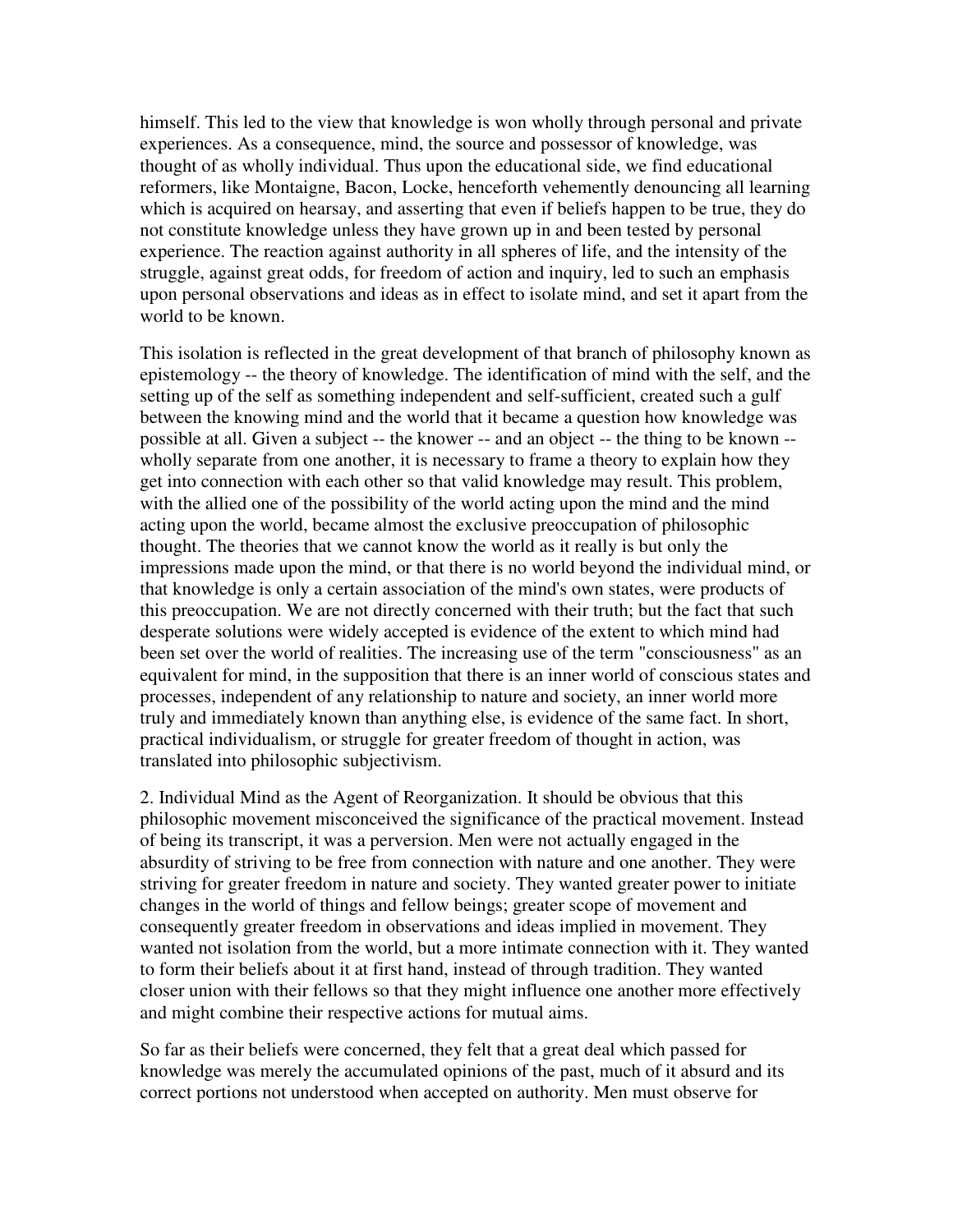themselves, and form their own theories and personally test them. Such a method was the only alternative to the imposition of dogma as truth, a procedure which reduced mind to the formal act of acquiescing in truth. Such is the meaning of what is sometimes called the substitution of inductive experimental methods of knowing for deductive. In some sense, men had always used an inductive method in dealing with their immediate practical concerns. Architecture, agriculture, manufacture, etc., had to be based upon observation of the activities of natural objects, and ideas about such affairs had to be checked, to some extent, by results. But even in such things there was an undue reliance upon mere custom, followed blindly rather than understandingly. And this observationalexperimental method was restricted to these "practical" matters, and a sharp distinction maintained between practice and theoretical knowledge or truth. (See Ch. XX.) The rise of free cities, the development of travel, exploration, and commerce, the evolution of new methods of producing commodities and doing business, threw men definitely upon their own resources. The reformers of science like Galileo, Descartes, and their successors, carried analogous methods into ascertaining the facts about nature. An interest in discovery took the place of an interest in systematizing and "proving" received beliefs.

A just philosophic interpretation of these movements would, indeed, have emphasized the rights and responsibilities of the individual in gaining knowledge and personally testing beliefs, no matter by what authorities they were vouched for. But it would not have isolated the individual from the world, and consequently isolated individuals -- in theory - - from one another. It would have perceived that such disconnection, such rupture of continuity, denied in advance the possibility of success in their endeavors. As matter of fact every individual has grown up, and always must grow up, in a social medium. His responses grow intelligent, or gain meaning, simply because he lives and acts in a medium of accepted meanings and values. (See ante, p. 30.) Through social intercourse, through sharing in the activities embodying beliefs, he gradually acquires a mind of his own. The conception of mind as a purely isolated possession of the self is at the very antipodes of the truth. The self achieves mind in the degree in which knowledge of things is incarnate in the life about him; the self is not a separate mind building up knowledge anew on its own account.

Yet there is a valid distinction between knowledge which is objective and impersonal, and thinking which is subjective and personal. In one sense, knowledge is that which we take for granted. It is that which is settled, disposed of, established, under control. What we fully know, we do not need to think about. In common phrase, it is certain, assured. And this does not mean a mere feeling of certainty. It denotes not a sentiment, but a practical attitude, a readiness to act without reserve or quibble. Of course we may be mistaken. What is taken for knowledge -- for fact and truth -- at a given time may not be such. But everything which is assumed without question, which is taken for granted in our intercourse with one another and nature is what, at the given time, is called knowledge. Thinking on the contrary, starts, as we have seen, from doubt or uncertainty. It marks an inquiring, hunting, searching attitude, instead of one of mastery and possession. Through its critical process true knowledge is revised and extended, and our convictions as to the state of things reorganized.

Clearly the last few centuries have been typically a period of revision and reorganization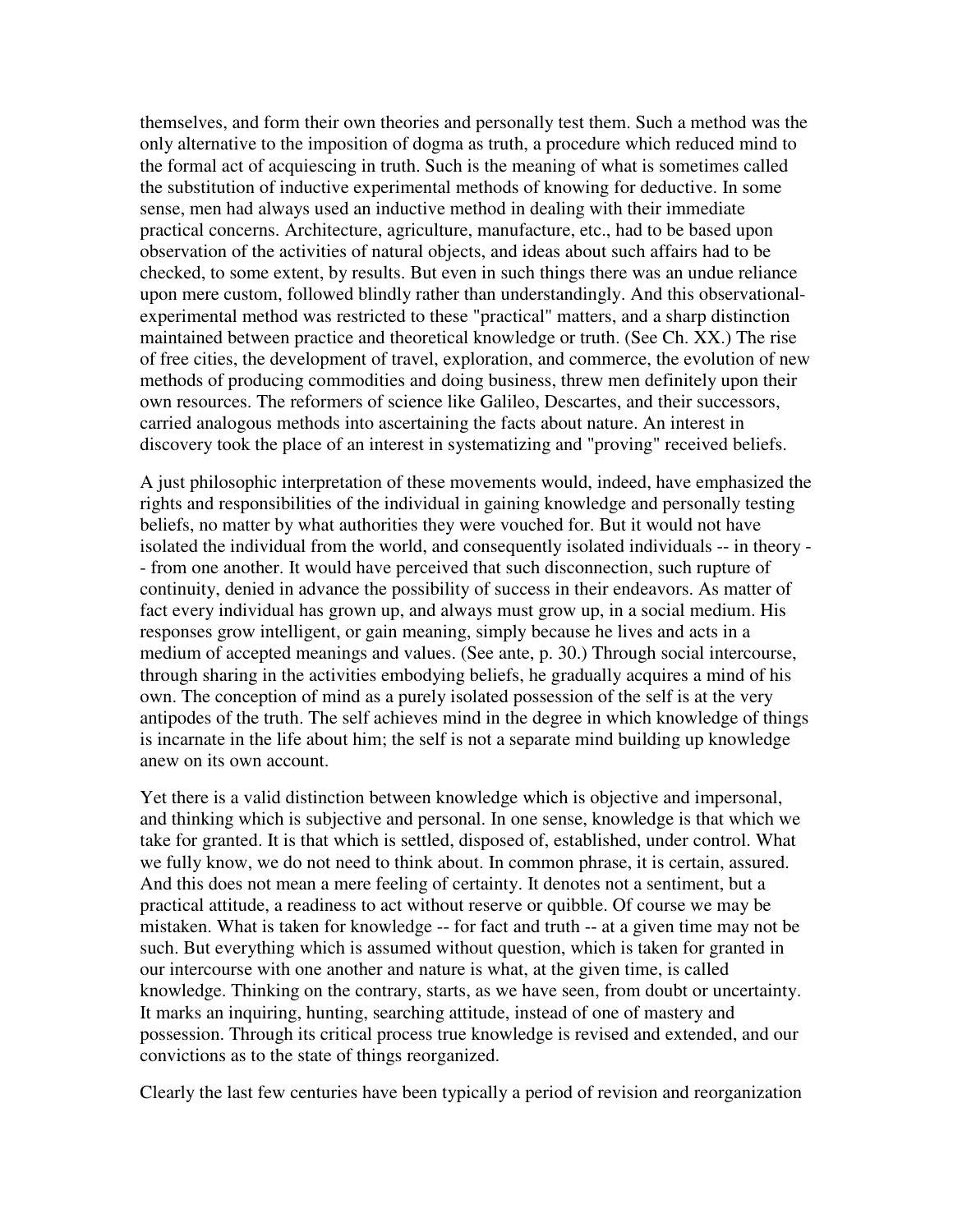of beliefs. Men did not really throw away all transmitted beliefs concerning the realities of existence, and start afresh upon the basis of their private, exclusive sensations and ideas. They could not have done so if they had wished to, and if it had been possible general imbecility would have been the only outcome. Men set out from what had passed as knowledge, and critically investigated the grounds upon which it rested; they noted exceptions; they used new mechanical appliances to bring to light data inconsistent with what had been believed; they used their imaginations to conceive a world different from that in which their forefathers had put their trust. The work was a piecemeal, a retail, business. One problem was tackled at a time. The net results of all the revisions amounted, however, to a revolution of prior conceptions of the world. What occurred was a reorganization of prior intellectual habitudes, infinitely more efficient than a cutting loose from all connections would have been.

This state of affairs suggests a definition of the role of the individual, or the self, in knowledge; namely, the redirection, or reconstruction of accepted beliefs. Every new idea, every conception of things differing from that authorized by current belief, must have its origin in an individual. New ideas are doubtless always sprouting, but a society governed by custom does not encourage their development. On the contrary, it tends to suppress them, just because they are deviations from what is current. The man who looks at things differently from others is in such a community a suspect character; for him to persist is generally fatal. Even when social censorship of beliefs is not so strict, social conditions may fail to provide the appliances which are requisite if new ideas are to be adequately elaborated; or they may fail to provide any material support and reward to those who entertain them. Hence they remain mere fancies, romantic castles in the air, or aimless speculations. The freedom of observation and imagination involved in the modern scientific revolution were not easily secured; they had to be fought for; many suffered for their intellectual independence. But, upon the whole, modern European society first permitted, and then, in some fields at least, deliberately encouraged the individual reactions which deviate from what custom prescribes. Discovery, research, inquiry in new lines, inventions, finally came to be either the social fashion, or in some degree tolerable.

However, as we have already noted, philosophic theories of knowledge were not content to conceive mind in the individual as the pivot upon which reconstruction of beliefs turned, thus maintaining the continuity of the individual with the world of nature and fellow men. They regarded the individual mind as a separate entity, complete in each person, and isolated from nature and hence from other minds. Thus a legitimate intellectual individualism, the attitude of critical revision of former beliefs which is indispensable to progress, was explicitly formulated as a moral and social individualism. When the activities of mind set out from customary beliefs and strive to effect transformations of them which will in turn win general conviction, there is no opposition between the individual and the social. The intellectual variations of the individual in observation, imagination, judgment, and invention are simply the agencies of social progress, just as conformity to habit is the agency of social conservation. But when knowledge is regarded as originating and developing within an individual, the ties which bind the mental life of one to that of his fellows are ignored and denied.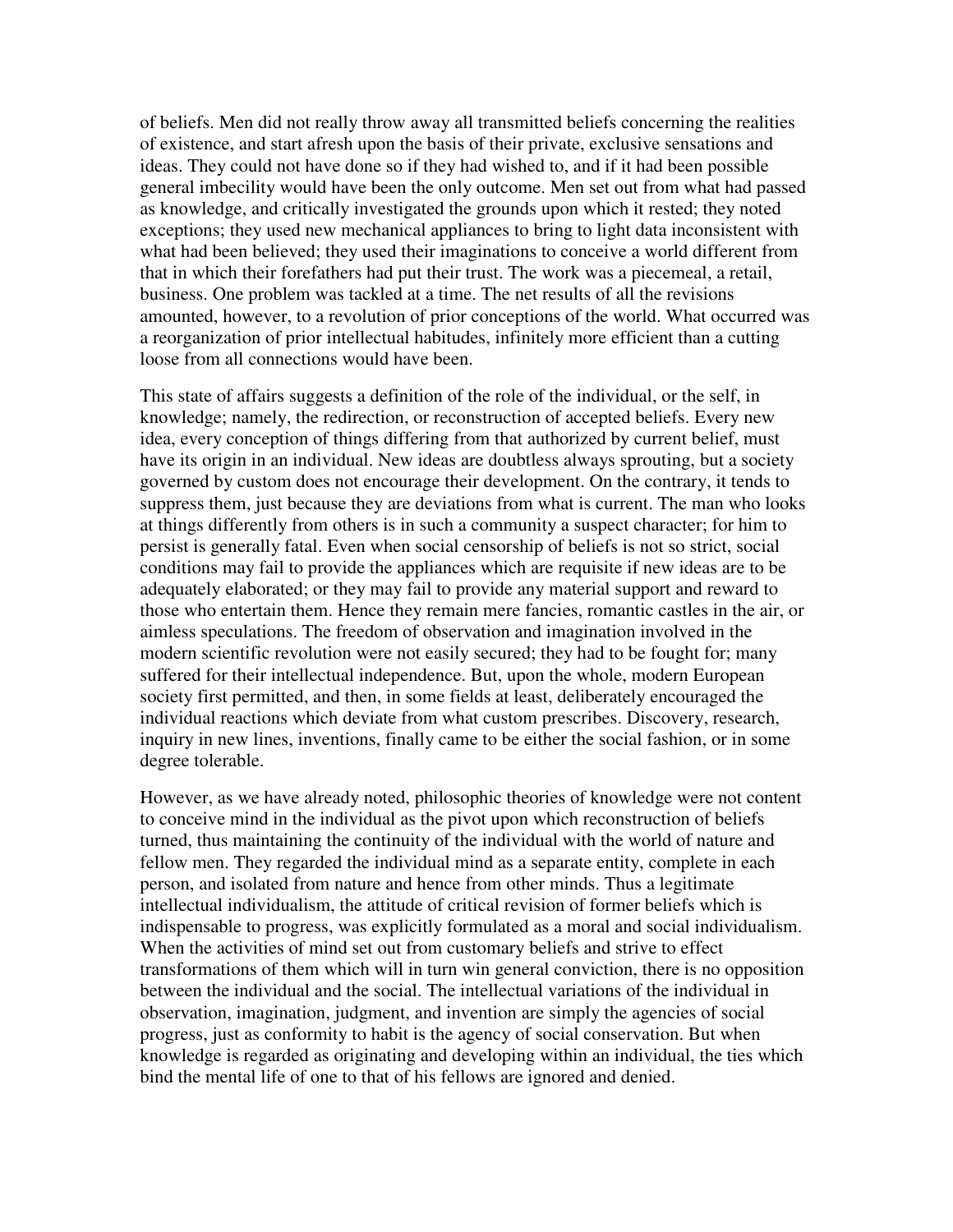When the social quality of individualized mental operations is denied, it becomes a problem to find connections which will unite an individual with his fellows. Moral individualism is set up by the conscious separation of different centers of life. It has its roots in the notion that the consciousness of each person is wholly private, a self-inclosed continent, intrinsically independent of the ideas, wishes, purposes of everybody else. But when men act, they act in a common and public world. This is the problem to which the theory of isolated and independent conscious minds gave rise: Given feelings, ideas, desires, which have nothing to do with one another, how can actions proceeding from them be controlled in a social or public interest? Given an egoistic consciousness, how can action which has regard for others take place?

Moral philosophies which have started from such premises have developed four typical ways of dealing with the question. *(i)* One method represents the survival of the older authoritative position, with such concessions and compromises as the progress of events has made absolutely inevitable. The deviations and departures characterizing an individual are still looked upon with suspicion; in principle they are evidences of the disturbances, revolts, and corruptions inhering in an individual apart from external authoritative guidance. In fact, as distinct from principle, intellectual individualism is tolerated in certain technical regions -- in subjects like mathematics and physics and astronomy, and in the technical inventions resulting therefrom. But the applicability of a similar method to morals, social, legal, and political matters, is denied. In such matters, dogma is still to be supreme; certain eternal truths made known by revelation, intuition, or the wisdom of our forefathers set unpassable limits to individual observation and speculation. The evils from which society suffers are set down to the efforts of misguided individuals to transgress these boundaries. Between the physical and the moral sciences, lie intermediate sciences of life, where the territory is only grudgingly yielded to freedom of inquiry under the pressure of accomplished fact. Although past history has demonstrated that the possibilities of human good are widened and made more secure by trusting to a responsibility built up within the very process of inquiry, the "authority" theory sets apart a sacred domain of truth which must be protected from the inroads of variation of beliefs. Educationally, emphasis may not be put on eternal truth, but it is put on the authority of book and teacher, and individual variation is discouraged.

*(ii)* Another method is sometimes termed rationalism or abstract intellectualism. A formal logical faculty is set up in distinction from tradition and history and all concrete subject matter. This faculty of reason is endowed with power to influence conduct directly. Since it deals wholly with general and impersonal forms, when different persons act in accord with logical findings, their activities will be externally consistent. There is no doubt of the services rendered by this philosophy. It was a powerful factor in the negative and dissolving criticism of doctrines having nothing but tradition and class interest behind them; it accustomed men to freedom of discussion and to the notion that beliefs had to be submitted to criteria of reasonableness. It undermined the power of prejudice, superstition, and brute force, by habituating men to reliance upon argument, discussion. and persuasion. It made for clarity and order of exposition. But its influence was greater in destruction of old falsities than in the construction of new ties and associations among men. Its formal and empty nature, due to conceiving reason as something complete in itself apart from subject matter, its hostile attitude toward historical institutions, its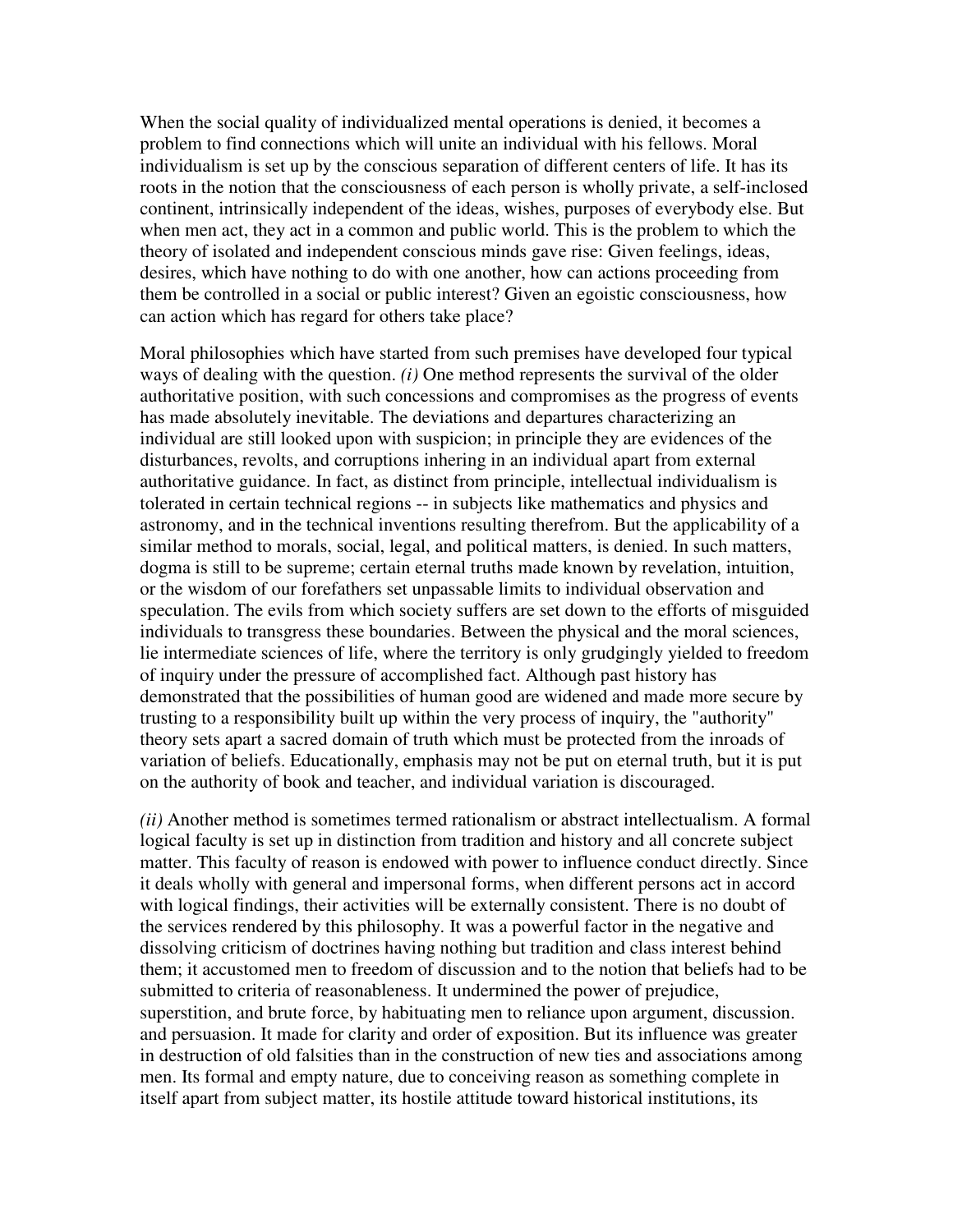disregard of the influence of habit, instinct, and emotion, as operative factors in life, left it impotent in the suggestion of specific aims and methods. Bare logic, however important in arranging and criticizing existing subject matter, cannot spin new subject matter out of itself. In education, the correlative is trust in general ready-made rules and principles to secure agreement, irrespective of seeing to it that the pupil's ideas really agree with one another.

*(iii)* While this rationalistic philosophy was developing in France, English thought appealed to the intelligent self-interest of individuals in order to secure outer unity in the acts which issued from isolated streams of consciousness. Legal arrangements, especially penal administration, and governmental regulations, were to be such as to prevent the acts which proceeded from regard for one's own private sensations from interfering with the feelings of others. Education was to instill in individuals a sense that non-interference with others and some degree of positive regard for their welfare were necessary for security in the pursuit of one's own happiness. Chief emphasis was put, however, upon trade as a means of bringing the conduct of one into harmony with that of others. In commerce, each aims at the satisfaction of his own wants, but can gain his own profit only by furnishing some commodity or service to another. Thus in aiming at the increase of his own private pleasurable states of consciousness, he contributes to the consciousness of others. Again there is no doubt that this view expressed and furthered a heightened perception of the values of conscious life, and a recognition that institutional arrangements are ultimately to be judged by the contributions which they make to intensifying and enlarging the scope of conscious experience. It also did much to rescue work, industry, and mechanical devices from the contempt in which they had been held in communities founded upon the control of a leisure class. In both ways, this philosophy promoted a wider and more democratic social concern. But it was tainted by the narrowness of its fundamental premise: the doctrine that every individual acts only from regard for his own pleasures and pains, and that so-called generous and sympathetic acts are only indirect ways of procuring and assuring one's own comfort. In other words, it made explicit the consequences inhering in any doctrine which makes mental life a selfinclosed thing, instead of an attempt to redirect and readapt common concerns. It made union among men a matter of calculation of externals. It lent itself to the contemptuous assertions of Carlyle that it was a doctrine of anarchy plus a constable, and recognized only a "cash nexus" among men. The educational equivalents of this doctrine in the uses made of pleasurable rewards and painful penalties are only too obvious.

*(iv)* Typical German philosophy followed another path. It started from what was essentially the rationalistic philosophy of Descartes and his French successors. But while French thought upon the whole developed the idea of reason in opposition to the religious conception of a divine mind residing in individuals, German thought (as in Hegel) made a synthesis of the two. Reason is absolute. Nature is incarnate reason. History is reason in its progressive unfolding in man. An individual becomes rational only as he absorbs into himself the content of rationality in nature and in social institutions. For an absolute reason is not, like the reason of rationalism, purely formal and empty; as absolute it must include all content within itself. Thus the real problem is not that of controlling individual freedom so that some measure of social order and concord may result, but of achieving individual freedom through developing individual convictions in accord with the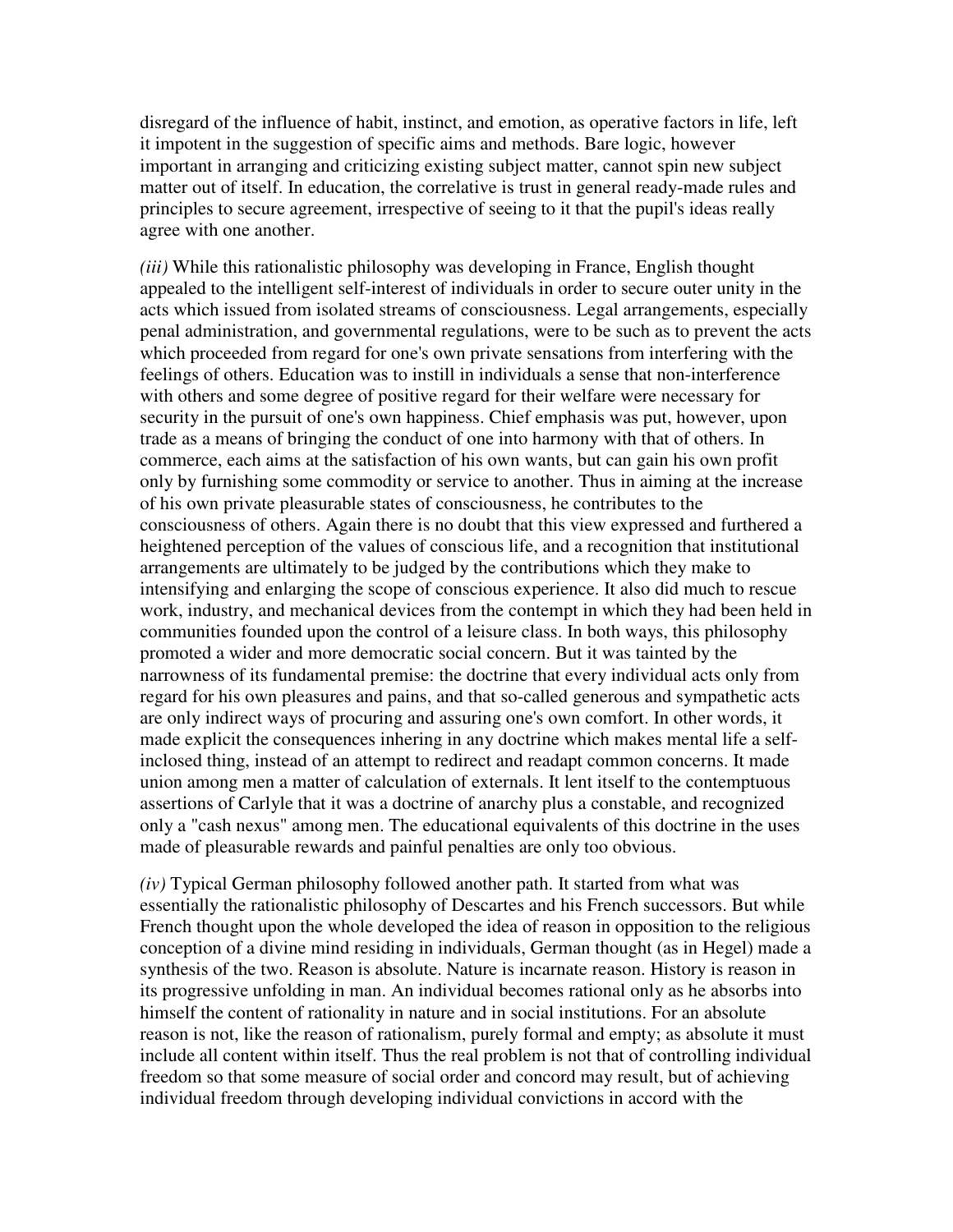universal law found in the organization of the state as objective Reason. While this philosophy is usually termed absolute or objective idealism, it might better be termed, for educational purposes at least, institutional idealism. (See ante, p. 59.) It idealized historical institutions by conceiving them as incarnations of an immanent absolute mind. There can be no doubt that this philosophy was a powerful influence in rescuing philosophy in the beginning of the nineteenth century from the isolated individualism into which it had fallen in France and England. It served also to make the organization of the state more constructively interested in matters of public concern. It left less to chance, less to mere individual logical conviction, less to the workings of private self-interest. It brought intelligence to bear upon the conduct of affairs; it accentuated the need of nationally organized education in the interests of the corporate state. It sanctioned and promoted freedom of inquiry in all technical details of natural and historical phenomena. But in all ultimate moral matters, it tended to reinstate the principle of authority. It made for efficiency of organization more than did any of the types of philosophy previously mentioned, but it made no provision for free experimental modification of this organization. Political democracy, with its belief in the right of individual desire and purpose to take part in readapting even the fundamental constitution of society, was foreign to it.

**3. Educational Equivalents.** It is not necessary to consider in detail the educational counterparts of the various defects found in these various types of philosophy. It suffices to say that in general the school has been the institution which exhibited with greatest clearness the assumed antithesis between purely individualistic methods of learning and social action, and between freedom and social control. The antithesis is reflected in the absence of a social atmosphere and motive for learning, and the consequent separation, in the conduct of the school, between method of instruction and methods of government; and in the slight opportunity afforded individual variations. When learning is a phase of active undertakings which involve mutual exchange, social control enters into the very process of learning. When the social factor is absent, learning becomes a carrying over of some presented material into a purely individual consciousness, and there is no inherent reason why it should give a more socialized direction to mental and emotional disposition.

There is tendency on the part of both the upholders and the opponents of freedom in school to identify it with absence of social direction, or, sometimes, with merely physical unconstraint of movement. But the essence of the demand for freedom is the need of conditions which will enable an individual to make his own special contribution to a group interest, and to partake of its activities in such ways that social guidance shall be a matter of his own mental attitude, and not a mere authoritative dictation of his acts. Because what is often called discipline and "government" has to do with the external side of conduct alone, a similar meaning is attached, by reaction, to freedom. But when it is perceived that each idea signifies the quality of mind expressed in action, the supposed opposition between them falls away. Freedom means essentially the part played by thinking -- which is personal -- in learning: -- it means intellectual initiative, independence in observation, judicious invention, foresight of consequences, and ingenuity of adaptation to them.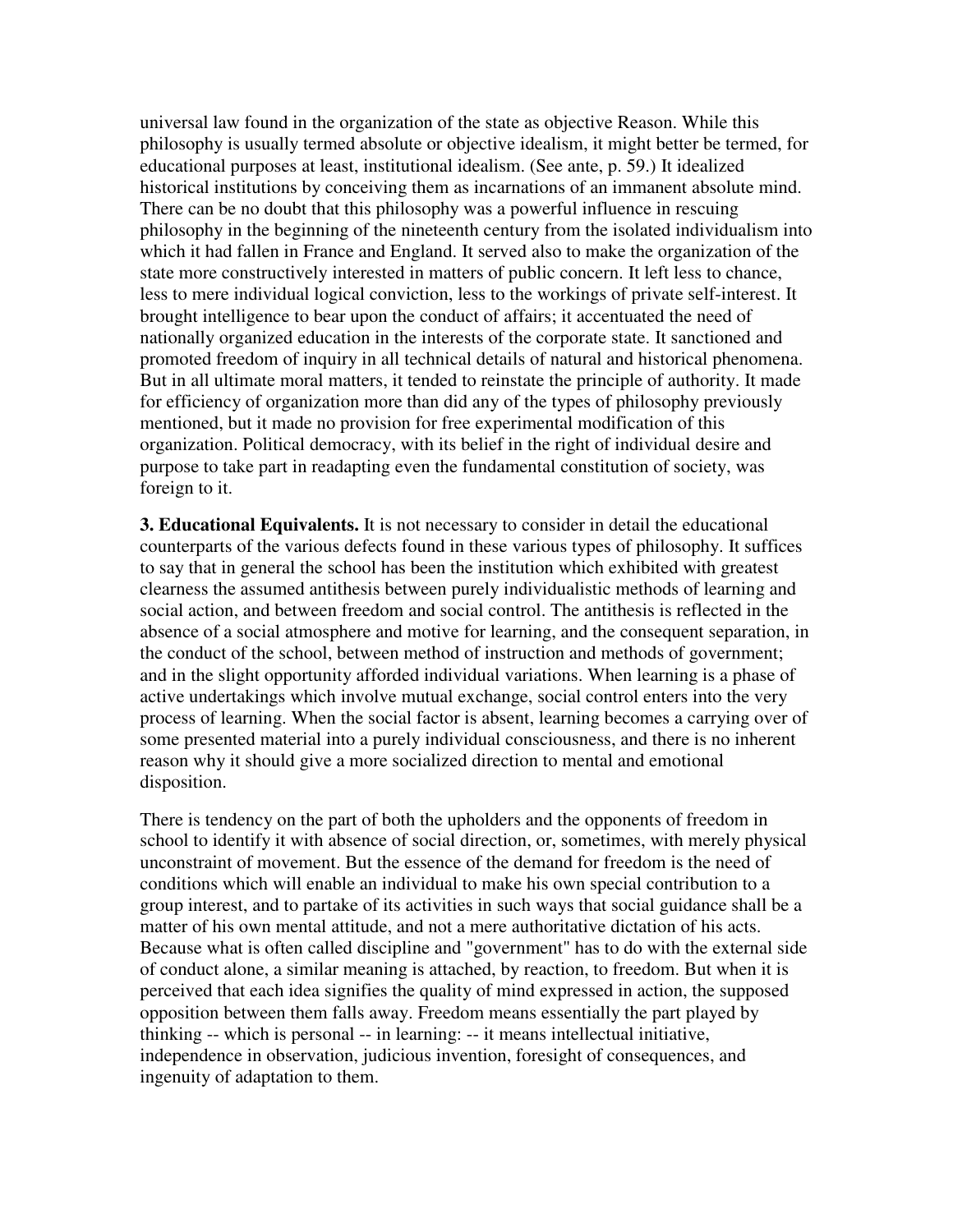But because these are the mental phase of behavior, the needed play of individuality -- or freedom -- cannot be separated from opportunity for free play of physical movements. Enforced physical quietude may be unfavorable to realization of a problem, to undertaking the observations needed to define it, and to performance of the experiments which test the ideas suggested. Much has been said about the importance of "selfactivity" in education, but the conception has too frequently been restricted to something merely internal -- something excluding the free use of sensory and motor organs. Those who are at the stage of learning from symbols, or who are engaged in elaborating the implications of a problem or idea preliminary to more carefully thought-out activity, may need little perceptible overt activity. But the whole cycle of self-activity demands an opportunity for investigation and experimentation, for trying out one's ideas upon things, discovering what can be done with materials and appliances. And this is incompatible with closely restricted physical activity.

Individual activity has sometimes been taken as meaning leaving a pupil to work by himself or alone. Relief from need of attending to what any one else is doing is truly required to secure calm and concentration. Children, like grown persons, require a judicious amount of being let alone. But the time, place, and amount of such separate work is a matter of detail, not of principle. There is no inherent opposition between working with others and working as an individual. On the contrary, certain capacities of an individual are not brought out except under the stimulus of associating with others. That a child must work alone and not engage in group activities in order to be free and let his individuality develop, is a notion which measures individuality by spatial distance and makes a physical thing of it.

Individuality as a factor to be respected in education has a double meaning. In the first place, one is mentally an individual only as he has his own purpose and problem, and does his own thinking. The phrase "think for one's self' is a pleonasm. Unless one does it for one's self, it isn't thinking. Only by a pupil's own observations, reflections, framing and testing of suggestions can what he already knows be amplified and rectified. Thinking is as much an individual matter as is the digestion of food. In the second place, there are variations of point of view, of appeal of objects, and of mode of attack, from person to person. When these variations are suppressed in the alleged interests of uniformity, and an attempt is made to have a single mold of method of study and recitation, mental confusion and artificiality inevitably result. Originality is gradually destroyed, confidence in one's own quality of mental operation is undermined, and a docile subjection to the opinion of others is inculcated, or else ideas run wild. The harm is greater now than when the whole community was governed by customary beliefs, because the contrast between methods of learning in school and those relied upon outside the school is greater. That systematic advance in scientific discovery began when individuals were allowed, and then encouraged, to utilize their own peculiarities of response to subject matter, no one will deny. If it is said in objection, that pupils in school are not capable of any such originality, and hence must be confined to appropriating and reproducing things already known by the better informed, the reply is twofold. (i) We are concerned with originality of attitude which is equivalent to the unforced response of one's own individuality, not with originality as measured by product. No one expects the young to make original discoveries of just the same facts and principles as are embodied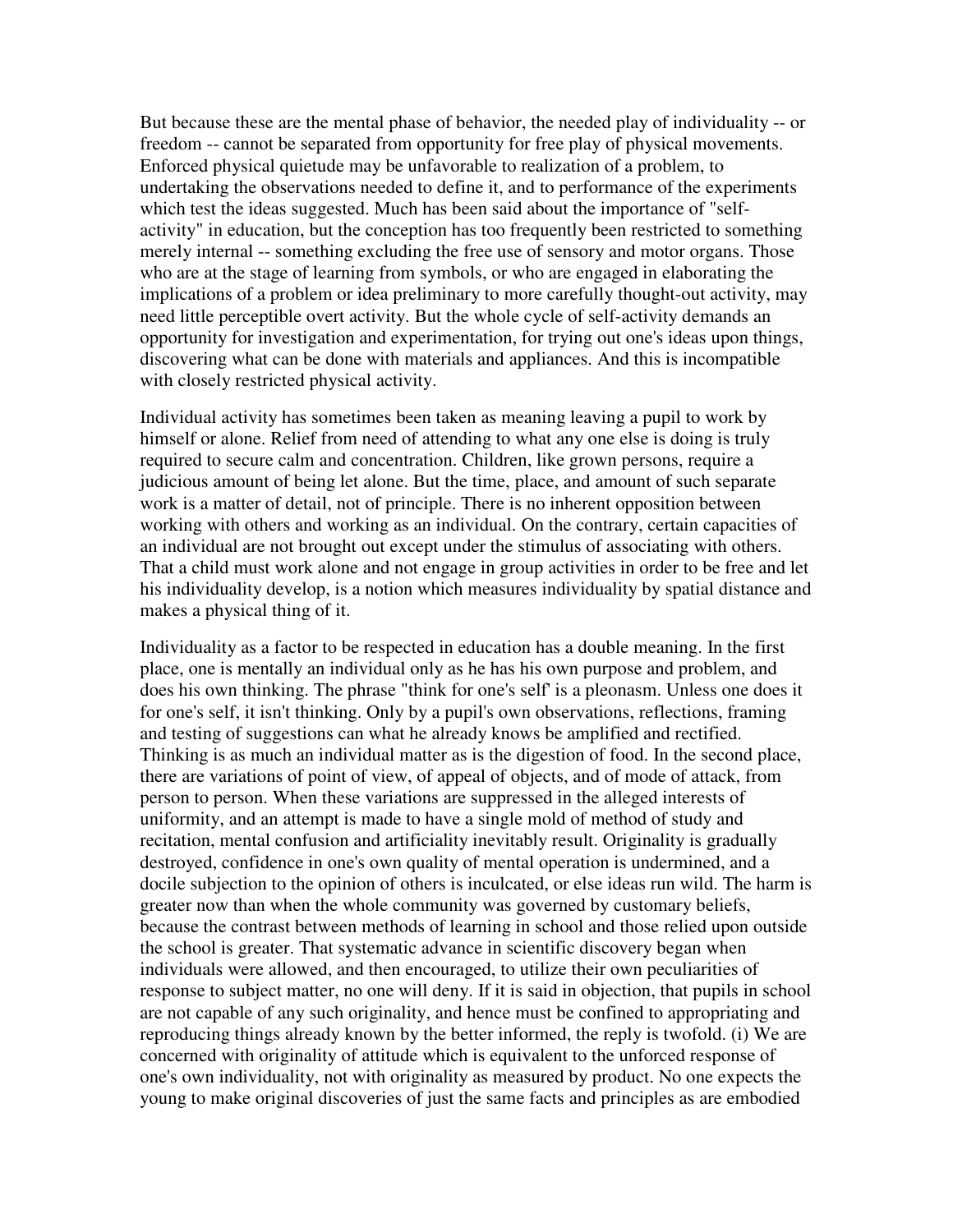in the sciences of nature and man. But it is not unreasonable to expect that learning may take place under such conditions that from the standpoint of the learner there is genuine discovery. While immature students will not make discoveries from the standpoint of advanced students, they make them from their own standpoint, whenever there is genuine learning. (ii) In the normal process of becoming acquainted with subject matter already known to others, even young pupils react in unexpected ways. There is something fresh, something not capable of being fully anticipated by even the most experienced teacher, in the ways they go at the topic, and in the particular ways in which things strike them. Too often all this is brushed aside as irrelevant; pupils are deliberately held to rehearsing material in the exact form in which the older person conceives it. The result is that what is instinctively original in individuality, that which marks off one from another, goes unused and undirected. Teaching then ceases to be an educative process for the teacher. At most he learns simply to improve his existing technique; he does not get new points of view; he fails to experience any intellectual companionship. Hence both teaching and learning tend to become conventional and mechanical with all the nervous strain on both sides therein implied.

As maturity increases and as the student has a greater background of familiarity upon which a new topic is projected, the scope of more or less random physical experimentation is reduced. Activity is defined or specialized in certain channels. To the eyes of others, the student may be in a position of complete physical quietude, because his energies are confined to nerve channels and to the connected apparatus of the eyes and vocal organs. But because this attitude is evidence of intense mental concentration on the part of the trained person, it does not follow that it should be set up as a model for students who still have to find their intellectual way about. And even with the adult, it does not cover the whole circuit of mental energy. It marks an intermediate period, capable of being lengthened with increased mastery of a subject, but always coming between an earlier period of more general and conspicuous organic action and a later time of putting to use what has been apprehended.

When, however, education takes cognizance of the union of mind and body in acquiring knowledge, we are not obliged to insist upon the need of obvious, or external, freedom. It is enough to identify the freedom which is involved in teaching and studying with the thinking by which what a person already knows and believes is enlarged and refined. If attention is centered upon the conditions which have to be met in order to secure a situation favorable to effective thinking, freedom will take care of itself. The individual who has a question which being really a question to him instigates his curiosity, which feeds his eagerness for information that will help him cope with it, and who has at command an equipment which will permit these interests to take effect, is intellectually free. Whatever initiative and imaginative vision he possesses will be called into play and control his impulses and habits. His own purposes will direct his actions. Otherwise, his seeming attention, his docility, his memorizings and reproductions, will partake of intellectual servility. Such a condition of intellectual subjection is needed for fitting the masses into a society where the many are not expected to have aims or ideas of their own, but to take orders from the few set in authority. It is not adapted to a society which intends to be democratic.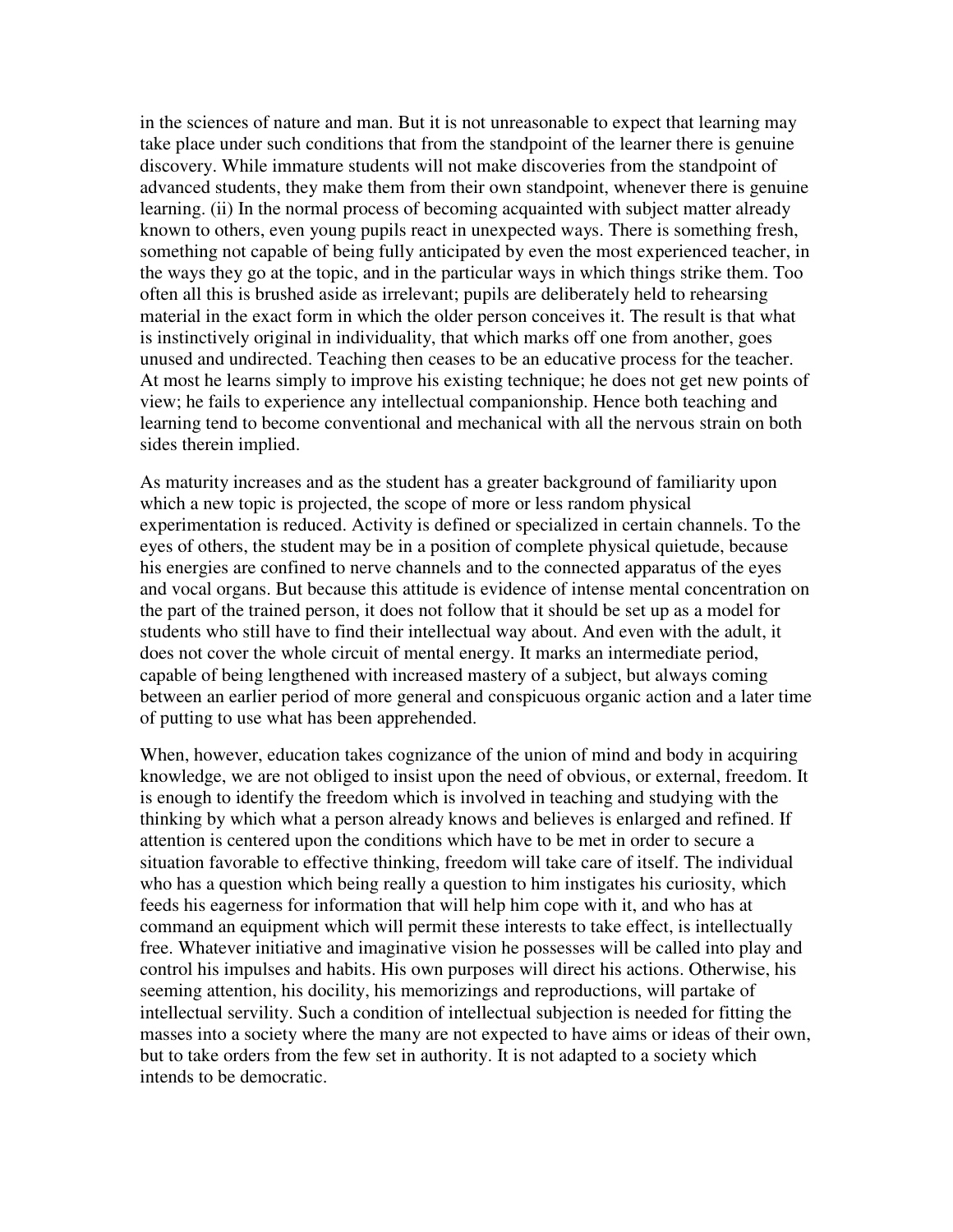**Summary.** True individualism is a product of the relaxation of the grip of the authority of custom and traditions as standards of belief. Aside from sporadic instances, like the height of Greek thought, it is a comparatively modern manifestation. Not but that there have always been individual diversities, but that a society dominated by conservative custom represses them or at least does not utilize them and promote them. For various reasons, however, the new individualism was interpreted philosophically not as meaning development of agencies for revising and transforming previously accepted beliefs, but as an assertion that each individual's mind was complete in isolation from everything else. In the theoretical phase of philosophy, this produced the epistemological problem: the question as to the possibility of any cognitive relationship of the individual to the world. In its practical phase, it generated the problem of the possibility of a purely individual consciousness acting on behalf of general or social interests, -- the problem of social direction. While the philosophies which have been elaborated to deal with these questions have not affected education directly, the assumptions underlying them have found expression in the separation frequently made between study and government and between freedom of individuality and control by others. Regarding freedom, the important thing to bear in mind is that it designates a mental attitude rather than external unconstraint of movements, but that this quality of mind cannot develop without a fair leeway of movements in exploration, experimentation, application, etc. A society based on custom will utilize individual variations only up to a limit of conformity with usage; uniformity is the chief ideal within each class. A progressive society counts individual variations as precious since it finds in them the means of its own growth. Hence a democratic society must, in consistency with its ideal, allow for intellectual freedom and the play of diverse gifts and interests in its educational measures.

## *Chapter Twenty-Three: Vocational Aspects of Education*

**1. The Meaning of Vocation.** At the present time the conflict of philosophic theories focuses in discussion of the proper place and function of vocational factors in education. The bald statement that significant differences in fundamental philosophical conceptions find their chief issue in connection with this point may arouse incredulity: there seems to be too great a gap between the remote and general terms in which philosophic ideas are formulated and the practical and concrete details of vocational education. But a mental review of the intellectual presuppositions underlying the oppositions in education of labor and leisure, theory and practice, body and mind, mental states and the world, will show that they culminate in the antithesis of vocational and cultural education. Traditionally, liberal culture has been linked to the notions of leisure, purely contemplative knowledge and a spiritual activity not involving the active use of bodily organs. Culture has also tended, latterly, to be associated with a purely private refinement, a cultivation of certain states and attitudes of consciousness, separate from either social direction or service. It has been an escape from the former, and a solace for the necessity of the latter.

So deeply entangled are these philosophic dualisms with the whole subject of vocational education, that it is necessary to define the meaning of vocation with some fullness in order to avoid the impression that an education which centers about it is narrowly practical, if not merely pecuniary. A vocation means nothing but such a direction of life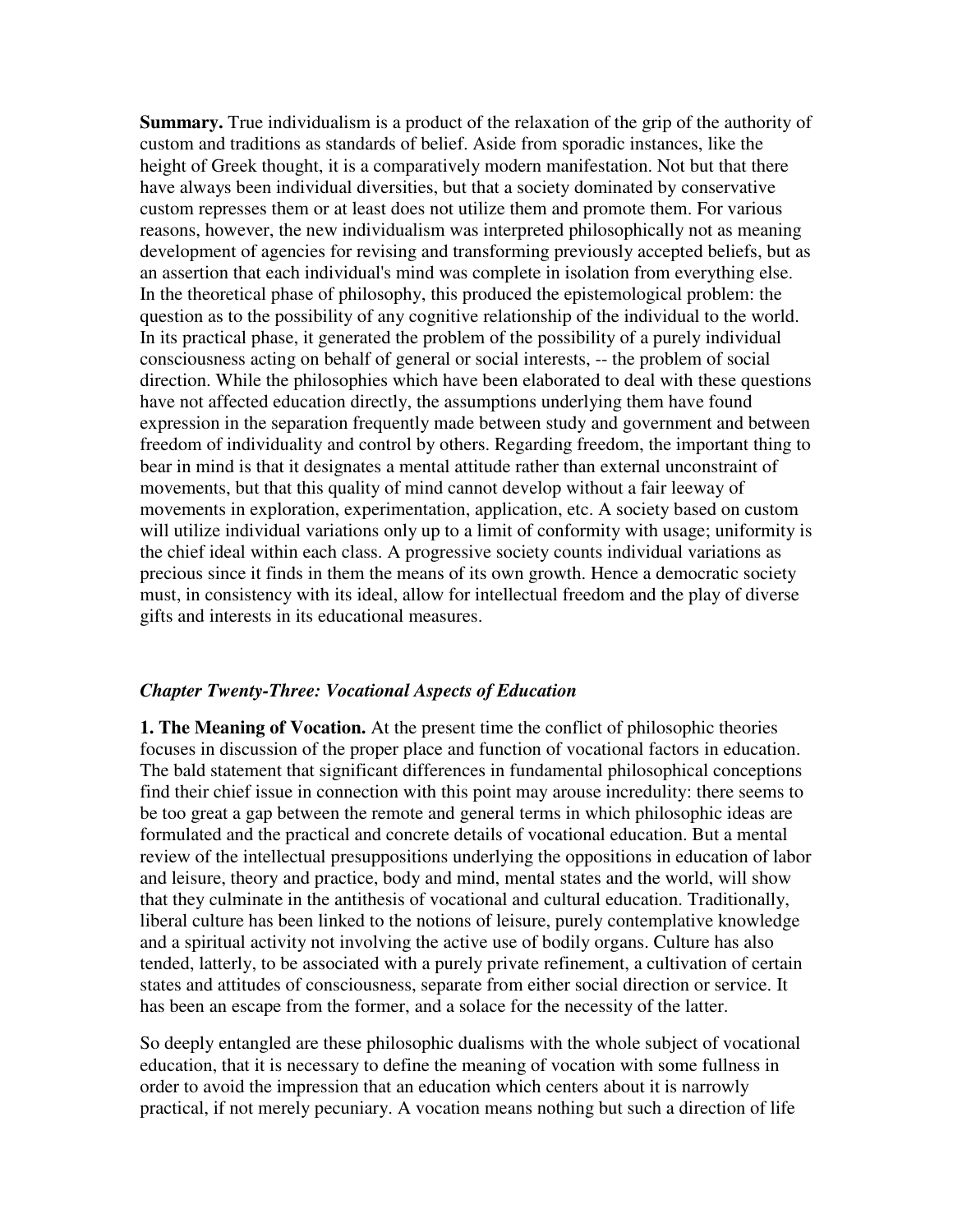activities as renders them perceptibly significant to a person, because of the consequences they accomplish, and also useful to his associates. The opposite of a career is neither leisure nor culture, but aimlessness, capriciousness, the absence of cumulative achievement in experience, on the personal side, and idle display, parasitic dependence upon the others, on the social side. Occupation is a concrete term for continuity. It includes the development of artistic capacity of any kind, of special scientific ability, of effective citizenship, as well as professional and business occupations, to say nothing of mechanical labor or engagement in gainful pursuits.

We must avoid not only limitation of conception of vocation to the occupations where immediately tangible commodities are produced, but also the notion that vocations are distributed in an exclusive way, one and only one to each person. Such restricted specialism is impossible; nothing could be more absurd than to try to educate individuals with an eye to only one line of activity. In the first place, each individual has of necessity a variety of callings, in each of which he should be intelligently effective; and in the second place any one occupation loses its meaning and becomes a routine keeping busy at something in the degree in which it is isolated from other interests. (i) No one is just an artist and nothing else, and in so far as one approximates that condition, he is so much the less developed human being; he is a kind of monstrosity. He must, at some period of his life, be a member of a family; he must have friends and companions; he must either support himself or be supported by others, and thus he has a business career. He is a member of some organized political unit, and so on. We naturally name his vocation from that one of the callings which distinguishes him, rather than from those which he has in common with all others. But we should not allow ourselves to be so subject to words as to ignore and virtually deny his other callings when it comes to a consideration of the vocational phases of education.

(ii) As a man's vocation as artist is but the emphatically specialized phase of his diverse and variegated vocational activities, so his efficiency in it, in the humane sense of efficiency, is determined by its association with other callings. A person must have experience, he must live, if his artistry is to be more than a technical accomplishment. He cannot find the subject matter of his artistic activity within his art; this must be an expression of what he suffers and enjoys in other relationships -- a thing which depends in turn upon the alertness and sympathy of his interests. What is true of an artist is true of any other special calling. There is doubtless -- in general accord with the principle of habit -- a tendency for every distinctive vocation to become too dominant, too exclusive and absorbing in its specialized aspect. This means emphasis upon skill or technical method at the expense of meaning. Hence it is not the business of education to foster this tendency, but rather to safeguard against it, so that the scientific inquirer shall not be merely the scientist, the teacher merely the pedagogue, the clergyman merely one who wears the cloth, and so on.

**2. The Place of Vocational Aims in Education.** Bearing in mind the varied and connected content of the vocation, and the broad background upon which a particular calling is projected, we shall now consider education for the more distinctive activity of an individual. 1. An occupation is the only thing which balances the distinctive capacity of an individual with his social service. To find out what one is fitted to do and to secure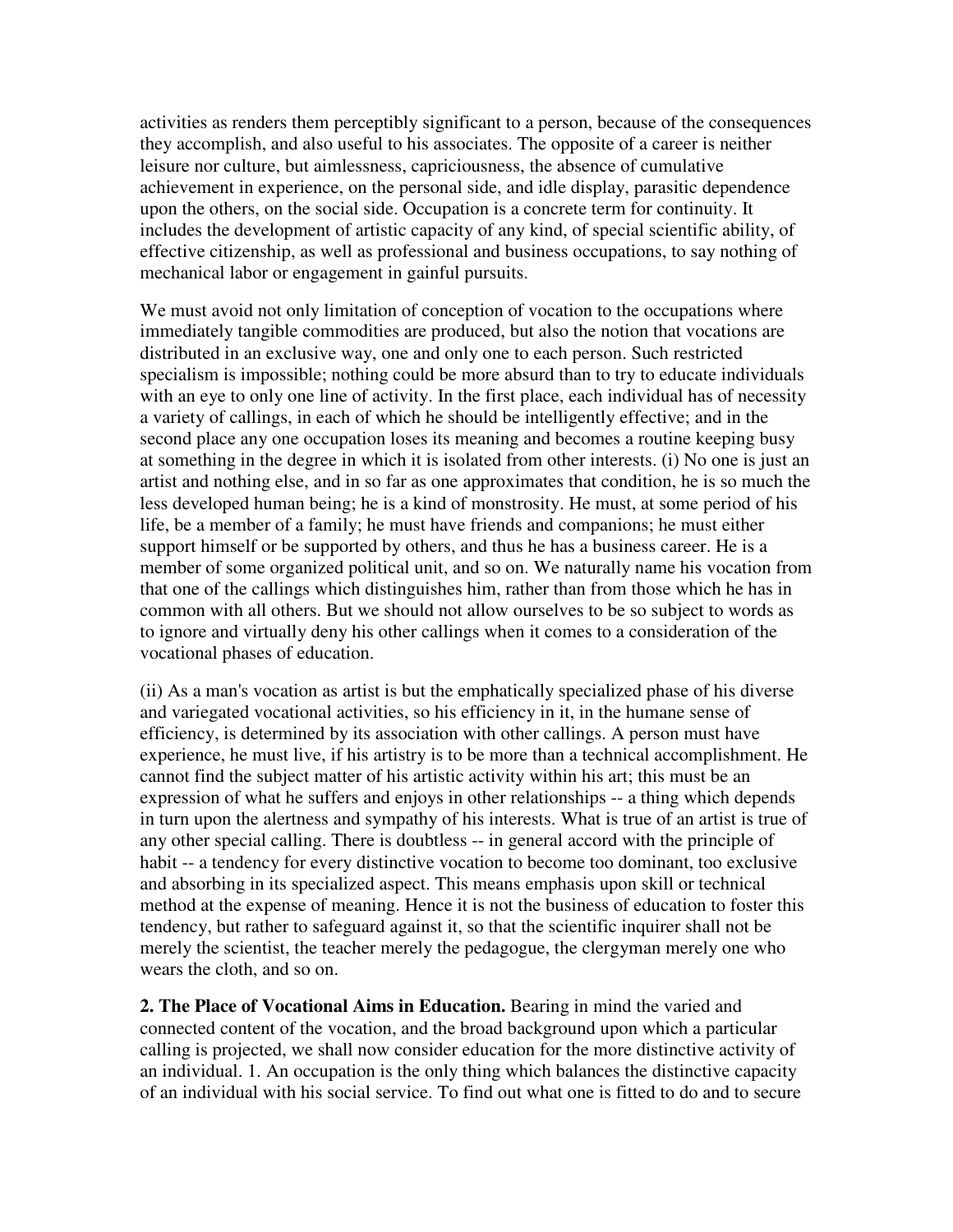an opportunity to do it is the key to happiness. Nothing is more tragic than failure to discover one's true business in life, or to find that one has drifted or been forced by circumstance into an uncongenial calling. A right occupation means simply that the aptitudes of a person are in adequate play, working with the minimum of friction and the maximum of satisfaction. With reference to other members of a community, this adequacy of action signifies, of course, that they are getting the best service the person can render. It is generally believed, for example, that slave labor was ultimately wasteful even from the purely economic point of view -- that there was not sufficient stimulus to direct the energies of slaves, and that there was consequent wastage. Moreover, since slaves were confined to certain prescribed callings, much talent must have remained unavailable to the community, and hence there was a dead loss. Slavery only illustrates on an obvious scale what happens in some degree whenever an individual does not find himself in his work. And he cannot completely find himself when vocations are looked upon with contempt, and a conventional ideal of a culture which is essentially the same for all is maintained. Plato (ante, p. 88) laid down the fundamental principle of a philosophy of education when he asserted that it was the business of education to discover what each person is good for, and to train him to mastery of that mode of excellence, because such development would also secure the fulfillment of social needs in the most harmonious way. His error was not in qualitative principle, but in his limited conception of the scope of vocations socially needed; a limitation of vision which reacted to obscure his perception of the infinite variety of capacities found in different individuals.

2. An occupation is a continuous activity having a purpose. Education through occupations consequently combines within itself more of the factors conducive to learning than any other method. It calls instincts and habits into play; it is a foe to passive receptivity. It has an end in view; results are to be accomplished. Hence it appeals to thought; it demands that an idea of an end be steadily maintained, so that activity cannot be either routine or capricious. Since the movement of activity must be progressive, leading from one stage to another, observation and ingenuity are required at each stage to overcome obstacles and to discover and readapt means of execution. In short, an occupation, pursued under conditions where the realization of the activity rather than merely the external product is the aim, fulfills the requirements which were laid down earlier in connection with the discussion of aims, interest, and thinking. (See Chapters VIII, X, XII.)

A calling is also of necessity an organizing principle for information and ideas; for knowledge and intellectual growth. It provides an axis which runs through an immense diversity of detail; it causes different experiences, facts, items of information to fall into order with one another. The lawyer, the physician, the laboratory investigator in some branch of chemistry, the parent, the citizen interested in his own locality, has a constant working stimulus to note and relate whatever has to do with his concern. He unconsciously, from the motivation of his occupation, reaches out for all relevant information, and holds to it. The vocation acts as both magnet to attract and as glue to hold. Such organization of knowledge is vital, because it has reference to needs; it is so expressed and readjusted in action that it never becomes stagnant. No classification, no selection and arrangement of facts, which is consciously worked out for purely abstract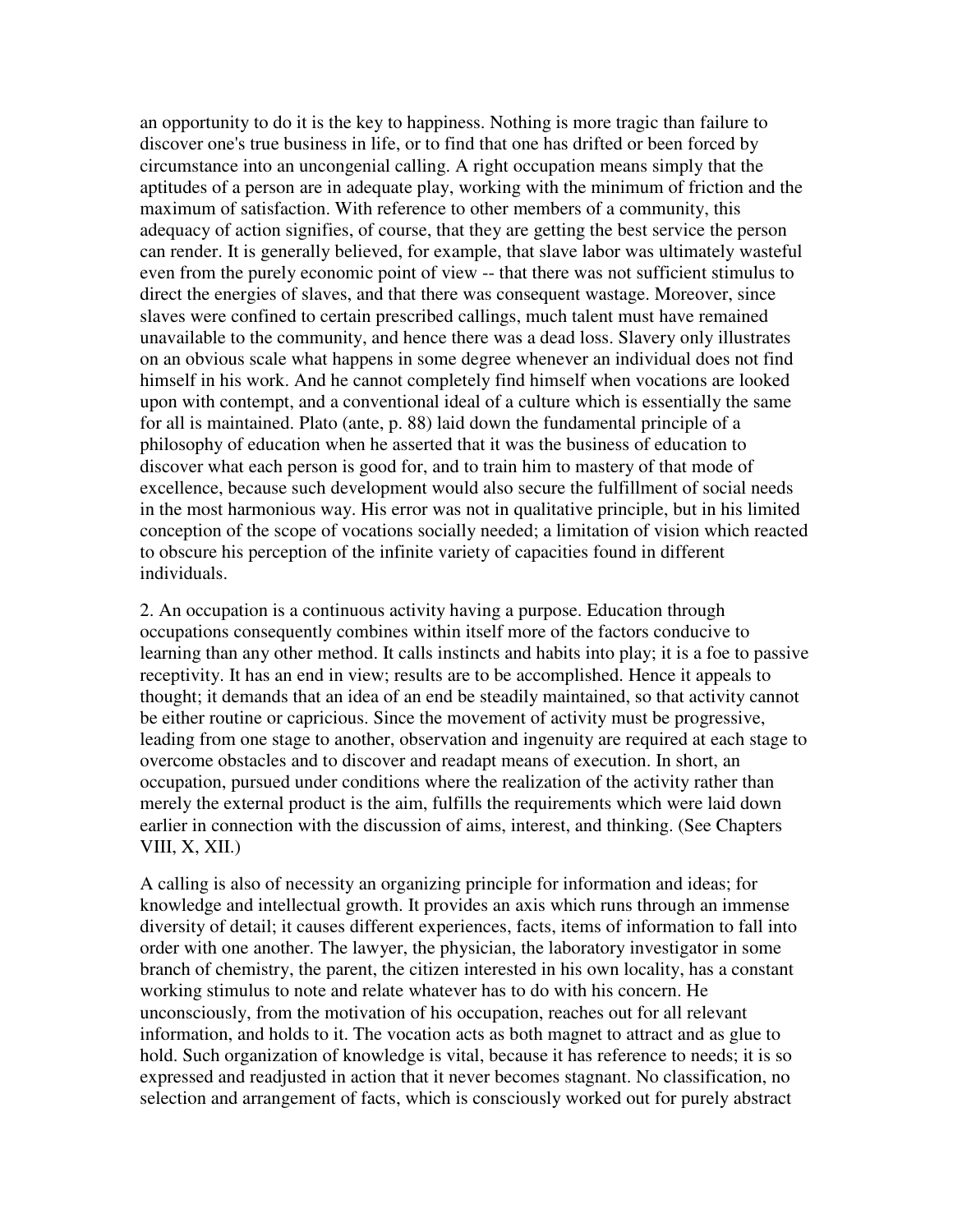ends, can ever compare in solidity or effectiveness with that knit under the stress of an occupation; in comparison the former sort is formal, superficial, and cold.

3. The only adequate training for occupations is training through occupations. The principle stated early in this book (see Chapter VI) that the educative process is its own end, and that the only sufficient preparation for later responsibilities comes by making the most of immediately present life, applies in full force to the vocational phases of education. The dominant vocation of all human beings at all times is living -- intellectual and moral growth. In childhood and youth, with their relative freedom from economic stress, this fact is naked and unconcealed. To predetermine some future occupation for which education is to be a strict preparation is to injure the possibilities of present development and thereby to reduce the adequacy of preparation for a future right employment. To repeat the principle we have had occasion to appeal to so often, such training may develop a machine-like skill in routine lines (it is far from being sure to do so, since it may develop distaste, aversion, and carelessness), but it will be at the expense of those qualities of alert observation and coherent and ingenious planning which make an occupation intellectually rewarding. In an autocratically managed society, it is often a conscious object to prevent the development of freedom and responsibility, a few do the planning and ordering, the others follow directions and are deliberately confined to narrow and prescribed channels of endeavor. However much such a scheme may inure to the prestige and profit of a class, it is evident that it limits the development of the subject class; hardens and confines the opportunities for learning through experience of the master class, and in both ways hampers the life of the society as a whole. (See ante, p. 260.)

The only alternative is that all the earlier preparation for vocations be indirect rather than direct; namely, through engaging in those active occupations which are indicated by the needs and interests of the pupil at the time. Only in this way can there be on the part of the educator and of the one educated a genuine discovery of personal aptitudes so that the proper choice of a specialized pursuit in later life may be indicated. Moreover, the discovery of capacity and aptitude will be a constant process as long as growth continues. It is a conventional and arbitrary view which assumes that discovery of the work to be chosen for adult life is made once for all at some particular date. One has discovered in himself, say, an interest, intellectual and social, in the things which have to do with engineering and has decided to make that his calling. At most, this only blocks out in outline the field in which further growth is to be directed. It is a sort of rough sketch for use in direction of further activities. It is the discovery of a profession in the sense in which Columbus discovered America when he touched its shores. Future explorations of an indefinitely more detailed and extensive sort remain to be made. When educators conceive vocational guidance as something which leads up to a definitive, irretrievable, and complete choice, both education and the chosen vocation are likely to be rigid, hampering further growth. In so far, the calling chosen will be such as to leave the person concerned in a permanently subordinate position, executing the intelligence of others who have a calling which permits more flexible play and readjustment. And while ordinary usages of language may not justify terming a flexible attitude of readjustment a choice of a new and further calling, it is such in effect. If even adults have to be on the lookout to see that their calling does not shut down on them and fossilize them, educators must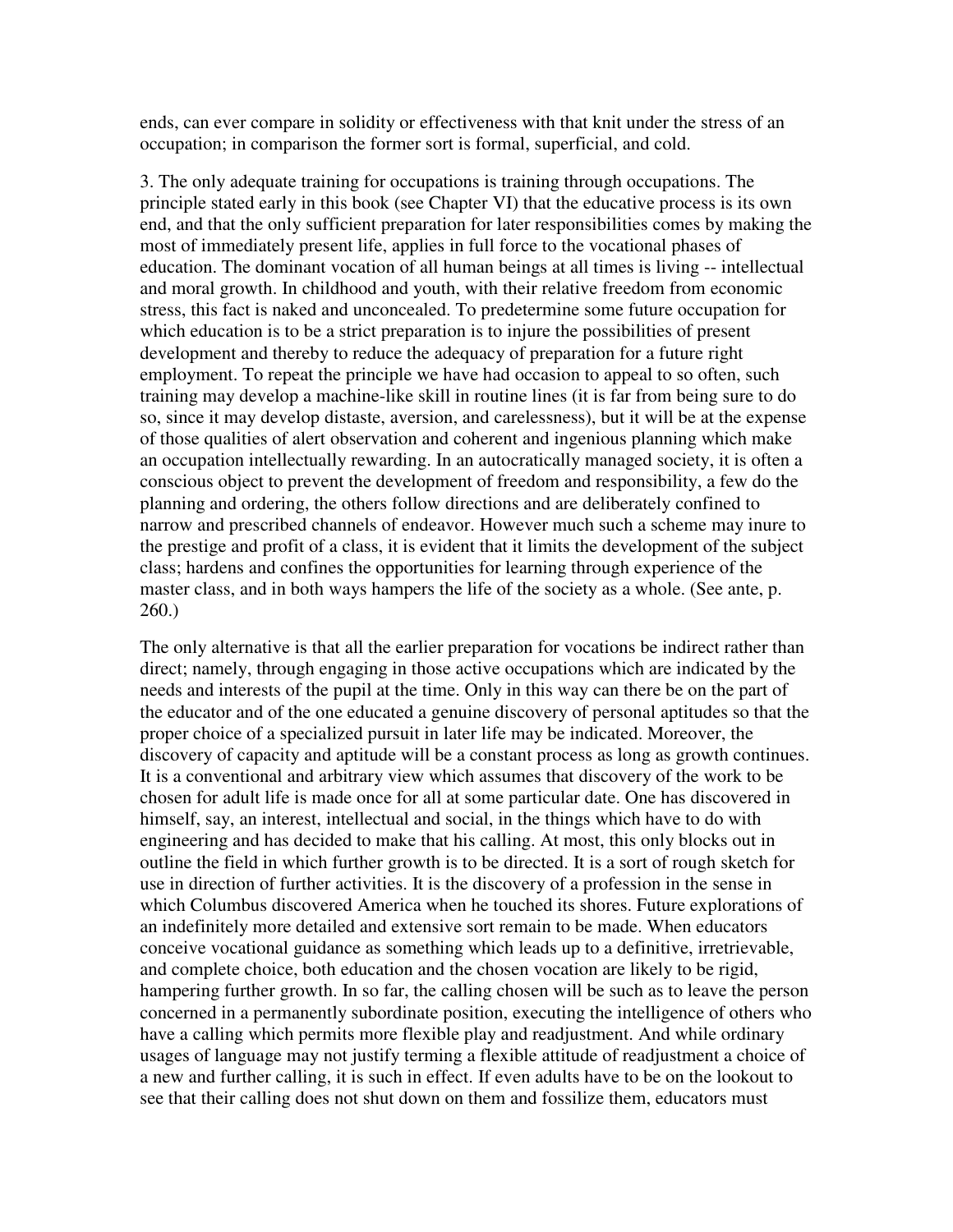certainly be careful that the vocational preparation of youth is such as to engage them in a continuous reorganization of aims and methods.

**3. Present Opportunities and Dangers.** In the past, education has been much more vocational in fact than in name. *(i)* The education of the masses was distinctly utilitarian. It was called apprenticeship rather than education, or else just learning from experience. The schools devoted themselves to the three R's in the degree in which ability to go through the forms of reading, writing, and figuring were common elements in all kinds of labor. Taking part in some special line of work, under the direction of others, was the outof-school phase of this education. The two supplemented each other; the school work in its narrow and formal character was as much a part of apprenticeship to a calling as that explicitly so termed.

*(ii)* To a considerable extent, the education of the dominant classes was essentially vocational -- it only happened that their pursuits of ruling and of enjoying were not called professions. For only those things were named vocations or employments which involved manual labor, laboring for a reward in keep, or its commuted money equivalent, or the rendering of personal services to specific persons. For a long time, for example, the profession of the surgeon and physician ranked almost with that of the valet or barber - partly because it had so much to do with the body, and partly because it involved rendering direct service for pay to some definite person. But if we go behind words, the business of directing social concerns, whether politically or economically, whether in war or peace, is as much a calling as anything else; and where education has not been completely under the thumb of tradition, higher schools in the past have been upon the whole calculated to give preparation for this business. Moreover, display, the adornment of person, the kind of social companionship and entertainment which give prestige, and the spending of money, have been made into definite callings. Unconsciously to themselves the higher institutions of learning have been made to contribute to preparation for these employments. Even at present, what is called higher education is for a certain class (much smaller than it once was) mainly preparation for engaging effectively in these pursuits.

In other respects, it is largely, especially in the most advanced work, training for the calling of teaching and special research. By a peculiar superstition, education which has to do chiefly with preparation for the pursuit of conspicuous idleness, for teaching, and for literary callings, and for leadership, has been regarded as non-vocational and even as peculiarly cultural. The literary training which indirectly fits for authorship, whether of books, newspaper editorials, or magazine articles, is especially subject to this superstition: many a teacher and author writes and argues in behalf of a cultural and humane education against the encroachments of a specialized practical education, without recognizing that his own education, which he calls liberal, has been mainly training for his own particular calling. He has simply got into the habit of regarding his own business as essentially cultural and of overlooking the cultural possibilities of other employments. At the bottom of these distinctions is undoubtedly the tradition which recognizes as employment only those pursuits where one is responsible for his work to a specific employer, rather than to the ultimate employer, the community.

There are, however, obvious causes for the present conscious emphasis upon vocational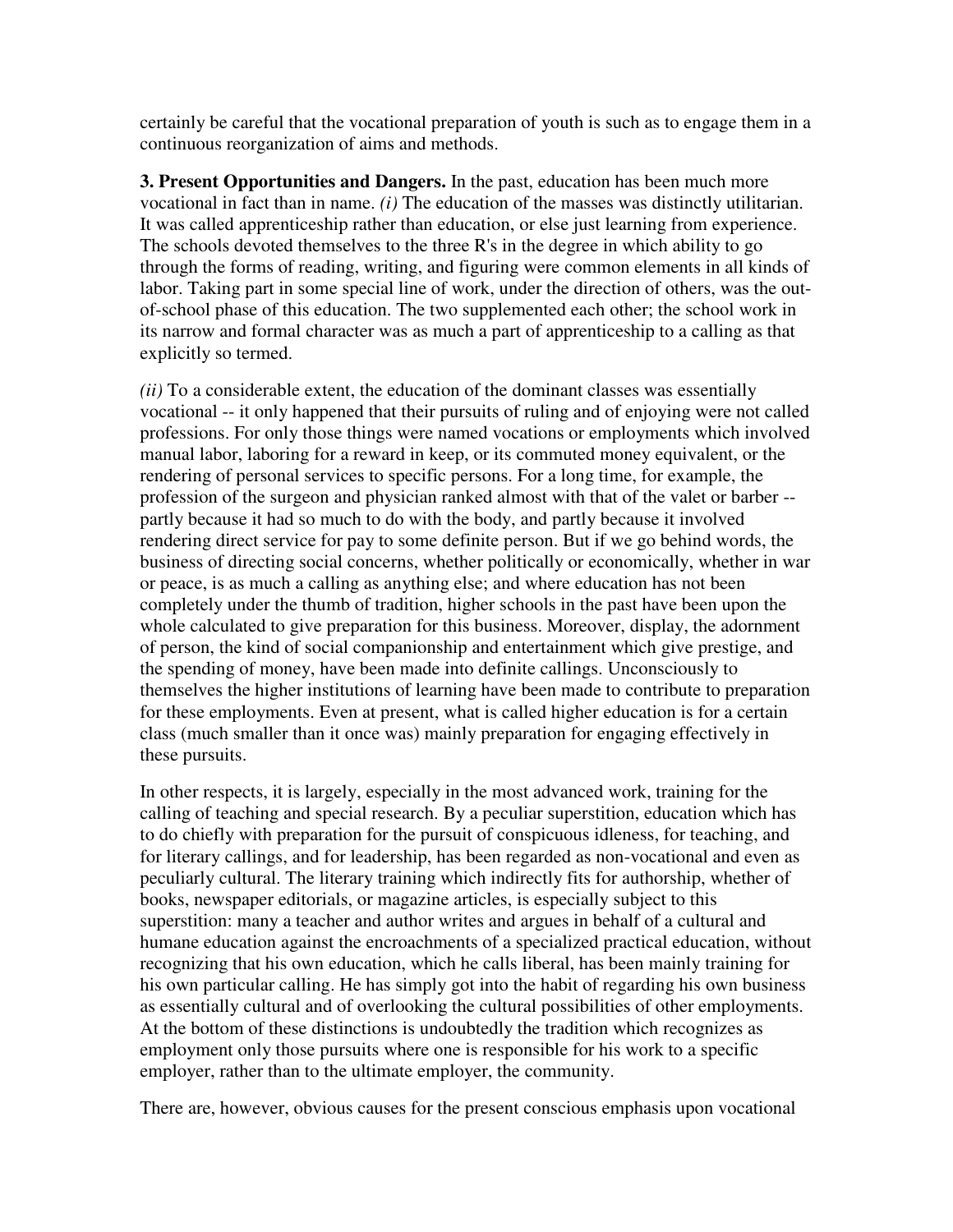education -- for the disposition to make explicit and deliberate vocational implications previously tacit. *(i)* In the first place, there is an increased esteem, in democratic communities, of whatever has to do with manual labor, commercial occupations, and the rendering of tangible services to society. In theory, men and women are now expected to do something in return for their support -- intellectual and economic -- by society. Labor is extolled; service is a much-lauded moral ideal. While there is still much admiration and envy of those who can pursue lives of idle conspicuous display, better moral sentiment condemns such lives. Social responsibility for the use of time and personal capacity is more generally recognized than it used to be.

*(ii)* In the second place, those vocations which are specifically industrial have gained tremendously in importance in the last century and a half. Manufacturing and commerce are no longer domestic and local, and consequently more or less incidental, but are worldwide. They engage the best energies of an increasingly large number of persons. The manufacturer, banker, and captain of industry have practically displaced a hereditary landed gentry as the immediate directors of social affairs. The problem of social readjustment is openly industrial, having to do with the relations of capital and labor. The great increase in the social importance of conspicuous industrial processes has inevitably brought to the front questions having to do with the relationship of schooling to industrial life. No such vast social readjustment could occur without offering a challenge to an education inherited from different social conditions, and without putting up to education new problems.

*(iii)* In the third place, there is the fact already repeatedly mentioned: Industry has ceased to be essentially an empirical, rule-of-thumb procedure, handed down by custom. Its technique is now technological: that is to say, based upon machinery resulting from discoveries in mathematics, physics, chemistry, bacteriology, etc. The economic revolution has stimulated science by setting problems for solution, by producing greater intellectual respect for mechanical appliances. And industry received back payment from science with compound interest. As a consequence, industrial occupations have infinitely greater intellectual content and infinitely larger cultural possibilities than they used to possess. The demand for such education as will acquaint workers with the scientific and social bases and bearings of their pursuits becomes imperative, since those who are without it inevitably sink to the role of appendages to the machines they operate. Under the old regime all workers in a craft were approximately equals in their knowledge and outlook. Personal knowledge and ingenuity were developed within at least a narrow range, because work was done with tools under the direct command of the worker. Now the operator has to adjust himself to his machine, instead of his tool to his own purposes. While the intellectual possibilities of industry have multiplied, industrial conditions tend to make industry, for great masses, less of an educative resource than it was in the days of hand production for local markets. The burden of realizing the intellectual possibilities inhering in work is thus thrown back on the school.

 $(iv)$  In the fourth place, the pursuit of knowledge has become, in science, more experimental, less dependent upon literary tradition, and less associated with dialectical methods of reasoning, and with symbols. As a result, the subject matter of industrial occupation presents not only more of the content of science than it used to, but greater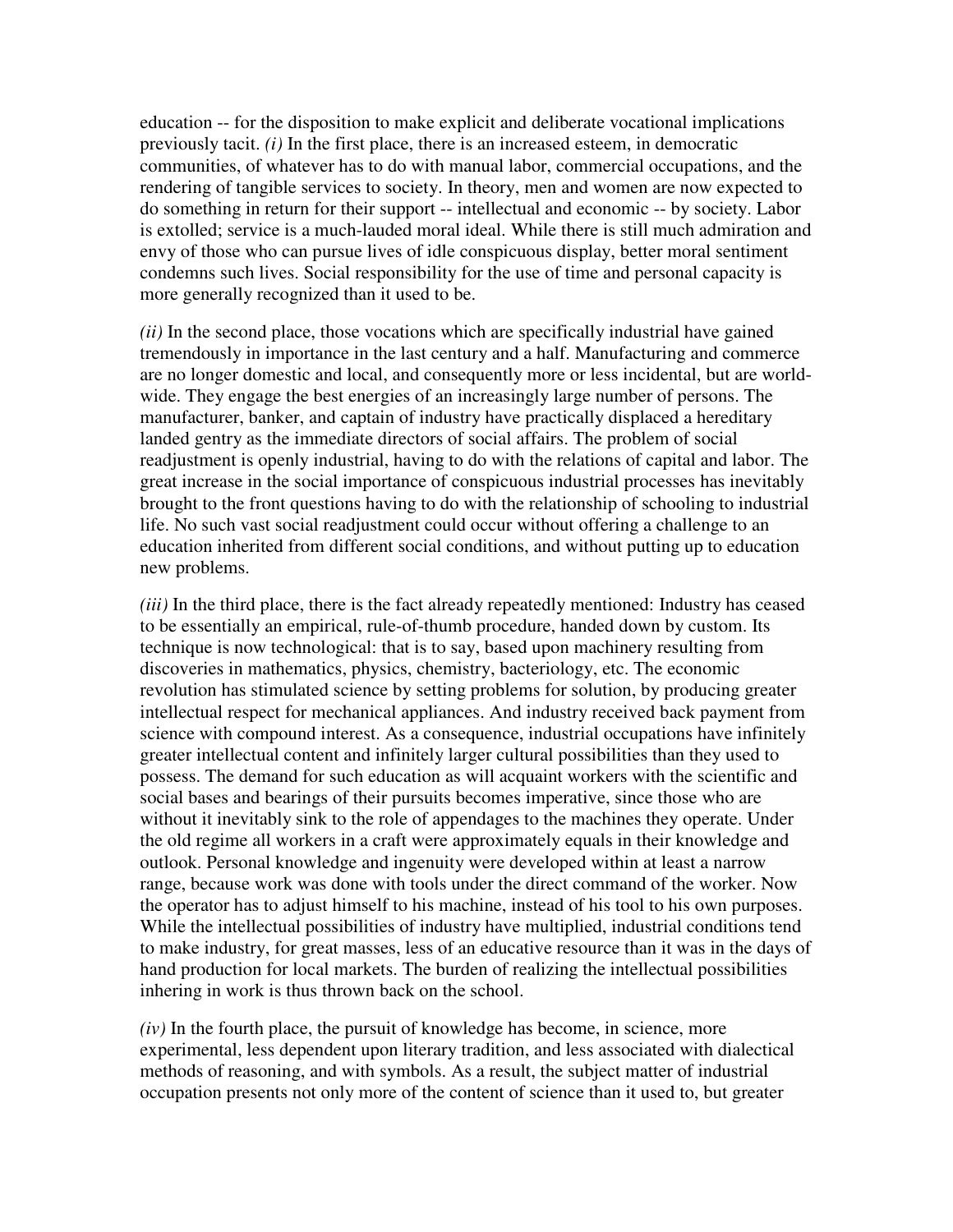opportunity for familiarity with the method by which knowledge is made. The ordinary worker in the factory is of course under too immediate economic pressure to have a chance to produce a knowledge like that of the worker in the laboratory. But in schools, association with machines and industrial processes may be had under conditions where the chief conscious concern of the students is insight. The separation of shop and laboratory, where these conditions are fulfilled, is largely conventional, the laboratory having the advantage of permitting the following up of any intellectual interest a problem may suggest; the shop the advantage of emphasizing the social bearings of the scientific principle, as well as, with many pupils, of stimulating a livelier interest.

*(v)* Finally, the advances which have been made in the psychology of learning in general and of childhood in particular fall into line with the increased importance of industry in life. For modern psychology emphasizes the radical importance of primitive unlearned instincts of exploring, experimentation, and "trying on." It reveals that learning is not the work of something ready-made called mind, but that mind itself is an organization of original capacities into activities having significance. As we have already seen (ante, p. 204), in older pupils work is to educative development of raw native activities what play is for younger pupils. Moreover, the passage from play to work should be gradual, not involving a radical change of attitude but carrying into work the elements of play, plus continuous reorganization in behalf of greater control.

The reader will remark that these five points practically resume the main contentions of the previous part of the work. Both practically and philosophically, the key to the present educational situation lies in a gradual reconstruction of school materials and methods so as to utilize various forms of occupation typifying social callings, and to bring out their intellectual and moral content. This reconstruction must relegate purely literary methods - - including textbooks -- and dialectical methods to the position of necessary auxiliary tools in the intelligent development of consecutive and cumulative activities.

But our discussion has emphasized the fact that this educational reorganization cannot be accomplished by merely trying to give a technical preparation for industries and professions as they now operate, much less by merely reproducing existing industrial conditions in the school. The problem is not that of making the schools an adjunct to manufacture and commerce, but of utilizing the factors of industry to make school life more active, more full of immediate meaning, more connected with out-of-school experience. The problem is not easy of solution. There is a standing danger that education will perpetuate the older traditions for a select few, and effect its adjustment to the newer economic conditions more or less on the basis of acquiescence in the untransformed, unrationalized, and unsocialized phases of our defective industrial regime. Put in concrete terms, there is danger that vocational education will be interpreted in theory and practice as trade education: as a means of securing technical efficiency in specialized future pursuits.

Education would then become an instrument of perpetuating unchanged the existing industrial order of society, instead of operating as a means of its transformation. The desired transformation is not difficult to define in a formal way. It signifies a society in which every person shall be occupied in something which makes the lives of others better worth living, and which accordingly makes the ties which bind persons together more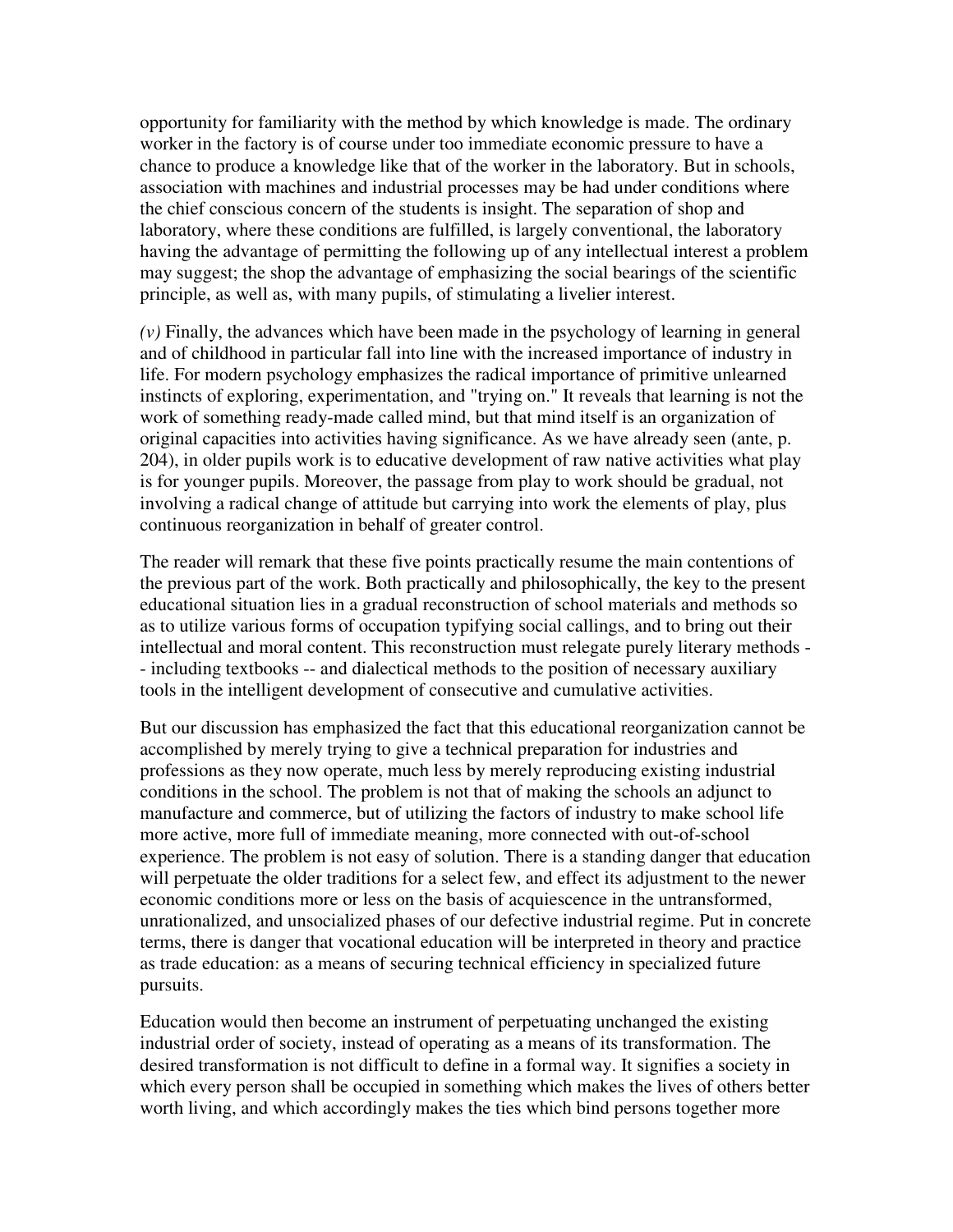perceptible -- which breaks down the barriers of distance between them. It denotes a state of affairs in which the interest of each in his work is uncoerced and intelligent: based upon its congeniality to his own aptitudes. It goes without saying that we are far from such a social state; in a literal and quantitative sense, we may never arrive at it. But in principle, the quality of social changes already accomplished lies in this direction. There are more ample resources for its achievement now than ever there have been before. No insuperable obstacles, given the intelligent will for its realization, stand in the way.

Success or failure in its realization depends more upon the adoption of educational methods calculated to effect the change than upon anything else. For the change is essentially a change in the quality of mental disposition -- an educative change. This does not mean that we can change character and mind by direct instruction and exhortation, apart from a change in industrial and political conditions. Such a conception contradicts our basic idea that character and mind are attitudes of participative response in social affairs. But it does mean that we may produce in schools a projection in type of the society we should like to realize, and by forming minds in accord with it gradually modify the larger and more recalcitrant features of adult society.

Sentimentally, it may seem harsh to say that the greatest evil of the present regime is not found in poverty and in the suffering which it entails, but in the fact that so many persons have callings which make no appeal to them, which are pursued simply for the money reward that accrues. For such callings constantly provoke one to aversion, ill will, and a desire to slight and evade. Neither men's hearts nor their minds are in their work. On the other hand, those who are not only much better off in worldly goods, but who are in excessive, if not monopolistic, control of the activities of the many are shut off from equality and generality of social intercourse. They are stimulated to pursuits of indulgence and display; they try to make up for the distance which separates them from others by the impression of force and superior possession and enjoyment which they can make upon others.

It would be quite possible for a narrowly conceived scheme of vocational education to perpetuate this division in a hardened form. Taking its stand upon a dogma of social predestination, it would assume that some are to continue to be wage earners under economic conditions like the present, and would aim simply to give them what is termed a trade education -- that is, greater technical efficiency. Technical proficiency is often sadly lacking, and is surely desirable on all accounts -- not merely for the sake of the production of better goods at less cost, but for the greater happiness found in work. For no one cares for what one cannot half do. But there is a great difference between a proficiency limited to immediate work, and a competency extended to insight into its social bearings; between efficiency in carrying out the plans of others and in one forming one's own. At present, intellectual and emotional limitation characterizes both the employing and the employed class. While the latter often have no concern with their occupation beyond the money return it brings, the former's outlook may be confined to profit and power. The latter interest generally involves much greater intellectual initiation and larger survey of conditions. For it involves the direction and combination of a large number of diverse factors, while the interest in wages is restricted to certain direct muscular movements. But none the less there is a limitation of intelligence to technical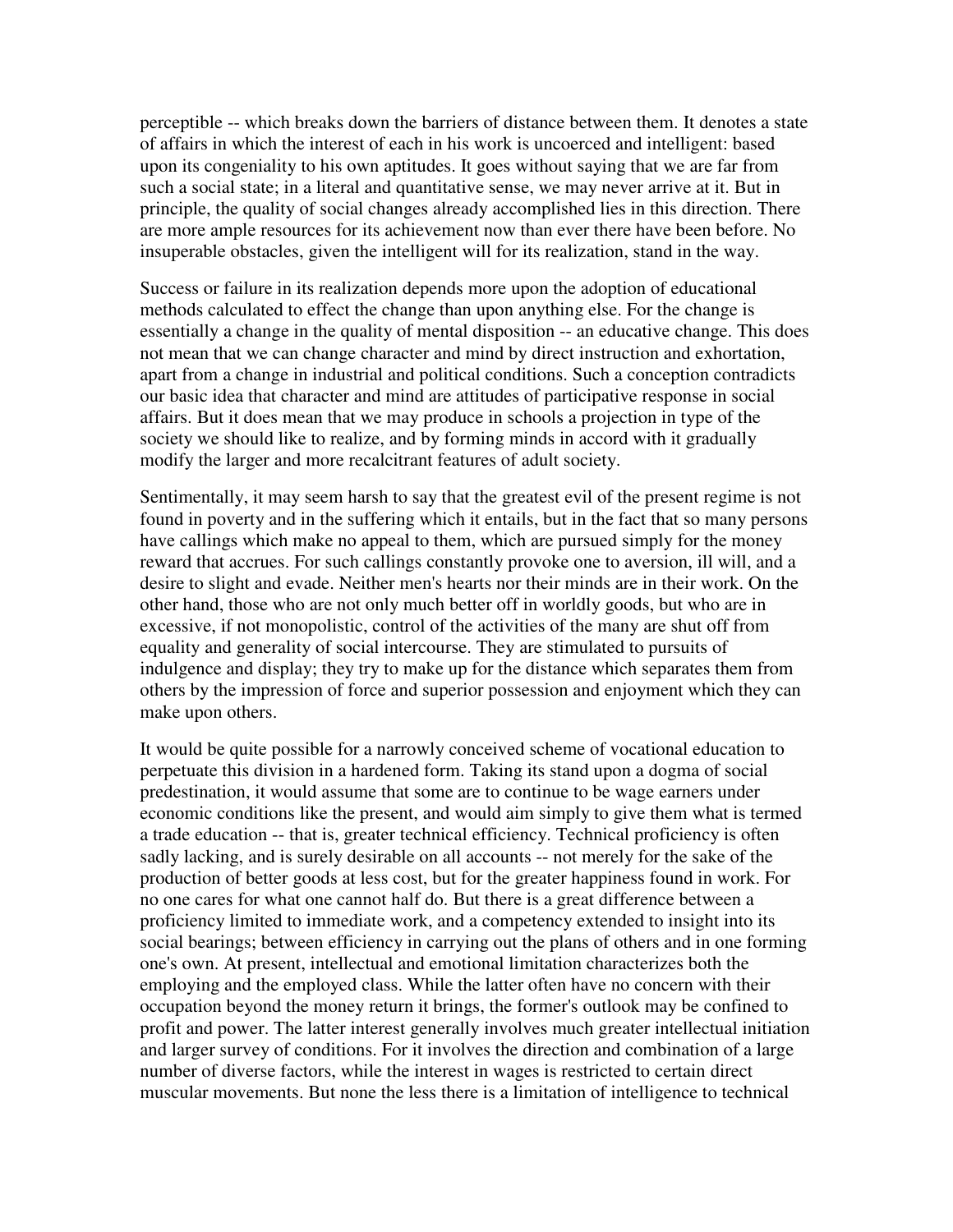and non-humane, non-liberal channels, so far as the work does not take in its social bearings. And when the animating motive is desire for private profit or personal power, this limitation is inevitable. In fact, the advantage in immediate social sympathy and humane disposition often lies with the economically unfortunate, who have not experienced the hardening effects of a one-sided control of the affairs of others.

Any scheme for vocational education which takes its point of departure from the industrial regime that now exists, is likely to assume and to perpetuate its divisions and weaknesses, and thus to become an instrument in accomplishing the feudal dogma of social predestination. Those who are in a position to make their wishes good, will demand a liberal, a cultural occupation, and one which fits for directive power the youth in whom they are directly interested. To split the system, and give to others, less fortunately situated, an education conceived mainly as specific trade preparation, is to treat the schools as an agency for transferring the older division of labor and leisure, culture and service, mind and body, directed and directive class, into a society nominally democratic. Such a vocational education inevitably discounts the scientific and historic human connections of the materials and processes dealt with. To include such things in narrow trade education would be to waste time; concern for them would not be "practical." They are reserved for those who have leisure at command -- the leisure due to superior economic resources. Such things might even be dangerous to the interests of the controlling class, arousing discontent or ambitions "beyond the station" of those working under the direction of others. But an education which acknowledges the full intellectual and social meaning of a vocation would include instruction in the historic background of present conditions; training in science to give intelligence and initiative in dealing with material and agencies of production; and study of economics, civics, and politics, to bring the future worker into touch with the problems of the day and the various methods proposed for its improvement. Above all, it would train power of readaptation to changing conditions so that future workers would not become blindly subject to a fate imposed upon them. This ideal has to contend not only with the inertia of existing educational traditions, but also with the opposition of those who are entrenched in command of the industrial machinery, and who realize that such an educational system if made general would threaten their ability to use others for their own ends.

But this very fact is the presage of a more equitable and enlightened social order, for it gives evidence of the dependence of social reorganization upon educational reconstruction. It is accordingly an encouragement to those believing in a better order to undertake the promotion of a vocational education which does not subject youth to the demands and standards of the present system, but which utilizes its scientific and social factors to develop a courageous intelligence, and to make intelligence practical and executive.

**Summary.** A vocation signifies any form of continuous activity which renders service to others and engages personal powers in behalf of the accomplishment of results. The question of the relation of vocation to education brings to a focus the various problems previously discussed regarding the connection of thought with bodily activity; of individual conscious development with associated life; of theoretical culture with practical behavior having definite results; of making a livelihood with the worthy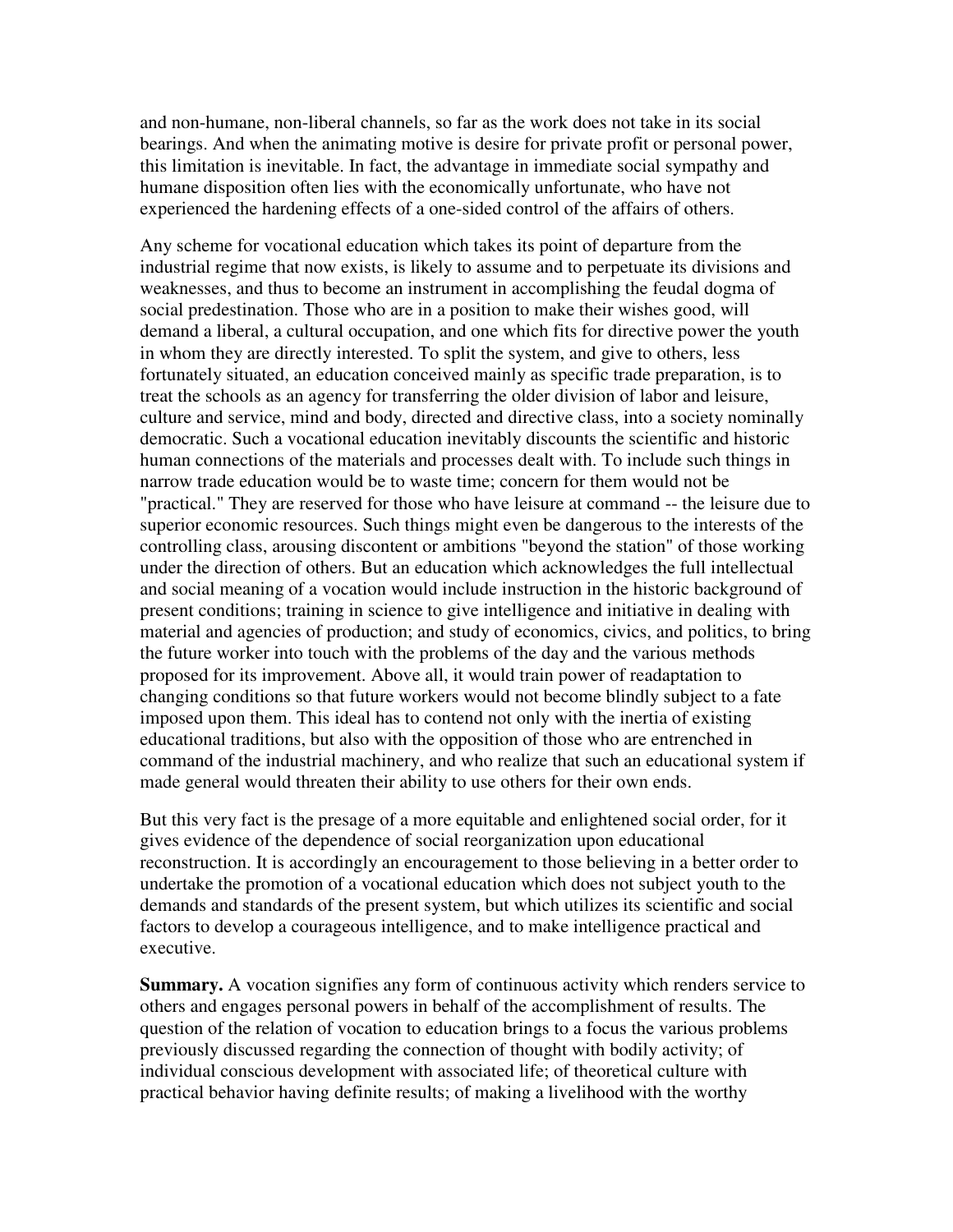enjoyment of leisure. In general, the opposition to recognition of the vocational phases of life in education (except for the utilitarian three R's in elementary schooling) accompanies the conservation of aristocratic ideals of the past. But, at the present juncture, there is a movement in behalf of something called vocational training which, if carried into effect, would harden these ideas into a form adapted to the existing industrial regime. This movement would continue the traditional liberal or cultural education for the few economically able to enjoy it, and would give to the masses a narrow technical trade education for specialized callings, carried on under the control of others. This scheme denotes, of course, simply a perpetuation of the older social division, with its counterpart intellectual and moral dualisms. But it means its continuation under conditions where it has much less justification for existence. For industrial life is now so dependent upon science and so intimately affects all forms of social intercourse, that there is an opportunity to utilize it for development of mind and character. Moreover, a right educational use of it would react upon intelligence and interest so as to modify, in connection with legislation and administration, the socially obnoxious features of the present industrial and commercial order. It would turn the increasing fund of social sympathy to constructive account, instead of leaving it a somewhat blind philanthropic sentiment. It would give those who engage in industrial callings desire and ability to share in social control, and ability to become masters of their industrial fate. It would enable them to saturate with meaning the technical and mechanical features which are so marked a feature of our machine system of production and distribution. So much for those who now have the poorer economic opportunities. With the representatives of the more privileged portion of the community, it would increase sympathy for labor, create a disposition of mind which can discover the culturing elements in useful activity, and increase a sense of social responsibility. The crucial position of the question of vocational education at present is due, in other words, to the fact that it concentrates in a specific issue two fundamental questions: -- Whether intelligence is best exercised apart from or within activity which puts nature to human use, and whether individual culture is best secured under egoistic or social conditions. No discussion of details is undertaken in this chapter, because this conclusion but summarizes the discussion of the previous chapters, XV to XXII, inclusive.

#### *Chapter Twenty-four: Philosophy of Education*

**1. A Critical Review.** Although we are dealing with the philosophy of education, DO definition of philosophy has yet been given; nor has there been an explicit consideration of the nature of a philosophy of education. This topic is now introduced by a summary account of the logical order implied in the previous discussions, for the purpose of bringing out the philosophic issues involved. Afterwards we shall undertake a brief discussion, in more specifically philosophical terms, of the theories of knowledge and of morals implied in different educational ideals as they operate in practice.

The prior chapters fall logically into three parts. I. The first chapters deal with education as a social need and function. Their purpose is to outline the general features of education as the process by which social groups maintain their continuous existence. Education was shown to be a process of renewal of the meanings of experience through a process of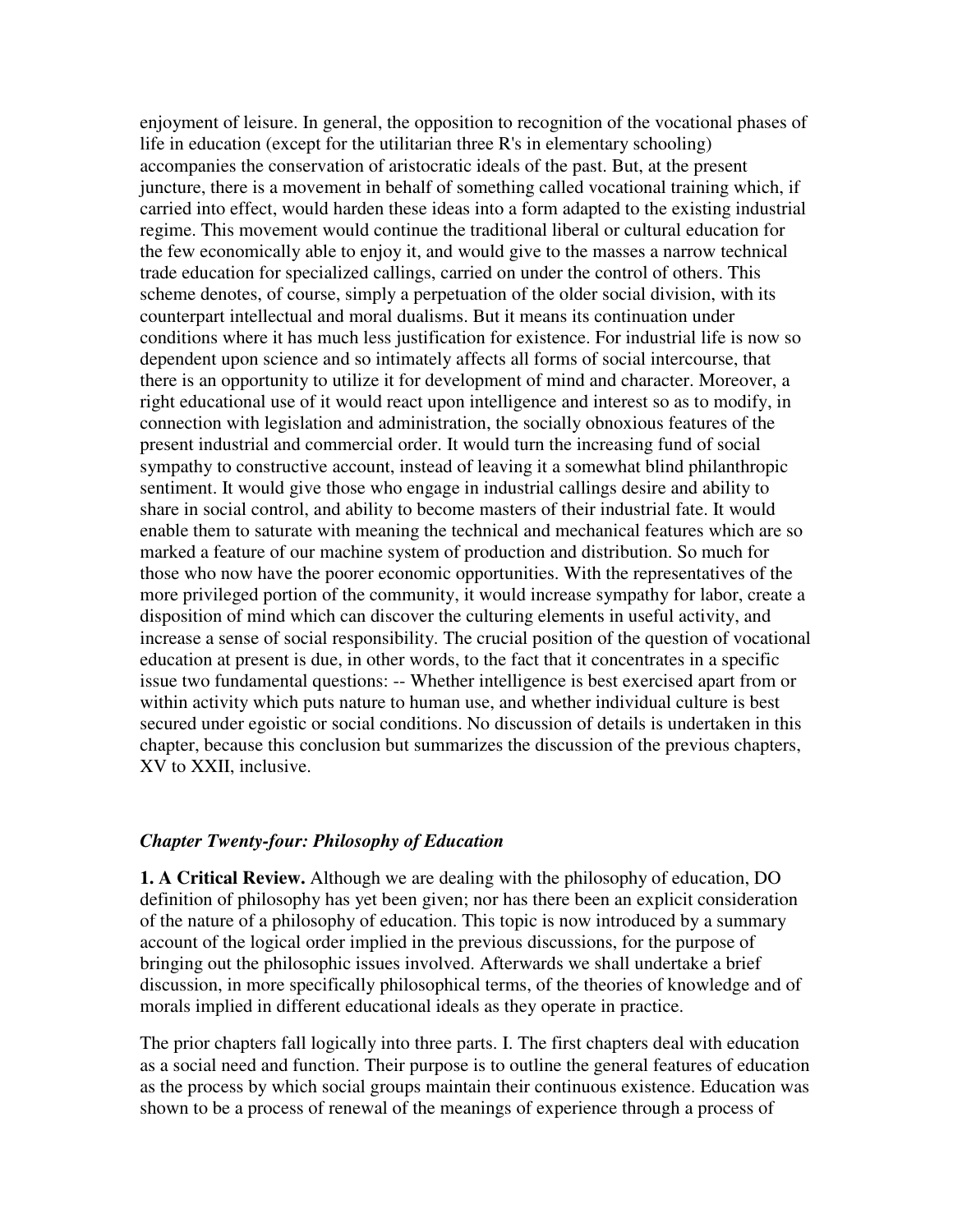transmission, partly incidental to the ordinary companionship or intercourse of adults and youth, partly deliberately instituted to effect social continuity. This process was seen to involve control and growth of both the immature individual and the group in which he lives.

This consideration was formal in that it took no specific account of the quality of the social group concerned -- the kind of society aiming at its own perpetuation through education. The general discussion was then specified by application to social groups which are intentionally progressive, and which aim at a greater variety of mutually shared interests in distinction from those which aim simply at the preservation of established customs. Such societies were found to be democratic in quality, because of the greater freedom allowed the constituent members, and the conscious need of securing in individuals a consciously socialized interest, instead of trusting mainly to the force of customs operating under the control of a superior class. The sort of education appropriate to the development of a democratic community was then explicitly taken as the criterion of the further, more detailed analysis of education.

II. This analysis, based upon the democratic criterion, was seen to imply the ideal of a continuous reconstruction or reorganizing of experience, of such a nature as to increase its recognized meaning or social content, and as to increase the capacity of individuals to act as directive guardians of this reorganization. (See Chapters VI-VII.) This distinction was then used to outline the respective characters of subject matter and method. It also defined their unity, since method in study and learning upon this basis is just the consciously directed movement of reorganization of the subject matter of experience. From this point of view the main principles of method and subject matter of learning were developed ( Chapters XIII-XIV. )

III. Save for incidental criticisms designed to illustrate principles by force of contrast, this phase of the discussion took for granted the democratic criterion and its application in present social life. In the subsequent chapters ( XVIII-XXII ) we considered the present limitation of its actual realization. They were found to spring from the notion that experience consists of a variety of segregated domains, or interests, each having its own independent value, material, and method, each checking every other, and, when each is kept properly bounded by the others, forming a kind of "balance of powers" in education. We then proceeded to an analysis of the various assumptions underlying this segregation. On the practical side, they were found to have their cause in the divisions of society into more or less rigidly marked-off classes and groups -- in other words, in obstruction to full and flexible social interaction and intercourse. These social ruptures of continuity were seen to have their intellectual formulation in various dualisms or antitheses -- such as that of labor and leisure, practical and intellectual activity, man and nature, individuality and association, culture and vocation. In this discussion, we found that these different issues have their counterparts in formulations which have been made in classic philosophic systems; and that they involve the chief problems of philosophy -- such as mind (or spirit) and matter, body and mind, the mind and the world, the individual and his relationships to others, etc. Underlying these various separations we found the fundamental assumption to be an isolation of mind from activity involving physical conditions, bodily organs, material appliances, and natural objects. Consequently, there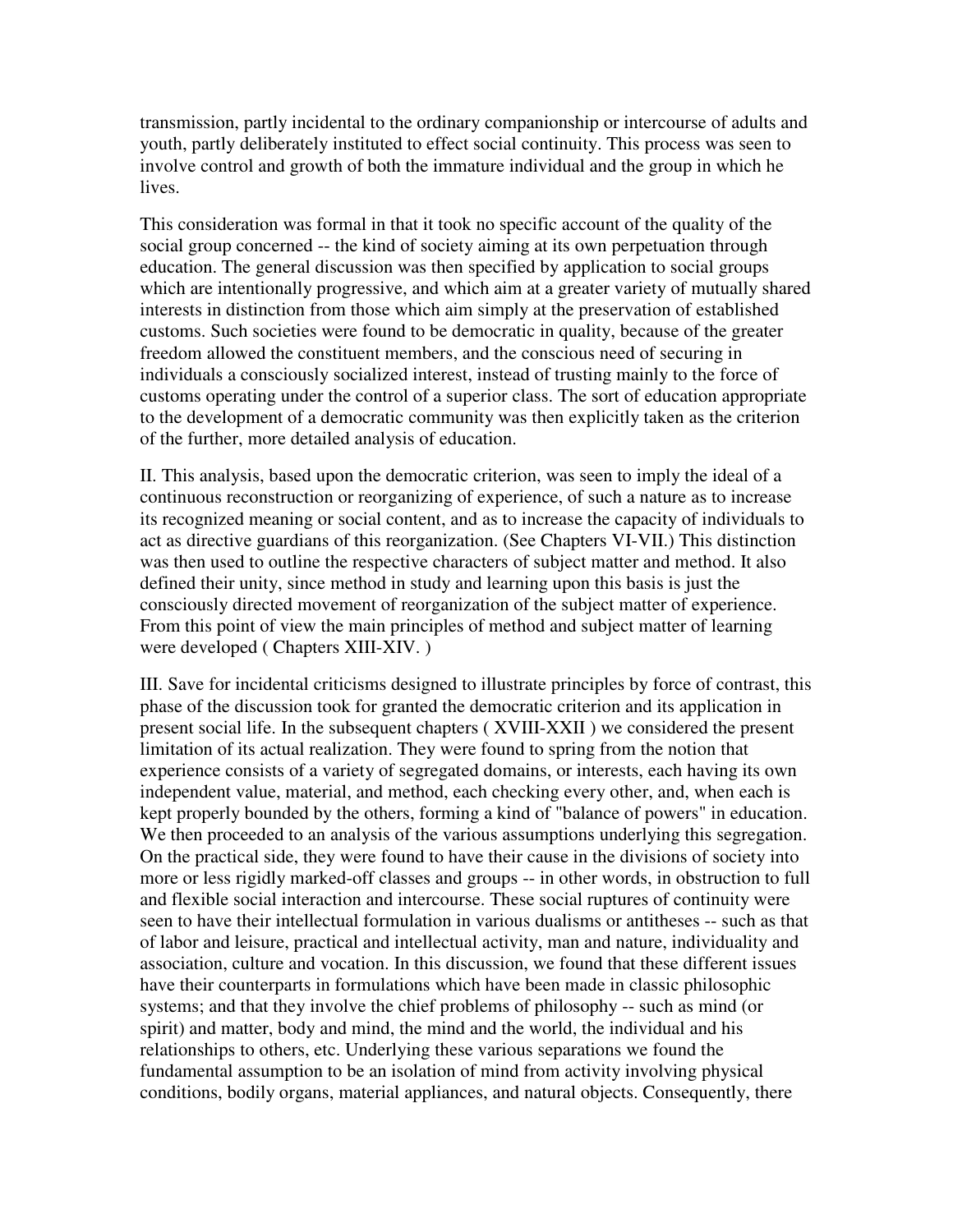was indicated a philosophy which recognizes the origin, place, and function of mind in an activity which controls the environment. Thus we have completed the circuit and returned to the conceptions of the first portion of this book: such as the biological continuity of human impulses and instincts with natural energies; the dependence of the growth of mind upon participation in conjoint activities having a common purpose; the influence of the physical environment through the uses made of it in the social medium; the necessity of utilization of individual variations in desire and thinking for a progressively developing society; the essential unity of method and subject matter; the intrinsic continuity of ends and means; the recognition of mind as thinking which perceives and tests the meanings of behavior. These conceptions are consistent with the philosophy which sees intelligence to be the purposive reorganization, through action, of the material of experience; and they are inconsistent with each of the dualistic philosophies mentioned.

**2. The Nature of Philosophy.** Our further task is to extract and make explicit the idea of philosophy implicit in these considerations. We have already virtually described, though not defined, philosophy in terms of the problems with which it deals: and that thing nor even to the aggregate of known things, but to the considerations which govern conduct.

Hence philosophy cannot be defined simply from the side of subject matter. For this reason, the definition of such conceptions as generality, totality, and ultimateness is most readily reached from the side of the disposition toward the world which they connote. In any literal and quantitative sense, these terms do not apply to the subject matter of knowledge, for completeness and finality are out of the question. The very nature of experience as an ongoing, changing process forbids. In a less rigid sense, they apply to science rather than to philosophy. For obviously it is to mathematics, physics, chemistry, biology, anthropology, history, etc. that we must go, not to philosophy, to find out the facts of the world. It is for the sciences to say what generalizations are tenable about the world and what they specifically are. But when we ask what sort of permanent disposition of action toward the world the scientific disclosures exact of us we are raising a philosophic question.

From this point of view, "totality" does not mean the hopeless task of a quantitative summation. It means rather consistency of mode of response in reference to the plurality of events which occur. Consistency does not mean literal identity; for since the same thing does not happen twice, an exact repetition of a reaction involves some maladjustment. Totality means continuity -- the carrying on of a former habit of action with the readaptation necessary to keep it alive and growing. Instead of signifying a ready-made complete scheme of action, it means keeping the balance in a multitude of diverse actions, so that each borrows and gives significance to every other. Any person who is open-minded and sensitive to new perceptions, and who has concentration and responsibility in connecting them has, in so far, a philosophic disposition. One of the popular senses of philosophy is calm and endurance in the face of difficulty and loss; it is even supposed to be a power to bear pain without complaint. This meaning is a tribute to the influence of the Stoic philosophy rather than an attribute of philosophy in general. But in so far as it suggests that the wholeness characteristic of philosophy is a power to learn, or to extract meaning, from even the unpleasant vicissitudes of experience and to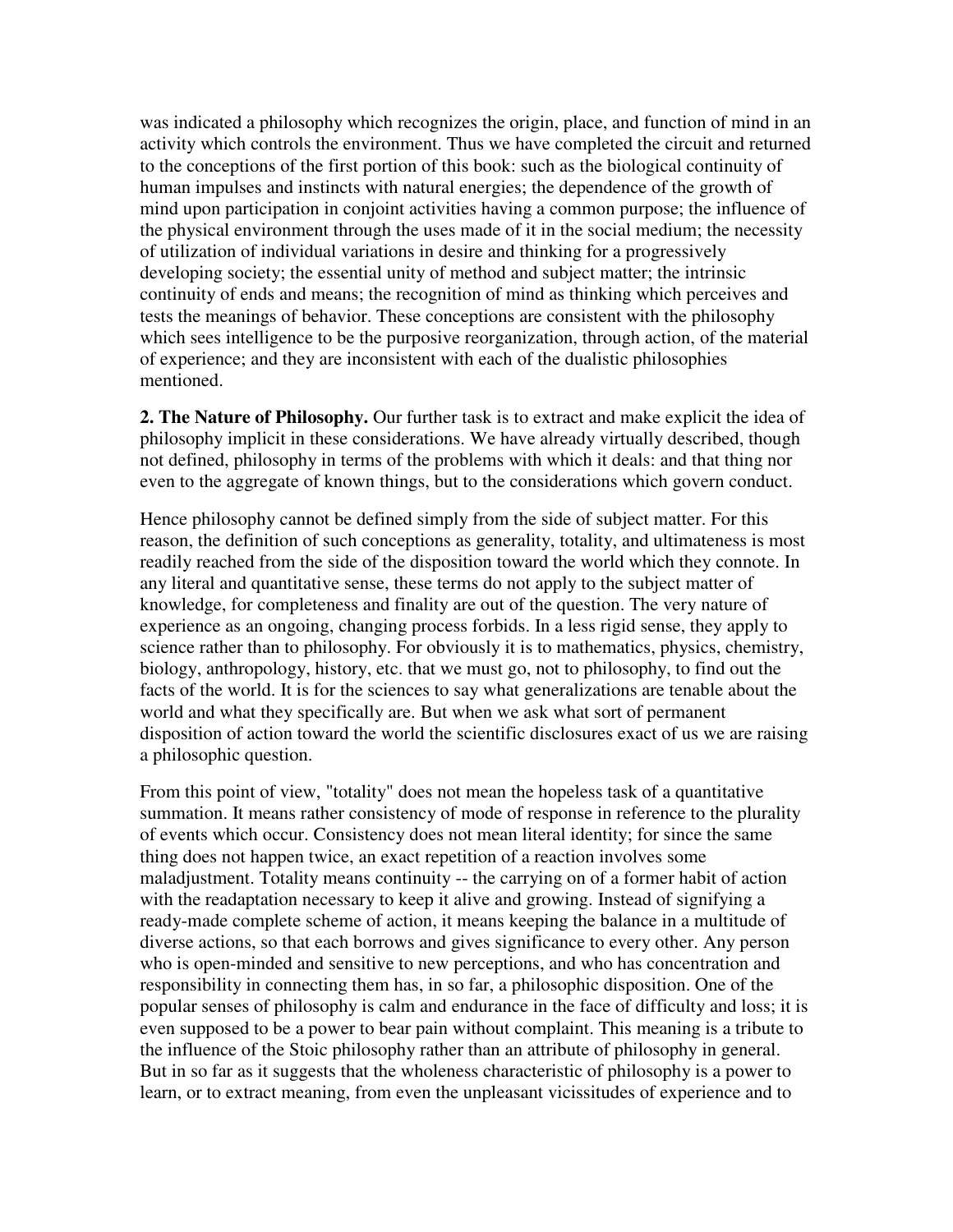embody what is learned in an ability to go on learning, it is justified in any scheme. An analogous interpretation applies to the generality and ultimateness of philosophy. Taken literally, they are absurd pretensions; they indicate insanity. Finality does not mean, however, that experience is ended and exhausted, but means the disposition to penetrate to deeper levels of meaning -- to go below the surface and find out the connections of any event or object, and to keep at it. In like manner the philosophic attitude is general in the sense that it is averse to taking anything as isolated; it tries to place an act in its context - which constitutes its significance.

It is of assistance to connect philosophy with thinking in its distinction from knowledge. Knowledge, grounded knowledge, is science; it represents objects which have been settled, ordered, disposed of rationally. Thinking, on the other hand, is prospective in reference. It is occasioned by an unsettlement and it aims at overcoming a disturbance. Philosophy is thinking what the known demands of us -- what responsive attitude it exacts. It is an idea of what is possible, not a record of accomplished fact. Hence it is hypothetical, like all thinking. It presents an assignment of something to be done - something to be tried. Its value lies not in furnishing solutions (which can be achieved only in action) but in defining difficulties and suggesting methods for dealing with them. Philosophy might almost be described as thinking which has become conscious of itself - - which has generalized its place, function, and value in experience.

More specifically, the demand for a "total" attitude arises because there is the need of integration in action of the conflicting various interests in life. Where interests are so superficial that they glide readily into one another, or where they are not sufficiently organized to come into conflict with one another, the need for philosophy is not perceptible. But when the scientific interest conflicts with, say, the religious, or the economic with the scientific or aesthetic, or when the conservative concern for order is at odds with the progressive interest in freedom, or when institutionalism clashes with individuality, there is a stimulus to discover some more comprehensive point of view from which the divergencies may be brought together, and consistency or continuity of experience recovered. Often these clashes may be settled by an individual for himself; the area of the struggle of aims is limited and a person works out his own rough accommodations. Such homespun philosophies are genuine and often adequate. But they do not result in systems of philosophy. These arise when the discrepant claims of different ideals of conduct affect the community as a whole, and the need for readjustment is general.

These traits explain some things which are often brought as objections against philosophies, such as the part played in them by individual speculation, and their controversial diversity, as well as the fact that philosophy seems to be repeatedly occupied with much the same questions differently stated. Without doubt, all these things characterize historic philosophies more or less. But they are not objections to philosophy so much as they are to human nature, and even to the world in which human nature is set. If there are genuine uncertainties in life, philosophies must reflect that uncertainty. If there are different diagnoses of the cause of a difficulty, and different proposals for dealing with it; if, that is, the conflict of interests is more or less embodied in different sets of persons, there must be divergent competing philosophies. With respect to what has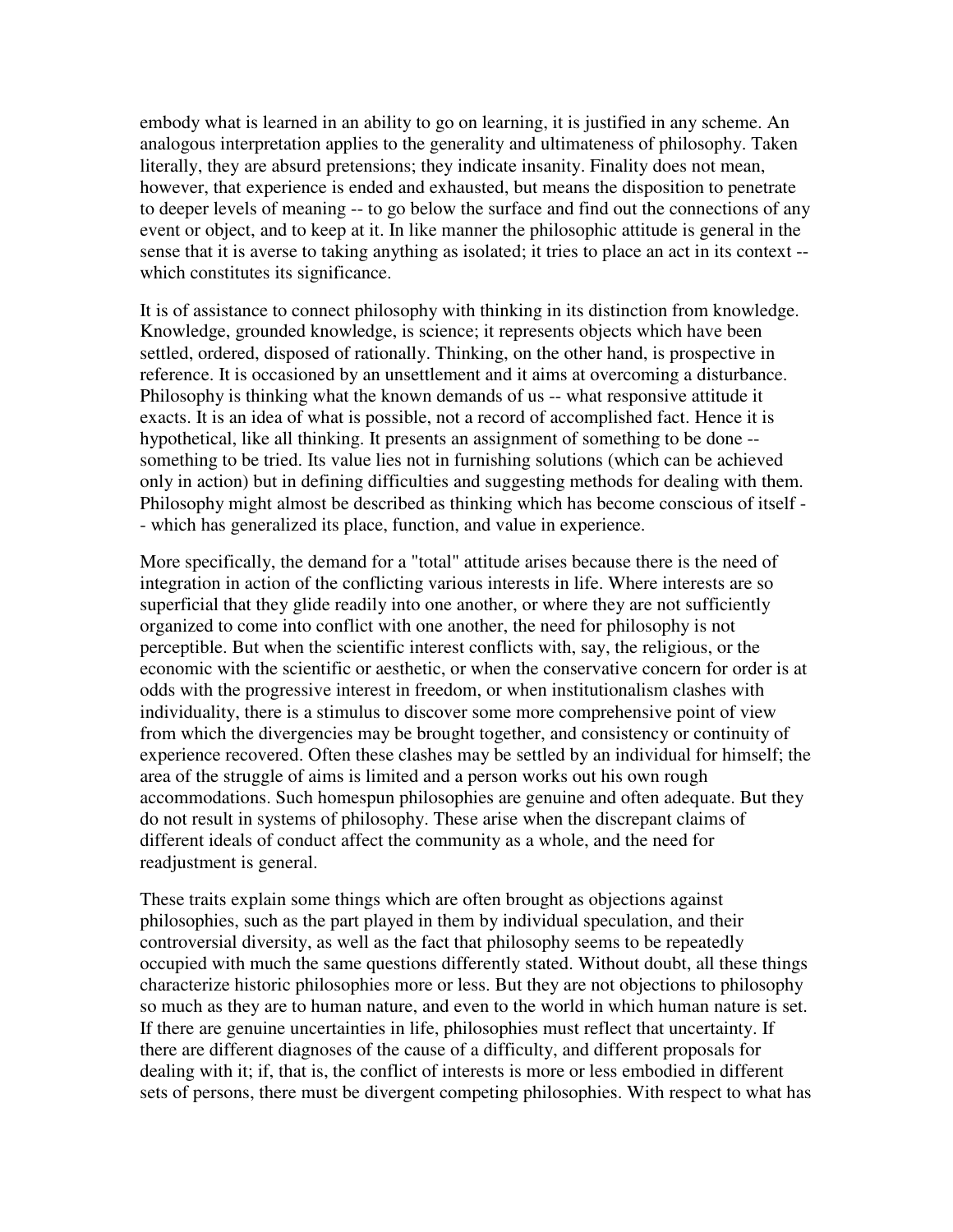happened, sufficient evidence is all that is needed to bring agreement and certainty. The thing itself is sure. But with reference to what it is wise to do in a complicated situation, discussion is inevitable precisely because the thing itself is still indeterminate. One would not expect a ruling class living at ease to have the same philosophy of life as those who were having a hard struggle for existence. If the possessing and the dispossessed had the same fundamental disposition toward the world, it would argue either insincerity or lack of seriousness. A community devoted to industrial pursuits, active in business and commerce, is not likely to see the needs and possibilities of life in the same way as a country with high aesthetic culture and little enterprise in turning the energies of nature to mechanical account. A social group with a fairly continuous history will respond mentally to a crisis in a very different way from one which has felt the shock of abrupt breaks. Even if the same data were present, they would be evaluated differently. But the different sorts of experience attending different types of life prevent just the same data from presenting themselves, as well as lead to a different scheme of values. As for the similarity of problems, this is often more a matter of appearance than of fact, due to old discussions being translated into the terms of contemporary perplexities. But in certain fundamental respects the same predicaments of life recur from time to time with only such changes as are due to change of social context, including the growth of the sciences.

The fact that philosophic problems arise because of widespread and widely felt difficulties in social practice is disguised because philosophers become a specialized class which uses a technical language, unlike the vocabulary in which the direct difficulties are stated. But where a system becomes influential, its connection with a conflict of interests calling for some program of social adjustment may always be discovered. At this point, the intimate connection between philosophy and education appears. In fact, education offers a vantage ground from which to penetrate to the human, as distinct from the technical, significance of philosophic discussions. The student of philosophy "in itself' is always in danger of taking it as so much nimble or severe intellectual exercise -- as something said by philosophers and concerning them alone. But when philosophic issues are approached from the side of the kind of mental disposition to which they correspond, or the differences in educational practice they make when acted upon, the life-situations which they formulate can never be far from view. If a theory makes no difference in educational endeavor, it must be artificial. The educational point of view enables one to envisage the philosophic problems where they arise and thrive, where they are at home, and where acceptance or rejection makes a difference in practice.

If we are willing to conceive education as the process of forming fundamental dispositions, intellectual and emotional, toward nature and fellow men, philosophy may even be defined as the general theory of education. Unless a philosophy is to remain symbolic -- or verbal -- or a sentimental indulgence for a few, or else mere arbitrary dogma, its auditing of past experience and its program of values must take effect in conduct. Public agitation, propaganda, legislative and administrative action are effective in producing the change of disposition which a philosophy indicates as desirable, but only in the degree in which they are educative -- that is to say, in the degree in which they modify mental and moral attitudes. And at the best, such methods are compromised by the fact they are used with those whose habits are already largely set, while education of youth has a fairer and freer field of operation. On the other side, the business of schooling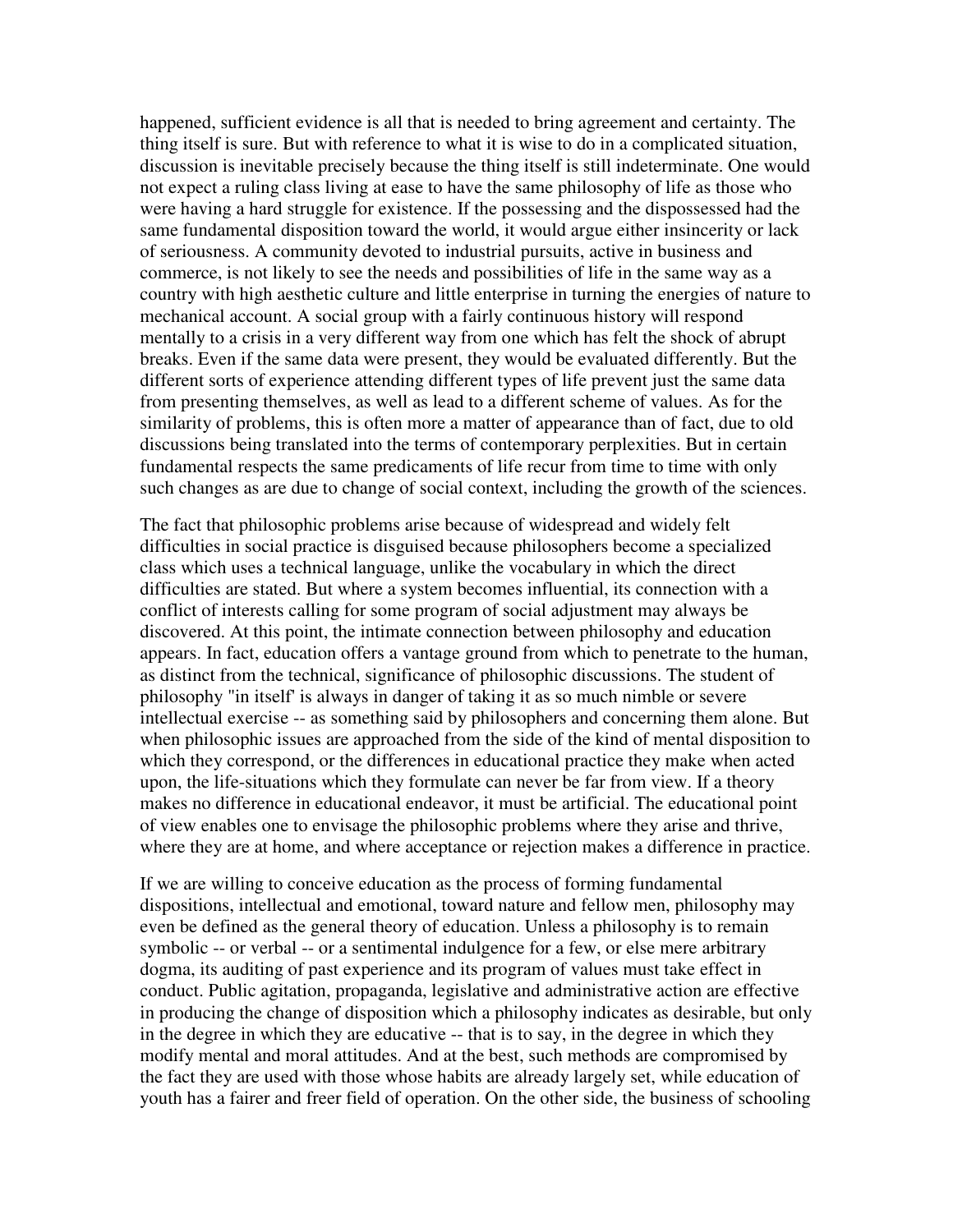tends to become a routine empirical affair unless its aims and methods are animated by such a broad and sympathetic survey of its place in contemporary life as it is the business of philosophy to provide.

Positive science always implies practically the ends which the community is concerned to achieve. Isolated from such ends, it is matter of indifference whether its disclosures are used to cure disease or to spread it; to increase the means of sustenance of life or to manufacture war material to wipe life out. If society is interested in one of these things rather than another, science shows the way of attainment. Philosophy thus has a double task: that of criticizing existing aims with respect to the existing state of science, pointing out values which have become obsolete with the command of new resources, showing what values are merely sentimental because there are no means for their realization; and also that of interpreting the results of specialized science in their bearing on future social endeavor. It is impossible that it should have any success in these tasks without educational equivalents as to what to do and what not to do. For philosophic theory has no Aladdin's lamp to summon into immediate existence the values which it intellectually constructs. In the mechanical arts, the sciences become methods of managing things so as to utilize their energies for recognized aims. By the educative arts philosophy may generate methods of utilizing the energies of human beings in accord with serious and thoughtful conceptions of life. Education is the laboratory in which philosophic distinctions become concrete and are tested.

It is suggestive that European philosophy originated (among the Athenians) under the direct pressure of educational questions. The earlier history of philosophy, developed by the Greeks in Asia Minor and Italy, so far as its range of topics is concerned, is mainly a chapter in the history of science rather than of philosophy as that word is understood today. It had nature for its subject, and speculated as to how things are made and changed. Later the traveling teachers, known as the Sophists, began to apply the results and the methods of the natural philosophers to human conduct.

When the Sophists, the first body of professional educators in Europe, instructed the youth in virtue, the political arts, and the management of city and household, philosophy began to deal with the relation of the individual to the universal, to some comprehensive class, or to some group; the relation of man and nature, of tradition and reflection, of knowledge and action. Can virtue, approved excellence in any line, be learned, they asked? What is learning? It has to do with knowledge. What, then, is knowledge? How is it achieved? Through the senses, or by apprenticeship in some form of doing, or by reason that has undergone a preliminary logical discipline? Since learning is coming to know, it involves a passage from ignorance to wisdom, from privation to fullness from defect to perfection, from non-being to being, in the Greek way of putting it. How is such a transition possible? Is change, becoming, development really possible and if so, how? And supposing such questions answered, what is the relation of instruction, of knowledge, to virtue?

This last question led to opening the problem of the relation of reason to action, of theory to practice, since virtue clearly dwelt in action. Was not knowing, the activity of reason, the noblest attribute of man? And consequently was not purely intellectual activity itself the highest of all excellences, compared with which the virtues of neighborliness and the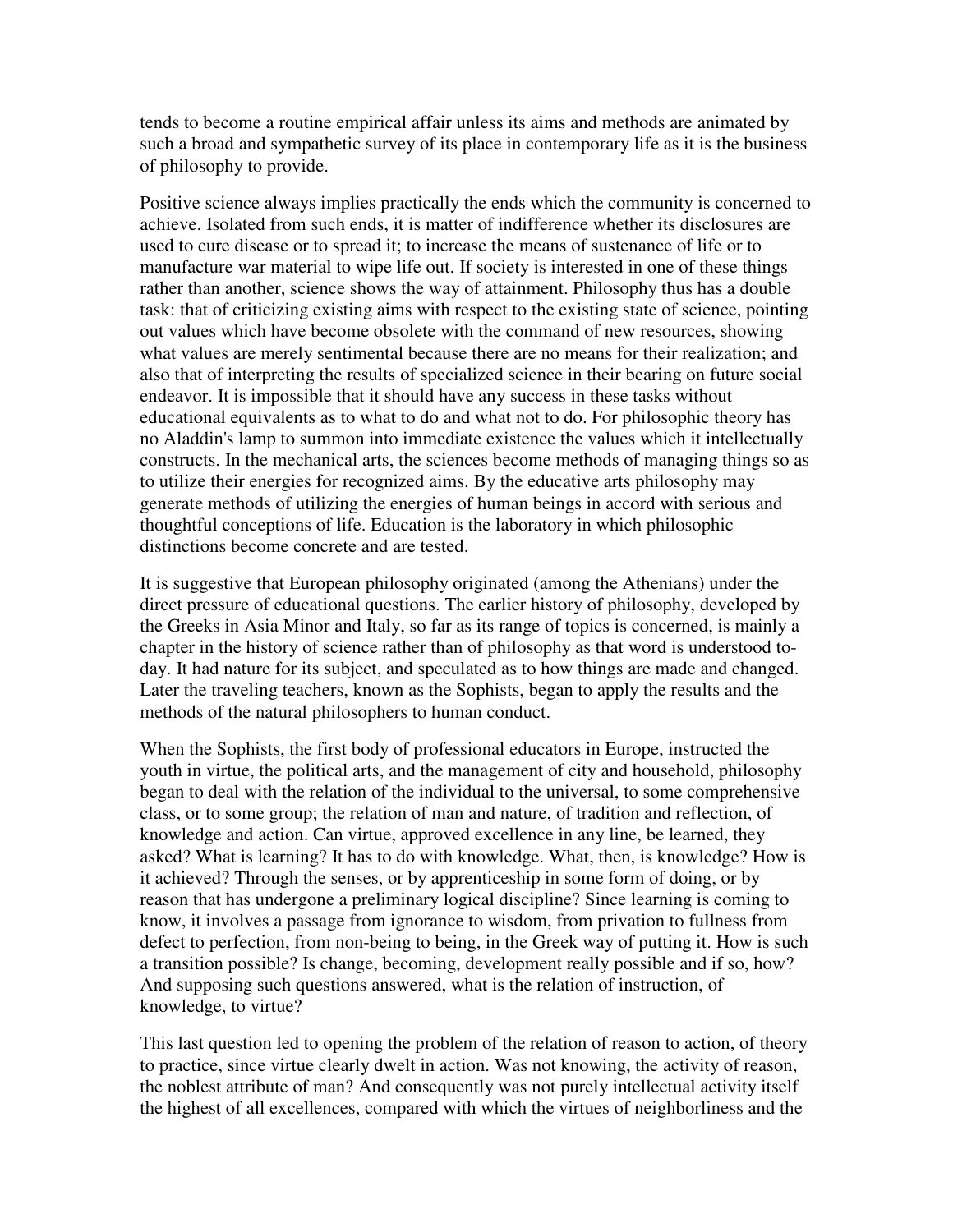citizen's life were secondary? Or, on the other hand, was the vaunted intellectual knowledge more than empty and vain pretense, demoralizing to character and destructive of the social ties that bound men together in their community life? Was not the only true, because the only moral, life gained through obedient habituation to the customary practices of the community? And was not the new education an enemy to good citizenship, because it set up a rival standard to the established traditions of the community?

In the course of two or three generations such questions were cut loose from their original practical bearing upon education and were discussed on their own account; that is, as matters of philosophy as an independent branch of inquiry. But the fact that the stream of European philosophical thought arose as a theory of educational procedure remains an eloquent witness to the intimate connection of philosophy and education. "Philosophy of education" is not an external application of ready-made ideas to a system of practice having a radically different origin and purpose: it is only an explicit formulation of the problems of the formation of right mental and moral habitudes in respect to the difficulties of contemporary social life. The most penetrating definition of philosophy which can be given is, then, that it is the theory of education in its most general phases.

The reconstruction of philosophy, of education, and of social ideals and methods thus go hand in hand. If there is especial need of educational reconstruction at the present time, if this need makes urgent a reconsideration of the basic ideas of traditional philosophic systems, it is because of the thoroughgoing change in social life accompanying the advance of science, the industrial revolution, and the development of democracy. Such practical changes cannot take place without demanding an educational reformation to meet them, and without leading men to ask what ideas and ideals are implicit in these social changes, and what revisions they require of the ideas and ideals which are inherited from older and unlike cultures. Incidentally throughout the whole book, explicitly in the last few chapters, we have been dealing with just these questions as they affect the relationship of mind and body, theory and practice, man and nature, the individual and social, etc. In our concluding chapters we shall sum up the prior discussions with respect first to the philosophy of knowledge, and then to the philosophy of morals.

**Summary.** After a review designed to bring out the philosophic issues implicit in the previous discussions, philosophy was defined as the generalized theory of education. Philosophy was stated to be a form of thinking, which, like all thinking, finds its origin in what is uncertain in the subject matter of experience, which aims to locate the nature of the perplexity and to frame hypotheses for its clearing up to be tested in action. Philosophic thinking has for its differentia the fact that the uncertainties with which it deals are found in widespread social conditions and aims, consisting in a conflict of organized interests and institutional claims. Since the only way of bringing about a harmonious readjustment of the opposed tendencies is through a modification of emotional and intellectual disposition, philosophy is at once an explicit formulation of the various interests of life and a propounding of points of view and methods through which a better balance of interests may be effected. Since education is the process through which the needed transformation may be accomplished and not remain a mere hypothesis as to what is desirable, we reach a justification of the statement that philosophy is the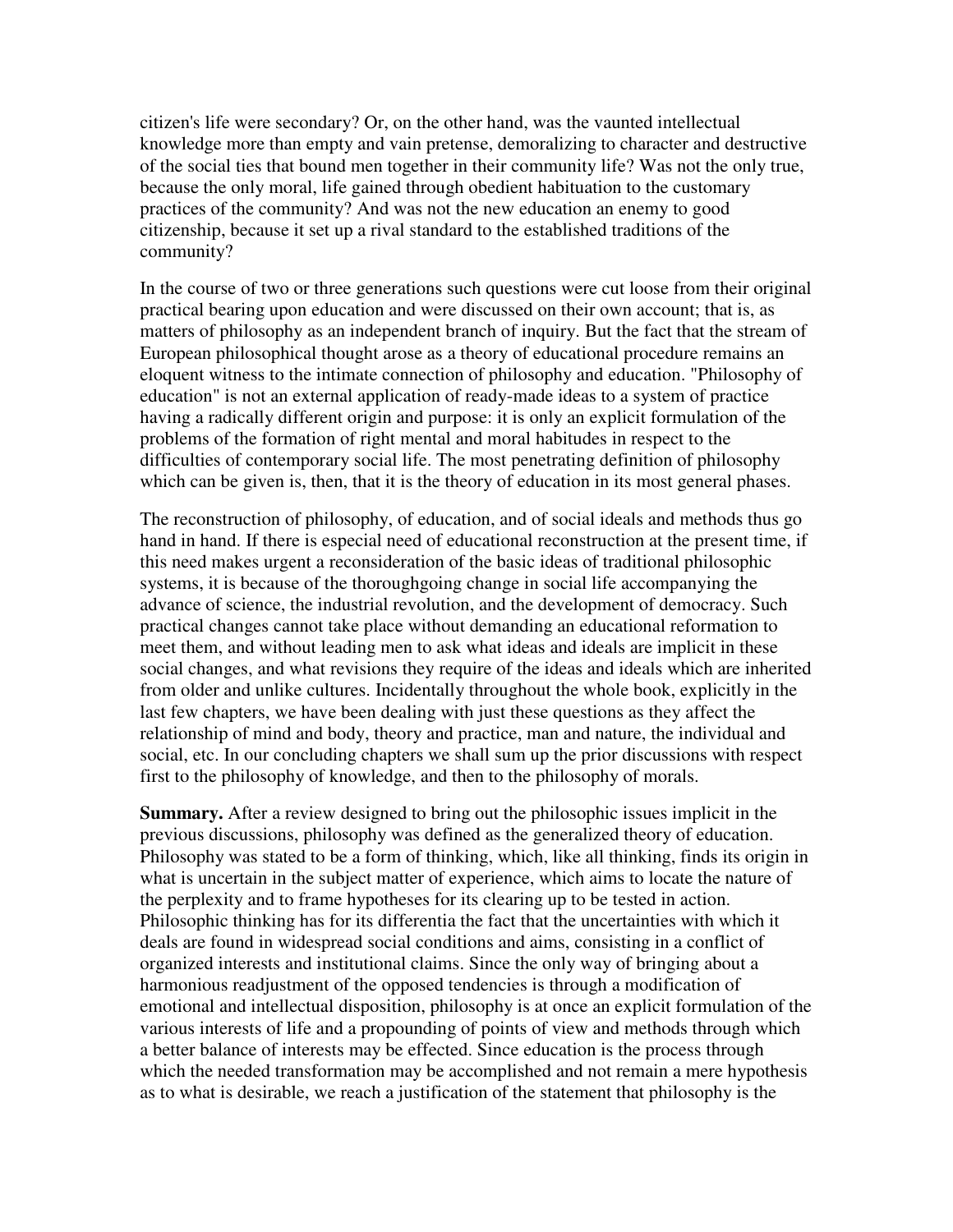theory of education as a deliberately conducted practice.

## *Chapter Twenty-five: Theories of Knowledge*

**1. Continuity** *versus* **Dualism.** A number of theories of knowing have been criticized in the previous pages. In spite of their differences from one another, they all agree in one fundamental respect which contrasts with the theory which has been positively advanced. The latter assumes continuity; the former state or imply certain basic divisions, separations, or antitheses, technically called dualisms. The origin of these divisions we have found in the hard and fast walls which mark off social groups and classes within a group: like those between rich and poor, men and women, noble and baseborn, ruler and ruled. These barriers mean absence of fluent and free intercourse. This absence is equivalent to the setting up of different types of life-experience, each with isolated subject matter, aim, and standard of values. Every such social condition must be formulated in a dualistic philosophy, if philosophy is to be a sincere account of experience. When it gets beyond dualism -- as many philosophies do in form -- it can only be by appeal to something higher than anything found in experience, by a flight to some transcendental realm. And in denying duality in name such theories restore it in fact, for they end in a division between things of this world as mere appearances and an inaccessible essence of reality.

So far as these divisions persist and others are added to them, each leaves its mark upon the educational system, until the scheme of education, taken as a whole, is a deposit of various purposes and procedures. The outcome is that kind of check and balance of segregated factors and values which has been described. (See Chapter XVIII.) The present discussion is simply a formulation, in the terminology of philosophy, of various antithetical conceptions involved in the theory of knowing.

In the first place, there is the opposition of empirical and higher rational knowing. The first is connected with everyday affairs, serves the purposes of the ordinary individual who has no specialized intellectual pursuit, and brings his wants into some kind of working connection with the immediate environment. Such knowing is depreciated, if not despised, as purely utilitarian, lacking in cultural significance. Rational knowledge is supposed to be something which touches reality in ultimate, intellectual fashion; to be pursued for its own sake and properly to terminate in purely theoretical insight, not debased by application in behavior. Socially, the distinction corresponds to that of the intelligence used by the working classes and that used by a learned class remote from concern with the means of living.

Philosophically, the difference turns about the distinction of the particular and universal. Experience is an aggregate of more or less isolated particulars, acquaintance with each of which must be separately made. Reason deals with universals, with general principles, with laws, which lie above the welter of concrete details. In the educational precipitate, the pupil is supposed to have to learn, on one hand, a lot of items of specific information, each standing by itself, and upon the other hand, to become familiar with a certain number of laws and general relationships. Geography, as often taught, illustrates the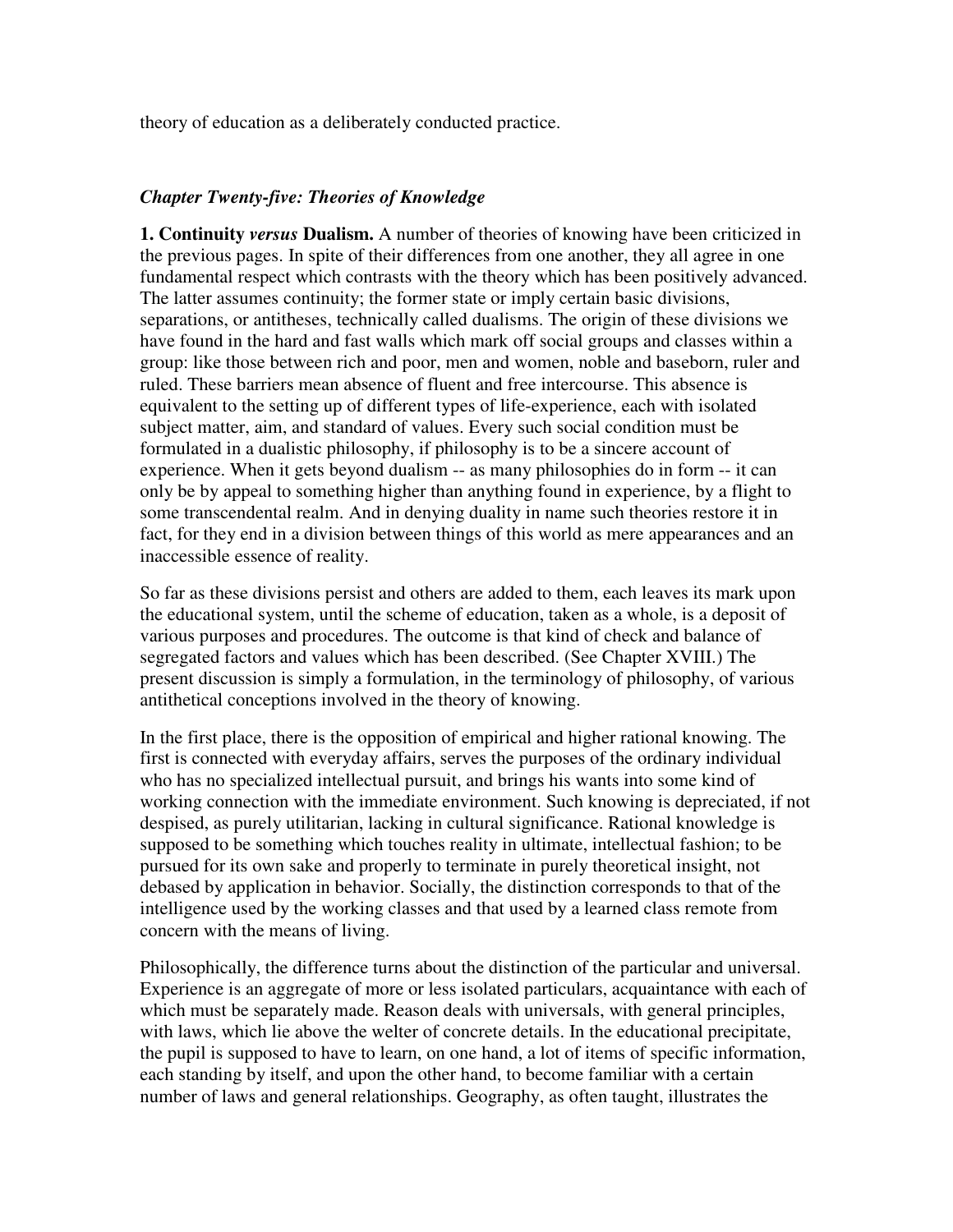former; mathematics, beyond the rudiments of figuring, the latter. For all practical purposes, they represent two independent worlds.

Another antithesis is suggested by the two senses of the word "learning." On the one hand, learning is the sum total of what is known, as that is handed down by books and learned men. It is something external, an accumulation of cognitions as one might store material commodities in a warehouse. Truth exists ready-made somewhere. Study is then the process by which an individual draws on what is in storage. On the other hand, learning means something which the individual does when he studies. It is an active, personally conducted affair. The dualism here is between knowledge as something external, or, as it is often called, objective, and knowing as something purely internal, subjective, psychical. There is, on one side, a body of truth, ready-made, and, on the other, a ready-made mind equipped with a faculty of knowing -- if it only wills to exercise it, which it is often strangely loath to do. The separation, often touched upon, between subject matter and method is the educational equivalent of this dualism. Socially the distinction has to do with the part of life which is dependent upon authority and that where individuals are free to advance.

Another dualism is that of activity and passivity in knowing. Purely empirical and physical things are often supposed to be known by receiving impressions. Physical things somehow stamp themselves upon the mind or convey themselves into consciousness by means of the sense organs. Rational knowledge and knowledge of spiritual things is supposed, on the contrary, to spring from activity initiated within the mind, an activity carried on better if it is kept remote from all sullying touch of the senses and external objects. The distinction between sense training and object lessons and laboratory exercises, and pure ideas contained in books, and appropriated -- so it is thought -- by some miraculous output of mental energy, is a fair expression in education of this distinction. Socially, it reflects a division between those who are controlled by direct concern with things and those who are free to cultivate. themselves.

Another current opposition is that said to exist between the intellect and the emotions. The emotions are conceived to be purely private and personal, having nothing to do with the work of pure intelligence in apprehending facts and truths, -- except perhaps the single emotion of intellectual curiosity. The intellect is a pure light; the emotions are a disturbing heat. The mind turns outward to truth; the emotions turn inward to considerations of personal advantage and loss. Thus in education we have that systematic depreciation of interest which has been noted, plus the necessity in practice, with most pupils, of recourse to extraneous and irrelevant rewards and penalties in order to induce the person who has a mind (much as his clothes have a pocket) to apply that mind to the truths to be known. Thus we have the spectacle of professional educators decrying appeal to interest while they uphold with great dignity the need of reliance upon examinations, marks, promotions and emotions, prizes, and the time-honored paraphernalia of rewards and punishments. The effect of this situation in crippling the teacher's sense of humor has not received the attention which it deserves.

All of these separations culminate in one between knowing and doing, theory and practice, between mind as the end and spirit of action and the body as its organ and means. We shall not repeat what has been said about the source of this dualism in the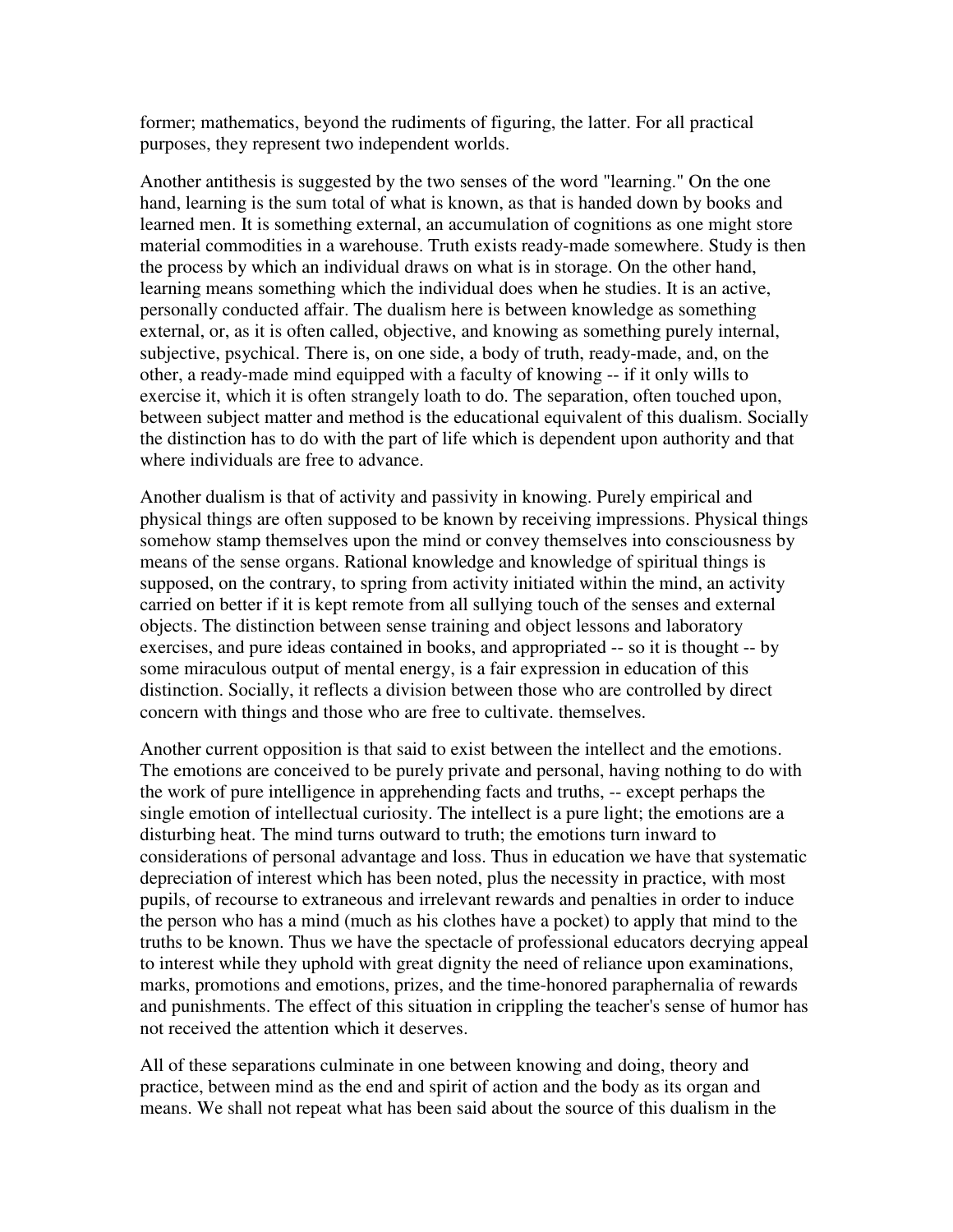division of society into a class laboring with their muscles for material sustenance and a class which, relieved from economic pressure, devotes itself to the arts of expression and social direction. Nor is it necessary to speak again of the educational evils which spring from the separation. We shall be content to summarize the forces which tend to make the untenability of this conception obvious and to replace it by the idea of continuity. *(i)* The advance of physiology and the psychology associated with it have shown the connection of mental activity with that of the nervous system. Too often recognition of connection has stopped short at this point; the older dualism of soul and body has been replaced by that of the brain and the rest of the body. But in fact the nervous system is only a specialized mechanism for keeping all bodily activities working together. Instead of being isolated from them, as an organ of knowing from organs of motor response, it is the organ by which they interact responsively with one another. The brain is essentially an organ for effecting the reciprocal adjustment to each other of the stimuli received from the environment and responses directed upon it. Note that the adjusting is reciprocal; the brain not only enables organic activity to be brought to bear upon any object of the environment in response to a sensory stimulation, but this response also determines what the next stimulus will be. See what happens, for example, when a carpenter is at work upon a board, or an etcher upon his plate -- or in any case of a consecutive activity. While each motor response is adjusted to the state of affairs indicated through the sense organs, that motor response shapes the next sensory stimulus. Generalizing this illustration, the brain is the machinery for a constant reorganizing of activity so as to maintain its continuity; that is to say, to make such modifications in future action as are required because of what has already been done. The continuity of the work of the carpenter distinguishes it from a routine repetition of identically the same motion, and from a random activity where there is nothing cumulative. What makes it continuous, consecutive, or concentrated is that each earlier act prepares the way for later acts, while these take account of or reckon with the results already attained -- the basis of all responsibility. No one who has realized the full force of the facts of the connection of knowing with the nervous system and of the nervous system with the readjusting of activity continuously to meet new conditions, will doubt that knowing has to do with reorganizing activity, instead of being something isolated from all activity, complete on its own account.

*(ii)* The development of biology clinches this lesson, with its discovery of evolution. For the philosophic significance of the doctrine of evolution lies precisely in its emphasis upon continuity of simpler and more complex organic forms until we reach man. The development of organic forms begins with structures where the adjustment of environment and organism is obvious, and where anything which can be called mind is at a minimum. As activity becomes more complex, coordinating a greater number of factors in space and time, intelligence plays a more and more marked role, for it has a larger span of the future to forecast and plan for. The effect upon the theory of knowing is to displace the notion that it is the activity of a mere onlooker or spectator of the world, the notion which goes with the idea of knowing as something complete in itself. For the doctrine of organic development means that the living creature is a part of the world, sharing its vicissitudes and fortunes, and making itself secure in its precarious dependence only as it intellectually identifies itself with the things about it, and, forecasting the future consequences of what is going on, shapes its own activities accordingly. If the living,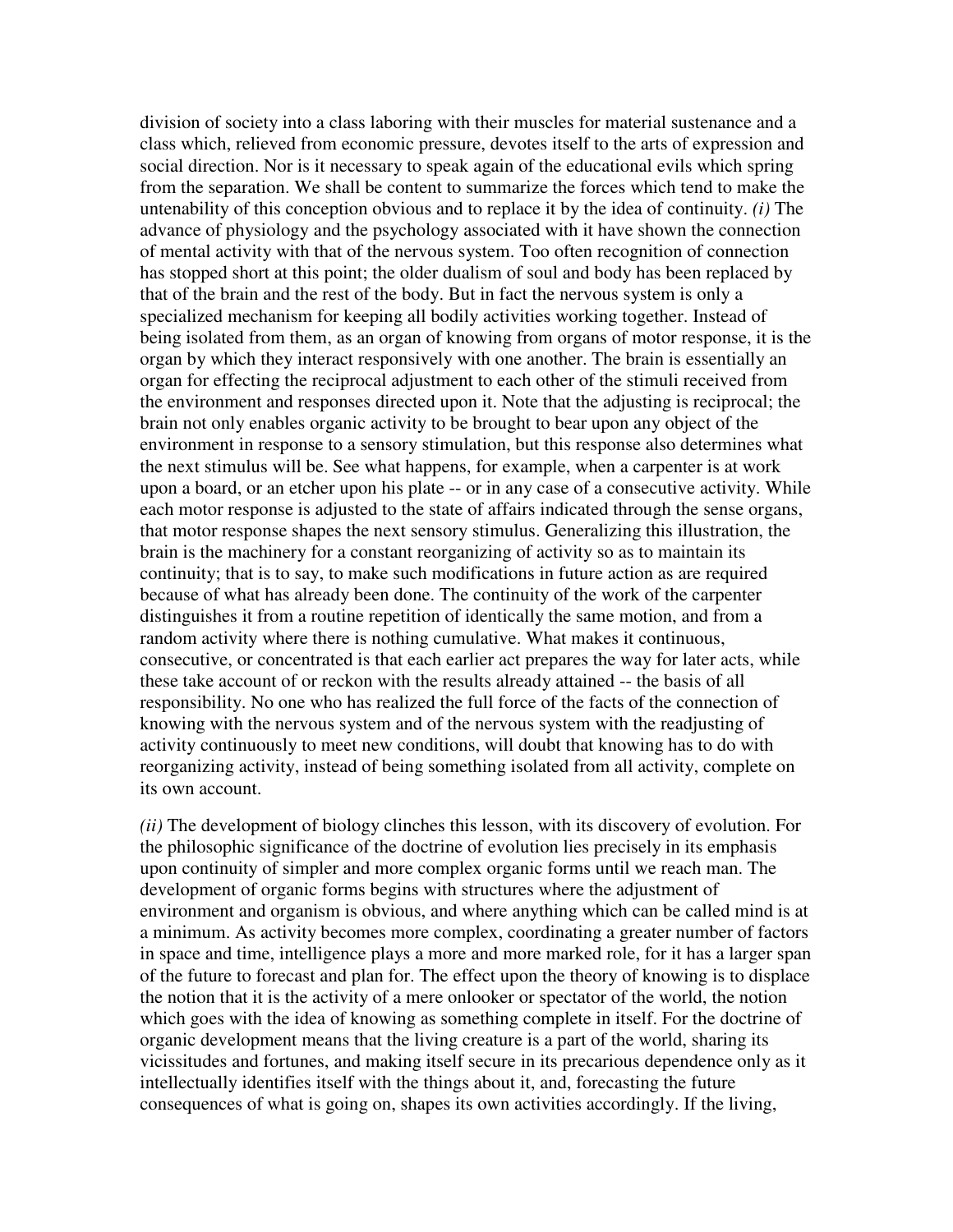experiencing being is an intimate participant in the activities of the world to which it belongs, then knowledge is a mode of participation, valuable in the degree in which it is effective. It cannot be the idle view of an unconcerned spectator.

*(iii)* The development of the experimental method as the method of getting knowledge and of making sure it is knowledge, and not mere opinion -- the method of both discovery and proof -- is the remaining great force in bringing about a transformation in the theory of knowledge. The experimental method has two sides. *(i)* On one hand, it means that we have no right to call anything knowledge except where our activity has actually produced certain physical changes in things, which agree with and confirm the conception entertained. Short of such specific changes, our beliefs are only hypotheses, theories, suggestions, guesses, and are to be entertained tentatively and to be utilized as indications of experiments to be tried. *(ii)* On the other hand, the experimental method of thinking signifies that thinking is of avail; that it is of avail in just the degree in which the anticipation of future consequences is made on the basis of thorough observation of present conditions. Experimentation, in other words, is not equivalent to blind reacting. Such surplus activity -- a surplus with reference to what has been observed and is now anticipated -- is indeed an unescapable factor in all our behavior, but it is not experiment save as consequences are noted and are used to make predictions and plans in similar situations in the future. The more the meaning of the experimental method is perceived, the more our trying out of a certain way of treating the material resources and obstacles which confront us embodies a prior use of intelligence. What we call magic was with respect to many things the experimental method of the savage; but for him to try was to try his luck, not his ideas. The scientific experimental method is, on the contrary, a trial of ideas; hence even when practically -- or immediately -- unsuccessful, it is intellectual, fruitful; for we learn from our failures when our endeavors are seriously thoughtful.

The experimental method is new as a scientific resource -- as a systematized means of making knowledge, though as old as life as a practical device. Hence it is not surprising that men have not recognized its full scope. For the most part, its significance is regarded as belonging to certain technical and merely physical matters. It will doubtless take a long time to secure the perception that it holds equally as to the forming and testing of ideas in social and moral matters. Men still want the crutch of dogma, of beliefs fixed by authority, to relieve them of the trouble of thinking and the responsibility of directing their activity by thought. They tend to confine their own thinking to a consideration of which one among the rival systems of dogma they will accept. Hence the schools are better adapted, as John Stuart Mill said, to make disciples than inquirers. But every advance in the influence of the experimental method is sure to aid in outlawing the literary, dialectic, and authoritative methods of forming beliefs which have governed the schools of the past, and to transfer their prestige to methods which will procure an active concern with things and persons, directed by aims of increasing temporal reach and deploying greater range of things in space. In time the theory of knowing must be derived from the practice which is most successful in making knowledge; and then that theory will be employed to improve the methods which are less successful.

**2. Schools of Method.** There are various systems of philosophy with characteristically different conceptions of the method of knowing. Some of them are named scholasticism,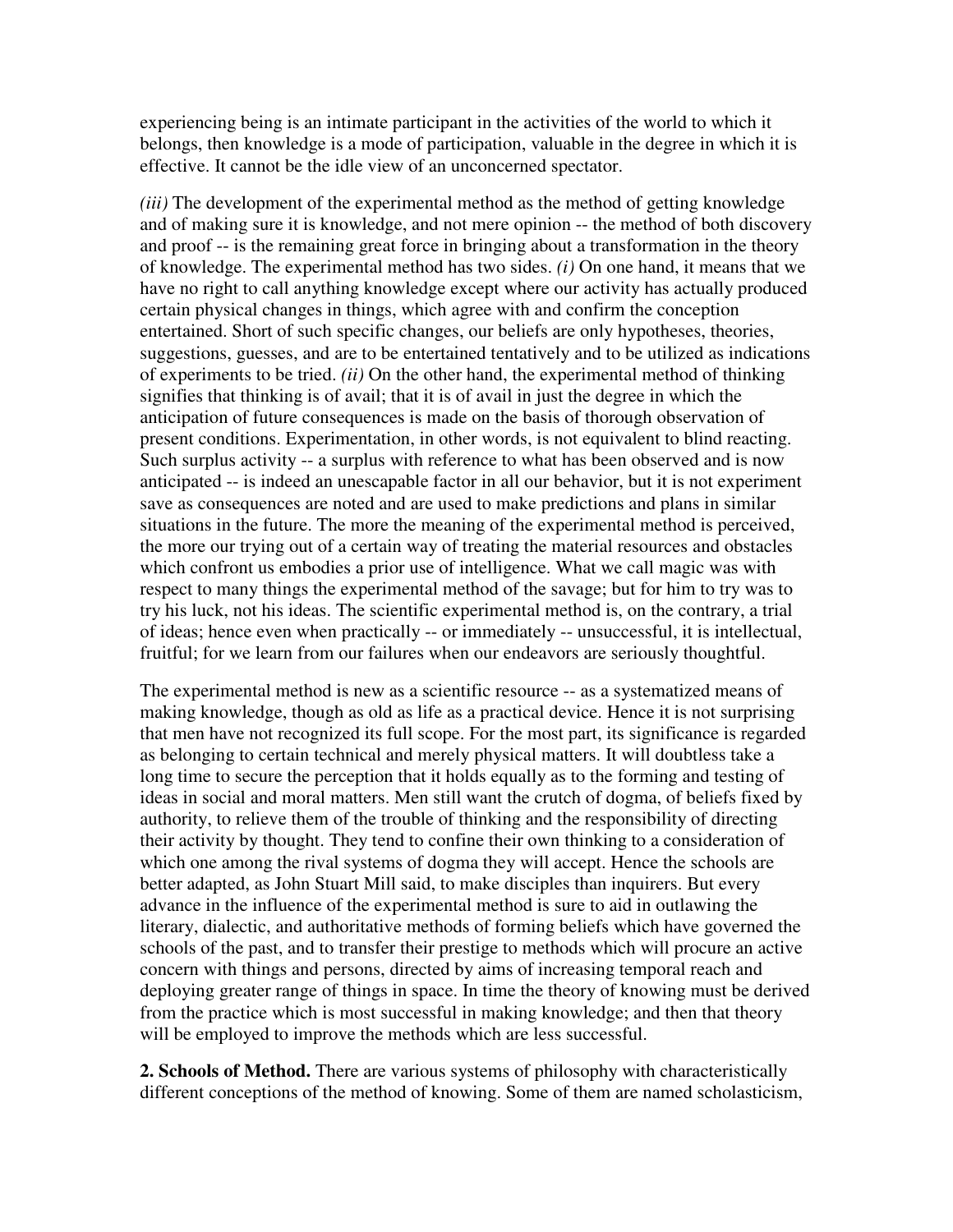sensationalism, rationalism, idealism, realism, empiricism, transcendentalism, pragmatism, etc. Many of them have been criticized in connection with the discussion of some educational problem. We are here concerned with them as involving deviations from that method which has proved most effective in achieving knowledge, for a consideration of the deviations may render clearer the true place of knowledge in experience. In brief, the function of knowledge is to make one experience freely available in other experiences. The word "freely" marks the difference between the principle of knowledge and that of habit. Habit means that an individual undergoes a modification through an experience, which modification forms a predisposition to easier and more effective action in a like direction in the future. Thus it also has the function of making one experience available in subsequent experiences. Within certain limits, it performs this function successfully. But habit, apart from knowledge, does not make allowance for change of conditions, for novelty. Prevision of change is not part of its scope, for habit assumes the essential likeness of the new situation with the old. Consequently it often leads astray, or comes between a person and the successful performance of his task, just as the skill, based on habit alone, of the mechanic will desert him when something unexpected occurs in the running of the machine. But a man who understands the machine is the man who knows what he is about. He knows the conditions under which a given habit works, and is in a position to introduce the changes which will readapt it to new conditions.

In other words, knowledge is a perception of those connections of an object which determine its applicability in a given situation. To take an extreme example; savages react to a flaming comet as they are accustomed to react to other events which threaten the security of their life. Since they try to frighten wild animals or their enemies by shrieks, beating of gongs, brandishing of weapons, etc., they use the same methods to scare away the comet. To us, the method is plainly absurd -- so absurd that we fail to note that savages are simply falling back upon habit in a way which exhibits its limitations. The only reason we do not act in some analogous fashion is because we do not take the comet as an isolated, disconnected event, but apprehend it in its connections with other events. We place it, as we say, in the astronomical system. We respond to its connections and not simply to the immediate occurrence. Thus our attitude to it is much freer. We may approach it, so to speak, from any one of the angles provided by its connections. We can bring into play, as we deem wise, any one of the habits appropriate to any one of the connected objects. Thus we get at a new event indirectly instead of immediately -- by invention, ingenuity, resourcefulness. An ideally perfect knowledge would represent such a network of interconnections that any past experience would offer a point of advantage from which to get at the problem presented in a new experience. In fine, while a habit apart from knowledge supplies us with a single fixed method of attack, knowledge means that selection may be made from a much wider range of habits.

Two aspects of this more general and freer availability of former experiences for subsequent ones may be distinguished. (See ante, p. 77.) (i) One, the more tangible, is increased power of control. What cannot be managed directly may be handled indirectly; or we can interpose barriers between us and undesirable consequences; or we may evade them if we cannot overcome them. Genuine knowledge has all the practical value attaching to efficient habits in any case. (ii) But it also increases the meaning, the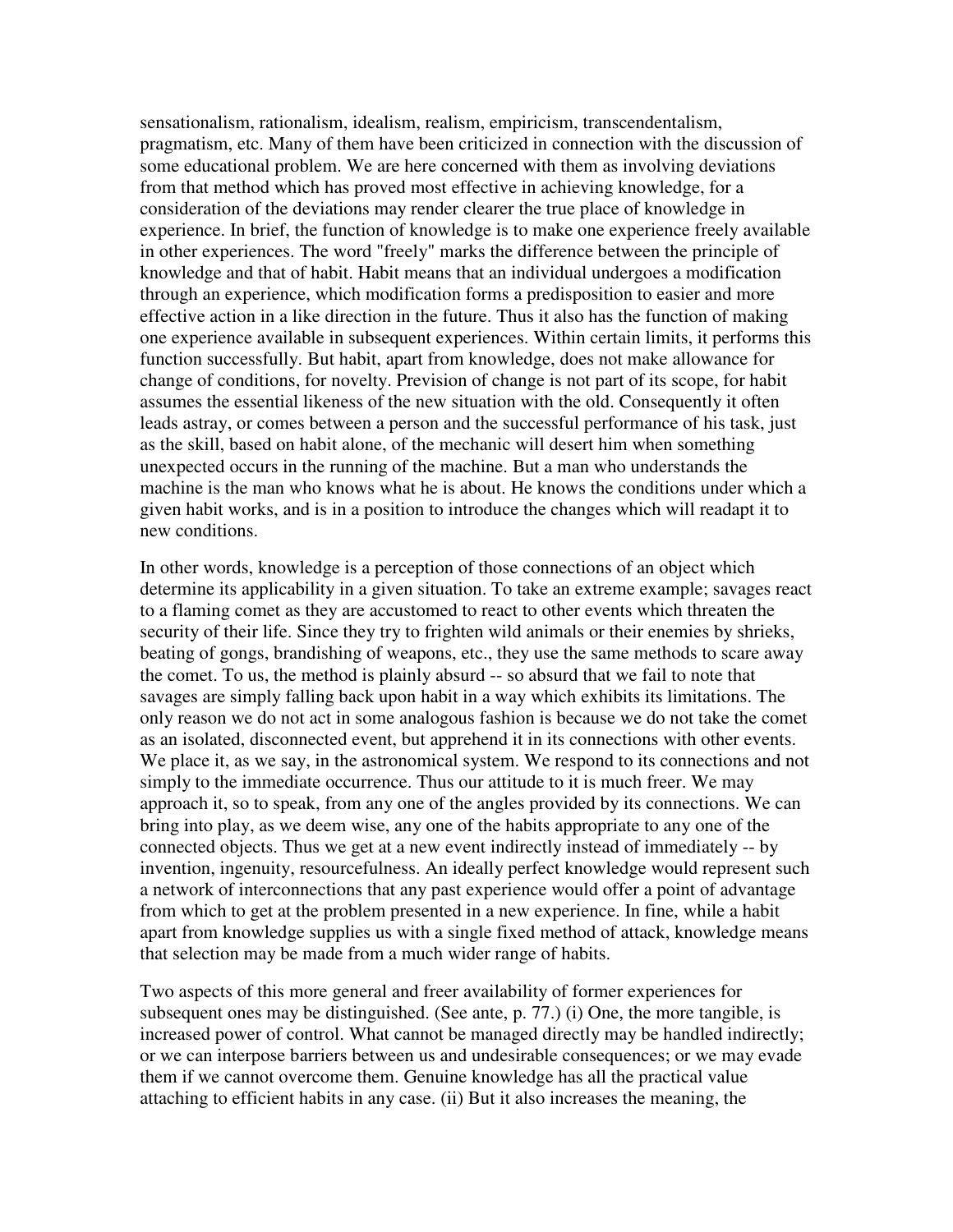experienced significance, attaching to an experience. A situation to which we respond capriciously or by routine has only a minimum of conscious significance; we get nothing mentally from it. But wherever knowledge comes into play in determining a new experience there is mental reward; even if we fail practically in getting the needed control we have the satisfaction of experiencing a meaning instead of merely reacting physically.

While the content of knowledge is what has happened, what is taken as finished and hence settled and sure, the reference of knowledge is future or prospective. For knowledge furnishes the means of understanding or giving meaning to what is still going on and what is to be done. The knowledge of a physician is what he has found out by personal acquaintance and by study of what others have ascertained and recorded. But it is knowledge to him because it supplies the resources by which he interprets the unknown things which confront him, fills out the partial obvious facts with connected suggested phenomena, foresees their probable future, and makes plans accordingly. When knowledge is cut off from use in giving meaning to what is blind and baffling, it drops out of consciousness entirely or else becomes an object of aesthetic contemplation. There is much emotional satisfaction to be had from a survey of the symmetry and order of possessed knowledge, and the satisfaction is a legitimate one. But this contemplative attitude is aesthetic, not intellectual. It is the same sort of joy that comes from viewing a finished picture or a well composed landscape. It would make no difference if the subject matter were totally different, provided it had the same harmonious organization. Indeed, it would make no difference if it were wholly invented, a play of fancy. Applicability to the world means not applicability to what is past and gone -- that is out of the question by the nature of the case; it means applicability to what is still going on, what is still unsettled, in the moving scene in which we are implicated. The very fact that we so easily overlook this trait, and regard statements of what is past and out of reach as knowledge is because we assume the continuity of past and future. We cannot entertain the conception of a world in which knowledge of its past would not be helpful in forecasting and giving meaning to its future. We ignore the prospective reference just because it is so irretrievably implied.

Yet many of the philosophic schools of method which have been mentioned transform the ignoring into a virtual denial. They regard knowledge as something complete in itself irrespective of its availability in dealing with what is yet to be. And it is this omission which vitiates them and which makes them stand as sponsors for educational methods which an adequate conception of knowledge condemns. For one has only to call to mind what is sometimes treated in schools as acquisition of knowledge to realize how lacking it is in any fruitful connection with the ongoing experience of the students -- how largely it seems to be believed that the mere appropriation of subject matter which happens to be stored in books constitutes knowledge. No matter how true what is learned to those who found it out and in whose experience it functioned, there is nothing which makes it knowledge to the pupils. It might as well be something about Mars or about some fanciful country unless it fructifies in the individual's own life.

At the time when scholastic method developed, it had relevancy to social conditions. It was a method for systematizing and lending rational sanction to material accepted on authority. This subject matter meant so much that it vitalized the defining and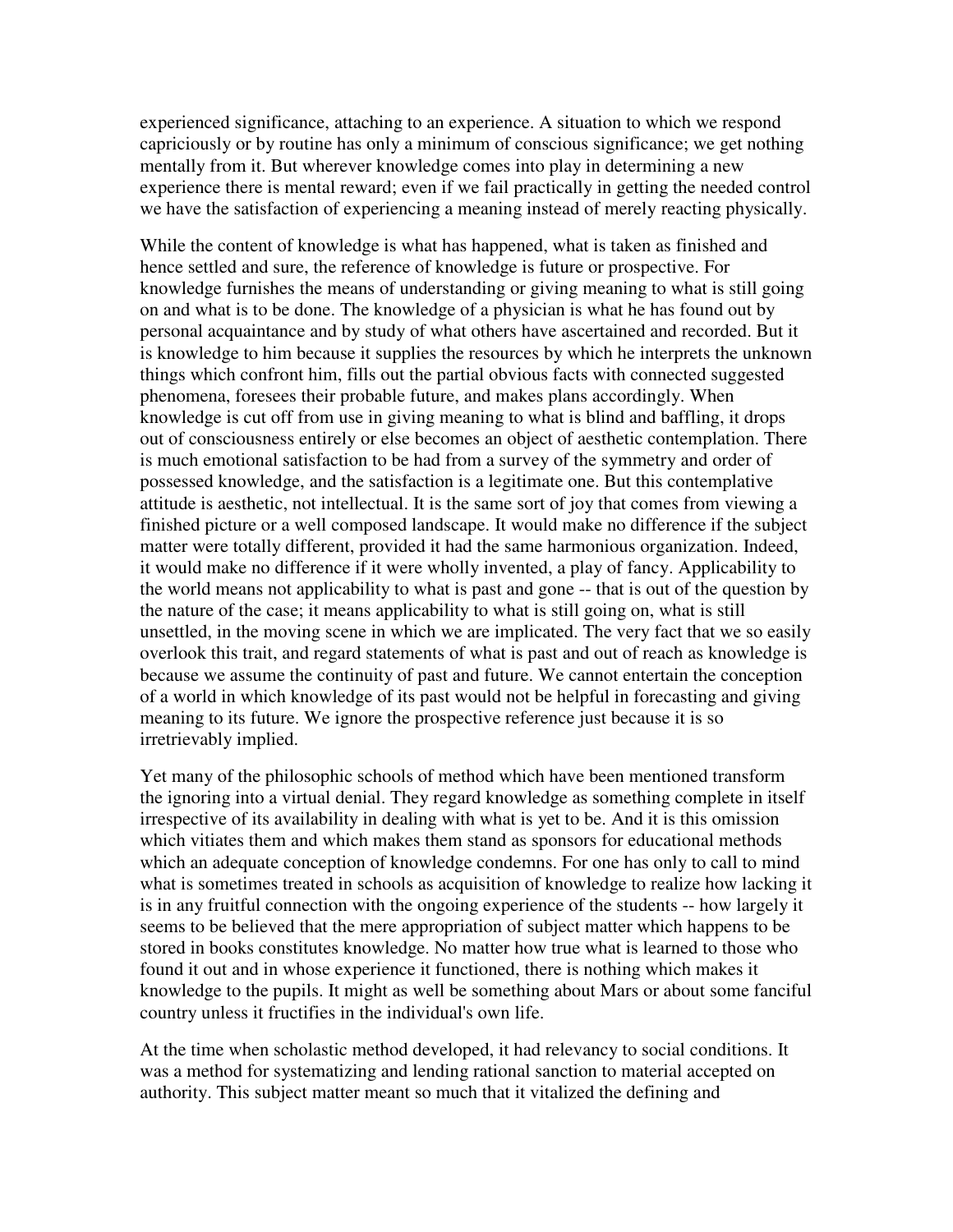systematizing brought to bear upon it. Under present conditions the scholastic method, for most persons, means a form of knowing which has no especial connection with any particular subject matter. It includes making distinctions, definitions, divisions, and classifications for the mere sake of making them -- with no objective in experience. The view of thought as a purely physical activity having its own forms, which are applied to any material as a seal may be stamped on any plastic stuff, the view which underlies what is termed formal logic is essentially the scholastic method generalized. The doctrine of formal discipline in education is the natural counterpart of the scholastic method.

The contrasting theories of the method of knowledge which go by the name of sensationalism and rationalism correspond to an exclusive emphasis upon the particular and the general respectively -- or upon bare facts on one side and bare relations on the other. In real knowledge, there is a particularizing and a generalizing function working together. So far as a situation is confused, it has to be cleared up; it has to be resolved into details, as sharply defined as possible. Specified facts and qualities constitute the elements of the problem to be dealt with, and it is through our sense organs that they are specified. As setting forth the problem, they may well be termed particulars, for they are fragmentary. Since our task is to discover their connections and to recombine them, for us at the time they are partial. They are to be given meaning; hence, just as they stand, they lack it. Anything which is to be known, whose meaning has still to be made out, offers itself as particular. But what is already known, if it has been worked over with a view to making it applicable to intellectually mastering new particulars, is general in function. Its function of introducing connection into what is otherwise unconnected constitutes its generality. Any fact is general if we use it to give meaning to the elements of a new experience. "Reason" is just the ability to bring the subject matter of prior experience to bear to perceive the significance of the subject matter of a new experience. A person is reasonable in the degree in which he is habitually open to seeing an event which immediately strikes his senses not as an isolated thing but in its connection with the common experience of mankind.

Without the particulars as they are discriminated by the active responses of sense organs, there is no material for knowing and no intellectual growth. Without placing these particulars in the context of the meanings wrought out in the larger experience of the past -- without the use of reason or thought -- particulars are mere excitations or irritations. The mistake alike of the sensational and the rationalistic schools is that each fails to see that the function of sensory stimulation and thought is relative to reorganizing experience in applying the old to the new, thereby maintaining the continuity or consistency of life.

The theory of the method of knowing which is advanced in these pages may be termed pragmatic. Its essential feature is to maintain the continuity of knowing with an activity which purposely modifies the environment. It holds that knowledge in its strict sense of something possessed consists of our intellectual resources -- of all the habits that render our action intelligent. Only that which has been organized into our disposition so as to enable us to adapt the environment to our needs and to adapt our aims and desires to the situation in which we live is really knowledge. Knowledge is not just something which we are now conscious of, but consists of the dispositions we consciously use in understanding what now happens. Knowledge as an act is bringing some of our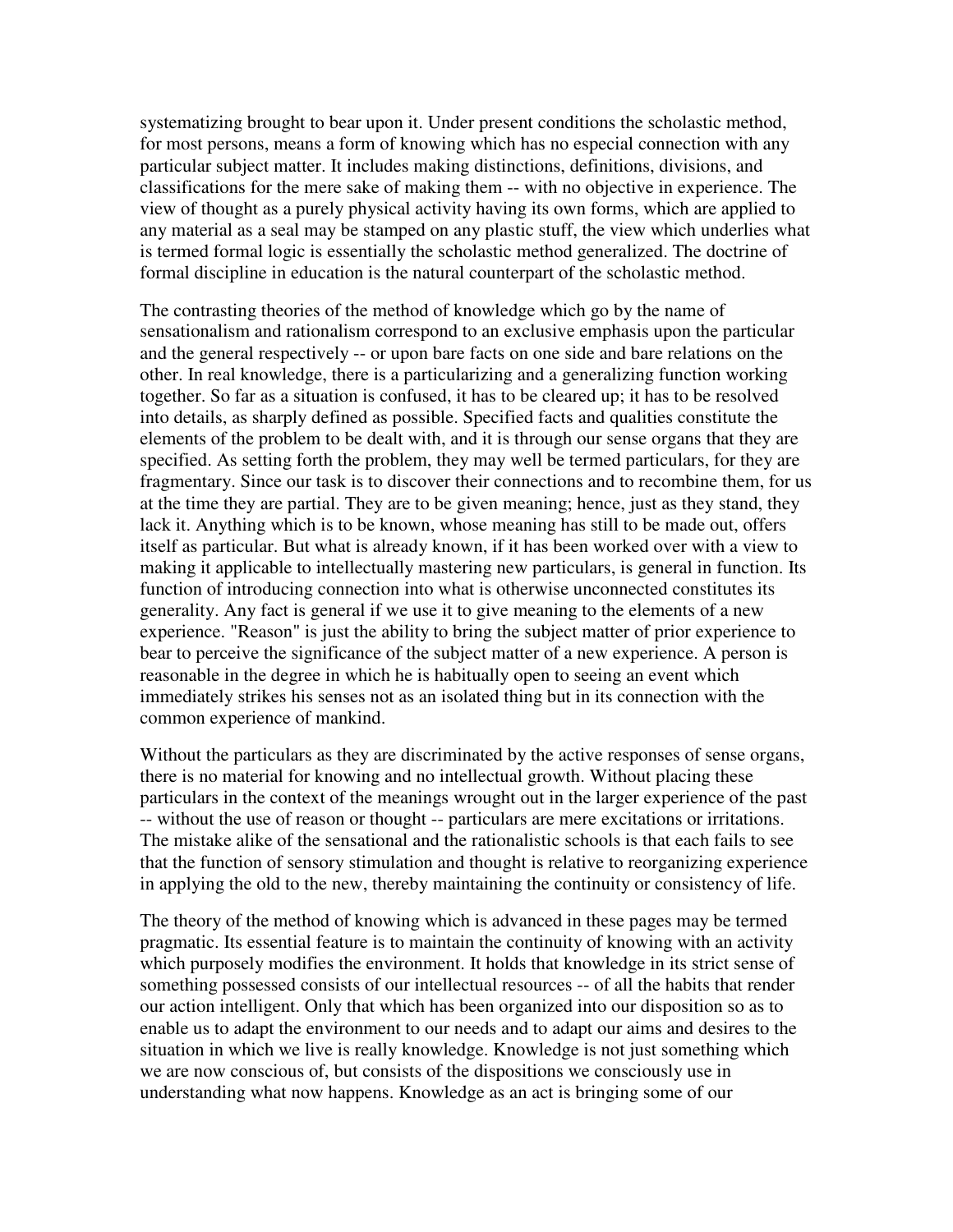dispositions to consciousness with a view to straightening out a perplexity, by conceiving the connection between ourselves and the world in which we live.

**Summary.** Such social divisions as interfere with free and full intercourse react to make the intelligence and knowing of members of the separated classes one-sided. Those whose experience has to do with utilities cut off from the larger end they subserve are practical empiricists; those who enjoy the contemplation of a realm of meanings in whose active production they have had no share are practical rationalists. Those who come in direct contact with things and have to adapt their activities to them immediately are, in effect, realists; those who isolate the meanings of these things and put them in a religious or so-called spiritual world aloof from things are, in effect, idealists. Those concerned with progress, who are striving to change received beliefs, emphasize the individual factor in knowing; those whose chief business it is to withstand change and conserve received truth emphasize the universal and the fixed -- and so on. Philosophic systems in their opposed theories of knowledge present an explicit formulation of the traits characteristic of these cut-off and one-sided segments of experience -- one-sided because barriers to intercourse prevent the experience of one from being enriched and supplemented by that of others who are differently situated.

In an analogous way, since democracy stands in principle for free interchange, for social continuity, it must develop a theory of knowledge which sees in knowledge the method by which one experience is made available in giving direction and meaning to another. The recent advances in physiology, biology, and the logic of the experimental sciences supply the specific intellectual instrumentalities demanded to work out and formulate such a theory. Their educational equivalent is the connection of the acquisition of knowledge in the schools with activities, or occupations, carried on in a medium of associated life.

# *Chapter Twenty-six: Theories of Morals*

**1. The Inner and the Outer.** Since morality is concerned with conduct, any dualisms which are set up between mind and activity must reflect themselves in the theory of morals. Since the formulations of the separation in the philosophic theory of morals are used to justify and idealize the practices employed in moral training, a brief critical discussion is in place. It is a commonplace of educational theory that the establishing of character is a comprehensive aim of school instruction and discipline. Hence it is important that we should be on our guard against a conception of the relations of intelligence to character which hampers the realization of the aim, and on the look-out for the conditions which have to be provided in order that the aim may be successfully acted upon.

The first obstruction which meets us is the currency of moral ideas which split the course of activity into two opposed factors, often named respectively the inner and outer, or the spiritual and the physical. This division is a culmination of the dualism of mind and the world, soul and body, end and means, which we have so frequently noted. In morals it takes the form of a sharp demarcation of the motive of action from its consequences, and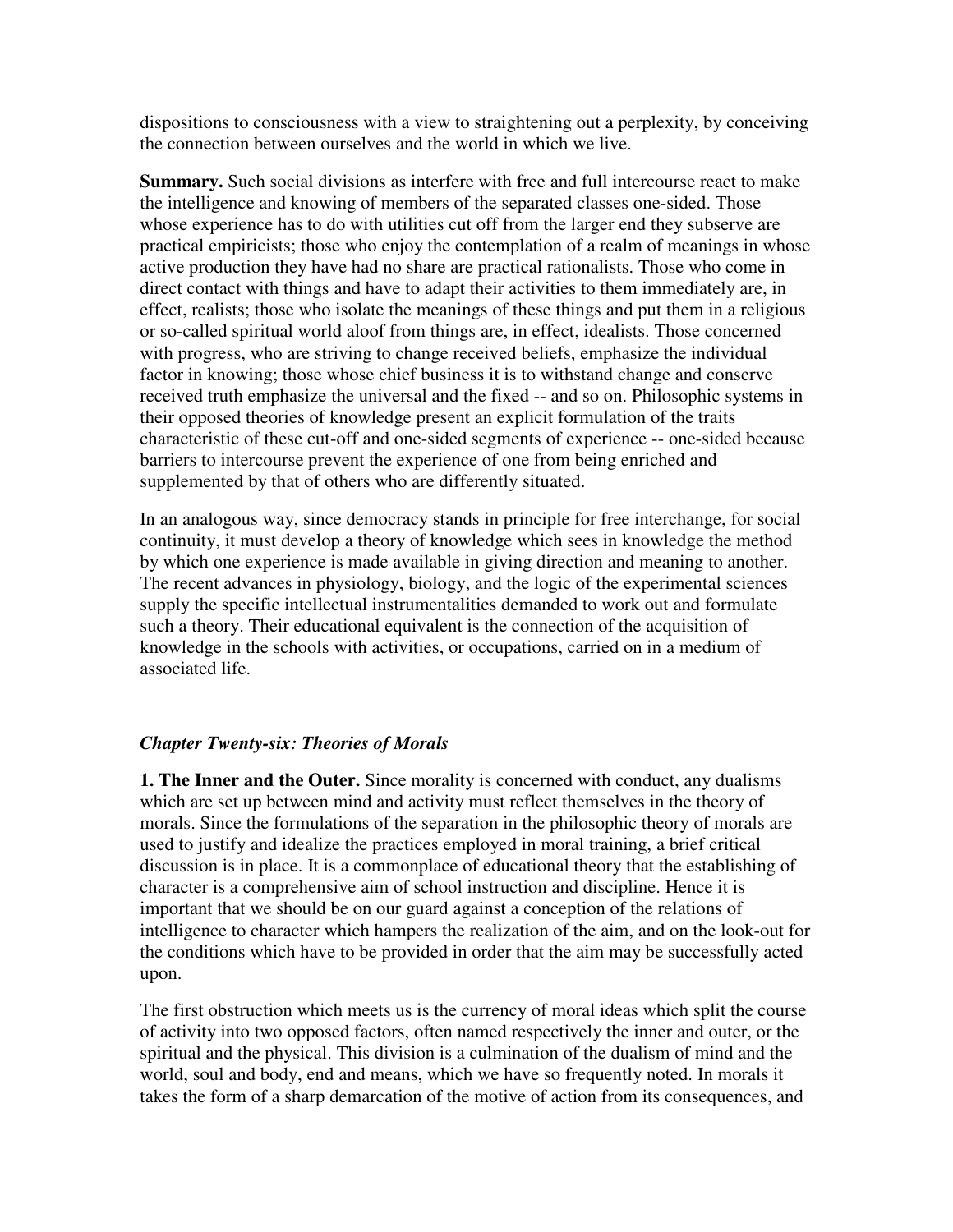of character from conduct. Motive and character are regarded as something purely "inner," existing exclusively in consciousness, while consequences and conduct are regarded as outside of mind, conduct having to do simply with the movements which carry out motives; consequences with what happens as a result. Different schools identify morality with either the inner state of mind or the outer act and results, each in separation from the other.

Action with a purpose is deliberate; it involves a consciously foreseen end and a mental weighing of considerations pro and eon. It also involves a conscious state of longing or desire for the end. The deliberate choice of an aim and of a settled disposition of desire takes time. During this time complete overt action is suspended. A person who does not have his mind made up, does not know what to do. Consequently he postpones definite action so far as possible. His position may be compared to that of a man considering jumping across a ditch. If he were sure he could or could not make it, definite activity in some direction would occur. But if he considers, he is in doubt; he hesitates. During the time in which a single overt line of action is in suspense, his activities are confined to such redistributions of energy within the organism as will prepare a determinate course of action. He measures the ditch with his eyes; he brings himself taut to get a feel of the energy at his disposal; he looks about for other ways across, he reflects upon the importance of getting across. All this means an accentuation of consciousness; it means a turning in upon the individual's own attitudes, powers, wishes, etc.

Obviously, however, this surging up of personal factors into conscious recognition is a part of the whole activity in its temporal development. There is not first a purely psychical process, followed abruptly by a radically different physical one. There is one continuous behavior, proceeding from a more uncertain, divided, hesitating state to a more overt, determinate, or complete state. The activity at first consists mainly of certain tensions and adjustments within the organism; as these are coordinated into a unified attitude, the organism as a whole acts -- some definite act is undertaken. We may distinguish, of course, the more explicitly conscious phase of the continuous activity as mental or psychical. But that only identifies the mental or psychical to mean the indeterminate, formative state of an activity which in its fullness involves putting forth of overt energy to modify the environment.

Our conscious thoughts, observations, wishes, aversions are important, because they represent inchoate, nascent activities. They fulfill their destiny in issuing, later on, into specific and perceptible acts. And these inchoate, budding organic readjustments are important because they are our sole escape from the dominion of routine habits and blind impulse. They are activities having a new meaning in process of development. Hence, normally, there is an accentuation of personal consciousness whenever our instincts and ready formed habits find themselves blocked by novel conditions. Then we are thrown back upon ourselves to reorganize our own attitude before proceeding to a definite and irretrievable course of action. Unless we try to drive our way through by sheer brute force, we must modify our organic resources to adapt them to the specific features of the situation in which we find ourselves. The conscious deliberating and desiring which precede overt action are, then, the methodic personal readjustment implied in activity in uncertain situations.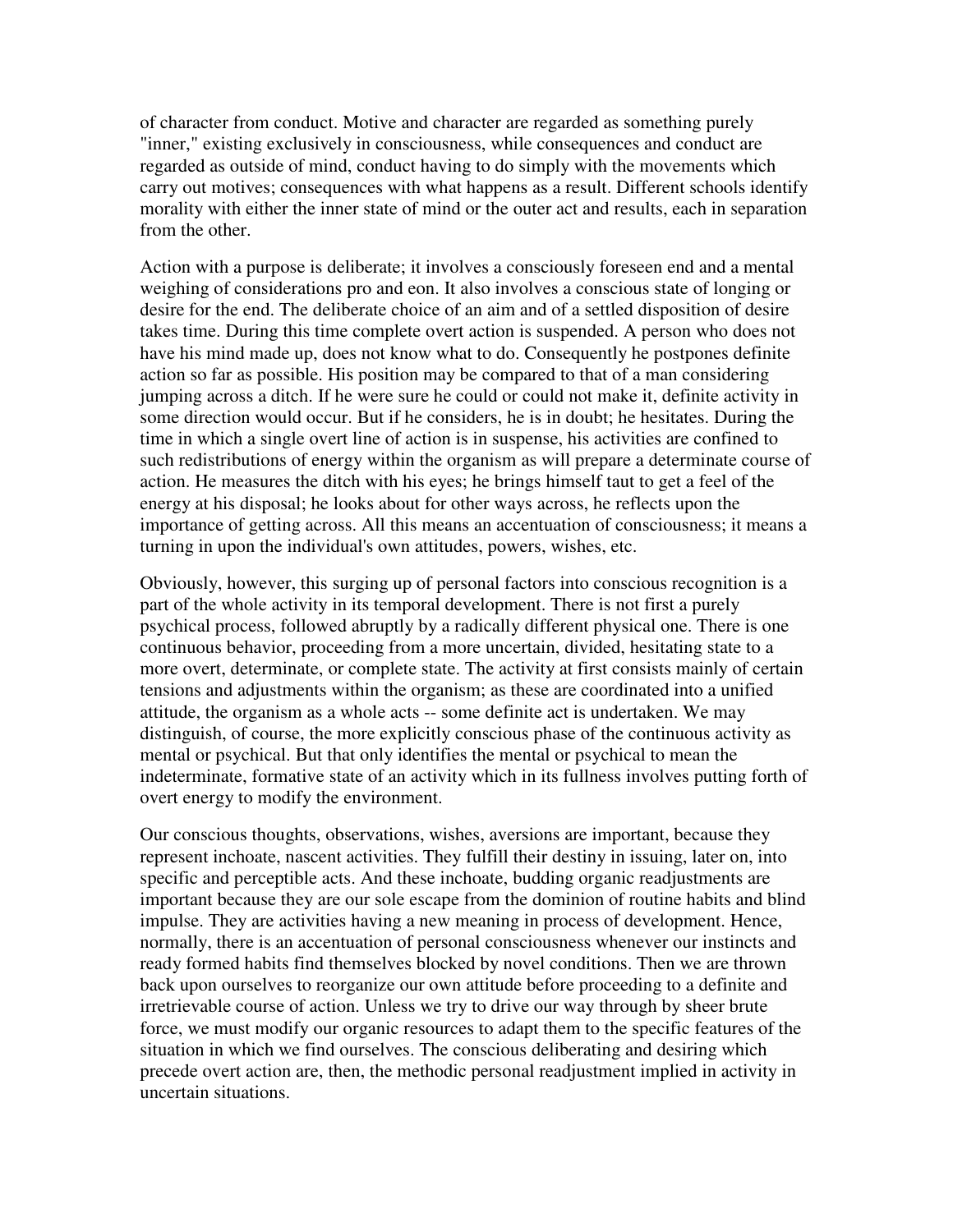This role of mind in continuous activity is not always maintained, however. Desires for something different, aversion to the given state of things caused by the blocking of successful activity, stimulates the imagination. The picture of a different state of things does not always function to aid ingenious observation and recollection to find a way out and on. Except where there is a disciplined disposition, the tendency is for the imagination to run loose. Instead of its objects being checked up by conditions with reference to their practicability in execution, they are allowed to develop because of the immediate emotional satisfaction which they yield. When we find the successful display of our energies checked by uncongenial surroundings, natural and social, the easiest way out is to build castles in the air and let them be a substitute for an actual achievement which involves the pains of thought. So in overt action we acquiesce, and build up an imaginary world in, mind. This break between thought and conduct is reflected in those theories which make a sharp separation between mind as inner and conduct and consequences as merely outer.

For the split may be more than an incident of a particular individual's experience. The social situation may be such as to throw the class given to articulate reflection back into their own thoughts and desires without providing the means by which these ideas and aspirations can be used to reorganize the environment. Under such conditions, men take revenge, as it were, upon the alien and hostile environment by cultivating contempt for it, by giving it a bad name. They seek refuge and consolation within their own states of mind, their own imaginings and wishes, which they compliment by calling both more real and more ideal than the despised outer world. Such periods have recurred in history. In the early centuries of the Christian era, the influential moral systems of Stoicism, of monastic and popular Christianity and other religious movements of the day, took shape under the influence of such conditions. The more action which might express prevailing ideals was checked, the more the inner possession and cultivation of ideals was regarded as self-sufficient -- as the essence of morality. The external world in which activity belongs was thought of as morally indifferent. Everything lay in having the right motive, even though that motive was not a moving force in the world. Much the same sort of situation recurred in Germany in the later eighteenth and early nineteenth centuries; it led to the Kantian insistence upon the good will as the sole moral good, the will being regarded as something complete in itself, apart from action and from the changes or consequences effected in the world. Later it led to any idealization of existing institutions as themselves the embodiment of reason.

The purely internal morality of "meaning well," of having a good disposition regardless of what comes of it, naturally led to a reaction. This is generally known as either hedonism or utilitarianism. It was said in effect that the important thing morally is not what a man is inside of his own consciousness, but what he does -- the consequences which issue, the charges he actually effects. Inner morality was attacked as sentimental, arbitrary, dogmatic, subjective -- as giving men leave to dignify and shield any dogma congenial to their self-interest or any caprice occurring to imagination by calling it an intuition or an ideal of conscience. Results, conduct, are what counts; they afford the sole measure of morality.

Ordinary morality, and hence that of the schoolroom, is likely to be an inconsistent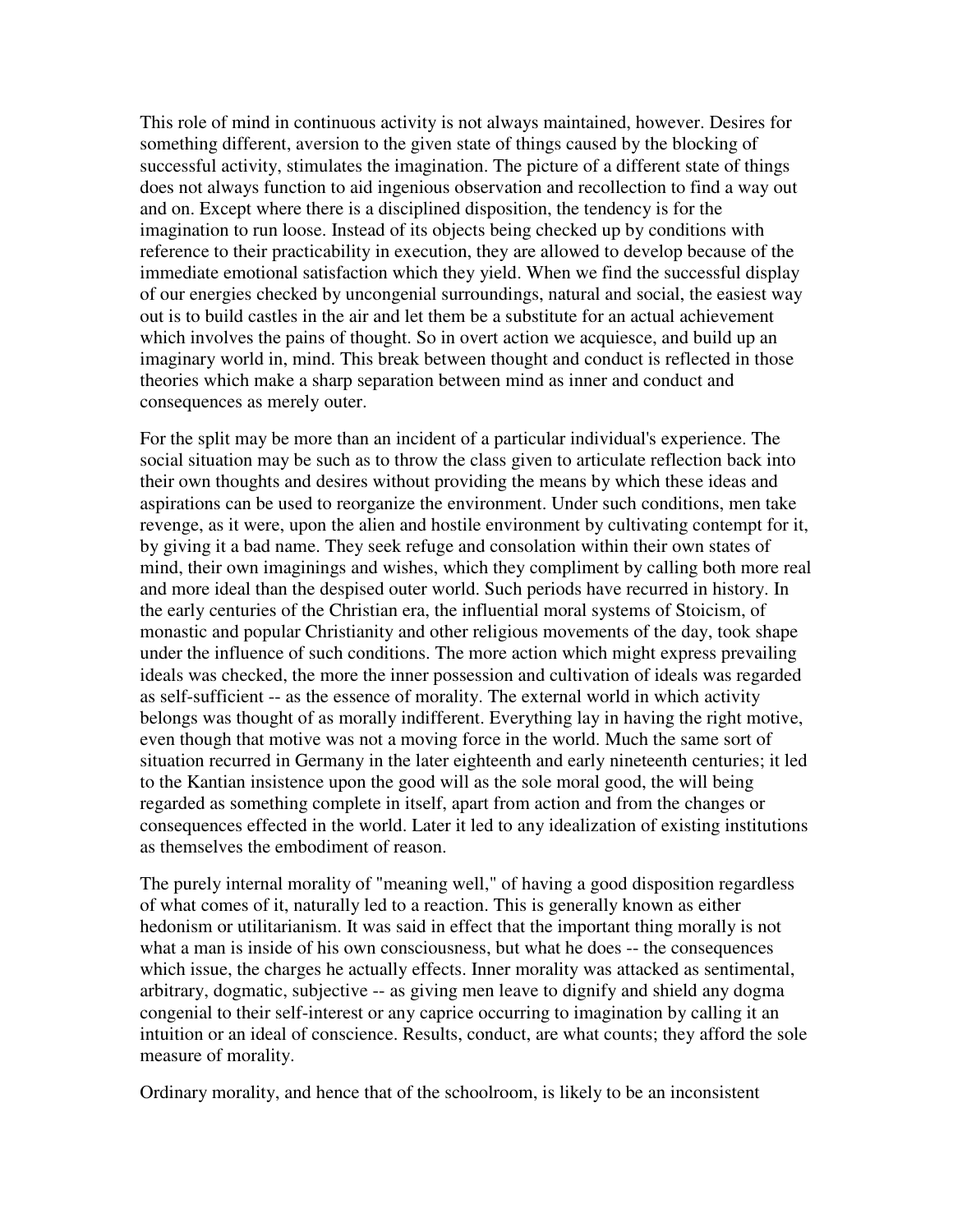compromise of both views. On one hand, certain states of feeling are made much of; the individual must "mean well," and if his intentions are good, if he had the right sort of emotional consciousness, he may be relieved of responsibility for full results in conduct. But since, on the other hand, certain things have to be done to meet the convenience and the requirements of others, and of social order in general, there is great insistence upon the doing of certain things, irrespective of whether the individual has any concern or intelligence in their doing. He must toe the mark; he must have his nose held to the grindstone; he must obey; he must form useful habits; he must learn self-control, -- all of these precepts being understood in a way which emphasizes simply the immediate thing tangibly done, irrespective of the spirit of thought and desire in which it is done, and irrespective therefore of its effect upon other less obvious doings.

It is hoped that the prior discussion has sufficiently elaborated the method by which both of these evils are avoided. One or both of these evils must result wherever individuals, whether young or old, cannot engage in a progressively cumulative undertaking under conditions which engage their interest and require their reflection. For only in such cases is it possible that the disposition of desire and thinking should be an organic factor in overt and obvious conduct. Given a consecutive activity embodying the student's own interest, where a definite result is to be obtained, and where neither routine habit nor the following of dictated directions nor capricious improvising will suffice, and there the rise of conscious purpose, conscious desire, and deliberate reflection are inevitable. They are inevitable as the spirit and quality of an activity having specific consequences, not as forming an isolated realm of inner consciousness.

**2. The Opposition of Duty and Interest.** Probably there is no antithesis more often set up in moral discussion than that between acting from "principle" and from "interest." To act on principle is to act disinterestedly, according to a general law, which is above all personal considerations. To act according to interest is, so the allegation runs, to act selfishly, with one's own personal profit in view. It substitutes the changing expediency of the moment for devotion to unswerving moral law. The false idea of interest underlying this opposition has already been criticized (See Chapter X), but some moral aspects of the question will now be considered.

A clew to the matter may be found in the fact that the supporters of the "interest" side of the controversy habitually use the term "self-interest." Starting from the premises that unless there is interest in an object or idea, there is no motive force, they end with the conclusion that even when a person claims to be acting from principle or from a sense of duty, he really acts as he does because there "is something in it" for himself. The premise is sound; the conclusion false. In reply the other school argues that since man is capable of generous self-forgetting and even self-sacrificing action, he is capable of acting without interest. Again the premise is sound, and the conclusion false. The error on both sides lies in a false notion of the relation of interest and the self.

Both sides assume that the self is a fixed and hence isolated quantity. As a consequence, there is a rigid dilemma between acting for an interest of the self and without interest. If the self is something fixed antecedent to action, then acting from interest means trying to get more in the way of possessions for the self -- whether in the way of fame, approval of others, power over others, pecuniary profit, or pleasure. Then the reaction from this view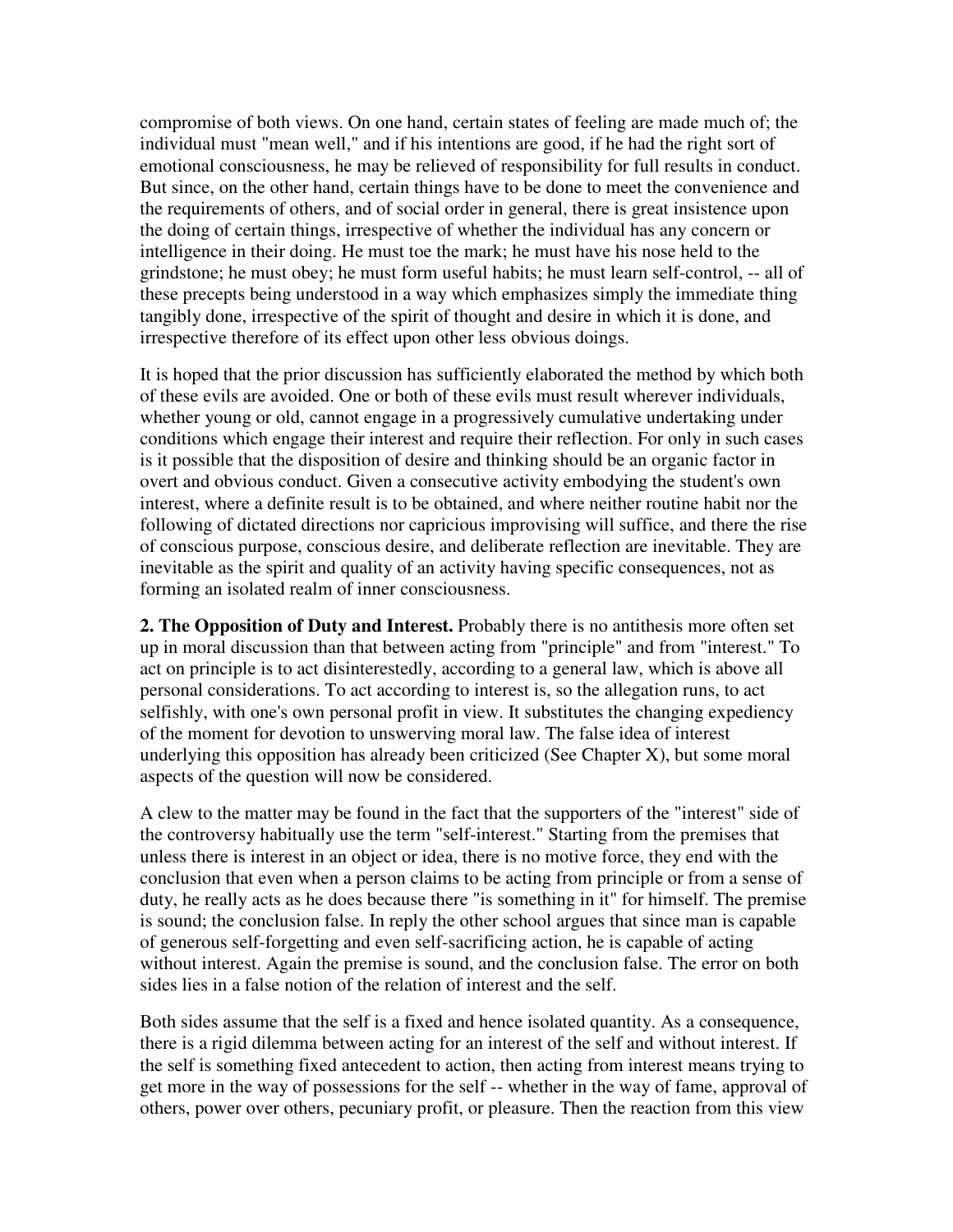as a cynical depreciation of human nature leads to the view that men who act nobly act with no interest at all. Yet to an unbiased judgment it would appear plain that a man must be interested in what he is doing or he would not do it. A physician who continues to serve the sick in a plague at almost certain danger to his own life must be interested in the efficient performance of his profession -- more interested in that than in the safety of his own bodily life. But it is distorting facts to say that this interest is merely a mask for an interest in something else which he gets by continuing his customary services -- such as money or good repute or virtue; that it is only a means to an ulterior selfish end. The moment we recognize that the self is not something ready-made, but something in continuous formation through choice of action, the whole situation clears up. A man's interest in keeping at his work in spite of danger to life means that his self is found in that work; if he finally gave up, and preferred his personal safety or comfort, it would mean that he preferred to be that kind of a self. The mistake lies in making a separation between interest and self, and supposing that the latter is the end to which interest in objects and acts and others is a mere means. In fact, self and interest are two names for the same fact; the kind and amount of interest actively taken in a thing reveals and measures the quality of selfhood which exists. Bear in mind that interest means the active or moving identity of the self with a certain object, and the whole alleged dilemma falls to the ground.

Unselfishness, for example, signifies neither lack of interest in what is done (that would mean only machine-like indifference) nor selflessness -- which would mean absence of virility and character. As employed everywhere outside of this particular theoretical controversy, the term "unselfishness" refers to the kind of aims and objects which habitually interest a man. And if we make a mental survey of the kind of interests which evoke the use of this epithet, we shall see that they have two intimately associated features. (i) The generous self consciously identifies itself with the full range of relationships implied in its activity, instead of drawing a sharp line between itself and considerations which are excluded as alien or indifferent; (ii) it readjusts and expands its past ideas of itself to take in new consequences as they become perceptible. When the physician began his career he may not have thought of a pestilence; he may not have consciously identified himself with service under such conditions. But, if he has a normally growing or active self, when he finds that his vocation involves such risks, he willingly adopts them as integral portions of his activity. The wider or larger self which means inclusion instead of denial of relationships is identical with a self which enlarges in order to assume previously unforeseen ties.

In such crises of readjustment -- and the crisis may be slight as well as great -- there may be a transitional conflict of "principle" with "interest." It is the nature of a habit to involve ease in the accustomed line of activity. It is the nature of a readjusting of habit to involve an effort which is disagreeable -- something to which a man has deliberately to hold himself. In other words, there is a tendency to identify the self -- or take interest -- in what one has got used to, and to turn away the mind with aversion or irritation when an unexpected thing which involves an unpleasant modification of habit comes up. Since in the past one has done one's duty without having to face such a disagreeable circumstance, why not go on as one has been? To yield to this temptation means to narrow and isolate the thought of the self -- to treat it as complete. Any habit, no matter how efficient in the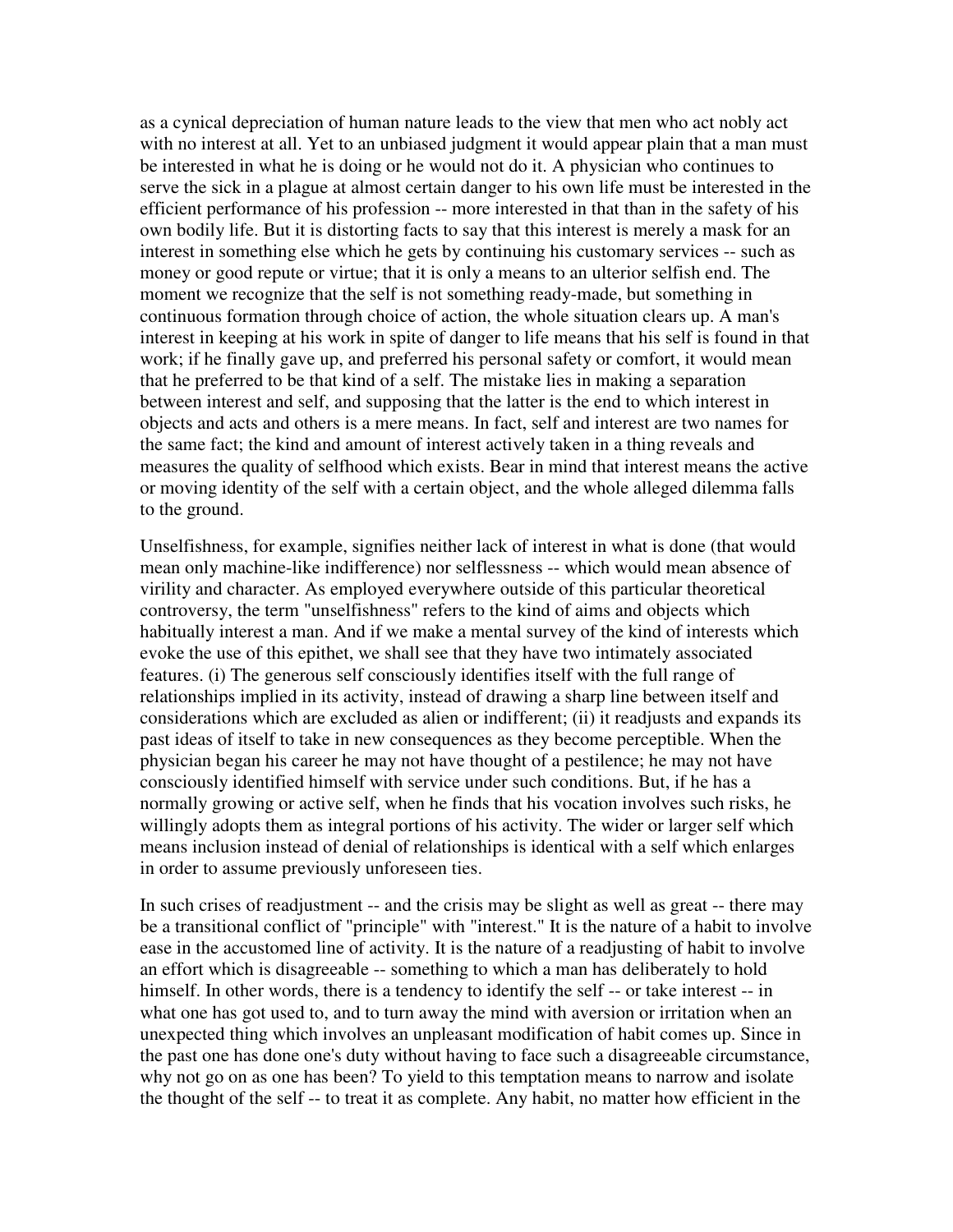past, which has become set, may at any time bring this temptation with it. To act from principle in such an emergency is not to act on some abstract principle, or duty at large; it is to act upon the principle of a course of action, instead of upon the circumstances which have attended it. The principle of a physician's conduct is its animating aim and spirit - the care for the diseased. The principle is not what justifies an activity, for the principle is but another name for the continuity of the activity. If the activity as manifested in its consequences is undesirable, to act upon principle is to accentuate its evil. And a man who prides himself upon acting upon principle is likely to be a man who insists upon having his own way without learning from experience what is the better way. He fancies that some abstract principle justifies his course of action without recognizing that his principle needs justification.

Assuming, however, that school conditions are such as to provide desirable occupations, it is interest in the occupation as a whole -- that is, in its continuous development -- which keeps a pupil at his work in spite of temporary diversions and unpleasant obstacles. Where there is no activity having a growing significance, appeal to principle is either purely verbal, or a form of obstinate pride or an appeal to extraneous considerations clothed with a dignified title. Undoubtedly there are junctures where momentary interest ceases and attention flags, and where reinforcement is needed. But what carries a person over these hard stretches is not loyalty to duty in the abstract, but interest in his occupation. Duties are "offices" -- they are the specific acts needed for the fulfilling of a function -- or, in homely language -- doing one's job. And the man who is genuinely interested in his job is the man who is able to stand temporary discouragement, to persist in the face of obstacles, to take the lean with the fat: he makes an interest out of meeting and overcoming difficulties and distraction.

**3. Intelligence and Character.** A noteworthy paradox often accompanies discussions of morals. On the one hand, there is an identification of the moral with the rational. Reason is set up as a faculty from which proceed ultimate moral intuitions, and sometimes, as in the Kantian theory, it is said to supply the only proper moral motive. On the other hand, the value of concrete, everyday intelligence is constantly underestimated, and even deliberately depreciated. Morals is often thought to be an affair with which ordinary knowledge has nothing to do. Moral knowledge is thought to be a thing apart, and conscience is thought of as something radically different from consciousness. This separation, if valid, is of especial significance for education. Moral education in school is practically hopeless when we set up the development of character as a supreme end, and at the same time treat the acquiring of knowledge and the development of understanding, which of necessity occupy the chief part of school time, as having nothing to do with character. On such a basis, moral education is inevitably reduced to some kind of catechetical instruction, or lessons about morals. Lessons "about morals" signify as matter of course lessons in what other people think about virtues and duties. It amounts to something only in the degree in which pupils happen to be already animated by a sympathetic and dignified regard for the sentiments of others. Without such a regard, it has no more influence on character than information about the mountains of Asia; with a servile regard, it increases dependence upon others, and throws upon those in authority the responsibility for conduct. As a matter of fact, direct instruction in morals has been effective only in social groups where it was a part of the authoritative control of the many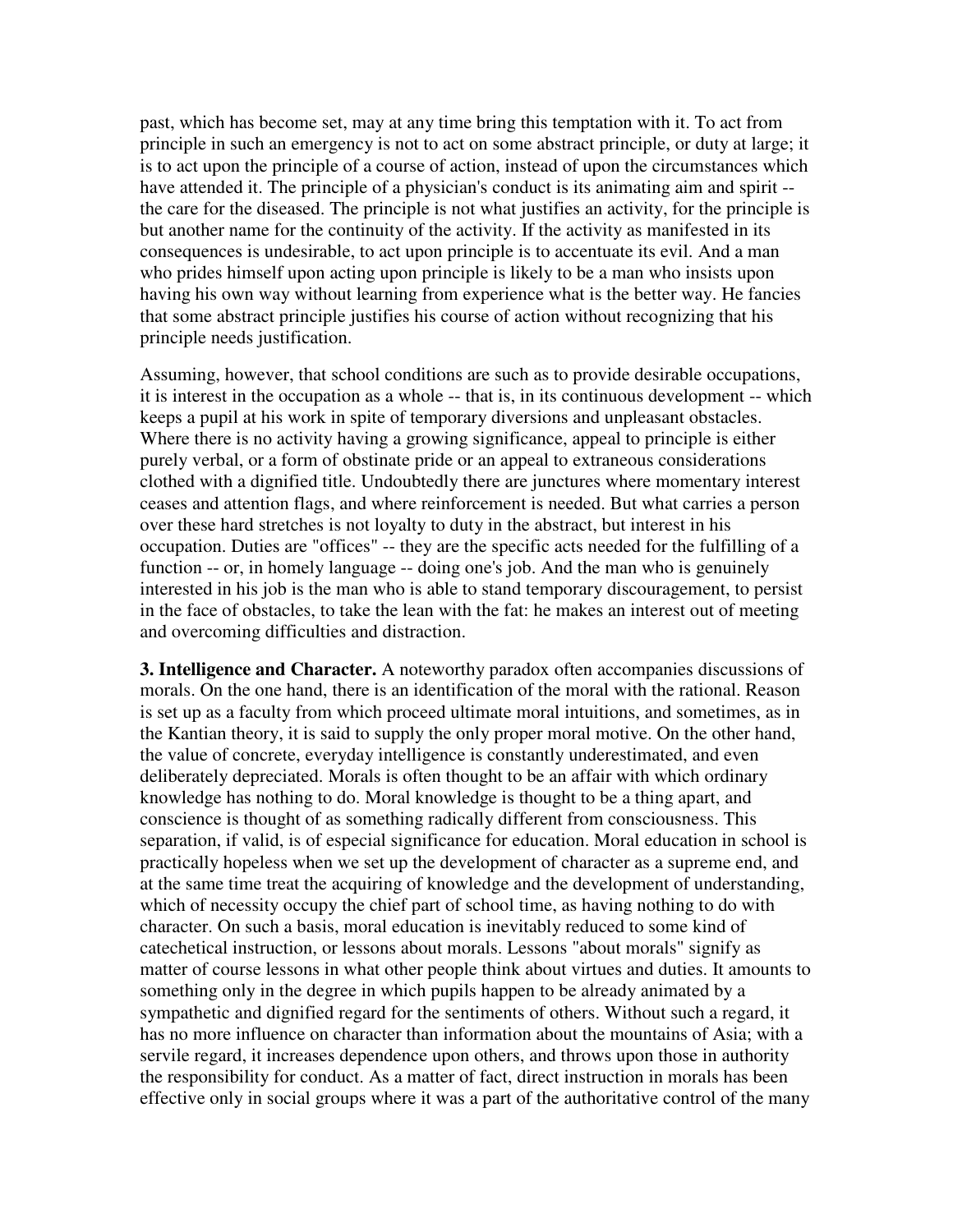by the few. Not the teaching as such but the reinforcement of it by the whole regime of which it was an incident made it effective. To attempt to get similar results from lessons about morals in a democratic society is to rely upon sentimental magic.

At the other end of the scale stands the Socratic-Platonic teaching which identifies knowledge and virtue -- which holds that no man does evil knowingly but only because of ignorance of the good. This doctrine is commonly attacked on the ground that nothing is more common than for a man to know the good and yet do the bad: not knowledge, but habituation or practice, and motive are what is required. Aristotle, in fact, at once attacked the Platonic teaching on the ground that moral virtue is like an art, such as medicine; the experienced practitioner is better than a man who has theoretical knowledge but no practical experience of disease and remedies. The issue turns, however, upon what is meant by knowledge. Aristotle's objection ignored the gist of Plato's teaching to the effect that man could not attain a theoretical insight into the good except as he had passed through years of practical habituation and strenuous discipline. Knowledge of the good was not a thing to be got either from books or from others, but was achieved through a prolonged education. It was the final and culminating grace of a mature experience of life. Irrespective of Plato's position, it is easy to perceive that the term knowledge is used to denote things as far apart as intimate and vital personal realization, -- a conviction gained and tested in experience, -- and a second-handed, largely symbolic, recognition that persons in general believe so and so -- a devitalized remote information. That the latter does not guarantee conduct, that it does not profoundly affect character, goes without saying. But if knowledge means something of the same sort as our conviction gained by trying and testing that sugar is sweet and quinine bitter, the case stands otherwise. Every time a man sits on a chair rather than on a stove, carries an umbrella when it rains, consults a doctor when ill -- or in short performs any of the thousand acts which make up his daily life, he proves that knowledge of a certain kind finds direct issue in conduct. There is every reason to suppose that the same sort of knowledge of good has a like expression; in fact "good" is an empty term unless it includes the satisfactions experienced in such situations as those mentioned. Knowledge that other persons are supposed to know something might lead one to act so as to win the approbation others attach to certain actions, or at least so as to give others the impression that one agrees with them; there is no reason why it should lead to personal initiative and loyalty in behalf of the beliefs attributed to them.

It is not necessary, accordingly, to dispute about the proper meaning of the term knowledge. It is enough for educational purposes to note the different qualities covered by the one name, to realize that it is knowledge gained at first hand through the exigencies of experience which affects conduct in significant ways. If a pupil learns things from books simply in connection with school lessons and for the sake of reciting what he has learned when called upon, then knowledge will have effect upon some conduct -- namely upon that of reproducing statements at the demand of others. There is nothing surprising that such "knowledge" should not have much influence in the life out of school. But this is not a reason for making a divorce between knowledge and conduct, but for holding in low esteem this kind of knowledge. The same thing may be said of knowledge which relates merely to an isolated and technical specialty; it modifies action but only in its own narrow line. In truth, the problem of moral education in the schools is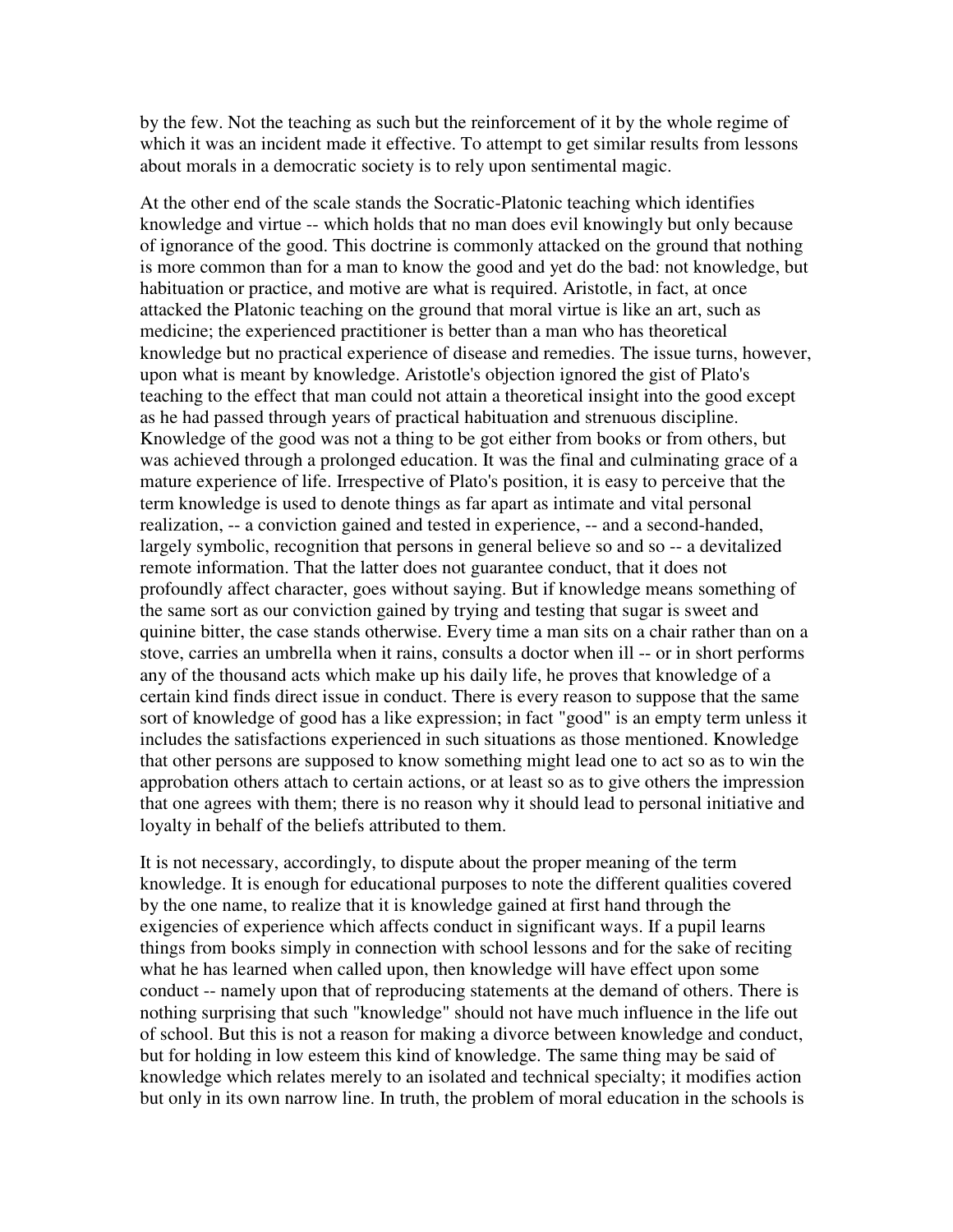one with the problem of securing knowledge -- the knowledge connected with the system of impulses and habits. For the use to which any known fact is put depends upon its connections. The knowledge of dynamite of a safecracker may be identical in verbal form with that of a chemist; in fact, it is different, for it is knit into connection with different aims and habits, and thus has a different import.

Our prior discussion of subject-matter as proceeding from direct activity having an immediate aim, to the enlargement of meaning found in geography and history, and then to scientifically organized knowledge, was based upon the idea of maintaining a vital connection between knowledge and activity. What is learned and employed in an occupation having an aim and involving cooperation with others is moral knowledge, whether consciously so regarded or not. For it builds up a social interest and confers the intelligence needed to make that interest effective in practice. Just because the studies of the curriculum represent standard factors in social life, they are organs of initiation into social values. As mere school studies, their acquisition has only a technical worth. Acquired under conditions where their social significance is realized, they feed moral interest and develop moral insight. Moreover, the qualities of mind discussed under the topic of method of learning are all of them intrinsically moral qualities. Openmindedness, single-mindedness, sincerity, breadth of outlook, thoroughness, assumption of responsibility for developing the consequences of ideas which are accepted, are moral traits. The habit of identifying moral characteristics with external conformity to authoritative prescriptions may lead us to ignore the ethical value of these intellectual attitudes, but the same habit tends to reduce morals to a dead and machinelike routine. Consequently while such an attitude has moral results, the results are morally undesirable -- above all in a democratic society where so much depends upon personal disposition.

4. The Social and the Moral. All of the separations which we have been criticizing -- and which the idea of education set forth in the previous chapters is designed to avoid - spring from taking morals too narrowly, -- giving them, on one side, a sentimental goodygoody turn without reference to effective ability to do what is socially needed, and, on the other side, overemphasizing convention and tradition so as to limit morals to a list of definitely stated acts. As a matter of fact, morals are as broad as acts which concern our relationships with others. And potentially this includes all our acts, even though their social bearing may not be thought of at the time of performance. For every act, by the principle of habit, modifies disposition -- it sets up a certain kind of inclination and desire. And it is impossible to tell when the habit thus strengthened may have a direct and perceptible influence on our association with others. Certain traits of character have such an obvious connection with our social relationships that we call them "moral" in an emphatic sense -- truthfulness, honesty, chastity, amiability, etc. But this only means that they are, as compared with some other attitudes, central: -- that they carry other attitudes with them. They are moral in an emphatic sense not because they are isolated and exclusive, but because they are so intimately connected with thousands of other attitudes which we do not explicitly recognize -- which perhaps we have not even names for. To call them virtues in their isolation is like taking the skeleton for the living body. The bones are certainly important, but their importance lies in the fact that they support other organs of the body in such a way as to make them capable of integrated effective activity. And the same is true of the qualities of character which we specifically designate virtues.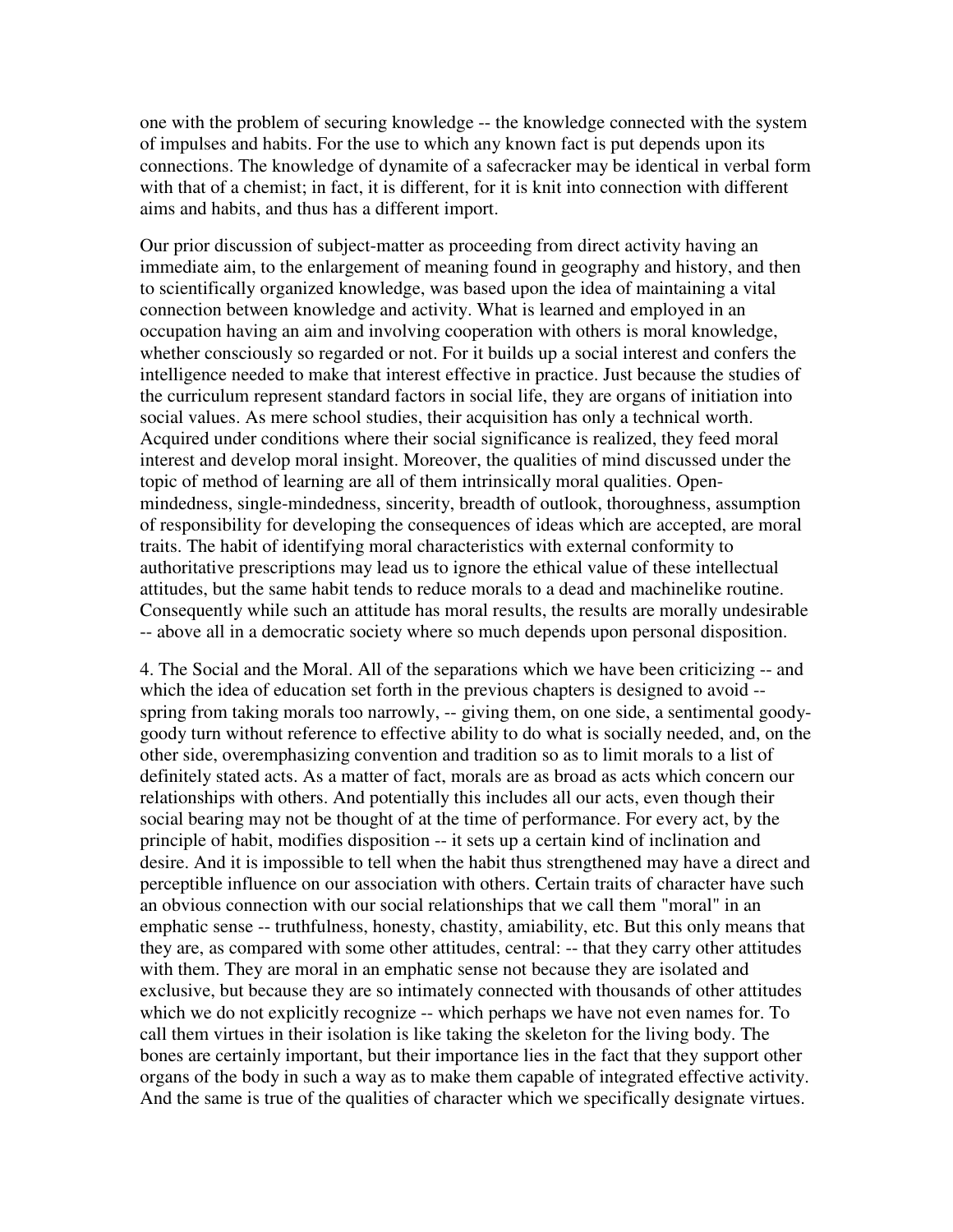Morals concern nothing less than the whole character, and the whole character is identical with the man in all his concrete make-up and manifestations. To possess virtue does not signify to have cultivated a few namable and exclusive traits; it means to be fully and adequately what one is capable of becoming through association with others in all the offices of life.

The moral and the social quality of conduct are, in the last analysis, identical with each other. It is then but to restate explicitly the import of our earlier chapters regarding the social function of education to say that the measure of the worth of the administration, curriculum, and methods of instruction of the school is the extent to which they are animated by a social spirit. And the great danger which threatens school work is the absence of conditions which make possible a permeating social spirit; this is the great enemy of effective moral training. For this spirit can be actively present only when certain conditions are met.

*(i)* In the first place, the school must itself be a community life in all which that implies. Social perceptions and interests can be developed only in a genuinely social medium - one where there is give and take in the building up of a common experience. Informational statements about things can be acquired in relative isolation by any one who previously has had enough intercourse with others to have learned language. But realization of the meaning of the linguistic signs is quite another matter. That involves a context of work and play in association with others. The plea which has been made for education through continued constructive activities in this book rests upon the fact they afford an opportunity for a social atmosphere. In place of a school set apart from life as a place for learning lessons, we have a miniature social group in which study and growth are incidents of present shared experience. Playgrounds, shops, workrooms, laboratories not only direct the natural active tendencies of youth, but they involve intercourse, communication, and cooperation, -- all extending the perception of connections.

*(ii)* The learning in school should be continuous with that out of school. There should be a free interplay between the two. This is possible only when there are numerous points of contact between the social interests of the one and of the other. A school is conceivable in which there should be a spirit of companionship and shared activity, but where its social life would no more represent or typify that of the world beyond the school walls than that of a monastery. Social concern and understanding would be developed, but they would not be available outside; they would not carry over. The proverbial separation of town and gown, the cultivation of academic seclusion, operate in this direction. So does such adherence to the culture of the past as generates a reminiscent social spirit, for this makes an individual feel more at home in the life of other days than in his own. A professedly cultural education is peculiarly exposed to this danger. An idealized past becomes the refuge and solace of the spirit; present-day concerns are found sordid, and unworthy of attention. But as a rule, the absence of a social environment in connection with which learning is a need and a reward is the chief reason for the isolation of the school; and this isolation renders school knowledge inapplicable to life and so infertile in character.

A narrow and moralistic view of morals is responsible for the failure to recognize that all the aims and values which are desirable in education are themselves moral. Discipline, natural development, culture, social efficiency, are moral traits -- marks of a person who